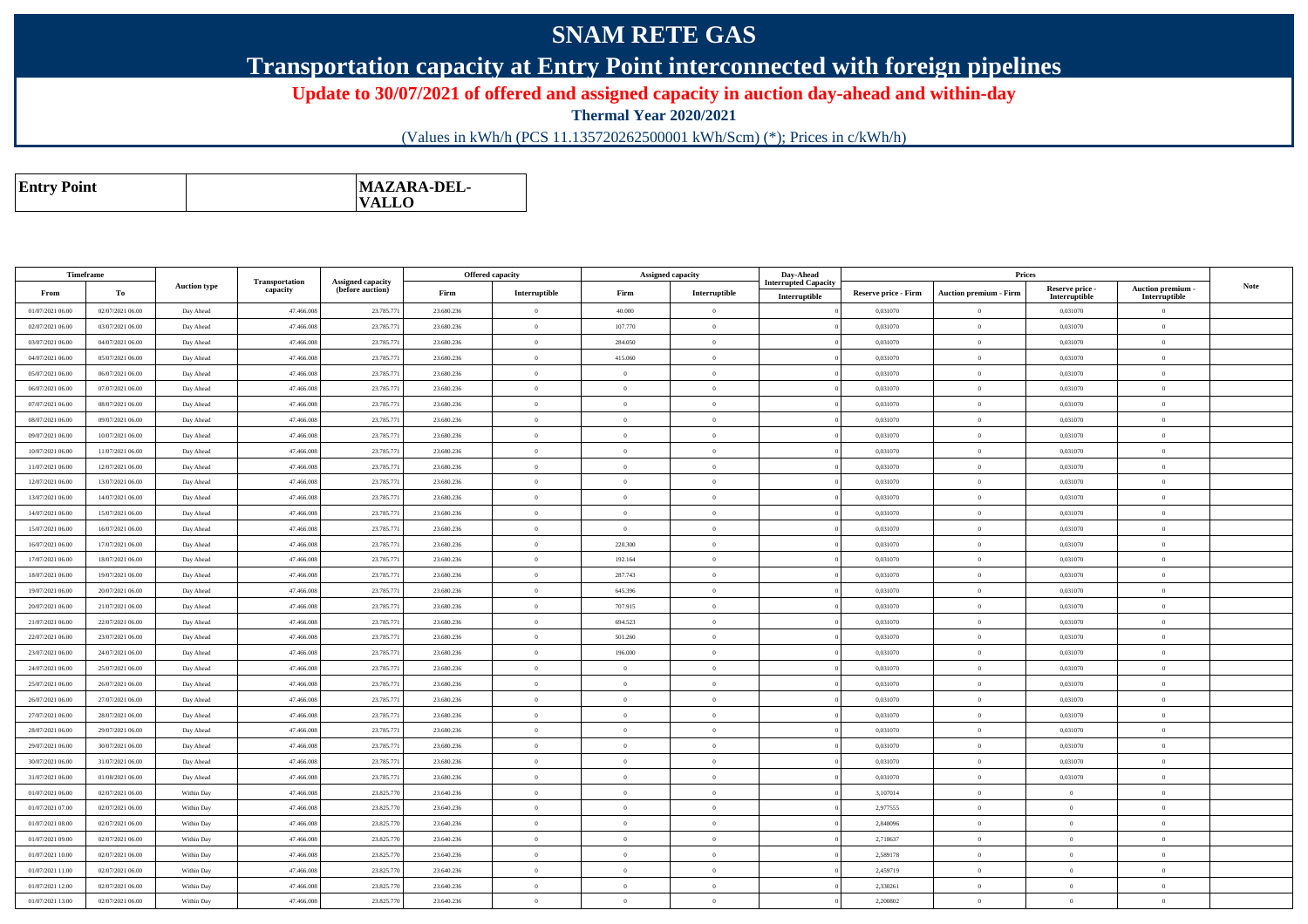| 01/07/2021 14:00 | 02/07/2021 06:00 | Within Day | 47.466.008               | 23.825.770 | 23.640.236 | $\,$ 0         | $\bf{0}$       | $\theta$       |          | 2,071343 | $\bf{0}$       | $\overline{0}$ | $\,0\,$        |  |
|------------------|------------------|------------|--------------------------|------------|------------|----------------|----------------|----------------|----------|----------|----------------|----------------|----------------|--|
| 01/07/2021 15:00 | 02/07/2021 06:00 | Within Day | 47,466,008               | 23.825.770 | 23.640.236 | $\overline{0}$ | $\overline{0}$ | $\overline{0}$ |          | 1,941884 | $\overline{0}$ | $\overline{0}$ | $\theta$       |  |
| 01/07/2021 16:00 | 02/07/2021 06:00 | Within Dav | 47.466.008               | 23.825.770 | 23.640.236 | $\mathbf{0}$   | $\overline{0}$ | $\overline{0}$ |          | 1,812425 | $\mathbf{0}$   | $\overline{0}$ | $\overline{0}$ |  |
| 01/07/2021 17:00 | 02/07/2021 06:00 | Within Day | 47.466.008               | 23.825.770 | 23.640.236 | $\bf{0}$       | $\overline{0}$ | $\bf{0}$       |          | 1,682966 | $\bf{0}$       | $\overline{0}$ | $\bf{0}$       |  |
| 01/07/2021 18:00 | 02/07/2021 06:00 | Within Day | 47,466,008               | 23.825.770 | 23.640.236 | $\bf{0}$       | $\bf{0}$       | $\overline{0}$ |          | 1,553507 | $\bf{0}$       | $\bf{0}$       | $\,0\,$        |  |
| 01/07/2021 19:00 | 02/07/2021 06:00 | Within Dav | 47.466.008               | 23.825.770 | 23.640.236 | $\mathbf{0}$   | $\overline{0}$ |                |          | 1,424048 | $\mathbf{0}$   | $\overline{0}$ | $\overline{0}$ |  |
|                  |                  |            |                          |            |            |                |                | $\overline{0}$ |          |          |                |                |                |  |
| 01/07/2021 20:00 | 02/07/2021 06:00 | Within Day | 47.466.008               | 23.825.770 | 23.640.236 | $\bf{0}$       | 145.000        | $\overline{0}$ |          | 1,294589 | $\bf{0}$       | $\overline{0}$ | $\,0\,$        |  |
| 01/07/2021 21:00 | 02/07/2021 06:00 | Within Day | 47,466,008               | 23.970.770 | 23.495.236 | $\overline{0}$ | $\overline{0}$ | $\overline{0}$ |          | 1,165130 | $\,$ 0 $\,$    | $\overline{0}$ | $\theta$       |  |
| 01/07/2021 22:00 | 02/07/2021 06:00 | Within Dav | 47.466.008               | 23.970.770 | 23.495.236 | $\mathbf{0}$   | $\overline{0}$ | $\overline{0}$ |          | 1,035671 | $\mathbf{0}$   | $\overline{0}$ | $\overline{0}$ |  |
| 01/07/2021 23.00 | 02/07/2021 06:00 | Within Day | 47.466.008               | 23.970.770 | 23.495.236 | $\bf{0}$       | $\overline{0}$ | $\overline{0}$ |          | 0,906212 | $\bf{0}$       | $\overline{0}$ | $\,0\,$        |  |
| 02/07/2021 00:00 | 02/07/2021 06:00 | Within Day | 47,466,008               | 23.970.770 | 23.495.236 | $\overline{0}$ | $\overline{0}$ | $\overline{0}$ |          | 0,776754 | $\bf{0}$       | $\mathbf{0}$   | $\theta$       |  |
| 02/07/2021 01:00 | 02/07/2021 06:00 | Within Dav | 47.466.008               | 23.970.770 | 23.495.236 | $\mathbf{0}$   | $\overline{0}$ | $\overline{0}$ |          | 0,647295 | $\mathbf{0}$   | $\overline{0}$ | $\overline{0}$ |  |
| 02/07/2021 02:00 | 02/07/2021 06:00 | Within Day | 47.466.008               | 23.970.770 | 23.495.236 | $\bf{0}$       | $\overline{0}$ | $\bf{0}$       |          | 0,517836 | $\bf{0}$       | $\overline{0}$ | $\bf{0}$       |  |
| 02/07/2021 03:00 | 02/07/2021 06:00 | Within Day | 47,466,008               | 23.970.770 | 23.495.236 | $\bf{0}$       | $\overline{0}$ | $\overline{0}$ |          | 0,388377 | $\bf{0}$       | $\mathbf{0}$   | $\,0\,$        |  |
| 02/07/2021 04:00 | 02/07/2021 06:00 | Within Dav | 47.466.008               | 23.970.770 | 23.495.236 | $\overline{0}$ | $\overline{0}$ | $\overline{0}$ |          | 0,258918 | $\mathbf{0}$   | $\overline{0}$ | $\overline{0}$ |  |
| 02/07/2021 05:00 | 02/07/2021 06:00 | Within Day | 47.466.008               | 23.970.770 | 23.495.236 | $\bf{0}$       | $\overline{0}$ | $\overline{0}$ |          | 0,129459 | $\bf{0}$       | $\overline{0}$ | $\bf{0}$       |  |
| 02/07/2021 06:00 | 03/07/2021 06:00 | Within Day | 47,466,008               | 23.893.540 | 23.572.466 | $\overline{0}$ | $\overline{0}$ | $\overline{0}$ |          | 3,107014 | $\bf{0}$       | $\overline{0}$ | $\theta$       |  |
| 02/07/2021 07:00 | 03/07/2021 06:00 | Within Day | 47.466.008               | 23.893.540 | 23.572.466 | $\mathbf{0}$   | $\overline{0}$ | $\overline{0}$ |          | 2,977555 | $\mathbf{0}$   | $\overline{0}$ | $\overline{0}$ |  |
| 02/07/2021 08:00 | 03/07/2021 06:00 | Within Day | 47.466.008               | 23.893.540 | 23.572.466 | $\,$ 0         | $\overline{0}$ | $\overline{0}$ |          | 2,848096 | $\bf{0}$       | $\overline{0}$ | $\,0\,$        |  |
| 02/07/2021 09:00 | 03/07/2021 06:00 | Within Day | 47,466,008               | 23.893.540 | 23.572.466 | $\overline{0}$ | $\overline{0}$ | $\overline{0}$ |          | 2,718637 | $\bf{0}$       | $\overline{0}$ | $\overline{0}$ |  |
| 02/07/2021 10:00 | 03/07/2021 06:00 | Within Dav | 47.466.008               | 23.893.540 | 23.572.466 | $\mathbf{0}$   | $\overline{0}$ | $\overline{0}$ |          | 2,589178 | $\mathbf{0}$   | $\overline{0}$ | $\overline{0}$ |  |
| 02/07/2021 11:00 | 03/07/2021 06:00 | Within Day | 47.466.008               | 23.893.540 | 23.572.466 | $\bf{0}$       | $\overline{0}$ | $\overline{0}$ |          | 2,459719 | $\bf{0}$       | $\overline{0}$ | $\bf{0}$       |  |
| 02/07/2021 12:00 | 03/07/2021 06:00 | Within Day | 47,466,008               | 23.893.540 | 23.572.466 | $\bf{0}$       | $\overline{0}$ | $\overline{0}$ |          | 2,330261 | $\bf{0}$       | $\overline{0}$ | $\,0\,$        |  |
| 02/07/2021 13:00 | 03/07/2021 06:00 | Within Dav | 47.466.008               | 23.893.540 | 23.572.466 | $\mathbf{0}$   | $\overline{0}$ | $\overline{0}$ |          | 2,200802 | $\mathbf{0}$   | $\overline{0}$ | $\overline{0}$ |  |
| 02/07/2021 14:00 | 03/07/2021 06:00 | Within Day | 47.466.008               | 23.893.540 | 23.572.466 | $\bf{0}$       | $\overline{0}$ | $\overline{0}$ |          | 2,071343 | $\bf{0}$       | $\overline{0}$ | $\,0\,$        |  |
| 02/07/2021 15:00 | 03/07/2021 06:00 | Within Day | 47,466,008               | 23.893.540 | 23.572.466 | $\overline{0}$ | $\overline{0}$ | $\overline{0}$ |          | 1,941884 | $\bf{0}$       | $\overline{0}$ | $\overline{0}$ |  |
| 02/07/2021 16:00 | 03/07/2021 06:00 | Within Dav | 47.466.008               | 23.893.540 | 23.572.466 | $\mathbf{0}$   | $\overline{0}$ | $\overline{0}$ |          | 1,812425 | $\mathbf{0}$   | $\overline{0}$ | $\overline{0}$ |  |
| 02/07/2021 17:00 | 03/07/2021 06:00 | Within Day | 47.466.008               | 23.893.540 | 23.572.466 | $\bf{0}$       | $\overline{0}$ | $\overline{0}$ |          | 1,682966 | $\bf{0}$       | $\overline{0}$ | $\,0\,$        |  |
| 02/07/2021 18:00 | 03/07/2021 06:00 | Within Day | 47,466,008               | 23.893.540 | 23.572.466 | $\bf{0}$       | $\overline{0}$ | $\overline{0}$ |          | 1,553507 | $\bf{0}$       | $\overline{0}$ | $\overline{0}$ |  |
| 02/07/2021 19:00 | 03/07/2021 06:00 | Within Dav | 47.466.008               | 23.893.540 | 23.572.466 | $\mathbf{0}$   | $\overline{0}$ | $\overline{0}$ |          | 1,424048 | $\mathbf{0}$   | $\overline{0}$ | $\overline{0}$ |  |
|                  |                  |            |                          |            |            | $\bf{0}$       |                | $\theta$       |          |          | $\,$ 0         | $\overline{0}$ | $\theta$       |  |
| 02/07/2021 20:00 | 03/07/2021 06:00 | Within Day | 47.466.008<br>47,466,008 | 23.893.540 | 23.572.466 |                | 32.000         |                |          | 1,294589 |                | $\overline{0}$ |                |  |
| 02/07/2021 21:00 | 03/07/2021 06:00 | Within Day |                          | 23.925.540 | 23.540.466 | $\bf{0}$       | $\overline{0}$ | $\overline{0}$ |          | 1,165130 | $\bf{0}$       |                | $\overline{0}$ |  |
| 02/07/2021 22:00 | 03/07/2021 06:00 | Within Dav | 47.466.008               | 23.925.540 | 23.540.466 | $\overline{0}$ | $\overline{0}$ | $\overline{0}$ |          | 1,035671 | $\mathbf{0}$   | $\overline{0}$ | $\overline{0}$ |  |
| 02/07/2021 23:00 | 03/07/2021 06:00 | Within Day | 47.466.008               | 23.925.540 | 23.540.466 | $\bf{0}$       | $\overline{0}$ | $\theta$       |          | 0,906212 | $\,$ 0         | $\overline{0}$ | $\theta$       |  |
| 03/07/2021 00:00 | 03/07/2021 06:00 | Within Day | 47,466,008               | 23.925.540 | 23.540.466 | $\overline{0}$ | $\overline{0}$ | $\overline{0}$ |          | 0,776754 | $\bf{0}$       | $\overline{0}$ | $\overline{0}$ |  |
| 03/07/2021 01:00 | 03/07/2021 06:00 | Within Day | 47.466.008               | 23.925.540 | 23.540.466 | $\mathbf{0}$   | $\overline{0}$ | $\overline{0}$ |          | 0,647295 | $\mathbf{0}$   | $\overline{0}$ | $\overline{0}$ |  |
| 03/07/2021 02:00 | 03/07/2021 06:00 | Within Day | 47.466.008               | 23.925.540 | 23.540.466 | $\bf{0}$       | $\overline{0}$ | $\theta$       |          | 0,517836 | $\,$ 0         | $\overline{0}$ | $\theta$       |  |
| 03/07/2021 03:00 | 03/07/2021 06:00 | Within Day | 47,466,008               | 23.925.540 | 23.540.466 | $\bf{0}$       | $\overline{0}$ | $\overline{0}$ |          | 0.388377 | $\bf{0}$       | $\overline{0}$ | $\overline{0}$ |  |
| 03/07/2021 04:00 | 03/07/2021 06:00 | Within Dav | 47.466.008               | 23.925.540 | 23.540.466 | $\mathbf{0}$   | $\overline{0}$ | $\overline{0}$ |          | 0,258918 | $\mathbf{0}$   | $\overline{0}$ | $\overline{0}$ |  |
| 03/07/2021 05:00 | 03/07/2021 06:00 | Within Day | 47.466.008               | 23.925.540 | 23.540.466 | $\,0\,$        | $\overline{0}$ | $\theta$       |          | 0,129459 | $\,$ 0         | $\overline{0}$ | $\theta$       |  |
| 03/07/2021 06:00 | 04/07/2021 06:00 | Within Day | 47,466,008               | 24.069.820 | 23.396.186 | $\bf{0}$       | $\bf{0}$       | $\overline{0}$ |          | 3,107014 | $\bf{0}$       | $\overline{0}$ | $\overline{0}$ |  |
| 03/07/2021 07:00 | 04/07/2021 06:00 | Within Dav | 47.466.008               | 24.069.820 | 23.396.186 | $\mathbf{0}$   | $\overline{0}$ | $\overline{0}$ |          | 2,977555 | $\mathbf{0}$   | $\overline{0}$ | $\overline{0}$ |  |
| 03/07/2021 08:00 | 04/07/2021 06:00 | Within Day | 47.466.008               | 24.069.820 | 23.396.186 | $\bf{0}$       | $\overline{0}$ | $\theta$       |          | 2,848096 | $\,$ 0         | $\overline{0}$ | $\theta$       |  |
| 03/07/2021 09:00 | 04/07/2021 06:00 | Within Day | 47.466.008               | 24.069.820 | 23.396.186 | $\bf{0}$       | $\overline{0}$ | $\overline{0}$ |          | 2,718637 | $\,$ 0 $\,$    | $\overline{0}$ | $\bf{0}$       |  |
| 03/07/2021 10:00 | 04/07/2021 06:00 | Within Day | 47.466.008               | 24.069.820 | 23.396.186 | $\bf{0}$       | $\overline{0}$ |                |          | 2,589178 | $\overline{0}$ | $\theta$       | $\theta$       |  |
| 03/07/2021 11:00 | 04/07/2021 06:00 | Within Day | 47.466.008               | 24.069.820 | 23.396.186 | $\,0\,$        | $\overline{0}$ | $\theta$       |          | 2,459719 | $\,$ 0 $\,$    | $\bf{0}$       | $\theta$       |  |
| 03/07/2021 12:00 | 04/07/2021 06:00 | Within Day | 47,466,008               | 24.069.820 | 23.396.186 | $\overline{0}$ | $\overline{0}$ | $\overline{0}$ |          | 2,330261 | $\overline{0}$ | $\overline{0}$ | $\overline{0}$ |  |
| 03/07/2021 13:00 | 04/07/2021 06:00 | Within Day | 47.466.008               | 24.069.820 | 23.396.186 | $\bf{0}$       | $\overline{0}$ | $\overline{0}$ |          | 2,200802 | $\overline{0}$ | $\bf{0}$       | $\mathbf{0}$   |  |
| 03/07/2021 14:00 | 04/07/2021 06:00 | Within Day | 47.466.008               | 24.069.820 | 23.396.186 | $\bf{0}$       | $\overline{0}$ | $\overline{0}$ | $\theta$ | 2,071343 | $\mathbf{0}$   | $\bf{0}$       | $\,$ 0 $\,$    |  |
| 03/07/2021 15:00 | 04/07/2021 06:00 | Within Day | 47,466,008               | 24.069.820 | 23.396.186 | $\bf{0}$       | $\overline{0}$ | $\overline{0}$ |          | 1,941884 | $\,$ 0 $\,$    | $\overline{0}$ | $\overline{0}$ |  |
| 03/07/2021 16:00 | 04/07/2021 06:00 | Within Day | 47.466.008               | 24.069.820 | 23.396.186 | $\bf{0}$       | $\overline{0}$ | $\overline{0}$ |          | 1,812425 | $\mathbf{0}$   | $\overline{0}$ | $\overline{0}$ |  |
| 03/07/2021 17:00 | 04/07/2021 06:00 | Within Day | 47.466.008               | 24.069.820 | 23.396.186 | $\,$ 0 $\,$    | $\overline{0}$ | $\mathbf{0}$   | $\theta$ | 1,682966 | $\,$ 0 $\,$    | $\mathbf{0}$   | $\overline{0}$ |  |
|                  |                  |            |                          |            |            |                |                |                |          |          |                |                |                |  |
| 03/07/2021 18:00 | 04/07/2021 06:00 | Within Day | 47,466,008               | 24.069.820 | 23.396.186 | $\bf{0}$       | $\overline{0}$ | $\overline{0}$ |          | 1,553507 | $\overline{0}$ | $\overline{0}$ | $\overline{0}$ |  |
| 03/07/2021 19:00 | 04/07/2021 06:00 | Within Day | 47.466.008               | 24.069.820 | 23.396.186 | $\bf{0}$       | $\overline{0}$ | $\overline{0}$ |          | 1,424048 | $\mathbf{0}$   | $\overline{0}$ | $\overline{0}$ |  |
| 03/07/2021 20:00 | 04/07/2021 06:00 | Within Day | 47.466.008               | 24.069.820 | 23.396.186 | $\,0\,$        | $\overline{0}$ | $\overline{0}$ |          | 1,294589 | $\,$ 0 $\,$    | $\mathbf{0}$   | $\overline{0}$ |  |
| 03/07/2021 21:00 | 04/07/2021 06:00 | Within Day | 47,466,008               | 24.069.820 | 23.396.186 | $\overline{0}$ | 114.011        | $\overline{0}$ |          | 1,165130 | $\bf{0}$       | $\mathbf{0}$   | $\overline{0}$ |  |
| 03/07/2021 22:00 | 04/07/2021 06:00 | Within Day | 47.466.008               | 24.183.831 | 23.282.175 | $\bf{0}$       | $\overline{0}$ | $\overline{0}$ |          | 1,035671 | $\mathbf{0}$   | $\overline{0}$ | $\overline{0}$ |  |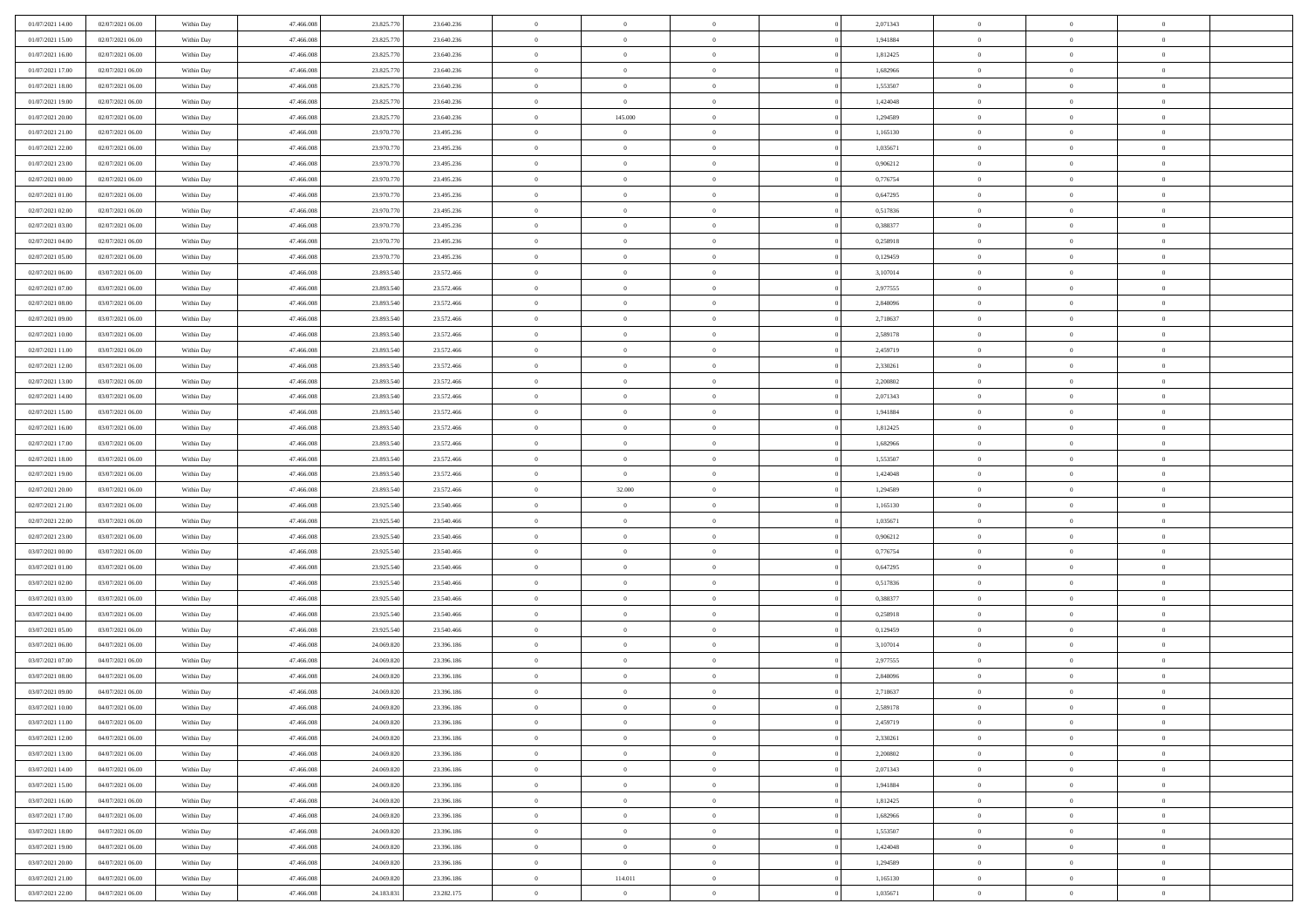| 03/07/2021 23:00 | 04/07/2021 06:00 | Within Day | 47,466,008 | 24.183.831 | 23.282.175 | $\overline{0}$ | $\overline{0}$ | $\Omega$       |          | 0,906212 | $\bf{0}$       | $\mathbf{0}$   | $\bf{0}$       |  |
|------------------|------------------|------------|------------|------------|------------|----------------|----------------|----------------|----------|----------|----------------|----------------|----------------|--|
| 04/07/2021 00:00 | 04/07/2021 06:00 | Within Day | 47.466.008 | 24.183.831 | 23.282.175 | $\mathbf{0}$   | $\overline{0}$ | $\overline{0}$ |          | 0,776754 | $\overline{0}$ | $\overline{0}$ | $\overline{0}$ |  |
| 04/07/2021 01:00 | 04/07/2021 06:00 | Within Day | 47.466.008 | 24.183.831 | 23.282.175 | $\,$ 0         | $\overline{0}$ | $\bf{0}$       |          | 0,647295 | $\,$ 0         | $\overline{0}$ | $\,$ 0 $\,$    |  |
| 04/07/2021 02.00 | 04/07/2021 06:00 | Within Day | 47,466,008 | 24.183.831 | 23.282.175 | $\bf{0}$       | $\overline{0}$ | $\Omega$       |          | 0,517836 | $\bf{0}$       | $\mathbf{0}$   | $\theta$       |  |
| 04/07/2021 03:00 | 04/07/2021 06:00 | Within Dav | 47.466.008 | 24.183.831 | 23.282.175 | $\bf{0}$       | $\overline{0}$ | $\overline{0}$ |          | 0,388377 | $\mathbf{0}$   | $\overline{0}$ | $\overline{0}$ |  |
| 04/07/2021 04:00 | 04/07/2021 06:00 | Within Day | 47.466.008 | 24.183.831 | 23.282.175 | $\bf{0}$       | $\overline{0}$ | $\bf{0}$       |          | 0,258918 | $\,$ 0         | $\overline{0}$ | $\,$ 0 $\,$    |  |
| 04/07/2021 05:00 | 04/07/2021 06:00 | Within Day | 47,466,008 | 24.183.831 | 23.282.175 | $\bf{0}$       | $\overline{0}$ | $\Omega$       |          | 0,129459 | $\theta$       | $\mathbf{0}$   | $\theta$       |  |
| 04/07/2021 06:00 | 05/07/2021 06:00 | Within Day | 47.466.008 | 24.200.830 | 23.265.176 | $\overline{0}$ | $\overline{0}$ | $\overline{0}$ |          | 3,107014 | $\mathbf{0}$   | $\overline{0}$ | $\overline{0}$ |  |
| 04/07/2021 07:00 | 05/07/2021 06:00 | Within Day | 47.466.008 | 24.200.830 | 23.265.176 | $\bf{0}$       | $\overline{0}$ | $\bf{0}$       |          | 2,977555 | $\,$ 0         | $\overline{0}$ | $\,$ 0 $\,$    |  |
| 04/07/2021 08:00 | 05/07/2021 06:00 | Within Day | 47,466,008 | 24.200.830 | 23.265.176 | $\bf{0}$       | $\overline{0}$ | $\Omega$       |          | 2.848096 | $\theta$       | $\mathbf{0}$   | $\theta$       |  |
| 04/07/2021 09:00 | 05/07/2021 06:00 | Within Day | 47.466.008 | 24.200.830 | 23.265.176 | $\overline{0}$ | $\overline{0}$ | $\overline{0}$ |          | 2,718637 | $\mathbf{0}$   | $\overline{0}$ | $\overline{0}$ |  |
| 04/07/2021 11:00 | 05/07/2021 06:00 | Within Day | 47.466.008 | 24.200.830 | 23.265.176 | $\,$ 0         | $\overline{0}$ | $\bf{0}$       |          | 2,459719 | $\,$ 0         | $\overline{0}$ | $\,$ 0 $\,$    |  |
| 04/07/2021 12:00 | 05/07/2021 06:00 | Within Day | 47,466,008 | 24.200.830 | 23.265.176 | $\bf{0}$       | $\overline{0}$ | $\Omega$       |          | 2,330261 | $\overline{0}$ | $\mathbf{0}$   | $\theta$       |  |
| 04/07/2021 13:00 | 05/07/2021 06:00 | Within Dav | 47.466.008 | 24.200.830 | 23.265.176 | $\overline{0}$ | $\overline{0}$ | $\overline{0}$ |          | 2,200802 | $\mathbf{0}$   | $\overline{0}$ | $\overline{0}$ |  |
| 04/07/2021 14:00 | 05/07/2021 06:00 | Within Day | 47.466.008 | 24.200.830 | 23.265.176 | $\bf{0}$       | $\overline{0}$ | $\bf{0}$       |          | 2,071343 | $\,$ 0         | $\overline{0}$ | $\,$ 0 $\,$    |  |
| 04/07/2021 15:00 | 05/07/2021 06:00 | Within Day | 47,466,008 | 24.200.830 | 23.265.176 | $\bf{0}$       | $\overline{0}$ | $\overline{0}$ |          | 1,941884 | $\theta$       | $\mathbf{0}$   | $\theta$       |  |
| 04/07/2021 16:00 | 05/07/2021 06:00 | Within Day | 47.466.008 | 24.200.830 | 23.265.176 | $\overline{0}$ | $\overline{0}$ | $\overline{0}$ |          | 1,812425 | $\mathbf{0}$   | $\overline{0}$ | $\overline{0}$ |  |
| 04/07/2021 17:00 | 05/07/2021 06:00 | Within Day | 47.466.008 | 24.200.830 | 23.265.176 | $\bf{0}$       | $\overline{0}$ | $\bf{0}$       |          | 1,682966 | $\,$ 0         | $\overline{0}$ | $\,0\,$        |  |
| 04/07/2021 18:00 | 05/07/2021 06:00 | Within Day | 47,466,008 | 24.200.830 | 23.265.176 | $\bf{0}$       | $\overline{0}$ | $\Omega$       |          | 1,553507 | $\theta$       | $\mathbf{0}$   | $\theta$       |  |
| 04/07/2021 19:00 | 05/07/2021 06:00 | Within Day | 47.466.008 | 24.200.830 | 23.265.176 | $\overline{0}$ | $\overline{0}$ | $\overline{0}$ |          | 1,424048 | $\mathbf{0}$   | $\overline{0}$ | $\overline{0}$ |  |
| 04/07/2021 20:00 | 05/07/2021 06:00 | Within Day | 47.466.008 | 24.200.830 | 23.265.176 | $\bf{0}$       | $\overline{0}$ | $\bf{0}$       |          | 1,294589 | $\,$ 0         | $\overline{0}$ | $\,$ 0 $\,$    |  |
| 04/07/2021 21:00 | 05/07/2021 06:00 | Within Day | 47.466.008 | 24.200.830 | 23.265.176 | $\bf{0}$       | 77.953         | $\Omega$       |          | 1.165130 | $\bf{0}$       | $\theta$       | $\theta$       |  |
| 04/07/2021 22:00 | 05/07/2021 06:00 | Within Day | 47.466.008 | 24.278.783 | 23.187.223 | $\overline{0}$ | $\overline{0}$ | $\overline{0}$ |          | 1,035671 | $\mathbf{0}$   | $\overline{0}$ | $\overline{0}$ |  |
| 04/07/2021 23:00 | 05/07/2021 06:00 | Within Day | 47.466.008 | 24.278.783 | 23.187.223 | $\bf{0}$       | $\overline{0}$ | $\bf{0}$       |          | 0,906212 | $\,$ 0         | $\overline{0}$ | $\,$ 0 $\,$    |  |
| 05/07/2021 00:00 | 05/07/2021 06:00 | Within Day | 47,466,008 | 24.278.783 | 23.187.223 | $\bf{0}$       | $\overline{0}$ | $\overline{0}$ |          | 0,776754 | $\bf{0}$       | $\overline{0}$ | $\bf{0}$       |  |
| 05/07/2021 01:00 | 05/07/2021 06:00 | Within Day | 47.466.008 | 24.278.783 | 23.187.223 | $\overline{0}$ | $\overline{0}$ | $\overline{0}$ |          | 0,647295 | $\mathbf{0}$   | $\overline{0}$ | $\overline{0}$ |  |
| 05/07/2021 02:00 | 05/07/2021 06:00 | Within Day | 47.466.008 | 24.278.783 | 23.187.223 | $\bf{0}$       | $\overline{0}$ | $\bf{0}$       |          | 0,517836 | $\,$ 0         | $\overline{0}$ | $\,$ 0 $\,$    |  |
| 05/07/2021 03:00 | 05/07/2021 06:00 | Within Day | 47,466,008 | 24.278.783 | 23.187.223 | $\bf{0}$       | $\overline{0}$ | $\Omega$       |          | 0.388377 | $\theta$       | $\mathbf{0}$   | $\theta$       |  |
| 05/07/2021 04:00 | 05/07/2021 06:00 | Within Day | 47.466.008 | 24.278.783 | 23.187.223 | $\overline{0}$ | $\overline{0}$ | $\overline{0}$ |          | 0,258918 | $\mathbf{0}$   | $\overline{0}$ | $\overline{0}$ |  |
| 05/07/2021 05:00 | 05/07/2021 06:00 | Within Day | 47.466.008 | 24.278.783 | 23.187.223 | $\bf{0}$       | $\overline{0}$ | $\bf{0}$       |          | 0,129459 | $\,$ 0         | $\overline{0}$ | $\,$ 0 $\,$    |  |
| 05/07/2021 06:00 | 06/07/2021 06:00 | Within Day | 47.466.008 | 23.785.770 | 23.680.236 | $\,$ 0         | $\bf{0}$       | $\overline{0}$ |          | 3,107014 | $\bf{0}$       | $\overline{0}$ | $\,0\,$        |  |
| 05/07/2021 07:00 | 06/07/2021 06:00 | Within Dav | 47.466.008 | 23.785.770 | 23.680.236 | $\overline{0}$ | $\overline{0}$ | $\overline{0}$ |          | 2,977555 | $\mathbf{0}$   | $\overline{0}$ | $\overline{0}$ |  |
| 05/07/2021 08:00 | 06/07/2021 06:00 | Within Day | 47.466.008 | 23.785.770 | 23.680.236 | $\bf{0}$       | $\overline{0}$ | $\bf{0}$       |          | 2,848096 | $\,$ 0         | $\overline{0}$ | $\,$ 0 $\,$    |  |
| 05/07/2021 09:00 | 06/07/2021 06:00 | Within Day | 47.466.008 | 23.785.770 | 23.680.236 | $\bf{0}$       | $\bf{0}$       | $\bf{0}$       |          | 2,718637 | $\bf{0}$       | $\overline{0}$ | $\,0\,$        |  |
| 05/07/2021 10:00 | 06/07/2021 06:00 | Within Day | 47.466.008 | 23.785.770 | 23.680.236 | $\overline{0}$ | $\overline{0}$ | $\overline{0}$ |          | 2,589178 | $\overline{0}$ | $\overline{0}$ | $\overline{0}$ |  |
| 05/07/2021 11:00 | 06/07/2021 06:00 | Within Day | 47.466.008 | 23.785.770 | 23.680.236 | $\bf{0}$       | $\overline{0}$ | $\bf{0}$       |          | 2,459719 | $\,$ 0         | $\overline{0}$ | $\,$ 0 $\,$    |  |
| 05/07/2021 12:00 | 06/07/2021 06:00 | Within Day | 47.466.008 | 23.785.770 | 23.680.236 | $\bf{0}$       | $\bf{0}$       | $\overline{0}$ |          | 2,330261 | $\bf{0}$       | $\overline{0}$ | $\,0\,$        |  |
| 05/07/2021 13:00 | 06/07/2021 06:00 | Within Day | 47.466.008 | 23.785.770 | 23.680.236 | $\overline{0}$ | $\overline{0}$ | $\overline{0}$ |          | 2,200802 | $\mathbf{0}$   | $\overline{0}$ | $\overline{0}$ |  |
| 05/07/2021 14:00 | 06/07/2021 06:00 | Within Day | 47.466.008 | 23.785.770 | 23.680.236 | $\bf{0}$       | $\overline{0}$ | $\bf{0}$       |          | 2,071343 | $\,$ 0         | $\overline{0}$ | $\,$ 0 $\,$    |  |
| 05/07/2021 15:00 | 06/07/2021 06:00 | Within Day | 47.466.008 | 23.785.770 | 23.680.236 | $\bf{0}$       | $\bf{0}$       | $\overline{0}$ |          | 1,941884 | $\bf{0}$       | $\overline{0}$ | $\,0\,$        |  |
| 05/07/2021 16:00 | 06/07/2021 06:00 | Within Dav | 47.466.008 | 23.785.770 | 23.680.236 | $\overline{0}$ | $\overline{0}$ | $\overline{0}$ |          | 1,812425 | $\overline{0}$ | $\overline{0}$ | $\overline{0}$ |  |
| 05/07/2021 17:00 | 06/07/2021 06:00 | Within Day | 47.466.008 | 23.785.770 | 23.680.236 | $\bf{0}$       | $\overline{0}$ | $\bf{0}$       |          | 1,682966 | $\,$ 0         | $\overline{0}$ | $\,$ 0 $\,$    |  |
| 05/07/2021 18:00 | 06/07/2021 06:00 | Within Day | 47.466.008 | 23.785.770 | 23.680.236 | $\bf{0}$       | $\bf{0}$       | $\bf{0}$       |          | 1,553507 | $\bf{0}$       | $\overline{0}$ | $\,0\,$        |  |
| 05/07/2021 19:00 | 06/07/2021 06:00 | Within Dav | 47.466.008 | 23.785.770 | 23.680.236 | $\mathbf{0}$   | $\overline{0}$ | $\overline{0}$ |          | 1,424048 | $\mathbf{0}$   | $\overline{0}$ | $\overline{0}$ |  |
| 05/07/2021 20:00 | 06/07/2021 06:00 | Within Day | 47.466.008 | 23.785.770 | 23.680.236 | $\bf{0}$       | $\overline{0}$ | $\theta$       |          | 1,294589 | $\overline{0}$ | $\theta$       | $\theta$       |  |
| 05/07/2021 21:00 | 06/07/2021 06:00 | Within Day | 47.466.008 | 23.785.770 | 23.680.236 | $\bf{0}$       | $\bf{0}$       | $\bf{0}$       |          | 1,165130 | $\bf{0}$       | $\overline{0}$ | $\,0\,$        |  |
| 05/07/2021 22:00 | 06/07/2021 06:00 | Within Day | 47.466.008 | 23.785.770 | 23.680.236 | $\overline{0}$ | $\overline{0}$ | $\overline{0}$ |          | 1,035671 | $\overline{0}$ | $\bf{0}$       | $\overline{0}$ |  |
| 05/07/2021 23:00 | 06/07/2021 06:00 | Within Day | 47.466.008 | 23.785.770 | 23.680.236 | $\,$ 0 $\,$    | $\overline{0}$ | $\overline{0}$ |          | 0,906212 | $\mathbf{0}$   | $\overline{0}$ | $\,$ 0 $\,$    |  |
| 06/07/2021 00:00 | 06/07/2021 06:00 | Within Day | 47.466.008 | 23.785.770 | 23.680.236 | $\bf{0}$       | $\bf{0}$       | $\overline{0}$ |          | 0,776754 | $\bf{0}$       | $\overline{0}$ | $\bf{0}$       |  |
| 06/07/2021 01:00 | 06/07/2021 06:00 | Within Day | 47.466.008 | 23.785.770 | 23.680.236 | $\overline{0}$ | $\overline{0}$ | $\overline{0}$ |          | 0,647295 | $\overline{0}$ | $\overline{0}$ | $\overline{0}$ |  |
| 06/07/2021 02:00 | 06/07/2021 06:00 | Within Day | 47.466.008 | 23.785.770 | 23.680.236 | $\,$ 0 $\,$    | $\overline{0}$ | $\overline{0}$ |          | 0,517836 | $\,$ 0 $\,$    | $\overline{0}$ | $\,$ 0 $\,$    |  |
| 06/07/2021 03:00 | 06/07/2021 06:00 | Within Day | 47.466.008 | 23.785.770 | 23.680.236 | $\overline{0}$ | $\overline{0}$ | $\overline{0}$ | $\Omega$ | 0,388377 | $\bf{0}$       | $\overline{0}$ | $\overline{0}$ |  |
| 06/07/2021 04:00 | 06/07/2021 06:00 | Within Day | 47.466.008 | 23.785.770 | 23.680.236 | $\overline{0}$ | $\overline{0}$ | $\overline{0}$ |          | 0,258918 | $\overline{0}$ | $\bf{0}$       | $\overline{0}$ |  |
| 06/07/2021 05:00 | 06/07/2021 06:00 | Within Day | 47.466.008 | 23.785.770 | 23.680.236 | $\,$ 0 $\,$    | $\overline{0}$ | $\overline{0}$ |          | 0,129459 | $\,$ 0 $\,$    | $\overline{0}$ | $\,$ 0 $\,$    |  |
| 06/07/2021 06:00 | 07/07/2021 06:00 | Within Day | 47.466.008 | 23.785.770 | 23.680.236 | $\bf{0}$       | $\bf{0}$       | $\overline{0}$ |          | 3,107014 | $\mathbf{0}$   | $\overline{0}$ | $\bf{0}$       |  |
| 06/07/2021 07:00 | 07/07/2021 06:00 | Within Day | 47.466.008 | 23.785.770 | 23.680.236 | $\overline{0}$ | $\overline{0}$ | $\overline{0}$ |          | 2,977555 | $\mathbf{0}$   | $\bf{0}$       | $\overline{0}$ |  |
| 06/07/2021 08:00 | 07/07/2021 06:00 | Within Day | 47.466.008 | 23.785.770 | 23.680.236 | $\,0\,$        | $\overline{0}$ | $\overline{0}$ |          | 2,848096 | $\,$ 0         | $\overline{0}$ | $\,$ 0 $\,$    |  |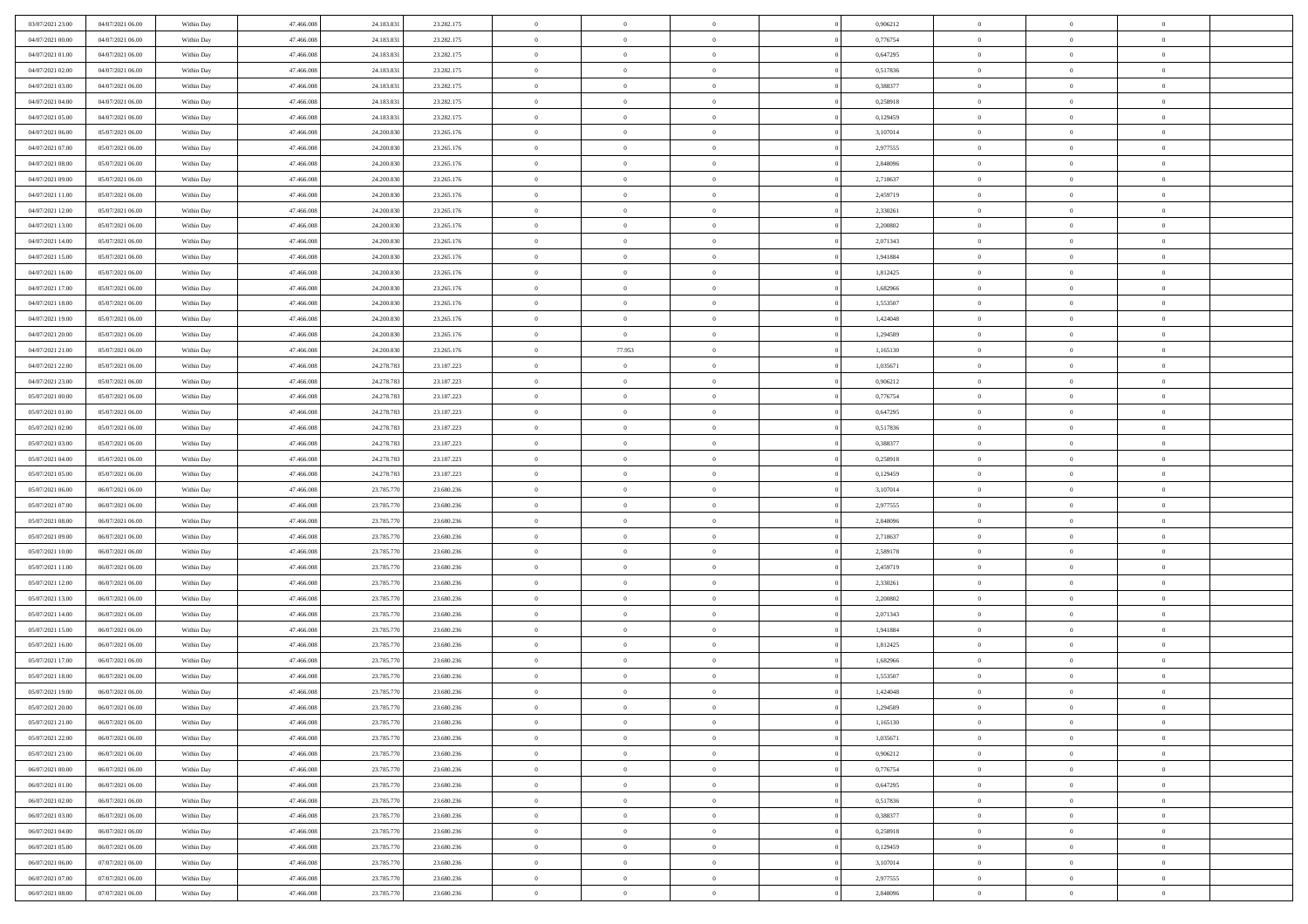| 06/07/2021 09:00                     | 07/07/2021 06:00 | Within Day | 47.466.008 | 23.785.770 | 23.680.236 | $\,$ 0         | $\bf{0}$       | $\theta$       |          | 2,718637 | $\bf{0}$       | $\overline{0}$ | $\,0\,$        |  |
|--------------------------------------|------------------|------------|------------|------------|------------|----------------|----------------|----------------|----------|----------|----------------|----------------|----------------|--|
| 06/07/2021 10:00                     | 07/07/2021 06:00 | Within Day | 47,466,008 | 23.785.770 | 23.680.236 | $\overline{0}$ | $\overline{0}$ | $\overline{0}$ |          | 2,589178 | $\overline{0}$ | $\overline{0}$ | $\theta$       |  |
| 06/07/2021 11:00                     | 07/07/2021 06:00 | Within Dav | 47.466.008 | 23.785.770 | 23.680.236 | $\mathbf{0}$   | $\overline{0}$ | $\overline{0}$ |          | 2,459719 | $\mathbf{0}$   | $\overline{0}$ | $\overline{0}$ |  |
| 06/07/2021 12:00                     | 07/07/2021 06:00 | Within Day | 47.466.008 | 23.785.770 | 23.680.236 | $\bf{0}$       | $\overline{0}$ | $\bf{0}$       |          | 2,330261 | $\bf{0}$       | $\overline{0}$ | $\bf{0}$       |  |
| 06/07/2021 13:00                     | 07/07/2021 06:00 | Within Day | 47,466,008 | 23.785.770 | 23.680.236 | $\bf{0}$       | $\overline{0}$ | $\overline{0}$ |          | 2,200802 | $\bf{0}$       | $\bf{0}$       | $\,0\,$        |  |
| 06/07/2021 14:00                     | 07/07/2021 06:00 | Within Dav | 47.466.008 | 23.785.770 | 23.680.236 | $\mathbf{0}$   | $\overline{0}$ | $\overline{0}$ |          | 2,071343 | $\mathbf{0}$   | $\overline{0}$ | $\overline{0}$ |  |
| 06/07/2021 15:00                     | 07/07/2021 06:00 | Within Day | 47.466.008 | 23.785.770 | 23.680.236 | $\bf{0}$       | $\overline{0}$ | $\overline{0}$ |          | 1,941884 | $\bf{0}$       | $\overline{0}$ | $\,0\,$        |  |
| 06/07/2021 16:00                     | 07/07/2021 06:00 | Within Day | 47,466,008 | 23.785.770 | 23.680.236 | $\overline{0}$ | $\overline{0}$ | $\overline{0}$ |          | 1,812425 | $\,$ 0 $\,$    | $\overline{0}$ | $\theta$       |  |
| 06/07/2021 17:00                     | 07/07/2021 06:00 | Within Day | 47.466.008 | 23.785.770 | 23.680.236 | $\mathbf{0}$   | $\overline{0}$ | $\overline{0}$ |          | 1,682966 | $\mathbf{0}$   | $\overline{0}$ | $\overline{0}$ |  |
| 06/07/2021 18:00                     | 07/07/2021 06:00 |            | 47.466.008 | 23.785.770 | 23.680.236 | $\bf{0}$       | $\overline{0}$ | $\overline{0}$ |          | 1,553507 | $\bf{0}$       | $\overline{0}$ | $\,0\,$        |  |
|                                      |                  | Within Day | 47,466,008 |            |            | $\overline{0}$ | $\overline{0}$ |                |          |          |                | $\overline{0}$ | $\theta$       |  |
| 06/07/2021 19:00<br>06/07/2021 20:00 | 07/07/2021 06:00 | Within Day |            | 23.785.770 | 23.680.236 |                |                | $\overline{0}$ |          | 1,424048 | $\bf{0}$       |                |                |  |
|                                      | 07/07/2021 06:00 | Within Dav | 47.466.008 | 23.785.770 | 23.680.236 | $\mathbf{0}$   | $\overline{0}$ | $\overline{0}$ |          | 1,294589 | $\mathbf{0}$   | $\overline{0}$ | $\overline{0}$ |  |
| 06/07/2021 21:00                     | 07/07/2021 06:00 | Within Day | 47.466.008 | 23.785.770 | 23.680.236 | $\bf{0}$       | $\overline{0}$ | $\bf{0}$       |          | 1,165130 | $\bf{0}$       | $\overline{0}$ | $\bf{0}$       |  |
| 06/07/2021 22:00                     | 07/07/2021 06:00 | Within Day | 47,466,008 | 23.785.770 | 23.680.236 | $\bf{0}$       | $\overline{0}$ | $\overline{0}$ |          | 1,035671 | $\bf{0}$       | $\mathbf{0}$   | $\,0\,$        |  |
| 06/07/2021 23:00                     | 07/07/2021 06:00 | Within Dav | 47.466.008 | 23.785.770 | 23.680.236 | $\overline{0}$ | $\overline{0}$ | $\overline{0}$ |          | 0,906212 | $\mathbf{0}$   | $\overline{0}$ | $\overline{0}$ |  |
| 07/07/2021 00:00                     | 07/07/2021 06:00 | Within Day | 47.466.008 | 23.785.770 | 23.680.236 | $\bf{0}$       | $\overline{0}$ | $\overline{0}$ |          | 0,776754 | $\bf{0}$       | $\overline{0}$ | $\bf{0}$       |  |
| 07/07/2021 01:00                     | 07/07/2021 06:00 | Within Day | 47,466,008 | 23.785.770 | 23.680.236 | $\overline{0}$ | $\overline{0}$ | $\overline{0}$ |          | 0,647295 | $\bf{0}$       | $\overline{0}$ | $\theta$       |  |
| 07/07/2021 02:00                     | 07/07/2021 06:00 | Within Day | 47.466.008 | 23.785.770 | 23.680.236 | $\mathbf{0}$   | $\overline{0}$ | $\overline{0}$ |          | 0,517836 | $\mathbf{0}$   | $\overline{0}$ | $\overline{0}$ |  |
| 07/07/2021 03:00                     | 07/07/2021 06:00 | Within Day | 47.466.008 | 23.785.770 | 23.680.236 | $\bf{0}$       | $\overline{0}$ | $\overline{0}$ |          | 0,388377 | $\bf{0}$       | $\overline{0}$ | $\,0\,$        |  |
| 07/07/2021 04:00                     | 07/07/2021 06:00 | Within Day | 47,466,008 | 23.785.770 | 23.680.236 | $\overline{0}$ | $\overline{0}$ | $\overline{0}$ |          | 0,258918 | $\bf{0}$       | $\overline{0}$ | $\overline{0}$ |  |
| 07/07/2021 05:00                     | 07/07/2021 06:00 | Within Dav | 47.466.008 | 23.785.770 | 23.680.236 | $\mathbf{0}$   | $\overline{0}$ | $\overline{0}$ |          | 0,129459 | $\mathbf{0}$   | $\overline{0}$ | $\overline{0}$ |  |
| 07/07/2021 06:00                     | 08/07/2021 06:00 | Within Day | 47.466.008 | 23.785.770 | 23.680.236 | $\bf{0}$       | $\overline{0}$ | $\overline{0}$ |          | 3,107014 | $\bf{0}$       | $\overline{0}$ | $\bf{0}$       |  |
| 07/07/2021 07:00                     | 08/07/2021 06:00 | Within Day | 47,466,008 | 23.785.770 | 23.680.236 | $\bf{0}$       | $\overline{0}$ | $\overline{0}$ |          | 2,977555 | $\bf{0}$       | $\overline{0}$ | $\,0\,$        |  |
| 07/07/2021 08:00                     | 08/07/2021 06:00 | Within Dav | 47.466.008 | 23.785.770 | 23.680.236 | $\mathbf{0}$   | $\overline{0}$ | $\overline{0}$ |          | 2,848096 | $\mathbf{0}$   | $\overline{0}$ | $\overline{0}$ |  |
| 07/07/2021 09:00                     | 08/07/2021 06:00 | Within Day | 47.466.008 | 23.785.770 | 23.680.236 | $\bf{0}$       | $\bf{0}$       | $\overline{0}$ |          | 2,718637 | $\bf{0}$       | $\overline{0}$ | $\,0\,$        |  |
| 07/07/2021 10:00                     | 08/07/2021 06:00 | Within Day | 47,466,008 | 23.785.770 | 23.680.236 | $\overline{0}$ | $\overline{0}$ | $\overline{0}$ |          | 2,589178 | $\bf{0}$       | $\mathbf{0}$   | $\overline{0}$ |  |
| 07/07/2021 11:00                     | 08/07/2021 06:00 | Within Dav | 47.466.008 | 23.785.770 | 23.680.236 | $\mathbf{0}$   | $\overline{0}$ | $\overline{0}$ |          | 2,459719 | $\mathbf{0}$   | $\overline{0}$ | $\overline{0}$ |  |
| 07/07/2021 12:00                     | 08/07/2021 06:00 | Within Day | 47.466.008 | 23.785.770 | 23.680.236 | $\bf{0}$       | $\bf{0}$       | $\overline{0}$ |          | 2,330261 | $\bf{0}$       | $\overline{0}$ | $\,0\,$        |  |
| 07/07/2021 13:00                     | 08/07/2021 06:00 | Within Day | 47,466,008 | 23.785.770 | 23.680.236 | $\bf{0}$       | $\bf{0}$       | $\overline{0}$ |          | 2,200802 | $\bf{0}$       | $\overline{0}$ | $\overline{0}$ |  |
| 07/07/2021 14:00                     | 08/07/2021 06:00 | Within Dav | 47.466.008 | 23.785.770 | 23.680.236 | $\mathbf{0}$   | $\overline{0}$ | $\overline{0}$ |          | 2,071343 | $\mathbf{0}$   | $\overline{0}$ | $\overline{0}$ |  |
| 07/07/2021 15:00                     | 08/07/2021 06:00 | Within Day | 47.466.008 | 23.785.770 | 23.680.236 | $\bf{0}$       | $\overline{0}$ | $\theta$       |          | 1,941884 | $\,$ 0         | $\overline{0}$ | $\theta$       |  |
| 07/07/2021 16:00                     | 08/07/2021 06:00 | Within Day | 47,466,008 | 23.785.770 | 23.680.236 | $\bf{0}$       | $\bf{0}$       | $\overline{0}$ |          | 1,812425 | $\bf{0}$       | $\overline{0}$ | $\overline{0}$ |  |
| 07/07/2021 17:00                     | 08/07/2021 06:00 | Within Dav | 47.466.008 | 23.785.770 | 23.680.236 | $\overline{0}$ | $\overline{0}$ | $\overline{0}$ |          | 1,682966 | $\mathbf{0}$   | $\overline{0}$ | $\overline{0}$ |  |
| 07/07/2021 18:00                     | 08/07/2021 06:00 | Within Day | 47.466.008 | 23.785.770 | 23.680.236 | $\bf{0}$       | $\overline{0}$ | $\theta$       |          | 1,553507 | $\,$ 0         | $\overline{0}$ | $\theta$       |  |
| 07/07/2021 19:00                     | 08/07/2021 06:00 | Within Day | 47,466,008 | 23.785.770 | 23.680.236 | $\bf{0}$       | $\overline{0}$ | $\overline{0}$ |          | 1,424048 | $\bf{0}$       | $\overline{0}$ | $\overline{0}$ |  |
| 07/07/2021 20:00                     | 08/07/2021 06:00 | Within Day | 47.466.008 | 23.785.770 | 23.680.236 | $\mathbf{0}$   | $\overline{0}$ | $\overline{0}$ |          | 1,294589 | $\mathbf{0}$   | $\overline{0}$ | $\overline{0}$ |  |
| 07/07/2021 21:00                     | 08/07/2021 06:00 | Within Day | 47.466.008 | 23.785.770 | 23.680.236 | $\bf{0}$       | $\overline{0}$ | $\theta$       |          | 1,165130 | $\,$ 0         | $\overline{0}$ | $\theta$       |  |
| 07/07/2021 22.00                     | 08/07/2021 06:00 | Within Day | 47,466,008 | 23.785.770 | 23.680.236 | $\bf{0}$       | $\overline{0}$ | $\overline{0}$ |          | 1,035671 | $\bf{0}$       | $\overline{0}$ | $\bf{0}$       |  |
| 07/07/2021 23:00                     | 08/07/2021 06:00 | Within Dav | 47.466.008 | 23.785.770 | 23.680.236 | $\mathbf{0}$   | $\overline{0}$ | $\overline{0}$ |          | 0,906212 | $\mathbf{0}$   | $\overline{0}$ | $\overline{0}$ |  |
| 08/07/2021 00:00                     | 08/07/2021 06:00 | Within Day | 47.466.008 | 23.785.770 | 23.680.236 | $\,0\,$        | $\overline{0}$ | $\theta$       |          | 0,776754 | $\,$ 0         | $\overline{0}$ | $\theta$       |  |
| 08/07/2021 01:00                     | 08/07/2021 06:00 | Within Day | 47,466,008 | 23.785.770 | 23.680.236 | $\bf{0}$       | $\bf{0}$       | $\overline{0}$ |          | 0,647295 | $\bf{0}$       | $\overline{0}$ | $\bf{0}$       |  |
| 08/07/2021 02:00                     | 08/07/2021 06:00 | Within Dav | 47.466.008 | 23.785.770 | 23.680.236 | $\mathbf{0}$   | $\overline{0}$ | $\overline{0}$ |          | 0,517836 | $\mathbf{0}$   | $\overline{0}$ | $\overline{0}$ |  |
| 08/07/2021 03:00                     | 08/07/2021 06:00 | Within Day | 47.466.008 | 23.785.770 | 23.680.236 | $\bf{0}$       | $\overline{0}$ | $\theta$       |          | 0,388377 | $\,$ 0         | $\overline{0}$ | $\theta$       |  |
| 08/07/2021 04:00                     | 08/07/2021 06:00 | Within Day | 47.466.008 | 23.785.770 | 23.680.236 | $\bf{0}$       | $\overline{0}$ | $\overline{0}$ |          | 0,258918 | $\bf{0}$       | $\overline{0}$ | $\bf{0}$       |  |
| 08/07/2021 05:00                     | 08/07/2021 06:00 | Within Day | 47.466.008 | 23.785.770 | 23.680.236 | $\bf{0}$       | $\overline{0}$ |                |          | 0,129459 | $\overline{0}$ | $\theta$       | $\theta$       |  |
| 08/07/2021 06:00                     | 09/07/2021 06:00 |            | 47.466.008 | 23.785.770 | 23.680.236 | $\,0\,$        | $\overline{0}$ | $\theta$       |          | 3,107014 | $\,$ 0 $\,$    | $\bf{0}$       | $\theta$       |  |
|                                      | 09/07/2021 06:00 | Within Day | 47,466,008 |            |            |                |                | $\overline{0}$ |          |          |                | $\overline{0}$ |                |  |
| 08/07/2021 07:00                     |                  | Within Day |            | 23.785.770 | 23.680.236 | $\overline{0}$ | $\overline{0}$ |                |          | 2,977555 | $\overline{0}$ |                | $\overline{0}$ |  |
| 08/07/2021 08:00                     | 09/07/2021 06:00 | Within Day | 47.466.008 | 23.785.770 | 23.680.236 | $\bf{0}$       | $\overline{0}$ | $\overline{0}$ |          | 2,848096 | $\overline{0}$ | $\bf{0}$       | $\mathbf{0}$   |  |
| 08/07/2021 09:00                     | 09/07/2021 06:00 | Within Day | 47.466.008 | 23.785.770 | 23.680.236 | $\bf{0}$       | $\overline{0}$ | $\overline{0}$ | $\theta$ | 2,718637 | $\,$ 0 $\,$    | $\bf{0}$       | $\,$ 0 $\,$    |  |
| 08/07/2021 10:00                     | 09/07/2021 06:00 | Within Day | 47,466,008 | 23.785.770 | 23.680.236 | $\bf{0}$       | $\overline{0}$ | $\overline{0}$ |          | 2,589178 | $\,$ 0 $\,$    | $\overline{0}$ | $\overline{0}$ |  |
| 08/07/2021 11:00                     | 09/07/2021 06:00 | Within Day | 47.466.008 | 23.785.770 | 23.680.236 | $\bf{0}$       | $\overline{0}$ | $\overline{0}$ |          | 2,459719 | $\mathbf{0}$   | $\overline{0}$ | $\overline{0}$ |  |
| 08/07/2021 12:00                     | 09/07/2021 06:00 | Within Day | 47.466.008 | 23.785.770 | 23.680.236 | $\,0\,$        | $\overline{0}$ | $\mathbf{0}$   | $\theta$ | 2,330261 | $\,$ 0 $\,$    | $\overline{0}$ | $\overline{0}$ |  |
| 08/07/2021 13:00                     | 09/07/2021 06:00 | Within Day | 47,466,008 | 23.785.770 | 23.680.236 | $\bf{0}$       | $\overline{0}$ | $\overline{0}$ |          | 2,200802 | $\overline{0}$ | $\overline{0}$ | $\overline{0}$ |  |
| 08/07/2021 14:00                     | 09/07/2021 06:00 | Within Day | 47.466.008 | 23.785.770 | 23.680.236 | $\bf{0}$       | $\overline{0}$ | $\overline{0}$ |          | 2,071343 | $\mathbf{0}$   | $\overline{0}$ | $\overline{0}$ |  |
| 08/07/2021 15:00                     | 09/07/2021 06:00 | Within Day | 47.466.008 | 23.785.770 | 23.680.236 | $\,0\,$        | $\overline{0}$ | $\overline{0}$ |          | 1,941884 | $\,$ 0 $\,$    | $\overline{0}$ | $\overline{0}$ |  |
| 08/07/2021 16:00                     | 09/07/2021 06:00 | Within Day | 47,466,008 | 23.785.770 | 23.680.236 | $\bf{0}$       | $\overline{0}$ | $\overline{0}$ |          | 1,812425 | $\bf{0}$       | $\mathbf{0}$   | $\overline{0}$ |  |
| 08/07/2021 17:00                     | 09/07/2021 06:00 | Within Day | 47.466.008 | 23.785.770 | 23.680.236 | $\bf{0}$       | $\overline{0}$ | $\overline{0}$ |          | 1,682966 | $\mathbf{0}$   | $\overline{0}$ | $\overline{0}$ |  |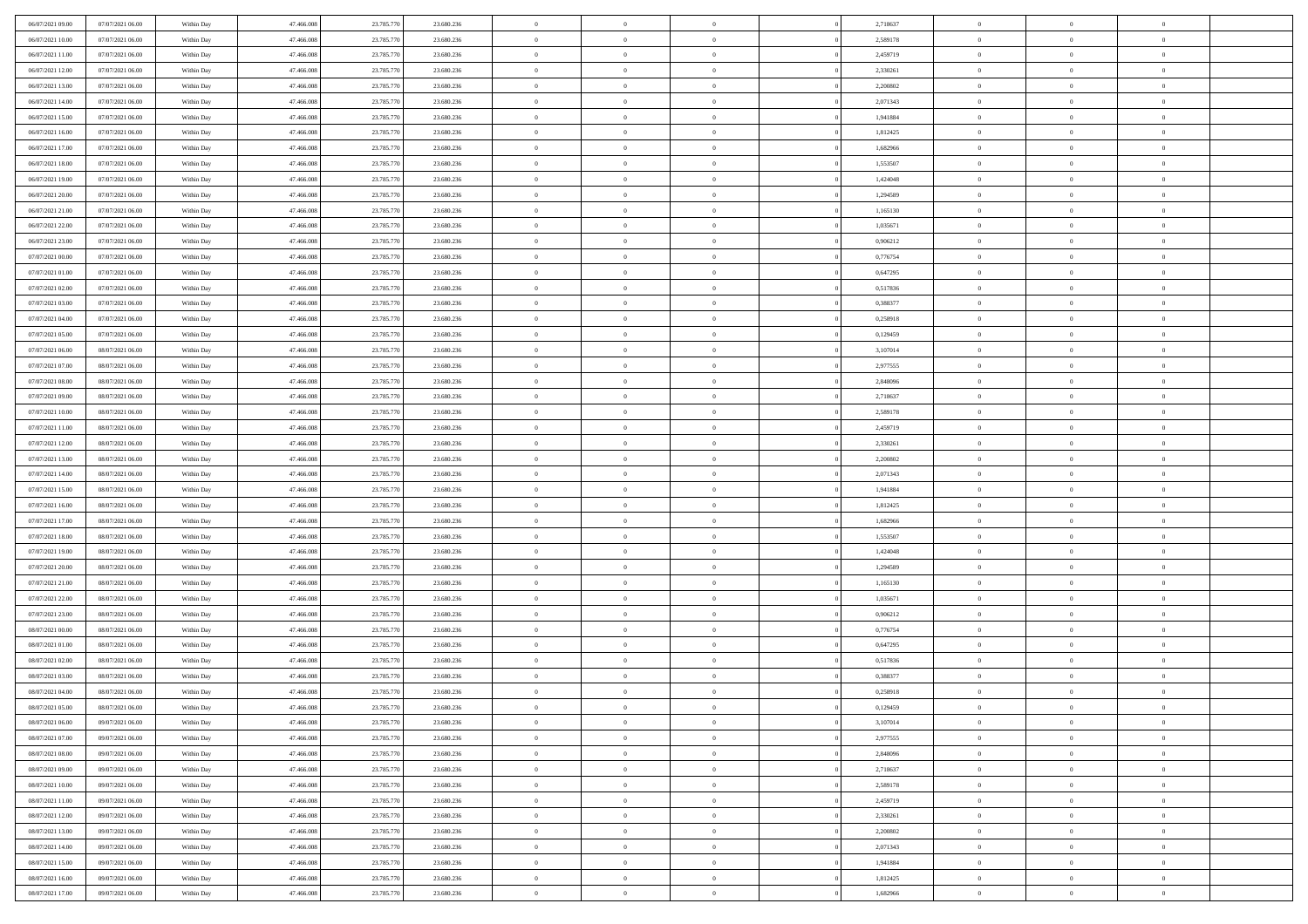| 08/07/2021 18:00 | 09/07/2021 06:00 | Within Day | 47,466,008 | 23.785.770 | 23.680.236 | $\overline{0}$ | $\overline{0}$ | $\Omega$       |          | 1,553507 | $\bf{0}$       | $\mathbf{0}$   | $\bf{0}$       |  |
|------------------|------------------|------------|------------|------------|------------|----------------|----------------|----------------|----------|----------|----------------|----------------|----------------|--|
| 08/07/2021 19:00 | 09/07/2021 06:00 | Within Dav | 47.466.008 | 23.785.770 | 23.680.236 | $\mathbf{0}$   | $\overline{0}$ | $\overline{0}$ |          | 1,424048 | $\overline{0}$ | $\overline{0}$ | $\overline{0}$ |  |
| 08/07/2021 20:00 | 09/07/2021 06:00 | Within Day | 47.466.008 | 23.785.770 | 23.680.236 | $\,$ 0         | $\overline{0}$ | $\bf{0}$       |          | 1,294589 | $\,$ 0         | $\overline{0}$ | $\,$ 0 $\,$    |  |
| 08/07/2021 21:00 | 09/07/2021 06:00 | Within Day | 47,466,008 | 23.785.770 | 23.680.236 | $\bf{0}$       | $\overline{0}$ | $\Omega$       |          | 1,165130 | $\bf{0}$       | $\mathbf{0}$   | $\theta$       |  |
| 08/07/2021 22:00 | 09/07/2021 06:00 | Within Dav | 47.466.008 | 23.785.770 | 23.680.236 | $\bf{0}$       | $\overline{0}$ | $\overline{0}$ |          | 1,035671 | $\mathbf{0}$   | $\overline{0}$ | $\overline{0}$ |  |
| 08/07/2021 23:00 | 09/07/2021 06:00 | Within Day | 47.466.008 | 23.785.770 | 23.680.236 | $\bf{0}$       | $\overline{0}$ | $\bf{0}$       |          | 0,906212 | $\,$ 0         | $\overline{0}$ | $\,$ 0 $\,$    |  |
| 09/07/2021 00:00 | 09/07/2021 06:00 | Within Day | 47,466,008 | 23.785.770 | 23.680.236 | $\bf{0}$       | $\overline{0}$ | $\Omega$       |          | 0,776754 | $\bf{0}$       | $\mathbf{0}$   | $\theta$       |  |
| 09/07/2021 01:00 | 09/07/2021 06:00 | Within Day | 47.466.008 | 23.785.770 | 23.680.236 | $\overline{0}$ | $\overline{0}$ | $\overline{0}$ |          | 0,647295 | $\mathbf{0}$   | $\overline{0}$ | $\overline{0}$ |  |
| 09/07/2021 02:00 | 09/07/2021 06:00 | Within Day | 47.466.008 | 23.785.770 | 23.680.236 | $\bf{0}$       | $\overline{0}$ | $\bf{0}$       |          | 0,517836 | $\,$ 0         | $\overline{0}$ | $\,$ 0 $\,$    |  |
| 09/07/2021 03:00 | 09/07/2021 06:00 | Within Day | 47,466,008 | 23.785.770 | 23,680,236 | $\bf{0}$       | $\overline{0}$ | $\Omega$       |          | 0.388377 | $\theta$       | $\mathbf{0}$   | $\theta$       |  |
| 09/07/2021 04:00 | 09/07/2021 06:00 | Within Day | 47.466.008 | 23.785.770 | 23.680.236 | $\overline{0}$ | $\overline{0}$ | $\overline{0}$ |          | 0,258918 | $\mathbf{0}$   | $\overline{0}$ | $\overline{0}$ |  |
| 09/07/2021 05:00 | 09/07/2021 06:00 | Within Day | 47.466.008 | 23.785.770 | 23.680.236 | $\bf{0}$       | $\overline{0}$ | $\bf{0}$       |          | 0,129459 | $\,$ 0         | $\overline{0}$ | $\,$ 0 $\,$    |  |
| 09/07/2021 06:00 | 10/07/2021 06:00 | Within Day | 47,466,008 | 23.785.770 | 23.680.236 | $\bf{0}$       | $\overline{0}$ | $\Omega$       |          | 3,107014 | $\overline{0}$ | $\mathbf{0}$   | $\theta$       |  |
| 09/07/2021 07:00 | 10/07/2021 06:00 | Within Dav | 47.466.008 | 23.785.770 | 23.680.236 | $\overline{0}$ | $\overline{0}$ | $\overline{0}$ |          | 2,977555 | $\mathbf{0}$   | $\overline{0}$ | $\overline{0}$ |  |
| 09/07/2021 08:00 | 10/07/2021 06:00 | Within Day | 47.466.008 | 23.785.770 | 23.680.236 | $\bf{0}$       | $\overline{0}$ | $\bf{0}$       |          | 2,848096 | $\,$ 0         | $\overline{0}$ | $\,$ 0 $\,$    |  |
| 09/07/2021 09:00 | 10/07/2021 06:00 | Within Day | 47,466,008 | 23.785.770 | 23.680.236 | $\bf{0}$       | $\overline{0}$ | $\overline{0}$ |          | 2,718637 | $\bf{0}$       | $\mathbf{0}$   | $\theta$       |  |
| 09/07/2021 10:00 | 10/07/2021 06:00 | Within Day | 47.466.008 | 23.785.770 | 23.680.236 | $\overline{0}$ | $\overline{0}$ | $\overline{0}$ |          | 2,589178 | $\mathbf{0}$   | $\overline{0}$ | $\overline{0}$ |  |
| 09/07/2021 11:00 | 10/07/2021 06:00 | Within Day | 47.466.008 | 23.785.770 | 23.680.236 | $\bf{0}$       | $\overline{0}$ | $\bf{0}$       |          | 2,459719 | $\,$ 0         | $\overline{0}$ | $\,0\,$        |  |
| 09/07/2021 12:00 | 10/07/2021 06:00 | Within Day | 47,466,008 | 23.785.770 | 23.680.236 | $\bf{0}$       | $\overline{0}$ | $\Omega$       |          | 2.330261 | $\theta$       | $\mathbf{0}$   | $\theta$       |  |
| 09/07/2021 13:00 | 10/07/2021 06:00 | Within Day | 47.466.008 | 23.785.770 | 23.680.236 | $\overline{0}$ | $\overline{0}$ | $\overline{0}$ |          | 2,200802 | $\mathbf{0}$   | $\overline{0}$ | $\overline{0}$ |  |
| 09/07/2021 14:00 | 10/07/2021 06:00 | Within Day | 47.466.008 | 23.785.770 | 23.680.236 | $\bf{0}$       | $\overline{0}$ | $\bf{0}$       |          | 2,071343 | $\,$ 0         | $\overline{0}$ | $\,$ 0 $\,$    |  |
| 09/07/2021 15:00 | 10/07/2021 06:00 | Within Day | 47,466,008 | 23.785.770 | 23.680.236 | $\bf{0}$       | $\overline{0}$ | $\Omega$       |          | 1.941884 | $\bf{0}$       | $\mathbf{0}$   | $\theta$       |  |
| 09/07/2021 16:00 | 10/07/2021 06:00 | Within Day | 47.466.008 | 23.785.770 | 23.680.236 | $\overline{0}$ | $\overline{0}$ | $\overline{0}$ |          | 1,812425 | $\mathbf{0}$   | $\overline{0}$ | $\overline{0}$ |  |
| 09/07/2021 17:00 | 10/07/2021 06:00 | Within Day | 47.466.008 | 23.785.770 | 23.680.236 | $\bf{0}$       | $\overline{0}$ | $\bf{0}$       |          | 1,682966 | $\,$ 0         | $\overline{0}$ | $\,$ 0 $\,$    |  |
| 09/07/2021 18:00 | 10/07/2021 06:00 | Within Day | 47,466,008 | 23.785.770 | 23.680.236 | $\bf{0}$       | $\overline{0}$ | $\overline{0}$ |          | 1,553507 | $\bf{0}$       | $\overline{0}$ | $\bf{0}$       |  |
| 09/07/2021 19:00 | 10/07/2021 06:00 | Within Day | 47.466.008 | 23.785.770 | 23.680.236 | $\overline{0}$ | $\overline{0}$ | $\overline{0}$ |          | 1,424048 | $\mathbf{0}$   | $\overline{0}$ | $\overline{0}$ |  |
| 09/07/2021 20:00 | 10/07/2021 06:00 | Within Day | 47.466.008 | 23.785.770 | 23.680.236 | $\bf{0}$       | $\overline{0}$ | $\bf{0}$       |          | 1,294589 | $\,$ 0         | $\overline{0}$ | $\,$ 0 $\,$    |  |
| 09/07/2021 21:00 | 10/07/2021 06:00 | Within Day | 47,466,008 | 23.785.770 | 23,680,236 | $\bf{0}$       | $\overline{0}$ | $\Omega$       |          | 1.165130 | $\theta$       | $\mathbf{0}$   | $\theta$       |  |
| 09/07/2021 22:00 | 10/07/2021 06:00 | Within Day | 47.466.008 | 23.785.770 | 23.680.236 | $\overline{0}$ | $\overline{0}$ | $\overline{0}$ |          | 1,035671 | $\mathbf{0}$   | $\overline{0}$ | $\overline{0}$ |  |
| 09/07/2021 23:00 | 10/07/2021 06:00 | Within Day | 47.466.008 | 23.785.770 | 23.680.236 | $\bf{0}$       | $\overline{0}$ | $\bf{0}$       |          | 0,906212 | $\,$ 0         | $\overline{0}$ | $\,$ 0 $\,$    |  |
| 10/07/2021 00:00 | 10/07/2021 06:00 | Within Day | 47.466.008 | 23.785.770 | 23.680.236 | $\,$ 0         | $\bf{0}$       | $\overline{0}$ |          | 0,776754 | $\bf{0}$       | $\overline{0}$ | $\,0\,$        |  |
| 10/07/2021 01:00 | 10/07/2021 06:00 | Within Dav | 47.466.008 | 23.785.770 | 23.680.236 | $\overline{0}$ | $\overline{0}$ | $\overline{0}$ |          | 0,647295 | $\mathbf{0}$   | $\overline{0}$ | $\overline{0}$ |  |
| 10/07/2021 02:00 | 10/07/2021 06:00 | Within Day | 47.466.008 | 23.785.770 | 23.680.236 | $\bf{0}$       | $\overline{0}$ | $\bf{0}$       |          | 0,517836 | $\,$ 0         | $\overline{0}$ | $\,$ 0 $\,$    |  |
| 10/07/2021 03:00 | 10/07/2021 06:00 | Within Day | 47.466.008 | 23.785.770 | 23.680.236 | $\bf{0}$       | $\bf{0}$       | $\bf{0}$       |          | 0,388377 | $\bf{0}$       | $\overline{0}$ | $\,0\,$        |  |
| 10/07/2021 04:00 | 10/07/2021 06:00 | Within Day | 47.466.008 | 23.785.770 | 23.680.236 | $\overline{0}$ | $\overline{0}$ | $\overline{0}$ |          | 0,258918 | $\overline{0}$ | $\overline{0}$ | $\overline{0}$ |  |
| 10/07/2021 05:00 | 10/07/2021 06:00 | Within Day | 47.466.008 | 23.785.770 | 23.680.236 | $\bf{0}$       | $\overline{0}$ | $\bf{0}$       |          | 0,129459 | $\,$ 0         | $\overline{0}$ | $\,$ 0 $\,$    |  |
| 10/07/2021 06:00 | 11/07/2021 06:00 | Within Day | 47.466.008 | 23.785.770 | 23.680.236 | $\bf{0}$       | $\bf{0}$       | $\overline{0}$ |          | 3,107014 | $\bf{0}$       | $\overline{0}$ | $\,0\,$        |  |
| 10/07/2021 07:00 | 11/07/2021 06:00 | Within Day | 47.466.008 | 23.785.770 | 23.680.236 | $\overline{0}$ | $\overline{0}$ | $\overline{0}$ |          | 2,977555 | $\mathbf{0}$   | $\overline{0}$ | $\overline{0}$ |  |
| 10/07/2021 08:00 | 11/07/2021 06:00 | Within Day | 47.466.008 | 23.785.770 | 23.680.236 | $\bf{0}$       | $\overline{0}$ | $\bf{0}$       |          | 2,848096 | $\,$ 0         | $\overline{0}$ | $\,$ 0 $\,$    |  |
| 10/07/2021 09:00 | 11/07/2021 06:00 | Within Day | 47.466.008 | 23.785.770 | 23.680.236 | $\bf{0}$       | $\bf{0}$       | $\overline{0}$ |          | 2,718637 | $\bf{0}$       | $\overline{0}$ | $\,0\,$        |  |
| 10/07/2021 10:00 | 11/07/2021 06:00 | Within Dav | 47.466.008 | 23.785.770 | 23.680.236 | $\overline{0}$ | $\overline{0}$ | $\overline{0}$ |          | 2,589178 | $\overline{0}$ | $\overline{0}$ | $\overline{0}$ |  |
| 10/07/2021 11:00 | 11/07/2021 06:00 | Within Day | 47.466.008 | 23.785.770 | 23.680.236 | $\bf{0}$       | $\overline{0}$ | $\bf{0}$       |          | 2,459719 | $\,$ 0         | $\overline{0}$ | $\,$ 0 $\,$    |  |
| 10/07/2021 12:00 | 11/07/2021 06:00 | Within Day | 47.466.008 | 23.785.770 | 23.680.236 | $\bf{0}$       | $\overline{0}$ | $\bf{0}$       |          | 2,330261 | $\bf{0}$       | $\overline{0}$ | $\,0\,$        |  |
| 10/07/2021 13:00 | 11/07/2021 06:00 | Within Dav | 47.466.008 | 23.785.770 | 23.680.236 | $\mathbf{0}$   | $\overline{0}$ | $\overline{0}$ |          | 2,200802 | $\overline{0}$ | $\overline{0}$ | $\overline{0}$ |  |
| 10/07/2021 14:00 | 11/07/2021 06:00 | Within Day | 47.466.008 | 23.785.770 | 23.680.236 | $\bf{0}$       | $\overline{0}$ | $\theta$       |          | 2,071343 | $\overline{0}$ | $\theta$       | $\theta$       |  |
| 10/07/2021 15:00 | 11/07/2021 06:00 | Within Day | 47.466.008 | 23.785.770 | 23.680.236 | $\bf{0}$       | $\overline{0}$ | $\bf{0}$       |          | 1,941884 | $\bf{0}$       | $\overline{0}$ | $\bf{0}$       |  |
| 10/07/2021 16:00 | 11/07/2021 06:00 | Within Day | 47.466.008 | 23.785.770 | 23.680.236 | $\overline{0}$ | $\overline{0}$ | $\overline{0}$ |          | 1,812425 | $\overline{0}$ | $\overline{0}$ | $\overline{0}$ |  |
| 10/07/2021 17:00 | 11/07/2021 06:00 | Within Day | 47.466.008 | 23.785.770 | 23.680.236 | $\,$ 0 $\,$    | $\overline{0}$ | $\overline{0}$ |          | 1,682966 | $\mathbf{0}$   | $\,$ 0 $\,$    | $\,$ 0 $\,$    |  |
| 10/07/2021 18:00 | 11/07/2021 06:00 | Within Day | 47.466.008 | 23.785.770 | 23.680.236 | $\bf{0}$       | $\overline{0}$ | $\overline{0}$ |          | 1,553507 | $\bf{0}$       | $\overline{0}$ | $\bf{0}$       |  |
| 10/07/2021 19:00 | 11/07/2021 06:00 | Within Day | 47.466.008 | 23.785.770 | 23.680.236 | $\overline{0}$ | $\overline{0}$ | $\overline{0}$ |          | 1,424048 | $\overline{0}$ | $\bf{0}$       | $\overline{0}$ |  |
| 10/07/2021 20:00 | 11/07/2021 06:00 | Within Day | 47.466.008 | 23.785.770 | 23.680.236 | $\,$ 0 $\,$    | $\overline{0}$ | $\overline{0}$ |          | 1,294589 | $\,$ 0 $\,$    | $\overline{0}$ | $\,$ 0 $\,$    |  |
| 10/07/2021 21:00 | 11/07/2021 06:00 | Within Day | 47.466.008 | 23.785.770 | 23.680.236 | $\overline{0}$ | $\overline{0}$ | $\overline{0}$ | $\Omega$ | 1,165130 | $\bf{0}$       | $\overline{0}$ | $\overline{0}$ |  |
| 10/07/2021 22:00 | 11/07/2021 06:00 | Within Day | 47.466.008 | 23.785.770 | 23.680.236 | $\overline{0}$ | $\overline{0}$ | $\overline{0}$ |          | 1,035671 | $\overline{0}$ | $\bf{0}$       | $\overline{0}$ |  |
| 10/07/2021 23:00 | 11/07/2021 06:00 | Within Day | 47.466.008 | 23.785.770 | 23.680.236 | $\,$ 0 $\,$    | $\overline{0}$ | $\overline{0}$ |          | 0,906212 | $\mathbf{0}$   | $\,$ 0 $\,$    | $\,$ 0 $\,$    |  |
| 11/07/2021 00:00 | 11/07/2021 06:00 | Within Day | 47.466.008 | 23.785.770 | 23.680.236 | $\bf{0}$       | $\overline{0}$ | $\overline{0}$ |          | 0,776754 | $\bf{0}$       | $\overline{0}$ | $\bf{0}$       |  |
| 11/07/2021 01:00 | 11/07/2021 06:00 | Within Day | 47.466.008 | 23.785.770 | 23.680.236 | $\overline{0}$ | $\overline{0}$ | $\overline{0}$ |          | 0,647295 | $\mathbf{0}$   | $\bf{0}$       | $\overline{0}$ |  |
| 11/07/2021 02:00 | 11/07/2021 06:00 | Within Day | 47.466.008 | 23.785.770 | 23.680.236 | $\,0\,$        | $\overline{0}$ | $\overline{0}$ |          | 0,517836 | $\,$ 0 $\,$    | $\overline{0}$ | $\,$ 0 $\,$    |  |
|                  |                  |            |            |            |            |                |                |                |          |          |                |                |                |  |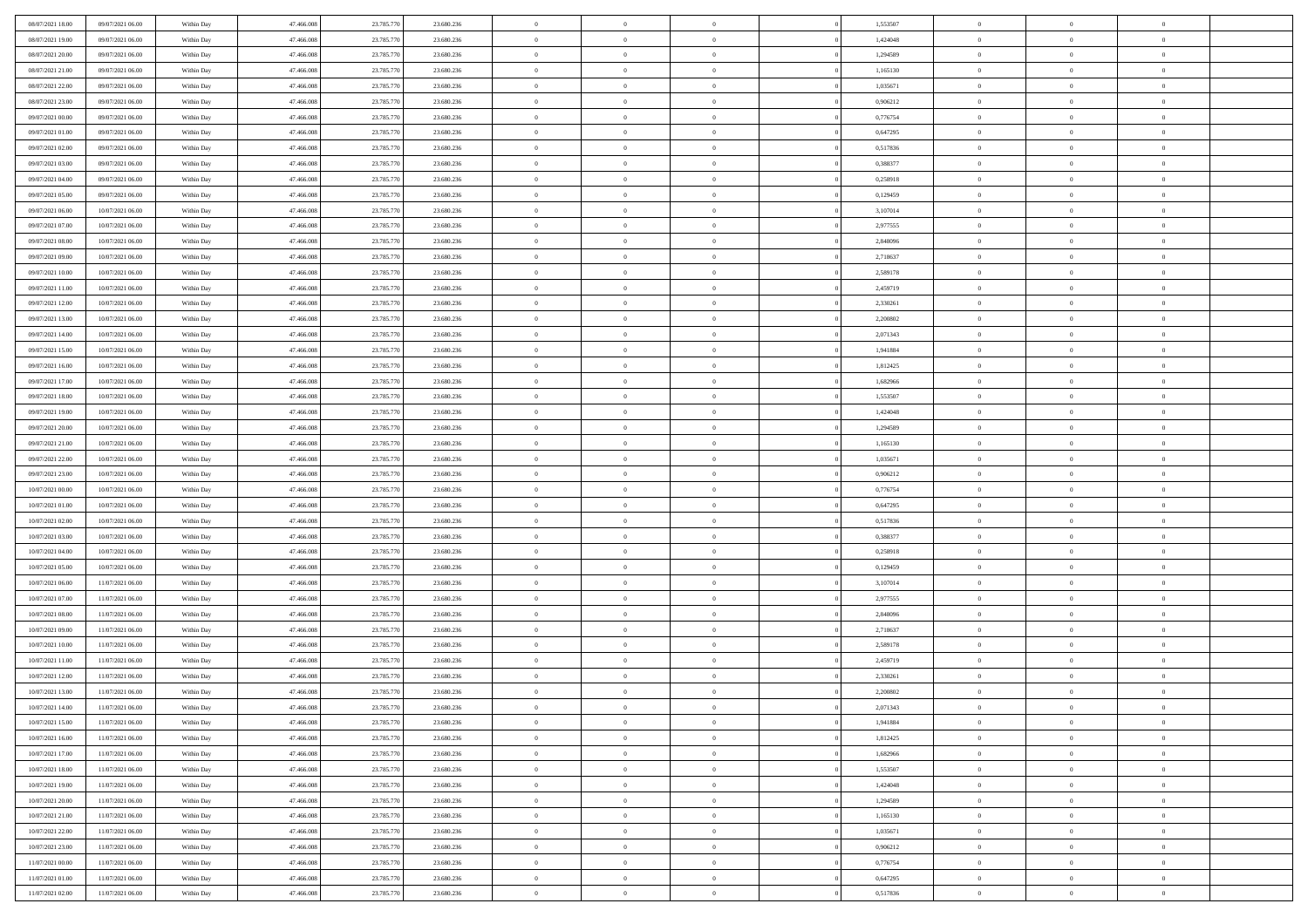| 11/07/2021 03:00 | 11/07/2021 06:00 | Within Day | 47.466.008 | 23.785.770 | 23.680.236 | $\bf{0}$       | $\overline{0}$ | $\overline{0}$ | 0,388377 | $\theta$       | $\overline{0}$ | $\overline{0}$ |  |
|------------------|------------------|------------|------------|------------|------------|----------------|----------------|----------------|----------|----------------|----------------|----------------|--|
| 11/07/2021 04:00 | 11/07/2021 06:00 | Within Day | 47.466.008 | 23.785.770 | 23.680.236 | $\overline{0}$ | $\overline{0}$ | $\overline{0}$ | 0,258918 | $\theta$       | $\bf{0}$       | $\theta$       |  |
| 11/07/2021 05:00 | 11/07/2021 06:00 | Within Day | 47.466.008 | 23.785.770 | 23.680.236 | $\,$ 0         | $\overline{0}$ | $\bf{0}$       | 0,129459 | $\,0\,$        | $\overline{0}$ | $\,$ 0 $\,$    |  |
| 11/07/2021 06:00 | 12/07/2021 06:00 | Within Day | 47,466,008 | 23.785.770 | 23.680.236 | $\bf{0}$       | $\overline{0}$ | $\overline{0}$ | 3,107014 | $\overline{0}$ | $\theta$       | $\theta$       |  |
| 11/07/2021 07:00 | 12/07/2021 06:00 | Within Day | 47.466.008 | 23.785.770 | 23.680.236 | $\overline{0}$ | $\overline{0}$ | $\overline{0}$ | 2,977555 | $\overline{0}$ | $\bf{0}$       | $\overline{0}$ |  |
| 11/07/2021 08:00 | 12/07/2021 06:00 | Within Day | 47.466.008 | 23.785.770 | 23.680.236 | $\bf{0}$       | $\overline{0}$ | $\bf{0}$       | 2,848096 | $\,0\,$        | $\overline{0}$ | $\,$ 0 $\,$    |  |
| 11/07/2021 09:00 | 12/07/2021 06:00 | Within Day | 47,466,008 | 23.785.770 | 23.680.236 | $\bf{0}$       | $\overline{0}$ | $\overline{0}$ | 2,718637 | $\bf{0}$       | $\overline{0}$ | $\theta$       |  |
| 11/07/2021 11:00 | 12/07/2021 06:00 | Within Day | 47.466.008 | 23.785.770 | 23.680.236 | $\overline{0}$ | $\overline{0}$ | $\overline{0}$ | 2,459719 | $\mathbf{0}$   | $\overline{0}$ | $\theta$       |  |
| 11/07/2021 12:00 | 12/07/2021 06:00 | Within Day | 47.466.008 | 23.785.770 | 23.680.236 | $\bf{0}$       | $\overline{0}$ | $\bf{0}$       | 2,330261 | $\,0\,$        | $\overline{0}$ | $\,$ 0 $\,$    |  |
| 11/07/2021 13:00 | 12/07/2021 06:00 | Within Day | 47.466.008 | 23.785.770 | 23.680.236 | $\bf{0}$       | $\overline{0}$ | $\overline{0}$ | 2.200802 | $\theta$       | $\overline{0}$ | $\overline{0}$ |  |
| 11/07/2021 14:00 | 12/07/2021 06:00 | Within Day | 47.466.008 | 23.785.770 | 23.680.236 | $\mathbf{0}$   | $\overline{0}$ | $\overline{0}$ | 2,071343 | $\mathbf{0}$   | $\overline{0}$ | $\overline{0}$ |  |
| 11/07/2021 15:00 | 12/07/2021 06:00 | Within Day | 47.466.008 | 23.785.770 | 23.680.236 | $\bf{0}$       | $\overline{0}$ | $\bf{0}$       | 1,941884 | $\,0\,$        | $\overline{0}$ | $\,$ 0 $\,$    |  |
| 11/07/2021 16:00 | 12/07/2021 06:00 | Within Day | 47,466,008 | 23.785.770 | 23.680.236 | $\bf{0}$       | $\overline{0}$ | $\Omega$       | 1,812425 | $\theta$       | $\theta$       | $\theta$       |  |
| 11/07/2021 17:00 | 12/07/2021 06:00 | Within Dav | 47.466.008 | 23.785.770 | 23.680.236 | $\mathbf{0}$   | $\overline{0}$ | $\overline{0}$ | 1,682966 | $\mathbf{0}$   | $\overline{0}$ | $\overline{0}$ |  |
| 11/07/2021 18:00 | 12/07/2021 06:00 | Within Day | 47.466.008 | 23.785.770 | 23.680.236 | $\bf{0}$       | $\overline{0}$ | $\bf{0}$       | 1,553507 | $\,0\,$        | $\overline{0}$ | $\,$ 0 $\,$    |  |
| 11/07/2021 19:00 | 12/07/2021 06:00 | Within Day | 47,466,008 | 23.785.770 | 23.680.236 | $\bf{0}$       | $\overline{0}$ | $\overline{0}$ | 1,424048 | $\bf{0}$       | $\overline{0}$ | $\bf{0}$       |  |
| 11/07/2021 20:00 | 12/07/2021 06:00 | Within Dav | 47.466.008 | 23.785.770 | 23.680.236 | $\overline{0}$ | 11.803         | $\overline{0}$ | 1,294589 | $\mathbf{0}$   | $\overline{0}$ | $\theta$       |  |
| 11/07/2021 21:00 | 12/07/2021 06:00 | Within Day | 47.466.008 | 23.797.573 | 23.668.433 | $\bf{0}$       | $\overline{0}$ | $\bf{0}$       | 1,165130 | $\,0\,$        | $\overline{0}$ | $\,$ 0 $\,$    |  |
| 11/07/2021 22:00 | 12/07/2021 06:00 | Within Day | 47.466.008 | 23.797.573 | 23.668.433 | $\bf{0}$       | $\overline{0}$ | $\overline{0}$ | 1.035671 | $\theta$       | $\overline{0}$ | $\overline{0}$ |  |
| 11/07/2021 23:00 | 12/07/2021 06:00 | Within Dav | 47.466.008 | 23.797.573 | 23.668.433 | $\overline{0}$ | $\overline{0}$ | $\overline{0}$ | 0,906212 | $\mathbf{0}$   | $\overline{0}$ | $\theta$       |  |
| 12/07/2021 00:00 | 12/07/2021 06:00 | Within Day | 47.466.008 | 23.797.573 | 23.668.433 | $\bf{0}$       | $\overline{0}$ | $\bf{0}$       | 0,776754 | $\,0\,$        | $\overline{0}$ | $\,$ 0 $\,$    |  |
| 12/07/2021 01:00 | 12/07/2021 06:00 | Within Day | 47,466,008 | 23.797.573 | 23.668.433 | $\bf{0}$       | $\overline{0}$ | $\Omega$       | 0.647295 | $\theta$       | $\theta$       | $\theta$       |  |
| 12/07/2021 02:00 | 12/07/2021 06:00 | Within Dav | 47.466.008 | 23.797.573 | 23.668.433 | $\overline{0}$ | $\overline{0}$ | $\overline{0}$ | 0,517836 | $\mathbf{0}$   | $\overline{0}$ | $\overline{0}$ |  |
| 12/07/2021 03:00 | 12/07/2021 06:00 | Within Day | 47.466.008 | 23.797.573 | 23.668.433 | $\bf{0}$       | $\overline{0}$ | $\bf{0}$       | 0,388377 | $\,0\,$        | $\overline{0}$ | $\,$ 0 $\,$    |  |
| 12/07/2021 04:00 | 12/07/2021 06:00 | Within Day | 47,466,008 | 23.797.573 | 23.668.433 | $\bf{0}$       | $\overline{0}$ | $\overline{0}$ | 0,258918 | $\bf{0}$       | $\overline{0}$ | $\overline{0}$ |  |
| 12/07/2021 05:00 | 12/07/2021 06:00 | Within Dav | 47.466.008 | 23.797.573 | 23.668.433 | $\overline{0}$ | $\overline{0}$ | $\overline{0}$ | 0,129459 | $\mathbf{0}$   | $\overline{0}$ | $\theta$       |  |
| 12/07/2021 06:00 | 13/07/2021 06:00 | Within Day | 47.466.008 | 23.785.770 | 23.680.236 | $\bf{0}$       | $\overline{0}$ | $\bf{0}$       | 3,107014 | $\,0\,$        | $\overline{0}$ | $\,$ 0 $\,$    |  |
| 12/07/2021 07:00 | 13/07/2021 06:00 | Within Day | 47.466.008 | 23.785.770 | 23,680,236 | $\bf{0}$       | $\overline{0}$ | $\overline{0}$ | 2.977555 | $\theta$       | $\theta$       | $\overline{0}$ |  |
| 12/07/2021 08:00 | 13/07/2021 06:00 | Within Dav | 47.466.008 | 23.785.770 | 23.680.236 | $\overline{0}$ | $\overline{0}$ | $\overline{0}$ | 2,848096 | $\overline{0}$ | $\bf{0}$       | $\overline{0}$ |  |
| 12/07/2021 09:00 | 13/07/2021 06:00 | Within Day | 47.466.008 | 23.785.770 | 23.680.236 | $\bf{0}$       | $\overline{0}$ | $\bf{0}$       | 2,718637 | $\,0\,$        | $\overline{0}$ | $\,$ 0 $\,$    |  |
| 12/07/2021 10:00 | 13/07/2021 06:00 | Within Day | 47.466.008 | 23.785.770 | 23.680.236 | $\bf{0}$       | $\overline{0}$ | $\overline{0}$ | 2,589178 | $\bf{0}$       | $\overline{0}$ | $\theta$       |  |
| 12/07/2021 11:00 | 13/07/2021 06:00 | Within Dav | 47.466.008 | 23.785.770 | 23.680.236 | $\overline{0}$ | $\overline{0}$ | $\overline{0}$ | 2,459719 | $\overline{0}$ | $\overline{0}$ | $\overline{0}$ |  |
| 12/07/2021 12:00 | 13/07/2021 06:00 | Within Day | 47.466.008 | 23.785.770 | 23.680.236 | $\bf{0}$       | $\overline{0}$ | $\bf{0}$       | 2,330261 | $\,0\,$        | $\overline{0}$ | $\,$ 0 $\,$    |  |
| 12/07/2021 13:00 | 13/07/2021 06:00 | Within Day | 47.466.008 | 23.785.770 | 23.680.236 | $\bf{0}$       | $\overline{0}$ | $\bf{0}$       | 2,200802 | $\bf{0}$       | $\overline{0}$ | $\bf{0}$       |  |
| 12/07/2021 14:00 | 13/07/2021 06:00 | Within Dav | 47.466.008 | 23.785.770 | 23.680.236 | $\overline{0}$ | $\overline{0}$ | $\overline{0}$ | 2,071343 | $\overline{0}$ | $\overline{0}$ | $\theta$       |  |
| 12/07/2021 15:00 | 13/07/2021 06:00 | Within Day | 47.466.008 | 23.785.770 | 23.680.236 | $\bf{0}$       | $\overline{0}$ | $\bf{0}$       | 1,941884 | $\,0\,$        | $\overline{0}$ | $\,$ 0 $\,$    |  |
| 12/07/2021 16:00 | 13/07/2021 06:00 | Within Day | 47.466.008 | 23.785.770 | 23.680.236 | $\bf{0}$       | $\overline{0}$ | $\overline{0}$ | 1,812425 | $\bf{0}$       | $\overline{0}$ | $\theta$       |  |
| 12/07/2021 17:00 | 13/07/2021 06:00 | Within Dav | 47.466.008 | 23.785.770 | 23.680.236 | $\overline{0}$ | $\overline{0}$ | $\overline{0}$ | 1,682966 | $\overline{0}$ | $\bf{0}$       | $\overline{0}$ |  |
| 12/07/2021 18:00 | 13/07/2021 06:00 | Within Day | 47.466.008 | 23.785.770 | 23.680.236 | $\bf{0}$       | $\overline{0}$ | $\bf{0}$       | 1,553507 | $\,0\,$        | $\overline{0}$ | $\,$ 0 $\,$    |  |
| 12/07/2021 19:00 | 13/07/2021 06:00 | Within Day | 47.466.008 | 23.785.770 | 23.680.236 | $\bf{0}$       | $\overline{0}$ | $\overline{0}$ | 1,424048 | $\bf{0}$       | $\overline{0}$ | $\theta$       |  |
| 12/07/2021 20:00 | 13/07/2021 06:00 | Within Dav | 47.466.008 | 23.785.770 | 23.680.236 | $\overline{0}$ | $\overline{0}$ | $\overline{0}$ | 1,294589 | $\theta$       | $\overline{0}$ | $\theta$       |  |
| 12/07/2021 21:00 | 13/07/2021 06:00 | Within Day | 47.466.008 | 23.785.770 | 23.680.236 | $\bf{0}$       | $\overline{0}$ | $\bf{0}$       | 1,165130 | $\,0\,$        | $\overline{0}$ | $\,$ 0 $\,$    |  |
| 12/07/2021 22:00 | 13/07/2021 06:00 | Within Day | 47.466.008 | 23.785.770 | 23.680.236 | $\bf{0}$       | $\overline{0}$ | $\bf{0}$       | 1,035671 | $\bf{0}$       | $\overline{0}$ | $\bf{0}$       |  |
| 12/07/2021 23:00 | 13/07/2021 06:00 | Within Dav | 47.466.008 | 23.785.770 | 23.680.236 | $\mathbf{0}$   | $\overline{0}$ | $\overline{0}$ | 0,906212 | $\theta$       | $\overline{0}$ | $\theta$       |  |
| 13/07/2021 00:00 | 13/07/2021 06:00 | Within Day | 47.466.008 | 23.785.770 | 23.680.236 | $\bf{0}$       | $\overline{0}$ | $\theta$       | 0,776754 | $\bf{0}$       | $\overline{0}$ | $\theta$       |  |
| 13/07/2021 01:00 | 13/07/2021 06:00 | Within Day | 47.466.008 | 23.785.770 | 23.680.236 | $\bf{0}$       | $\bf{0}$       | $\bf{0}$       | 0,647295 | $\bf{0}$       | $\overline{0}$ | $\bf{0}$       |  |
| 13/07/2021 02:00 | 13/07/2021 06:00 | Within Day | 47.466.008 | 23.785.770 | 23.680.236 | $\overline{0}$ | $\overline{0}$ | $\overline{0}$ | 0,517836 | $\overline{0}$ | $\overline{0}$ | $\overline{0}$ |  |
| 13/07/2021 03:00 | 13/07/2021 06:00 | Within Day | 47.466.008 | 23.785.770 | 23.680.236 | $\,$ 0 $\,$    | $\overline{0}$ | $\overline{0}$ | 0,388377 | $\,$ 0 $\,$    | $\,$ 0 $\,$    | $\,0\,$        |  |
| 13/07/2021 04:00 | 13/07/2021 06:00 | Within Day | 47.466.008 | 23.785.770 | 23.680.236 | $\bf{0}$       | $\bf{0}$       | $\overline{0}$ | 0,258918 | $\mathbf{0}$   | $\overline{0}$ | $\bf{0}$       |  |
| 13/07/2021 05:00 | 13/07/2021 06:00 | Within Day | 47.466.008 | 23.785.770 | 23.680.236 | $\,$ 0 $\,$    | $\overline{0}$ | $\overline{0}$ | 0,129459 | $\mathbf{0}$   | $\overline{0}$ | $\overline{0}$ |  |
| 13/07/2021 06:00 | 14/07/2021 06:00 | Within Day | 47.466.008 | 23.785.770 | 23.680.236 | $\,$ 0 $\,$    | $\overline{0}$ | $\overline{0}$ | 3,107014 | $\,$ 0 $\,$    | $\bf{0}$       | $\,0\,$        |  |
| 13/07/2021 07:00 | 14/07/2021 06:00 | Within Day | 47.466.008 | 23.785.770 | 23.680.236 | $\overline{0}$ | $\overline{0}$ | $\overline{0}$ | 2,977555 | $\overline{0}$ | $\overline{0}$ | $\bf{0}$       |  |
| 13/07/2021 08:00 | 14/07/2021 06:00 | Within Day | 47.466.008 | 23.785.770 | 23.680.236 | $\,$ 0 $\,$    | $\overline{0}$ | $\overline{0}$ | 2,848096 | $\overline{0}$ | $\overline{0}$ | $\overline{0}$ |  |
| 13/07/2021 09:00 | 14/07/2021 06:00 | Within Day | 47.466.008 | 23.785.770 | 23.680.236 | $\,$ 0 $\,$    | $\overline{0}$ | $\overline{0}$ | 2,718637 | $\,$ 0 $\,$    | $\,$ 0 $\,$    | $\,0\,$        |  |
| 13/07/2021 10:00 | 14/07/2021 06:00 | Within Day | 47.466.008 | 23.785.770 | 23.680.236 | $\bf{0}$       | $\bf{0}$       | $\overline{0}$ | 2,589178 | $\mathbf{0}$   | $\overline{0}$ | $\bf{0}$       |  |
| 13/07/2021 11:00 | 14/07/2021 06:00 | Within Day | 47.466.008 | 23.785.770 | 23.680.236 | $\overline{0}$ | $\overline{0}$ | $\overline{0}$ | 2,459719 | $\overline{0}$ | $\overline{0}$ | $\overline{0}$ |  |
| 13/07/2021 12:00 | 14/07/2021 06:00 | Within Day | 47.466.008 | 23.785.770 | 23.680.236 | $\,0\,$        | $\overline{0}$ | $\overline{0}$ | 2,330261 | $\,0\,$        | $\overline{0}$ | $\,0\,$        |  |
|                  |                  |            |            |            |            |                |                |                |          |                |                |                |  |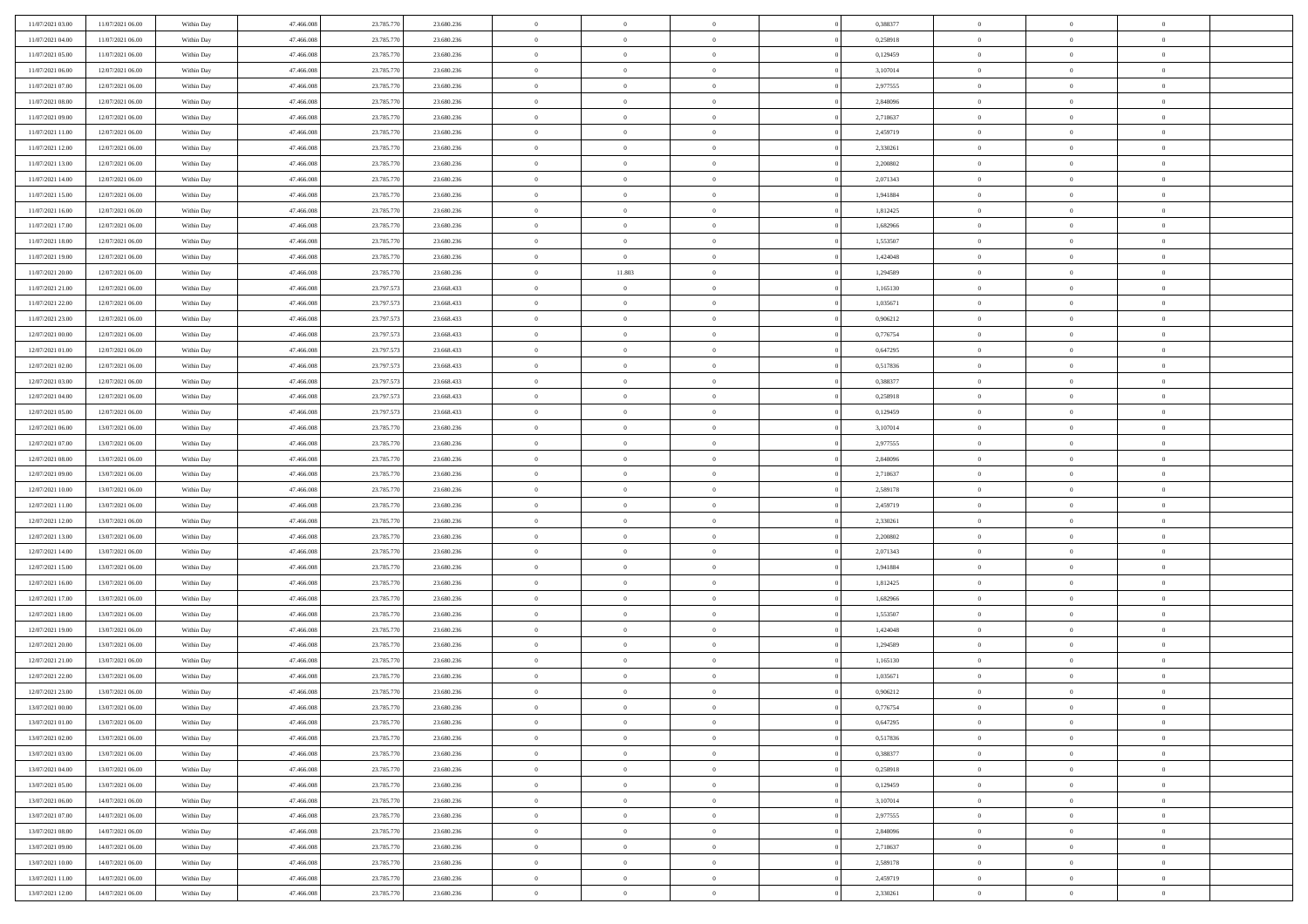| 13/07/2021 13:00 | 14/07/2021 06:00 | Within Day | 47.466.008 | 23.785.770 | 23.680.236 | $\bf{0}$       | $\overline{0}$ | $\theta$       | 2,200802 | $\theta$       | $\overline{0}$ | $\overline{0}$ |  |
|------------------|------------------|------------|------------|------------|------------|----------------|----------------|----------------|----------|----------------|----------------|----------------|--|
| 13/07/2021 14:00 | 14/07/2021 06:00 | Within Dav | 47.466.008 | 23.785.770 | 23.680.236 | $\mathbf{0}$   | $\overline{0}$ | $\overline{0}$ | 2,071343 | $\theta$       | $\overline{0}$ | $\theta$       |  |
| 13/07/2021 15:00 | 14/07/2021 06:00 | Within Day | 47.466.008 | 23.785.770 | 23.680.236 | $\,$ 0         | $\overline{0}$ | $\bf{0}$       | 1,941884 | $\,0\,$        | $\overline{0}$ | $\,$ 0 $\,$    |  |
| 13/07/2021 16:00 | 14/07/2021 06:00 | Within Day | 47,466,008 | 23.785.770 | 23.680.236 | $\bf{0}$       | $\overline{0}$ | $\overline{0}$ | 1,812425 | $\theta$       | $\theta$       | $\overline{0}$ |  |
| 13/07/2021 17:00 | 14/07/2021 06:00 | Within Dav | 47.466.008 | 23.785.770 | 23.680.236 | $\mathbf{0}$   | $\overline{0}$ | $\overline{0}$ | 1,682966 | $\overline{0}$ | $\overline{0}$ | $\overline{0}$ |  |
| 13/07/2021 18:00 | 14/07/2021 06:00 | Within Day | 47.466.008 | 23.785.770 | 23.680.236 | $\bf{0}$       | $\overline{0}$ | $\bf{0}$       | 1,553507 | $\,0\,$        | $\overline{0}$ | $\,$ 0 $\,$    |  |
| 13/07/2021 19:00 | 14/07/2021 06:00 | Within Day | 47,466,008 | 23.785.770 | 23.680.236 | $\bf{0}$       | $\overline{0}$ | $\overline{0}$ | 1,424048 | $\bf{0}$       | $\overline{0}$ | $\theta$       |  |
| 13/07/2021 20:00 | 14/07/2021 06:00 | Within Dav | 47.466.008 | 23.785.770 | 23.680.236 | $\overline{0}$ | $\overline{0}$ | $\overline{0}$ | 1,294589 | $\overline{0}$ | $\overline{0}$ | $\theta$       |  |
| 13/07/2021 21:00 | 14/07/2021 06:00 | Within Day | 47.466.008 | 23.785.770 | 23.680.236 | $\bf{0}$       | $\overline{0}$ | $\bf{0}$       | 1,165130 | $\,0\,$        | $\overline{0}$ | $\,$ 0 $\,$    |  |
| 13/07/2021 22:00 | 14/07/2021 06:00 | Within Day | 47,466,008 | 23.785.770 | 23.680.236 | $\bf{0}$       | $\overline{0}$ | $\overline{0}$ | 1.035671 | $\theta$       | $\overline{0}$ | $\overline{0}$ |  |
| 13/07/2021 23:00 | 14/07/2021 06:00 | Within Day | 47.466.008 | 23.785.770 | 23.680.236 | $\overline{0}$ | $\overline{0}$ | $\overline{0}$ | 0,906212 | $\overline{0}$ | $\bf{0}$       | $\overline{0}$ |  |
| 14/07/2021 00:00 | 14/07/2021 06:00 | Within Day | 47.466.008 | 23.785.770 | 23.680.236 | $\bf{0}$       | $\overline{0}$ | $\bf{0}$       | 0,776754 | $\,0\,$        | $\overline{0}$ | $\,$ 0 $\,$    |  |
| 14/07/2021 01:00 | 14/07/2021 06:00 | Within Day | 47,466,008 | 23.785.770 | 23.680.236 | $\bf{0}$       | $\overline{0}$ | $\Omega$       | 0,647295 | $\theta$       | $\theta$       | $\theta$       |  |
| 14/07/2021 02:00 | 14/07/2021 06:00 | Within Day | 47.466.008 | 23.785.770 | 23.680.236 | $\overline{0}$ | $\overline{0}$ | $\overline{0}$ | 0,517836 | $\overline{0}$ | $\overline{0}$ | $\overline{0}$ |  |
| 14/07/2021 03:00 | 14/07/2021 06:00 | Within Day | 47.466.008 | 23.785.770 | 23.680.236 | $\bf{0}$       | $\overline{0}$ | $\bf{0}$       | 0,388377 | $\,0\,$        | $\overline{0}$ | $\,$ 0 $\,$    |  |
| 14/07/2021 04:00 | 14/07/2021 06:00 | Within Day | 47,466,008 | 23.785.770 | 23.680.236 | $\bf{0}$       | $\overline{0}$ | $\overline{0}$ | 0,258918 | $\bf{0}$       | $\overline{0}$ | $\bf{0}$       |  |
| 14/07/2021 05:00 | 14/07/2021 06:00 | Within Day | 47.466.008 | 23.785.770 | 23.680.236 | $\overline{0}$ | $\overline{0}$ | $\overline{0}$ | 0,129459 | $\overline{0}$ | $\overline{0}$ | $\theta$       |  |
| 14/07/2021 06:00 | 15/07/2021 06:00 | Within Day | 47.466.008 | 23.785.770 | 23.680.236 | $\bf{0}$       | $\overline{0}$ | $\bf{0}$       | 3,107014 | $\,0\,$        | $\overline{0}$ | $\,$ 0 $\,$    |  |
| 14/07/2021 07:00 | 15/07/2021 06:00 | Within Day | 47.466.008 | 23.785.770 | 23.680.236 | $\bf{0}$       | $\overline{0}$ | $\overline{0}$ | 2,977555 | $\theta$       | $\overline{0}$ | $\overline{0}$ |  |
| 14/07/2021 08:00 | 15/07/2021 06:00 | Within Day | 47.466.008 | 23.785.770 | 23.680.236 | $\overline{0}$ | $\overline{0}$ | $\overline{0}$ | 2,848096 | $\overline{0}$ | $\overline{0}$ | $\overline{0}$ |  |
| 14/07/2021 09:00 | 15/07/2021 06:00 | Within Day | 47.466.008 | 23.785.770 | 23.680.236 | $\bf{0}$       | $\overline{0}$ | $\bf{0}$       | 2,718637 | $\,0\,$        | $\overline{0}$ | $\,$ 0 $\,$    |  |
| 14/07/2021 10:00 | 15/07/2021 06:00 | Within Day | 47,466,008 | 23.785.770 | 23.680.236 | $\bf{0}$       | $\overline{0}$ | $\Omega$       | 2.589178 | $\overline{0}$ | $\theta$       | $\theta$       |  |
| 14/07/2021 11:00 | 15/07/2021 06:00 | Within Day | 47.466.008 | 23.785.770 | 23.680.236 | $\overline{0}$ | $\overline{0}$ | $\overline{0}$ | 2,459719 | $\overline{0}$ | $\overline{0}$ | $\overline{0}$ |  |
| 14/07/2021 12:00 | 15/07/2021 06:00 | Within Day | 47.466.008 | 23.785.770 | 23.680.236 | $\bf{0}$       | $\overline{0}$ | $\bf{0}$       | 2,330261 | $\,0\,$        | $\overline{0}$ | $\,$ 0 $\,$    |  |
| 14/07/2021 13:00 | 15/07/2021 06:00 | Within Day | 47,466,008 | 23.785.770 | 23.680.236 | $\bf{0}$       | $\overline{0}$ | $\overline{0}$ | 2,200802 | $\bf{0}$       | $\overline{0}$ | $\overline{0}$ |  |
| 14/07/2021 14:00 | 15/07/2021 06:00 | Within Day | 47.466.008 | 23.785.770 | 23.680.236 | $\overline{0}$ | $\overline{0}$ | $\overline{0}$ | 2,071343 | $\mathbf{0}$   | $\bf{0}$       | $\theta$       |  |
| 14/07/2021 15:00 | 15/07/2021 06:00 | Within Day | 47.466.008 | 23.785.770 | 23.680.236 | $\bf{0}$       | $\overline{0}$ | $\bf{0}$       | 1,941884 | $\,0\,$        | $\overline{0}$ | $\,$ 0 $\,$    |  |
| 14/07/2021 16:00 | 15/07/2021 06:00 | Within Day | 47.466.008 | 23.785.770 | 23,680,236 | $\bf{0}$       | $\overline{0}$ | $\overline{0}$ | 1,812425 | $\theta$       | $\theta$       | $\overline{0}$ |  |
| 14/07/2021 17:00 | 15/07/2021 06:00 | Within Day | 47.466.008 | 23.785.770 | 23.680.236 | $\overline{0}$ | $\overline{0}$ | $\overline{0}$ | 1,682966 | $\mathbf{0}$   | $\bf{0}$       | $\overline{0}$ |  |
| 14/07/2021 18:00 | 15/07/2021 06:00 | Within Day | 47.466.008 | 23.785.770 | 23.680.236 | $\bf{0}$       | $\overline{0}$ | $\bf{0}$       | 1,553507 | $\,0\,$        | $\overline{0}$ | $\,$ 0         |  |
| 14/07/2021 19:00 | 15/07/2021 06:00 | Within Day | 47.466.008 | 23.785.770 | 23.680.236 | $\bf{0}$       | $\bf{0}$       | $\overline{0}$ | 1,424048 | $\bf{0}$       | $\overline{0}$ | $\theta$       |  |
| 14/07/2021 20:00 | 15/07/2021 06:00 | Within Day | 47.466.008 | 23.785.770 | 23.680.236 | $\overline{0}$ | 33.380         | $\overline{0}$ | 1,294589 | $\mathbf{0}$   | $\overline{0}$ | $\overline{0}$ |  |
| 14/07/2021 21:00 | 15/07/2021 06:00 | Within Day | 47.466.008 | 23.819.150 | 23.646.856 | $\bf{0}$       | $\overline{0}$ | $\bf{0}$       | 1,165130 | $\,0\,$        | $\overline{0}$ | $\,$ 0 $\,$    |  |
| 14/07/2021 22:00 | 15/07/2021 06:00 | Within Day | 47.466.008 | 23.819.150 | 23.646.856 | $\bf{0}$       | $\bf{0}$       | $\bf{0}$       | 1,035671 | $\bf{0}$       | $\overline{0}$ | $\bf{0}$       |  |
| 14/07/2021 23:00 | 15/07/2021 06:00 | Within Day | 47.466.008 | 23.819.150 | 23.646.856 | $\overline{0}$ | $\overline{0}$ | $\overline{0}$ | 0,906212 | $\mathbf{0}$   | $\overline{0}$ | $\theta$       |  |
| 15/07/2021 00:00 | 15/07/2021 06:00 | Within Day | 47.466.008 | 23.819.150 | 23.646.856 | $\bf{0}$       | $\overline{0}$ | $\bf{0}$       | 0,776754 | $\,0\,$        | $\overline{0}$ | $\bf{0}$       |  |
| 15/07/2021 01:00 | 15/07/2021 06:00 | Within Day | 47.466.008 | 23.819.150 | 23.646.856 | $\bf{0}$       | $\bf{0}$       | $\overline{0}$ | 0,647295 | $\bf{0}$       | $\overline{0}$ | $\theta$       |  |
| 15/07/2021 02:00 | 15/07/2021 06:00 | Within Day | 47.466.008 | 23.819.150 | 23.646.856 | $\overline{0}$ | $\overline{0}$ | $\overline{0}$ | 0,517836 | $\mathbf{0}$   | $\bf{0}$       | $\overline{0}$ |  |
| 15/07/2021 03:00 | 15/07/2021 06:00 | Within Day | 47.466.008 | 23.819.150 | 23.646.856 | $\bf{0}$       | $\overline{0}$ | $\bf{0}$       | 0,388377 | $\,0\,$        | $\overline{0}$ | $\,$ 0         |  |
| 15/07/2021 04:00 | 15/07/2021 06:00 | Within Day | 47.466.008 | 23.819.150 | 23.646.856 | $\bf{0}$       | $\overline{0}$ | $\overline{0}$ | 0,258918 | $\bf{0}$       | $\overline{0}$ | $\theta$       |  |
| 15/07/2021 05:00 | 15/07/2021 06:00 | Within Day | 47.466.008 | 23.819.150 | 23.646.856 | $\overline{0}$ | $\overline{0}$ | $\overline{0}$ | 0,129459 | $\theta$       | $\overline{0}$ | $\theta$       |  |
| 15/07/2021 06:00 | 16/07/2021 06:00 | Within Day | 47.466.008 | 23.785.770 | 23.680.236 | $\bf{0}$       | $\overline{0}$ | $\bf{0}$       | 3,107014 | $\,0\,$        | $\overline{0}$ | $\theta$       |  |
| 15/07/2021 07:00 | 16/07/2021 06:00 | Within Day | 47.466.008 | 23.785.770 | 23.680.236 | $\bf{0}$       | $\overline{0}$ | $\bf{0}$       | 2,977555 | $\bf{0}$       | $\overline{0}$ | $\bf{0}$       |  |
| 15/07/2021 08:00 | 16/07/2021 06:00 | Within Dav | 47.466.008 | 23.785.770 | 23.680.236 | $\mathbf{0}$   | $\overline{0}$ | $\overline{0}$ | 2,848096 | $\theta$       | $\bf{0}$       | $\theta$       |  |
| 15/07/2021 09:00 | 16/07/2021 06:00 | Within Day | 47.466.008 | 23.785.770 | 23.680.236 | $\bf{0}$       | $\overline{0}$ | $\overline{0}$ | 2,718637 | $\bf{0}$       | $\overline{0}$ | $\theta$       |  |
| 15/07/2021 10:00 | 16/07/2021 06:00 | Within Day | 47.466.008 | 23.785.770 | 23.680.236 | $\bf{0}$       | $\overline{0}$ | $\bf{0}$       | 2,589178 | $\bf{0}$       | $\overline{0}$ | $\bf{0}$       |  |
| 15/07/2021 11:00 | 16/07/2021 06:00 | Within Day | 47.466.008 | 23.785.770 | 23.680.236 | $\overline{0}$ | $\overline{0}$ | $\overline{0}$ | 2,459719 | $\overline{0}$ | $\overline{0}$ | $\overline{0}$ |  |
| 15/07/2021 12:00 | 16/07/2021 06:00 | Within Day | 47.466.008 | 23.785.770 | 23.680.236 | $\,$ 0 $\,$    | $\overline{0}$ | $\overline{0}$ | 2,330261 | $\,$ 0 $\,$    | $\,$ 0 $\,$    | $\,0\,$        |  |
| 15/07/2021 13:00 | 16/07/2021 06:00 | Within Day | 47.466.008 | 23.785.770 | 23.680.236 | $\bf{0}$       | $\overline{0}$ | $\overline{0}$ | 2,200802 | $\mathbf{0}$   | $\overline{0}$ | $\bf{0}$       |  |
| 15/07/2021 14:00 | 16/07/2021 06:00 | Within Day | 47.466.008 | 23.785.770 | 23.680.236 | $\mathbf{0}$   | $\overline{0}$ | $\overline{0}$ | 2,071343 | $\mathbf{0}$   | $\bf{0}$       | $\overline{0}$ |  |
| 15/07/2021 15:00 | 16/07/2021 06:00 | Within Day | 47.466.008 | 23.785.770 | 23.680.236 | $\,$ 0 $\,$    | $\overline{0}$ | $\overline{0}$ | 1,941884 | $\,$ 0 $\,$    | $\overline{0}$ | $\,$ 0         |  |
| 15/07/2021 16:00 | 16/07/2021 06:00 | Within Day | 47.466.008 | 23.785.770 | 23.680.236 | $\overline{0}$ | $\overline{0}$ | $\overline{0}$ | 1,812425 | $\overline{0}$ | $\overline{0}$ | $\bf{0}$       |  |
| 15/07/2021 17:00 | 16/07/2021 06:00 | Within Day | 47.466.008 | 23.785.770 | 23.680.236 | $\mathbf{0}$   | $\overline{0}$ | $\overline{0}$ | 1,682966 | $\overline{0}$ | $\bf{0}$       | $\overline{0}$ |  |
| 15/07/2021 18:00 | 16/07/2021 06:00 | Within Day | 47.466.008 | 23.785.770 | 23.680.236 | $\,$ 0 $\,$    | $\overline{0}$ | $\overline{0}$ | 1,553507 | $\,$ 0 $\,$    | $\,$ 0 $\,$    | $\,0\,$        |  |
| 15/07/2021 19:00 | 16/07/2021 06:00 | Within Day | 47.466.008 | 23.785.770 | 23.680.236 | $\bf{0}$       | $\overline{0}$ | $\overline{0}$ | 1,424048 | $\mathbf{0}$   | $\overline{0}$ | $\bf{0}$       |  |
| 15/07/2021 20:00 | 16/07/2021 06:00 | Within Day | 47.466.008 | 23.785.770 | 23.680.236 | $\overline{0}$ | 234.000        | $\overline{0}$ | 1,294589 | $\overline{0}$ | $\overline{0}$ | $\overline{0}$ |  |
| 15/07/2021 21:00 | 16/07/2021 06:00 | Within Day | 47.466.008 | 24.019.770 | 23.446.236 | $\,0\,$        | $\overline{0}$ | $\overline{0}$ | 1,165130 | $\,0\,$        | $\overline{0}$ | $\,0\,$        |  |
|                  |                  |            |            |            |            |                |                |                |          |                |                |                |  |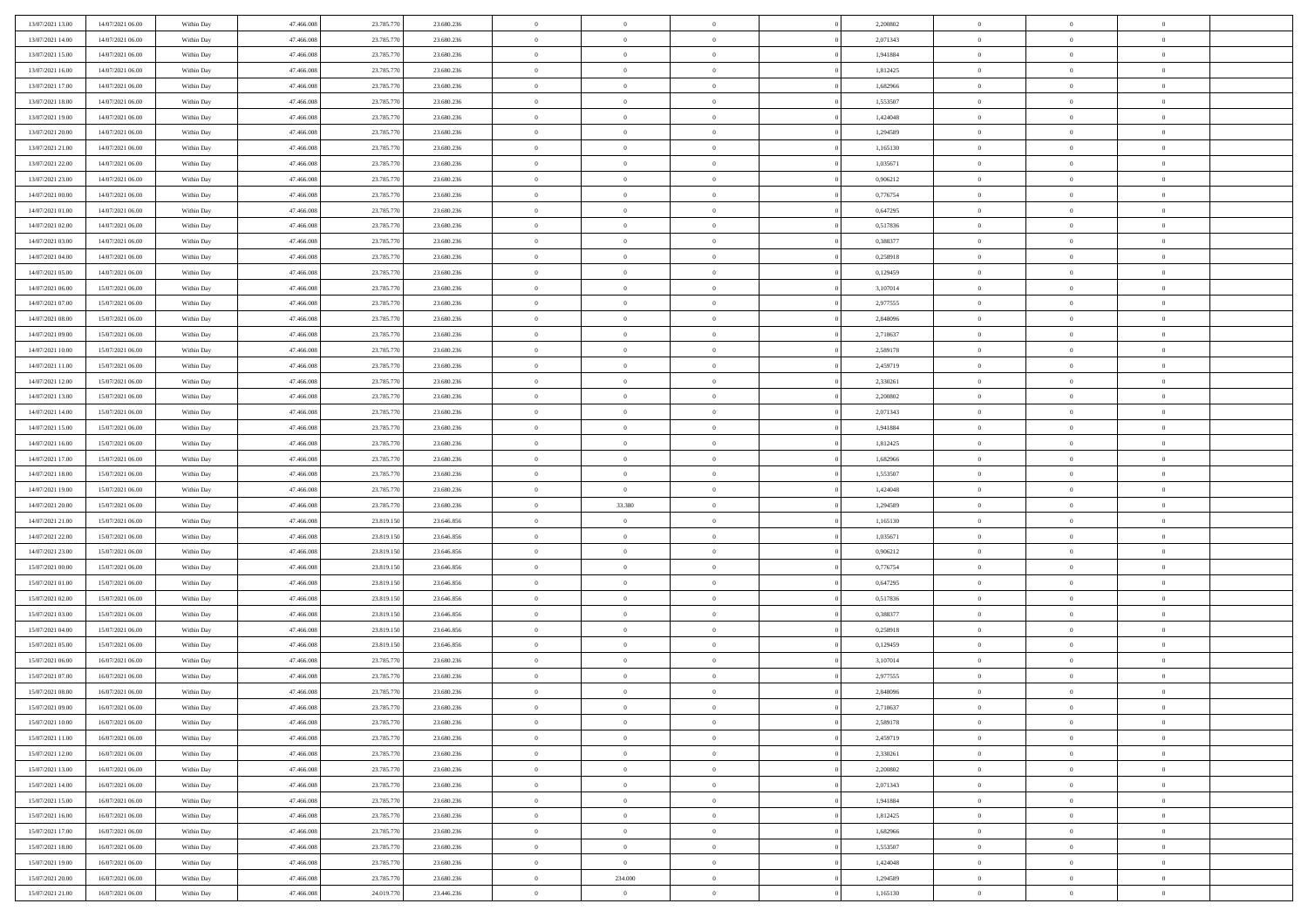| 15/07/2021 22.00                     | 16/07/2021 06:00                     | Within Day               | 47,466,008               | 24.019.770               | 23.446.236               | $\overline{0}$                   | $\overline{0}$                   | $\Omega$                         | 1,035671             | $\bf{0}$                   | $\mathbf{0}$                     | $\bf{0}$                         |  |
|--------------------------------------|--------------------------------------|--------------------------|--------------------------|--------------------------|--------------------------|----------------------------------|----------------------------------|----------------------------------|----------------------|----------------------------|----------------------------------|----------------------------------|--|
| 15/07/2021 23:00                     | 16/07/2021 06:00                     | Within Dav               | 47.466.008               | 24.019.770               | 23.446.236               | $\mathbf{0}$                     | $\overline{0}$                   | $\overline{0}$                   | 0,906212             | $\overline{0}$             | $\overline{0}$                   | $\overline{0}$                   |  |
| 16/07/2021 00:00                     | 16/07/2021 06:00                     | Within Day               | 47.466.008               | 24.019.770               | 23.446.236               | $\,$ 0                           | $\overline{0}$                   | $\bf{0}$                         | 0,776754             | $\,$ 0                     | $\overline{0}$                   | $\,$ 0 $\,$                      |  |
| 16/07/2021 01:00                     | 16/07/2021 06:00                     | Within Day               | 47,466,008               | 24.019.770               | 23.446.236               | $\bf{0}$                         | $\overline{0}$                   | $\Omega$                         | 0,647295             | $\bf{0}$                   | $\mathbf{0}$                     | $\theta$                         |  |
| 16/07/2021 02:00                     | 16/07/2021 06:00                     | Within Day               | 47.466.008               | 24.019.770               | 23.446.236               | $\bf{0}$                         | $\overline{0}$                   | $\overline{0}$                   | 0,517836             | $\mathbf{0}$               | $\overline{0}$                   | $\overline{0}$                   |  |
| 16/07/2021 03:00                     | 16/07/2021 06:00                     | Within Day               | 47.466.008               | 24.019.770               | 23.446.236               | $\bf{0}$                         | $\overline{0}$                   | $\bf{0}$                         | 0,388377             | $\,$ 0                     | $\overline{0}$                   | $\,$ 0 $\,$                      |  |
| 16/07/2021 04:00                     | 16/07/2021 06:00                     | Within Day               | 47,466,008               | 24.019.770               | 23.446.236               | $\bf{0}$                         | $\overline{0}$                   | $\overline{0}$                   | 0,258918             | $\bf{0}$                   | $\overline{0}$                   | $\theta$                         |  |
| 16/07/2021 05:00                     | 16/07/2021 06:00                     | Within Day               | 47.466.008               | 24.019.770               | 23.446.236               | $\overline{0}$                   | $\overline{0}$                   | $\overline{0}$                   | 0,129459             | $\mathbf{0}$               | $\overline{0}$                   | $\overline{0}$                   |  |
| 16/07/2021 06:00                     | 17/07/2021 06:00                     | Within Day               | 47.466.008               | 24.006.070               | 23.459.936               | $\bf{0}$                         | $\overline{0}$                   | $\bf{0}$                         | 3,107014             | $\,$ 0                     | $\overline{0}$                   | $\,$ 0 $\,$                      |  |
| 16/07/2021 07:00                     | 17/07/2021 06:00                     | Within Day               | 47,466,008               | 24,006,070               | 23.459.936               | $\overline{0}$                   | $\overline{0}$                   | $\Omega$                         | 2,977555             | $\theta$                   | $\mathbf{0}$                     | $\theta$                         |  |
| 16/07/2021 08:00                     | 17/07/2021 06:00                     | Within Day               | 47.466.008               | 24.006.070               | 23.459.936               | $\overline{0}$                   | $\overline{0}$                   | $\overline{0}$                   | 2,848096             | $\mathbf{0}$               | $\overline{0}$                   | $\overline{0}$                   |  |
| 16/07/2021 09:00                     | 17/07/2021 06:00                     | Within Day               | 47.466.008               | 24.006.070               | 23.459.936               | $\bf{0}$                         | $\overline{0}$                   | $\bf{0}$                         | 2,718637             | $\,$ 0                     | $\overline{0}$                   | $\,$ 0 $\,$                      |  |
| 16/07/2021 10:00                     | 17/07/2021 06:00                     | Within Day               | 47,466,008               | 24,006,070               | 23.459.936               | $\bf{0}$                         | $\overline{0}$                   | $\Omega$                         | 2.589178             | $\theta$                   | $\mathbf{0}$                     | $\theta$                         |  |
| 16/07/2021 11:00                     | 17/07/2021 06:00                     | Within Day               | 47.466.008               | 24.006.070               | 23.459.936               | $\overline{0}$                   | $\overline{0}$                   | $\overline{0}$                   | 2,459719             | $\overline{0}$             | $\overline{0}$                   | $\overline{0}$                   |  |
| 16/07/2021 12:00                     | 17/07/2021 06:00                     | Within Day               | 47.466.008               | 24.006.070               | 23.459.936               | $\bf{0}$                         | $\overline{0}$                   | $\bf{0}$                         | 2,330261             | $\,$ 0                     | $\overline{0}$                   | $\,$ 0 $\,$                      |  |
| 16/07/2021 13:00                     | 17/07/2021 06:00                     | Within Day               | 47,466,008               | 24.006.070               | 23.459.936               | $\bf{0}$                         | $\overline{0}$                   | $\overline{0}$                   | 2.200802             | $\bf{0}$                   | $\overline{0}$                   | $\theta$                         |  |
| 16/07/2021 14:00                     | 17/07/2021 06:00                     | Within Day               | 47.466.008               | 24.006.070               | 23.459.936               | $\overline{0}$                   | $\overline{0}$                   | $\overline{0}$                   | 2,071343             | $\mathbf{0}$               | $\overline{0}$                   | $\overline{0}$                   |  |
| 16/07/2021 15:00                     | 17/07/2021 06:00                     | Within Day               | 47.466.008               | 24.006.070               | 23.459.936               | $\bf{0}$                         | $\overline{0}$                   | $\bf{0}$                         | 1,941884             | $\,$ 0                     | $\overline{0}$                   | $\,$ 0 $\,$                      |  |
| 16/07/2021 16:00                     | 17/07/2021 06:00                     | Within Day               | 47,466,008               | 24,006,070               | 23.459.936               | $\bf{0}$                         | $\overline{0}$                   | $\Omega$                         | 1,812425             | $\theta$                   | $\mathbf{0}$                     | $\theta$                         |  |
| 16/07/2021 17:00                     | 17/07/2021 06:00                     | Within Day               | 47.466.008               | 24.006.070               | 23.459.936               | $\overline{0}$                   | $\overline{0}$                   | $\overline{0}$                   | 1,682966             | $\mathbf{0}$               | $\overline{0}$                   | $\overline{0}$                   |  |
| 16/07/2021 18:00                     | 17/07/2021 06:00                     | Within Day               | 47.466.008               | 24.006.070               | 23.459.936               | $\bf{0}$                         | $\overline{0}$                   | $\bf{0}$                         | 1,553507             | $\,$ 0                     | $\overline{0}$                   | $\,$ 0 $\,$                      |  |
| 16/07/2021 19:00                     | 17/07/2021 06:00                     | Within Day               | 47,466,008               | 24,006,070               | 23.459.936               | $\bf{0}$                         | $\overline{0}$                   | $\Omega$                         | 1.424048             | $\theta$                   | $\mathbf{0}$                     | $\theta$                         |  |
| 16/07/2021 20:00                     | 17/07/2021 06:00                     | Within Day               | 47.466.008               | 24.006.070               | 23.459.936               | $\overline{0}$                   | 43.610                           | $\overline{0}$                   | 1,294589             | $\mathbf{0}$               | $\overline{0}$                   | $\overline{0}$                   |  |
| 16/07/2021 21:00                     | 17/07/2021 06:00                     | Within Day               | 47.466.008               | 24.049.680               | 23.416.326               | $\bf{0}$                         | $\overline{0}$                   | $\bf{0}$                         | 1,165130             | $\,$ 0                     | $\overline{0}$                   | $\,$ 0 $\,$                      |  |
| 16/07/2021 22.00                     | 17/07/2021 06:00                     | Within Day               | 47,466,008               | 24.049.680               | 23.416.326               | $\bf{0}$                         | $\overline{0}$                   | $\overline{0}$                   | 1.035671             | $\bf{0}$                   | $\overline{0}$                   | $\bf{0}$                         |  |
| 16/07/2021 23:00                     | 17/07/2021 06:00                     | Within Day               | 47.466.008               | 24.049.680               | 23.416.326               | $\overline{0}$                   | $\overline{0}$                   | $\overline{0}$                   | 0,906212             | $\mathbf{0}$               | $\overline{0}$                   | $\overline{0}$                   |  |
| 17/07/2021 00:00                     | 17/07/2021 06:00                     |                          | 47.466.008               | 24.049.680               | 23.416.326               | $\bf{0}$                         | $\overline{0}$                   |                                  | 0,776754             | $\,$ 0                     | $\overline{0}$                   | $\,$ 0 $\,$                      |  |
| 17/07/2021 01:00                     | 17/07/2021 06:00                     | Within Day<br>Within Day | 47,466,008               | 24.049.680               | 23.416.326               | $\bf{0}$                         | $\overline{0}$                   | $\bf{0}$<br>$\Omega$             | 0.647295             | $\theta$                   | $\mathbf{0}$                     | $\theta$                         |  |
| 17/07/2021 02:00                     | 17/07/2021 06:00                     |                          | 47.466.008               | 24.049.680               | 23.416.326               | $\overline{0}$                   | $\overline{0}$                   | $\overline{0}$                   | 0,517836             | $\overline{0}$             | $\overline{0}$                   | $\overline{0}$                   |  |
|                                      |                                      | Within Day               |                          |                          |                          | $\bf{0}$                         |                                  |                                  |                      | $\,$ 0                     | $\overline{0}$                   | $\,$ 0 $\,$                      |  |
| 17/07/2021 03:00                     | 17/07/2021 06:00                     | Within Day               | 47.466.008               | 24.049.680               | 23.416.326               |                                  | $\overline{0}$                   | $\bf{0}$<br>$\overline{0}$       | 0,388377             |                            | $\overline{0}$                   |                                  |  |
| 17/07/2021 04:00<br>17/07/2021 05:00 | 17/07/2021 06:00<br>17/07/2021 06:00 | Within Day               | 47.466.008<br>47.466.008 | 24.049.680<br>24.049.680 | 23.416.326<br>23.416.326 | $\bf{0}$<br>$\overline{0}$       | $\bf{0}$<br>$\overline{0}$       | $\overline{0}$                   | 0,258918<br>0,129459 | $\bf{0}$<br>$\mathbf{0}$   | $\overline{0}$                   | $\,0\,$<br>$\overline{0}$        |  |
|                                      |                                      | Within Day               |                          |                          |                          | $\bf{0}$                         |                                  |                                  |                      | $\,$ 0                     | $\overline{0}$                   | $\,$ 0 $\,$                      |  |
| 17/07/2021 06:00                     | 18/07/2021 06:00                     | Within Day               | 47.466.008               | 23.977.934               | 23.488.072               |                                  | 20.000                           | $\bf{0}$                         | 3,107014             |                            |                                  |                                  |  |
| 17/07/2021 07:00<br>17/07/2021 08:00 | 18/07/2021 06:00<br>18/07/2021 06:00 | Within Day               | 47.466.008<br>47.466.008 | 23.997.934<br>23.997.934 | 23.468.072<br>23.468.072 | $\bf{0}$<br>$\overline{0}$       | $\overline{0}$<br>$\overline{0}$ | $\bf{0}$<br>$\overline{0}$       | 2,977555<br>2,848096 | $\bf{0}$<br>$\mathbf{0}$   | $\overline{0}$<br>$\overline{0}$ | $\bf{0}$<br>$\overline{0}$       |  |
| 17/07/2021 09:00                     | 18/07/2021 06:00                     | Within Day               | 47.466.008               | 23.997.934               | 23.468.072               | $\bf{0}$                         | $\overline{0}$                   |                                  | 2,718637             | $\,$ 0                     | $\overline{0}$                   | $\,$ 0 $\,$                      |  |
|                                      |                                      | Within Day               |                          |                          |                          | $\bf{0}$                         |                                  | $\bf{0}$<br>$\overline{0}$       |                      | $\bf{0}$                   | $\overline{0}$                   | $\,0\,$                          |  |
| 17/07/2021 10:00<br>17/07/2021 11:00 | 18/07/2021 06:00<br>18/07/2021 06:00 | Within Day<br>Within Day | 47.466.008<br>47.466.008 | 23.997.934<br>23.997.934 | 23.468.072<br>23.468.072 | $\overline{0}$                   | $\bf{0}$<br>$\overline{0}$       | $\overline{0}$                   | 2,589178<br>2,459719 | $\mathbf{0}$               | $\overline{0}$                   | $\overline{0}$                   |  |
| 17/07/2021 12:00                     | 18/07/2021 06:00                     | Within Day               | 47.466.008               | 23.997.934               | 23.468.072               | $\bf{0}$                         | $\overline{0}$                   | $\bf{0}$                         | 2,330261             | $\,$ 0                     | $\overline{0}$                   | $\,$ 0 $\,$                      |  |
| 17/07/2021 13:00                     | 18/07/2021 06:00                     | Within Day               | 47.466.008               | 23.997.934               | 23.468.072               | $\bf{0}$                         | $\bf{0}$                         | $\overline{0}$                   | 2,200802             | $\bf{0}$                   | $\overline{0}$                   | $\,0\,$                          |  |
| 17/07/2021 14:00                     | 18/07/2021 06:00                     | Within Day               | 47.466.008               | 23.997.934               | 23.468.072               | $\overline{0}$                   | $\overline{0}$                   | $\overline{0}$                   | 2,071343             | $\mathbf{0}$               | $\overline{0}$                   | $\overline{0}$                   |  |
| 17/07/2021 15:00                     | 18/07/2021 06:00                     | Within Day               | 47.466.008               | 23.997.934               | 23.468.072               | $\bf{0}$                         | $\overline{0}$                   | $\bf{0}$                         | 1,941884             | $\,$ 0                     | $\overline{0}$                   | $\,$ 0 $\,$                      |  |
| 17/07/2021 16:00                     | 18/07/2021 06:00                     | Within Day               | 47.466.008               | 23.997.934               | 23.468.072               | $\bf{0}$                         | $\bf{0}$                         | $\bf{0}$                         | 1,812425             | $\bf{0}$                   | $\overline{0}$                   | $\bf{0}$                         |  |
| 17/07/2021 17:00                     | 18/07/2021 06:00                     | Within Dav               | 47.466.008               | 23.997.934               | 23.468.072               | $\mathbf{0}$                     | $\overline{0}$                   | $\overline{0}$                   | 1,682966             | $\mathbf{0}$               | $\overline{0}$                   | $\overline{0}$                   |  |
| 17/07/2021 18:00                     | 18/07/2021 06:00                     | Within Day               | 47.466.008               | 23.997.934               | 23.468.072               | $\bf{0}$                         | $\overline{0}$                   | $\theta$                         | 1,553507             | $\overline{0}$             | $\overline{0}$                   | $\theta$                         |  |
| 17/07/2021 19:00                     | 18/07/2021 06:00                     | Within Day               | 47.466.008               | 23.997.934               | 23.468.072               | $\bf{0}$                         | 57.673                           | $\bf{0}$                         | 1,424048             | $\bf{0}$                   | $\overline{0}$                   | $\bf{0}$                         |  |
| 17/07/2021 20:00                     | 18/07/2021 06:00                     | Within Day               | 47.466.008               | 24.055.607               | 23.410.399               | $\overline{0}$                   | 126.148                          | $\overline{0}$                   | 1,294589             | $\overline{0}$             | $\bf{0}$                         | $\overline{0}$                   |  |
| 17/07/2021 21:00                     | 18/07/2021 06:00                     | Within Day               | 47.466.008               | 24.181.755               | 23.284.251               | $\,$ 0 $\,$                      | $\overline{0}$                   | $\overline{0}$                   | 1,165130             | $\mathbf{0}$               | $\,$ 0 $\,$                      | $\,$ 0 $\,$                      |  |
| 17/07/2021 22:00                     |                                      |                          |                          |                          |                          |                                  |                                  |                                  |                      |                            |                                  | $\bf{0}$                         |  |
| 17/07/2021 23:00                     | 18/07/2021 06:00<br>18/07/2021 06:00 | Within Day<br>Within Day | 47.466.008<br>47.466.008 | 24.181.755<br>24.181.755 | 23.284.251<br>23.284.251 | $\bf{0}$<br>$\bf{0}$             | $\overline{0}$<br>$\overline{0}$ | $\overline{0}$<br>$\overline{0}$ | 1,035671<br>0,906212 | $\bf{0}$<br>$\overline{0}$ | $\overline{0}$<br>$\overline{0}$ | $\overline{0}$                   |  |
| 18/07/2021 00:00                     | 18/07/2021 06:00                     | Within Day               | 47.466.008               | 24.181.755               | 23.284.251               | $\,$ 0 $\,$                      | $\overline{0}$                   | $\overline{0}$                   | 0,776754             | $\,$ 0 $\,$                | $\overline{0}$                   | $\,$ 0 $\,$                      |  |
| 18/07/2021 01:00                     | 18/07/2021 06:00                     |                          | 47.466.008               |                          |                          |                                  |                                  |                                  |                      |                            |                                  |                                  |  |
| 18/07/2021 02:00                     | 18/07/2021 06:00                     | Within Day<br>Within Day | 47.466.008               | 24.181.755<br>24.181.755 | 23.284.251<br>23.284.251 | $\overline{0}$<br>$\overline{0}$ | $\overline{0}$<br>$\overline{0}$ | $\overline{0}$<br>$\overline{0}$ | 0,647295<br>0,517836 | $\bf{0}$<br>$\overline{0}$ | $\overline{0}$<br>$\bf{0}$       | $\overline{0}$<br>$\overline{0}$ |  |
|                                      |                                      |                          |                          |                          |                          | $\,$ 0 $\,$                      |                                  |                                  |                      |                            | $\,$ 0 $\,$                      | $\,$ 0 $\,$                      |  |
| 18/07/2021 03:00                     | 18/07/2021 06:00                     | Within Day               | 47.466.008               | 24.181.755               | 23.284.251               |                                  | $\overline{0}$                   | $\overline{0}$                   | 0,388377             | $\mathbf{0}$               |                                  |                                  |  |
| 18/07/2021 04:00<br>18/07/2021 05:00 | 18/07/2021 06:00<br>18/07/2021 06:00 | Within Day               | 47.466.008               | 24.181.755               | 23.284.251               | $\bf{0}$                         | $\overline{0}$                   | $\overline{0}$                   | 0,258918             | $\bf{0}$                   | $\overline{0}$                   | $\bf{0}$                         |  |
|                                      |                                      | Within Day               | 47.466.008               | 24.181.755               | 23.284.251               | $\bf{0}$                         | $\overline{0}$                   | $\overline{0}$                   | 0,129459             | $\mathbf{0}$               | $\bf{0}$                         | $\overline{0}$                   |  |
| 18/07/2021 06:00                     | 19/07/2021 06:00                     | Within Day               | 47.466.008               | 24.073.513               | 23.392.493               | $\,0\,$                          | $\overline{0}$                   | $\overline{0}$                   | 3,107014             | $\,$ 0                     | $\overline{0}$                   | $\,$ 0 $\,$                      |  |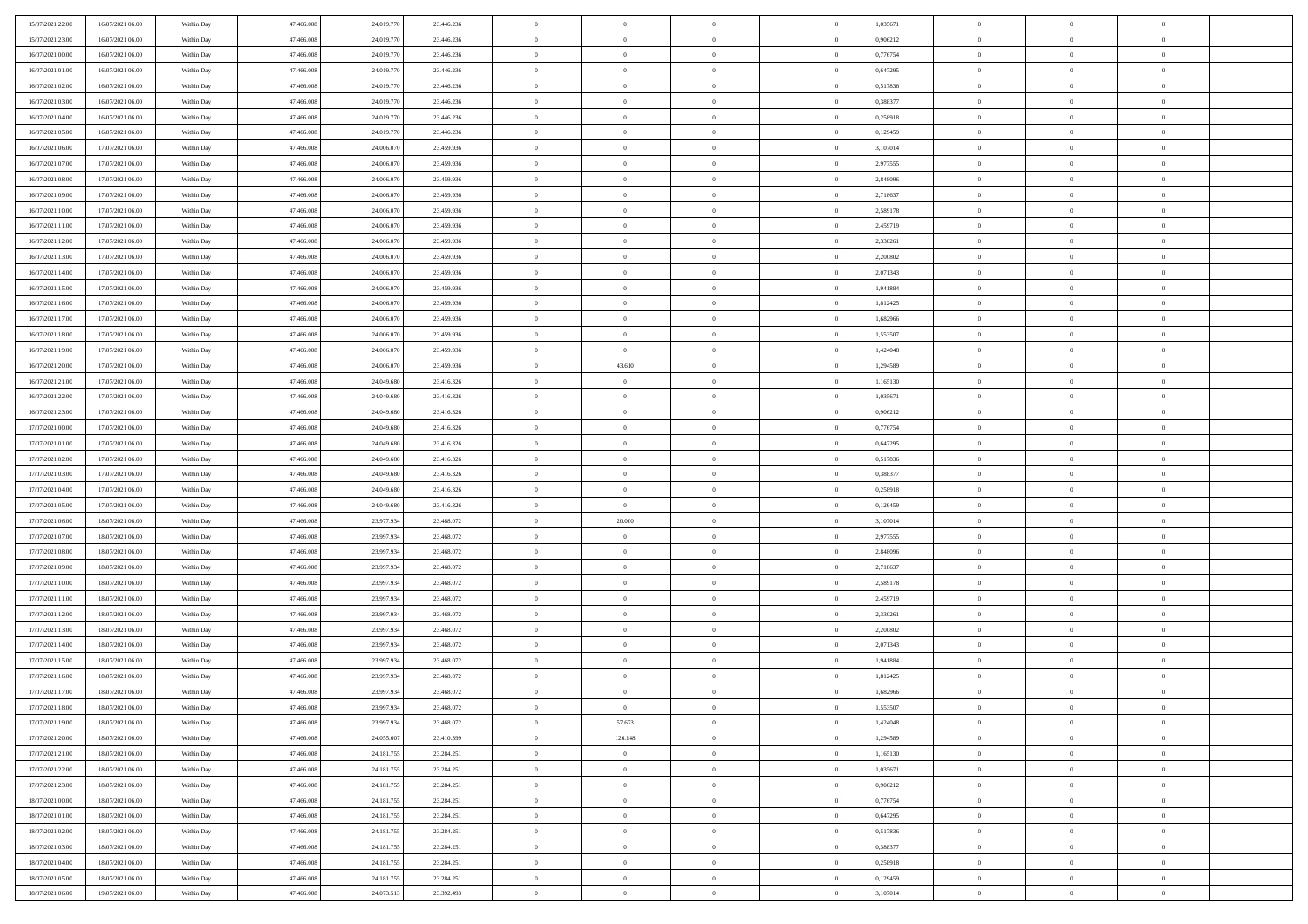| 18/07/2021 07:00 | 19/07/2021 06:00 | Within Day | 47.466.008 | 24.073.513 | 23.392.493 | $\,$ 0         | $\overline{0}$ | $\theta$       |                | 2,977555 | $\bf{0}$       | $\overline{0}$ | $\theta$       |  |
|------------------|------------------|------------|------------|------------|------------|----------------|----------------|----------------|----------------|----------|----------------|----------------|----------------|--|
| 18/07/2021 08:00 | 19/07/2021 06:00 | Within Day | 47,466,008 | 24.073.513 | 23.392.493 | $\overline{0}$ | $\overline{0}$ | $\overline{0}$ |                | 2,848096 | $\theta$       | $\theta$       | $\overline{0}$ |  |
| 18/07/2021 09:00 | 19/07/2021 06:00 | Within Dav | 47.466.008 | 24.073.513 | 23.392.493 | $\mathbf{0}$   | $\overline{0}$ | $\overline{0}$ |                | 2,718637 | $\theta$       | $\overline{0}$ | $\theta$       |  |
| 18/07/2021 11:00 | 19/07/2021 06:00 | Within Day | 47.466.008 | 24.073.513 | 23.392.493 | $\bf{0}$       | $\overline{0}$ | $\bf{0}$       |                | 2,459719 | $\bf{0}$       | $\overline{0}$ | $\bf{0}$       |  |
| 18/07/2021 12:00 | 19/07/2021 06:00 | Within Day | 47,466,008 | 24.073.513 | 23.392.493 | $\bf{0}$       | $\overline{0}$ | $\overline{0}$ |                | 2,330261 | $\bf{0}$       | $\Omega$       | $\bf{0}$       |  |
| 18/07/2021 13:00 | 19/07/2021 06:00 | Within Dav | 47.466.008 | 24.073.513 | 23.392.493 | $\overline{0}$ | $\overline{0}$ | $\overline{0}$ |                | 2,200802 | $\theta$       | $\overline{0}$ | $\theta$       |  |
| 18/07/2021 14:00 | 19/07/2021 06:00 | Within Day | 47.466.008 | 24.073.513 | 23.392.493 | $\bf{0}$       | $\overline{0}$ | $\overline{0}$ |                | 2,071343 | $\bf{0}$       | $\overline{0}$ | $\theta$       |  |
|                  |                  |            |            |            |            |                |                |                |                |          |                |                |                |  |
| 18/07/2021 15:00 | 19/07/2021 06:00 | Within Day | 47,466,008 | 24.073.513 | 23.392.493 | $\overline{0}$ | $\overline{0}$ | $\overline{0}$ |                | 1,941884 | $\,$ 0 $\,$    | $\overline{0}$ | $\overline{0}$ |  |
| 18/07/2021 16:00 | 19/07/2021 06:00 | Within Day | 47.466.008 | 24.073.513 | 23.392.493 | $\mathbf{0}$   | 1.270          | $\overline{0}$ |                | 1,812425 | $\theta$       | $\overline{0}$ | $\theta$       |  |
| 18/07/2021 17:00 | 19/07/2021 06:00 | Within Day | 47.466.008 | 24.074.783 | 23.391.223 | $\bf{0}$       | $\overline{0}$ | $\overline{0}$ |                | 1,682966 | $\bf{0}$       | $\overline{0}$ | $\theta$       |  |
| 18/07/2021 18:00 | 19/07/2021 06:00 | Within Day | 47,466,008 | 24.074.783 | 23.391.223 | $\bf{0}$       | $\overline{0}$ | $\overline{0}$ |                | 1,553507 | $\bf{0}$       | $\theta$       | $\overline{0}$ |  |
| 18/07/2021 19:00 | 19/07/2021 06:00 | Within Day | 47.466.008 | 24.074.783 | 23.391.223 | $\mathbf{0}$   | $\overline{0}$ | $\overline{0}$ |                | 1,424048 | $\theta$       | $\overline{0}$ | $\theta$       |  |
| 18/07/2021 20:00 | 19/07/2021 06:00 | Within Day | 47.466.008 | 24.074.783 | 23.391.223 | $\bf{0}$       | 136.552        | $\bf{0}$       |                | 1,294589 | $\bf{0}$       | $\overline{0}$ | $\bf{0}$       |  |
| 18/07/2021 21:00 | 19/07/2021 06:00 | Within Day | 47.466.008 | 24.211.335 | 23.254.671 | $\bf{0}$       | $\overline{0}$ | $\overline{0}$ |                | 1,165130 | $\bf{0}$       | $\Omega$       | $\bf{0}$       |  |
| 18/07/2021 22:00 | 19/07/2021 06:00 | Within Day | 47.466.008 | 24.211.335 | 23.254.671 | $\overline{0}$ | $\overline{0}$ | $\overline{0}$ |                | 1,035671 | $\theta$       | $\overline{0}$ | $\theta$       |  |
| 18/07/2021 23:00 | 19/07/2021 06:00 | Within Day | 47.466.008 | 24.211.335 | 23.254.671 | $\bf{0}$       | $\overline{0}$ | $\overline{0}$ |                | 0,906212 | $\bf{0}$       | $\overline{0}$ | $\theta$       |  |
| 19/07/2021 00:00 | 19/07/2021 06:00 | Within Day | 47,466,008 | 24.211.335 | 23.254.671 | $\bf{0}$       | $\overline{0}$ | $\overline{0}$ |                | 0,776754 | $\,$ 0 $\,$    | $\overline{0}$ | $\overline{0}$ |  |
| 19/07/2021 01:00 | 19/07/2021 06:00 | Within Day | 47.466.008 | 24.211.335 | 23.254.671 | $\mathbf{0}$   | $\overline{0}$ | $\overline{0}$ |                | 0,647295 | $\theta$       | $\overline{0}$ | $\theta$       |  |
| 19/07/2021 02:00 | 19/07/2021 06:00 | Within Day | 47.466.008 | 24.211.335 | 23.254.671 | $\bf{0}$       | $\overline{0}$ | $\overline{0}$ |                | 0,517836 | $\bf{0}$       | $\overline{0}$ | $\theta$       |  |
| 19/07/2021 03:00 | 19/07/2021 06:00 | Within Day | 47,466,008 | 24.211.335 | 23.254.671 | $\bf{0}$       | $\overline{0}$ | $\overline{0}$ |                | 0,388377 | $\bf{0}$       | $\theta$       | $\bf{0}$       |  |
| 19/07/2021 04:00 | 19/07/2021 06:00 | Within Day | 47.466.008 | 24.211.335 | 23.254.671 | $\mathbf{0}$   | $\overline{0}$ | $\overline{0}$ |                | 0,258918 | $\theta$       | $\overline{0}$ | $\theta$       |  |
| 19/07/2021 05:00 | 19/07/2021 06:00 | Within Day | 47.466.008 | 24.211.335 | 23.254.671 | $\bf{0}$       | $\overline{0}$ | $\bf{0}$       |                | 0,129459 | $\bf{0}$       | $\overline{0}$ | $\bf{0}$       |  |
| 19/07/2021 06:00 | 20/07/2021 06:00 | Within Day | 47,466,008 | 24.431.167 | 23.034.840 | $\bf{0}$       | $\overline{0}$ | $\overline{0}$ |                | 3,107014 | $\bf{0}$       | $\overline{0}$ | $\bf{0}$       |  |
| 19/07/2021 07:00 | 20/07/2021 06:00 | Within Day | 47.466.008 | 24.431.167 | 23.034.840 | $\mathbf{0}$   | $\overline{0}$ | $\overline{0}$ |                | 2,977555 | $\theta$       | $\overline{0}$ | $\theta$       |  |
| 19/07/2021 08:00 | 20/07/2021 06:00 | Within Day | 47.466.008 | 24.431.167 | 23.034.840 | $\bf{0}$       | $\overline{0}$ | $\overline{0}$ |                | 2,848096 | $\bf{0}$       | $\overline{0}$ | $\theta$       |  |
| 19/07/2021 09:00 | 20/07/2021 06:00 | Within Day | 47,466,008 | 24.431.167 | 23.034.840 | $\bf{0}$       | $\overline{0}$ | $\overline{0}$ |                | 2,718637 | $\,$ 0 $\,$    | $\overline{0}$ | $\bf{0}$       |  |
| 19/07/2021 10:00 | 20/07/2021 06:00 | Within Day | 47.466.008 | 24.431.167 | 23.034.840 | $\mathbf{0}$   | $\overline{0}$ | $\overline{0}$ |                | 2,589178 | $\theta$       | $\overline{0}$ | $\theta$       |  |
| 19/07/2021 11:00 | 20/07/2021 06:00 | Within Day | 47.466.008 | 24.431.167 | 23.034.840 | $\bf{0}$       | $\overline{0}$ | $\overline{0}$ |                | 2,459719 | $\bf{0}$       | $\overline{0}$ | $\theta$       |  |
| 19/07/2021 12:00 | 20/07/2021 06:00 | Within Day | 47,466,008 | 24.431.167 | 23.034.840 | $\bf{0}$       | $\overline{0}$ | $\overline{0}$ |                | 2,330261 | $\bf{0}$       | $\theta$       | $\bf{0}$       |  |
| 19/07/2021 13:00 | 20/07/2021 06:00 | Within Dav | 47.466.008 | 24.431.167 | 23.034.840 | $\mathbf{0}$   | $\overline{0}$ | $\overline{0}$ |                | 2,200802 | $\theta$       | $\overline{0}$ | $\theta$       |  |
| 19/07/2021 14:00 | 20/07/2021 06:00 | Within Day | 47.466.008 | 24.431.167 | 23.034.840 | $\bf{0}$       | $\overline{0}$ | $\overline{0}$ |                | 2,071343 | $\,0\,$        | $\overline{0}$ | $\theta$       |  |
| 19/07/2021 15:00 | 20/07/2021 06:00 | Within Day | 47.466.008 | 24.431.167 | 23.034.840 | $\bf{0}$       | $\bf{0}$       | $\overline{0}$ |                | 1,941884 | $\bf{0}$       | $\overline{0}$ | $\bf{0}$       |  |
| 19/07/2021 16:00 | 20/07/2021 06:00 | Within Dav | 47.466.008 | 24.431.167 | 23.034.840 | $\overline{0}$ | $\overline{0}$ | $\overline{0}$ |                | 1,812425 | $\theta$       | $\overline{0}$ | $\theta$       |  |
| 19/07/2021 17:00 | 20/07/2021 06:00 | Within Day | 47.466.008 | 24.431.167 | 23.034.840 | $\bf{0}$       | 100.151        | $\theta$       |                | 1,682966 | $\,0\,$        | $\overline{0}$ | $\theta$       |  |
| 19/07/2021 18:00 | 20/07/2021 06:00 | Within Day | 47,466,008 | 24.531.318 | 22.934.689 | $\overline{0}$ | $\overline{0}$ | $\overline{0}$ |                | 1,553507 | $\bf{0}$       | $\overline{0}$ | $\bf{0}$       |  |
| 19/07/2021 19:00 | 20/07/2021 06:00 | Within Day | 47.466.008 | 24.531.318 | 22.934.689 | $\mathbf{0}$   | $\overline{0}$ | $\overline{0}$ |                | 1,424048 | $\theta$       | $\overline{0}$ | $\theta$       |  |
| 19/07/2021 20:00 | 20/07/2021 06:00 | Within Day | 47.466.008 | 24.531.318 | 22.934.689 | $\bf{0}$       | 140.510        | $\theta$       |                | 1,294589 | $\,0\,$        | $\overline{0}$ | $\theta$       |  |
| 19/07/2021 21:00 | 20/07/2021 06:00 | Within Day | 47,466,008 | 24.671.828 | 22.794.179 | $\bf{0}$       | $\bf{0}$       | $\overline{0}$ |                | 1,165130 | $\bf{0}$       | $\theta$       | $\bf{0}$       |  |
| 19/07/2021 22:00 | 20/07/2021 06:00 | Within Dav | 47.466.008 | 24.671.828 | 22.794.179 | $\mathbf{0}$   | $\overline{0}$ | $\overline{0}$ |                | 1,035671 | $\theta$       | $\overline{0}$ | $\theta$       |  |
| 19/07/2021 23:00 | 20/07/2021 06:00 | Within Day | 47.466.008 | 24.671.828 | 22.794.179 | $\,0\,$        | 2.800          | $\theta$       |                | 0,906212 | $\,0\,$        | $\overline{0}$ | $\theta$       |  |
| 20/07/2021 00:00 | 20/07/2021 06:00 | Within Day | 47,466,008 | 24.674.628 | 22.791.379 | $\bf{0}$       | $762\,$        | $\overline{0}$ |                | 0,776754 | $\bf{0}$       | $\overline{0}$ | $\bf{0}$       |  |
| 20/07/2021 01:00 | 20/07/2021 06:00 | Within Dav | 47.466.008 | 24.675.390 | 22.790.617 | $\mathbf{0}$   | $\overline{0}$ | $\overline{0}$ |                | 0,647295 | $\theta$       | $\overline{0}$ | $\overline{0}$ |  |
| 20/07/2021 02:00 | 20/07/2021 06:00 | Within Day | 47.466.008 | 24.675.390 | 22.790.617 | $\bf{0}$       | $\overline{0}$ | $\theta$       |                | 0,517836 | $\,0\,$        | $\overline{0}$ | $\theta$       |  |
| 20/07/2021 03:00 | 20/07/2021 06:00 | Within Day | 47,466,008 | 24.675.390 | 22.790.617 | $\bf{0}$       | $\overline{0}$ | $\overline{0}$ |                | 0.388377 | $\,$ 0 $\,$    | $\overline{0}$ | $\bf{0}$       |  |
| 20/07/2021 04:00 | 20/07/2021 06:00 | Within Day | 47.466.008 | 24.675.390 | 22.790.617 | $\bf{0}$       | $\overline{0}$ |                |                | 0,258918 | $\bf{0}$       | $\Omega$       | $\Omega$       |  |
|                  |                  |            |            |            |            |                |                |                |                |          |                | $\overline{0}$ |                |  |
| 20/07/2021 05:00 | 20/07/2021 06:00 | Within Day | 47.466.008 | 24.675.390 | 22.790.617 | $\,0\,$        | $\overline{0}$ | $\theta$       |                | 0,129459 | $\,$ 0 $\,$    |                | $\theta$       |  |
| 20/07/2021 06:00 | 21/07/2021 06:00 | Within Day | 47,466,008 | 24.493.685 | 22.972.321 | $\overline{0}$ | $\overline{0}$ | $\overline{0}$ |                | 3,107014 | $\overline{0}$ | $\overline{0}$ | $\overline{0}$ |  |
| 20/07/2021 07:00 | 21/07/2021 06:00 | Within Day | 47.466.008 | 24.493.685 | 22.972.321 | $\mathbf{0}$   | $\overline{0}$ | $\overline{0}$ |                | 2,977555 | $\mathbf{0}$   | $\overline{0}$ | $\overline{0}$ |  |
| 20/07/2021 08:00 | 21/07/2021 06:00 | Within Day | 47.466.008 | 24.493.685 | 22.972.321 | $\,$ 0 $\,$    | $\overline{0}$ | $\overline{0}$ | $\overline{0}$ | 2,848096 | $\,$ 0 $\,$    | $\mathbf{0}$   | $\,$ 0         |  |
| 20/07/2021 09:00 | 21/07/2021 06:00 | Within Day | 47,466,008 | 24.493.685 | 22.972.321 | $\,$ 0 $\,$    | $\overline{0}$ | $\overline{0}$ |                | 2,718637 | $\,$ 0 $\,$    | $\overline{0}$ | $\overline{0}$ |  |
| 20/07/2021 10:00 | 21/07/2021 06:00 | Within Day | 47.466.008 | 24.493.685 | 22.972.321 | $\mathbf{0}$   | $\overline{0}$ | $\overline{0}$ |                | 2,589178 | $\overline{0}$ | $\overline{0}$ | $\mathbf{0}$   |  |
| 20/07/2021 11:00 | 21/07/2021 06:00 | Within Day | 47.466.008 | 24.493.685 | 22.972.321 | $\,$ 0 $\,$    | $\overline{0}$ | $\overline{0}$ |                | 2,459719 | $\,$ 0 $\,$    | $\overline{0}$ | $\theta$       |  |
| 20/07/2021 12:00 | 21/07/2021 06:00 | Within Day | 47,466,008 | 24.493.685 | 22.972.321 | $\bf{0}$       | $\overline{0}$ | $\overline{0}$ |                | 2,330261 | $\,$ 0 $\,$    | $\overline{0}$ | $\overline{0}$ |  |
| 20/07/2021 13:00 | 21/07/2021 06:00 | Within Day | 47.466.008 | 24.493.685 | 22.972.321 | $\,$ 0 $\,$    | $\overline{0}$ | $\overline{0}$ |                | 2,200802 | $\mathbf{0}$   | $\overline{0}$ | $\overline{0}$ |  |
| 20/07/2021 14:00 | 21/07/2021 06:00 | Within Day | 47.466.008 | 24.493.685 | 22.972.321 | $\,0\,$        | $\overline{0}$ | $\overline{0}$ |                | 2,071343 | $\,$ 0 $\,$    | $\overline{0}$ | $\,$ 0 $\,$    |  |
| 20/07/2021 15:00 | 21/07/2021 06:00 | Within Day | 47,466,008 | 24.493.685 | 22.972.321 | $\bf{0}$       | $\overline{0}$ | $\overline{0}$ |                | 1,941884 | $\,$ 0 $\,$    | $\overline{0}$ | $\overline{0}$ |  |
| 20/07/2021 16:00 | 21/07/2021 06:00 | Within Day | 47.466.008 | 24.493.685 | 22.972.321 | $\overline{0}$ | $\overline{0}$ | $\overline{0}$ |                | 1,812425 | $\overline{0}$ | $\overline{0}$ | $\overline{0}$ |  |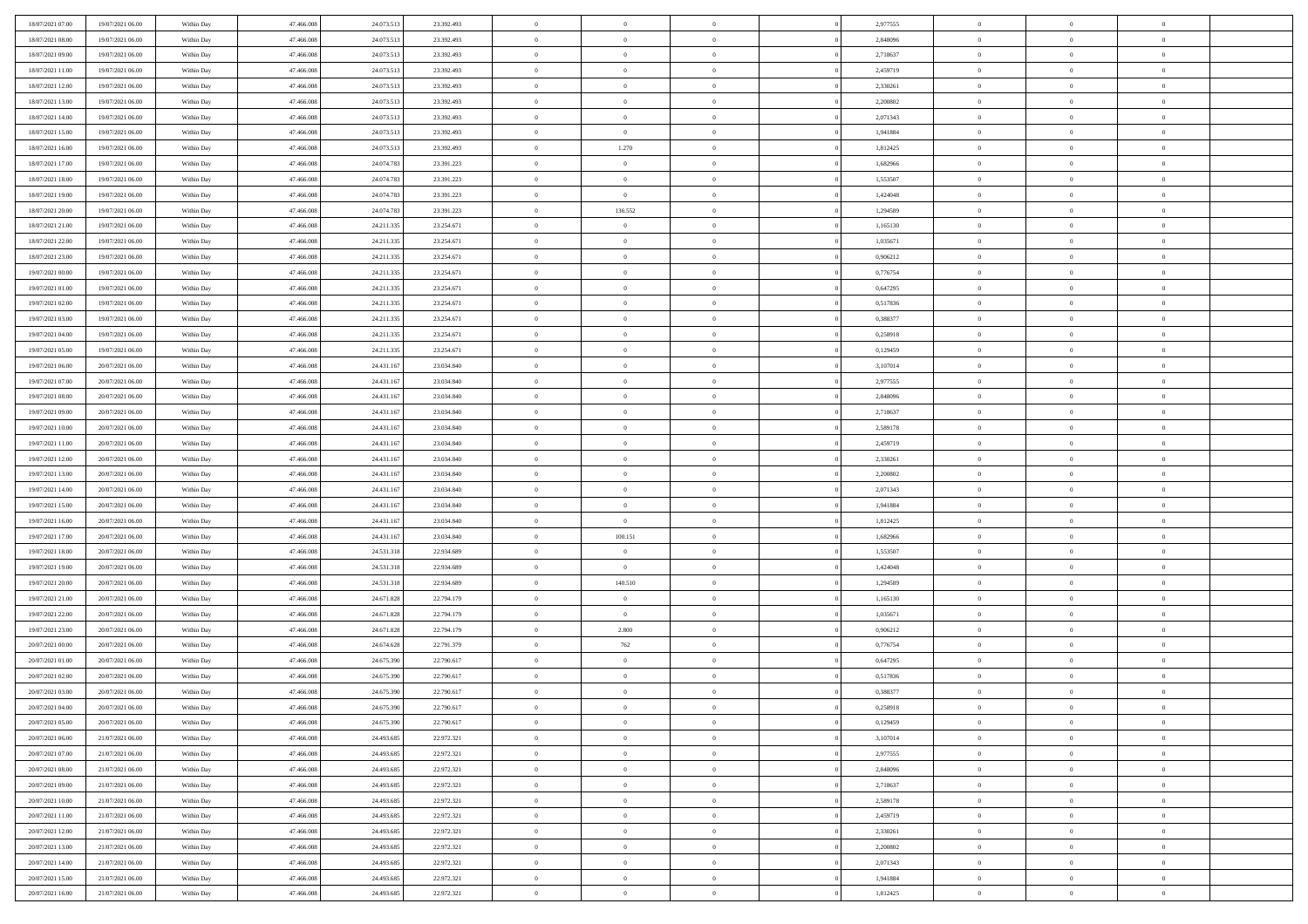| 20/07/2021 17:00 | 21/07/2021 06:00 | Within Day               | 47.466.008               | 24.493.685 | 22.972.321               | $\,$ 0         | $\overline{0}$ | $\theta$       |          | 1,682966 | $\bf{0}$       | $\overline{0}$ | $\,0\,$        |  |
|------------------|------------------|--------------------------|--------------------------|------------|--------------------------|----------------|----------------|----------------|----------|----------|----------------|----------------|----------------|--|
| 20/07/2021 18:00 | 21/07/2021 06:00 | Within Day               | 47,466,008               | 24.493.685 | 22.972.321               | $\overline{0}$ | $\overline{0}$ | $\overline{0}$ |          | 1,553507 | $\theta$       | $\overline{0}$ | $\theta$       |  |
| 20/07/2021 19:00 | 21/07/2021 06:00 | Within Dav               | 47.466.008               | 24.493.685 | 22.972.321               | $\bf{0}$       | $\overline{0}$ | $\overline{0}$ |          | 1,424048 | $\mathbf{0}$   | $\overline{0}$ | $\overline{0}$ |  |
| 20/07/2021 20:00 | 21/07/2021 06:00 | Within Day               | 47.466.008               | 24.493.685 | 22.972.321               | $\bf{0}$       | 141.773        | $\bf{0}$       |          | 1,294589 | $\bf{0}$       | $\overline{0}$ | $\bf{0}$       |  |
| 20/07/2021 21:00 | 21/07/2021 06:00 | Within Day               | 47,466,008               | 24.635.458 | 22.830.548               | $\bf{0}$       | $\overline{0}$ | $\overline{0}$ |          | 1,165130 | $\bf{0}$       | $\bf{0}$       | $\,0\,$        |  |
| 20/07/2021 22:00 | 21/07/2021 06:00 | Within Dav               | 47.466.008               | 24.635.458 | 22.830.548               | $\overline{0}$ | $\overline{0}$ | $\overline{0}$ |          | 1,035671 | $\mathbf{0}$   | $\overline{0}$ | $\overline{0}$ |  |
| 20/07/2021 23:00 | 21/07/2021 06:00 | Within Day               | 47.466.008               | 24.635.458 | 22.830.548               | $\bf{0}$       | $\overline{0}$ | $\overline{0}$ |          | 0,906212 | $\bf{0}$       | $\overline{0}$ | $\,0\,$        |  |
| 21/07/2021 00:00 | 21/07/2021 06:00 | Within Day               | 47,466,008               | 24.635.458 | 22.830.548               | $\overline{0}$ | $\overline{0}$ | $\overline{0}$ |          | 0,776754 | $\,$ 0 $\,$    | $\overline{0}$ | $\theta$       |  |
| 21/07/2021 01:00 | 21/07/2021 06:00 | Within Dav               | 47.466.008               | 24.635.458 | 22.830.548               | $\mathbf{0}$   | $\overline{0}$ | $\overline{0}$ |          | 0,647295 | $\mathbf{0}$   | $\overline{0}$ | $\overline{0}$ |  |
| 21/07/2021 02:00 | 21/07/2021 06:00 | Within Day               | 47.466.008               | 24.635.458 | 22.830.548               | $\bf{0}$       | $\overline{0}$ | $\overline{0}$ |          | 0,517836 | $\bf{0}$       | $\overline{0}$ | $\,0\,$        |  |
| 21/07/2021 03:00 | 21/07/2021 06:00 | Within Day               | 47,466,008               | 24.635.458 | 22.830.548               | $\bf{0}$       | $\overline{0}$ | $\overline{0}$ |          | 0.388377 | $\bf{0}$       | $\overline{0}$ | $\theta$       |  |
| 21/07/2021 04:00 | 21/07/2021 06:00 | Within Dav               | 47.466.008               | 24.635.458 | 22.830.548               | $\mathbf{0}$   | $\overline{0}$ | $\overline{0}$ |          | 0,258918 | $\mathbf{0}$   | $\overline{0}$ | $\overline{0}$ |  |
| 21/07/2021 05:00 | 21/07/2021 06:00 | Within Day               | 47.466.008               | 24.635.458 | 22.830.548               | $\bf{0}$       | $\overline{0}$ | $\bf{0}$       |          | 0,129459 | $\bf{0}$       | $\overline{0}$ | $\bf{0}$       |  |
| 21/07/2021 06:00 | 22/07/2021 06:00 | Within Day               | 47,466,008               | 24.480.293 | 22.985.713               | $\bf{0}$       | $\bf{0}$       | $\overline{0}$ |          | 3,107014 | $\bf{0}$       | $\overline{0}$ | $\bf{0}$       |  |
| 21/07/2021 07:00 | 22/07/2021 06:00 | Within Dav               | 47.466.008               | 24.480.293 | 22.985.713               | $\overline{0}$ | $\overline{0}$ | $\overline{0}$ |          | 2,977555 | $\mathbf{0}$   | $\overline{0}$ | $\overline{0}$ |  |
| 21/07/2021 08:00 | 22/07/2021 06:00 | Within Day               | 47.466.008               | 24.480.293 | 22.985.713               | $\bf{0}$       | $\bf{0}$       | $\overline{0}$ |          | 2,848096 | $\bf{0}$       | $\overline{0}$ | $\bf{0}$       |  |
| 21/07/2021 09:00 | 22/07/2021 06:00 |                          | 47,466,008               | 24.480.293 | 22.985.713               | $\bf{0}$       | $\overline{0}$ | $\overline{0}$ |          | 2,718637 | $\bf{0}$       | $\overline{0}$ | $\theta$       |  |
| 21/07/2021 10:00 | 22/07/2021 06:00 | Within Day<br>Within Day | 47.466.008               | 24.480.293 | 22.985.713               | $\mathbf{0}$   | $\overline{0}$ | $\overline{0}$ |          | 2,589178 | $\mathbf{0}$   | $\overline{0}$ | $\overline{0}$ |  |
| 21/07/2021 11:00 | 22/07/2021 06:00 | Within Day               | 47.466.008               | 24.480.293 | 22.985.713               | $\bf{0}$       | $\bf{0}$       | $\overline{0}$ |          | 2,459719 | $\bf{0}$       | $\overline{0}$ | $\,0\,$        |  |
| 21/07/2021 12:00 | 22/07/2021 06:00 |                          | 47,466,008               | 24.480.293 |                          | $\bf{0}$       | $\overline{0}$ | $\overline{0}$ |          | 2,330261 | $\bf{0}$       | $\overline{0}$ | $\overline{0}$ |  |
| 21/07/2021 13:00 | 22/07/2021 06:00 | Within Day<br>Within Dav | 47.466.008               | 24.480.293 | 22.985.713<br>22.985.713 | $\overline{0}$ | $\overline{0}$ | $\overline{0}$ |          | 2,200802 | $\mathbf{0}$   | $\overline{0}$ | $\overline{0}$ |  |
|                  | 22/07/2021 06:00 |                          |                          |            |                          | $\bf{0}$       |                |                |          |          | $\bf{0}$       |                | $\bf{0}$       |  |
| 21/07/2021 14:00 |                  | Within Day               | 47.466.008<br>47,466,008 | 24.480.293 | 22.985.713               |                | $\overline{0}$ | $\overline{0}$ |          | 2,071343 |                | $\overline{0}$ |                |  |
| 21/07/2021 15:00 | 22/07/2021 06:00 | Within Day               |                          | 24.480.293 | 22.985.713               | $\bf{0}$       | $\bf{0}$       | $\overline{0}$ |          | 1,941884 | $\bf{0}$       | $\overline{0}$ | $\bf{0}$       |  |
| 21/07/2021 16:00 | 22/07/2021 06:00 | Within Dav               | 47.466.008               | 24.480.293 | 22.985.713               | $\mathbf{0}$   | $\overline{0}$ | $\overline{0}$ |          | 1,812425 | $\mathbf{0}$   | $\overline{0}$ | $\overline{0}$ |  |
| 21/07/2021 17:00 | 22/07/2021 06:00 | Within Day               | 47.466.008               | 24.480.293 | 22.985.713               | $\bf{0}$       | $\bf{0}$       | $\overline{0}$ |          | 1,682966 | $\bf{0}$       | $\overline{0}$ | $\bf{0}$       |  |
| 21/07/2021 18:00 | 22/07/2021 06:00 | Within Day               | 47,466,008               | 24.480.293 | 22.985.713               | $\overline{0}$ | $\overline{0}$ | $\overline{0}$ |          | 1,553507 | $\bf{0}$       | $\mathbf{0}$   | $\overline{0}$ |  |
| 21/07/2021 19:00 | 22/07/2021 06:00 | Within Dav               | 47.466.008               | 24.480.293 | 22.985.713               | $\mathbf{0}$   | 122.885        | $\overline{0}$ |          | 1,424048 | $\mathbf{0}$   | $\overline{0}$ | $\overline{0}$ |  |
| 21/07/2021 20:00 | 22/07/2021 06:00 | Within Day               | 47.466.008               | 24.603.178 | 22.862.828               | $\bf{0}$       | $\bf{0}$       | $\overline{0}$ |          | 1,294589 | $\bf{0}$       | $\overline{0}$ | $\,0\,$        |  |
| 21/07/2021 21:00 | 22/07/2021 06:00 | Within Day               | 47,466,008               | 24.603.178 | 22.862.828               | $\bf{0}$       | $\bf{0}$       | $\overline{0}$ |          | 1,165130 | $\bf{0}$       | $\overline{0}$ | $\overline{0}$ |  |
| 21/07/2021 22:00 | 22/07/2021 06:00 | Within Dav               | 47.466.008               | 24.603.178 | 22.862.828               | $\mathbf{0}$   | $\overline{0}$ | $\overline{0}$ |          | 1,035671 | $\mathbf{0}$   | $\overline{0}$ | $\overline{0}$ |  |
| 21/07/2021 23:00 | 22/07/2021 06:00 | Within Day               | 47.466.008               | 24.603.178 | 22.862.828               | $\bf{0}$       | $\overline{0}$ | $\theta$       |          | 0,906212 | $\,$ 0         | $\overline{0}$ | $\theta$       |  |
| 22/07/2021 00:00 | 22/07/2021 06:00 | Within Day               | 47,466,008               | 24.603.178 | 22.862.828               | $\bf{0}$       | $\bf{0}$       | $\overline{0}$ |          | 0,776754 | $\bf{0}$       | $\overline{0}$ | $\overline{0}$ |  |
| 22/07/2021 01:00 | 22/07/2021 06:00 | Within Dav               | 47.466.008               | 24.603.178 | 22.862.828               | $\overline{0}$ | $\overline{0}$ | $\overline{0}$ |          | 0,647295 | $\mathbf{0}$   | $\overline{0}$ | $\overline{0}$ |  |
| 22/07/2021 02:00 | 22/07/2021 06:00 | Within Day               | 47.466.008               | 24.603.178 | 22.862.828               | $\bf{0}$       | $\overline{0}$ | $\theta$       |          | 0,517836 | $\,$ 0         | $\overline{0}$ | $\theta$       |  |
| 22/07/2021 03:00 | 22/07/2021 06:00 | Within Day               | 47,466,008               | 24.603.178 | 22.862.828               | $\bf{0}$       | $\overline{0}$ | $\overline{0}$ |          | 0.388377 | $\bf{0}$       | $\overline{0}$ | $\overline{0}$ |  |
| 22/07/2021 04:00 | 22/07/2021 06:00 | Within Day               | 47.466.008               | 24.603.178 | 22.862.828               | $\mathbf{0}$   | $\overline{0}$ | $\overline{0}$ |          | 0,258918 | $\mathbf{0}$   | $\overline{0}$ | $\overline{0}$ |  |
| 22/07/2021 05:00 | 22/07/2021 06:00 | Within Day               | 47.466.008               | 24.603.178 | 22.862.828               | $\bf{0}$       | $\overline{0}$ | $\theta$       |          |          |                |                | $\theta$       |  |
| 22/07/2021 06:00 | 23/07/2021 06:00 | Within Day               | 47,466,008               | 24.287.030 |                          |                |                |                |          | 0,129459 | $\,$ 0         | $\overline{0}$ |                |  |
| 22/07/2021 07:00 | 23/07/2021 06:00 | Within Dav               |                          |            | 23.178.976               | $\bf{0}$       | $\overline{0}$ | $\overline{0}$ |          | 3,107014 | $\bf{0}$       | $\overline{0}$ | $\overline{0}$ |  |
| 22/07/2021 08:00 |                  |                          | 47.466.008               | 24.287.030 | 23.178.976               | $\mathbf{0}$   | $\overline{0}$ | $\overline{0}$ |          | 2,977555 | $\mathbf{0}$   | $\overline{0}$ | $\overline{0}$ |  |
|                  | 23/07/2021 06:00 | Within Day               | 47.466.008               | 24.287.030 | 23.178.976               | $\,0\,$        | $\overline{0}$ | $\theta$       |          | 2,848096 | $\,$ 0         | $\overline{0}$ | $\theta$       |  |
| 22/07/2021 09:00 | 23/07/2021 06:00 | Within Day               | 47,466,008               | 24.287.030 | 23.178.976               | $\bf{0}$       | $\overline{0}$ | $\overline{0}$ |          | 2,718637 | $\bf{0}$       | $\overline{0}$ | $\overline{0}$ |  |
| 22/07/2021 10:00 | 23/07/2021 06:00 | Within Dav               | 47.466.008               | 24.287.030 | 23.178.976               | $\mathbf{0}$   | $\overline{0}$ | $\overline{0}$ |          | 2,589178 | $\mathbf{0}$   | $\overline{0}$ | $\overline{0}$ |  |
| 22/07/2021 11:00 | 23/07/2021 06:00 | Within Day               | 47.466.008               | 24.287.030 | 23.178.976               | $\bf{0}$       | $\overline{0}$ | $\theta$       |          | 2,459719 | $\,$ 0         | $\overline{0}$ | $\theta$       |  |
| 22/07/2021 12:00 | 23/07/2021 06:00 | Within Day               | 47.466.008               | 24.287.030 | 23.178.976               | $\bf{0}$       | $\overline{0}$ | $\overline{0}$ |          | 2,330261 | $\,$ 0 $\,$    | $\overline{0}$ | $\overline{0}$ |  |
| 22/07/2021 13:00 | 23/07/2021 06:00 | Within Day               | 47.466.008               | 24.287.030 | 23.178.976               | $\bf{0}$       | $\overline{0}$ |                |          | 2,200802 | $\overline{0}$ | $\theta$       | $\theta$       |  |
| 22/07/2021 14:00 | 23/07/2021 06:00 | Within Day               | 47.466.008               | 24.287.030 | 23.178.976               | $\,0\,$        | $\overline{0}$ | $\theta$       |          | 2,071343 | $\,$ 0 $\,$    | $\bf{0}$       | $\theta$       |  |
| 22/07/2021 15:00 | 23/07/2021 06:00 | Within Day               | 47,466,008               | 24.287.030 | 23.178.976               | $\overline{0}$ | $\overline{0}$ | $\overline{0}$ |          | 1,941884 | $\overline{0}$ | $\overline{0}$ | $\overline{0}$ |  |
| 22/07/2021 16:00 | 23/07/2021 06:00 | Within Day               | 47.466.008               | 24.287.030 | 23.178.976               | $\bf{0}$       | $\overline{0}$ | $\overline{0}$ |          | 1,812425 | $\overline{0}$ | $\bf{0}$       | $\overline{0}$ |  |
| 22/07/2021 17:00 | 23/07/2021 06:00 | Within Day               | 47.466.008               | 24.287.030 | 23.178.976               | $\bf{0}$       | $\overline{0}$ | $\overline{0}$ | $\theta$ | 1,682966 | $\mathbf{0}$   | $\bf{0}$       | $\,$ 0 $\,$    |  |
| 22/07/2021 18:00 | 23/07/2021 06:00 | Within Day               | 47,466,008               | 24.287.030 | 23.178.976               | $\,$ 0 $\,$    | $\overline{0}$ | $\overline{0}$ |          | 1,553507 | $\,$ 0 $\,$    | $\overline{0}$ | $\overline{0}$ |  |
| 22/07/2021 19:00 | 23/07/2021 06:00 | Within Day               | 47.466.008               | 24.287.030 | 23.178.976               | $\bf{0}$       | $\overline{0}$ | $\overline{0}$ |          | 1,424048 | $\mathbf{0}$   | $\overline{0}$ | $\overline{0}$ |  |
| 22/07/2021 20:00 | 23/07/2021 06:00 | Within Day               | 47.466.008               | 24.287.030 | 23.178.976               | $\,$ 0 $\,$    | 78.632         | $\overline{0}$ | $\theta$ | 1,294589 | $\,$ 0 $\,$    | $\overline{0}$ | $\overline{0}$ |  |
| 22/07/2021 21:00 | 23/07/2021 06:00 | Within Day               | 47,466,008               | 24.365.662 | 23.100.344               | $\bf{0}$       | $\overline{0}$ | $\overline{0}$ |          | 1,165130 | $\overline{0}$ | $\overline{0}$ | $\overline{0}$ |  |
| 22/07/2021 22:00 | 23/07/2021 06:00 | Within Day               | 47.466.008               | 24.365.662 | 23.100.344               | $\bf{0}$       | $\overline{0}$ | $\overline{0}$ |          | 1,035671 | $\mathbf{0}$   | $\bf{0}$       | $\overline{0}$ |  |
| 22/07/2021 23:00 | 23/07/2021 06:00 | Within Day               | 47.466.008               | 24.365.662 | 23.100.344               | $\,0\,$        | $\overline{0}$ | $\overline{0}$ |          | 0,906212 | $\,$ 0 $\,$    | $\overline{0}$ | $\overline{0}$ |  |
| 23/07/2021 00:00 | 23/07/2021 06:00 | Within Day               | 47,466,008               | 24.365.662 | 23.100.344               | $\bf{0}$       | $\overline{0}$ | $\overline{0}$ |          | 0,776754 | $\bf{0}$       | $\mathbf{0}$   | $\overline{0}$ |  |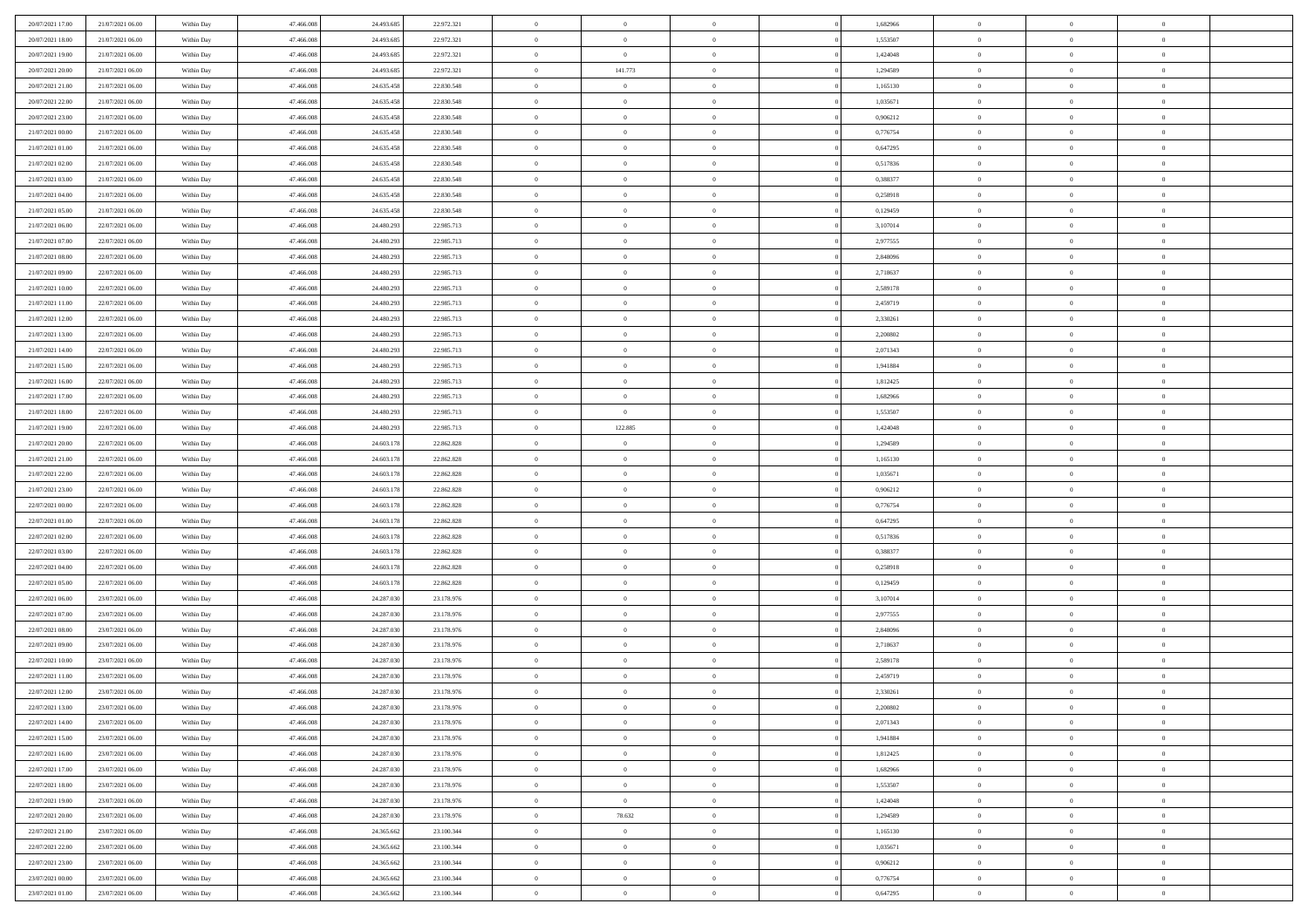| 23/07/2021 02:00 | 23/07/2021 06:00 | Within Day | 47,466,008 | 24.365.662 | 23.100.344 | $\overline{0}$ | $\overline{0}$ | $\Omega$       | 0,517836 | $\bf{0}$       | $\mathbf{0}$   | $\bf{0}$       |  |
|------------------|------------------|------------|------------|------------|------------|----------------|----------------|----------------|----------|----------------|----------------|----------------|--|
| 23/07/2021 03:00 | 23/07/2021 06:00 | Within Day | 47.466.008 | 24.365.662 | 23.100.344 | $\mathbf{0}$   | $\overline{0}$ | $\overline{0}$ | 0,388377 | $\mathbf{0}$   | $\overline{0}$ | $\overline{0}$ |  |
| 23/07/2021 04:00 | 23/07/2021 06:00 | Within Day | 47.466.008 | 24.365.662 | 23.100.344 | $\,$ 0         | $\overline{0}$ | $\bf{0}$       | 0,258918 | $\,$ 0         | $\overline{0}$ | $\,$ 0 $\,$    |  |
| 23/07/2021 05:00 | 23/07/2021 06:00 | Within Day | 47,466,008 | 24.365.662 | 23.100.344 | $\bf{0}$       | $\overline{0}$ | $\Omega$       | 0,129459 | $\bf{0}$       | $\mathbf{0}$   | $\theta$       |  |
| 23/07/2021 06:00 | 24/07/2021 06:00 | Within Day | 47.466.008 | 23.981.770 | 23.484.236 | $\bf{0}$       | $\overline{0}$ | $\overline{0}$ | 3,107014 | $\mathbf{0}$   | $\overline{0}$ | $\overline{0}$ |  |
| 23/07/2021 07:00 | 24/07/2021 06:00 | Within Day | 47.466.008 | 23.981.770 | 23.484.236 | $\bf{0}$       | $\overline{0}$ | $\bf{0}$       | 2,977555 | $\,$ 0         | $\overline{0}$ | $\,$ 0 $\,$    |  |
| 23/07/2021 08:00 | 24/07/2021 06:00 | Within Day | 47,466,008 | 23.981.770 | 23.484.236 | $\bf{0}$       | $\overline{0}$ | $\Omega$       | 2.848096 | $\bf{0}$       | $\overline{0}$ | $\theta$       |  |
| 23/07/2021 09:00 | 24/07/2021 06:00 | Within Day | 47.466.008 | 23.981.770 | 23.484.236 | $\overline{0}$ | $\overline{0}$ | $\overline{0}$ | 2,718637 | $\mathbf{0}$   | $\overline{0}$ | $\overline{0}$ |  |
| 23/07/2021 10:00 | 24/07/2021 06:00 | Within Day | 47.466.008 | 23.981.770 | 23.484.236 | $\bf{0}$       | $\overline{0}$ | $\bf{0}$       | 2,589178 | $\,$ 0         | $\overline{0}$ | $\,$ 0 $\,$    |  |
| 23/07/2021 11:00 | 24/07/2021 06:00 | Within Day | 47,466,008 | 23.981.770 | 23.484.236 | $\overline{0}$ | $\overline{0}$ | $\Omega$       | 2,459719 | $\theta$       | $\mathbf{0}$   | $\theta$       |  |
| 23/07/2021 12:00 | 24/07/2021 06:00 | Within Day | 47.466.008 | 23.981.770 | 23.484.236 | $\bf{0}$       | $\overline{0}$ | $\overline{0}$ | 2,330261 | $\mathbf{0}$   | $\overline{0}$ | $\overline{0}$ |  |
| 23/07/2021 13:00 | 24/07/2021 06:00 | Within Day | 47.466.008 | 23.981.770 | 23.484.236 | $\bf{0}$       | $\overline{0}$ | $\bf{0}$       | 2,200802 | $\,$ 0         | $\overline{0}$ | $\,$ 0 $\,$    |  |
| 23/07/2021 14:00 | 24/07/2021 06:00 | Within Day | 47,466,008 | 23.981.770 | 23.484.236 | $\bf{0}$       | $\overline{0}$ | $\Omega$       | 2.071343 | $\bf{0}$       | $\mathbf{0}$   | $\theta$       |  |
| 23/07/2021 15:00 | 24/07/2021 06:00 | Within Day | 47.466.008 | 23.981.770 | 23.484.236 | $\bf{0}$       | $\overline{0}$ | $\overline{0}$ | 1,941884 | $\overline{0}$ | $\overline{0}$ | $\overline{0}$ |  |
| 23/07/2021 16:00 | 24/07/2021 06:00 | Within Day | 47.466.008 | 23.981.770 | 23.484.236 | $\bf{0}$       | $\overline{0}$ | $\bf{0}$       | 1,812425 | $\,$ 0         | $\overline{0}$ | $\,$ 0 $\,$    |  |
| 23/07/2021 17:00 | 24/07/2021 06:00 | Within Day | 47,466,008 | 23.981.770 | 23.484.236 | $\bf{0}$       | $\overline{0}$ | $\overline{0}$ | 1,682966 | $\bf{0}$       | $\overline{0}$ | $\theta$       |  |
| 23/07/2021 18:00 | 24/07/2021 06:00 | Within Day | 47.466.008 | 23.981.770 | 23.484.236 | $\overline{0}$ | $\overline{0}$ | $\overline{0}$ | 1,553507 | $\mathbf{0}$   | $\overline{0}$ | $\overline{0}$ |  |
| 23/07/2021 19:00 | 24/07/2021 06:00 | Within Day | 47.466.008 | 23.981.770 | 23.484.236 | $\bf{0}$       | $\overline{0}$ | $\bf{0}$       | 1,424048 | $\,$ 0         | $\overline{0}$ | $\,$ 0 $\,$    |  |
| 23/07/2021 20:00 | 24/07/2021 06:00 | Within Day | 47,466,008 | 23.981.770 | 23.484.236 | $\bf{0}$       | 37.350         | $\Omega$       | 1,294589 | $\theta$       | $\mathbf{0}$   | $\theta$       |  |
| 23/07/2021 21:00 | 24/07/2021 06:00 | Within Day | 47.466.008 | 24.019.120 | 23.446.886 | $\overline{0}$ | $\overline{0}$ | $\overline{0}$ | 1,165130 | $\mathbf{0}$   | $\overline{0}$ | $\overline{0}$ |  |
| 23/07/2021 22:00 | 24/07/2021 06:00 | Within Day | 47.466.008 | 24.019.120 | 23.446.886 | $\bf{0}$       | $\overline{0}$ | $\bf{0}$       | 1,035671 | $\,$ 0         | $\overline{0}$ | $\,$ 0 $\,$    |  |
| 23/07/2021 23:00 | 24/07/2021 06:00 | Within Day | 47,466,008 | 24.019.120 | 23.446.886 | $\bf{0}$       | $\overline{0}$ | $\Omega$       | 0.906212 | $\theta$       | $\mathbf{0}$   | $\theta$       |  |
| 24/07/2021 00:00 | 24/07/2021 06:00 | Within Day | 47.466.008 | 24.019.120 | 23.446.886 | $\overline{0}$ | $\overline{0}$ | $\overline{0}$ | 0,776754 | $\mathbf{0}$   | $\overline{0}$ | $\overline{0}$ |  |
| 24/07/2021 01:00 | 24/07/2021 06:00 | Within Day | 47.466.008 | 24.019.120 | 23.446.886 | $\bf{0}$       | $\overline{0}$ | $\bf{0}$       | 0,647295 | $\,$ 0         | $\overline{0}$ | $\,$ 0 $\,$    |  |
| 24/07/2021 02.00 | 24/07/2021 06:00 | Within Day | 47,466,008 | 24.019.120 | 23.446.886 | $\bf{0}$       | $\overline{0}$ | $\overline{0}$ | 0,517836 | $\bf{0}$       | $\overline{0}$ | $\bf{0}$       |  |
| 24/07/2021 03:00 | 24/07/2021 06:00 | Within Day | 47.466.008 | 24.019.120 | 23.446.886 | $\overline{0}$ | $\overline{0}$ | $\overline{0}$ | 0,388377 | $\mathbf{0}$   | $\overline{0}$ | $\overline{0}$ |  |
| 24/07/2021 04:00 | 24/07/2021 06:00 | Within Day | 47.466.008 | 24.019.120 | 23.446.886 | $\bf{0}$       | $\overline{0}$ | $\bf{0}$       | 0,258918 | $\,$ 0         | $\overline{0}$ | $\,$ 0 $\,$    |  |
| 24/07/2021 05:00 | 24/07/2021 06:00 | Within Day | 47,466,008 | 24.019.120 | 23.446.886 | $\bf{0}$       | $\overline{0}$ | $\Omega$       | 0,129459 | $\theta$       | $\mathbf{0}$   | $\theta$       |  |
| 24/07/2021 06:00 | 25/07/2021 06:00 | Within Day | 47.466.008 | 23.785.770 | 23.680.236 | $\overline{0}$ | $\overline{0}$ | $\overline{0}$ | 3,107014 | $\mathbf{0}$   | $\overline{0}$ | $\overline{0}$ |  |
| 24/07/2021 07:00 | 25/07/2021 06:00 | Within Day | 47.466.008 | 23.785.770 | 23.680.236 | $\bf{0}$       | $\overline{0}$ | $\bf{0}$       | 2,977555 | $\,$ 0         | $\overline{0}$ | $\,$ 0 $\,$    |  |
| 24/07/2021 08:00 | 25/07/2021 06:00 | Within Day | 47.466.008 | 23.785.770 | 23.680.236 | $\bf{0}$       | $\bf{0}$       | $\overline{0}$ | 2,848096 | $\bf{0}$       | $\overline{0}$ | $\,0\,$        |  |
| 24/07/2021 09:00 | 25/07/2021 06:00 | Within Day | 47.466.008 | 23.785.770 | 23.680.236 | $\overline{0}$ | $\overline{0}$ | $\overline{0}$ | 2,718637 | $\mathbf{0}$   | $\overline{0}$ | $\overline{0}$ |  |
| 24/07/2021 10:00 | 25/07/2021 06:00 | Within Day | 47.466.008 | 23.785.770 | 23.680.236 | $\bf{0}$       | $\overline{0}$ | $\bf{0}$       | 2,589178 | $\,$ 0         | $\overline{0}$ | $\,$ 0 $\,$    |  |
| 24/07/2021 11:00 | 25/07/2021 06:00 | Within Day | 47.466.008 | 23.785.770 | 23.680.236 | $\bf{0}$       | $\overline{0}$ | $\bf{0}$       | 2,459719 | $\bf{0}$       | $\overline{0}$ | $\bf{0}$       |  |
| 24/07/2021 12:00 | 25/07/2021 06:00 | Within Day | 47.466.008 | 23.785.770 | 23.680.236 | $\overline{0}$ | $\overline{0}$ | $\overline{0}$ | 2,330261 | $\mathbf{0}$   | $\overline{0}$ | $\overline{0}$ |  |
| 24/07/2021 13:00 | 25/07/2021 06:00 | Within Day | 47.466.008 | 23.785.770 | 23.680.236 | $\bf{0}$       | $\overline{0}$ | $\bf{0}$       | 2,200802 | $\,$ 0         | $\overline{0}$ | $\,$ 0 $\,$    |  |
| 24/07/2021 14:00 | 25/07/2021 06:00 | Within Day | 47.466.008 | 23.785.770 | 23.680.236 | $\bf{0}$       | $\overline{0}$ | $\overline{0}$ | 2,071343 | $\bf{0}$       | $\overline{0}$ | $\,0\,$        |  |
| 24/07/2021 15:00 | 25/07/2021 06:00 | Within Day | 47.466.008 | 23.785.770 | 23.680.236 | $\overline{0}$ | $\overline{0}$ | $\overline{0}$ | 1,941884 | $\mathbf{0}$   | $\overline{0}$ | $\overline{0}$ |  |
| 24/07/2021 16:00 | 25/07/2021 06:00 | Within Day | 47.466.008 | 23.785.770 | 23.680.236 | $\bf{0}$       | $\overline{0}$ | $\bf{0}$       | 1,812425 | $\,$ 0         | $\overline{0}$ | $\,$ 0 $\,$    |  |
| 24/07/2021 17.00 | 25/07/2021 06:00 | Within Day | 47.466.008 | 23.785.770 | 23.680.236 | $\bf{0}$       | $\overline{0}$ | $\overline{0}$ | 1,682966 | $\bf{0}$       | $\overline{0}$ | $\,0\,$        |  |
| 24/07/2021 18:00 | 25/07/2021 06:00 | Within Day | 47.466.008 | 23.785.770 | 23.680.236 | $\overline{0}$ | $\overline{0}$ | $\overline{0}$ | 1,553507 | $\mathbf{0}$   | $\overline{0}$ | $\overline{0}$ |  |
| 24/07/2021 19:00 | 25/07/2021 06:00 | Within Day | 47.466.008 | 23.785.770 | 23.680.236 | $\bf{0}$       | $\overline{0}$ | $\bf{0}$       | 1,424048 | $\,$ 0         | $\overline{0}$ | $\,$ 0 $\,$    |  |
| 24/07/2021 20:00 | 25/07/2021 06:00 | Within Day | 47.466.008 | 23.785.770 | 23.680.236 | $\bf{0}$       | 27.412         | $\bf{0}$       | 1,294589 | $\bf{0}$       | $\overline{0}$ | $\,0\,$        |  |
| 24/07/2021 21:00 | 25/07/2021 06:00 | Within Dav | 47.466.008 | 23.813.182 | 23.652.824 | $\mathbf{0}$   | $\overline{0}$ | $\overline{0}$ | 1,165130 | $\mathbf{0}$   | $\overline{0}$ | $\overline{0}$ |  |
| 24/07/2021 22.00 | 25/07/2021 06:00 | Within Day | 47.466.008 | 23.813.182 | 23.652.824 | $\bf{0}$       | $\overline{0}$ | $\theta$       | 1,035671 | $\overline{0}$ | $\overline{0}$ | $\theta$       |  |
| 24/07/2021 23.00 | 25/07/2021 06:00 | Within Day | 47.466.008 | 23.813.182 | 23.652.824 | $\bf{0}$       | $\overline{0}$ | $\bf{0}$       | 0,906212 | $\bf{0}$       | $\overline{0}$ | $\bf{0}$       |  |
| 25/07/2021 00:00 | 25/07/2021 06:00 | Within Day | 47.466.008 | 23.813.182 | 23.652.824 | $\overline{0}$ | $\overline{0}$ | $\overline{0}$ | 0,776754 | $\overline{0}$ | $\overline{0}$ | $\overline{0}$ |  |
| 25/07/2021 01:00 | 25/07/2021 06:00 | Within Day | 47.466.008 | 23.813.182 | 23.652.824 | $\,$ 0 $\,$    | $\overline{0}$ | $\overline{0}$ | 0,647295 | $\mathbf{0}$   | $\,$ 0 $\,$    | $\,$ 0 $\,$    |  |
| 25/07/2021 02:00 | 25/07/2021 06:00 | Within Day | 47.466.008 | 23.813.182 | 23.652.824 | $\bf{0}$       | $\overline{0}$ | $\overline{0}$ | 0,517836 | $\bf{0}$       | $\overline{0}$ | $\bf{0}$       |  |
| 25/07/2021 03:00 | 25/07/2021 06:00 | Within Day | 47.466.008 | 23.813.182 | 23.652.824 | $\overline{0}$ | $\overline{0}$ | $\overline{0}$ | 0,388377 | $\overline{0}$ | $\bf{0}$       | $\overline{0}$ |  |
| 25/07/2021 04:00 | 25/07/2021 06:00 | Within Day | 47.466.008 | 23.813.182 | 23.652.824 | $\,$ 0 $\,$    | $\overline{0}$ | $\overline{0}$ | 0,258918 | $\,$ 0 $\,$    | $\overline{0}$ | $\,$ 0 $\,$    |  |
| 25/07/2021 05:00 | 25/07/2021 06:00 | Within Day | 47.466.008 | 23.813.182 | 23.652.824 | $\overline{0}$ | $\overline{0}$ | $\overline{0}$ | 0,129459 | $\bf{0}$       | $\overline{0}$ | $\overline{0}$ |  |
| 25/07/2021 06:00 | 26/07/2021 06:00 | Within Day | 47.466.008 | 23.785.770 | 23.680.236 | $\overline{0}$ | $\overline{0}$ | $\overline{0}$ | 3,107014 | $\overline{0}$ | $\bf{0}$       | $\overline{0}$ |  |
| 25/07/2021 07:00 | 26/07/2021 06:00 | Within Day | 47.466.008 | 23.785.770 | 23.680.236 | $\,$ 0 $\,$    | $\overline{0}$ | $\overline{0}$ | 2,977555 | $\mathbf{0}$   | $\,$ 0 $\,$    | $\,$ 0 $\,$    |  |
| 25/07/2021 08:00 | 26/07/2021 06:00 | Within Day | 47.466.008 | 23.785.770 | 23.680.236 | $\bf{0}$       | $\overline{0}$ | $\overline{0}$ | 2,848096 | $\mathbf{0}$   | $\overline{0}$ | $\bf{0}$       |  |
| 25/07/2021 09:00 | 26/07/2021 06:00 | Within Day | 47.466.008 | 23.785.770 | 23.680.236 | $\overline{0}$ | $\overline{0}$ | $\overline{0}$ | 2,718637 | $\mathbf{0}$   | $\bf{0}$       | $\overline{0}$ |  |
| 25/07/2021 11:00 | 26/07/2021 06:00 | Within Day | 47.466.008 | 23.785.770 | 23.680.236 | $\,0\,$        | $\overline{0}$ | $\overline{0}$ | 2,459719 | $\,$ 0 $\,$    | $\overline{0}$ | $\,$ 0 $\,$    |  |
|                  |                  |            |            |            |            |                |                |                |          |                |                |                |  |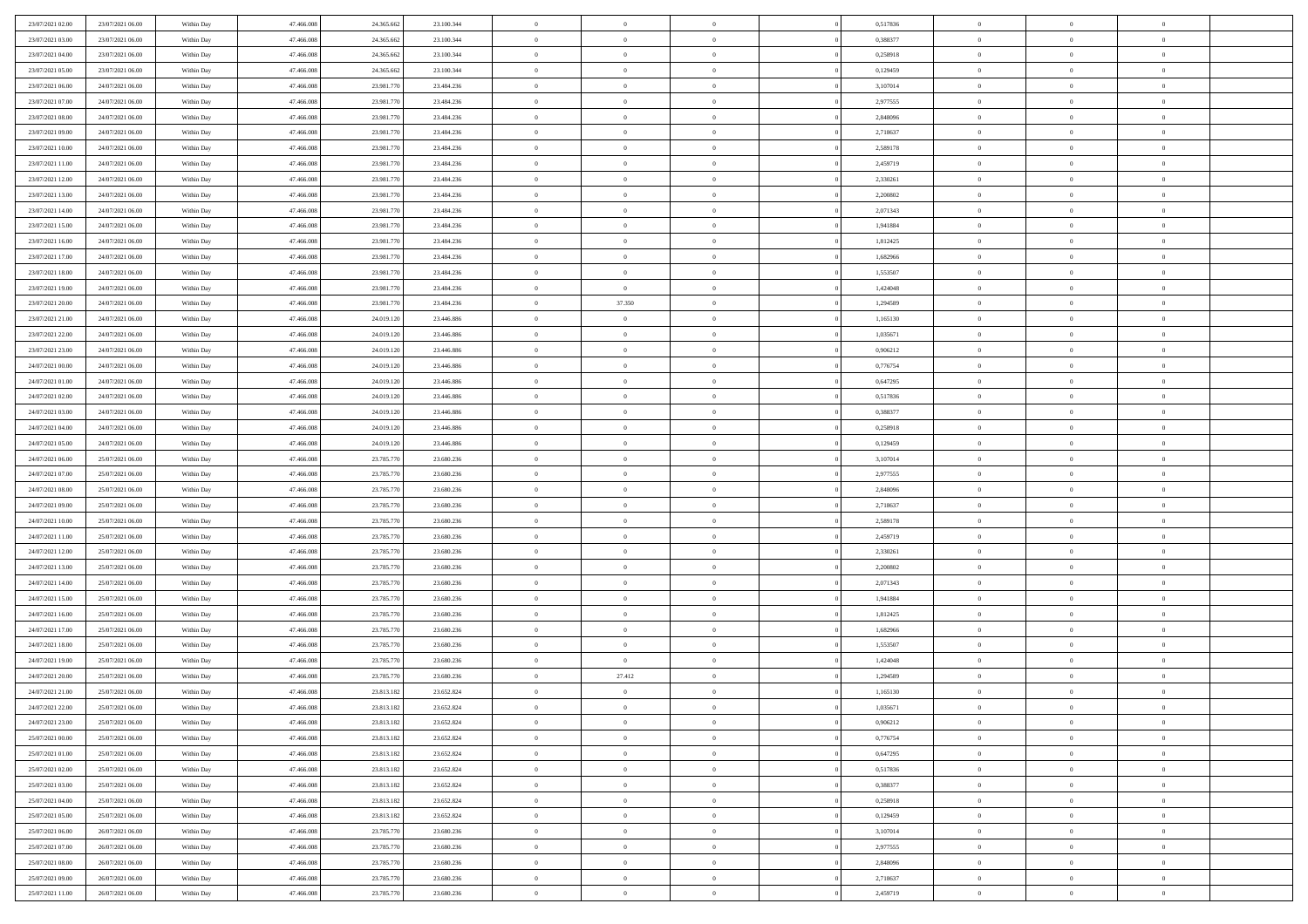| 25/07/2021 12:00                     | 26/07/2021 06:00                     | Within Day               | 47.466.008               | 23.785.770               | 23.680.236               | $\,$ 0                   | $\overline{0}$                   | $\theta$                         |          | 2,330261             | $\bf{0}$                 | $\overline{0}$                   | $\,0\,$                          |  |
|--------------------------------------|--------------------------------------|--------------------------|--------------------------|--------------------------|--------------------------|--------------------------|----------------------------------|----------------------------------|----------|----------------------|--------------------------|----------------------------------|----------------------------------|--|
| 25/07/2021 13:00                     | 26/07/2021 06:00                     | Within Day               | 47,466,008               | 23.785.770               | 23.680.236               | $\overline{0}$           | $\overline{0}$                   | $\overline{0}$                   |          | 2,200802             | $\theta$                 | $\overline{0}$                   | $\theta$                         |  |
| 25/07/2021 14:00                     | 26/07/2021 06:00                     | Within Dav               | 47.466.008               | 23.785.770               | 23.680.236               | $\mathbf{0}$             | $\overline{0}$                   | $\overline{0}$                   |          | 2,071343             | $\mathbf{0}$             | $\overline{0}$                   | $\overline{0}$                   |  |
| 25/07/2021 15:00                     | 26/07/2021 06:00                     | Within Day               | 47.466.008               | 23.785.770               | 23.680.236               | $\bf{0}$                 | $\overline{0}$                   | $\overline{0}$                   |          | 1,941884             | $\bf{0}$                 | $\overline{0}$                   | $\bf{0}$                         |  |
| 25/07/2021 16:00                     | 26/07/2021 06:00                     | Within Day               | 47,466,008               | 23.785.770               | 23.680.236               | $\bf{0}$                 | $\overline{0}$                   | $\overline{0}$                   |          | 1,812425             | $\bf{0}$                 | $\bf{0}$                         | $\,0\,$                          |  |
| 25/07/2021 17:00                     | 26/07/2021 06:00                     | Within Dav               | 47.466.008               | 23.785.770               | 23.680.236               | $\overline{0}$           | $\overline{0}$                   | $\overline{0}$                   |          | 1,682966             | $\mathbf{0}$             | $\overline{0}$                   | $\overline{0}$                   |  |
| 25/07/2021 18:00                     | 26/07/2021 06:00                     | Within Day               | 47.466.008               | 23.785.770               | 23.680.236               | $\bf{0}$                 | $\overline{0}$                   | $\overline{0}$                   |          | 1,553507             | $\bf{0}$                 | $\overline{0}$                   | $\,0\,$                          |  |
| 25/07/2021 19:00                     | 26/07/2021 06:00                     | Within Day               | 47,466,008               | 23.785.770               | 23.680.236               | $\overline{0}$           | $\overline{0}$                   | $\overline{0}$                   |          | 1,424048             | $\,$ 0 $\,$              | $\overline{0}$                   | $\theta$                         |  |
| 25/07/2021 20:00                     | 26/07/2021 06:00                     | Within Dav               | 47.466.008               | 23.785.770               | 23.680.236               | $\mathbf{0}$             | $\overline{0}$                   | $\overline{0}$                   |          | 1,294589             | $\mathbf{0}$             | $\overline{0}$                   | $\overline{0}$                   |  |
| 25/07/2021 21:00                     | 26/07/2021 06:00                     | Within Day               | 47.466.008               | 23.785.770               | 23.680.236               | $\bf{0}$                 | 78.026                           | $\overline{0}$                   |          | 1,165130             | $\bf{0}$                 | $\overline{0}$                   | $\,0\,$                          |  |
| 25/07/2021 22.00                     | 26/07/2021 06:00                     | Within Day               | 47,466,008               | 23.863.796               | 23.602.210               | $\bf{0}$                 | $\overline{0}$                   | $\overline{0}$                   |          | 1,035671             | $\bf{0}$                 | $\overline{0}$                   | $\overline{0}$                   |  |
| 25/07/2021 23:00                     | 26/07/2021 06:00                     | Within Dav               | 47.466.008               | 23.863.796               | 23.602.210               | $\mathbf{0}$             | $\overline{0}$                   | $\overline{0}$                   |          | 0,906212             | $\mathbf{0}$             | $\overline{0}$                   | $\overline{0}$                   |  |
| 26/07/2021 00:00                     | 26/07/2021 06:00                     | Within Day               | 47.466.008               | 23.863.796               | 23.602.210               | $\bf{0}$                 | $\overline{0}$                   | $\bf{0}$                         |          | 0,776754             | $\bf{0}$                 | $\overline{0}$                   | $\bf{0}$                         |  |
| 26/07/2021 01:00                     | 26/07/2021 06:00                     | Within Day               | 47,466,008               | 23.863.796               | 23.602.210               | $\bf{0}$                 | $\overline{0}$                   | $\overline{0}$                   |          | 0,647295             | $\bf{0}$                 | $\overline{0}$                   | $\,0\,$                          |  |
| 26/07/2021 02:00                     | 26/07/2021 06:00                     | Within Dav               | 47.466.008               | 23.863.796               | 23.602.210               | $\overline{0}$           | $\overline{0}$                   | $\overline{0}$                   |          | 0,517836             | $\mathbf{0}$             | $\overline{0}$                   | $\overline{0}$                   |  |
| 26/07/2021 03:00                     | 26/07/2021 06:00                     | Within Day               | 47.466.008               | 23.863.796               | 23.602.210               | $\bf{0}$                 | $\overline{0}$                   | $\overline{0}$                   |          | 0,388377             | $\bf{0}$                 | $\overline{0}$                   | $\bf{0}$                         |  |
| 26/07/2021 04:00                     | 26/07/2021 06:00                     | Within Day               | 47,466,008               | 23.863.796               | 23.602.210               | $\overline{0}$           | $\overline{0}$                   | $\overline{0}$                   |          | 0,258918             | $\bf{0}$                 | $\overline{0}$                   | $\theta$                         |  |
| 26/07/2021 05:00                     | 26/07/2021 06:00                     | Within Day               | 47.466.008               | 23.863.796               | 23.602.210               | $\mathbf{0}$             | $\overline{0}$                   | $\overline{0}$                   |          | 0,129459             | $\mathbf{0}$             | $\overline{0}$                   | $\overline{0}$                   |  |
| 26/07/2021 06:00                     | 27/07/2021 06:00                     | Within Day               | 47.466.008               | 23.785.770               | 23.680.236               | $\bf{0}$                 | $\overline{0}$                   | $\overline{0}$                   |          | 3,107014             | $\bf{0}$                 | $\overline{0}$                   | $\,0\,$                          |  |
| 26/07/2021 07:00                     | 27/07/2021 06:00                     | Within Day               | 47,466,008               | 23.785.770               | 23.680.236               | $\overline{0}$           | $\overline{0}$                   | $\overline{0}$                   |          | 2,977555             | $\bf{0}$                 | $\overline{0}$                   | $\overline{0}$                   |  |
| 26/07/2021 08:00                     | 27/07/2021 06:00                     | Within Dav               | 47.466.008               | 23.785.770               | 23.680.236               | $\mathbf{0}$             | $\overline{0}$                   | $\overline{0}$                   |          | 2,848096             | $\mathbf{0}$             | $\overline{0}$                   | $\overline{0}$                   |  |
| 26/07/2021 09:00                     | 27/07/2021 06:00                     | Within Day               | 47.466.008               | 23.785.770               | 23.680.236               | $\bf{0}$                 | $\overline{0}$                   | $\overline{0}$                   |          | 2,718637             | $\bf{0}$                 | $\overline{0}$                   | $\bf{0}$                         |  |
| 26/07/2021 10:00                     | 27/07/2021 06:00                     |                          | 47,466,008               | 23.785.770               | 23.680.236               | $\bf{0}$                 | $\bf{0}$                         | $\overline{0}$                   |          | 2,589178             | $\bf{0}$                 | $\overline{0}$                   | $\bf{0}$                         |  |
| 26/07/2021 11:00                     | 27/07/2021 06:00                     | Within Day<br>Within Dav | 47.466.008               | 23.785.770               | 23.680.236               | $\mathbf{0}$             | $\overline{0}$                   | $\overline{0}$                   |          | 2,459719             | $\mathbf{0}$             | $\overline{0}$                   | $\overline{0}$                   |  |
| 26/07/2021 12:00                     | 27/07/2021 06:00                     | Within Day               | 47.466.008               | 23.785.770               | 23.680.236               | $\bf{0}$                 | $\bf{0}$                         | $\overline{0}$                   |          | 2,330261             | $\bf{0}$                 | $\overline{0}$                   | $\bf{0}$                         |  |
|                                      |                                      |                          | 47,466,008               |                          |                          | $\overline{0}$           | $\overline{0}$                   | $\overline{0}$                   |          |                      |                          | $\mathbf{0}$                     | $\overline{0}$                   |  |
| 26/07/2021 13:00<br>26/07/2021 14:00 | 27/07/2021 06:00                     | Within Day               |                          | 23.785.770               | 23.680.236               | $\mathbf{0}$             |                                  |                                  |          | 2,200802             | $\bf{0}$<br>$\mathbf{0}$ |                                  | $\overline{0}$                   |  |
|                                      | 27/07/2021 06:00<br>27/07/2021 06:00 | Within Dav               | 47.466.008               | 23.785.770               | 23.680.236               |                          | $\overline{0}$                   | $\overline{0}$<br>$\overline{0}$ |          | 2,071343             |                          | $\overline{0}$<br>$\overline{0}$ |                                  |  |
| 26/07/2021 15:00                     |                                      | Within Day               | 47.466.008               | 23.785.770               | 23.680.236               | $\bf{0}$                 | $\bf{0}$                         |                                  |          | 1,941884             | $\bf{0}$                 |                                  | $\,0\,$                          |  |
| 26/07/2021 16:00                     | 27/07/2021 06:00                     | Within Day               | 47,466,008               | 23.785.770               | 23.680.236               | $\bf{0}$<br>$\mathbf{0}$ | $\bf{0}$                         | $\overline{0}$                   |          | 1,812425             | $\bf{0}$<br>$\mathbf{0}$ | $\overline{0}$                   | $\overline{0}$<br>$\overline{0}$ |  |
| 26/07/2021 17:00                     | 27/07/2021 06:00                     | Within Dav               | 47.466.008               | 23.785.770               | 23.680.236               |                          | $\overline{0}$                   | $\overline{0}$                   |          | 1,682966             |                          | $\overline{0}$                   |                                  |  |
| 26/07/2021 18:00                     | 27/07/2021 06:00                     | Within Day               | 47.466.008               | 23.785.770               | 23.680.236               | $\bf{0}$                 | $\overline{0}$                   | $\theta$                         |          | 1,553507             | $\,$ 0                   | $\overline{0}$                   | $\theta$                         |  |
| 26/07/2021 19:00                     | 27/07/2021 06:00                     | Within Day               | 47,466,008               | 23.785.770               | 23.680.236               | $\bf{0}$                 | $\bf{0}$                         | $\overline{0}$                   |          | 1,424048             | $\bf{0}$                 | $\overline{0}$                   | $\bf{0}$                         |  |
| 26/07/2021 20:00                     | 27/07/2021 06:00                     | Within Dav               | 47.466.008               | 23.785.770               | 23.680.236               | $\overline{0}$           | $\overline{0}$                   | $\overline{0}$                   |          | 1,294589             | $\mathbf{0}$             | $\overline{0}$                   | $\overline{0}$                   |  |
| 26/07/2021 21:00                     | 27/07/2021 06:00                     | Within Day               | 47.466.008               | 23.785.770               | 23.680.236               | $\bf{0}$                 | $\overline{0}$                   | $\theta$                         |          | 1,165130             | $\,$ 0                   | $\overline{0}$                   | $\theta$                         |  |
| 26/07/2021 22:00                     | 27/07/2021 06:00                     | Within Day               | 47,466,008               | 23.785.770               | 23.680.236               | $\bf{0}$<br>$\mathbf{0}$ | $\overline{0}$                   | $\overline{0}$                   |          | 1,035671             | $\bf{0}$<br>$\mathbf{0}$ | $\overline{0}$                   | $\overline{0}$<br>$\overline{0}$ |  |
| 26/07/2021 23:00                     | 27/07/2021 06:00                     | Within Day               | 47.466.008               | 23.785.770               | 23.680.236               | $\bf{0}$                 | $\overline{0}$                   | $\overline{0}$                   |          | 0,906212             |                          | $\overline{0}$<br>$\overline{0}$ | $\theta$                         |  |
| 27/07/2021 00:00                     | 27/07/2021 06:00                     | Within Day               | 47.466.008<br>47,466,008 | 23.785.770               | 23.680.236               | $\bf{0}$                 | $\overline{0}$                   | $\theta$<br>$\overline{0}$       |          | 0,776754             | $\,$ 0                   | $\overline{0}$                   |                                  |  |
| 27/07/2021 01:00<br>27/07/2021 02:00 | 27/07/2021 06:00<br>27/07/2021 06:00 | Within Day<br>Within Dav | 47.466.008               | 23.785.770<br>23.785.770 | 23.680.236<br>23.680.236 | $\mathbf{0}$             | $\overline{0}$<br>$\overline{0}$ | $\overline{0}$                   |          | 0,647295<br>0,517836 | $\bf{0}$<br>$\mathbf{0}$ | $\overline{0}$                   | $\bf{0}$<br>$\overline{0}$       |  |
|                                      |                                      |                          |                          |                          |                          |                          |                                  |                                  |          |                      |                          | $\overline{0}$                   | $\theta$                         |  |
| 27/07/2021 03:00                     | 27/07/2021 06:00                     | Within Day               | 47.466.008<br>47,466,008 | 23.785.770               | 23.680.236               | $\,0\,$<br>$\bf{0}$      | $\overline{0}$<br>$\overline{0}$ | $\theta$<br>$\overline{0}$       |          | 0,388377             | $\,$ 0                   | $\overline{0}$                   | $\bf{0}$                         |  |
| 27/07/2021 04:00<br>27/07/2021 05:00 | 27/07/2021 06:00<br>27/07/2021 06:00 | Within Day<br>Within Dav | 47.466.008               | 23.785.770<br>23.785.770 | 23.680.236<br>23.680.236 | $\mathbf{0}$             | $\overline{0}$                   | $\overline{0}$                   |          | 0,258918<br>0,129459 | $\bf{0}$<br>$\mathbf{0}$ | $\overline{0}$                   | $\overline{0}$                   |  |
| 27/07/2021 06:00                     | 28/07/2021 06:00                     | Within Day               | 47.466.008               | 23.785.770               | 23.680.236               | $\bf{0}$                 | $\overline{0}$                   | $\theta$                         |          | 3,107014             | $\,$ 0                   | $\overline{0}$                   | $\theta$                         |  |
| 27/07/2021 07:00                     | 28/07/2021 06:00                     |                          | 47.466.008               | 23.785.770               | 23.680.236               | $\bf{0}$                 | $\overline{0}$                   | $\overline{0}$                   |          | 2,977555             | $\bf{0}$                 | $\overline{0}$                   | $\overline{0}$                   |  |
| 27/07/2021 08:00                     | 28/07/2021 06:00                     | Within Day<br>Within Day | 47.466.008               | 23.785.770               | 23.680.236               | $\bf{0}$                 | $\overline{0}$                   | $\Omega$                         |          | 2,848096             | $\overline{0}$           | $\theta$                         | $\theta$                         |  |
| 27/07/2021 09:00                     | 28/07/2021 06:00                     | Within Day               | 47.466.008               | 23.785.770               | 23.680.236               | $\,0\,$                  | $\overline{0}$                   | $\theta$                         |          | 2,718637             | $\,$ 0 $\,$              | $\bf{0}$                         | $\theta$                         |  |
| 27/07/2021 10:00                     | 28/07/2021 06:00                     |                          | 47,466,008               | 23.785.770               | 23.680.236               | $\overline{0}$           | $\overline{0}$                   | $\overline{0}$                   |          | 2,589178             | $\overline{0}$           | $\overline{0}$                   | $\overline{0}$                   |  |
| 27/07/2021 11:00                     | 28/07/2021 06:00                     | Within Day               | 47.466.008               | 23.785.770               | 23.680.236               | $\bf{0}$                 | $\overline{0}$                   | $\overline{0}$                   |          | 2,459719             | $\overline{0}$           | $\bf{0}$                         | $\mathbf{0}$                     |  |
| 27/07/2021 12:00                     | 28/07/2021 06:00                     | Within Day<br>Within Day | 47.466.008               | 23.785.770               | 23.680.236               | $\bf{0}$                 | $\overline{0}$                   | $\overline{0}$                   | $\theta$ | 2,330261             | $\mathbf{0}$             | $\bf{0}$                         | $\,$ 0 $\,$                      |  |
| 27/07/2021 13:00                     | 28/07/2021 06:00                     | Within Day               | 47,466,008               | 23.785.770               | 23.680.236               | $\bf{0}$                 | $\overline{0}$                   | $\overline{0}$                   |          | 2,200802             | $\,$ 0 $\,$              | $\overline{0}$                   | $\overline{0}$                   |  |
| 27/07/2021 14:00                     | 28/07/2021 06:00                     | Within Day               | 47.466.008               | 23.785.770               | 23.680.236               | $\bf{0}$                 | $\overline{0}$                   | $\overline{0}$                   |          | 2,071343             | $\mathbf{0}$             | $\overline{0}$                   | $\overline{0}$                   |  |
|                                      |                                      |                          |                          |                          |                          | $\,$ 0 $\,$              |                                  | $\overline{0}$                   | $\theta$ |                      | $\,$ 0 $\,$              | $\overline{0}$                   | $\overline{0}$                   |  |
| 27/07/2021 15:00                     | 28/07/2021 06:00                     | Within Day               | 47.466.008<br>47,466,008 | 23.785.770               | 23.680.236               | $\bf{0}$                 | $\overline{0}$<br>$\overline{0}$ | $\overline{0}$                   |          | 1,941884             | $\overline{0}$           | $\overline{0}$                   |                                  |  |
| 27/07/2021 16:00<br>27/07/2021 17:00 | 28/07/2021 06:00<br>28/07/2021 06:00 | Within Day<br>Within Day | 47.466.008               | 23.785.770<br>23.785.770 | 23.680.236<br>23.680.236 | $\bf{0}$                 | $\overline{0}$                   | $\overline{0}$                   |          | 1,812425<br>1,682966 | $\mathbf{0}$             | $\bf{0}$                         | $\overline{0}$<br>$\overline{0}$ |  |
|                                      |                                      |                          |                          |                          |                          | $\,0\,$                  |                                  |                                  |          |                      | $\,$ 0 $\,$              | $\overline{0}$                   | $\overline{0}$                   |  |
| 27/07/2021 18:00                     | 28/07/2021 06:00                     | Within Day               | 47.466.008<br>47,466,008 | 23.785.770               | 23.680.236               |                          | $\overline{0}$                   | $\overline{0}$                   |          | 1,553507             |                          |                                  |                                  |  |
| 27/07/2021 19:00                     | 28/07/2021 06:00                     | Within Day               |                          | 23.785.770               | 23.680.236               | $\bf{0}$                 | $\overline{0}$                   | $\overline{0}$                   |          | 1,424048             | $\bf{0}$                 | $\mathbf{0}$                     | $\overline{0}$                   |  |
| 27/07/2021 20:00                     | 28/07/2021 06:00                     | Within Day               | 47.466.008               | 23.785.770               | 23.680.236               | $\bf{0}$                 | $\overline{0}$                   | $\overline{0}$                   |          | 1,294589             | $\mathbf{0}$             | $\overline{0}$                   | $\overline{0}$                   |  |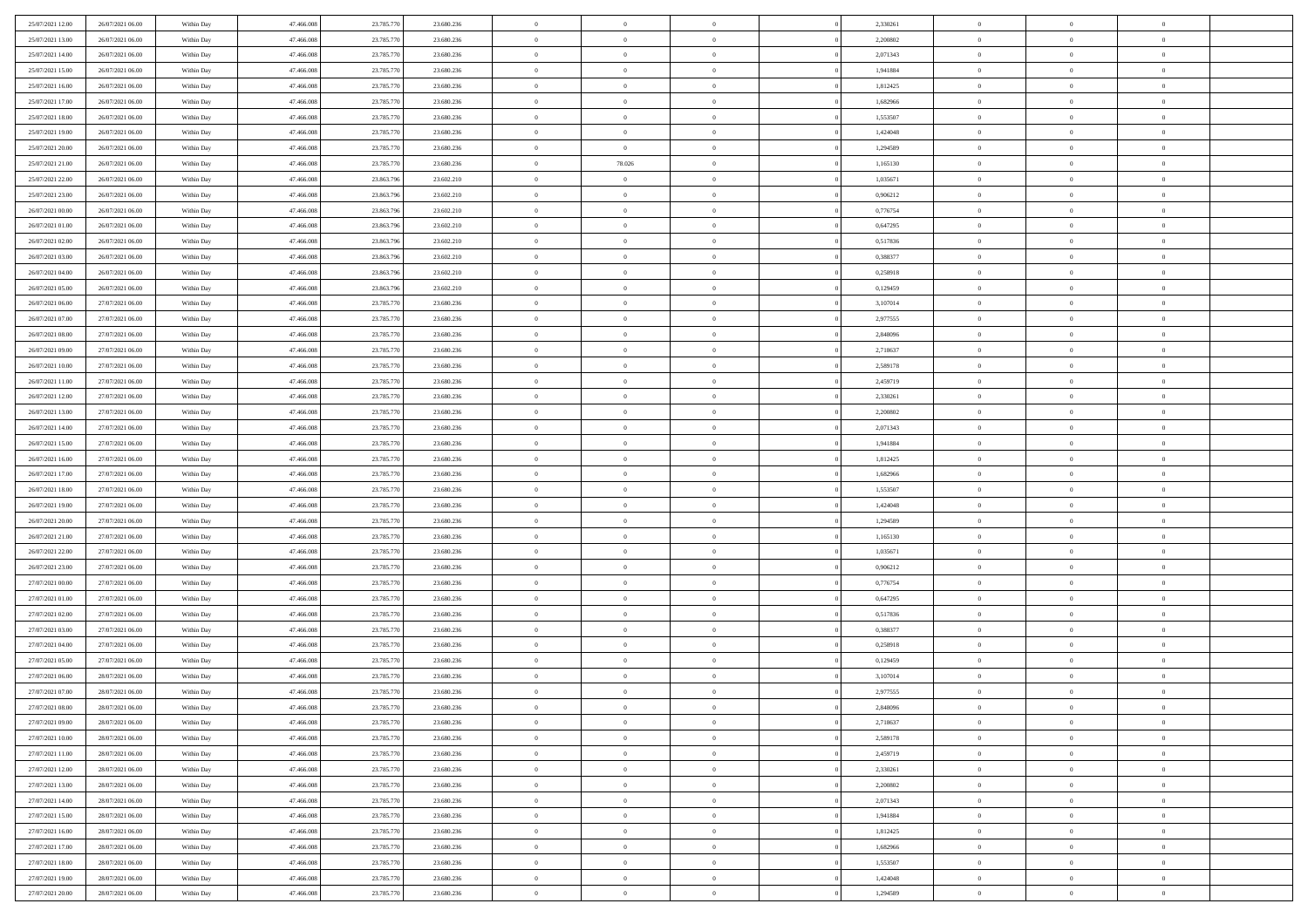| 27/07/2021 21:00 | 28/07/2021 06:00 | Within Day | 47,466,008 | 23.785.770 | 23.680.236 | $\overline{0}$ | $\overline{0}$ | $\Omega$       |          | 1,165130 | $\bf{0}$       | $\mathbf{0}$   | $\bf{0}$       |  |
|------------------|------------------|------------|------------|------------|------------|----------------|----------------|----------------|----------|----------|----------------|----------------|----------------|--|
| 27/07/2021 22:00 | 28/07/2021 06:00 | Within Dav | 47.466.008 | 23.785.770 | 23.680.236 | $\mathbf{0}$   | $\overline{0}$ | $\overline{0}$ |          | 1,035671 | $\overline{0}$ | $\overline{0}$ | $\overline{0}$ |  |
| 27/07/2021 23:00 | 28/07/2021 06:00 | Within Day | 47.466.008 | 23.785.770 | 23.680.236 | $\,$ 0         | $\overline{0}$ | $\bf{0}$       |          | 0,906212 | $\,$ 0         | $\overline{0}$ | $\,$ 0 $\,$    |  |
| 28/07/2021 00:00 | 28/07/2021 06:00 | Within Day | 47,466,008 | 23.785.770 | 23.680.236 | $\bf{0}$       | $\overline{0}$ | $\Omega$       |          | 0.776754 | $\bf{0}$       | $\mathbf{0}$   | $\theta$       |  |
| 28/07/2021 01:00 | 28/07/2021 06:00 | Within Day | 47.466.008 | 23.785.770 | 23.680.236 | $\bf{0}$       | $\overline{0}$ | $\overline{0}$ |          | 0,647295 | $\mathbf{0}$   | $\overline{0}$ | $\overline{0}$ |  |
| 28/07/2021 02:00 | 28/07/2021 06:00 | Within Day | 47.466.008 | 23.785.770 | 23.680.236 | $\bf{0}$       | $\overline{0}$ | $\bf{0}$       |          | 0,517836 | $\,$ 0         | $\overline{0}$ | $\,$ 0 $\,$    |  |
| 28/07/2021 03:00 | 28/07/2021 06:00 | Within Day | 47,466,008 | 23.785.770 | 23.680.236 | $\bf{0}$       | $\overline{0}$ | $\Omega$       |          | 0.388377 | $\theta$       | $\overline{0}$ | $\theta$       |  |
| 28/07/2021 04:00 | 28/07/2021 06:00 | Within Day | 47.466.008 | 23.785.770 | 23.680.236 | $\overline{0}$ | $\overline{0}$ | $\overline{0}$ |          | 0,258918 | $\mathbf{0}$   | $\overline{0}$ | $\overline{0}$ |  |
| 28/07/2021 05:00 | 28/07/2021 06:00 | Within Day | 47.466.008 | 23.785.770 | 23.680.236 | $\bf{0}$       | $\overline{0}$ | $\bf{0}$       |          | 0,129459 | $\,$ 0         | $\overline{0}$ | $\,$ 0 $\,$    |  |
| 28/07/2021 06:00 | 29/07/2021 06:00 | Within Day | 47,466,008 | 23.785.770 | 23.680.236 | $\overline{0}$ | $\overline{0}$ | $\Omega$       |          | 3,107014 | $\theta$       | $\mathbf{0}$   | $\theta$       |  |
| 28/07/2021 07:00 | 29/07/2021 06:00 | Within Day | 47.466.008 | 23.785.770 | 23.680.236 | $\overline{0}$ | $\overline{0}$ | $\overline{0}$ |          | 2,977555 | $\mathbf{0}$   | $\overline{0}$ | $\overline{0}$ |  |
| 28/07/2021 10:00 | 29/07/2021 06:00 | Within Day | 47.466.008 | 23.785.770 | 23.680.236 | $\bf{0}$       | $\overline{0}$ | $\bf{0}$       |          | 2,589178 | $\,$ 0         | $\overline{0}$ | $\,$ 0 $\,$    |  |
| 28/07/2021 11:00 | 29/07/2021 06:00 | Within Day | 47,466,008 | 23.785.770 | 23.680.236 | $\bf{0}$       | $\overline{0}$ | $\Omega$       |          | 2,459719 | $\bf{0}$       | $\mathbf{0}$   | $\theta$       |  |
| 28/07/2021 12:00 | 29/07/2021 06:00 | Within Day | 47.466.008 | 23.785.770 | 23.680.236 | $\overline{0}$ | $\overline{0}$ | $\overline{0}$ |          | 2,330261 | $\overline{0}$ | $\overline{0}$ | $\overline{0}$ |  |
| 28/07/2021 13:00 | 29/07/2021 06:00 | Within Day | 47.466.008 | 23.785.770 | 23.680.236 | $\bf{0}$       | $\overline{0}$ | $\bf{0}$       |          | 2,200802 | $\,$ 0         | $\overline{0}$ | $\,$ 0 $\,$    |  |
| 28/07/2021 14:00 | 29/07/2021 06:00 | Within Day | 47,466,008 | 23.785.770 | 23.680.236 | $\bf{0}$       | $\overline{0}$ | $\overline{0}$ |          | 2,071343 | $\bf{0}$       | $\overline{0}$ | $\theta$       |  |
| 28/07/2021 15:00 | 29/07/2021 06:00 | Within Day | 47.466.008 | 23.785.770 | 23.680.236 | $\overline{0}$ | $\overline{0}$ | $\overline{0}$ |          | 1,941884 | $\mathbf{0}$   | $\overline{0}$ | $\overline{0}$ |  |
| 28/07/2021 16:00 | 29/07/2021 06:00 | Within Day | 47.466.008 | 23.785.770 | 23.680.236 | $\bf{0}$       | $\overline{0}$ | $\bf{0}$       |          | 1,812425 | $\,$ 0         | $\overline{0}$ | $\,0\,$        |  |
| 28/07/2021 17:00 | 29/07/2021 06:00 | Within Day | 47,466,008 | 23.785.770 | 23.680.236 | $\bf{0}$       | $\overline{0}$ | $\Omega$       |          | 1.682966 | $\theta$       | $\mathbf{0}$   | $\theta$       |  |
| 28/07/2021 18:00 | 29/07/2021 06:00 | Within Day | 47.466.008 | 23.785.770 | 23.680.236 | $\overline{0}$ | $\overline{0}$ | $\overline{0}$ |          | 1,553507 | $\mathbf{0}$   | $\overline{0}$ | $\overline{0}$ |  |
| 28/07/2021 19:00 | 29/07/2021 06:00 | Within Day | 47.466.008 | 23.785.770 | 23.680.236 | $\bf{0}$       | $\overline{0}$ | $\bf{0}$       |          | 1,424048 | $\,$ 0         | $\overline{0}$ | $\,$ 0 $\,$    |  |
| 28/07/2021 20:00 | 29/07/2021 06:00 | Within Day | 47,466,008 | 23.785.770 | 23.680.236 | $\bf{0}$       | 760.566        | $\Omega$       |          | 1,294589 | $\bf{0}$       | $\mathbf{0}$   | $\theta$       |  |
| 28/07/2021 21:00 | 29/07/2021 06:00 | Within Day | 47.466.008 | 24.546.336 | 22.919.670 | $\overline{0}$ | $\overline{0}$ | $\overline{0}$ |          | 1,165130 | $\mathbf{0}$   | $\overline{0}$ | $\overline{0}$ |  |
| 28/07/2021 22:00 | 29/07/2021 06:00 | Within Day | 47.466.008 | 24.546.336 | 22.919.670 | $\bf{0}$       | $\overline{0}$ | $\bf{0}$       |          | 1,035671 | $\,$ 0         | $\overline{0}$ | $\,$ 0 $\,$    |  |
| 28/07/2021 23:00 | 29/07/2021 06:00 | Within Day | 47,466,008 | 24.546.336 | 22.919.670 | $\bf{0}$       | $\overline{0}$ | $\overline{0}$ |          | 0,906212 | $\bf{0}$       | $\overline{0}$ | $\bf{0}$       |  |
| 29/07/2021 00:00 | 29/07/2021 06:00 | Within Day | 47.466.008 | 24.546.336 | 22.919.670 | $\overline{0}$ | $\overline{0}$ | $\overline{0}$ |          | 0,776754 | $\mathbf{0}$   | $\overline{0}$ | $\overline{0}$ |  |
| 29/07/2021 01:00 | 29/07/2021 06:00 | Within Day | 47.466.008 | 24.546.336 | 22.919.670 | $\bf{0}$       | $\overline{0}$ | $\bf{0}$       |          | 0,647295 | $\,$ 0         | $\overline{0}$ | $\,$ 0 $\,$    |  |
| 29/07/2021 02:00 | 29/07/2021 06:00 | Within Day | 47,466,008 | 24.546.336 | 22.919.670 | $\bf{0}$       | $\overline{0}$ | $\Omega$       |          | 0,517836 | $\theta$       | $\mathbf{0}$   | $\theta$       |  |
| 29/07/2021 03:00 | 29/07/2021 06:00 | Within Day | 47.466.008 | 24.546.336 | 22.919.670 | $\overline{0}$ | $\overline{0}$ | $\overline{0}$ |          | 0,388377 | $\mathbf{0}$   | $\overline{0}$ | $\overline{0}$ |  |
| 29/07/2021 04:00 | 29/07/2021 06:00 | Within Day | 47.466.008 | 24.546.336 | 22.919.670 | $\bf{0}$       | $\overline{0}$ | $\bf{0}$       |          | 0,258918 | $\,$ 0         | $\overline{0}$ | $\,$ 0 $\,$    |  |
| 29/07/2021 05:00 | 29/07/2021 06:00 | Within Day | 47.466.008 | 24.546.336 | 22.919.670 | $\bf{0}$       | $\bf{0}$       | $\overline{0}$ |          | 0,129459 | $\bf{0}$       | $\overline{0}$ | $\,0\,$        |  |
| 29/07/2021 06:00 | 30/07/2021 06:00 | Within Day | 47.466.008 | 23.785.770 | 23.680.236 | $\overline{0}$ | $\overline{0}$ | $\overline{0}$ |          | 3,107014 | $\mathbf{0}$   | $\overline{0}$ | $\overline{0}$ |  |
| 29/07/2021 07:00 | 30/07/2021 06:00 | Within Day | 47.466.008 | 23.785.770 | 23.680.236 | $\bf{0}$       | $\overline{0}$ | $\bf{0}$       |          | 2,977555 | $\,$ 0         | $\overline{0}$ | $\,$ 0 $\,$    |  |
| 29/07/2021 08:00 | 30/07/2021 06:00 | Within Day | 47.466.008 | 23.785.770 | 23.680.236 | $\bf{0}$       | $\bf{0}$       | $\bf{0}$       |          | 2,848096 | $\bf{0}$       | $\overline{0}$ | $\bf{0}$       |  |
| 29/07/2021 09:00 | 30/07/2021 06:00 | Within Day | 47.466.008 | 23.785.770 | 23.680.236 | $\overline{0}$ | $\overline{0}$ | $\overline{0}$ |          | 2,718637 | $\mathbf{0}$   | $\overline{0}$ | $\overline{0}$ |  |
| 29/07/2021 10:00 | 30/07/2021 06:00 | Within Day | 47.466.008 | 23.785.770 | 23.680.236 | $\bf{0}$       | $\overline{0}$ | $\bf{0}$       |          | 2,589178 | $\,$ 0         | $\overline{0}$ | $\,$ 0 $\,$    |  |
| 29/07/2021 11:00 | 30/07/2021 06:00 | Within Day | 47.466.008 | 23.785.770 | 23.680.236 | $\bf{0}$       | $\overline{0}$ | $\overline{0}$ |          | 2,459719 | $\bf{0}$       | $\overline{0}$ | $\,0\,$        |  |
| 29/07/2021 12:00 | 30/07/2021 06:00 | Within Day | 47.466.008 | 23.785.770 | 23.680.236 | $\overline{0}$ | $\overline{0}$ | $\overline{0}$ |          | 2,330261 | $\mathbf{0}$   | $\overline{0}$ | $\overline{0}$ |  |
| 29/07/2021 13:00 | 30/07/2021 06:00 | Within Day | 47.466.008 | 23.785.770 | 23.680.236 | $\bf{0}$       | $\overline{0}$ | $\bf{0}$       |          | 2,200802 | $\,$ 0         | $\overline{0}$ | $\,$ 0 $\,$    |  |
| 29/07/2021 14:00 | 30/07/2021 06:00 | Within Day | 47.466.008 | 23.785.770 | 23.680.236 | $\bf{0}$       | $\overline{0}$ | $\overline{0}$ |          | 2,071343 | $\bf{0}$       | $\overline{0}$ | $\,0\,$        |  |
| 29/07/2021 15:00 | 30/07/2021 06:00 | Within Day | 47.466.008 | 23.785.770 | 23.680.236 | $\overline{0}$ | $\overline{0}$ | $\overline{0}$ |          | 1,941884 | $\mathbf{0}$   | $\overline{0}$ | $\overline{0}$ |  |
| 29/07/2021 16:00 | 30/07/2021 06:00 | Within Day | 47.466.008 | 23.785.770 | 23.680.236 | $\bf{0}$       | $\overline{0}$ | $\bf{0}$       |          | 1,812425 | $\,$ 0         | $\overline{0}$ | $\,$ 0 $\,$    |  |
| 29/07/2021 17:00 | 30/07/2021 06:00 | Within Day | 47.466.008 | 23.785.770 | 23.680.236 | $\bf{0}$       | $\overline{0}$ | $\bf{0}$       |          | 1,682966 | $\bf{0}$       | $\overline{0}$ | $\,0\,$        |  |
| 29/07/2021 18:00 | 30/07/2021 06:00 | Within Dav | 47.466.008 | 23.785.770 | 23.680.236 | $\mathbf{0}$   | $\overline{0}$ | $\overline{0}$ |          | 1,553507 | $\mathbf{0}$   | $\overline{0}$ | $\overline{0}$ |  |
| 29/07/2021 19:00 | 30/07/2021 06:00 | Within Day | 47.466.008 | 23.785.770 | 23.680.236 | $\bf{0}$       | $\overline{0}$ | $\theta$       |          | 1,424048 | $\overline{0}$ | $\theta$       | $\theta$       |  |
| 29/07/2021 20:00 | 30/07/2021 06:00 | Within Day | 47.466.008 | 23.785.770 | 23.680.236 | $\bf{0}$       | $\overline{0}$ | $\bf{0}$       |          | 1,294589 | $\bf{0}$       | $\overline{0}$ | $\bf{0}$       |  |
| 29/07/2021 21:00 | 30/07/2021 06:00 | Within Day | 47.466.008 | 23.785.770 | 23.680.236 | $\overline{0}$ | $\overline{0}$ | $\overline{0}$ |          | 1,165130 | $\overline{0}$ | $\bf{0}$       | $\overline{0}$ |  |
| 29/07/2021 22:00 | 30/07/2021 06:00 | Within Day | 47.466.008 | 23.785.770 | 23.680.236 | $\,$ 0 $\,$    | $\overline{0}$ | $\overline{0}$ |          | 1,035671 | $\mathbf{0}$   | $\overline{0}$ | $\,$ 0 $\,$    |  |
| 29/07/2021 23:00 | 30/07/2021 06:00 | Within Day | 47.466.008 | 23.785.770 | 23.680.236 | $\bf{0}$       | $\overline{0}$ | $\overline{0}$ |          | 0,906212 | $\bf{0}$       | $\overline{0}$ | $\bf{0}$       |  |
| 30/07/2021 00:00 | 30/07/2021 06:00 | Within Day | 47.466.008 | 23.785.770 | 23.680.236 | $\overline{0}$ | $\overline{0}$ | $\overline{0}$ |          | 0,776754 | $\overline{0}$ | $\bf{0}$       | $\overline{0}$ |  |
| 30/07/2021 01:00 | 30/07/2021 06:00 | Within Day | 47.466.008 | 23.785.770 | 23.680.236 | $\,$ 0 $\,$    | $\overline{0}$ | $\overline{0}$ |          | 0,647295 | $\,$ 0 $\,$    | $\overline{0}$ | $\,$ 0 $\,$    |  |
| 30/07/2021 02:00 | 30/07/2021 06:00 | Within Day | 47.466.008 | 23.785.770 | 23.680.236 | $\overline{0}$ | $\overline{0}$ | $\overline{0}$ | $\Omega$ | 0,517836 | $\bf{0}$       | $\overline{0}$ | $\overline{0}$ |  |
| 30/07/2021 03:00 | 30/07/2021 06:00 | Within Day | 47.466.008 | 23.785.770 | 23.680.236 | $\overline{0}$ | $\overline{0}$ | $\overline{0}$ |          | 0,388377 | $\overline{0}$ | $\bf{0}$       | $\overline{0}$ |  |
| 30/07/2021 04:00 | 30/07/2021 06:00 | Within Day | 47.466.008 | 23.785.770 | 23.680.236 | $\,$ 0 $\,$    | $\overline{0}$ | $\overline{0}$ |          | 0,258918 | $\,$ 0 $\,$    | $\overline{0}$ | $\,$ 0 $\,$    |  |
| 30/07/2021 05:00 | 30/07/2021 06:00 | Within Day | 47.466.008 | 23.785.770 | 23.680.236 | $\bf{0}$       | $\overline{0}$ | $\overline{0}$ |          | 0,129459 | $\mathbf{0}$   | $\overline{0}$ | $\bf{0}$       |  |
| 30/07/2021 06:00 | 31/07/2021 06:00 | Within Day | 47.466.008 | 23.785.770 | 23.680.236 | $\overline{0}$ | $\overline{0}$ | $\overline{0}$ |          | 3,107014 | $\mathbf{0}$   | $\bf{0}$       | $\overline{0}$ |  |
| 30/07/2021 07:00 | 31/07/2021 06:00 | Within Day | 47.466.008 | 23.785.770 | 23.680.236 | $\,0\,$        | $\overline{0}$ | $\overline{0}$ |          | 2,977555 | $\,$ 0 $\,$    | $\overline{0}$ | $\,$ 0 $\,$    |  |
|                  |                  |            |            |            |            |                |                |                |          |          |                |                |                |  |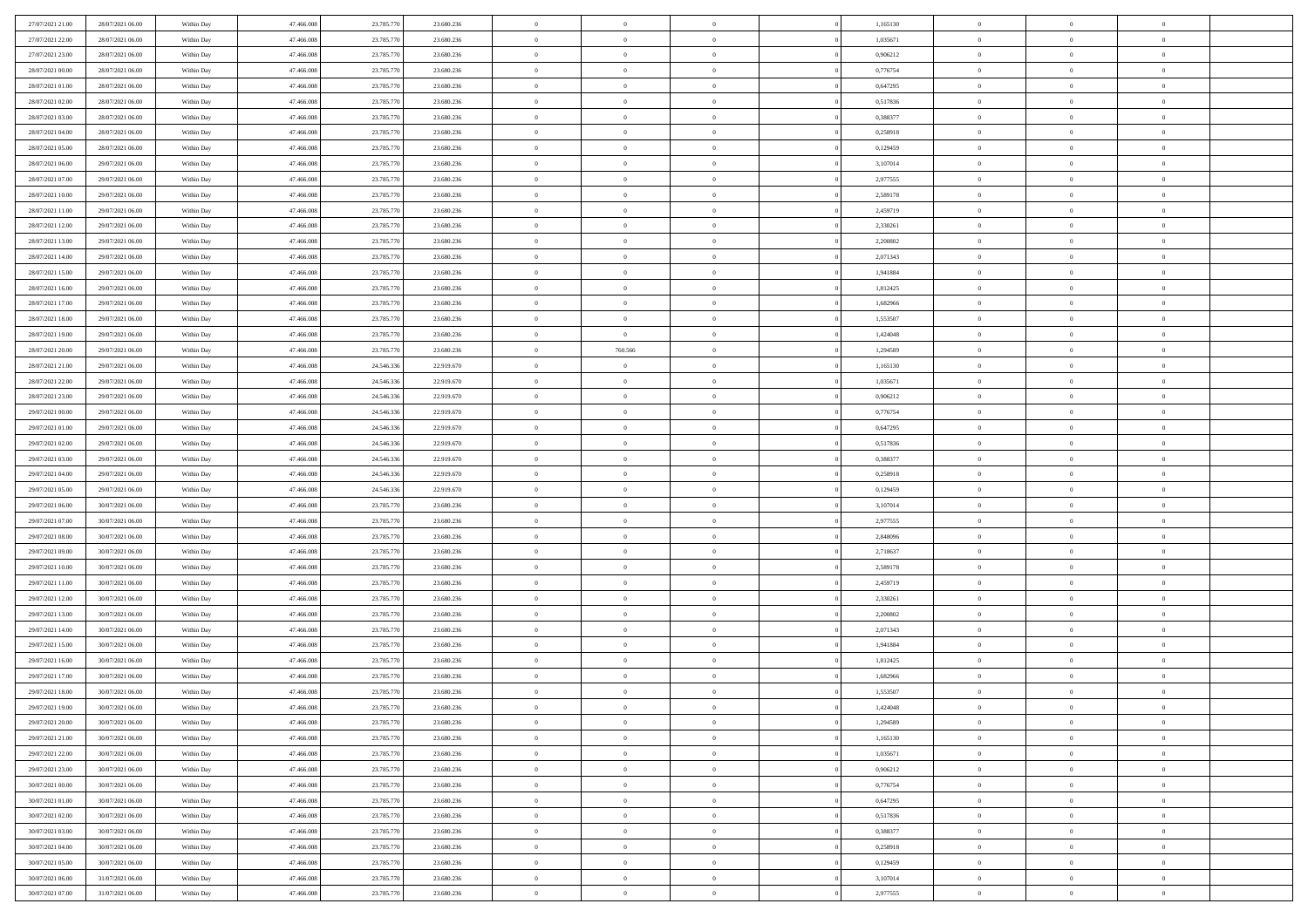| 30/07/2021 08:00 | 31/07/2021 06:00 | Within Day | 47,466,008 | 23,785,770 | 23,680,236 | $\mathbf{a}$ | $\Omega$ | 2.848096 | $\Omega$       | $\Omega$ | $\theta$       |  |
|------------------|------------------|------------|------------|------------|------------|--------------|----------|----------|----------------|----------|----------------|--|
| 30/07/2021 09:00 | 31/07/2021 06:00 | Within Day | 47.466.008 | 23,785,770 | 23.680.236 | $\mathbf{0}$ | $\Omega$ | 2.718637 | $\overline{0}$ | $\Omega$ | $\Omega$       |  |
| 30/07/2021 10:00 | 31/07/2021 06:00 | Within Day | 47.466.008 | 23.785.770 | 23.680.236 | $\mathbf{a}$ | $\Omega$ | 2,589178 | $\theta$       |          | $\Omega$       |  |
| 30/07/2021 11:00 | 31/07/2021 06:00 | Within Day | 47.466.008 | 23.785.770 | 23,680,236 | $\mathbf{0}$ | $\Omega$ | 2.459719 | $\theta$       | $\Omega$ | $\Omega$       |  |
| 30/07/2021 12:00 | 31/07/2021 06:00 | Within Day | 47.466.008 | 23.785.770 | 23.680.236 | $\mathbf{a}$ | $\theta$ | 2,330261 | $\theta$       |          | $\Omega$       |  |
| 30/07/2021 13:00 | 31/07/2021 06:00 | Within Day | 47,466,008 | 23,785,770 | 23.680.236 | $\mathbf{a}$ | $\Omega$ | 2.200802 | $\theta$       |          | $\Omega$       |  |
| 30/07/2021 14:00 | 31/07/2021 06:00 | Within Day | 47.466.008 | 23.785.770 | 23.680.236 | $\mathbf{0}$ | $\Omega$ | 2,071343 | $\theta$       | $\Omega$ | $\Omega$       |  |
| 30/07/2021 15:00 | 31/07/2021 06:00 | Within Day | 47.466.008 | 23.785.770 | 23.680.236 | $\mathbf{0}$ | $\Omega$ | 1,941884 | $\overline{0}$ |          | $\Omega$       |  |
| 30/07/2021 16:00 | 31/07/2021 06:00 | Within Day | 47.466.008 | 23.785.770 | 23.680.236 | $\mathbf{a}$ | $\theta$ | 1,812425 | $\overline{0}$ |          | $\Omega$       |  |
| 30/07/2021 17:00 | 31/07/2021 06:00 | Within Day | 47.466.008 | 23.785.770 | 23.680.236 | $\mathbf{0}$ | $\Omega$ | 1,682966 | $\Omega$       | $\Omega$ | $\Omega$       |  |
| 30/07/2021 18:00 | 31/07/2021 06:00 | Within Day | 47.466.008 | 23.785.770 | 23.680.236 | $\theta$     | $\theta$ | 1,553507 | $\theta$       |          | $\Omega$       |  |
| 30/07/2021 19:00 | 31/07/2021 06:00 | Within Day | 47.466.008 | 23,785,770 | 23.680.236 | $\mathbf{a}$ | $\Omega$ | 1.424048 | $\theta$       |          | $\Omega$       |  |
| 30/07/2021 20:00 | 31/07/2021 06:00 | Within Day | 47.466.008 | 23.785.770 | 23,680,236 | $\mathbf{a}$ | $\Omega$ | 1,294589 | $\theta$       | $\Omega$ | $\Omega$       |  |
| 30/07/2021 21:00 | 31/07/2021 06:00 | Within Day | 47.466.008 | 23,785,770 | 23.680.236 | $\mathbf{0}$ | $\Omega$ | 1,165130 | $\theta$       |          | $\Omega$       |  |
| 30/07/2021 22.00 | 31/07/2021 06:00 | Within Day | 47,466,008 | 23,785,770 | 23.680.236 | $\mathbf{0}$ | $\theta$ | 1,035671 | $\theta$       |          | $\Omega$       |  |
| 30/07/2021 23:00 | 31/07/2021 06:00 | Within Day | 47.466.008 | 23.785.770 | 23,680,236 | $\mathbf{0}$ | $\Omega$ | 0,906212 | $\Omega$       | $\Omega$ | $\Omega$       |  |
| 31/07/2021 00:00 | 31/07/2021 06:00 | Within Day | 47.466.008 | 23.785.770 | 23.680.236 | $\mathbf{0}$ | $\theta$ | 0,776754 | $\Omega$       |          | $\Omega$       |  |
| 31/07/2021 01:00 | 31/07/2021 06:00 | Within Day | 47.466.008 | 23.785.770 | 23.680.236 | $\mathbf{a}$ | $\Omega$ | 0,647295 | $\theta$       |          | $\Omega$       |  |
| 31/07/2021 02:00 | 31/07/2021 06:00 | Within Day | 47.466.008 | 23.785.770 | 23.680.236 | $\mathbf{0}$ | $\Omega$ | 0,517836 | $\theta$       |          | $\Omega$       |  |
| 31/07/2021 03:00 | 31/07/2021 06:00 | Within Day | 47.466.008 | 23.785.770 | 23.680.236 | $\mathbf{0}$ | $\Omega$ | 0.388377 | $\theta$       |          | $\Omega$       |  |
| 31/07/2021 04:00 | 31/07/2021 06:00 | Within Day | 47.466.008 | 23.785.770 | 23.680.236 | $\mathbf{a}$ | $\theta$ | 0,258918 | $\theta$       |          | $\Omega$       |  |
| 31/07/2021 06:00 | 01/08/2021 06:00 | Within Day | 47.466.008 | 23.785.770 | 23.680.236 | $\mathbf{0}$ | $\theta$ | 3,107014 | $\overline{0}$ | $\Omega$ | $\overline{0}$ |  |
|                  |                  |            |            |            |            |              |          |          |                |          |                |  |

(\*) GCV used for the purpose of the conversion does not corresponding to the actual GCV of the Gas Day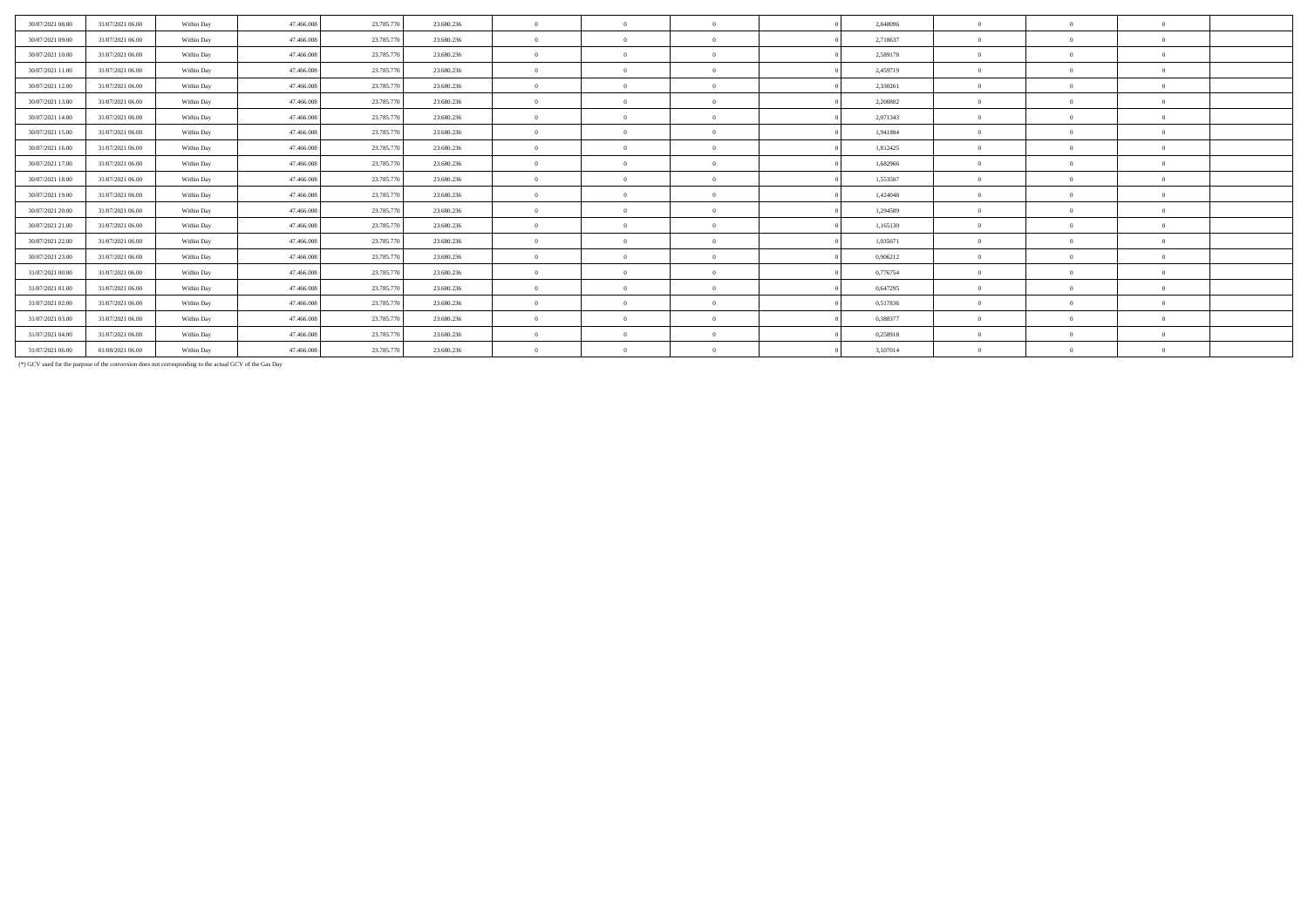## **SNAM RETE GAS**

**Transportation capacity at Entry Point interconnected with foreign pipelines**

**Update to 30/07/2021 of offered and assigned capacity in auction day-ahead and within-day**

**Thermal Year 2020/2021**

(Values in Scm/day (15° C; 1,01325 bar); Prices in c/Scm)

| <b>Entry Point</b> | MAZARA-DEL-<br>$\mathbf{VALLO}$ |
|--------------------|---------------------------------|
|--------------------|---------------------------------|

| Timeframe        |                  |                     |                            |                                              |            | <b>Offered capacity</b> |                | <b>Assigned capacity</b> | Day-Ahead                   |                      | Prices                        |                           |                           |             |
|------------------|------------------|---------------------|----------------------------|----------------------------------------------|------------|-------------------------|----------------|--------------------------|-----------------------------|----------------------|-------------------------------|---------------------------|---------------------------|-------------|
| From             | To               | <b>Auction type</b> | Transportation<br>capacity | <b>Assigned capacity</b><br>(before auction) | Firm       | Interruptible           | Firm           | Interruptible            | <b>Interrupted Capacity</b> | Reserve price - Firm | <b>Auction premium - Firm</b> | Reserve price -           | Auction premium -         | <b>Note</b> |
| 01/07/2021 06:00 | 02/07/2021 06:00 | Day Ahead           | 102.300.000                | 51.263.725                                   | 51.036.273 | $\theta$                | 86.209         | $\theta$                 | Interruptible               | 0,014416             | $\theta$                      | Interruptible<br>0,014416 | Interruptible<br>$\Omega$ |             |
| 02/07/2021 06:00 | 03/07/2021 06:00 | Day Ahead           | 102.300.000                | 51.263.725                                   | 51.036.273 | $\theta$                | 232.269        | $\theta$                 |                             | 0,014416             | $\theta$                      | 0,014416                  | $\theta$                  |             |
| 03/07/2021 06:00 | 04/07/2021 06:00 | Day Ahead           | 102.300.000                | 51.263.725                                   | 51.036.273 | $\theta$                | 612.192        | $\Omega$                 |                             | 0,014416             | $\bf{0}$                      | 0,014416                  | $\overline{0}$            |             |
| 04/07/2021 06:00 | 05/07/2021 06:00 | Day Ahead           | 102.300.000                | 51.263.725                                   | 51.036.273 | $\overline{0}$          | 894.548        | $\Omega$                 |                             | 0,014416             | $\overline{0}$                | 0,014416                  | $\overline{0}$            |             |
| 05/07/2021 06:00 | 06/07/2021 06:00 | Day Ahead           | 102.300.000                | 51.263.725                                   | 51.036.273 | $\theta$                | $\overline{0}$ | $\Omega$                 |                             | 0,014416             | $\bf{0}$                      | 0,014416                  | $\overline{0}$            |             |
| 06/07/2021 06:00 | 07/07/2021 06:00 | Day Ahead           | 102.300,000                | 51.263.725                                   | 51.036.273 | $\theta$                | $\theta$       | $\theta$                 |                             | 0.014416             | $\overline{0}$                | 0.014416                  | $\overline{0}$            |             |
| 07/07/2021 06:00 | 08/07/2021 06:00 | Day Ahead           | 102.300.000                | 51.263.725                                   | 51.036.273 | $\theta$                | $\overline{0}$ | $\theta$                 |                             | 0,014416             | $\overline{0}$                | 0,014416                  | $\Omega$                  |             |
| 08/07/2021 06:00 | 09/07/2021 06:00 | Day Ahead           | 102.300.000                | 51.263.725                                   | 51.036.273 | $\theta$                | $\overline{0}$ | $\theta$                 |                             | 0.014416             | $\overline{0}$                | 0,014416                  | $\overline{0}$            |             |
| 09/07/2021 06:00 | 10/07/2021 06:00 | Day Ahead           | 102.300.000                | 51.263.725                                   | 51.036.273 | $\overline{0}$          | $\overline{0}$ | $\Omega$                 |                             | 0,014416             | $\theta$                      | 0,014416                  | $\overline{0}$            |             |
| 10/07/2021 06:00 | 11/07/2021 06:00 | Day Ahead           | 102.300.000                | 51.263.725                                   | 51.036.273 | $\theta$                | $\Omega$       | $\Omega$                 |                             | 0,014416             | $\overline{0}$                | 0,014416                  | $\overline{0}$            |             |
| 11/07/2021 06:00 | 12/07/2021 06:00 | Day Ahead           | 102.300,000                | 51.263.725                                   | 51.036.273 | $\theta$                | $\Omega$       | $\theta$                 |                             | 0.014416             | $\theta$                      | 0.014416                  | $\theta$                  |             |
| 12/07/2021 06:00 | 13/07/2021 06:00 | Day Ahead           | 102.300.000                | 51.263.725                                   | 51.036.273 | $\theta$                | $\overline{0}$ | $\theta$                 |                             | 0,014416             | $\overline{0}$                | 0,014416                  | $\overline{0}$            |             |
| 13/07/2021 06:00 | 14/07/2021 06:00 | Day Ahead           | 102.300,000                | 51.263.725                                   | 51.036.273 | $\overline{0}$          | $\overline{0}$ | $\Omega$                 |                             | 0.014416             | $\overline{0}$                | 0.014416                  | $\overline{0}$            |             |
| 14/07/2021 06:00 | 15/07/2021 06:00 | Day Ahead           | 102.300.000                | 51.263.725                                   | 51.036.273 | $\overline{0}$          | $\overline{0}$ | $\theta$                 |                             | 0,014416             | $\bf{0}$                      | 0,014416                  | $\overline{0}$            |             |
| 15/07/2021 06:00 | 16/07/2021 06:00 | Day Ahead           | 102.300.000                | 51.263.725                                   | 51.036.273 | $\theta$                | $\overline{0}$ | $\theta$                 |                             | 0.014416             | $\overline{0}$                | 0.014416                  | $\overline{0}$            |             |
| 16/07/2021 06:00 | 17/07/2021 06:00 | Day Ahead           | 102.300.000                | 51.263.725                                   | 51.036.273 | $\theta$                | 474.796        | $\theta$                 |                             | 0,014416             | $\overline{0}$                | 0,014416                  | $\overline{0}$            |             |
| 17/07/2021 06:00 | 18/07/2021 06:00 | Day Ahead           | 102.300.000                | 51.263.725                                   | 51.036.273 | $\theta$                | 414.157        | $\theta$                 |                             | 0.014416             | $\overline{0}$                | 0,014416                  | $\overline{0}$            |             |
| 18/07/2021 06:00 | 19/07/2021 06:00 | Day Ahead           | 102.300.000                | 51.263.725                                   | 51.036.273 | $\theta$                | 620.151        | $\theta$                 |                             | 0,014416             | $\overline{0}$                | 0,014416                  | $\overline{0}$            |             |
| 19/07/2021 06:00 | 20/07/2021 06:00 | Day Ahead           | 102.300,000                | 51.263.725                                   | 51.036.273 | $\theta$                | 1.390.975      | $\theta$                 |                             | 0.014416             | $\overline{0}$                | 0,014416                  | $\overline{0}$            |             |
| 20/07/2021 06:00 | 21/07/2021 06:00 | Day Ahead           | 102.300.000                | 51.263.725                                   | 51.036.273 | $\theta$                | 1.525.717      | $\theta$                 |                             | 0.014416             | $\overline{0}$                | 0.014416                  | $\Omega$                  |             |
| 21/07/2021 06:00 | 22/07/2021 06:00 | Day Ahead           | 102.300.000                | 51.263.725                                   | 51.036.273 | $\overline{0}$          | 1.496.854      | $\theta$                 |                             | 0,014416             | $\,$ 0 $\,$                   | 0,014416                  | $\overline{0}$            |             |
| 22/07/2021 06:00 | 23/07/2021 06:00 | Day Ahead           | 102.300,000                | 51.263.725                                   | 51.036.273 | $\overline{0}$          | 1.080.329      | $\theta$                 |                             | 0.014416             | $\overline{0}$                | 0.014416                  | $\overline{0}$            |             |
| 23/07/2021 06:00 | 24/07/2021 06:00 | Day Ahead           | 102.300.000                | 51.263.725                                   | 51.036.273 | $\overline{0}$          | 422.424        | $\theta$                 |                             | 0,014416             | $\overline{0}$                | 0,014416                  | $\overline{0}$            |             |
| 24/07/2021 06:00 | 25/07/2021 06:00 | Day Ahead           | 102.300.000                | 51.263.725                                   | 51.036.273 | $\overline{0}$          | $\overline{0}$ | $\theta$                 |                             | 0.014416             | $\overline{0}$                | 0.014416                  | $\overline{0}$            |             |
| 25/07/2021 06:00 | 26/07/2021 06:00 | Day Ahead           | 102.300.000                | 51.263.725                                   | 51.036.273 | $\theta$                | $\overline{0}$ | $\theta$                 |                             | 0,014416             | $\bf{0}$                      | 0,014416                  | $\overline{0}$            |             |
| 26/07/2021 06:00 | 27/07/2021 06:00 | Day Ahead           | 102.300,000                | 51.263.725                                   | 51.036.273 | $\theta$                | $\overline{0}$ | $\Omega$                 |                             | 0.014416             | $\overline{0}$                | 0.014416                  | $\theta$                  |             |
| 27/07/2021 06:00 | 28/07/2021 06:00 | Day Ahead           | 102.300.000                | 51.263.725                                   | 51.036.273 | $\theta$                | $\overline{0}$ | $\theta$                 |                             | 0,014416             | $\overline{0}$                | 0,014416                  | $\overline{0}$            |             |
| 28/07/2021 06:00 | 29/07/2021 06:00 | Day Ahead           | 102.300,000                | 51.263.725                                   | 51.036.273 | $\theta$                | $\overline{0}$ | $\Omega$                 |                             | 0.014416             | $\overline{0}$                | 0.014416                  | $\theta$                  |             |
| 29/07/2021 06:00 | 30/07/2021 06:00 | Day Ahead           | 102.300.000                | 51.263.725                                   | 51.036.273 | $\theta$                | $\overline{0}$ | $\theta$                 |                             | 0,014416             | $\overline{0}$                | 0,014416                  | $\Omega$                  |             |
| 30/07/2021 06:00 | 31/07/2021 06:00 | Day Ahead           | 102.300,000                | 51.263.725                                   | 51.036.273 | $\theta$                | $\overline{0}$ | $\theta$                 |                             | 0.014416             | $\overline{0}$                | 0.014416                  | $\theta$                  |             |
| 31/07/2021 06:00 | 01/08/2021 06:00 | Day Ahead           | 102.300.000                | 51.263.725                                   | 51.036.273 | $\theta$                | $\overline{0}$ | $\theta$                 |                             | 0,014416             | $\overline{0}$                | 0,014416                  | $\overline{0}$            |             |
| 01/07/2021 06:00 | 02/07/2021 06:00 | Within Day          | 102.300.000                | 51.349.934                                   | 50.950.064 | $\overline{0}$          | $\overline{0}$ | $\overline{0}$           |                             | 1,441618             | $\overline{0}$                | $\overline{0}$            | $\overline{0}$            |             |
| 01/07/2021 07:00 | 02/07/2021 06:00 | Within Day          | 102.300.000                | 51.349.934                                   | 48.827.145 | $\overline{0}$          | $\overline{0}$ | $\theta$                 |                             | 1,441618             | $\overline{0}$                | $\overline{0}$            | $\overline{0}$            |             |
| 01/07/2021 08:00 | 02/07/2021 06:00 | Within Day          | 102.300.000                | 51.349.934                                   | 46.704.225 | $\theta$                | $\overline{0}$ | $\theta$                 |                             | 1,441618             | $\overline{0}$                | $\overline{0}$            | $\overline{0}$            |             |
| 01/07/2021 09:00 | 02/07/2021 06:00 | Within Day          | 102.300.000                | 51.349.934                                   | 44.581.306 | $\theta$                | $\overline{0}$ | $\theta$                 |                             | 1,441618             | $\overline{0}$                | $\overline{0}$            | $\overline{0}$            |             |
| 01/07/2021 10:00 | 02/07/2021 06:00 | Within Day          | 102.300.000                | 51.349.934                                   | 42.458.386 | $\theta$                | $\overline{0}$ | $\overline{0}$           |                             | 1,441618             | $\overline{0}$                | $\overline{0}$            | $\overline{0}$            |             |
| 01/07/2021 11:00 | 02/07/2021 06:00 | Within Day          | 102.300.000                | 51.349.934                                   | 40.335.467 | $\theta$                | $\Omega$       | $\theta$                 |                             | 1,441618             | $\theta$                      | $\theta$                  | $\overline{0}$            |             |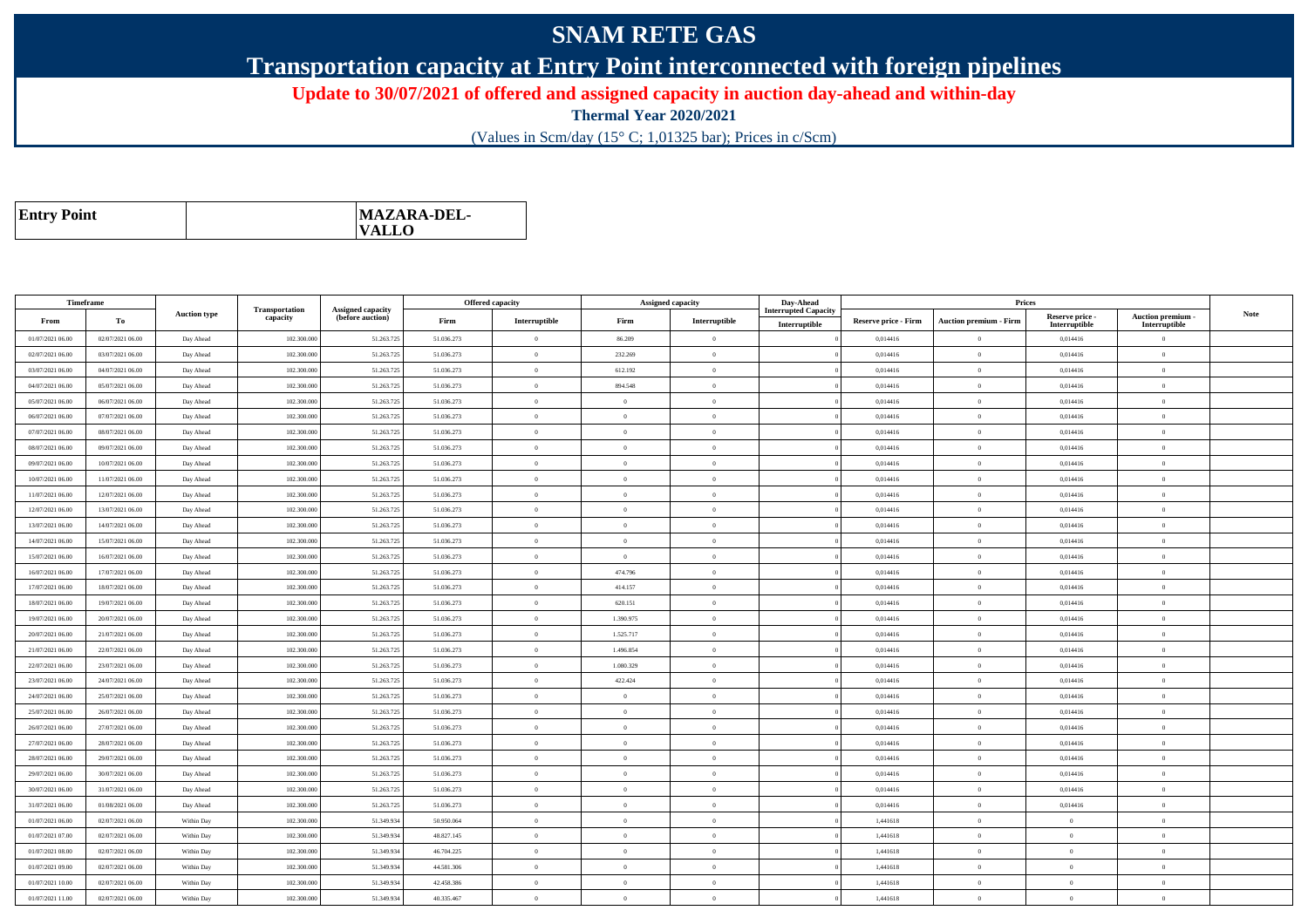| 01/07/2021 12:00 | 02/07/2021 06:00 | Within Day               | 102.300.000 | 51.349.934 | 38.212.548 | $\,$ 0         | $\bf{0}$                         | $\theta$       |          | 1,441619 | $\bf{0}$       | $\overline{0}$             | $\,0\,$        |  |
|------------------|------------------|--------------------------|-------------|------------|------------|----------------|----------------------------------|----------------|----------|----------|----------------|----------------------------|----------------|--|
| 01/07/2021 13:00 | 02/07/2021 06:00 | Within Day               | 102.300,000 | 51.349.934 | 36.089.628 | $\overline{0}$ | $\overline{0}$                   | $\overline{0}$ |          | 1,441619 | $\overline{0}$ | $\overline{0}$             | $\theta$       |  |
| 01/07/2021 14:00 | 02/07/2021 06:00 | Within Dav               | 102.300.000 | 51.349.934 | 33.966.709 | $\mathbf{0}$   | $\overline{0}$                   | $\overline{0}$ |          | 1,441619 | $\mathbf{0}$   | $\overline{0}$             | $\overline{0}$ |  |
| 01/07/2021 15:00 | 02/07/2021 06:00 | Within Day               | 102.300.000 | 51.349.934 | 31.843.790 | $\bf{0}$       | $\overline{0}$                   | $\bf{0}$       |          | 1,441618 | $\bf{0}$       | $\overline{0}$             | $\bf{0}$       |  |
| 01/07/2021 16:00 | 02/07/2021 06:00 | Within Day               | 102.300.000 | 51.349.934 | 29.720.870 | $\bf{0}$       | $\bf{0}$                         | $\overline{0}$ |          | 1,441618 | $\bf{0}$       | $\bf{0}$                   | $\,0\,$        |  |
| 01/07/2021 17:00 | 02/07/2021 06:00 | Within Dav               | 102.300.000 | 51.349.934 | 27.597.951 | $\mathbf{0}$   | $\overline{0}$                   | $\overline{0}$ |          | 1,441618 | $\mathbf{0}$   | $\overline{0}$             | $\overline{0}$ |  |
| 01/07/2021 18:00 | 02/07/2021 06:00 | Within Day               | 102.300.000 | 51.349.934 | 25.475.032 | $\bf{0}$       | $\bf{0}$                         | $\overline{0}$ |          | 1,441618 | $\bf{0}$       | $\overline{0}$             | $\,0\,$        |  |
| 01/07/2021 19:00 | 02/07/2021 06:00 | Within Day               | 102.300.000 | 51.349.934 | 23.352.112 | $\overline{0}$ | $\overline{0}$                   | $\overline{0}$ |          | 1,441618 | $\,$ 0 $\,$    | $\overline{0}$             | $\theta$       |  |
| 01/07/2021 20:00 | 02/07/2021 06:00 | Within Dav               | 102.300.000 | 51.349.934 | 21.229.193 | $\mathbf{0}$   | 130.212                          | $\overline{0}$ |          | 1,441618 | $\mathbf{0}$   | $\overline{0}$             | $\overline{0}$ |  |
| 01/07/2021 21:00 | 02/07/2021 06:00 | Within Day               | 102.300.000 | 51.480.145 | 18.989.083 | $\bf{0}$       | $\bf{0}$                         | $\overline{0}$ |          | 1,441618 | $\bf{0}$       | $\overline{0}$             | $\,0\,$        |  |
| 01/07/2021 22:00 | 02/07/2021 06:00 |                          | 102.300,000 | 51.480.145 | 16.879.185 | $\bf{0}$       | $\overline{0}$                   | $\overline{0}$ |          | 1,441618 | $\bf{0}$       | $\overline{0}$             | $\theta$       |  |
| 01/07/2021 23:00 | 02/07/2021 06:00 | Within Day<br>Within Dav | 102.300.000 | 51.480.145 | 14.769.287 | $\mathbf{0}$   | $\overline{0}$                   | $\overline{0}$ |          | 1,441618 | $\mathbf{0}$   | $\overline{0}$             | $\overline{0}$ |  |
|                  |                  |                          |             |            |            | $\bf{0}$       |                                  |                |          |          | $\bf{0}$       |                            |                |  |
| 02/07/2021 00:00 | 02/07/2021 06:00 | Within Day               | 102.300.000 | 51.480.145 | 12.659.389 |                | $\overline{0}$<br>$\overline{0}$ | $\bf{0}$       |          | 1,441619 |                | $\overline{0}$<br>$\theta$ | $\overline{0}$ |  |
| 02/07/2021 01:00 | 02/07/2021 06:00 | Within Day               | 102.300.000 | 51.480.145 | 10.549.490 | $\bf{0}$       |                                  | $\overline{0}$ |          | 1,441619 | $\bf{0}$       |                            | $\,0\,$        |  |
| 02/07/2021 02:00 | 02/07/2021 06:00 | Within Dav               | 102.300.000 | 51.480.145 | 8.439.592  | $\overline{0}$ | $\overline{0}$                   | $\overline{0}$ |          | 1,441619 | $\mathbf{0}$   | $\overline{0}$             | $\overline{0}$ |  |
| 02/07/2021 03:00 | 02/07/2021 06:00 | Within Day               | 102.300.000 | 51.480.145 | 6.329.694  | $\bf{0}$       | $\overline{0}$                   | $\overline{0}$ |          | 1,441619 | $\bf{0}$       | $\overline{0}$             | $\bf{0}$       |  |
| 02/07/2021 04:00 | 02/07/2021 06:00 | Within Day               | 102.300,000 | 51.480.145 | 4.219.796  | $\overline{0}$ | $\overline{0}$                   | $\overline{0}$ |          | 1,441619 | $\bf{0}$       | $\overline{0}$             | $\theta$       |  |
| 02/07/2021 05:00 | 02/07/2021 06:00 | Within Day               | 102.300.000 | 51.480.145 | 2.109.898  | $\mathbf{0}$   | $\overline{0}$                   | $\overline{0}$ |          | 1,441619 | $\mathbf{0}$   | $\overline{0}$             | $\overline{0}$ |  |
| 02/07/2021 06:00 | 03/07/2021 06:00 | Within Day               | 102.300.000 | 51.495.994 | 50.804.004 | $\bf{0}$       | $\overline{0}$                   | $\overline{0}$ |          | 1,441618 | $\bf{0}$       | $\overline{0}$             | $\,0\,$        |  |
| 02/07/2021 07:00 | 03/07/2021 06:00 | Within Day               | 102.300.000 | 51.495.994 | 48.687.171 | $\overline{0}$ | $\overline{0}$                   | $\overline{0}$ |          | 1,441618 | $\bf{0}$       | $\overline{0}$             | $\overline{0}$ |  |
| 02/07/2021 08:00 | 03/07/2021 06:00 | Within Dav               | 102.300.000 | 51.495.994 | 46.570.337 | $\mathbf{0}$   | $\overline{0}$                   | $\overline{0}$ |          | 1,441618 | $\mathbf{0}$   | $\overline{0}$             | $\overline{0}$ |  |
| 02/07/2021 09:00 | 03/07/2021 06:00 | Within Day               | 102.300.000 | 51.495.994 | 44.453.504 | $\bf{0}$       | $\overline{0}$                   | $\overline{0}$ |          | 1,441618 | $\bf{0}$       | $\overline{0}$             | $\bf{0}$       |  |
| 02/07/2021 10:00 | 03/07/2021 06:00 | Within Day               | 102.300.000 | 51.495.994 | 42.336.670 | $\bf{0}$       | $\overline{0}$                   | $\overline{0}$ |          | 1,441618 | $\bf{0}$       | $\overline{0}$             | $\,0\,$        |  |
| 02/07/2021 11:00 | 03/07/2021 06:00 | Within Dav               | 102.300.000 | 51.495.994 | 40.219.837 | $\mathbf{0}$   | $\overline{0}$                   | $\overline{0}$ |          | 1,441618 | $\mathbf{0}$   | $\overline{0}$             | $\theta$       |  |
| 02/07/2021 12:00 | 03/07/2021 06:00 | Within Day               | 102.300.000 | 51.495.994 | 38.103.003 | $\bf{0}$       | $\overline{0}$                   | $\overline{0}$ |          | 1,441619 | $\bf{0}$       | $\overline{0}$             | $\,0\,$        |  |
| 02/07/2021 13:00 | 03/07/2021 06:00 | Within Day               | 102.300.000 | 51.495.994 | 35.986.169 | $\overline{0}$ | $\overline{0}$                   | $\overline{0}$ |          | 1,441619 | $\bf{0}$       | $\overline{0}$             | $\overline{0}$ |  |
| 02/07/2021 14:00 | 03/07/2021 06:00 | Within Dav               | 102.300.000 | 51.495.994 | 33.869.336 | $\mathbf{0}$   | $\overline{0}$                   | $\overline{0}$ |          | 1,441619 | $\mathbf{0}$   | $\overline{0}$             | $\overline{0}$ |  |
| 02/07/2021 15:00 | 03/07/2021 06:00 | Within Day               | 102.300.000 | 51.495.994 | 31.752.502 | $\bf{0}$       | $\overline{0}$                   | $\overline{0}$ |          | 1,441618 | $\bf{0}$       | $\overline{0}$             | $\,0\,$        |  |
| 02/07/2021 16:00 | 03/07/2021 06:00 | Within Day               | 102.300,000 | 51.495.994 | 29.635.669 | $\bf{0}$       | $\overline{0}$                   | $\overline{0}$ |          | 1,441618 | $\bf{0}$       | $\overline{0}$             | $\overline{0}$ |  |
| 02/07/2021 17:00 | 03/07/2021 06:00 | Within Dav               | 102.300.000 | 51.495.994 | 27.518.835 | $\mathbf{0}$   | $\overline{0}$                   | $\overline{0}$ |          | 1,441618 | $\mathbf{0}$   | $\overline{0}$             | $\overline{0}$ |  |
| 02/07/2021 18:00 | 03/07/2021 06:00 | Within Day               | 102.300.000 | 51.495.994 | 25.402.002 | $\bf{0}$       | $\overline{0}$                   | $\overline{0}$ |          | 1,441618 | $\,$ 0         | $\overline{0}$             | $\theta$       |  |
| 02/07/2021 19:00 | 03/07/2021 06:00 | Within Day               | 102.300.000 | 51.495.994 | 23.285.168 | $\bf{0}$       | $\overline{0}$                   | $\overline{0}$ |          | 1,441618 | $\bf{0}$       | $\overline{0}$             | $\bf{0}$       |  |
| 02/07/2021 20:00 | 03/07/2021 06:00 | Within Dav               | 102.300.000 | 51.495.994 | 21.168.335 | $\overline{0}$ | 28.736                           | $\overline{0}$ |          | 1,441618 | $\mathbf{0}$   | $\overline{0}$             | $\overline{0}$ |  |
| 02/07/2021 21:00 | 03/07/2021 06:00 | Within Day               | 102.300.000 | 51.524.730 | 19.025.639 | $\bf{0}$       | $\overline{0}$                   | $\overline{0}$ |          | 1,441618 | $\,$ 0         | $\overline{0}$             | $\theta$       |  |
| 02/07/2021 22:00 | 03/07/2021 06:00 | Within Day               | 102.300,000 | 51.524.730 | 16.911.679 | $\bf{0}$       | $\overline{0}$                   | $\overline{0}$ |          | 1,441618 | $\bf{0}$       | $\overline{0}$             | $\overline{0}$ |  |
| 02/07/2021 23:00 | 03/07/2021 06:00 | Within Day               | 102.300.000 | 51.524.730 | 14.797.719 | $\mathbf{0}$   | $\overline{0}$                   | $\overline{0}$ |          | 1,441618 | $\mathbf{0}$   | $\overline{0}$             | $\overline{0}$ |  |
| 03/07/2021 00:00 | 03/07/2021 06:00 | Within Day               | 102.300.000 | 51.524.730 | 12.683.759 | $\bf{0}$       | $\overline{0}$                   | $\overline{0}$ |          | 1,441619 | $\,$ 0         | $\overline{0}$             | $\theta$       |  |
| 03/07/2021 01:00 | 03/07/2021 06:00 | Within Day               | 102.300.000 | 51.524.730 | 10.569.799 | $\bf{0}$       | $\overline{0}$                   | $\overline{0}$ |          | 1,441619 | $\bf{0}$       | $\overline{0}$             | $\bf{0}$       |  |
| 03/07/2021 02:00 | 03/07/2021 06:00 | Within Dav               | 102.300.000 | 51.524.730 | 8.455.839  | $\mathbf{0}$   | $\overline{0}$                   | $\overline{0}$ |          | 1,441619 | $\mathbf{0}$   | $\overline{0}$             | $\overline{0}$ |  |
| 03/07/2021 03:00 | 03/07/2021 06:00 | Within Day               | 102.300.000 | 51.524.730 | 6.341.879  | $\,0\,$        | $\overline{0}$                   | $\overline{0}$ |          | 1,441619 | $\,$ 0         | $\overline{0}$             | $\theta$       |  |
| 03/07/2021 04:00 | 03/07/2021 06:00 | Within Day               | 102.300.000 | 51.524.730 | 4.227.919  | $\bf{0}$       | $\bf{0}$                         | $\overline{0}$ |          | 1,441619 | $\bf{0}$       | $\overline{0}$             | $\bf{0}$       |  |
| 03/07/2021 05:00 | 03/07/2021 06:00 | Within Dav               | 102.300.000 | 51.524.730 | 2.113.959  | $\mathbf{0}$   | $\overline{0}$                   | $\overline{0}$ |          | 1,441619 | $\mathbf{0}$   | $\overline{0}$             | $\overline{0}$ |  |
| 03/07/2021 06:00 | 04/07/2021 06:00 | Within Day               | 102.300.000 | 51.875.917 | 50.424.081 | $\bf{0}$       | $\overline{0}$                   | $\overline{0}$ |          | 1,441618 | $\,$ 0         | $\overline{0}$             | $\theta$       |  |
| 03/07/2021 07:00 | 04/07/2021 06:00 | Within Day               | 102.300,000 | 51.875.917 | 48.323.077 | $\bf{0}$       | $\overline{0}$                   | $\overline{0}$ |          | 1,441618 | $\,$ 0 $\,$    | $\overline{0}$             | $\bf{0}$       |  |
| 03/07/2021 08:00 | 04/07/2021 06:00 | Within Day               | 102.300.000 | 51.875.917 | 46.222.074 | $\bf{0}$       | $\overline{0}$                   | $\Omega$       |          | 1,441618 | $\overline{0}$ | $\theta$                   | $\theta$       |  |
| 03/07/2021 09:00 | 04/07/2021 06:00 | Within Day               | 102.300.000 | 51.875.917 | 44.121.071 | $\,0\,$        | $\overline{0}$                   | $\overline{0}$ |          | 1,441618 | $\,$ 0 $\,$    | $\overline{0}$             | $\theta$       |  |
| 03/07/2021 10:00 | 04/07/2021 06:00 | Within Day               | 102.300.000 | 51.875.917 | 42.020.067 | $\overline{0}$ | $\overline{0}$                   | $\overline{0}$ |          | 1,441618 | $\overline{0}$ | $\overline{0}$             | $\overline{0}$ |  |
| 03/07/2021 11:00 | 04/07/2021 06:00 | Within Day               | 102.300.000 | 51.875.917 | 39.919.064 | $\bf{0}$       | $\overline{0}$                   | $\overline{0}$ |          | 1,441618 | $\overline{0}$ | $\bf{0}$                   | $\mathbf{0}$   |  |
| 03/07/2021 12:00 | 04/07/2021 06:00 | Within Day               | 102.300.000 | 51.875.917 | 37.818.060 | $\bf{0}$       | $\overline{0}$                   | $\overline{0}$ | $\theta$ | 1,441619 | $\,$ 0 $\,$    | $\bf{0}$                   | $\,$ 0 $\,$    |  |
| 03/07/2021 13:00 | 04/07/2021 06:00 | Within Day               | 102.300.000 | 51.875.917 | 35.717.057 | $\bf{0}$       | $\overline{0}$                   | $\overline{0}$ |          | 1,441619 | $\,$ 0 $\,$    | $\overline{0}$             | $\overline{0}$ |  |
| 03/07/2021 14:00 | 04/07/2021 06:00 | Within Day               | 102.300.000 | 51.875.917 | 33.616.054 | $\bf{0}$       | $\overline{0}$                   | $\overline{0}$ |          | 1,441619 | $\mathbf{0}$   | $\overline{0}$             | $\overline{0}$ |  |
| 03/07/2021 15:00 | 04/07/2021 06:00 |                          | 102.300.000 | 51.875.917 | 31.515.050 | $\,0\,$        | $\overline{0}$                   | $\mathbf{0}$   | $\theta$ | 1,441618 | $\,$ 0 $\,$    | $\overline{0}$             | $\overline{0}$ |  |
|                  |                  | Within Day               | 102.300.000 | 51.875.917 |            | $\bf{0}$       | $\overline{0}$                   | $\overline{0}$ |          |          | $\overline{0}$ | $\overline{0}$             |                |  |
| 03/07/2021 16:00 | 04/07/2021 06:00 | Within Day               |             |            | 29.414.047 |                |                                  |                |          | 1,441618 |                |                            | $\overline{0}$ |  |
| 03/07/2021 17:00 | 04/07/2021 06:00 | Within Day               | 102.300.000 | 51.875.917 | 27.313.044 | $\bf{0}$       | $\overline{0}$                   | $\overline{0}$ |          | 1,441618 | $\mathbf{0}$   | $\overline{0}$             | $\mathbf{0}$   |  |
| 03/07/2021 18:00 | 04/07/2021 06:00 | Within Day               | 102.300.000 | 51.875.917 | 25.212.040 | $\,0\,$        | $\overline{0}$                   | $\overline{0}$ |          | 1,441618 | $\,$ 0 $\,$    | $\mathbf{0}$               | $\overline{0}$ |  |
| 03/07/2021 19:00 | 04/07/2021 06:00 | Within Day               | 102.300.000 | 51.875.917 | 23.111.037 | $\bf{0}$       | $\bf{0}$                         | $\overline{0}$ |          | 1,441618 | $\mathbf{0}$   | $\mathbf{0}$               | $\overline{0}$ |  |
| 03/07/2021 20:00 | 04/07/2021 06:00 | Within Day               | 102.300.000 | 51.875.917 | 21.010.033 | $\overline{0}$ | $\overline{0}$                   | $\overline{0}$ |          | 1,441618 | $\mathbf{0}$   | $\overline{0}$             | $\overline{0}$ |  |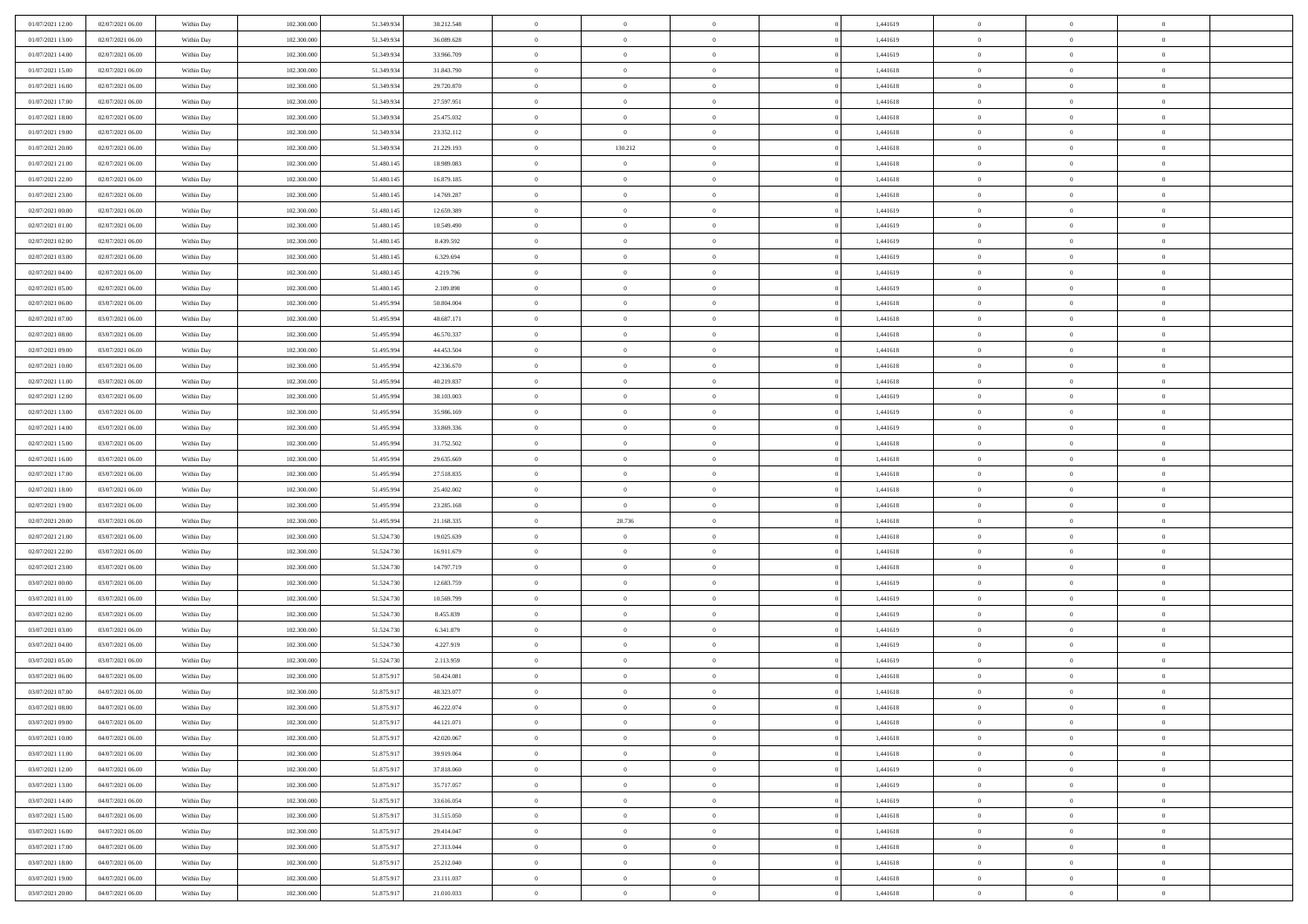| 03/07/2021 21:00                     | 04/07/2021 06:00                     | Within Day               | 102.300.000 | 51.875.917               | 18.909.030               | $\bf{0}$       | 92.145                           | $\overline{0}$ |          | 1,441618 | $\bf{0}$       | $\overline{0}$             | $\,0\,$        |  |
|--------------------------------------|--------------------------------------|--------------------------|-------------|--------------------------|--------------------------|----------------|----------------------------------|----------------|----------|----------|----------------|----------------------------|----------------|--|
| 03/07/2021 22:00                     | 04/07/2021 06:00                     | Within Day               | 102.300,000 | 51.968.06                | 16.726.120               | $\overline{0}$ | $\overline{0}$                   | $\overline{0}$ |          | 1,441618 | $\overline{0}$ | $\overline{0}$             | $\theta$       |  |
| 03/07/2021 23:00                     | 04/07/2021 06:00                     | Within Dav               | 102.300.000 | 51.968.061               | 14.635.355               | $\mathbf{0}$   | $\overline{0}$                   | $\overline{0}$ |          | 1,441618 | $\mathbf{0}$   | $\overline{0}$             | $\overline{0}$ |  |
| 04/07/2021 00:00                     | 04/07/2021 06:00                     | Within Day               | 102.300.000 | 51.968.061               | 12.544.590               | $\bf{0}$       | $\overline{0}$                   | $\bf{0}$       |          | 1,441619 | $\bf{0}$       | $\overline{0}$             | $\bf{0}$       |  |
| 04/07/2021 01:00                     | 04/07/2021 06:00                     | Within Day               | 102.300.000 | 51.968.061               | 10.453.825               | $\bf{0}$       | $\overline{0}$                   | $\overline{0}$ |          | 1,441619 | $\bf{0}$       | $\bf{0}$                   | $\,0\,$        |  |
| 04/07/2021 02:00                     | 04/07/2021 06:00                     | Within Dav               | 102.300.000 | 51.968.061               | 8.363.060                | $\mathbf{0}$   | $\overline{0}$                   | $\overline{0}$ |          | 1,441619 | $\mathbf{0}$   | $\overline{0}$             | $\theta$       |  |
| 04/07/2021 03:00                     | 04/07/2021 06:00                     | Within Day               | 102.300.000 | 51.968.061               | 6.272.295                | $\bf{0}$       | $\overline{0}$                   | $\overline{0}$ |          | 1,441619 | $\bf{0}$       | $\overline{0}$             | $\,0\,$        |  |
| 04/07/2021 04:00                     | 04/07/2021 06:00                     | Within Day               | 102.300.000 | 51.968.06                | 4.181.530                | $\overline{0}$ | $\overline{0}$                   | $\overline{0}$ |          | 1,441619 | $\,$ 0 $\,$    | $\overline{0}$             | $\theta$       |  |
| 04/07/2021 05:00                     | 04/07/2021 06:00                     | Within Day               | 102.300.000 | 51.968.061               | 2.090.765                | $\mathbf{0}$   | $\overline{0}$                   | $\overline{0}$ |          | 1,441619 | $\mathbf{0}$   | $\overline{0}$             | $\overline{0}$ |  |
| 04/07/2021 06:00                     | 05/07/2021 06:00                     | Within Day               | 102.300.000 | 52.158.273               | 50.141.725               | $\bf{0}$       | $\overline{0}$                   | $\overline{0}$ |          | 1,441618 | $\bf{0}$       | $\overline{0}$             | $\theta$       |  |
|                                      |                                      |                          | 102.300,000 |                          |                          | $\overline{0}$ | $\overline{0}$                   | $\overline{0}$ |          | 1,441618 | $\bf{0}$       | $\overline{0}$             | $\theta$       |  |
| 04/07/2021 07:00<br>04/07/2021 08:00 | 05/07/2021 06:00<br>05/07/2021 06:00 | Within Day<br>Within Dav | 102.300.000 | 52.158.273<br>52.158.273 | 48.052.486<br>45.963.247 | $\mathbf{0}$   | $\overline{0}$                   | $\overline{0}$ |          | 1,441618 | $\mathbf{0}$   | $\overline{0}$             | $\overline{0}$ |  |
|                                      |                                      |                          |             |                          |                          | $\bf{0}$       |                                  |                |          |          | $\bf{0}$       |                            | $\bf{0}$       |  |
| 04/07/2021 09:00                     | 05/07/2021 06:00                     | Within Day               | 102.300.000 | 52.158.273               | 43.874.009               |                | $\overline{0}$<br>$\overline{0}$ | $\bf{0}$       |          | 1,441618 |                | $\overline{0}$<br>$\theta$ |                |  |
| 04/07/2021 11:00                     | 05/07/2021 06:00                     | Within Day               | 102.300.000 | 52.158.273               | 39.695.532               | $\bf{0}$       |                                  | $\overline{0}$ |          | 1,441618 | $\bf{0}$       |                            | $\,0\,$        |  |
| 04/07/2021 12:00                     | 05/07/2021 06:00                     | Within Dav               | 102.300.000 | 52.158.273               | 37.606.293               | $\overline{0}$ | $\overline{0}$                   | $\overline{0}$ |          | 1,441619 | $\mathbf{0}$   | $\overline{0}$             | $\overline{0}$ |  |
| 04/07/2021 13:00                     | 05/07/2021 06:00                     | Within Day               | 102.300.000 | 52.158.273               | 35.517.055               | $\bf{0}$       | $\overline{0}$                   | $\overline{0}$ |          | 1,441619 | $\bf{0}$       | $\overline{0}$             | $\bf{0}$       |  |
| 04/07/2021 14:00                     | 05/07/2021 06:00                     | Within Day               | 102.300,000 | 52.158.273               | 33.427.816               | $\overline{0}$ | $\overline{0}$                   | $\overline{0}$ |          | 1,441619 | $\bf{0}$       | $\overline{0}$             | $\theta$       |  |
| 04/07/2021 15:00                     | 05/07/2021 06:00                     | Within Day               | 102.300.000 | 52.158.273               | 31.338.578               | $\mathbf{0}$   | $\overline{0}$                   | $\overline{0}$ |          | 1,441618 | $\mathbf{0}$   | $\overline{0}$             | $\overline{0}$ |  |
| 04/07/2021 16:00                     | 05/07/2021 06:00                     | Within Day               | 102.300.000 | 52.158.273               | 29.249.339               | $\bf{0}$       | $\overline{0}$                   | $\overline{0}$ |          | 1,441618 | $\bf{0}$       | $\overline{0}$             | $\,0\,$        |  |
| 04/07/2021 17.00                     | 05/07/2021 06:00                     | Within Day               | 102.300.000 | 52.158.273               | 27.160.101               | $\overline{0}$ | $\overline{0}$                   | $\overline{0}$ |          | 1,441618 | $\bf{0}$       | $\overline{0}$             | $\overline{0}$ |  |
| 04/07/2021 18:00                     | 05/07/2021 06:00                     | Within Dav               | 102.300.000 | 52.158.273               | 25.070.862               | $\mathbf{0}$   | $\overline{0}$                   | $\overline{0}$ |          | 1,441618 | $\mathbf{0}$   | $\overline{0}$             | $\overline{0}$ |  |
| 04/07/2021 19:00                     | 05/07/2021 06:00                     | Within Day               | 102.300.000 | 52.158.273               | 22.981.623               | $\bf{0}$       | $\overline{0}$                   | $\bf{0}$       |          | 1,441618 | $\bf{0}$       | $\overline{0}$             | $\bf{0}$       |  |
| 04/07/2021 20:00                     | 05/07/2021 06:00                     | Within Day               | 102.300.000 | 52.158.273               | 20.892.385               | $\bf{0}$       | $\overline{0}$                   | $\overline{0}$ |          | 1,441618 | $\bf{0}$       | $\overline{0}$             | $\,0\,$        |  |
| 04/07/2021 21:00                     | 05/07/2021 06:00                     | Within Dav               | 102.300.000 | 52.158.273               | 18.803.146               | $\mathbf{0}$   | 63.002                           | $\overline{0}$ |          | 1,441618 | $\mathbf{0}$   | $\overline{0}$             | $\theta$       |  |
| 04/07/2021 22.00                     | 05/07/2021 06:00                     | Within Day               | 102.300.000 | 52.221.275               | 16.657.906               | $\bf{0}$       | $\bf{0}$                         | $\overline{0}$ |          | 1,441618 | $\bf{0}$       | $\overline{0}$             | $\,0\,$        |  |
| 04/07/2021 23.00                     | 05/07/2021 06:00                     | Within Day               | 102.300.000 | 52.221.275               | 14.575.667               | $\overline{0}$ | $\overline{0}$                   | $\overline{0}$ |          | 1,441618 | $\bf{0}$       | $\overline{0}$             | $\overline{0}$ |  |
| 05/07/2021 00:00                     | 05/07/2021 06:00                     | Within Dav               | 102.300.000 | 52.221.275               | 12.493.429               | $\mathbf{0}$   | $\overline{0}$                   | $\overline{0}$ |          | 1,441619 | $\mathbf{0}$   | $\overline{0}$             | $\overline{0}$ |  |
| 05/07/2021 01:00                     | 05/07/2021 06:00                     | Within Day               | 102.300.000 | 52.221.275               | 10.411.191               | $\bf{0}$       | $\bf{0}$                         | $\overline{0}$ |          | 1,441619 | $\bf{0}$       | $\overline{0}$             | $\,0\,$        |  |
| 05/07/2021 02:00                     | 05/07/2021 06:00                     | Within Day               | 102.300,000 | 52.221.275               | 8.328.953                | $\bf{0}$       | $\bf{0}$                         | $\overline{0}$ |          | 1,441619 | $\bf{0}$       | $\overline{0}$             | $\overline{0}$ |  |
| 05/07/2021 03:00                     | 05/07/2021 06:00                     | Within Dav               | 102.300.000 | 52.221.275               | 6.246.714                | $\mathbf{0}$   | $\overline{0}$                   | $\overline{0}$ |          | 1,441619 | $\mathbf{0}$   | $\overline{0}$             | $\overline{0}$ |  |
| 05/07/2021 04:00                     | 05/07/2021 06:00                     | Within Day               | 102.300.000 | 52.221.275               | 4.164.476                | $\bf{0}$       | $\overline{0}$                   | $\theta$       |          | 1,441619 | $\,$ 0         | $\overline{0}$             | $\theta$       |  |
| 05/07/2021 05:00                     | 05/07/2021 06:00                     | Within Day               | 102.300.000 | 52.221.275               | 2.082.238                | $\bf{0}$       | $\bf{0}$                         | $\overline{0}$ |          | 1,441619 | $\bf{0}$       | $\overline{0}$             | $\bf{0}$       |  |
| 05/07/2021 06:00                     | 06/07/2021 06:00                     | Within Dav               | 102.300.000 | 51.263.725               | 51.036.273               | $\mathbf{0}$   | $\overline{0}$                   | $\overline{0}$ |          | 1,441618 | $\mathbf{0}$   | $\overline{0}$             | $\overline{0}$ |  |
| 05/07/2021 07:00                     | 06/07/2021 06:00                     | Within Day               | 102.300.000 | 51.263.725               | 48.909.762               | $\bf{0}$       | $\overline{0}$                   | $\theta$       |          | 1,441618 | $\,$ 0         | $\overline{0}$             | $\theta$       |  |
| 05/07/2021 08:00                     | 06/07/2021 06:00                     | Within Day               | 102.300,000 | 51.263.725               | 46.783.250               | $\bf{0}$       | $\overline{0}$                   | $\overline{0}$ |          | 1,441618 | $\bf{0}$       | $\overline{0}$             | $\overline{0}$ |  |
| 05/07/2021 09:00                     | 06/07/2021 06:00                     | Within Day               | 102.300.000 | 51.263.725               | 44.656.739               | $\mathbf{0}$   | $\overline{0}$                   | $\overline{0}$ |          | 1,441618 | $\mathbf{0}$   | $\overline{0}$             | $\overline{0}$ |  |
| 05/07/2021 10:00                     | 06/07/2021 06:00                     | Within Day               | 102.300.000 | 51.263.725               | 42.530.227               | $\bf{0}$       | $\overline{0}$                   | $\theta$       |          | 1,441618 | $\,$ 0         | $\overline{0}$             | $\theta$       |  |
| 05/07/2021 11:00                     | 06/07/2021 06:00                     | Within Day               | 102.300.000 | 51.263.725               | 40.403.716               | $\bf{0}$       | $\overline{0}$                   | $\overline{0}$ |          | 1,441618 | $\bf{0}$       | $\mathbf{0}$               | $\bf{0}$       |  |
| 05/07/2021 12:00                     | 06/07/2021 06:00                     | Within Dav               | 102.300.000 | 51.263.725               | 38.277.205               | $\mathbf{0}$   | $\overline{0}$                   | $\overline{0}$ |          | 1,441619 | $\mathbf{0}$   | $\overline{0}$             | $\overline{0}$ |  |
| 05/07/2021 13:00                     | 06/07/2021 06:00                     | Within Day               | 102.300.000 | 51.263.725               | 36.150.693               | $\,0\,$        | $\overline{0}$                   | $\theta$       |          | 1,441619 | $\,$ 0         | $\overline{0}$             | $\theta$       |  |
| 05/07/2021 14:00                     | 06/07/2021 06:00                     | Within Day               | 102.300.000 | 51.263.725               | 34.024.182               | $\bf{0}$       | $\overline{0}$                   | $\overline{0}$ |          | 1,441619 | $\bf{0}$       | $\overline{0}$             | $\overline{0}$ |  |
| 05/07/2021 15:00                     | 06/07/2021 06:00                     | Within Dav               | 102.300.000 | 51.263.725               | 31.897.670               | $\mathbf{0}$   | $\overline{0}$                   | $\overline{0}$ |          | 1,441618 | $\mathbf{0}$   | $\overline{0}$             | $\overline{0}$ |  |
| 05/07/2021 16:00                     | 06/07/2021 06:00                     | Within Day               | 102.300.000 | 51.263.725               | 29.771.159               | $\bf{0}$       | $\overline{0}$                   | $\theta$       |          | 1,441618 | $\,$ 0         | $\overline{0}$             | $\theta$       |  |
| 05/07/2021 17:00                     | 06/07/2021 06:00                     | Within Day               | 102.300,000 | 51.263.725               | 27.644.648               | $\bf{0}$       | $\overline{0}$                   | $\overline{0}$ |          | 1,441618 | $\bf{0}$       | $\overline{0}$             | $\overline{0}$ |  |
| 05/07/2021 18:00                     | 06/07/2021 06:00                     | Within Day               | 102.300.000 | 51.263.725               | 25.518.136               | $\bf{0}$       | $\overline{0}$                   |                |          | 1,441618 | $\overline{0}$ | $\theta$                   | $\theta$       |  |
| 05/07/2021 19:00                     | 06/07/2021 06:00                     | Within Day               | 102.300.000 | 51.263.725               | 23.391.625               | $\,0\,$        | $\overline{0}$                   | $\theta$       |          | 1,441618 | $\,$ 0 $\,$    | $\overline{0}$             | $\theta$       |  |
| 05/07/2021 20:00                     | 06/07/2021 06:00                     | Within Day               | 102.300.000 | 51.263.725               | 21.265.113               | $\overline{0}$ | $\overline{0}$                   | $\overline{0}$ |          | 1,441618 | $\overline{0}$ | $\overline{0}$             | $\overline{0}$ |  |
| 05/07/2021 21:00                     | 06/07/2021 06:00                     | Within Day               | 102.300.000 | 51.263.725               | 19.138.602               | $\bf{0}$       | $\overline{0}$                   | $\overline{0}$ |          | 1,441618 | $\overline{0}$ | $\bf{0}$                   | $\mathbf{0}$   |  |
| 05/07/2021 22.00                     | 06/07/2021 06:00                     | Within Day               | 102.300.000 | 51.263.725               | 17.012.091               | $\bf{0}$       | $\overline{0}$                   | $\overline{0}$ | $\theta$ | 1,441618 | $\,$ 0 $\,$    | $\mathbf{0}$               | $\,$ 0 $\,$    |  |
| 05/07/2021 23:00                     | 06/07/2021 06:00                     | Within Day               | 102.300.000 | 51.263.725               | 14.885.579               | $\bf{0}$       | $\overline{0}$                   | $\overline{0}$ |          | 1,441618 | $\,$ 0 $\,$    | $\overline{0}$             | $\overline{0}$ |  |
| 06/07/2021 00:00                     | 06/07/2021 06:00                     | Within Day               | 102.300.000 | 51.263.725               | 12.759.068               | $\bf{0}$       | $\overline{0}$                   | $\overline{0}$ |          | 1,441619 | $\mathbf{0}$   | $\overline{0}$             | $\overline{0}$ |  |
| 06/07/2021 01:00                     | 06/07/2021 06:00                     | Within Day               | 102.300.000 | 51.263.725               | 10.632.556               | $\,0\,$        | $\overline{0}$                   | $\overline{0}$ | $\theta$ | 1,441619 | $\,$ 0 $\,$    | $\overline{0}$             | $\overline{0}$ |  |
| 06/07/2021 02:00                     | 06/07/2021 06:00                     | Within Day               | 102.300.000 | 51.263.725               | 8.506.045                | $\bf{0}$       | $\overline{0}$                   | $\overline{0}$ |          | 1,441619 | $\overline{0}$ | $\overline{0}$             | $\overline{0}$ |  |
| 06/07/2021 03:00                     | 06/07/2021 06:00                     | Within Day               | 102.300.000 | 51.263.725               | 6.379.534                | $\bf{0}$       | $\overline{0}$                   | $\overline{0}$ |          | 1,441619 | $\mathbf{0}$   | $\overline{0}$             | $\mathbf{0}$   |  |
| 06/07/2021 04:00                     | 06/07/2021 06:00                     | Within Day               | 102.300.000 | 51.263.725               | 4.253.022                | $\,0\,$        | $\overline{0}$                   | $\overline{0}$ |          | 1,441619 | $\,$ 0 $\,$    | $\overline{0}$             | $\theta$       |  |
| 06/07/2021 05:00                     | 06/07/2021 06:00                     | Within Day               | 102.300.000 | 51.263.725               | 2.126.511                | $\bf{0}$       | $\overline{0}$                   | $\overline{0}$ |          | 1,441619 | $\bf{0}$       | $\mathbf{0}$               | $\overline{0}$ |  |
| 06/07/2021 06:00                     | 07/07/2021 06:00                     | Within Day               | 102.300.000 | 51.263.725               | 51.036.273               | $\mathbf{0}$   | $\overline{0}$                   | $\overline{0}$ |          | 1,441618 | $\mathbf{0}$   | $\overline{0}$             | $\overline{0}$ |  |
|                                      |                                      |                          |             |                          |                          |                |                                  |                |          |          |                |                            |                |  |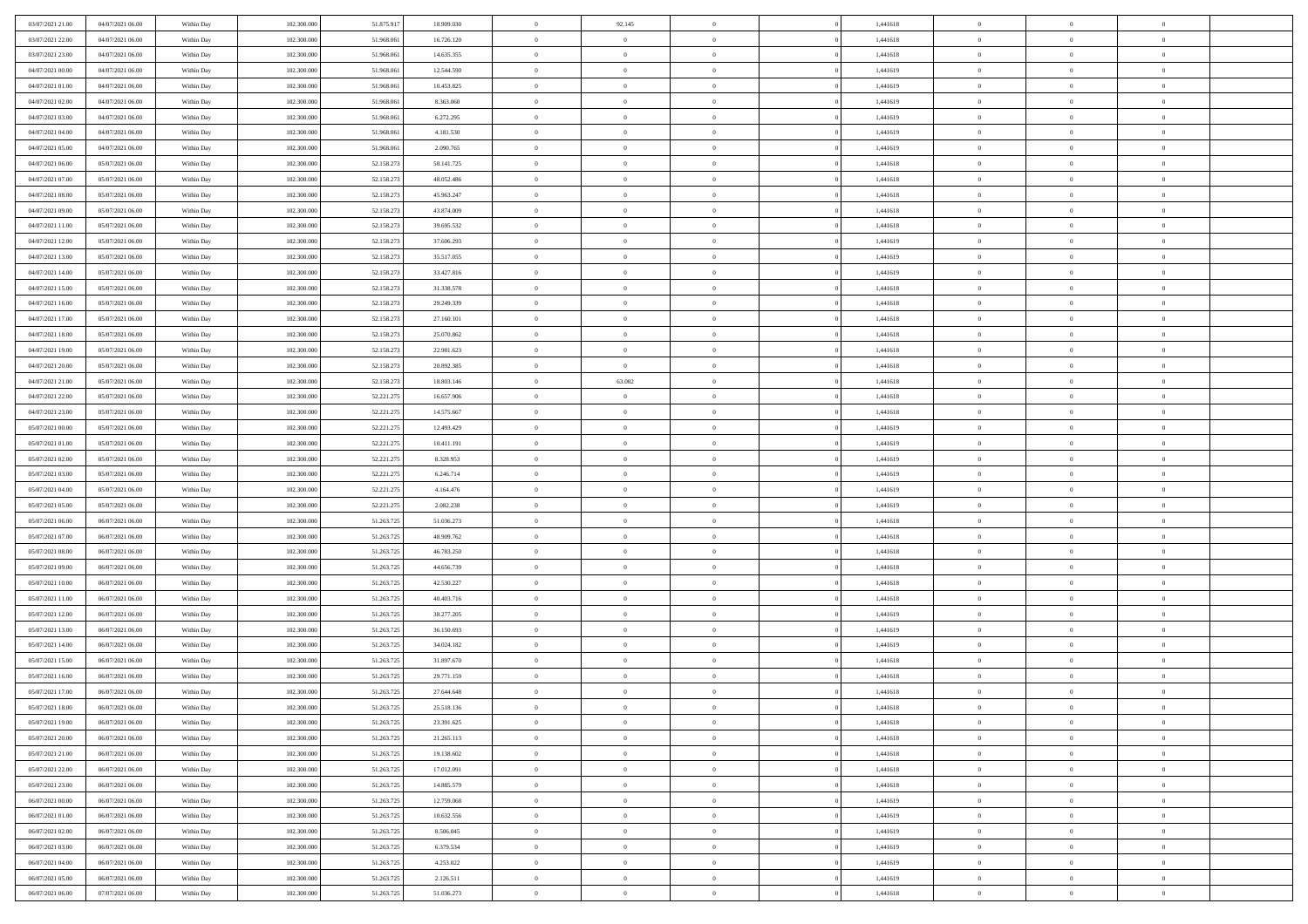| 06/07/2021 07:00 | 07/07/2021 06:00 | Within Day | 102.300,000 | 51.263.725 | 48.909.762 | $\overline{0}$ | $\overline{0}$ | $\Omega$       | 1,441618 | $\bf{0}$       | $\mathbf{0}$   | $\bf{0}$       |  |
|------------------|------------------|------------|-------------|------------|------------|----------------|----------------|----------------|----------|----------------|----------------|----------------|--|
| 06/07/2021 08:00 | 07/07/2021 06:00 | Within Day | 102.300.000 | 51.263.725 | 46.783.250 | $\mathbf{0}$   | $\overline{0}$ | $\overline{0}$ | 1,441618 | $\overline{0}$ | $\overline{0}$ | $\overline{0}$ |  |
| 06/07/2021 09:00 | 07/07/2021 06:00 | Within Day | 102.300.000 | 51.263.725 | 44.656.739 | $\,$ 0         | $\overline{0}$ | $\bf{0}$       | 1,441618 | $\,$ 0         | $\overline{0}$ | $\,$ 0 $\,$    |  |
| 06/07/2021 10:00 | 07/07/2021 06:00 | Within Day | 102.300,000 | 51.263.725 | 42.530.227 | $\bf{0}$       | $\overline{0}$ | $\Omega$       | 1,441618 | $\bf{0}$       | $\mathbf{0}$   | $\theta$       |  |
| 06/07/2021 11:00 | 07/07/2021 06:00 | Within Dav | 102.300.000 | 51.263.725 | 40.403.716 | $\bf{0}$       | $\overline{0}$ | $\overline{0}$ | 1,441618 | $\overline{0}$ | $\overline{0}$ | $\overline{0}$ |  |
| 06/07/2021 12:00 | 07/07/2021 06:00 | Within Day | 102.300.000 | 51.263.725 | 38.277.205 | $\bf{0}$       | $\overline{0}$ | $\bf{0}$       | 1,441619 | $\,$ 0         | $\overline{0}$ | $\,$ 0 $\,$    |  |
| 06/07/2021 13:00 | 07/07/2021 06:00 | Within Day | 102.300,000 | 51.263.725 | 36.150.693 | $\bf{0}$       | $\overline{0}$ | $\Omega$       | 1,441619 | $\bf{0}$       | $\overline{0}$ | $\theta$       |  |
| 06/07/2021 14:00 | 07/07/2021 06:00 | Within Day | 102.300.000 | 51.263.725 | 34.024.182 | $\overline{0}$ | $\overline{0}$ | $\overline{0}$ | 1,441619 | $\mathbf{0}$   | $\overline{0}$ | $\overline{0}$ |  |
| 06/07/2021 15:00 | 07/07/2021 06:00 | Within Day | 102.300.000 | 51.263.725 | 31.897.670 | $\bf{0}$       | $\overline{0}$ | $\bf{0}$       | 1,441618 | $\,$ 0         | $\overline{0}$ | $\,$ 0 $\,$    |  |
| 06/07/2021 16:00 | 07/07/2021 06:00 | Within Day | 102.300,000 | 51.263.725 | 29.771.159 | $\bf{0}$       | $\overline{0}$ | $\Omega$       | 1,441618 | $\theta$       | $\mathbf{0}$   | $\theta$       |  |
| 06/07/2021 17:00 | 07/07/2021 06:00 | Within Day | 102.300.000 | 51.263.725 | 27.644.648 | $\overline{0}$ | $\overline{0}$ | $\overline{0}$ | 1,441618 | $\mathbf{0}$   | $\overline{0}$ | $\overline{0}$ |  |
| 06/07/2021 18:00 | 07/07/2021 06:00 | Within Day | 102.300.000 | 51.263.725 | 25.518.136 | $\,$ 0         | $\overline{0}$ | $\bf{0}$       | 1,441618 | $\,$ 0         | $\overline{0}$ | $\,$ 0 $\,$    |  |
| 06/07/2021 19:00 | 07/07/2021 06:00 | Within Day | 102.300,000 | 51.263.725 | 23.391.625 | $\bf{0}$       | $\overline{0}$ | $\Omega$       | 1,441618 | $\overline{0}$ | $\mathbf{0}$   | $\theta$       |  |
| 06/07/2021 20:00 | 07/07/2021 06:00 | Within Dav | 102.300.000 | 51.263.725 | 21.265.113 | $\overline{0}$ | $\overline{0}$ | $\overline{0}$ | 1,441618 | $\mathbf{0}$   | $\overline{0}$ | $\overline{0}$ |  |
| 06/07/2021 21:00 | 07/07/2021 06:00 | Within Day | 102.300.000 | 51.263.725 | 19.138.602 | $\bf{0}$       | $\overline{0}$ | $\bf{0}$       | 1,441618 | $\,$ 0         | $\overline{0}$ | $\,$ 0 $\,$    |  |
| 06/07/2021 22.00 | 07/07/2021 06:00 | Within Day | 102.300,000 | 51.263.725 | 17.012.091 | $\bf{0}$       | $\overline{0}$ | $\overline{0}$ | 1,441618 | $\bf{0}$       | $\mathbf{0}$   | $\theta$       |  |
| 06/07/2021 23:00 | 07/07/2021 06:00 | Within Day | 102.300.000 | 51.263.725 | 14.885.579 | $\overline{0}$ | $\overline{0}$ | $\overline{0}$ | 1,441618 | $\mathbf{0}$   | $\overline{0}$ | $\overline{0}$ |  |
| 07/07/2021 00:00 | 07/07/2021 06:00 | Within Day | 102.300.000 | 51.263.725 | 12.759.068 | $\bf{0}$       | $\overline{0}$ | $\bf{0}$       | 1,441619 | $\,$ 0         | $\overline{0}$ | $\,0\,$        |  |
| 07/07/2021 01:00 | 07/07/2021 06:00 | Within Day | 102.300,000 | 51.263.725 | 10.632.556 | $\bf{0}$       | $\overline{0}$ | $\Omega$       | 1,441619 | $\theta$       | $\mathbf{0}$   | $\theta$       |  |
| 07/07/2021 02:00 | 07/07/2021 06:00 | Within Day | 102.300.000 | 51.263.725 | 8.506.045  | $\overline{0}$ | $\overline{0}$ | $\overline{0}$ | 1,441619 | $\mathbf{0}$   | $\overline{0}$ | $\overline{0}$ |  |
| 07/07/2021 03:00 | 07/07/2021 06:00 | Within Day | 102.300.000 | 51.263.725 | 6.379.534  | $\bf{0}$       | $\overline{0}$ | $\bf{0}$       | 1,441619 | $\,$ 0         | $\overline{0}$ | $\,$ 0 $\,$    |  |
| 07/07/2021 04:00 | 07/07/2021 06:00 | Within Day | 102.300,000 | 51.263.725 | 4.253.022  | $\bf{0}$       | $\overline{0}$ | $\Omega$       | 1,441619 | $\bf{0}$       | $\theta$       | $\theta$       |  |
| 07/07/2021 05:00 | 07/07/2021 06:00 | Within Dav | 102.300.000 | 51.263.725 | 2.126.511  | $\overline{0}$ | $\overline{0}$ | $\overline{0}$ | 1,441619 | $\mathbf{0}$   | $\overline{0}$ | $\overline{0}$ |  |
| 07/07/2021 06:00 | 08/07/2021 06:00 | Within Day | 102.300.000 | 51.263.725 | 51.036.273 | $\bf{0}$       | $\overline{0}$ | $\bf{0}$       | 1,441618 | $\,$ 0         | $\overline{0}$ | $\,$ 0 $\,$    |  |
| 07/07/2021 07:00 | 08/07/2021 06:00 | Within Day | 102.300,000 | 51.263.725 | 48.909.762 | $\bf{0}$       | $\overline{0}$ | $\overline{0}$ | 1,441618 | $\bf{0}$       | $\overline{0}$ | $\bf{0}$       |  |
| 07/07/2021 08:00 | 08/07/2021 06:00 | Within Day | 102.300.000 | 51.263.725 | 46.783.250 | $\overline{0}$ | $\overline{0}$ | $\overline{0}$ | 1,441618 | $\mathbf{0}$   | $\overline{0}$ | $\overline{0}$ |  |
| 07/07/2021 09:00 | 08/07/2021 06:00 | Within Day | 102.300.000 | 51.263.725 | 44.656.739 | $\bf{0}$       | $\overline{0}$ | $\bf{0}$       | 1,441618 | $\,$ 0         | $\overline{0}$ | $\,$ 0 $\,$    |  |
| 07/07/2021 10:00 | 08/07/2021 06:00 | Within Day | 102.300,000 | 51.263.725 | 42.530.227 | $\bf{0}$       | $\overline{0}$ | $\Omega$       | 1,441618 | $\theta$       | $\mathbf{0}$   | $\theta$       |  |
| 07/07/2021 11:00 | 08/07/2021 06:00 | Within Day | 102.300.000 | 51.263.725 | 40.403.716 | $\overline{0}$ | $\overline{0}$ | $\overline{0}$ | 1,441618 | $\mathbf{0}$   | $\overline{0}$ | $\overline{0}$ |  |
| 07/07/2021 12:00 | 08/07/2021 06:00 | Within Day | 102.300.000 | 51.263.725 | 38.277.205 | $\bf{0}$       | $\overline{0}$ | $\bf{0}$       | 1,441619 | $\,$ 0         | $\overline{0}$ | $\,$ 0 $\,$    |  |
| 07/07/2021 13:00 | 08/07/2021 06:00 | Within Day | 102.300.000 | 51.263.725 | 36.150.693 | $\,$ 0         | $\bf{0}$       | $\overline{0}$ | 1,441619 | $\bf{0}$       | $\overline{0}$ | $\,0\,$        |  |
| 07/07/2021 14:00 | 08/07/2021 06:00 | Within Dav | 102.300.000 | 51.263.725 | 34.024.182 | $\overline{0}$ | $\overline{0}$ | $\overline{0}$ | 1,441619 | $\mathbf{0}$   | $\overline{0}$ | $\overline{0}$ |  |
| 07/07/2021 15:00 | 08/07/2021 06:00 | Within Day | 102.300.000 | 51.263.725 | 31.897.670 | $\bf{0}$       | $\overline{0}$ | $\bf{0}$       | 1,441618 | $\,$ 0         | $\overline{0}$ | $\,$ 0 $\,$    |  |
| 07/07/2021 16:00 | 08/07/2021 06:00 | Within Day | 102.300.000 | 51.263.725 | 29.771.159 | $\bf{0}$       | $\bf{0}$       | $\bf{0}$       | 1,441618 | $\bf{0}$       | $\overline{0}$ | $\,0\,$        |  |
| 07/07/2021 17:00 | 08/07/2021 06:00 | Within Day | 102.300.000 | 51.263.725 | 27.644.648 | $\overline{0}$ | $\overline{0}$ | $\overline{0}$ | 1,441618 | $\overline{0}$ | $\overline{0}$ | $\overline{0}$ |  |
| 07/07/2021 18:00 | 08/07/2021 06:00 | Within Day | 102.300.000 | 51.263.725 | 25.518.136 | $\bf{0}$       | $\overline{0}$ | $\bf{0}$       | 1,441618 | $\,$ 0         | $\overline{0}$ | $\,$ 0 $\,$    |  |
| 07/07/2021 19:00 | 08/07/2021 06:00 | Within Day | 102.300.000 | 51.263.725 | 23.391.625 | $\bf{0}$       | $\bf{0}$       | $\overline{0}$ | 1,441618 | $\bf{0}$       | $\overline{0}$ | $\,0\,$        |  |
| 07/07/2021 20:00 | 08/07/2021 06:00 | Within Day | 102.300.000 | 51.263.725 | 21.265.113 | $\overline{0}$ | $\overline{0}$ | $\overline{0}$ | 1,441618 | $\mathbf{0}$   | $\overline{0}$ | $\overline{0}$ |  |
| 07/07/2021 21:00 | 08/07/2021 06:00 | Within Day | 102.300.000 | 51.263.725 | 19.138.602 | $\bf{0}$       | $\overline{0}$ | $\bf{0}$       | 1,441618 | $\,$ 0         | $\overline{0}$ | $\,$ 0 $\,$    |  |
| 07/07/2021 22.00 | 08/07/2021 06:00 | Within Day | 102.300.000 | 51.263.725 | 17.012.091 | $\bf{0}$       | $\bf{0}$       | $\overline{0}$ | 1,441618 | $\bf{0}$       | $\overline{0}$ | $\,0\,$        |  |
| 07/07/2021 23:00 | 08/07/2021 06:00 | Within Dav | 102.300.000 | 51.263.725 | 14.885.579 | $\overline{0}$ | $\overline{0}$ | $\overline{0}$ | 1,441618 | $\overline{0}$ | $\overline{0}$ | $\overline{0}$ |  |
| 08/07/2021 00:00 | 08/07/2021 06:00 | Within Day | 102.300.000 | 51.263.725 | 12.759.068 | $\bf{0}$       | $\overline{0}$ | $\bf{0}$       | 1,441619 | $\,$ 0         | $\overline{0}$ | $\,$ 0 $\,$    |  |
| 08/07/2021 01:00 | 08/07/2021 06:00 | Within Day | 102.300.000 | 51.263.725 | 10.632.556 | $\bf{0}$       | $\bf{0}$       | $\bf{0}$       | 1,441619 | $\bf{0}$       | $\overline{0}$ | $\,0\,$        |  |
| 08/07/2021 02:00 | 08/07/2021 06:00 | Within Day | 102.300.000 | 51.263.725 | 8.506.045  | $\mathbf{0}$   | $\overline{0}$ | $\overline{0}$ | 1,441619 | $\mathbf{0}$   | $\overline{0}$ | $\overline{0}$ |  |
| 08/07/2021 03:00 | 08/07/2021 06:00 | Within Day | 102.300.000 | 51.263.725 | 6.379.534  | $\bf{0}$       | $\overline{0}$ | $\theta$       | 1,441619 | $\overline{0}$ | $\theta$       | $\theta$       |  |
| 08/07/2021 04:00 | 08/07/2021 06:00 | Within Day | 102.300.000 | 51.263.725 | 4.253.022  | $\bf{0}$       | $\bf{0}$       | $\bf{0}$       | 1,441619 | $\bf{0}$       | $\overline{0}$ | $\,0\,$        |  |
| 08/07/2021 05:00 | 08/07/2021 06:00 | Within Day | 102.300.000 | 51.263.725 | 2.126.511  | $\overline{0}$ | $\overline{0}$ | $\overline{0}$ | 1,441619 | $\overline{0}$ | $\bf{0}$       | $\overline{0}$ |  |
| 08/07/2021 06:00 | 09/07/2021 06:00 | Within Day | 102.300.000 | 51.263.725 | 51.036.273 | $\,$ 0 $\,$    | $\overline{0}$ | $\overline{0}$ | 1,441618 | $\,$ 0 $\,$    | $\overline{0}$ | $\,$ 0 $\,$    |  |
| 08/07/2021 07:00 | 09/07/2021 06:00 | Within Day | 102.300.000 | 51.263.725 | 48.909.762 | $\bf{0}$       | $\bf{0}$       | $\overline{0}$ | 1,441618 | $\bf{0}$       | $\overline{0}$ | $\bf{0}$       |  |
| 08/07/2021 08:00 | 09/07/2021 06:00 | Within Day | 102.300.000 | 51.263.725 | 46.783.250 | $\bf{0}$       | $\overline{0}$ | $\overline{0}$ | 1,441618 | $\mathbf{0}$   | $\overline{0}$ | $\overline{0}$ |  |
| 08/07/2021 09:00 | 09/07/2021 06:00 | Within Day | 102.300.000 | 51.263.725 | 44.656.739 | $\,$ 0 $\,$    | $\overline{0}$ | $\overline{0}$ | 1,441618 | $\,$ 0 $\,$    | $\overline{0}$ | $\,$ 0 $\,$    |  |
| 08/07/2021 10:00 | 09/07/2021 06:00 | Within Day | 102.300.000 | 51.263.725 | 42.530.227 | $\bf{0}$       | $\overline{0}$ | $\overline{0}$ | 1,441618 | $\bf{0}$       | $\overline{0}$ | $\overline{0}$ |  |
| 08/07/2021 11:00 | 09/07/2021 06:00 | Within Day | 102.300.000 | 51.263.725 | 40.403.716 | $\overline{0}$ | $\overline{0}$ | $\overline{0}$ | 1,441618 | $\overline{0}$ | $\bf{0}$       | $\overline{0}$ |  |
| 08/07/2021 12:00 | 09/07/2021 06:00 | Within Day | 102.300.000 | 51.263.725 | 38.277.205 | $\,$ 0 $\,$    | $\overline{0}$ | $\overline{0}$ | 1,441619 | $\,$ 0 $\,$    | $\overline{0}$ | $\,$ 0 $\,$    |  |
| 08/07/2021 13:00 | 09/07/2021 06:00 | Within Day | 102.300.000 | 51.263.725 | 36.150.693 | $\bf{0}$       | $\bf{0}$       | $\overline{0}$ | 1,441619 | $\mathbf{0}$   | $\overline{0}$ | $\bf{0}$       |  |
| 08/07/2021 14:00 | 09/07/2021 06:00 | Within Day | 102.300.000 | 51.263.725 | 34.024.182 | $\bf{0}$       | $\overline{0}$ | $\overline{0}$ | 1,441619 | $\mathbf{0}$   | $\bf{0}$       | $\overline{0}$ |  |
| 08/07/2021 15:00 | 09/07/2021 06:00 | Within Day | 102.300.000 | 51.263.725 | 31.897.670 | $\,0\,$        | $\overline{0}$ | $\overline{0}$ | 1,441618 | $\,$ 0         | $\overline{0}$ | $\,$ 0 $\,$    |  |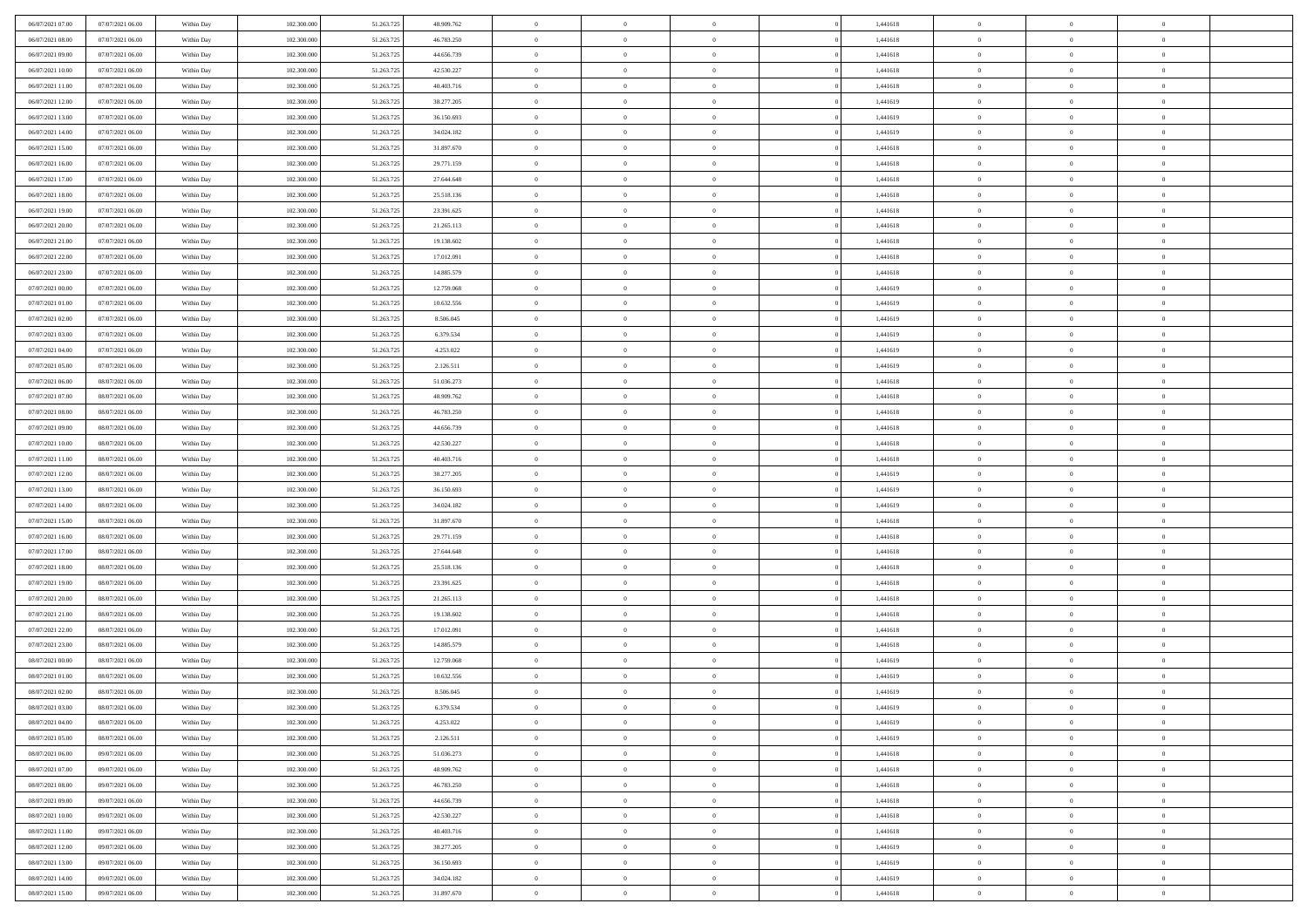| 08/07/2021 16:00 | 09/07/2021 06:00 | Within Day | 102.300,000 | 51.263.725 | 29.771.159 | $\overline{0}$ | $\overline{0}$ | $\Omega$       | 1,441618 | $\bf{0}$       | $\mathbf{0}$   | $\bf{0}$       |  |
|------------------|------------------|------------|-------------|------------|------------|----------------|----------------|----------------|----------|----------------|----------------|----------------|--|
| 08/07/2021 17:00 | 09/07/2021 06:00 | Within Day | 102.300.000 | 51.263.725 | 27.644.648 | $\mathbf{0}$   | $\overline{0}$ | $\overline{0}$ | 1,441618 | $\overline{0}$ | $\overline{0}$ | $\overline{0}$ |  |
| 08/07/2021 18:00 | 09/07/2021 06:00 | Within Day | 102.300.000 | 51.263.725 | 25.518.136 | $\,$ 0         | $\overline{0}$ | $\bf{0}$       | 1,441618 | $\,$ 0         | $\overline{0}$ | $\,$ 0 $\,$    |  |
| 08/07/2021 19:00 | 09/07/2021 06:00 | Within Day | 102.300,000 | 51.263.725 | 23.391.625 | $\bf{0}$       | $\overline{0}$ | $\Omega$       | 1,441618 | $\bf{0}$       | $\mathbf{0}$   | $\theta$       |  |
| 08/07/2021 20:00 | 09/07/2021 06:00 | Within Dav | 102.300.000 | 51.263.725 | 21.265.113 | $\bf{0}$       | $\overline{0}$ | $\overline{0}$ | 1,441618 | $\overline{0}$ | $\overline{0}$ | $\overline{0}$ |  |
| 08/07/2021 21:00 | 09/07/2021 06:00 | Within Day | 102.300.000 | 51.263.725 | 19.138.602 | $\bf{0}$       | $\overline{0}$ | $\bf{0}$       | 1,441618 | $\,$ 0         | $\overline{0}$ | $\,$ 0 $\,$    |  |
| 08/07/2021 22.00 | 09/07/2021 06:00 | Within Day | 102.300,000 | 51.263.725 | 17.012.091 | $\bf{0}$       | $\overline{0}$ | $\Omega$       | 1,441618 | $\bf{0}$       | $\overline{0}$ | $\theta$       |  |
| 08/07/2021 23:00 | 09/07/2021 06:00 | Within Day | 102.300.000 | 51.263.725 | 14.885.579 | $\overline{0}$ | $\overline{0}$ | $\overline{0}$ | 1,441618 | $\mathbf{0}$   | $\overline{0}$ | $\overline{0}$ |  |
| 09/07/2021 00:00 | 09/07/2021 06:00 | Within Day | 102.300.000 | 51.263.725 | 12.759.068 | $\bf{0}$       | $\overline{0}$ | $\bf{0}$       | 1,441619 | $\,$ 0         | $\overline{0}$ | $\,$ 0 $\,$    |  |
| 09/07/2021 01:00 | 09/07/2021 06:00 | Within Day | 102.300,000 | 51.263.725 | 10.632.556 | $\bf{0}$       | $\overline{0}$ | $\Omega$       | 1,441619 | $\theta$       | $\mathbf{0}$   | $\theta$       |  |
| 09/07/2021 02:00 | 09/07/2021 06:00 | Within Day | 102.300.000 | 51.263.725 | 8.506.045  | $\overline{0}$ | $\overline{0}$ | $\overline{0}$ | 1,441619 | $\mathbf{0}$   | $\overline{0}$ | $\overline{0}$ |  |
| 09/07/2021 03:00 | 09/07/2021 06:00 | Within Day | 102.300.000 | 51.263.725 | 6.379.534  | $\bf{0}$       | $\overline{0}$ | $\bf{0}$       | 1,441619 | $\,$ 0         | $\overline{0}$ | $\,$ 0 $\,$    |  |
| 09/07/2021 04:00 | 09/07/2021 06:00 | Within Day | 102.300,000 | 51.263.725 | 4.253.022  | $\bf{0}$       | $\overline{0}$ | $\Omega$       | 1,441619 | $\overline{0}$ | $\theta$       | $\theta$       |  |
| 09/07/2021 05:00 | 09/07/2021 06:00 | Within Dav | 102.300.000 | 51.263.725 | 2.126.511  | $\overline{0}$ | $\overline{0}$ | $\overline{0}$ | 1,441619 | $\mathbf{0}$   | $\overline{0}$ | $\overline{0}$ |  |
| 09/07/2021 06:00 | 10/07/2021 06:00 | Within Day | 102.300.000 | 51.263.725 | 51.036.273 | $\bf{0}$       | $\overline{0}$ | $\bf{0}$       | 1,441618 | $\,$ 0         | $\overline{0}$ | $\,$ 0 $\,$    |  |
| 09/07/2021 07:00 | 10/07/2021 06:00 | Within Day | 102.300,000 | 51.263.725 | 48.909.762 | $\bf{0}$       | $\overline{0}$ | $\overline{0}$ | 1,441618 | $\bf{0}$       | $\mathbf{0}$   | $\theta$       |  |
| 09/07/2021 08:00 | 10/07/2021 06:00 | Within Day | 102.300.000 | 51.263.725 | 46.783.250 | $\overline{0}$ | $\overline{0}$ | $\overline{0}$ | 1,441618 | $\mathbf{0}$   | $\overline{0}$ | $\overline{0}$ |  |
| 09/07/2021 09:00 | 10/07/2021 06:00 | Within Day | 102.300.000 | 51.263.725 | 44.656.739 | $\bf{0}$       | $\overline{0}$ | $\bf{0}$       | 1,441618 | $\,$ 0         | $\overline{0}$ | $\,0\,$        |  |
| 09/07/2021 10:00 | 10/07/2021 06:00 | Within Day | 102.300,000 | 51.263.725 | 42.530.227 | $\bf{0}$       | $\overline{0}$ | $\Omega$       | 1,441618 | $\theta$       | $\mathbf{0}$   | $\theta$       |  |
| 09/07/2021 11:00 | 10/07/2021 06:00 | Within Day | 102.300.000 | 51.263.725 | 40.403.716 | $\overline{0}$ | $\overline{0}$ | $\overline{0}$ | 1,441618 | $\mathbf{0}$   | $\overline{0}$ | $\overline{0}$ |  |
| 09/07/2021 12:00 | 10/07/2021 06:00 | Within Day | 102.300.000 | 51.263.725 | 38.277.205 | $\bf{0}$       | $\overline{0}$ | $\bf{0}$       | 1,441619 | $\,$ 0         | $\overline{0}$ | $\,$ 0 $\,$    |  |
| 09/07/2021 13:00 | 10/07/2021 06:00 | Within Day | 102.300,000 | 51.263.725 | 36.150.693 | $\bf{0}$       | $\overline{0}$ | $\Omega$       | 1,441619 | $\bf{0}$       | $\theta$       | $\theta$       |  |
| 09/07/2021 14:00 | 10/07/2021 06:00 | Within Dav | 102.300.000 | 51.263.725 | 34.024.182 | $\overline{0}$ | $\overline{0}$ | $\overline{0}$ | 1,441619 | $\mathbf{0}$   | $\overline{0}$ | $\overline{0}$ |  |
| 09/07/2021 15:00 | 10/07/2021 06:00 | Within Day | 102.300.000 | 51.263.725 | 31.897.670 | $\bf{0}$       | $\overline{0}$ | $\bf{0}$       | 1,441618 | $\,$ 0         | $\overline{0}$ | $\,$ 0 $\,$    |  |
| 09/07/2021 16:00 | 10/07/2021 06:00 | Within Day | 102.300,000 | 51.263.725 | 29.771.159 | $\bf{0}$       | $\overline{0}$ | $\overline{0}$ | 1,441618 | $\bf{0}$       | $\overline{0}$ | $\bf{0}$       |  |
| 09/07/2021 17:00 | 10/07/2021 06:00 | Within Day | 102.300.000 | 51.263.725 | 27.644.648 | $\overline{0}$ | $\overline{0}$ | $\overline{0}$ | 1,441618 | $\mathbf{0}$   | $\overline{0}$ | $\overline{0}$ |  |
| 09/07/2021 18:00 | 10/07/2021 06:00 | Within Day | 102.300.000 | 51.263.725 | 25.518.136 | $\bf{0}$       | $\overline{0}$ | $\bf{0}$       | 1,441618 | $\,$ 0         | $\overline{0}$ | $\,$ 0 $\,$    |  |
| 09/07/2021 19:00 | 10/07/2021 06:00 | Within Day | 102.300,000 | 51.263.725 | 23.391.625 | $\bf{0}$       | $\overline{0}$ | $\Omega$       | 1,441618 | $\theta$       | $\mathbf{0}$   | $\theta$       |  |
| 09/07/2021 20:00 | 10/07/2021 06:00 | Within Day | 102.300.000 | 51.263.725 | 21.265.113 | $\overline{0}$ | $\overline{0}$ | $\overline{0}$ | 1,441618 | $\mathbf{0}$   | $\overline{0}$ | $\overline{0}$ |  |
| 09/07/2021 21:00 | 10/07/2021 06:00 | Within Day | 102.300.000 | 51.263.725 | 19.138.602 | $\bf{0}$       | $\overline{0}$ | $\bf{0}$       | 1,441618 | $\,$ 0         | $\overline{0}$ | $\,$ 0 $\,$    |  |
| 09/07/2021 22.00 | 10/07/2021 06:00 | Within Day | 102.300.000 | 51.263.725 | 17.012.091 | $\,$ 0         | $\overline{0}$ | $\overline{0}$ | 1,441618 | $\bf{0}$       | $\overline{0}$ | $\,0\,$        |  |
| 09/07/2021 23:00 | 10/07/2021 06:00 | Within Dav | 102.300.000 | 51.263.725 | 14.885.579 | $\overline{0}$ | $\overline{0}$ | $\overline{0}$ | 1,441618 | $\mathbf{0}$   | $\overline{0}$ | $\overline{0}$ |  |
| 10/07/2021 00:00 | 10/07/2021 06:00 | Within Day | 102.300.000 | 51.263.725 | 12.759.068 | $\bf{0}$       | $\overline{0}$ | $\bf{0}$       | 1,441619 | $\,$ 0         | $\overline{0}$ | $\,$ 0 $\,$    |  |
| 10/07/2021 01:00 | 10/07/2021 06:00 | Within Day | 102.300.000 | 51.263.725 | 10.632.556 | $\bf{0}$       | $\overline{0}$ | $\bf{0}$       | 1,441619 | $\bf{0}$       | $\overline{0}$ | $\,0\,$        |  |
| 10/07/2021 02:00 | 10/07/2021 06:00 | Within Day | 102.300.000 | 51.263.725 | 8.506.045  | $\overline{0}$ | $\overline{0}$ | $\overline{0}$ | 1,441619 | $\overline{0}$ | $\overline{0}$ | $\overline{0}$ |  |
| 10/07/2021 03:00 | 10/07/2021 06:00 | Within Day | 102.300.000 | 51.263.725 | 6.379.534  | $\bf{0}$       | $\overline{0}$ | $\bf{0}$       | 1,441619 | $\,$ 0         | $\overline{0}$ | $\,$ 0 $\,$    |  |
| 10/07/2021 04:00 | 10/07/2021 06:00 | Within Day | 102.300.000 | 51.263.725 | 4.253.022  | $\bf{0}$       | $\overline{0}$ | $\overline{0}$ | 1,441619 | $\bf{0}$       | $\overline{0}$ | $\,0\,$        |  |
| 10/07/2021 05:00 | 10/07/2021 06:00 | Within Day | 102.300.000 | 51.263.725 | 2.126.511  | $\overline{0}$ | $\overline{0}$ | $\overline{0}$ | 1,441619 | $\mathbf{0}$   | $\overline{0}$ | $\overline{0}$ |  |
| 10/07/2021 06:00 | 11/07/2021 06:00 | Within Day | 102.300.000 | 51.263.725 | 51.036.273 | $\bf{0}$       | $\overline{0}$ | $\bf{0}$       | 1,441618 | $\,$ 0         | $\overline{0}$ | $\,$ 0 $\,$    |  |
| 10/07/2021 07:00 | 11/07/2021 06:00 | Within Day | 102.300.000 | 51.263.725 | 48.909.762 | $\bf{0}$       | $\overline{0}$ | $\overline{0}$ | 1,441618 | $\bf{0}$       | $\overline{0}$ | $\,0\,$        |  |
| 10/07/2021 08:00 | 11/07/2021 06:00 | Within Dav | 102.300.000 | 51.263.725 | 46.783.250 | $\overline{0}$ | $\overline{0}$ | $\overline{0}$ | 1,441618 | $\overline{0}$ | $\overline{0}$ | $\overline{0}$ |  |
| 10/07/2021 09:00 | 11/07/2021 06:00 | Within Day | 102.300.000 | 51.263.725 | 44.656.739 | $\bf{0}$       | $\overline{0}$ | $\bf{0}$       | 1,441618 | $\,$ 0         | $\overline{0}$ | $\,$ 0 $\,$    |  |
| 10/07/2021 10:00 | 11/07/2021 06:00 | Within Day | 102.300.000 | 51.263.725 | 42.530.227 | $\bf{0}$       | $\overline{0}$ | $\bf{0}$       | 1,441618 | $\bf{0}$       | $\overline{0}$ | $\,0\,$        |  |
| 10/07/2021 11:00 | 11/07/2021 06:00 | Within Day | 102.300.000 | 51.263.725 | 40.403.716 | $\mathbf{0}$   | $\overline{0}$ | $\overline{0}$ | 1,441618 | $\overline{0}$ | $\overline{0}$ | $\overline{0}$ |  |
| 10/07/2021 12:00 | 11/07/2021 06:00 | Within Day | 102.300.000 | 51.263.725 | 38.277.205 | $\bf{0}$       | $\overline{0}$ | $\theta$       | 1,441619 | $\overline{0}$ | $\theta$       | $\theta$       |  |
| 10/07/2021 13:00 | 11/07/2021 06:00 | Within Day | 102.300.000 | 51.263.725 | 36.150.693 | $\bf{0}$       | $\bf{0}$       | $\bf{0}$       | 1,441619 | $\bf{0}$       | $\overline{0}$ | $\,0\,$        |  |
| 10/07/2021 14:00 | 11/07/2021 06:00 | Within Day | 102.300.000 | 51.263.725 | 34.024.182 | $\overline{0}$ | $\overline{0}$ | $\overline{0}$ | 1,441619 | $\overline{0}$ | $\bf{0}$       | $\overline{0}$ |  |
| 10/07/2021 15:00 | 11/07/2021 06:00 | Within Day | 102.300.000 | 51.263.725 | 31.897.670 | $\,$ 0 $\,$    | $\overline{0}$ | $\overline{0}$ | 1,441618 | $\mathbf{0}$   | $\,$ 0 $\,$    | $\,$ 0 $\,$    |  |
| 10/07/2021 16:00 | 11/07/2021 06:00 | Within Day | 102.300.000 | 51.263.725 | 29.771.159 | $\bf{0}$       | $\bf{0}$       | $\overline{0}$ | 1,441618 | $\bf{0}$       | $\overline{0}$ | $\bf{0}$       |  |
| 10/07/2021 17:00 | 11/07/2021 06:00 | Within Day | 102.300.000 | 51.263.725 | 27.644.648 | $\bf{0}$       | $\overline{0}$ | $\overline{0}$ | 1,441618 | $\overline{0}$ | $\overline{0}$ | $\overline{0}$ |  |
| 10/07/2021 18:00 | 11/07/2021 06:00 | Within Day | 102.300.000 | 51.263.725 | 25.518.136 | $\,$ 0 $\,$    | $\overline{0}$ | $\overline{0}$ | 1,441618 | $\,$ 0 $\,$    | $\overline{0}$ | $\,$ 0 $\,$    |  |
| 10/07/2021 19:00 | 11/07/2021 06:00 | Within Day | 102.300.000 | 51.263.725 | 23.391.625 | $\overline{0}$ | $\overline{0}$ | $\overline{0}$ | 1,441618 | $\bf{0}$       | $\overline{0}$ | $\overline{0}$ |  |
| 10/07/2021 20:00 | 11/07/2021 06:00 | Within Day | 102.300.000 | 51.263.725 | 21.265.113 | $\overline{0}$ | $\overline{0}$ | $\overline{0}$ | 1,441618 | $\overline{0}$ | $\bf{0}$       | $\overline{0}$ |  |
| 10/07/2021 21:00 | 11/07/2021 06:00 | Within Day | 102.300.000 | 51.263.725 | 19.138.602 | $\,$ 0 $\,$    | $\overline{0}$ | $\overline{0}$ | 1,441618 | $\,$ 0 $\,$    | $\,$ 0 $\,$    | $\,$ 0 $\,$    |  |
| 10/07/2021 22:00 | 11/07/2021 06:00 | Within Day | 102.300.000 | 51.263.725 | 17.012.091 | $\bf{0}$       | $\bf{0}$       | $\overline{0}$ | 1,441618 | $\bf{0}$       | $\overline{0}$ | $\bf{0}$       |  |
| 10/07/2021 23:00 | 11/07/2021 06:00 | Within Day | 102.300.000 | 51.263.725 | 14.885.579 | $\bf{0}$       | $\overline{0}$ | $\overline{0}$ | 1,441618 | $\mathbf{0}$   | $\bf{0}$       | $\overline{0}$ |  |
| 11/07/2021 00:00 | 11/07/2021 06:00 | Within Day | 102.300.000 | 51.263.725 | 12.759.068 | $\,0\,$        | $\overline{0}$ | $\overline{0}$ | 1,441619 | $\,$ 0         | $\overline{0}$ | $\,$ 0 $\,$    |  |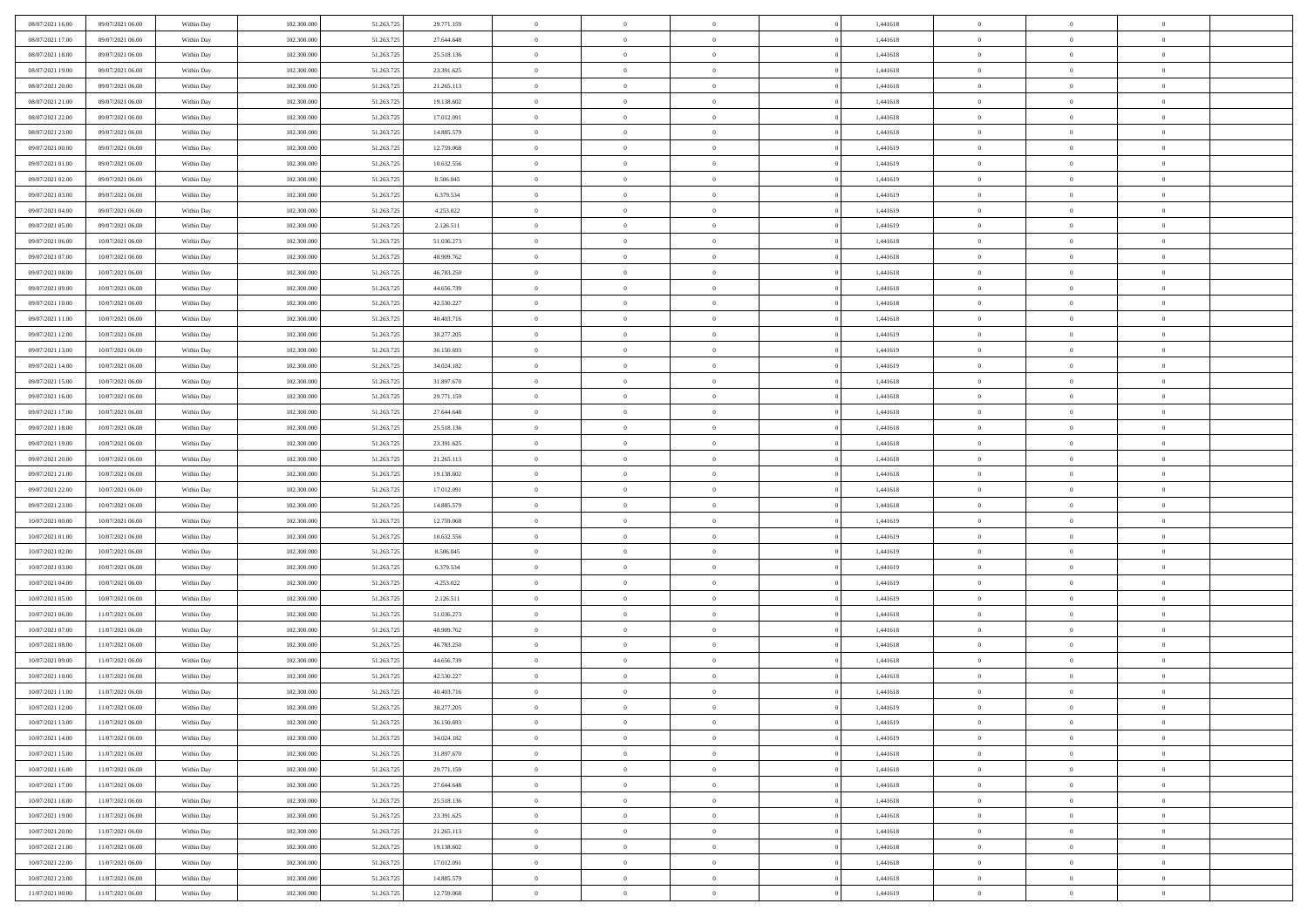| 11/07/2021 01:00 | 11/07/2021 06:00 | Within Day | 102.300,000 | 51.263.725 | 10.632.556 | $\overline{0}$ | $\overline{0}$ | $\Omega$       | 1,441619 | $\bf{0}$       | $\mathbf{0}$   | $\bf{0}$       |  |
|------------------|------------------|------------|-------------|------------|------------|----------------|----------------|----------------|----------|----------------|----------------|----------------|--|
| 11/07/2021 02:00 | 11/07/2021 06:00 | Within Dav | 102.300.000 | 51.263.725 | 8.506.045  | $\mathbf{0}$   | $\overline{0}$ | $\overline{0}$ | 1,441619 | $\overline{0}$ | $\overline{0}$ | $\overline{0}$ |  |
| 11/07/2021 03:00 | 11/07/2021 06:00 | Within Day | 102.300.000 | 51.263.725 | 6.379.534  | $\,$ 0         | $\overline{0}$ | $\bf{0}$       | 1,441619 | $\,$ 0         | $\overline{0}$ | $\,$ 0 $\,$    |  |
| 11/07/2021 04:00 | 11/07/2021 06:00 | Within Day | 102.300,000 | 51.263.725 | 4.253.022  | $\bf{0}$       | $\overline{0}$ | $\Omega$       | 1,441619 | $\bf{0}$       | $\mathbf{0}$   | $\theta$       |  |
| 11/07/2021 05:00 | 11/07/2021 06:00 | Within Dav | 102.300.000 | 51.263.725 | 2.126.511  | $\bf{0}$       | $\overline{0}$ | $\overline{0}$ | 1,441619 | $\overline{0}$ | $\overline{0}$ | $\overline{0}$ |  |
| 11/07/2021 06:00 | 12/07/2021 06:00 | Within Day | 102.300.000 | 51.263.725 | 51.036.273 | $\bf{0}$       | $\overline{0}$ | $\bf{0}$       | 1,441618 | $\,$ 0         | $\overline{0}$ | $\,$ 0 $\,$    |  |
| 11/07/2021 07:00 | 12/07/2021 06:00 | Within Day | 102.300,000 | 51.263.725 | 48.909.762 | $\bf{0}$       | $\overline{0}$ | $\overline{0}$ | 1,441618 | $\bf{0}$       | $\overline{0}$ | $\theta$       |  |
| 11/07/2021 08:00 | 12/07/2021 06:00 | Within Day | 102.300.000 | 51.263.725 | 46.783.250 | $\overline{0}$ | $\overline{0}$ | $\overline{0}$ | 1,441618 | $\mathbf{0}$   | $\overline{0}$ | $\overline{0}$ |  |
| 11/07/2021 09:00 | 12/07/2021 06:00 | Within Day | 102.300.000 | 51.263.725 | 44.656.739 | $\bf{0}$       | $\overline{0}$ | $\bf{0}$       | 1,441618 | $\,$ 0         | $\overline{0}$ | $\,$ 0 $\,$    |  |
| 11/07/2021 11:00 | 12/07/2021 06:00 | Within Day | 102.300,000 | 51.263.725 | 40.403.716 | $\overline{0}$ | $\overline{0}$ | $\Omega$       | 1,441618 | $\theta$       | $\mathbf{0}$   | $\theta$       |  |
| 11/07/2021 12:00 | 12/07/2021 06:00 | Within Day | 102.300.000 | 51.263.725 | 38.277.205 | $\bf{0}$       | $\overline{0}$ | $\overline{0}$ | 1,441619 | $\mathbf{0}$   | $\overline{0}$ | $\overline{0}$ |  |
| 11/07/2021 13:00 | 12/07/2021 06:00 | Within Day | 102.300.000 | 51.263.725 | 36.150.693 | $\bf{0}$       | $\overline{0}$ | $\bf{0}$       | 1,441619 | $\,$ 0         | $\overline{0}$ | $\,$ 0 $\,$    |  |
| 11/07/2021 14:00 | 12/07/2021 06:00 | Within Day | 102.300,000 | 51.263.725 | 34.024.182 | $\bf{0}$       | $\overline{0}$ | $\Omega$       | 1,441619 | $\overline{0}$ | $\mathbf{0}$   | $\theta$       |  |
| 11/07/2021 15:00 | 12/07/2021 06:00 | Within Day | 102.300.000 | 51.263.725 | 31.897.670 | $\overline{0}$ | $\overline{0}$ | $\overline{0}$ | 1,441618 | $\overline{0}$ | $\overline{0}$ | $\overline{0}$ |  |
| 11/07/2021 16:00 | 12/07/2021 06:00 | Within Day | 102.300.000 | 51.263.725 | 29.771.159 | $\bf{0}$       | $\overline{0}$ | $\bf{0}$       | 1,441618 | $\,$ 0         | $\overline{0}$ | $\,$ 0 $\,$    |  |
| 11/07/2021 17.00 | 12/07/2021 06:00 | Within Day | 102.300,000 | 51.263.725 | 27.644.648 | $\bf{0}$       | $\overline{0}$ | $\overline{0}$ | 1,441618 | $\bf{0}$       | $\overline{0}$ | $\theta$       |  |
| 11/07/2021 18:00 | 12/07/2021 06:00 | Within Day | 102.300.000 | 51.263.725 | 25.518.136 | $\overline{0}$ | $\overline{0}$ | $\overline{0}$ | 1,441618 | $\mathbf{0}$   | $\overline{0}$ | $\overline{0}$ |  |
| 11/07/2021 19:00 | 12/07/2021 06:00 | Within Day | 102.300.000 | 51.263.725 | 23.391.625 | $\bf{0}$       | $\overline{0}$ | $\bf{0}$       | 1,441618 | $\,$ 0         | $\overline{0}$ | $\,$ 0 $\,$    |  |
| 11/07/2021 20:00 | 12/07/2021 06:00 | Within Day | 102.300,000 | 51.263.725 | 21.265.113 | $\bf{0}$       | 10.599         | $\Omega$       | 1,441618 | $\theta$       | $\mathbf{0}$   | $\theta$       |  |
| 11/07/2021 21:00 | 12/07/2021 06:00 | Within Day | 102.300.000 | 51.274.324 | 19.129.063 | $\overline{0}$ | $\overline{0}$ | $\overline{0}$ | 1,441618 | $\mathbf{0}$   | $\overline{0}$ | $\overline{0}$ |  |
| 11/07/2021 22.00 | 12/07/2021 06:00 | Within Day | 102.300.000 | 51.274.324 | 17.003.611 | $\bf{0}$       | $\overline{0}$ | $\bf{0}$       | 1,441618 | $\,$ 0         | $\overline{0}$ | $\,$ 0 $\,$    |  |
| 11/07/2021 23.00 | 12/07/2021 06:00 | Within Day | 102.300,000 | 51.274.324 | 14.878.160 | $\bf{0}$       | $\overline{0}$ | $\Omega$       | 1,441618 | $\bf{0}$       | $\mathbf{0}$   | $\theta$       |  |
| 12/07/2021 00:00 | 12/07/2021 06:00 | Within Day | 102.300.000 | 51.274.324 | 12.752.708 | $\overline{0}$ | $\overline{0}$ | $\overline{0}$ | 1,441619 | $\mathbf{0}$   | $\overline{0}$ | $\overline{0}$ |  |
| 12/07/2021 01:00 | 12/07/2021 06:00 | Within Day | 102.300.000 | 51.274.324 | 10.627.257 | $\bf{0}$       | $\overline{0}$ | $\bf{0}$       | 1,441619 | $\,$ 0         | $\overline{0}$ | $\,$ 0 $\,$    |  |
| 12/07/2021 02:00 | 12/07/2021 06:00 | Within Day | 102.300,000 | 51.274.324 | 8.501.805  | $\bf{0}$       | $\overline{0}$ | $\overline{0}$ | 1,441619 | $\bf{0}$       | $\overline{0}$ | $\bf{0}$       |  |
| 12/07/2021 03:00 | 12/07/2021 06:00 | Within Day | 102.300.000 | 51.274.324 | 6.376.354  | $\overline{0}$ | $\overline{0}$ | $\overline{0}$ | 1,441619 | $\mathbf{0}$   | $\overline{0}$ | $\overline{0}$ |  |
| 12/07/2021 04:00 | 12/07/2021 06:00 | Within Day | 102.300.000 | 51.274.324 | 4.250.902  | $\bf{0}$       | $\overline{0}$ | $\bf{0}$       | 1,441619 | $\,$ 0         | $\overline{0}$ | $\,$ 0 $\,$    |  |
| 12/07/2021 05:00 | 12/07/2021 06:00 | Within Day | 102.300,000 | 51.274.324 | 2.125.451  | $\bf{0}$       | $\overline{0}$ | $\Omega$       | 1,441619 | $\theta$       | $\mathbf{0}$   | $\theta$       |  |
| 12/07/2021 06:00 | 13/07/2021 06:00 | Within Day | 102.300.000 | 51.263.725 | 51.036.273 | $\overline{0}$ | $\overline{0}$ | $\overline{0}$ | 1,441618 | $\mathbf{0}$   | $\overline{0}$ | $\overline{0}$ |  |
| 12/07/2021 07:00 | 13/07/2021 06:00 | Within Day | 102.300.000 | 51.263.725 | 48.909.762 | $\bf{0}$       | $\overline{0}$ | $\bf{0}$       | 1,441618 | $\,$ 0         | $\overline{0}$ | $\,$ 0 $\,$    |  |
| 12/07/2021 08:00 | 13/07/2021 06:00 | Within Day | 102.300.000 | 51.263.725 | 46.783.250 | $\bf{0}$       | $\overline{0}$ | $\overline{0}$ | 1,441618 | $\bf{0}$       | $\overline{0}$ | $\,0\,$        |  |
| 12/07/2021 09:00 | 13/07/2021 06:00 | Within Day | 102.300.000 | 51.263.725 | 44.656.739 | $\overline{0}$ | $\overline{0}$ | $\overline{0}$ | 1,441618 | $\mathbf{0}$   | $\overline{0}$ | $\overline{0}$ |  |
| 12/07/2021 10:00 | 13/07/2021 06:00 | Within Day | 102.300.000 | 51.263.725 | 42.530.227 | $\bf{0}$       | $\overline{0}$ | $\bf{0}$       | 1,441618 | $\,$ 0         | $\overline{0}$ | $\,$ 0 $\,$    |  |
| 12/07/2021 11:00 | 13/07/2021 06:00 | Within Day | 102.300.000 | 51.263.725 | 40.403.716 | $\bf{0}$       | $\overline{0}$ | $\bf{0}$       | 1,441618 | $\bf{0}$       | $\overline{0}$ | $\,0\,$        |  |
| 12/07/2021 12:00 | 13/07/2021 06:00 | Within Day | 102.300.000 | 51.263.725 | 38.277.205 | $\overline{0}$ | $\overline{0}$ | $\overline{0}$ | 1,441619 | $\mathbf{0}$   | $\overline{0}$ | $\overline{0}$ |  |
| 12/07/2021 13:00 | 13/07/2021 06:00 | Within Day | 102.300.000 | 51.263.725 | 36.150.693 | $\bf{0}$       | $\overline{0}$ | $\bf{0}$       | 1,441619 | $\,$ 0         | $\overline{0}$ | $\,$ 0 $\,$    |  |
| 12/07/2021 14:00 | 13/07/2021 06:00 | Within Day | 102.300.000 | 51.263.725 | 34.024.182 | $\bf{0}$       | $\overline{0}$ | $\overline{0}$ | 1,441619 | $\bf{0}$       | $\overline{0}$ | $\,0\,$        |  |
| 12/07/2021 15:00 | 13/07/2021 06:00 | Within Day | 102.300.000 | 51.263.725 | 31.897.670 | $\overline{0}$ | $\overline{0}$ | $\overline{0}$ | 1,441618 | $\mathbf{0}$   | $\overline{0}$ | $\overline{0}$ |  |
| 12/07/2021 16:00 | 13/07/2021 06:00 | Within Day | 102.300.000 | 51.263.725 | 29.771.159 | $\bf{0}$       | $\overline{0}$ | $\bf{0}$       | 1,441618 | $\,$ 0         | $\overline{0}$ | $\,$ 0 $\,$    |  |
| 12/07/2021 17:00 | 13/07/2021 06:00 | Within Day | 102.300.000 | 51.263.725 | 27.644.648 | $\bf{0}$       | $\overline{0}$ | $\overline{0}$ | 1,441618 | $\bf{0}$       | $\overline{0}$ | $\,0\,$        |  |
| 12/07/2021 18:00 | 13/07/2021 06:00 | Within Day | 102.300.000 | 51.263.725 | 25.518.136 | $\overline{0}$ | $\overline{0}$ | $\overline{0}$ | 1,441618 | $\mathbf{0}$   | $\overline{0}$ | $\overline{0}$ |  |
| 12/07/2021 19:00 | 13/07/2021 06:00 | Within Day | 102.300.000 | 51.263.725 | 23.391.625 | $\bf{0}$       | $\overline{0}$ | $\bf{0}$       | 1,441618 | $\,$ 0         | $\overline{0}$ | $\,$ 0 $\,$    |  |
| 12/07/2021 20:00 | 13/07/2021 06:00 | Within Day | 102.300.000 | 51.263.725 | 21.265.113 | $\bf{0}$       | $\bf{0}$       | $\bf{0}$       | 1,441618 | $\bf{0}$       | $\overline{0}$ | $\,0\,$        |  |
| 12/07/2021 21:00 | 13/07/2021 06:00 | Within Day | 102.300.000 | 51.263.725 | 19.138.602 | $\mathbf{0}$   | $\overline{0}$ | $\overline{0}$ | 1,441618 | $\mathbf{0}$   | $\overline{0}$ | $\overline{0}$ |  |
| 12/07/2021 22:00 | 13/07/2021 06:00 | Within Day | 102.300.000 | 51.263.725 | 17.012.091 | $\bf{0}$       | $\overline{0}$ | $\theta$       | 1,441618 | $\overline{0}$ | $\overline{0}$ | $\theta$       |  |
| 12/07/2021 23:00 | 13/07/2021 06:00 | Within Day | 102.300.000 | 51.263.725 | 14.885.579 | $\bf{0}$       | $\bf{0}$       | $\bf{0}$       | 1,441618 | $\bf{0}$       | $\overline{0}$ | $\,0\,$        |  |
| 13/07/2021 00:00 | 13/07/2021 06:00 | Within Day | 102.300.000 | 51.263.725 | 12.759.068 | $\overline{0}$ | $\overline{0}$ | $\overline{0}$ | 1,441619 | $\overline{0}$ | $\bf{0}$       | $\overline{0}$ |  |
| 13/07/2021 01:00 | 13/07/2021 06:00 | Within Day | 102.300.000 | 51.263.725 | 10.632.556 | $\,$ 0 $\,$    | $\overline{0}$ | $\overline{0}$ | 1,441619 | $\,$ 0 $\,$    | $\,$ 0 $\,$    | $\,$ 0 $\,$    |  |
| 13/07/2021 02:00 | 13/07/2021 06:00 | Within Day | 102.300.000 | 51.263.725 | 8.506.045  | $\bf{0}$       | $\bf{0}$       | $\overline{0}$ | 1,441619 | $\bf{0}$       | $\overline{0}$ | $\bf{0}$       |  |
| 13/07/2021 03:00 | 13/07/2021 06:00 | Within Day | 102.300.000 | 51.263.725 | 6.379.534  | $\bf{0}$       | $\overline{0}$ | $\overline{0}$ | 1,441619 | $\mathbf{0}$   | $\overline{0}$ | $\overline{0}$ |  |
| 13/07/2021 04:00 | 13/07/2021 06:00 | Within Day | 102.300.000 | 51.263.725 | 4.253.022  | $\,$ 0 $\,$    | $\overline{0}$ | $\overline{0}$ | 1,441619 | $\,$ 0 $\,$    | $\overline{0}$ | $\,$ 0 $\,$    |  |
| 13/07/2021 05:00 | 13/07/2021 06:00 | Within Day | 102.300.000 | 51.263.725 | 2.126.511  | $\bf{0}$       | $\overline{0}$ | $\overline{0}$ | 1,441619 | $\bf{0}$       | $\overline{0}$ | $\overline{0}$ |  |
| 13/07/2021 06:00 | 14/07/2021 06:00 | Within Day | 102.300.000 | 51.263.725 | 51.036.273 | $\overline{0}$ | $\overline{0}$ | $\overline{0}$ | 1,441618 | $\overline{0}$ | $\bf{0}$       | $\overline{0}$ |  |
| 13/07/2021 07:00 | 14/07/2021 06:00 | Within Day | 102.300.000 | 51.263.725 | 48.909.762 | $\,$ 0 $\,$    | $\overline{0}$ | $\overline{0}$ | 1,441618 | $\,$ 0 $\,$    | $\,$ 0 $\,$    | $\,$ 0 $\,$    |  |
| 13/07/2021 08:00 | 14/07/2021 06:00 | Within Day | 102.300.000 | 51.263.725 | 46.783.250 | $\bf{0}$       | $\bf{0}$       | $\overline{0}$ | 1,441618 | $\mathbf{0}$   | $\overline{0}$ | $\bf{0}$       |  |
| 13/07/2021 09:00 | 14/07/2021 06:00 | Within Day | 102.300.000 | 51.263.725 | 44.656.739 | $\bf{0}$       | $\overline{0}$ | $\overline{0}$ | 1,441618 | $\mathbf{0}$   | $\bf{0}$       | $\overline{0}$ |  |
| 13/07/2021 10:00 | 14/07/2021 06:00 | Within Day | 102.300.000 | 51.263.725 | 42.530.227 | $\,0\,$        | $\overline{0}$ | $\overline{0}$ | 1,441618 | $\,$ 0         | $\overline{0}$ | $\,$ 0 $\,$    |  |
|                  |                  |            |             |            |            |                |                |                |          |                |                |                |  |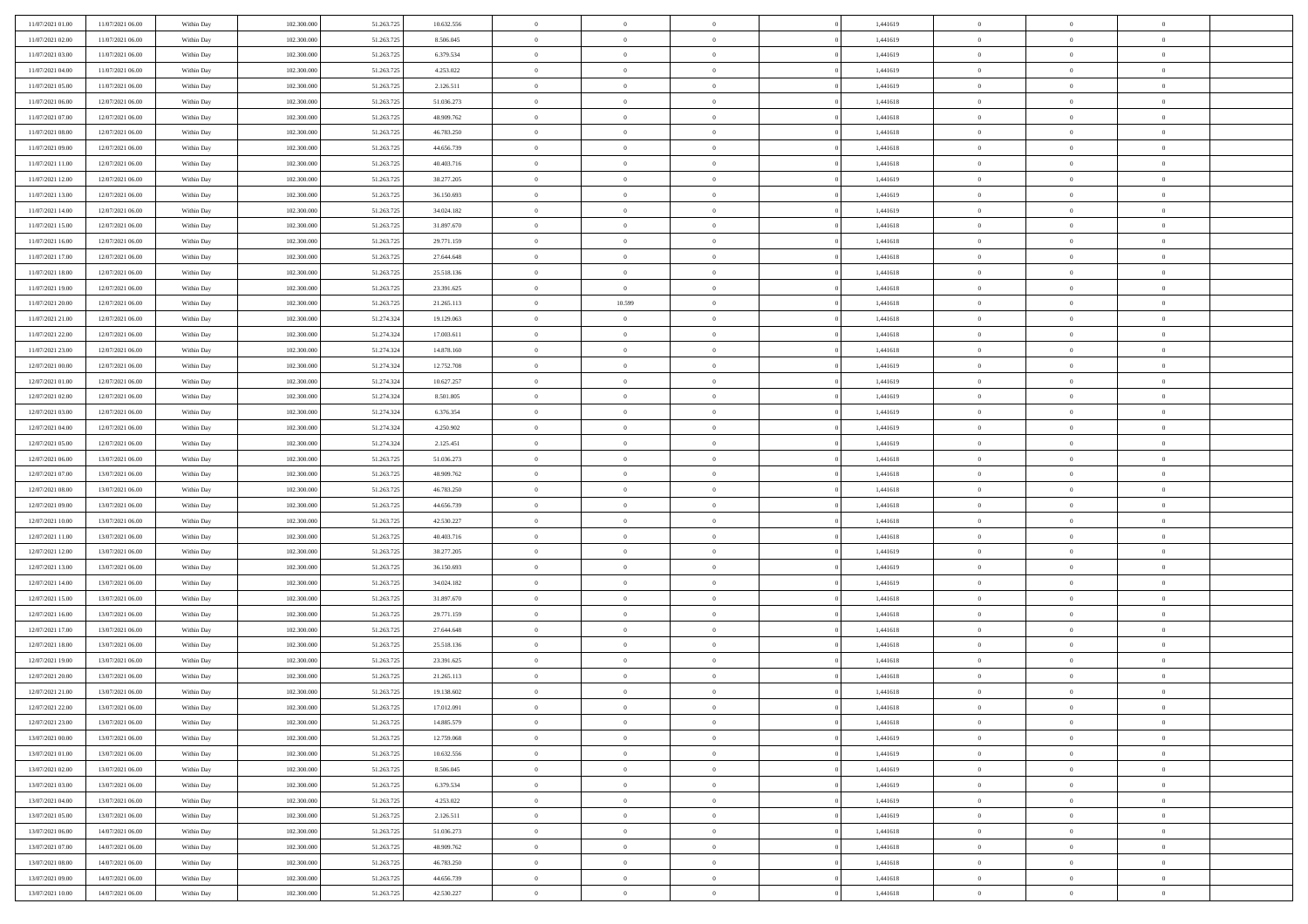| 13/07/2021 11:00                     | 14/07/2021 06:00 | Within Day | 102.300.000 | 51.263.725 | 40.403.716 | $\,$ 0         | $\bf{0}$       | $\overline{0}$ |          | 1,441618 | $\bf{0}$       | $\overline{0}$ | $\,0\,$        |  |
|--------------------------------------|------------------|------------|-------------|------------|------------|----------------|----------------|----------------|----------|----------|----------------|----------------|----------------|--|
| 13/07/2021 12:00                     | 14/07/2021 06:00 | Within Day | 102.300,000 | 51.263.725 | 38.277.205 | $\overline{0}$ | $\overline{0}$ | $\overline{0}$ |          | 1,441619 | $\overline{0}$ | $\overline{0}$ | $\theta$       |  |
| 13/07/2021 13:00                     | 14/07/2021 06:00 | Within Dav | 102.300.000 | 51.263.725 | 36.150.693 | $\overline{0}$ | $\overline{0}$ | $\overline{0}$ |          | 1,441619 | $\mathbf{0}$   | $\overline{0}$ | $\overline{0}$ |  |
| 13/07/2021 14:00                     | 14/07/2021 06:00 | Within Day | 102.300.000 | 51.263.725 | 34.024.182 | $\bf{0}$       | $\overline{0}$ | $\overline{0}$ |          | 1,441619 | $\bf{0}$       | $\overline{0}$ | $\bf{0}$       |  |
| 13/07/2021 15:00                     | 14/07/2021 06:00 | Within Day | 102.300.000 | 51.263.725 | 31.897.670 | $\bf{0}$       | $\bf{0}$       | $\overline{0}$ |          | 1,441618 | $\bf{0}$       | $\bf{0}$       | $\,0\,$        |  |
| 13/07/2021 16:00                     | 14/07/2021 06:00 | Within Dav | 102.300.000 | 51.263.725 | 29.771.159 | $\overline{0}$ | $\overline{0}$ | $\overline{0}$ |          | 1,441618 | $\mathbf{0}$   | $\overline{0}$ | $\overline{0}$ |  |
| 13/07/2021 17:00                     | 14/07/2021 06:00 | Within Day | 102.300.000 | 51.263.725 | 27.644.648 | $\bf{0}$       | $\bf{0}$       | $\overline{0}$ |          | 1,441618 | $\bf{0}$       | $\overline{0}$ | $\,0\,$        |  |
| 13/07/2021 18:00                     | 14/07/2021 06:00 | Within Day | 102.300.000 | 51.263.725 | 25.518.136 | $\overline{0}$ | $\overline{0}$ | $\overline{0}$ |          | 1,441618 | $\,$ 0 $\,$    | $\overline{0}$ | $\overline{0}$ |  |
| 13/07/2021 19:00                     | 14/07/2021 06:00 | Within Dav | 102.300.000 | 51.263.725 | 23.391.625 | $\mathbf{0}$   | $\overline{0}$ | $\overline{0}$ |          | 1,441618 | $\mathbf{0}$   | $\overline{0}$ | $\overline{0}$ |  |
| 13/07/2021 20:00                     | 14/07/2021 06:00 |            | 102.300.000 | 51.263.725 | 21.265.113 | $\bf{0}$       | $\bf{0}$       | $\overline{0}$ |          | 1,441618 | $\bf{0}$       | $\overline{0}$ | $\,0\,$        |  |
|                                      |                  | Within Day | 102.300,000 |            |            | $\bf{0}$       | $\overline{0}$ | $\overline{0}$ |          |          | $\bf{0}$       | $\overline{0}$ | $\theta$       |  |
| 13/07/2021 21:00<br>13/07/2021 22:00 | 14/07/2021 06:00 | Within Day |             | 51.263.725 | 19.138.602 | $\mathbf{0}$   |                |                |          | 1,441618 | $\mathbf{0}$   |                | $\overline{0}$ |  |
|                                      | 14/07/2021 06:00 | Within Dav | 102.300.000 | 51.263.725 | 17.012.091 |                | $\overline{0}$ | $\overline{0}$ |          | 1,441618 |                | $\overline{0}$ |                |  |
| 13/07/2021 23:00                     | 14/07/2021 06:00 | Within Day | 102.300.000 | 51.263.725 | 14.885.579 | $\bf{0}$       | $\overline{0}$ | $\bf{0}$       |          | 1,441618 | $\bf{0}$       | $\overline{0}$ | $\overline{0}$ |  |
| 14/07/2021 00:00                     | 14/07/2021 06:00 | Within Day | 102.300.000 | 51.263.725 | 12.759.068 | $\bf{0}$       | $\overline{0}$ | $\overline{0}$ |          | 1,441619 | $\bf{0}$       | $\overline{0}$ | $\,0\,$        |  |
| 14/07/2021 01:00                     | 14/07/2021 06:00 | Within Dav | 102.300.000 | 51.263.725 | 10.632.556 | $\overline{0}$ | $\overline{0}$ | $\overline{0}$ |          | 1,441619 | $\mathbf{0}$   | $\overline{0}$ | $\overline{0}$ |  |
| 14/07/2021 02.00                     | 14/07/2021 06:00 | Within Day | 102.300.000 | 51.263.725 | 8.506.045  | $\bf{0}$       | $\bf{0}$       | $\overline{0}$ |          | 1,441619 | $\bf{0}$       | $\overline{0}$ | $\bf{0}$       |  |
| 14/07/2021 03:00                     | 14/07/2021 06:00 | Within Day | 102.300,000 | 51.263.725 | 6.379.534  | $\bf{0}$       | $\overline{0}$ | $\overline{0}$ |          | 1,441619 | $\,$ 0 $\,$    | $\overline{0}$ | $\theta$       |  |
| 14/07/2021 04:00                     | 14/07/2021 06:00 | Within Day | 102.300.000 | 51.263.725 | 4.253.022  | $\mathbf{0}$   | $\overline{0}$ | $\overline{0}$ |          | 1,441619 | $\mathbf{0}$   | $\overline{0}$ | $\overline{0}$ |  |
| 14/07/2021 05:00                     | 14/07/2021 06:00 | Within Day | 102.300.000 | 51.263.725 | 2.126.511  | $\bf{0}$       | $\bf{0}$       | $\overline{0}$ |          | 1,441619 | $\bf{0}$       | $\overline{0}$ | $\,0\,$        |  |
| 14/07/2021 06:00                     | 15/07/2021 06:00 | Within Day | 102.300.000 | 51.263.725 | 51.036.273 | $\overline{0}$ | $\overline{0}$ | $\overline{0}$ |          | 1,441618 | $\bf{0}$       | $\overline{0}$ | $\bf{0}$       |  |
| 14/07/2021 07:00                     | 15/07/2021 06:00 | Within Dav | 102.300.000 | 51.263.725 | 48.909.762 | $\overline{0}$ | $\overline{0}$ | $\overline{0}$ |          | 1,441618 | $\mathbf{0}$   | $\overline{0}$ | $\overline{0}$ |  |
| 14/07/2021 08:00                     | 15/07/2021 06:00 | Within Day | 102.300.000 | 51.263.725 | 46.783.250 | $\bf{0}$       | $\overline{0}$ | $\overline{0}$ |          | 1,441618 | $\bf{0}$       | $\overline{0}$ | $\bf{0}$       |  |
| 14/07/2021 09:00                     | 15/07/2021 06:00 | Within Day | 102.300.000 | 51.263.725 | 44.656.739 | $\bf{0}$       | $\bf{0}$       | $\overline{0}$ |          | 1,441618 | $\bf{0}$       | $\overline{0}$ | $\,0\,$        |  |
| 14/07/2021 10:00                     | 15/07/2021 06:00 | Within Dav | 102.300.000 | 51.263.725 | 42.530.227 | $\mathbf{0}$   | $\overline{0}$ | $\overline{0}$ |          | 1,441618 | $\mathbf{0}$   | $\overline{0}$ | $\overline{0}$ |  |
| 14/07/2021 11:00                     | 15/07/2021 06:00 | Within Day | 102.300.000 | 51.263.725 | 40.403.716 | $\bf{0}$       | $\bf{0}$       | $\overline{0}$ |          | 1,441618 | $\bf{0}$       | $\overline{0}$ | $\,0\,$        |  |
| 14/07/2021 12:00                     | 15/07/2021 06:00 | Within Day | 102.300.000 | 51.263.725 | 38.277.205 | $\overline{0}$ | $\overline{0}$ | $\overline{0}$ |          | 1,441619 | $\bf{0}$       | $\mathbf{0}$   | $\overline{0}$ |  |
| 14/07/2021 13:00                     | 15/07/2021 06:00 | Within Dav | 102.300.000 | 51.263.725 | 36.150.693 | $\mathbf{0}$   | $\overline{0}$ | $\overline{0}$ |          | 1,441619 | $\mathbf{0}$   | $\overline{0}$ | $\overline{0}$ |  |
| 14/07/2021 14:00                     | 15/07/2021 06:00 | Within Day | 102.300.000 | 51.263.725 | 34.024.182 | $\bf{0}$       | $\bf{0}$       | $\overline{0}$ |          | 1,441619 | $\bf{0}$       | $\overline{0}$ | $\,0\,$        |  |
| 14/07/2021 15:00                     | 15/07/2021 06:00 | Within Day | 102.300,000 | 51.263.725 | 31.897.670 | $\bf{0}$       | $\bf{0}$       | $\overline{0}$ |          | 1,441618 | $\bf{0}$       | $\overline{0}$ | $\bf{0}$       |  |
| 14/07/2021 16:00                     | 15/07/2021 06:00 | Within Dav | 102.300.000 | 51.263.725 | 29.771.159 | $\mathbf{0}$   | $\overline{0}$ | $\overline{0}$ |          | 1,441618 | $\mathbf{0}$   | $\overline{0}$ | $\overline{0}$ |  |
| 14/07/2021 17:00                     | 15/07/2021 06:00 | Within Day | 102.300.000 | 51.263.725 | 27.644.648 | $\bf{0}$       | $\overline{0}$ | $\overline{0}$ |          | 1,441618 | $\,$ 0         | $\overline{0}$ | $\theta$       |  |
| 14/07/2021 18:00                     | 15/07/2021 06:00 | Within Day | 102.300.000 | 51.263.725 | 25.518.136 | $\bf{0}$       | $\overline{0}$ | $\overline{0}$ |          | 1,441618 | $\bf{0}$       | $\overline{0}$ | $\bf{0}$       |  |
| 14/07/2021 19:00                     | 15/07/2021 06:00 | Within Dav | 102.300.000 | 51.263.725 | 23.391.625 | $\overline{0}$ | $\overline{0}$ | $\overline{0}$ |          | 1,441618 | $\mathbf{0}$   | $\overline{0}$ | $\overline{0}$ |  |
| 14/07/2021 20:00                     | 15/07/2021 06:00 | Within Day | 102.300.000 | 51.263.725 | 21.265.113 | $\bf{0}$       | 29.976         | $\overline{0}$ |          | 1,441618 | $\,$ 0         | $\overline{0}$ | $\theta$       |  |
| 14/07/2021 21:00                     | 15/07/2021 06:00 | Within Day | 102.300,000 | 51.293.700 | 19.111.624 | $\overline{0}$ | $\overline{0}$ | $\overline{0}$ |          | 1,441618 | $\bf{0}$       | $\overline{0}$ | $\overline{0}$ |  |
| 14/07/2021 22:00                     | 15/07/2021 06:00 | Within Day | 102.300.000 | 51.293.700 | 16.988.110 | $\mathbf{0}$   | $\overline{0}$ | $\overline{0}$ |          | 1,441618 | $\mathbf{0}$   | $\overline{0}$ | $\overline{0}$ |  |
| 14/07/2021 23:00                     | 15/07/2021 06:00 | Within Day | 102.300.000 | 51.293.700 | 14.864.596 | $\bf{0}$       | $\overline{0}$ | $\theta$       |          | 1,441618 | $\,$ 0         | $\overline{0}$ | $\theta$       |  |
| 15/07/2021 00:00                     | 15/07/2021 06:00 | Within Day | 102.300.000 | 51.293.700 | 12.741.082 | $\bf{0}$       | $\overline{0}$ | $\overline{0}$ |          | 1,441619 | $\bf{0}$       | $\overline{0}$ | $\bf{0}$       |  |
| 15/07/2021 01:00                     | 15/07/2021 06:00 | Within Dav | 102.300.000 | 51.293.700 | 10.617.569 | $\mathbf{0}$   | $\overline{0}$ | $\overline{0}$ |          | 1,441619 | $\mathbf{0}$   | $\overline{0}$ | $\overline{0}$ |  |
| 15/07/2021 02:00                     | 15/07/2021 06:00 | Within Day | 102.300.000 | 51.293.700 | 8.494.055  | $\,0\,$        | $\overline{0}$ | $\theta$       |          | 1,441619 | $\,$ 0         | $\overline{0}$ | $\theta$       |  |
| 15/07/2021 03:00                     | 15/07/2021 06:00 | Within Day | 102.300.000 | 51.293.700 | 6.370.541  | $\bf{0}$       | $\overline{0}$ | $\overline{0}$ |          | 1,441619 | $\bf{0}$       | $\overline{0}$ | $\bf{0}$       |  |
| 15/07/2021 04:00                     | 15/07/2021 06:00 | Within Dav | 102.300.000 | 51.293.700 | 4.247.027  | $\mathbf{0}$   | $\overline{0}$ | $\overline{0}$ |          | 1,441619 | $\mathbf{0}$   | $\overline{0}$ | $\overline{0}$ |  |
| 15/07/2021 05:00                     | 15/07/2021 06:00 | Within Day | 102.300.000 | 51.293.700 | 2.123.513  | $\bf{0}$       | $\overline{0}$ | $\theta$       |          | 1,441619 | $\,$ 0         | $\overline{0}$ | $\theta$       |  |
| 15/07/2021 06:00                     | 16/07/2021 06:00 | Within Day | 102.300,000 | 51.263.725 | 51.036.273 | $\bf{0}$       | $\overline{0}$ | $\overline{0}$ |          | 1,441618 | $\,$ 0 $\,$    | $\overline{0}$ | $\bf{0}$       |  |
| 15/07/2021 07:00                     | 16/07/2021 06:00 | Within Day | 102.300.000 | 51.263.725 | 48.909.762 | $\bf{0}$       | $\overline{0}$ |                |          | 1,441618 | $\overline{0}$ | $\theta$       | $\theta$       |  |
| 15/07/2021 08:00                     | 16/07/2021 06:00 | Within Day | 102.300.000 | 51.263.725 | 46.783.250 | $\,0\,$        | $\overline{0}$ | $\theta$       |          | 1,441618 | $\,$ 0 $\,$    | $\bf{0}$       | $\theta$       |  |
| 15/07/2021 09:00                     | 16/07/2021 06:00 | Within Day | 102.300.000 | 51.263.725 | 44.656.739 | $\overline{0}$ | $\overline{0}$ | $\overline{0}$ |          | 1,441618 | $\overline{0}$ | $\overline{0}$ | $\overline{0}$ |  |
| 15/07/2021 10:00                     | 16/07/2021 06:00 |            |             |            |            |                |                |                |          |          | $\overline{0}$ |                |                |  |
|                                      |                  | Within Day | 102.300.000 | 51.263.725 | 42.530.227 | $\bf{0}$       | $\overline{0}$ | $\overline{0}$ |          | 1,441618 |                | $\bf{0}$       | $\mathbf{0}$   |  |
| 15/07/2021 11:00                     | 16/07/2021 06:00 | Within Day | 102.300.000 | 51.263.725 | 40.403.716 | $\bf{0}$       | $\overline{0}$ | $\overline{0}$ | $\theta$ | 1,441618 | $\,$ 0 $\,$    | $\bf{0}$       | $\,$ 0 $\,$    |  |
| 15/07/2021 12:00                     | 16/07/2021 06:00 | Within Day | 102.300.000 | 51.263.725 | 38.277.205 | $\bf{0}$       | $\overline{0}$ | $\overline{0}$ |          | 1,441619 | $\,$ 0 $\,$    | $\overline{0}$ | $\overline{0}$ |  |
| 15/07/2021 13:00                     | 16/07/2021 06:00 | Within Day | 102.300.000 | 51.263.725 | 36.150.693 | $\bf{0}$       | $\overline{0}$ | $\overline{0}$ |          | 1,441619 | $\mathbf{0}$   | $\overline{0}$ | $\overline{0}$ |  |
| 15/07/2021 14:00                     | 16/07/2021 06:00 | Within Day | 102.300.000 | 51.263.725 | 34.024.182 | $\,0\,$        | $\overline{0}$ | $\mathbf{0}$   | $\theta$ | 1,441619 | $\,$ 0 $\,$    | $\overline{0}$ | $\overline{0}$ |  |
| 15/07/2021 15:00                     | 16/07/2021 06:00 | Within Day | 102.300.000 | 51.263.725 | 31.897.670 | $\bf{0}$       | $\overline{0}$ | $\overline{0}$ |          | 1,441618 | $\overline{0}$ | $\overline{0}$ | $\overline{0}$ |  |
| 15/07/2021 16:00                     | 16/07/2021 06:00 | Within Day | 102.300.000 | 51.263.725 | 29.771.159 | $\bf{0}$       | $\overline{0}$ | $\overline{0}$ |          | 1,441618 | $\mathbf{0}$   | $\overline{0}$ | $\overline{0}$ |  |
| 15/07/2021 17:00                     | 16/07/2021 06:00 | Within Day | 102.300.000 | 51.263.725 | 27.644.648 | $\,0\,$        | $\overline{0}$ | $\overline{0}$ |          | 1,441618 | $\,$ 0 $\,$    | $\overline{0}$ | $\overline{0}$ |  |
| 15/07/2021 18:00                     | 16/07/2021 06:00 | Within Day | 102.300.000 | 51.263.725 | 25.518.136 | $\bf{0}$       | $\overline{0}$ | $\overline{0}$ |          | 1,441618 | $\bf{0}$       | $\mathbf{0}$   | $\overline{0}$ |  |
| 15/07/2021 19:00                     | 16/07/2021 06:00 | Within Day | 102.300.000 | 51.263.725 | 23.391.625 | $\overline{0}$ | $\overline{0}$ | $\overline{0}$ |          | 1,441618 | $\mathbf{0}$   | $\overline{0}$ | $\overline{0}$ |  |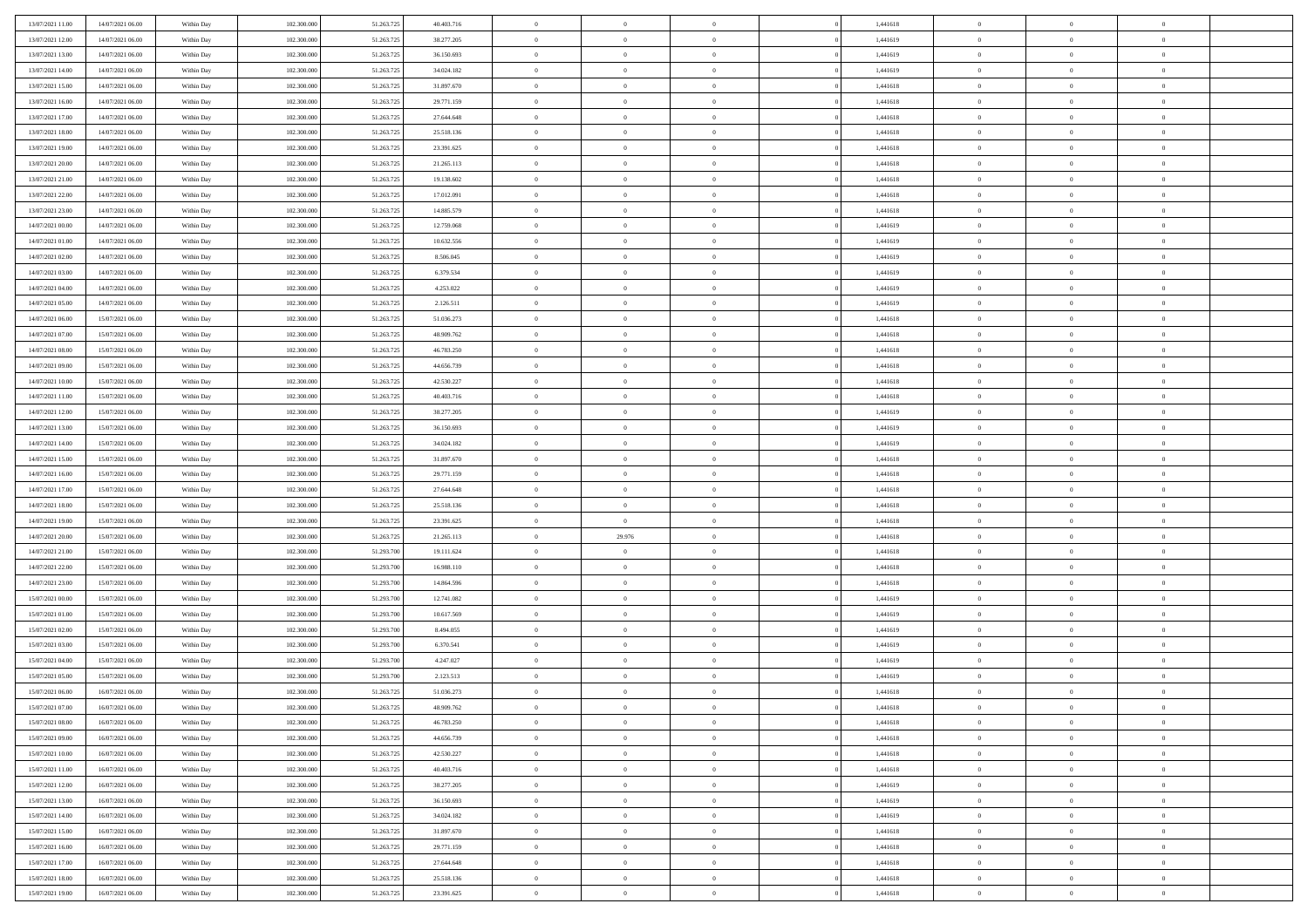| 15/07/2021 20:00 | 16/07/2021 06:00 | Within Day | 102.300.000 | 51.263.725 | 21.265.113 | $\bf{0}$       | 210.135        | $\theta$       |          | 1,441618 | $\bf{0}$       | $\overline{0}$ | $\,0\,$        |  |
|------------------|------------------|------------|-------------|------------|------------|----------------|----------------|----------------|----------|----------|----------------|----------------|----------------|--|
| 15/07/2021 21:00 | 16/07/2021 06:00 | Within Day | 102.300,000 | 51.473.859 | 18.949.481 | $\overline{0}$ | $\overline{0}$ | $\overline{0}$ |          | 1,441618 | $\overline{0}$ | $\overline{0}$ | $\theta$       |  |
| 15/07/2021 22:00 | 16/07/2021 06:00 | Within Dav | 102.300.000 | 51.473.859 | 16.843.983 | $\mathbf{0}$   | $\overline{0}$ | $\overline{0}$ |          | 1,441618 | $\mathbf{0}$   | $\overline{0}$ | $\overline{0}$ |  |
| 15/07/2021 23.00 | 16/07/2021 06:00 | Within Day | 102.300.000 | 51.473.859 | 14.738.485 | $\bf{0}$       | $\overline{0}$ | $\bf{0}$       |          | 1,441618 | $\bf{0}$       | $\overline{0}$ | $\bf{0}$       |  |
| 16/07/2021 00:00 | 16/07/2021 06:00 | Within Day | 102.300.000 | 51.473.859 | 12.632.987 | $\bf{0}$       | $\overline{0}$ | $\overline{0}$ |          | 1,441619 | $\bf{0}$       | $\bf{0}$       | $\,0\,$        |  |
| 16/07/2021 01:00 | 16/07/2021 06:00 | Within Dav | 102.300.000 | 51.473.859 | 10.527.489 | $\overline{0}$ | $\overline{0}$ | $\overline{0}$ |          | 1,441619 | $\mathbf{0}$   | $\overline{0}$ | $\overline{0}$ |  |
| 16/07/2021 02:00 | 16/07/2021 06:00 | Within Day | 102.300.000 | 51.473.859 | 8.421.991  | $\bf{0}$       | $\overline{0}$ | $\overline{0}$ |          | 1,441619 | $\bf{0}$       | $\overline{0}$ | $\,0\,$        |  |
| 16/07/2021 03:00 | 16/07/2021 06:00 | Within Day | 102.300.000 | 51.473.859 | 6.316.493  | $\overline{0}$ | $\overline{0}$ | $\overline{0}$ |          | 1,441619 | $\,$ 0 $\,$    | $\overline{0}$ | $\overline{0}$ |  |
| 16/07/2021 04:00 | 16/07/2021 06:00 | Within Dav | 102.300.000 | 51.473.859 | 4.210.995  | $\mathbf{0}$   | $\overline{0}$ | $\overline{0}$ |          | 1,441619 | $\mathbf{0}$   | $\overline{0}$ | $\overline{0}$ |  |
| 16/07/2021 05:00 | 16/07/2021 06:00 |            | 102.300.000 | 51.473.859 | 2.105.497  | $\bf{0}$       | $\overline{0}$ | $\overline{0}$ |          | 1,441619 | $\bf{0}$       | $\overline{0}$ | $\,0\,$        |  |
|                  |                  | Within Day | 102.300,000 | 51.738.521 |            | $\bf{0}$       | $\overline{0}$ | $\overline{0}$ |          | 1,441618 | $\bf{0}$       | $\overline{0}$ | $\theta$       |  |
| 16/07/2021 06:00 | 17/07/2021 06:00 | Within Day |             |            | 50.561.477 | $\mathbf{0}$   |                |                |          |          | $\mathbf{0}$   |                | $\overline{0}$ |  |
| 16/07/2021 07:00 | 17/07/2021 06:00 | Within Dav | 102.300.000 | 51.738.521 | 48.454.748 |                | $\overline{0}$ | $\overline{0}$ |          | 1,441618 |                | $\overline{0}$ |                |  |
| 16/07/2021 08:00 | 17/07/2021 06:00 | Within Day | 102.300.000 | 51.738.521 | 46.348.020 | $\bf{0}$       | $\overline{0}$ | $\bf{0}$       |          | 1,441618 | $\bf{0}$       | $\overline{0}$ | $\overline{0}$ |  |
| 16/07/2021 09:00 | 17/07/2021 06:00 | Within Day | 102.300.000 | 51.738.521 | 44.241.292 | $\bf{0}$       | $\overline{0}$ | $\overline{0}$ |          | 1,441618 | $\bf{0}$       | $\theta$       | $\,0\,$        |  |
| 16/07/2021 10:00 | 17/07/2021 06:00 | Within Dav | 102.300.000 | 51.738.521 | 42.134.564 | $\overline{0}$ | $\overline{0}$ | $\overline{0}$ |          | 1,441618 | $\mathbf{0}$   | $\overline{0}$ | $\overline{0}$ |  |
| 16/07/2021 11:00 | 17/07/2021 06:00 | Within Day | 102.300.000 | 51.738.521 | 40.027.835 | $\bf{0}$       | $\bf{0}$       | $\overline{0}$ |          | 1,441618 | $\bf{0}$       | $\overline{0}$ | $\bf{0}$       |  |
| 16/07/2021 12:00 | 17/07/2021 06:00 | Within Day | 102.300,000 | 51.738.521 | 37.921.107 | $\overline{0}$ | $\overline{0}$ | $\overline{0}$ |          | 1,441619 | $\,$ 0 $\,$    | $\overline{0}$ | $\theta$       |  |
| 16/07/2021 13:00 | 17/07/2021 06:00 | Within Day | 102.300.000 | 51.738.521 | 35.814.379 | $\mathbf{0}$   | $\overline{0}$ | $\overline{0}$ |          | 1,441619 | $\mathbf{0}$   | $\overline{0}$ | $\overline{0}$ |  |
| 16/07/2021 14:00 | 17/07/2021 06:00 | Within Day | 102.300.000 | 51.738.521 | 33.707.651 | $\bf{0}$       | $\bf{0}$       | $\overline{0}$ |          | 1,441619 | $\bf{0}$       | $\overline{0}$ | $\,0\,$        |  |
| 16/07/2021 15:00 | 17/07/2021 06:00 | Within Day | 102.300.000 | 51.738.521 | 31.600.923 | $\overline{0}$ | $\overline{0}$ | $\overline{0}$ |          | 1,441618 | $\bf{0}$       | $\overline{0}$ | $\overline{0}$ |  |
| 16/07/2021 16:00 | 17/07/2021 06:00 | Within Dav | 102.300.000 | 51.738.521 | 29.494.194 | $\mathbf{0}$   | $\overline{0}$ | $\overline{0}$ |          | 1,441618 | $\mathbf{0}$   | $\overline{0}$ | $\overline{0}$ |  |
| 16/07/2021 17:00 | 17/07/2021 06:00 | Within Day | 102.300.000 | 51.738.521 | 27.387.466 | $\bf{0}$       | $\overline{0}$ | $\overline{0}$ |          | 1,441618 | $\bf{0}$       | $\overline{0}$ | $\bf{0}$       |  |
| 16/07/2021 18:00 | 17/07/2021 06:00 | Within Day | 102.300.000 | 51.738.521 | 25.280.738 | $\bf{0}$       | $\bf{0}$       | $\overline{0}$ |          | 1,441618 | $\bf{0}$       | $\bf{0}$       | $\,0\,$        |  |
| 16/07/2021 19:00 | 17/07/2021 06:00 | Within Dav | 102.300.000 | 51.738.521 | 23.174.010 | $\overline{0}$ | $\overline{0}$ | $\overline{0}$ |          | 1,441618 | $\mathbf{0}$   | $\overline{0}$ | $\overline{0}$ |  |
| 16/07/2021 20:00 | 17/07/2021 06:00 | Within Day | 102.300.000 | 51.738.521 | 21.067.282 | $\bf{0}$       | 39.162         | $\overline{0}$ |          | 1,441618 | $\bf{0}$       | $\overline{0}$ | $\,0\,$        |  |
| 16/07/2021 21:00 | 17/07/2021 06:00 | Within Day | 102.300.000 | 51.777.683 | 18.925.307 | $\overline{0}$ | $\overline{0}$ | $\overline{0}$ |          | 1,441618 | $\bf{0}$       | $\mathbf{0}$   | $\overline{0}$ |  |
| 16/07/2021 22:00 | 17/07/2021 06:00 | Within Dav | 102.300.000 | 51.777.683 | 16.822.495 | $\mathbf{0}$   | $\overline{0}$ | $\overline{0}$ |          | 1,441618 | $\mathbf{0}$   | $\overline{0}$ | $\overline{0}$ |  |
| 16/07/2021 23:00 | 17/07/2021 06:00 | Within Day | 102.300.000 | 51.777.683 | 14.719.683 | $\bf{0}$       | $\bf{0}$       | $\overline{0}$ |          | 1,441618 | $\bf{0}$       | $\overline{0}$ | $\,0\,$        |  |
| 17/07/2021 00:00 | 17/07/2021 06:00 | Within Day | 102.300,000 | 51.777.683 | 12.616.871 | $\bf{0}$       | $\bf{0}$       | $\overline{0}$ |          | 1,441619 | $\bf{0}$       | $\bf{0}$       | $\overline{0}$ |  |
| 17/07/2021 01:00 | 17/07/2021 06:00 | Within Dav | 102.300.000 | 51.777.683 | 10.514.059 | $\mathbf{0}$   | $\overline{0}$ | $\overline{0}$ |          | 1,441619 | $\mathbf{0}$   | $\overline{0}$ | $\overline{0}$ |  |
| 17/07/2021 02:00 | 17/07/2021 06:00 | Within Day | 102.300.000 | 51.777.683 | 8.411.247  | $\bf{0}$       | $\overline{0}$ | $\theta$       |          | 1,441619 | $\,$ 0         | $\overline{0}$ | $\theta$       |  |
| 17/07/2021 03:00 | 17/07/2021 06:00 | Within Day | 102.300.000 | 51.777.683 | 6.308.435  | $\bf{0}$       | $\bf{0}$       | $\overline{0}$ |          | 1,441619 | $\bf{0}$       | $\overline{0}$ | $\bf{0}$       |  |
| 17/07/2021 04:00 | 17/07/2021 06:00 | Within Dav | 102.300.000 | 51.777.683 | 4.205.623  | $\overline{0}$ | $\overline{0}$ | $\overline{0}$ |          | 1,441619 | $\mathbf{0}$   | $\overline{0}$ | $\overline{0}$ |  |
| 17/07/2021 05:00 | 17/07/2021 06:00 | Within Day | 102.300.000 | 51.777.683 | 2.102.811  | $\bf{0}$       | $\overline{0}$ | $\theta$       |          | 1,441619 | $\,$ 0         | $\overline{0}$ | $\theta$       |  |
| 17/07/2021 06:00 | 18/07/2021 06:00 | Within Day | 102.300,000 | 51.677.882 | 50.622.116 | $\overline{0}$ | 43.105         | $\overline{0}$ |          | 1,441618 | $\bf{0}$       | $\overline{0}$ | $\overline{0}$ |  |
| 17/07/2021 07:00 | 18/07/2021 06:00 | Within Day | 102.300.000 | 51.720.986 | 48.471.553 | $\mathbf{0}$   | $\overline{0}$ | $\overline{0}$ |          | 1,441618 | $\mathbf{0}$   | $\overline{0}$ | $\overline{0}$ |  |
| 17/07/2021 08:00 | 18/07/2021 06:00 | Within Day | 102.300.000 | 51.720.986 | 46.364.094 | $\bf{0}$       | $\overline{0}$ | $\theta$       |          | 1,441618 | $\,$ 0         | $\overline{0}$ | $\theta$       |  |
| 17/07/2021 09:00 | 18/07/2021 06:00 | Within Day | 102.300.000 | 51.720.986 | 44.256.635 | $\bf{0}$       | $\overline{0}$ | $\overline{0}$ |          | 1,441618 | $\bf{0}$       | $\bf{0}$       | $\bf{0}$       |  |
| 17/07/2021 10:00 | 18/07/2021 06:00 | Within Dav | 102.300.000 | 51.720.986 | 42.149.176 | $\mathbf{0}$   | $\overline{0}$ | $\overline{0}$ |          | 1,441618 | $\mathbf{0}$   | $\overline{0}$ | $\overline{0}$ |  |
| 17/07/2021 11:00 | 18/07/2021 06:00 | Within Day | 102.300.000 | 51.720.986 | 40.041.717 | $\,0\,$        | $\overline{0}$ | $\theta$       |          | 1,441618 | $\,$ 0         | $\overline{0}$ | $\theta$       |  |
| 17/07/2021 12:00 | 18/07/2021 06:00 | Within Day | 102.300.000 | 51.720.986 | 37.934.258 | $\bf{0}$       | $\overline{0}$ | $\overline{0}$ |          | 1,441619 | $\bf{0}$       | $\overline{0}$ | $\bf{0}$       |  |
| 17/07/2021 13:00 | 18/07/2021 06:00 | Within Dav | 102.300.000 | 51.720.986 | 35.826.800 | $\mathbf{0}$   | $\overline{0}$ | $\overline{0}$ |          | 1,441619 | $\mathbf{0}$   | $\overline{0}$ | $\overline{0}$ |  |
| 17/07/2021 14:00 | 18/07/2021 06:00 | Within Day | 102.300.000 | 51.720.986 | 33.719.341 | $\bf{0}$       | $\overline{0}$ | $\theta$       |          | 1,441619 | $\,$ 0         | $\overline{0}$ | $\theta$       |  |
| 17/07/2021 15:00 | 18/07/2021 06:00 | Within Day | 102.300,000 | 51.720.986 | 31.611.882 | $\bf{0}$       | $\overline{0}$ | $\overline{0}$ |          | 1,441618 | $\bf{0}$       | $\overline{0}$ | $\bf{0}$       |  |
| 17/07/2021 16:00 | 18/07/2021 06:00 | Within Day | 102.300.000 | 51.720.986 | 29.504.423 | $\bf{0}$       | $\overline{0}$ | $\Omega$       |          | 1,441618 | $\overline{0}$ | $\theta$       | $\theta$       |  |
| 17/07/2021 17:00 | 18/07/2021 06:00 | Within Day | 102.300.000 | 51.720.986 | 27.396.964 | $\,0\,$        | $\overline{0}$ | $\theta$       |          | 1,441618 | $\,$ 0 $\,$    | $\bf{0}$       | $\theta$       |  |
| 17/07/2021 18:00 | 18/07/2021 06:00 | Within Day | 102.300.000 | 51.720.986 | 25.289.505 | $\overline{0}$ | $\overline{0}$ | $\overline{0}$ |          | 1,441618 | $\overline{0}$ | $\overline{0}$ | $\overline{0}$ |  |
| 17/07/2021 19:00 | 18/07/2021 06:00 | Within Day | 102.300.000 | 51.720.986 | 23.182.047 | $\bf{0}$       | 56.970         | $\overline{0}$ |          | 1,441618 | $\overline{0}$ | $\bf{0}$       | $\mathbf{0}$   |  |
| 17/07/2021 20:00 | 18/07/2021 06:00 | Within Day | 102.300.000 | 51.777.956 | 21.022.797 | $\,$ 0 $\,$    | 113.282        | $\overline{0}$ | $\theta$ | 1,441618 | $\,$ 0 $\,$    | $\bf{0}$       | $\,$ 0 $\,$    |  |
| 17/07/2021 21:00 | 18/07/2021 06:00 | Within Day | 102.300.000 | 51.891.238 | 18.818.563 | $\bf{0}$       | $\overline{0}$ | $\overline{0}$ |          | 1,441618 | $\,$ 0 $\,$    | $\overline{0}$ | $\overline{0}$ |  |
| 17/07/2021 22:00 | 18/07/2021 06:00 | Within Day | 102.300.000 | 51.891.238 | 16.727.612 | $\bf{0}$       | $\overline{0}$ | $\overline{0}$ |          | 1,441618 | $\mathbf{0}$   | $\overline{0}$ | $\overline{0}$ |  |
|                  |                  |            |             |            |            |                |                |                |          |          |                |                |                |  |
| 17/07/2021 23:00 | 18/07/2021 06:00 | Within Day | 102.300.000 | 51.891.238 | 14.636.660 | $\,0\,$        | $\overline{0}$ | $\mathbf{0}$   | $\theta$ | 1,441618 | $\,$ 0 $\,$    | $\overline{0}$ | $\overline{0}$ |  |
| 18/07/2021 00:00 | 18/07/2021 06:00 | Within Day | 102.300.000 | 51.891.238 | 12.545.709 | $\bf{0}$       | $\overline{0}$ | $\overline{0}$ |          | 1,441619 | $\overline{0}$ | $\overline{0}$ | $\overline{0}$ |  |
| 18/07/2021 01:00 | 18/07/2021 06:00 | Within Day | 102.300.000 | 51.891.238 | 10.454.757 | $\bf{0}$       | $\overline{0}$ | $\overline{0}$ |          | 1,441619 | $\mathbf{0}$   | $\overline{0}$ | $\overline{0}$ |  |
| 18/07/2021 02:00 | 18/07/2021 06:00 | Within Day | 102.300.000 | 51.891.238 | 8.363.806  | $\,0\,$        | $\overline{0}$ | $\overline{0}$ |          | 1,441619 | $\,$ 0 $\,$    | $\overline{0}$ | $\overline{0}$ |  |
| 18/07/2021 03:00 | 18/07/2021 06:00 | Within Day | 102.300.000 | 51.891.238 | 6.272.854  | $\overline{0}$ | $\overline{0}$ | $\overline{0}$ |          | 1,441619 | $\bf{0}$       | $\mathbf{0}$   | $\overline{0}$ |  |
| 18/07/2021 04:00 | 18/07/2021 06:00 | Within Day | 102.300.000 | 51.891.238 | 4.181.903  | $\overline{0}$ | $\overline{0}$ | $\overline{0}$ |          | 1,441619 | $\mathbf{0}$   | $\overline{0}$ | $\overline{0}$ |  |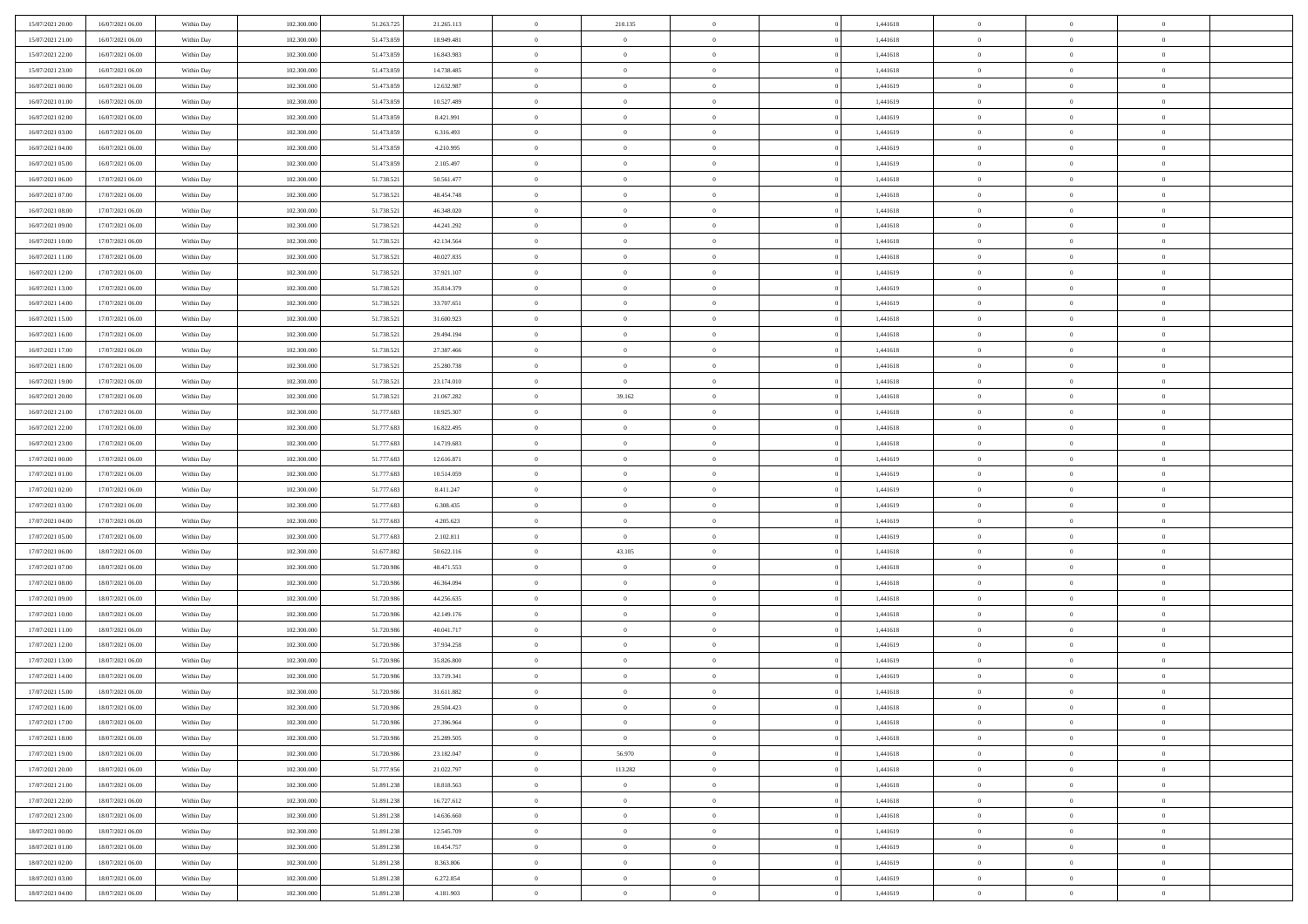| 18/07/2021 05:00                     | 18/07/2021 06:00 | Within Day | 102.300.000 | 51.891.238 | 2.090.951  | $\,$ 0         | $\overline{0}$ | $\overline{0}$ |          | 1,441619 | $\bf{0}$       | $\overline{0}$ | $\,0\,$        |  |
|--------------------------------------|------------------|------------|-------------|------------|------------|----------------|----------------|----------------|----------|----------|----------------|----------------|----------------|--|
| 18/07/2021 06:00                     | 19/07/2021 06:00 | Within Day | 102.300,000 | 51.883.876 | 50.416.122 | $\overline{0}$ | $\overline{0}$ | $\overline{0}$ |          | 1,441618 | $\overline{0}$ | $\overline{0}$ | $\theta$       |  |
| 18/07/2021 07:00                     | 19/07/2021 06:00 | Within Dav | 102.300.000 | 51.883.876 | 48.315.450 | $\overline{0}$ | $\overline{0}$ | $\overline{0}$ |          | 1,441618 | $\mathbf{0}$   | $\overline{0}$ | $\overline{0}$ |  |
| 18/07/2021 08:00                     | 19/07/2021 06:00 | Within Day | 102.300.000 | 51.883.876 | 46.214.778 | $\bf{0}$       | $\overline{0}$ | $\bf{0}$       |          | 1,441618 | $\bf{0}$       | $\overline{0}$ | $\bf{0}$       |  |
| 18/07/2021 09:00                     | 19/07/2021 06:00 | Within Day | 102.300.000 | 51.883.876 | 44.114.106 | $\bf{0}$       | $\overline{0}$ | $\overline{0}$ |          | 1,441618 | $\bf{0}$       | $\bf{0}$       | $\,0\,$        |  |
| 18/07/2021 11:00                     | 19/07/2021 06:00 | Within Dav | 102.300.000 | 51.883.876 | 39.912.763 | $\overline{0}$ | $\overline{0}$ | $\overline{0}$ |          | 1,441618 | $\mathbf{0}$   | $\overline{0}$ | $\theta$       |  |
| 18/07/2021 12:00                     | 19/07/2021 06:00 | Within Day | 102.300.000 | 51.883.876 | 37.812.091 | $\bf{0}$       | $\overline{0}$ | $\overline{0}$ |          | 1,441619 | $\bf{0}$       | $\overline{0}$ | $\,0\,$        |  |
| 18/07/2021 13:00                     | 19/07/2021 06:00 | Within Day | 102.300.000 | 51.883.876 | 35.711.419 | $\overline{0}$ | $\overline{0}$ | $\overline{0}$ |          | 1,441619 | $\,$ 0 $\,$    | $\overline{0}$ | $\theta$       |  |
| 18/07/2021 14:00                     | 19/07/2021 06:00 | Within Dav | 102.300.000 | 51.883.876 | 33.610.748 | $\mathbf{0}$   | $\overline{0}$ | $\overline{0}$ |          | 1,441619 | $\mathbf{0}$   | $\overline{0}$ | $\overline{0}$ |  |
| 18/07/2021 15:00                     | 19/07/2021 06:00 |            | 102.300.000 | 51.883.876 | 31.510.076 | $\bf{0}$       | $\overline{0}$ | $\overline{0}$ |          | 1,441618 | $\bf{0}$       | $\overline{0}$ | $\,0\,$        |  |
|                                      |                  | Within Day | 102.300,000 |            |            | $\overline{0}$ | 1.597          | $\overline{0}$ |          | 1,441618 | $\bf{0}$       | $\overline{0}$ | $\theta$       |  |
| 18/07/2021 16:00<br>18/07/2021 17:00 | 19/07/2021 06:00 | Within Day |             | 51.883.876 | 29.409.404 | $\mathbf{0}$   |                |                |          |          | $\mathbf{0}$   |                | $\overline{0}$ |  |
|                                      | 19/07/2021 06:00 | Within Dav | 102.300.000 | 51.885.472 | 27.307.250 |                | $\overline{0}$ | $\overline{0}$ |          | 1,441618 |                | $\overline{0}$ |                |  |
| 18/07/2021 18:00                     | 19/07/2021 06:00 | Within Day | 102.300.000 | 51.885.472 | 25.206.692 | $\bf{0}$       | $\overline{0}$ | $\bf{0}$       |          | 1,441618 | $\bf{0}$       | $\overline{0}$ | $\overline{0}$ |  |
| 18/07/2021 19:00                     | 19/07/2021 06:00 | Within Day | 102.300.000 | 51.885.472 | 23.106.134 | $\bf{0}$       | $\overline{0}$ | $\overline{0}$ |          | 1,441618 | $\bf{0}$       | $\theta$       | $\,0\,$        |  |
| 18/07/2021 20:00                     | 19/07/2021 06:00 | Within Dav | 102.300.000 | 51.885.472 | 21.005.577 | $\overline{0}$ | 122.625        | $\overline{0}$ |          | 1,441618 | $\mathbf{0}$   | $\overline{0}$ | $\overline{0}$ |  |
| 18/07/2021 21:00                     | 19/07/2021 06:00 | Within Day | 102.300.000 | 52.008.097 | 18.794.656 | $\bf{0}$       | $\bf{0}$       | $\overline{0}$ |          | 1,441618 | $\bf{0}$       | $\overline{0}$ | $\bf{0}$       |  |
| 18/07/2021 22:00                     | 19/07/2021 06:00 | Within Day | 102.300,000 | 52,008.097 | 16.706.361 | $\bf{0}$       | $\overline{0}$ | $\overline{0}$ |          | 1,441618 | $\bf{0}$       | $\overline{0}$ | $\theta$       |  |
| 18/07/2021 23:00                     | 19/07/2021 06:00 | Within Day | 102.300.000 | 52.008.097 | 14.618.066 | $\mathbf{0}$   | $\overline{0}$ | $\overline{0}$ |          | 1,441618 | $\mathbf{0}$   | $\overline{0}$ | $\overline{0}$ |  |
| 19/07/2021 00:00                     | 19/07/2021 06:00 | Within Day | 102.300.000 | 52.008.097 | 12.529.771 | $\bf{0}$       | $\bf{0}$       | $\overline{0}$ |          | 1,441619 | $\bf{0}$       | $\overline{0}$ | $\,0\,$        |  |
| 19/07/2021 01:00                     | 19/07/2021 06:00 | Within Day | 102.300.000 | 52,008.097 | 10.441.475 | $\overline{0}$ | $\overline{0}$ | $\overline{0}$ |          | 1,441619 | $\bf{0}$       | $\overline{0}$ | $\overline{0}$ |  |
| 19/07/2021 02:00                     | 19/07/2021 06:00 | Within Dav | 102.300.000 | 52.008.097 | 8.353.180  | $\mathbf{0}$   | $\overline{0}$ | $\overline{0}$ |          | 1,441619 | $\mathbf{0}$   | $\overline{0}$ | $\overline{0}$ |  |
| 19/07/2021 03:00                     | 19/07/2021 06:00 | Within Day | 102.300.000 | 52.008.097 | 6.264.885  | $\bf{0}$       | $\bf{0}$       | $\overline{0}$ |          | 1,441619 | $\bf{0}$       | $\overline{0}$ | $\bf{0}$       |  |
| 19/07/2021 04:00                     | 19/07/2021 06:00 | Within Day | 102.300.000 | 52,008.097 | 4.176.590  | $\bf{0}$       | $\bf{0}$       | $\overline{0}$ |          | 1,441619 | $\bf{0}$       | $\overline{0}$ | $\,0\,$        |  |
| 19/07/2021 05:00                     | 19/07/2021 06:00 | Within Dav | 102.300.000 | 52.008.097 | 2.088.295  | $\mathbf{0}$   | $\overline{0}$ | $\overline{0}$ |          | 1,441619 | $\mathbf{0}$   | $\overline{0}$ | $\theta$       |  |
| 19/07/2021 06:00                     | 20/07/2021 06:00 | Within Day | 102.300.000 | 52.654.700 | 49.645.298 | $\bf{0}$       | $\bf{0}$       | $\overline{0}$ |          | 1,441618 | $\bf{0}$       | $\overline{0}$ | $\,0\,$        |  |
| 19/07/2021 07:00                     | 20/07/2021 06:00 | Within Day | 102.300.000 | 52.654.700 | 47.576.744 | $\overline{0}$ | $\overline{0}$ | $\overline{0}$ |          | 1,441618 | $\bf{0}$       | $\mathbf{0}$   | $\overline{0}$ |  |
| 19/07/2021 08:00                     | 20/07/2021 06:00 | Within Dav | 102.300.000 | 52.654.700 | 45.508.190 | $\mathbf{0}$   | $\overline{0}$ | $\overline{0}$ |          | 1,441618 | $\mathbf{0}$   | $\overline{0}$ | $\overline{0}$ |  |
| 19/07/2021 09:00                     | 20/07/2021 06:00 | Within Day | 102.300.000 | 52.654.700 | 43.439.636 | $\bf{0}$       | $\bf{0}$       | $\overline{0}$ |          | 1,441618 | $\bf{0}$       | $\overline{0}$ | $\,0\,$        |  |
| 19/07/2021 10:00                     | 20/07/2021 06:00 | Within Day | 102.300,000 | 52.654.700 | 41.371.082 | $\bf{0}$       | $\bf{0}$       | $\overline{0}$ |          | 1,441618 | $\bf{0}$       | $\overline{0}$ | $\overline{0}$ |  |
| 19/07/2021 11:00                     | 20/07/2021 06:00 | Within Dav | 102.300.000 | 52.654.700 | 39.302.528 | $\mathbf{0}$   | $\overline{0}$ | $\overline{0}$ |          | 1,441618 | $\mathbf{0}$   | $\overline{0}$ | $\overline{0}$ |  |
| 19/07/2021 12:00                     | 20/07/2021 06:00 | Within Day | 102.300.000 | 52.654.700 | 37.233.974 | $\bf{0}$       | $\overline{0}$ | $\overline{0}$ |          | 1,441619 | $\,$ 0         | $\overline{0}$ | $\theta$       |  |
| 19/07/2021 13:00                     | 20/07/2021 06:00 | Within Day | 102.300.000 | 52.654.700 | 35.165.419 | $\bf{0}$       | $\bf{0}$       | $\overline{0}$ |          | 1,441619 | $\bf{0}$       | $\overline{0}$ | $\overline{0}$ |  |
| 19/07/2021 14:00                     | 20/07/2021 06:00 | Within Dav | 102.300.000 | 52.654.700 | 33.096.865 | $\overline{0}$ | $\overline{0}$ | $\overline{0}$ |          | 1,441619 | $\mathbf{0}$   | $\overline{0}$ | $\overline{0}$ |  |
| 19/07/2021 15:00                     | 20/07/2021 06:00 | Within Day | 102.300.000 | 52.654.700 | 31.028.311 | $\bf{0}$       | $\overline{0}$ | $\overline{0}$ |          | 1,441618 | $\,$ 0         | $\overline{0}$ | $\theta$       |  |
| 19/07/2021 16:00                     | 20/07/2021 06:00 | Within Day | 102.300,000 | 52.654.700 | 28.959.757 | $\overline{0}$ | $\overline{0}$ | $\overline{0}$ |          | 1,441618 | $\bf{0}$       | $\overline{0}$ | $\overline{0}$ |  |
| 19/07/2021 17:00                     | 20/07/2021 06:00 | Within Day | 102.300.000 | 52.654.700 | 26.891.203 | $\mathbf{0}$   | 116.918        | $\overline{0}$ |          | 1,441618 | $\mathbf{0}$   | $\overline{0}$ | $\overline{0}$ |  |
| 19/07/2021 18:00                     | 20/07/2021 06:00 | Within Day | 102.300.000 | 52.771.617 | 24.714.725 | $\bf{0}$       | $\overline{0}$ | $\overline{0}$ |          | 1,441618 | $\,$ 0         | $\overline{0}$ | $\theta$       |  |
| 19/07/2021 19:00                     | 20/07/2021 06:00 | Within Day | 102.300.000 | 52.771.617 | 22.655.164 | $\bf{0}$       | $\overline{0}$ | $\overline{0}$ |          | 1,441618 | $\bf{0}$       | $\overline{0}$ | $\bf{0}$       |  |
| 19/07/2021 20:00                     | 20/07/2021 06:00 | Within Dav | 102.300.000 | 52.771.617 | 20.595.604 | $\mathbf{0}$   | 126.180        | $\overline{0}$ |          | 1,441618 | $\mathbf{0}$   | $\overline{0}$ | $\overline{0}$ |  |
| 19/07/2021 21:00                     | 20/07/2021 06:00 | Within Day | 102.300.000 | 52.897.797 | 18.422.482 | $\,0\,$        | $\overline{0}$ | $\overline{0}$ |          | 1,441618 | $\,$ 0         | $\overline{0}$ | $\theta$       |  |
| 19/07/2021 22:00                     | 20/07/2021 06:00 | Within Day | 102.300.000 | 52.897.797 | 16.375.539 | $\bf{0}$       | $\overline{0}$ | $\overline{0}$ |          | 1,441618 | $\bf{0}$       | $\overline{0}$ | $\bf{0}$       |  |
| 19/07/2021 23:00                     | 20/07/2021 06:00 | Within Dav | 102.300.000 | 52.897.797 | 14.328.597 | $\mathbf{0}$   | 1.760          | $\overline{0}$ |          | 1,441618 | $\mathbf{0}$   | $\overline{0}$ | $\overline{0}$ |  |
| 20/07/2021 00:00                     | 20/07/2021 06:00 | Within Day | 102.300.000 | 52.899.557 | 12.280.146 | $\bf{0}$       | 411            | $\theta$       |          | 1,441619 | $\,$ 0         | $\overline{0}$ | $\theta$       |  |
| 20/07/2021 01:00                     | 20/07/2021 06:00 | Within Day | 102.300,000 | 52.899.967 | 10.233.113 | $\bf{0}$       | $\overline{0}$ | $\overline{0}$ |          | 1,441619 | $\bf{0}$       | $\overline{0}$ | $\bf{0}$       |  |
| 20/07/2021 02:00                     | 20/07/2021 06:00 | Within Day | 102.300.000 | 52.899.967 | 8.186.490  | $\bf{0}$       | $\overline{0}$ | $\Omega$       |          | 1,441619 | $\overline{0}$ | $\theta$       | $\theta$       |  |
| 20/07/2021 03:00                     | 20/07/2021 06:00 | Within Day | 102.300.000 | 52.899.967 | 6.139.867  | $\,0\,$        | $\overline{0}$ | $\theta$       |          | 1,441619 | $\,$ 0 $\,$    | $\bf{0}$       | $\theta$       |  |
| 20/07/2021 04:00                     | 20/07/2021 06:00 | Within Day | 102.300.000 | 52.899.96  | 4.093.245  | $\overline{0}$ | $\overline{0}$ | $\overline{0}$ |          | 1,441619 | $\overline{0}$ | $\overline{0}$ | $\overline{0}$ |  |
| 20/07/2021 05:00                     | 20/07/2021 06:00 | Within Day | 102.300.000 | 52.899.967 | 2.046.622  | $\bf{0}$       | $\overline{0}$ | $\overline{0}$ |          | 1,441619 | $\overline{0}$ | $\bf{0}$       | $\mathbf{0}$   |  |
|                                      |                  |            |             |            |            |                |                |                | $\theta$ |          |                | $\bf{0}$       | $\,$ 0 $\,$    |  |
| 20/07/2021 06:00                     | 21/07/2021 06:00 | Within Day | 102.300.000 | 52.789.442 | 49.510.556 | $\bf{0}$       | $\overline{0}$ | $\overline{0}$ |          | 1,441618 | $\mathbf{0}$   | $\overline{0}$ |                |  |
| 20/07/2021 07:00                     | 21/07/2021 06:00 | Within Day | 102.300.000 | 52.789.442 | 47.447.616 | $\bf{0}$       | $\overline{0}$ | $\overline{0}$ |          | 1,441618 | $\,$ 0 $\,$    |                | $\overline{0}$ |  |
| 20/07/2021 08:00                     | 21/07/2021 06:00 | Within Day | 102.300.000 | 52.789.442 | 45.384.676 | $\bf{0}$       | $\overline{0}$ | $\overline{0}$ |          | 1,441618 | $\mathbf{0}$   | $\overline{0}$ | $\overline{0}$ |  |
| 20/07/2021 09:00                     | 21/07/2021 06:00 | Within Day | 102.300.000 | 52.789.442 | 43.321.736 | $\,0\,$        | $\overline{0}$ | $\overline{0}$ | $\theta$ | 1,441618 | $\,$ 0 $\,$    | $\overline{0}$ | $\overline{0}$ |  |
| 20/07/2021 10:00                     | 21/07/2021 06:00 | Within Day | 102.300.000 | 52.789.442 | 41.258.796 | $\bf{0}$       | $\overline{0}$ | $\overline{0}$ |          | 1,441618 | $\overline{0}$ | $\overline{0}$ | $\overline{0}$ |  |
| 20/07/2021 11:00                     | 21/07/2021 06:00 | Within Day | 102.300.000 | 52.789.442 | 39.195.856 | $\bf{0}$       | $\overline{0}$ | $\overline{0}$ |          | 1,441618 | $\mathbf{0}$   | $\overline{0}$ | $\overline{0}$ |  |
| 20/07/2021 12:00                     | 21/07/2021 06:00 | Within Day | 102.300.000 | 52.789.442 | 37.132.917 | $\,0\,$        | $\overline{0}$ | $\overline{0}$ |          | 1,441619 | $\,$ 0 $\,$    | $\overline{0}$ | $\overline{0}$ |  |
| 20/07/2021 13:00                     | 21/07/2021 06:00 | Within Day | 102.300.000 | 52.789.442 | 35,069,977 | $\bf{0}$       | $\overline{0}$ | $\overline{0}$ |          | 1,441619 | $\bf{0}$       | $\mathbf{0}$   | $\overline{0}$ |  |
| 20/07/2021 14:00                     | 21/07/2021 06:00 | Within Day | 102.300.000 | 52.789.442 | 33.007.037 | $\mathbf{0}$   | $\overline{0}$ | $\overline{0}$ |          | 1,441619 | $\mathbf{0}$   | $\overline{0}$ | $\overline{0}$ |  |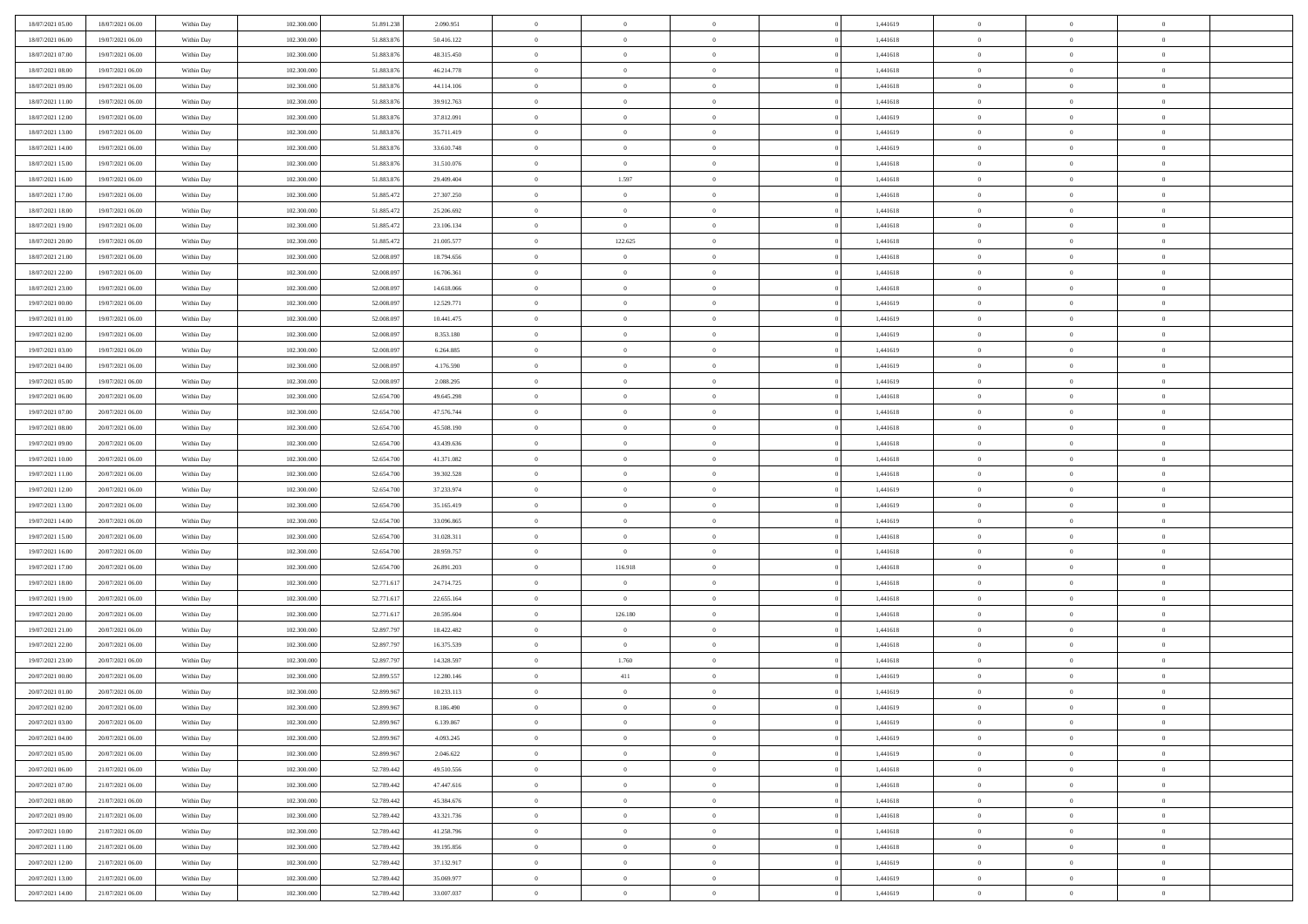| 20/07/2021 15:00 | 21/07/2021 06:00 | Within Day               | 102.300.000 | 52.789.442 | 30.944.097               | $\,$ 0         | $\overline{0}$ | $\theta$       |          | 1,441618 | $\bf{0}$       | $\overline{0}$ | $\,0\,$        |  |
|------------------|------------------|--------------------------|-------------|------------|--------------------------|----------------|----------------|----------------|----------|----------|----------------|----------------|----------------|--|
| 20/07/2021 16:00 | 21/07/2021 06:00 | Within Day               | 102.300,000 | 52.789.442 | 28.881.157               | $\overline{0}$ | $\overline{0}$ | $\overline{0}$ |          | 1,441618 | $\theta$       | $\overline{0}$ | $\theta$       |  |
| 20/07/2021 17:00 | 21/07/2021 06:00 | Within Dav               | 102.300.000 | 52.789.442 | 26.818.217               | $\mathbf{0}$   | $\overline{0}$ | $\overline{0}$ |          | 1,441618 | $\mathbf{0}$   | $\overline{0}$ | $\overline{0}$ |  |
| 20/07/2021 18:00 | 21/07/2021 06:00 | Within Day               | 102.300.000 | 52.789.442 | 24.755.278               | $\bf{0}$       | $\overline{0}$ | $\overline{0}$ |          | 1,441618 | $\bf{0}$       | $\overline{0}$ | $\bf{0}$       |  |
| 20/07/2021 19:00 | 21/07/2021 06:00 | Within Day               | 102.300.000 | 52.789.442 | 22.692.338               | $\bf{0}$       | $\overline{0}$ | $\overline{0}$ |          | 1,441618 | $\bf{0}$       | $\bf{0}$       | $\,0\,$        |  |
| 20/07/2021 20:00 | 21/07/2021 06:00 | Within Dav               | 102.300.000 | 52.789.442 | 20.629.398               | $\overline{0}$ | 127.314        | $\overline{0}$ |          | 1,441618 | $\mathbf{0}$   | $\overline{0}$ | $\overline{0}$ |  |
| 20/07/2021 21:00 | 21/07/2021 06:00 | Within Day               | 102.300.000 | 52.916.755 | 18.451.876               | $\bf{0}$       | $\overline{0}$ | $\overline{0}$ |          | 1,441618 | $\bf{0}$       | $\overline{0}$ | $\,0\,$        |  |
| 20/07/2021 22:00 | 21/07/2021 06:00 | Within Day               | 102.300.000 | 52.916.755 | 16.401.667               | $\overline{0}$ | $\overline{0}$ | $\overline{0}$ |          | 1,441618 | $\,$ 0 $\,$    | $\overline{0}$ | $\theta$       |  |
| 20/07/2021 23:00 | 21/07/2021 06:00 | Within Dav               | 102.300.000 | 52.916.755 | 14.351.459               | $\mathbf{0}$   | $\overline{0}$ | $\overline{0}$ |          | 1,441618 | $\mathbf{0}$   | $\overline{0}$ | $\overline{0}$ |  |
| 21/07/2021 00:00 | 21/07/2021 06:00 | Within Day               | 102.300.000 | 52.916.755 | 12.301.250               | $\bf{0}$       | $\bf{0}$       | $\overline{0}$ |          | 1,441619 | $\bf{0}$       | $\overline{0}$ | $\,0\,$        |  |
| 21/07/2021 01:00 | 21/07/2021 06:00 | Within Day               | 102.300,000 | 52.916.755 | 10.251.042               | $\bf{0}$       | $\overline{0}$ | $\overline{0}$ |          | 1,441619 | $\bf{0}$       | $\overline{0}$ | $\theta$       |  |
| 21/07/2021 02:00 | 21/07/2021 06:00 | Within Dav               | 102.300.000 | 52.916.755 | 8.200.833                | $\mathbf{0}$   | $\overline{0}$ | $\overline{0}$ |          | 1,441619 | $\mathbf{0}$   | $\overline{0}$ | $\overline{0}$ |  |
| 21/07/2021 03:00 | 21/07/2021 06:00 | Within Day               | 102.300.000 | 52.916.755 | 6.150.625                | $\bf{0}$       | $\overline{0}$ | $\bf{0}$       |          | 1,441619 | $\bf{0}$       | $\overline{0}$ | $\bf{0}$       |  |
| 21/07/2021 04:00 | 21/07/2021 06:00 | Within Day               | 102.300.000 | 52.916.755 | 4.100.416                | $\bf{0}$       | $\overline{0}$ | $\overline{0}$ |          | 1,441619 | $\bf{0}$       | $\overline{0}$ | $\,0\,$        |  |
| 21/07/2021 05:00 | 21/07/2021 06:00 | Within Dav               | 102.300.000 | 52.916.755 | 2.050.208                | $\overline{0}$ | $\overline{0}$ | $\overline{0}$ |          | 1,441619 | $\mathbf{0}$   | $\overline{0}$ | $\overline{0}$ |  |
| 21/07/2021 06:00 | 22/07/2021 06:00 | Within Day               | 102.300.000 | 52.760.579 | 49.539.419               | $\bf{0}$       | $\bf{0}$       | $\overline{0}$ |          | 1,441618 | $\bf{0}$       | $\overline{0}$ | $\bf{0}$       |  |
| 21/07/2021 07:00 | 22/07/2021 06:00 |                          | 102.300,000 | 52.760.579 | 47.475.276               | $\bf{0}$       | $\overline{0}$ | $\overline{0}$ |          | 1,441618 | $\bf{0}$       | $\overline{0}$ | $\theta$       |  |
| 21/07/2021 08:00 | 22/07/2021 06:00 | Within Day<br>Within Day | 102.300.000 | 52.760.579 | 45.411.134               | $\mathbf{0}$   | $\overline{0}$ | $\overline{0}$ |          | 1,441618 | $\mathbf{0}$   | $\overline{0}$ | $\overline{0}$ |  |
| 21/07/2021 09:00 | 22/07/2021 06:00 | Within Day               | 102.300.000 | 52.760.579 | 43.346.991               | $\bf{0}$       | $\bf{0}$       | $\overline{0}$ |          | 1,441618 | $\bf{0}$       | $\overline{0}$ | $\,0\,$        |  |
| 21/07/2021 10:00 | 22/07/2021 06:00 |                          | 102.300.000 | 52.760.579 |                          | $\bf{0}$       | $\overline{0}$ | $\overline{0}$ |          | 1,441618 | $\bf{0}$       | $\overline{0}$ | $\overline{0}$ |  |
| 21/07/2021 11:00 | 22/07/2021 06:00 | Within Day<br>Within Dav | 102.300.000 | 52.760.579 | 41.282.849<br>39.218.706 | $\overline{0}$ | $\overline{0}$ | $\overline{0}$ |          | 1,441618 | $\mathbf{0}$   | $\overline{0}$ | $\overline{0}$ |  |
|                  | 22/07/2021 06:00 |                          |             |            |                          | $\bf{0}$       |                |                |          |          | $\bf{0}$       |                | $\bf{0}$       |  |
| 21/07/2021 12:00 |                  | Within Day               | 102.300.000 | 52.760.579 | 37.154.564               |                | $\bf{0}$       | $\overline{0}$ |          | 1,441619 |                | $\overline{0}$ |                |  |
| 21/07/2021 13:00 | 22/07/2021 06:00 | Within Day               | 102.300.000 | 52.760.579 | 35.090.421               | $\bf{0}$       | $\bf{0}$       | $\overline{0}$ |          | 1,441619 | $\bf{0}$       | $\overline{0}$ | $\,0\,$        |  |
| 21/07/2021 14:00 | 22/07/2021 06:00 | Within Dav               | 102.300.000 | 52.760.579 | 33.026.279               | $\mathbf{0}$   | $\overline{0}$ | $\overline{0}$ |          | 1,441619 | $\mathbf{0}$   | $\overline{0}$ | $\theta$       |  |
| 21/07/2021 15:00 | 22/07/2021 06:00 | Within Day               | 102.300.000 | 52.760.579 | 30.962.136               | $\bf{0}$       | $\bf{0}$       | $\overline{0}$ |          | 1,441618 | $\bf{0}$       | $\overline{0}$ | $\,0\,$        |  |
| 21/07/2021 16:00 | 22/07/2021 06:00 | Within Day               | 102.300.000 | 52.760.579 | 28.897.994               | $\bf{0}$       | $\overline{0}$ | $\overline{0}$ |          | 1,441618 | $\bf{0}$       | $\mathbf{0}$   | $\overline{0}$ |  |
| 21/07/2021 17:00 | 22/07/2021 06:00 | Within Dav               | 102.300.000 | 52.760.579 | 26.833.851               | $\mathbf{0}$   | $\overline{0}$ | $\overline{0}$ |          | 1,441618 | $\mathbf{0}$   | $\overline{0}$ | $\overline{0}$ |  |
| 21/07/2021 18:00 | 22/07/2021 06:00 | Within Day               | 102.300.000 | 52.760.579 | 24.769.709               | $\bf{0}$       | $\overline{0}$ | $\overline{0}$ |          | 1,441618 | $\bf{0}$       | $\overline{0}$ | $\,0\,$        |  |
| 21/07/2021 19:00 | 22/07/2021 06:00 | Within Day               | 102.300,000 | 52.760.579 | 22.705.567               | $\bf{0}$       | 121.387        | $\overline{0}$ |          | 1,441618 | $\bf{0}$       | $\overline{0}$ | $\bf{0}$       |  |
| 21/07/2021 20:00 | 22/07/2021 06:00 | Within Dav               | 102.300.000 | 52.881.966 | 20.531.072               | $\mathbf{0}$   | $\overline{0}$ | $\overline{0}$ |          | 1,441618 | $\mathbf{0}$   | $\overline{0}$ | $\overline{0}$ |  |
| 21/07/2021 21:00 | 22/07/2021 06:00 | Within Day               | 102.300.000 | 52.881.966 | 18.477.965               | $\bf{0}$       | $\overline{0}$ | $\theta$       |          | 1,441618 | $\,$ 0         | $\overline{0}$ | $\theta$       |  |
| 21/07/2021 22:00 | 22/07/2021 06:00 | Within Day               | 102.300.000 | 52.881.966 | 16.424.857               | $\bf{0}$       | $\bf{0}$       | $\overline{0}$ |          | 1,441618 | $\bf{0}$       | $\overline{0}$ | $\bf{0}$       |  |
| 21/07/2021 23:00 | 22/07/2021 06:00 | Within Dav               | 102.300.000 | 52.881.966 | 14.371.750               | $\overline{0}$ | $\overline{0}$ | $\overline{0}$ |          | 1,441618 | $\mathbf{0}$   | $\overline{0}$ | $\overline{0}$ |  |
| 22/07/2021 00:00 | 22/07/2021 06:00 | Within Day               | 102.300.000 | 52.881.966 | 12.318.643               | $\bf{0}$       | $\overline{0}$ | $\theta$       |          | 1,441619 | $\,$ 0         | $\overline{0}$ | $\theta$       |  |
| 22/07/2021 01:00 | 22/07/2021 06:00 | Within Day               | 102.300,000 | 52.881.966 | 10.265.536               | $\bf{0}$       | $\overline{0}$ | $\overline{0}$ |          | 1,441619 | $\bf{0}$       | $\overline{0}$ | $\overline{0}$ |  |
| 22/07/2021 02:00 | 22/07/2021 06:00 | Within Day               | 102.300.000 | 52.881.966 | 8.212.428                | $\mathbf{0}$   | $\overline{0}$ | $\overline{0}$ |          | 1,441619 | $\mathbf{0}$   | $\overline{0}$ | $\overline{0}$ |  |
| 22/07/2021 03:00 | 22/07/2021 06:00 | Within Day               | 102.300.000 | 52.881.966 | 6.159.321                | $\bf{0}$       | $\overline{0}$ | $\theta$       |          | 1,441619 | $\,$ 0         | $\overline{0}$ | $\theta$       |  |
| 22/07/2021 04:00 | 22/07/2021 06:00 | Within Day               | 102.300.000 | 52.881.966 | 4.106.214                | $\bf{0}$       | $\overline{0}$ | $\overline{0}$ |          | 1,441619 | $\bf{0}$       | $\overline{0}$ | $\bf{0}$       |  |
| 22/07/2021 05:00 | 22/07/2021 06:00 | Within Dav               | 102.300.000 | 52.881.966 | 2.053.107                | $\mathbf{0}$   | $\overline{0}$ | $\overline{0}$ |          | 1,441619 | $\mathbf{0}$   | $\overline{0}$ | $\overline{0}$ |  |
| 22/07/2021 06:00 | 23/07/2021 06:00 | Within Day               | 102.300.000 | 52.344.054 | 49.955.944               | $\,0\,$        | $\overline{0}$ | $\theta$       |          | 1,441618 | $\,$ 0         | $\overline{0}$ | $\theta$       |  |
| 22/07/2021 07:00 | 23/07/2021 06:00 | Within Day               | 102.300.000 | 52.344.054 | 47.874.446               | $\bf{0}$       | $\overline{0}$ | $\overline{0}$ |          | 1,441618 | $\bf{0}$       | $\overline{0}$ | $\bf{0}$       |  |
| 22/07/2021 08:00 | 23/07/2021 06:00 | Within Dav               | 102.300.000 | 52.344.054 | 45.792.949               | $\mathbf{0}$   | $\overline{0}$ | $\overline{0}$ |          | 1,441618 | $\mathbf{0}$   | $\overline{0}$ | $\overline{0}$ |  |
| 22/07/2021 09:00 | 23/07/2021 06:00 | Within Day               | 102.300.000 | 52.344.054 | 43.711.451               | $\bf{0}$       | $\overline{0}$ | $\theta$       |          | 1,441618 | $\,$ 0         | $\overline{0}$ | $\theta$       |  |
| 22/07/2021 10:00 | 23/07/2021 06:00 | Within Day               | 102.300,000 | 52.344.054 | 41.629.953               | $\bf{0}$       | $\overline{0}$ | $\overline{0}$ |          | 1,441618 | $\bf{0}$       | $\overline{0}$ | $\bf{0}$       |  |
| 22/07/2021 11:00 | 23/07/2021 06:00 | Within Day               | 102.300.000 | 52.344.054 | 39.548.456               | $\bf{0}$       | $\overline{0}$ | $\Omega$       |          | 1,441618 | $\overline{0}$ | $\theta$       | $\theta$       |  |
| 22/07/2021 12:00 | 23/07/2021 06:00 | Within Day               | 102.300.000 | 52.344.054 | 37.466.958               | $\,0\,$        | $\overline{0}$ | $\theta$       |          | 1,441619 | $\,$ 0 $\,$    | $\bf{0}$       | $\theta$       |  |
| 22/07/2021 13:00 | 23/07/2021 06:00 | Within Day               | 102.300.000 | 52.344.054 | 35.385.460               | $\overline{0}$ | $\overline{0}$ | $\overline{0}$ |          | 1,441619 | $\overline{0}$ | $\overline{0}$ | $\overline{0}$ |  |
| 22/07/2021 14:00 | 23/07/2021 06:00 | Within Day               | 102.300.000 | 52.344.054 | 33.303.963               | $\bf{0}$       | $\overline{0}$ | $\overline{0}$ |          | 1,441619 | $\overline{0}$ | $\bf{0}$       | $\mathbf{0}$   |  |
| 22/07/2021 15:00 | 23/07/2021 06:00 | Within Day               | 102.300.000 | 52.344.054 | 31.222.465               | $\bf{0}$       | $\overline{0}$ | $\overline{0}$ | $\theta$ | 1,441618 | $\mathbf{0}$   | $\bf{0}$       | $\,$ 0 $\,$    |  |
| 22/07/2021 16:00 | 23/07/2021 06:00 | Within Day               | 102.300.000 | 52.344.054 | 29.140.967               | $\bf{0}$       | $\overline{0}$ | $\overline{0}$ |          | 1,441618 | $\,$ 0 $\,$    | $\overline{0}$ | $\overline{0}$ |  |
| 22/07/2021 17:00 | 23/07/2021 06:00 | Within Day               | 102.300.000 | 52.344.054 | 27.059.469               | $\bf{0}$       | $\overline{0}$ | $\overline{0}$ |          | 1,441618 | $\mathbf{0}$   | $\overline{0}$ | $\overline{0}$ |  |
| 22/07/2021 18:00 | 23/07/2021 06:00 | Within Day               | 102.300.000 | 52.344.054 | 24.977.972               | $\,$ 0 $\,$    | $\overline{0}$ | $\mathbf{0}$   | $\theta$ | 1,441618 | $\,$ 0 $\,$    | $\overline{0}$ | $\overline{0}$ |  |
| 22/07/2021 19:00 | 23/07/2021 06:00 | Within Day               | 102.300.000 | 52.344.054 | 22.896.474               | $\bf{0}$       | $\overline{0}$ | $\overline{0}$ |          | 1,441618 | $\overline{0}$ | $\overline{0}$ | $\overline{0}$ |  |
| 22/07/2021 20:00 | 23/07/2021 06:00 | Within Day               | 102.300.000 | 52.344.054 | 20.814.976               | $\bf{0}$       | 70.612         | $\overline{0}$ |          | 1,441618 | $\mathbf{0}$   | $\overline{0}$ | $\overline{0}$ |  |
| 22/07/2021 21:00 | 23/07/2021 06:00 | Within Day               | 102.300.000 | 52.414.666 | 18.669.928               | $\,0\,$        | $\overline{0}$ | $\overline{0}$ |          | 1,441618 | $\,$ 0 $\,$    | $\mathbf{0}$   | $\overline{0}$ |  |
| 22/07/2021 22.00 | 23/07/2021 06:00 | Within Day               | 102.300.000 | 52.414.666 | 16.595.491               | $\overline{0}$ | $\bf{0}$       | $\overline{0}$ |          | 1,441618 | $\bf{0}$       | $\mathbf{0}$   | $\overline{0}$ |  |
| 22/07/2021 23:00 | 23/07/2021 06:00 | Within Day               | 102.300.000 | 52.414.666 | 14.521.055               | $\mathbf{0}$   | $\overline{0}$ | $\overline{0}$ |          | 1,441618 | $\mathbf{0}$   | $\overline{0}$ | $\overline{0}$ |  |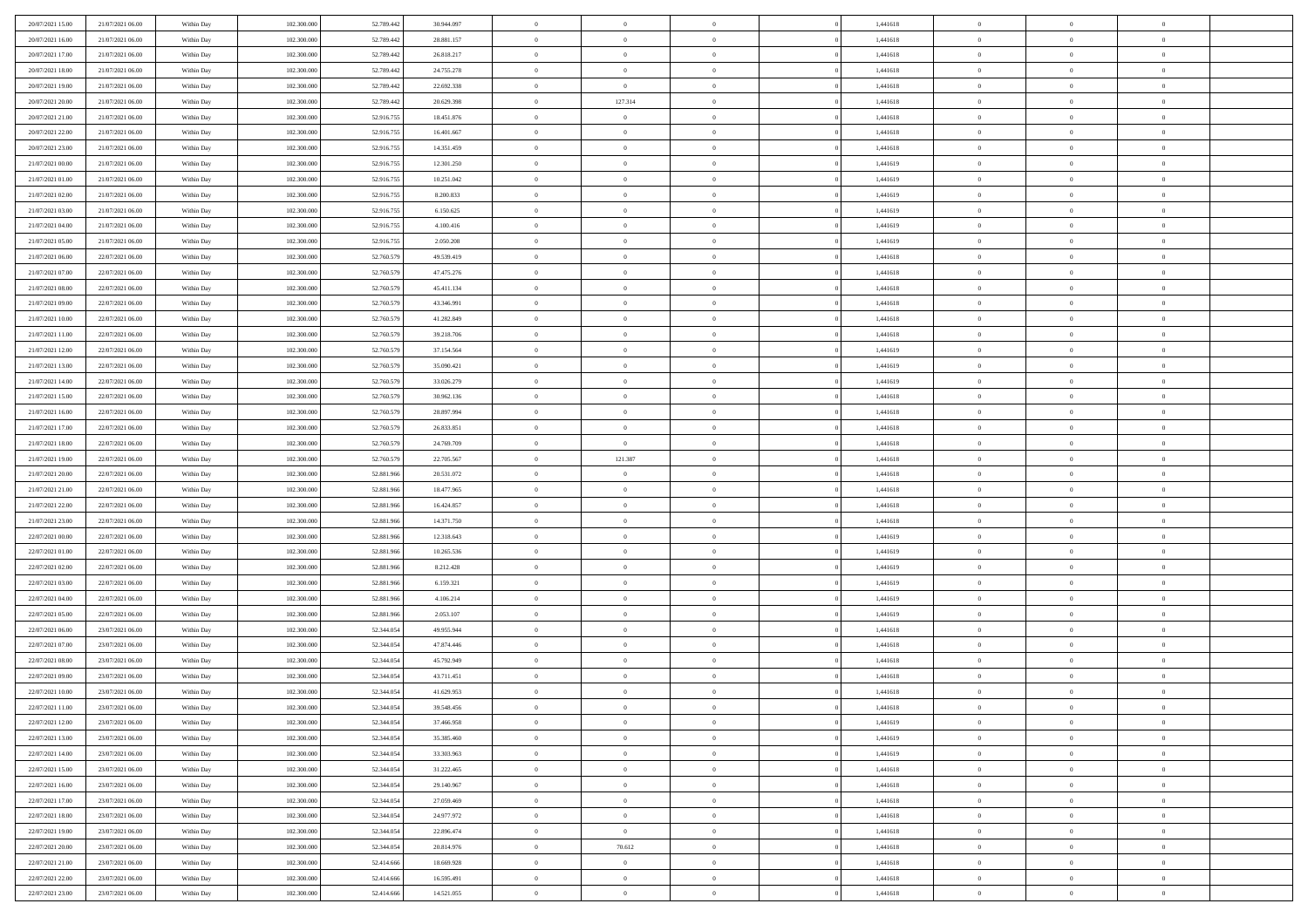| 23/07/2021 00:00 | 23/07/2021 06:00 | Within Day | 102.300,000 | 52.414.666 | 12.446.618 | $\overline{0}$ | $\overline{0}$ | $\Omega$       | 1,441619 | $\bf{0}$       | $\mathbf{0}$   | $\bf{0}$       |  |
|------------------|------------------|------------|-------------|------------|------------|----------------|----------------|----------------|----------|----------------|----------------|----------------|--|
| 23/07/2021 01:00 | 23/07/2021 06:00 | Within Dav | 102.300.000 | 52.414.666 | 10.372.182 | $\mathbf{0}$   | $\overline{0}$ | $\overline{0}$ | 1,441619 | $\overline{0}$ | $\overline{0}$ | $\overline{0}$ |  |
| 23/07/2021 02:00 | 23/07/2021 06:00 | Within Day | 102.300.000 | 52.414.666 | 8.297.745  | $\,$ 0         | $\overline{0}$ | $\bf{0}$       | 1,441619 | $\,$ 0         | $\overline{0}$ | $\,$ 0 $\,$    |  |
| 23/07/2021 03:00 | 23/07/2021 06:00 | Within Day | 102.300,000 | 52.414.666 | 6.223.309  | $\bf{0}$       | $\overline{0}$ | $\Omega$       | 1,441619 | $\bf{0}$       | $\mathbf{0}$   | $\theta$       |  |
| 23/07/2021 04:00 | 23/07/2021 06:00 | Within Day | 102.300.000 | 52.414.666 | 4.148.872  | $\bf{0}$       | $\overline{0}$ | $\overline{0}$ | 1,441619 | $\overline{0}$ | $\overline{0}$ | $\overline{0}$ |  |
| 23/07/2021 05:00 | 23/07/2021 06:00 | Within Day | 102.300.000 | 52.414.666 | 2.074.436  | $\bf{0}$       | $\overline{0}$ | $\bf{0}$       | 1,441619 | $\,$ 0         | $\overline{0}$ | $\,$ 0 $\,$    |  |
| 23/07/2021 06:00 | 24/07/2021 06:00 | Within Day | 102.300,000 | 51.686.149 | 50.613.849 | $\bf{0}$       | $\overline{0}$ | $\overline{0}$ | 1,441618 | $\bf{0}$       | $\overline{0}$ | $\theta$       |  |
| 23/07/2021 07:00 | 24/07/2021 06:00 | Within Day | 102.300.000 | 51.686.149 | 48.504.938 | $\overline{0}$ | $\overline{0}$ | $\overline{0}$ | 1,441618 | $\mathbf{0}$   | $\overline{0}$ | $\overline{0}$ |  |
| 23/07/2021 08:00 | 24/07/2021 06:00 | Within Day | 102.300.000 | 51.686.149 | 46.396.028 | $\bf{0}$       | $\overline{0}$ | $\bf{0}$       | 1,441618 | $\,$ 0         | $\overline{0}$ | $\,$ 0 $\,$    |  |
| 23/07/2021 09:00 | 24/07/2021 06:00 | Within Day | 102.300,000 | 51.686.149 | 44.287.117 | $\overline{0}$ | $\overline{0}$ | $\Omega$       | 1,441618 | $\theta$       | $\mathbf{0}$   | $\theta$       |  |
| 23/07/2021 10:00 | 24/07/2021 06:00 | Within Day | 102.300.000 | 51.686.149 | 42.178.207 | $\bf{0}$       | $\overline{0}$ | $\overline{0}$ | 1,441618 | $\mathbf{0}$   | $\overline{0}$ | $\overline{0}$ |  |
| 23/07/2021 11:00 | 24/07/2021 06:00 | Within Day | 102.300.000 | 51.686.149 | 40.069.297 | $\bf{0}$       | $\overline{0}$ | $\bf{0}$       | 1,441618 | $\,$ 0         | $\overline{0}$ | $\,$ 0 $\,$    |  |
| 23/07/2021 12:00 | 24/07/2021 06:00 | Within Day | 102.300,000 | 51.686.149 | 37,960,386 | $\bf{0}$       | $\overline{0}$ | $\Omega$       | 1,441619 | $\overline{0}$ | $\mathbf{0}$   | $\theta$       |  |
| 23/07/2021 13:00 | 24/07/2021 06:00 | Within Day | 102.300.000 | 51.686.149 | 35.851.476 | $\overline{0}$ | $\overline{0}$ | $\overline{0}$ | 1,441619 | $\mathbf{0}$   | $\overline{0}$ | $\overline{0}$ |  |
| 23/07/2021 14:00 | 24/07/2021 06:00 | Within Day | 102.300.000 | 51.686.149 | 33.742.566 | $\bf{0}$       | $\overline{0}$ | $\bf{0}$       | 1,441619 | $\,$ 0         | $\overline{0}$ | $\,$ 0 $\,$    |  |
| 23/07/2021 15:00 | 24/07/2021 06:00 | Within Day | 102.300,000 | 51.686.149 | 31.633.655 | $\bf{0}$       | $\overline{0}$ | $\overline{0}$ | 1,441618 | $\bf{0}$       | $\overline{0}$ | $\theta$       |  |
| 23/07/2021 16:00 | 24/07/2021 06:00 | Within Day | 102.300.000 | 51.686.149 | 29.524.745 | $\overline{0}$ | $\overline{0}$ | $\overline{0}$ | 1,441618 | $\mathbf{0}$   | $\overline{0}$ | $\overline{0}$ |  |
| 23/07/2021 17:00 | 24/07/2021 06:00 | Within Day | 102.300.000 | 51.686.149 | 27.415.834 | $\bf{0}$       | $\overline{0}$ | $\bf{0}$       | 1,441618 | $\,$ 0         | $\overline{0}$ | $\,0\,$        |  |
| 23/07/2021 18:00 | 24/07/2021 06:00 | Within Day | 102.300,000 | 51.686.149 | 25.306.924 | $\bf{0}$       | $\overline{0}$ | $\Omega$       | 1,441618 | $\theta$       | $\mathbf{0}$   | $\theta$       |  |
| 23/07/2021 19:00 | 24/07/2021 06:00 | Within Day | 102.300.000 | 51.686.149 | 23.198.014 | $\overline{0}$ | $\overline{0}$ | $\overline{0}$ | 1,441618 | $\mathbf{0}$   | $\overline{0}$ | $\overline{0}$ |  |
| 23/07/2021 20:00 | 24/07/2021 06:00 | Within Day | 102.300.000 | 51.686.149 | 21.089.103 | $\bf{0}$       | 33.541         | $\bf{0}$       | 1,441618 | $\,$ 0         | $\overline{0}$ | $\,$ 0 $\,$    |  |
| 23/07/2021 21:00 | 24/07/2021 06:00 | Within Day | 102.300,000 | 51.719.689 | 18.950,006 | $\bf{0}$       | $\overline{0}$ | $\Omega$       | 1,441618 | $\bf{0}$       | $\mathbf{0}$   | $\theta$       |  |
| 23/07/2021 22:00 | 24/07/2021 06:00 | Within Day | 102.300.000 | 51.719.689 | 16.844.450 | $\overline{0}$ | $\overline{0}$ | $\overline{0}$ | 1,441618 | $\mathbf{0}$   | $\overline{0}$ | $\overline{0}$ |  |
| 23/07/2021 23:00 | 24/07/2021 06:00 | Within Day | 102.300.000 | 51.719.689 | 14.738.894 | $\bf{0}$       | $\overline{0}$ | $\bf{0}$       | 1,441618 | $\,$ 0         | $\overline{0}$ | $\,$ 0 $\,$    |  |
| 24/07/2021 00:00 | 24/07/2021 06:00 | Within Day | 102.300,000 | 51.719.689 | 12.633.337 | $\bf{0}$       | $\overline{0}$ | $\overline{0}$ | 1,441619 | $\bf{0}$       | $\overline{0}$ | $\bf{0}$       |  |
| 24/07/2021 01:00 | 24/07/2021 06:00 | Within Day | 102.300.000 | 51.719.689 | 10.527.781 | $\overline{0}$ | $\overline{0}$ | $\overline{0}$ | 1,441619 | $\mathbf{0}$   | $\overline{0}$ | $\overline{0}$ |  |
| 24/07/2021 02:00 | 24/07/2021 06:00 | Within Day | 102.300.000 | 51.719.689 | 8.422.225  | $\bf{0}$       | $\overline{0}$ | $\bf{0}$       | 1,441619 | $\,$ 0         | $\overline{0}$ | $\,$ 0 $\,$    |  |
| 24/07/2021 03:00 | 24/07/2021 06:00 | Within Day | 102.300,000 | 51.719.689 | 6.316.668  | $\bf{0}$       | $\overline{0}$ | $\Omega$       | 1,441619 | $\theta$       | $\mathbf{0}$   | $\theta$       |  |
| 24/07/2021 04:00 | 24/07/2021 06:00 | Within Day | 102.300.000 | 51.719.689 | 4.211.112  | $\overline{0}$ | $\overline{0}$ | $\overline{0}$ | 1,441619 | $\mathbf{0}$   | $\overline{0}$ | $\overline{0}$ |  |
| 24/07/2021 05:00 | 24/07/2021 06:00 | Within Day | 102.300.000 | 51.719.689 | 2.105.556  | $\bf{0}$       | $\overline{0}$ | $\bf{0}$       | 1,441619 | $\,$ 0         | $\overline{0}$ | $\,$ 0 $\,$    |  |
| 24/07/2021 06:00 | 25/07/2021 06:00 | Within Day | 102.300.000 | 51.263.725 | 51.036.273 | $\bf{0}$       | $\bf{0}$       | $\overline{0}$ | 1,441618 | $\bf{0}$       | $\overline{0}$ | $\,0\,$        |  |
| 24/07/2021 07:00 | 25/07/2021 06:00 | Within Day | 102.300.000 | 51.263.725 | 48.909.762 | $\overline{0}$ | $\overline{0}$ | $\overline{0}$ | 1,441618 | $\mathbf{0}$   | $\overline{0}$ | $\overline{0}$ |  |
| 24/07/2021 08:00 | 25/07/2021 06:00 | Within Day | 102.300.000 | 51.263.725 | 46.783.250 | $\bf{0}$       | $\overline{0}$ | $\bf{0}$       | 1,441618 | $\,$ 0         | $\overline{0}$ | $\,$ 0 $\,$    |  |
| 24/07/2021 09:00 | 25/07/2021 06:00 | Within Day | 102.300.000 | 51.263.725 | 44.656.739 | $\bf{0}$       | $\bf{0}$       | $\bf{0}$       | 1,441618 | $\bf{0}$       | $\overline{0}$ | $\,0\,$        |  |
| 24/07/2021 10:00 | 25/07/2021 06:00 | Within Day | 102.300.000 | 51.263.725 | 42.530.227 | $\overline{0}$ | $\overline{0}$ | $\overline{0}$ | 1,441618 | $\overline{0}$ | $\overline{0}$ | $\overline{0}$ |  |
| 24/07/2021 11:00 | 25/07/2021 06:00 | Within Day | 102.300.000 | 51.263.725 | 40.403.716 | $\bf{0}$       | $\overline{0}$ | $\bf{0}$       | 1,441618 | $\,$ 0         | $\overline{0}$ | $\,$ 0 $\,$    |  |
| 24/07/2021 12:00 | 25/07/2021 06:00 | Within Day | 102.300.000 | 51.263.725 | 38.277.205 | $\bf{0}$       | $\bf{0}$       | $\overline{0}$ | 1,441619 | $\bf{0}$       | $\overline{0}$ | $\,0\,$        |  |
| 24/07/2021 13:00 | 25/07/2021 06:00 | Within Day | 102.300.000 | 51.263.725 | 36.150.693 | $\overline{0}$ | $\overline{0}$ | $\overline{0}$ | 1,441619 | $\mathbf{0}$   | $\overline{0}$ | $\overline{0}$ |  |
| 24/07/2021 14:00 | 25/07/2021 06:00 | Within Day | 102.300.000 | 51.263.725 | 34.024.182 | $\bf{0}$       | $\overline{0}$ | $\bf{0}$       | 1,441619 | $\,$ 0         | $\overline{0}$ | $\,$ 0 $\,$    |  |
| 24/07/2021 15:00 | 25/07/2021 06:00 | Within Day | 102.300.000 | 51.263.725 | 31.897.670 | $\bf{0}$       | $\bf{0}$       | $\overline{0}$ | 1,441618 | $\bf{0}$       | $\overline{0}$ | $\,0\,$        |  |
| 24/07/2021 16:00 | 25/07/2021 06:00 | Within Day | 102.300.000 | 51.263.725 | 29.771.159 | $\overline{0}$ | $\overline{0}$ | $\overline{0}$ | 1,441618 | $\overline{0}$ | $\overline{0}$ | $\overline{0}$ |  |
| 24/07/2021 17:00 | 25/07/2021 06:00 | Within Day | 102.300.000 | 51.263.725 | 27.644.648 | $\bf{0}$       | $\overline{0}$ | $\bf{0}$       | 1,441618 | $\,$ 0         | $\overline{0}$ | $\,$ 0 $\,$    |  |
| 24/07/2021 18:00 | 25/07/2021 06:00 | Within Day | 102.300.000 | 51.263.725 | 25.518.136 | $\bf{0}$       | $\bf{0}$       | $\bf{0}$       | 1,441618 | $\bf{0}$       | $\overline{0}$ | $\,0\,$        |  |
| 24/07/2021 19:00 | 25/07/2021 06:00 | Within Day | 102.300.000 | 51.263.725 | 23.391.625 | $\mathbf{0}$   | $\overline{0}$ | $\overline{0}$ | 1,441618 | $\overline{0}$ | $\overline{0}$ | $\overline{0}$ |  |
| 24/07/2021 20:00 | 25/07/2021 06:00 | Within Day | 102.300.000 | 51.263.725 | 21.265.113 | $\bf{0}$       | 24.616         | $\overline{0}$ | 1,441618 | $\overline{0}$ | $\overline{0}$ | $\theta$       |  |
| 24/07/2021 21:00 | 25/07/2021 06:00 | Within Day | 102.300.000 | 51.288.341 | 19.116.447 | $\bf{0}$       | $\bf{0}$       | $\bf{0}$       | 1,441618 | $\bf{0}$       | $\overline{0}$ | $\bf{0}$       |  |
| 24/07/2021 22:00 | 25/07/2021 06:00 | Within Day | 102.300.000 | 51.288.341 | 16.992.398 | $\overline{0}$ | $\overline{0}$ | $\overline{0}$ | 1,441618 | $\overline{0}$ | $\bf{0}$       | $\overline{0}$ |  |
| 24/07/2021 23:00 | 25/07/2021 06:00 | Within Day | 102.300.000 | 51.288.341 | 14.868.348 | $\,$ 0 $\,$    | $\overline{0}$ | $\overline{0}$ | 1,441618 | $\mathbf{0}$   | $\,$ 0 $\,$    | $\,$ 0 $\,$    |  |
| 25/07/2021 00:00 | 25/07/2021 06:00 | Within Day | 102.300.000 | 51.288.341 | 12.744.298 | $\bf{0}$       | $\bf{0}$       | $\overline{0}$ | 1,441619 | $\bf{0}$       | $\overline{0}$ | $\bf{0}$       |  |
| 25/07/2021 01:00 | 25/07/2021 06:00 | Within Day | 102.300.000 | 51.288.341 | 10.620.248 | $\bf{0}$       | $\overline{0}$ | $\overline{0}$ | 1,441619 | $\mathbf{0}$   | $\overline{0}$ | $\overline{0}$ |  |
| 25/07/2021 02:00 | 25/07/2021 06:00 | Within Day | 102.300.000 | 51.288.341 | 8.496.199  | $\,$ 0 $\,$    | $\overline{0}$ | $\overline{0}$ | 1,441619 | $\,$ 0 $\,$    | $\overline{0}$ | $\,$ 0 $\,$    |  |
| 25/07/2021 03:00 | 25/07/2021 06:00 | Within Day | 102.300.000 | 51.288.341 | 6.372.149  | $\bf{0}$       | $\overline{0}$ | $\overline{0}$ | 1,441619 | $\bf{0}$       | $\overline{0}$ | $\overline{0}$ |  |
| 25/07/2021 04:00 | 25/07/2021 06:00 | Within Day | 102.300.000 | 51.288.341 | 4.248.099  | $\overline{0}$ | $\overline{0}$ | $\overline{0}$ | 1,441619 | $\overline{0}$ | $\bf{0}$       | $\overline{0}$ |  |
| 25/07/2021 05:00 | 25/07/2021 06:00 | Within Day | 102.300.000 | 51.288.341 | 2.124.049  | $\,$ 0 $\,$    | $\overline{0}$ | $\overline{0}$ | 1,441619 | $\,$ 0 $\,$    | $\,$ 0 $\,$    | $\,$ 0 $\,$    |  |
| 25/07/2021 06:00 | 26/07/2021 06:00 | Within Day | 102.300.000 | 51.263.725 | 51.036.273 | $\bf{0}$       | $\bf{0}$       | $\overline{0}$ | 1,441618 | $\mathbf{0}$   | $\overline{0}$ | $\bf{0}$       |  |
| 25/07/2021 07:00 | 26/07/2021 06:00 | Within Day | 102.300.000 | 51.263.725 | 48.909.762 | $\bf{0}$       | $\overline{0}$ | $\overline{0}$ | 1,441618 | $\mathbf{0}$   | $\bf{0}$       | $\overline{0}$ |  |
| 25/07/2021 08:00 | 26/07/2021 06:00 | Within Day | 102.300.000 | 51.263.725 | 46.783.250 | $\,0\,$        | $\overline{0}$ | $\overline{0}$ | 1,441618 | $\,$ 0         | $\overline{0}$ | $\,$ 0 $\,$    |  |
|                  |                  |            |             |            |            |                |                |                |          |                |                |                |  |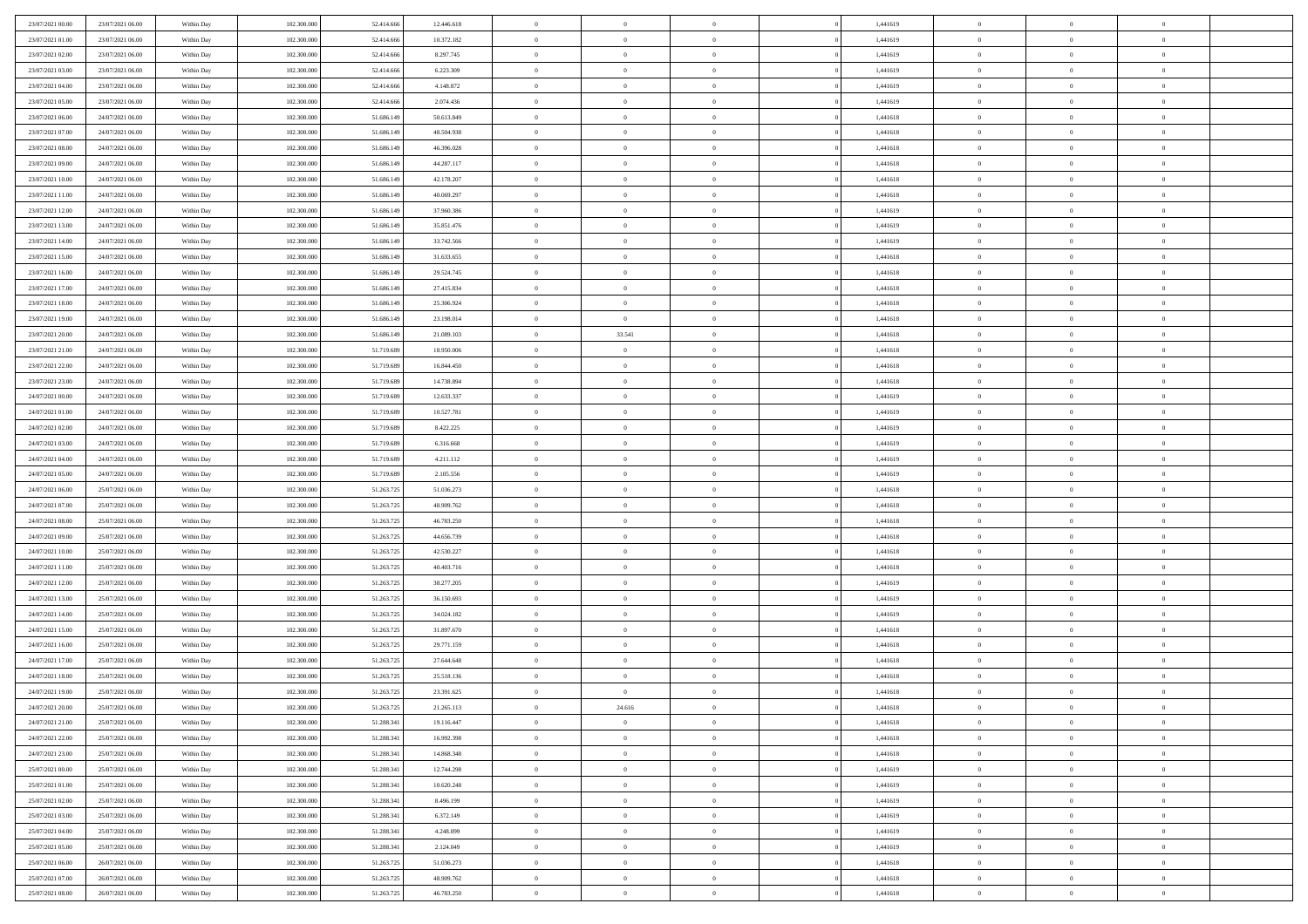| 25/07/2021 09:00 | 26/07/2021 06:00 | Within Day               | 102.300.000 | 51.263.725 | 44.656.739               | $\,$ 0         | $\bf{0}$       | $\theta$                         |          | 1,441618 | $\bf{0}$       | $\overline{0}$                   | $\,0\,$        |  |
|------------------|------------------|--------------------------|-------------|------------|--------------------------|----------------|----------------|----------------------------------|----------|----------|----------------|----------------------------------|----------------|--|
| 25/07/2021 11:00 | 26/07/2021 06:00 | Within Day               | 102.300,000 | 51.263.725 | 40.403.716               | $\overline{0}$ | $\overline{0}$ | $\overline{0}$                   |          | 1,441618 | $\theta$       | $\overline{0}$                   | $\theta$       |  |
| 25/07/2021 12:00 | 26/07/2021 06:00 | Within Dav               | 102.300.000 | 51.263.725 | 38.277.205               | $\mathbf{0}$   | $\overline{0}$ | $\overline{0}$                   |          | 1,441619 | $\mathbf{0}$   | $\overline{0}$                   | $\overline{0}$ |  |
| 25/07/2021 13:00 | 26/07/2021 06:00 | Within Day               | 102.300.000 | 51.263.725 | 36.150.693               | $\bf{0}$       | $\overline{0}$ | $\overline{0}$                   |          | 1,441619 | $\bf{0}$       | $\overline{0}$                   | $\bf{0}$       |  |
| 25/07/2021 14:00 | 26/07/2021 06:00 | Within Day               | 102.300.000 | 51.263.725 | 34.024.182               | $\bf{0}$       | $\bf{0}$       | $\overline{0}$                   |          | 1,441619 | $\bf{0}$       | $\bf{0}$                         | $\,0\,$        |  |
| 25/07/2021 15:00 | 26/07/2021 06:00 | Within Dav               | 102.300.000 | 51.263.725 | 31.897.670               | $\overline{0}$ | $\overline{0}$ | $\overline{0}$                   |          | 1,441618 | $\mathbf{0}$   | $\overline{0}$                   | $\theta$       |  |
| 25/07/2021 16:00 | 26/07/2021 06:00 | Within Day               | 102.300.000 | 51.263.725 | 29.771.159               | $\bf{0}$       | $\bf{0}$       | $\overline{0}$                   |          | 1,441618 | $\bf{0}$       | $\overline{0}$                   | $\,0\,$        |  |
| 25/07/2021 17:00 | 26/07/2021 06:00 | Within Day               | 102.300.000 | 51.263.725 | 27.644.648               | $\overline{0}$ | $\overline{0}$ | $\overline{0}$                   |          | 1,441618 | $\,$ 0 $\,$    | $\overline{0}$                   | $\theta$       |  |
| 25/07/2021 18:00 | 26/07/2021 06:00 | Within Dav               | 102.300.000 | 51.263.725 | 25.518.136               | $\mathbf{0}$   | $\overline{0}$ | $\overline{0}$                   |          | 1,441618 | $\mathbf{0}$   | $\overline{0}$                   | $\overline{0}$ |  |
| 25/07/2021 19:00 | 26/07/2021 06:00 | Within Day               | 102.300.000 | 51.263.725 | 23.391.625               | $\bf{0}$       | $\bf{0}$       | $\overline{0}$                   |          | 1,441618 | $\bf{0}$       | $\overline{0}$                   | $\,0\,$        |  |
| 25/07/2021 20:00 | 26/07/2021 06:00 |                          | 102.300,000 | 51.263.725 |                          | $\bf{0}$       | $\overline{0}$ | $\overline{0}$                   |          | 1,441618 | $\bf{0}$       | $\overline{0}$                   | $\theta$       |  |
| 25/07/2021 21:00 | 26/07/2021 06:00 | Within Day<br>Within Dav | 102.300.000 | 51.263.725 | 21.265.113<br>19.138.602 | $\mathbf{0}$   | 63.061         | $\overline{0}$                   |          | 1,441618 | $\mathbf{0}$   | $\overline{0}$                   | $\overline{0}$ |  |
| 25/07/2021 22.00 | 26/07/2021 06:00 |                          | 102.300.000 | 51.326.786 | 16.956.036               | $\bf{0}$       | $\overline{0}$ | $\bf{0}$                         |          | 1,441618 | $\bf{0}$       | $\overline{0}$                   | $\bf{0}$       |  |
|                  |                  | Within Day               |             | 51.326.786 |                          | $\bf{0}$       | $\overline{0}$ |                                  |          |          | $\bf{0}$       | $\bf{0}$                         | $\,0\,$        |  |
| 25/07/2021 23:00 | 26/07/2021 06:00 | Within Day               | 102.300.000 |            | 14.836.531               | $\overline{0}$ |                | $\overline{0}$                   |          | 1,441618 | $\mathbf{0}$   |                                  | $\overline{0}$ |  |
| 26/07/2021 00:00 | 26/07/2021 06:00 | Within Dav               | 102.300.000 | 51.326.786 | 12.717.027               |                | $\overline{0}$ | $\overline{0}$<br>$\overline{0}$ |          | 1,441619 |                | $\overline{0}$<br>$\overline{0}$ |                |  |
| 26/07/2021 01:00 | 26/07/2021 06:00 | Within Day               | 102.300.000 | 51.326.786 | 10.597.522               | $\bf{0}$       | $\bf{0}$       |                                  |          | 1,441619 | $\bf{0}$       |                                  | $\bf{0}$       |  |
| 26/07/2021 02:00 | 26/07/2021 06:00 | Within Day               | 102.300,000 | 51.326.786 | 8.478.018                | $\bf{0}$       | $\overline{0}$ | $\overline{0}$                   |          | 1,441619 | $\bf{0}$       | $\overline{0}$                   | $\theta$       |  |
| 26/07/2021 03:00 | 26/07/2021 06:00 | Within Day               | 102.300.000 | 51.326.786 | 6.358.513                | $\mathbf{0}$   | $\overline{0}$ | $\overline{0}$                   |          | 1,441619 | $\mathbf{0}$   | $\overline{0}$                   | $\overline{0}$ |  |
| 26/07/2021 04:00 | 26/07/2021 06:00 | Within Day               | 102.300.000 | 51.326.786 | 4.239.009                | $\bf{0}$       | $\bf{0}$       | $\overline{0}$                   |          | 1,441619 | $\bf{0}$       | $\overline{0}$                   | $\,0\,$        |  |
| 26/07/2021 05:00 | 26/07/2021 06:00 | Within Day               | 102.300.000 | 51.326.786 | 2.119.504                | $\bf{0}$       | $\overline{0}$ | $\overline{0}$                   |          | 1,441619 | $\bf{0}$       | $\overline{0}$                   | $\overline{0}$ |  |
| 26/07/2021 06:00 | 27/07/2021 06:00 | Within Dav               | 102.300.000 | 51.263.725 | 51.036.273               | $\overline{0}$ | $\overline{0}$ | $\overline{0}$                   |          | 1,441618 | $\mathbf{0}$   | $\overline{0}$                   | $\overline{0}$ |  |
| 26/07/2021 07:00 | 27/07/2021 06:00 | Within Day               | 102.300.000 | 51.263.725 | 48.909.762               | $\bf{0}$       | $\bf{0}$       | $\overline{0}$                   |          | 1,441618 | $\bf{0}$       | $\overline{0}$                   | $\bf{0}$       |  |
| 26/07/2021 08:00 | 27/07/2021 06:00 | Within Day               | 102.300.000 | 51.263.725 | 46.783.250               | $\bf{0}$       | $\bf{0}$       | $\overline{0}$                   |          | 1,441618 | $\bf{0}$       | $\overline{0}$                   | $\,0\,$        |  |
| 26/07/2021 09:00 | 27/07/2021 06:00 | Within Dav               | 102.300.000 | 51.263.725 | 44,656,739               | $\mathbf{0}$   | $\overline{0}$ | $\overline{0}$                   |          | 1,441618 | $\mathbf{0}$   | $\overline{0}$                   | $\theta$       |  |
| 26/07/2021 10:00 | 27/07/2021 06:00 | Within Day               | 102.300.000 | 51.263.725 | 42.530.227               | $\bf{0}$       | $\bf{0}$       | $\overline{0}$                   |          | 1,441618 | $\bf{0}$       | $\overline{0}$                   | $\,0\,$        |  |
| 26/07/2021 11:00 | 27/07/2021 06:00 | Within Day               | 102.300.000 | 51.263.725 | 40.403.716               | $\overline{0}$ | $\overline{0}$ | $\overline{0}$                   |          | 1,441618 | $\bf{0}$       | $\mathbf{0}$                     | $\overline{0}$ |  |
| 26/07/2021 12:00 | 27/07/2021 06:00 | Within Dav               | 102.300.000 | 51.263.725 | 38.277.205               | $\mathbf{0}$   | $\overline{0}$ | $\overline{0}$                   |          | 1,441619 | $\mathbf{0}$   | $\overline{0}$                   | $\overline{0}$ |  |
| 26/07/2021 13:00 | 27/07/2021 06:00 | Within Day               | 102.300.000 | 51.263.725 | 36.150.693               | $\bf{0}$       | $\bf{0}$       | $\overline{0}$                   |          | 1,441619 | $\bf{0}$       | $\overline{0}$                   | $\,0\,$        |  |
| 26/07/2021 14:00 | 27/07/2021 06:00 | Within Day               | 102.300,000 | 51.263.725 | 34.024.182               | $\bf{0}$       | $\bf{0}$       | $\overline{0}$                   |          | 1,441619 | $\bf{0}$       | $\overline{0}$                   | $\overline{0}$ |  |
| 26/07/2021 15:00 | 27/07/2021 06:00 | Within Dav               | 102.300.000 | 51.263.725 | 31.897.670               | $\mathbf{0}$   | $\overline{0}$ | $\overline{0}$                   |          | 1,441618 | $\mathbf{0}$   | $\overline{0}$                   | $\overline{0}$ |  |
| 26/07/2021 16:00 | 27/07/2021 06:00 | Within Day               | 102.300.000 | 51.263.725 | 29.771.159               | $\bf{0}$       | $\overline{0}$ | $\theta$                         |          | 1,441618 | $\,$ 0         | $\overline{0}$                   | $\theta$       |  |
| 26/07/2021 17:00 | 27/07/2021 06:00 | Within Day               | 102.300.000 | 51.263.725 | 27.644.648               | $\bf{0}$       | $\bf{0}$       | $\overline{0}$                   |          | 1,441618 | $\bf{0}$       | $\overline{0}$                   | $\bf{0}$       |  |
| 26/07/2021 18:00 | 27/07/2021 06:00 | Within Dav               | 102.300.000 | 51.263.725 | 25.518.136               | $\overline{0}$ | $\overline{0}$ | $\overline{0}$                   |          | 1,441618 | $\mathbf{0}$   | $\overline{0}$                   | $\overline{0}$ |  |
| 26/07/2021 19:00 | 27/07/2021 06:00 | Within Day               | 102.300.000 | 51.263.725 | 23.391.625               | $\bf{0}$       | $\overline{0}$ | $\theta$                         |          | 1,441618 | $\,$ 0         | $\overline{0}$                   | $\theta$       |  |
| 26/07/2021 20:00 | 27/07/2021 06:00 | Within Day               | 102.300,000 | 51.263.725 | 21.265.113               | $\bf{0}$       | $\overline{0}$ | $\overline{0}$                   |          | 1,441618 | $\bf{0}$       | $\overline{0}$                   | $\overline{0}$ |  |
| 26/07/2021 21:00 | 27/07/2021 06:00 | Within Day               | 102.300.000 | 51.263.725 | 19.138.602               | $\mathbf{0}$   | $\overline{0}$ | $\overline{0}$                   |          | 1,441618 | $\mathbf{0}$   | $\overline{0}$                   | $\overline{0}$ |  |
| 26/07/2021 22:00 | 27/07/2021 06:00 | Within Day               | 102.300.000 | 51.263.725 | 17.012.091               | $\bf{0}$       | $\overline{0}$ | $\theta$                         |          | 1,441618 | $\,$ 0         | $\overline{0}$                   | $\theta$       |  |
| 26/07/2021 23:00 | 27/07/2021 06:00 | Within Day               | 102.300.000 | 51.263.725 | 14.885.579               | $\bf{0}$       | $\overline{0}$ | $\overline{0}$                   |          | 1,441618 | $\bf{0}$       | $\overline{0}$                   | $\bf{0}$       |  |
| 27/07/2021 00:00 | 27/07/2021 06:00 | Within Dav               | 102.300.000 | 51.263.725 | 12.759.068               | $\mathbf{0}$   | $\overline{0}$ | $\overline{0}$                   |          | 1,441619 | $\mathbf{0}$   | $\overline{0}$                   | $\overline{0}$ |  |
| 27/07/2021 01:00 | 27/07/2021 06:00 | Within Day               | 102.300.000 | 51.263.725 | 10.632.556               | $\,0\,$        | $\overline{0}$ | $\theta$                         |          | 1,441619 | $\,$ 0         | $\overline{0}$                   | $\theta$       |  |
| 27/07/2021 02:00 | 27/07/2021 06:00 | Within Day               | 102.300.000 | 51.263.725 | 8.506.045                | $\bf{0}$       | $\overline{0}$ | $\overline{0}$                   |          | 1,441619 | $\bf{0}$       | $\overline{0}$                   | $\bf{0}$       |  |
| 27/07/2021 03:00 | 27/07/2021 06:00 | Within Dav               | 102.300.000 | 51.263.725 | 6.379.534                | $\mathbf{0}$   | $\overline{0}$ | $\overline{0}$                   |          | 1,441619 | $\mathbf{0}$   | $\overline{0}$                   | $\overline{0}$ |  |
| 27/07/2021 04:00 | 27/07/2021 06:00 | Within Day               | 102.300.000 | 51.263.725 | 4.253.022                | $\bf{0}$       | $\overline{0}$ | $\theta$                         |          | 1,441619 | $\,$ 0         | $\overline{0}$                   | $\theta$       |  |
| 27/07/2021 05:00 | 27/07/2021 06:00 | Within Day               | 102.300,000 | 51.263.725 | 2.126.511                | $\bf{0}$       | $\overline{0}$ | $\overline{0}$                   |          | 1,441619 | $\,$ 0 $\,$    | $\overline{0}$                   | $\bf{0}$       |  |
| 27/07/2021 06:00 | 28/07/2021 06:00 | Within Day               | 102.300.000 | 51.263.725 | 51.036.273               | $\bf{0}$       | $\overline{0}$ | $\Omega$                         |          | 1,441618 | $\overline{0}$ | $\theta$                         | $\theta$       |  |
| 27/07/2021 07:00 | 28/07/2021 06:00 | Within Day               | 102.300.000 | 51.263.725 | 48.909.762               | $\,0\,$        | $\overline{0}$ | $\theta$                         |          | 1,441618 | $\,$ 0 $\,$    | $\bf{0}$                         | $\theta$       |  |
| 27/07/2021 08:00 | 28/07/2021 06:00 | Within Day               | 102.300.000 | 51.263.725 | 46.783.250               | $\overline{0}$ | $\overline{0}$ | $\overline{0}$                   |          | 1,441618 | $\overline{0}$ | $\overline{0}$                   | $\overline{0}$ |  |
| 27/07/2021 09:00 | 28/07/2021 06:00 | Within Day               | 102.300.000 | 51.263.725 | 44.656.739               | $\bf{0}$       | $\overline{0}$ | $\overline{0}$                   |          | 1,441618 | $\overline{0}$ | $\bf{0}$                         | $\mathbf{0}$   |  |
| 27/07/2021 10:00 | 28/07/2021 06:00 | Within Day               | 102.300.000 | 51.263.725 | 42.530.227               | $\bf{0}$       | $\overline{0}$ | $\overline{0}$                   | $\theta$ | 1,441618 | $\,$ 0 $\,$    | $\bf{0}$                         | $\,$ 0 $\,$    |  |
| 27/07/2021 11:00 | 28/07/2021 06:00 | Within Day               | 102.300.000 | 51.263.725 | 40.403.716               | $\bf{0}$       | $\overline{0}$ | $\overline{0}$                   |          | 1,441618 | $\,$ 0 $\,$    | $\overline{0}$                   | $\overline{0}$ |  |
| 27/07/2021 12:00 | 28/07/2021 06:00 | Within Day               | 102.300.000 | 51.263.725 | 38.277.205               | $\bf{0}$       | $\overline{0}$ | $\overline{0}$                   |          | 1,441619 | $\mathbf{0}$   | $\overline{0}$                   | $\overline{0}$ |  |
| 27/07/2021 13:00 | 28/07/2021 06:00 | Within Day               | 102.300.000 | 51.263.725 | 36.150.693               | $\,0\,$        | $\overline{0}$ | $\mathbf{0}$                     | $\theta$ | 1,441619 | $\,$ 0 $\,$    | $\overline{0}$                   | $\overline{0}$ |  |
| 27/07/2021 14:00 | 28/07/2021 06:00 | Within Day               | 102.300.000 | 51.263.725 | 34.024.182               | $\bf{0}$       | $\overline{0}$ | $\overline{0}$                   |          | 1,441619 | $\overline{0}$ | $\overline{0}$                   | $\overline{0}$ |  |
| 27/07/2021 15:00 | 28/07/2021 06:00 | Within Day               | 102.300.000 | 51.263.725 | 31.897.670               | $\bf{0}$       | $\overline{0}$ | $\overline{0}$                   |          | 1,441618 | $\mathbf{0}$   | $\overline{0}$                   | $\overline{0}$ |  |
| 27/07/2021 16:00 | 28/07/2021 06:00 | Within Day               | 102.300.000 | 51.263.725 | 29.771.159               | $\,0\,$        | $\overline{0}$ | $\overline{0}$                   |          | 1,441618 | $\,$ 0 $\,$    | $\mathbf{0}$                     | $\overline{0}$ |  |
| 27/07/2021 17:00 | 28/07/2021 06:00 | Within Day               | 102.300.000 | 51.263.725 | 27.644.648               | $\bf{0}$       | $\bf{0}$       | $\overline{0}$                   |          | 1,441618 | $\bf{0}$       | $\mathbf{0}$                     | $\overline{0}$ |  |
| 27/07/2021 18:00 | 28/07/2021 06:00 | Within Day               | 102.300.000 | 51.263.725 | 25.518.136               | $\overline{0}$ | $\overline{0}$ | $\overline{0}$                   |          | 1,441618 | $\mathbf{0}$   | $\overline{0}$                   | $\overline{0}$ |  |
|                  |                  |                          |             |            |                          |                |                |                                  |          |          |                |                                  |                |  |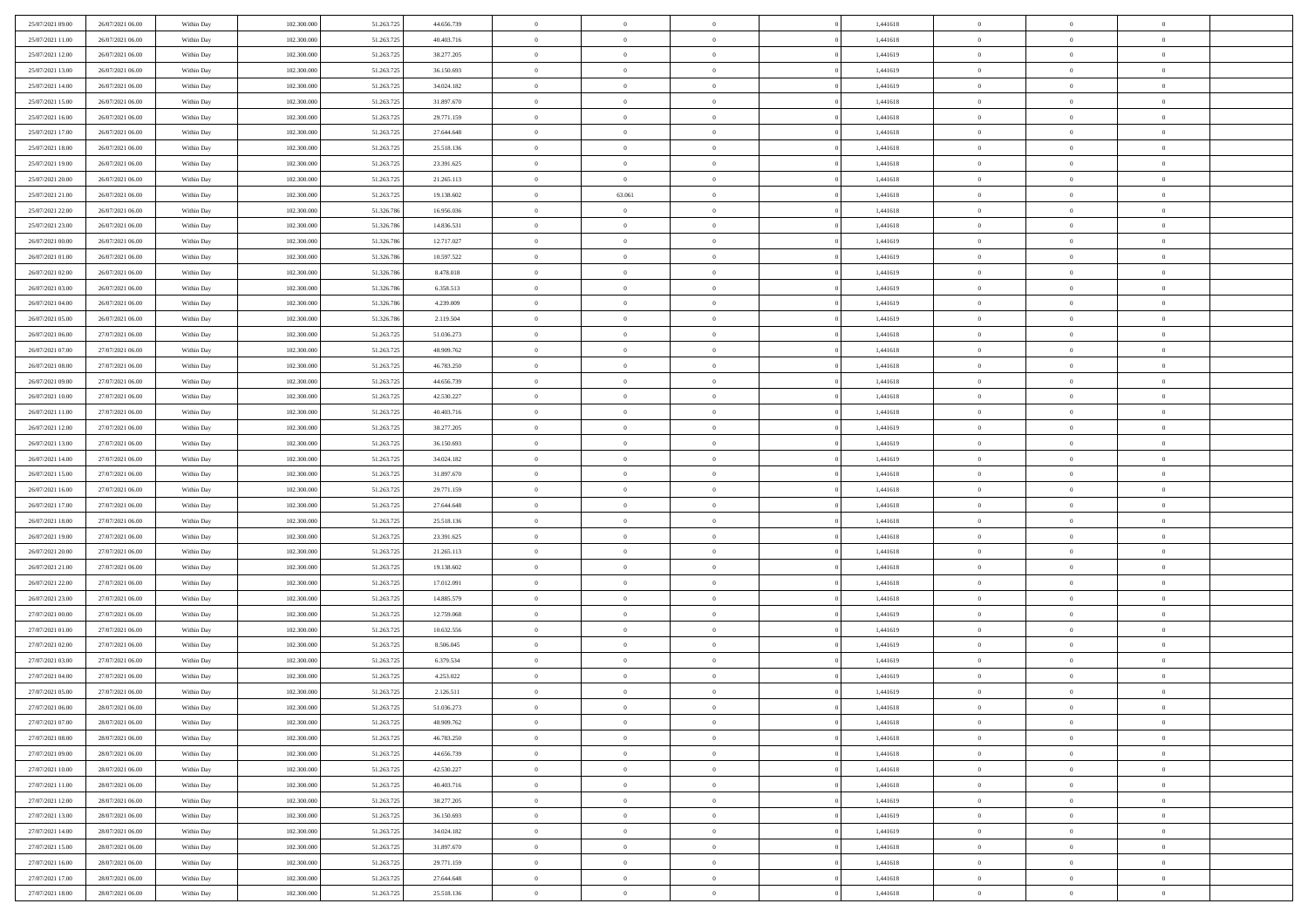| 27/07/2021 19:00 | 28/07/2021 06:00 | Within Day | 102.300,000 | 51.263.725 | 23.391.625 | $\overline{0}$             | $\overline{0}$ | $\Omega$       | 1,441618 | $\bf{0}$                 | $\mathbf{0}$   | $\bf{0}$                  |  |
|------------------|------------------|------------|-------------|------------|------------|----------------------------|----------------|----------------|----------|--------------------------|----------------|---------------------------|--|
| 27/07/2021 20:00 | 28/07/2021 06:00 | Within Dav | 102.300.000 | 51.263.725 | 21.265.113 | $\mathbf{0}$               | $\overline{0}$ | $\overline{0}$ | 1,441618 | $\overline{0}$           | $\overline{0}$ | $\overline{0}$            |  |
| 27/07/2021 21:00 | 28/07/2021 06:00 | Within Day | 102.300.000 | 51.263.725 | 19.138.602 | $\,$ 0                     | $\overline{0}$ | $\bf{0}$       | 1,441618 | $\,$ 0                   | $\overline{0}$ | $\,$ 0 $\,$               |  |
| 27/07/2021 22.00 | 28/07/2021 06:00 | Within Day | 102.300,000 | 51.263.725 | 17.012.091 | $\bf{0}$                   | $\overline{0}$ | $\Omega$       | 1,441618 | $\bf{0}$                 | $\mathbf{0}$   | $\theta$                  |  |
| 27/07/2021 23:00 | 28/07/2021 06:00 | Within Dav | 102.300.000 | 51.263.725 | 14.885.579 | $\bf{0}$                   | $\overline{0}$ | $\overline{0}$ | 1,441618 | $\overline{0}$           | $\overline{0}$ | $\overline{0}$            |  |
| 28/07/2021 00:00 | 28/07/2021 06:00 | Within Day | 102.300.000 | 51.263.725 | 12.759.068 | $\bf{0}$                   | $\overline{0}$ | $\bf{0}$       | 1,441619 | $\,$ 0                   | $\overline{0}$ | $\,$ 0 $\,$               |  |
|                  |                  |            | 102.300,000 |            |            |                            |                | $\Omega$       |          | $\bf{0}$                 | $\overline{0}$ | $\theta$                  |  |
| 28/07/2021 01:00 | 28/07/2021 06:00 | Within Day |             | 51.263.725 | 10.632.556 | $\bf{0}$                   | $\overline{0}$ |                | 1,441619 |                          |                |                           |  |
| 28/07/2021 02:00 | 28/07/2021 06:00 | Within Day | 102.300.000 | 51.263.725 | 8.506.045  | $\overline{0}$             | $\overline{0}$ | $\overline{0}$ | 1,441619 | $\mathbf{0}$             | $\overline{0}$ | $\overline{0}$            |  |
| 28/07/2021 03:00 | 28/07/2021 06:00 | Within Day | 102.300.000 | 51.263.725 | 6.379.534  | $\bf{0}$                   | $\overline{0}$ | $\bf{0}$       | 1,441619 | $\,$ 0                   | $\overline{0}$ | $\,$ 0 $\,$               |  |
| 28/07/2021 04:00 | 28/07/2021 06:00 | Within Day | 102.300,000 | 51.263.725 | 4.253.022  | $\bf{0}$                   | $\overline{0}$ | $\Omega$       | 1,441619 | $\theta$                 | $\mathbf{0}$   | $\theta$                  |  |
| 28/07/2021 05:00 | 28/07/2021 06:00 | Within Day | 102.300.000 | 51.263.725 | 2.126.511  | $\overline{0}$             | $\overline{0}$ | $\overline{0}$ | 1,441619 | $\mathbf{0}$             | $\overline{0}$ | $\overline{0}$            |  |
| 28/07/2021 06:00 | 29/07/2021 06:00 | Within Day | 102.300.000 | 51.263.725 | 51.036.273 | $\bf{0}$                   | $\overline{0}$ | $\bf{0}$       | 1,441618 | $\,$ 0                   | $\overline{0}$ | $\,$ 0 $\,$               |  |
| 28/07/2021 07:00 | 29/07/2021 06:00 | Within Day | 102.300,000 | 51.263.725 | 48.909.762 | $\bf{0}$                   | $\overline{0}$ | $\Omega$       | 1,441618 | $\overline{0}$           | $\mathbf{0}$   | $\theta$                  |  |
| 28/07/2021 10:00 | 29/07/2021 06:00 | Within Day | 102.300.000 | 51.263.725 | 42.530.227 | $\overline{0}$             | $\overline{0}$ | $\overline{0}$ | 1,441618 | $\overline{0}$           | $\overline{0}$ | $\overline{0}$            |  |
| 28/07/2021 11:00 | 29/07/2021 06:00 | Within Day | 102.300.000 | 51.263.725 | 40.403.716 | $\bf{0}$                   | $\overline{0}$ | $\bf{0}$       | 1,441618 | $\,$ 0                   | $\overline{0}$ | $\,$ 0 $\,$               |  |
| 28/07/2021 12:00 | 29/07/2021 06:00 | Within Day | 102.300,000 | 51.263.725 | 38.277.205 | $\bf{0}$                   | $\overline{0}$ | $\overline{0}$ | 1,441619 | $\bf{0}$                 | $\overline{0}$ | $\theta$                  |  |
| 28/07/2021 13:00 | 29/07/2021 06:00 | Within Day | 102.300.000 | 51.263.725 | 36.150.693 | $\overline{0}$             | $\overline{0}$ | $\overline{0}$ | 1,441619 | $\mathbf{0}$             | $\overline{0}$ | $\overline{0}$            |  |
| 28/07/2021 14:00 | 29/07/2021 06:00 | Within Day | 102.300.000 | 51.263.725 | 34.024.182 | $\bf{0}$                   | $\overline{0}$ | $\bf{0}$       | 1,441619 | $\,$ 0                   | $\overline{0}$ | $\,0\,$                   |  |
| 28/07/2021 15:00 | 29/07/2021 06:00 | Within Day | 102.300,000 | 51.263.725 | 31.897.670 | $\bf{0}$                   | $\overline{0}$ | $\Omega$       | 1,441618 | $\theta$                 | $\mathbf{0}$   | $\theta$                  |  |
| 28/07/2021 16:00 | 29/07/2021 06:00 | Within Day | 102.300.000 | 51.263.725 | 29.771.159 | $\overline{0}$             | $\overline{0}$ | $\overline{0}$ | 1,441618 | $\mathbf{0}$             | $\overline{0}$ | $\overline{0}$            |  |
| 28/07/2021 17:00 | 29/07/2021 06:00 | Within Day | 102.300.000 | 51.263.725 | 27.644.648 | $\bf{0}$                   | $\overline{0}$ | $\bf{0}$       | 1,441618 | $\,$ 0                   | $\overline{0}$ | $\,$ 0 $\,$               |  |
| 28/07/2021 18:00 | 29/07/2021 06:00 | Within Day | 102.300,000 | 51.263.725 | 25.518.136 | $\bf{0}$                   | $\overline{0}$ | $\Omega$       | 1,441618 | $\bf{0}$                 | $\theta$       | $\theta$                  |  |
| 28/07/2021 19:00 | 29/07/2021 06:00 | Within Day | 102.300.000 | 51.263.725 | 23.391.625 | $\overline{0}$             | $\overline{0}$ | $\overline{0}$ | 1,441618 | $\mathbf{0}$             | $\overline{0}$ | $\overline{0}$            |  |
| 28/07/2021 20:00 | 29/07/2021 06:00 | Within Day | 102.300.000 | 51.263.725 | 21.265.113 | $\bf{0}$                   | 682.997        | $\bf{0}$       | 1,441618 | $\,$ 0                   | $\overline{0}$ | $\,$ 0 $\,$               |  |
| 28/07/2021 21:00 | 29/07/2021 06:00 | Within Day | 102.300,000 | 51.946.721 | 18.523.905 | $\bf{0}$                   | $\overline{0}$ | $\overline{0}$ | 1,441618 | $\bf{0}$                 | $\overline{0}$ | $\bf{0}$                  |  |
| 28/07/2021 22:00 | 29/07/2021 06:00 | Within Day | 102.300.000 | 51.946.721 | 16.465.693 | $\overline{0}$             | $\overline{0}$ | $\overline{0}$ | 1,441618 | $\mathbf{0}$             | $\overline{0}$ | $\overline{0}$            |  |
| 28/07/2021 23:00 | 29/07/2021 06:00 | Within Day | 102.300.000 | 51.946.721 | 14.407.482 | $\bf{0}$                   | $\overline{0}$ | $\bf{0}$       | 1,441618 | $\,$ 0                   | $\overline{0}$ | $\,$ 0 $\,$               |  |
| 29/07/2021 00:00 | 29/07/2021 06:00 | Within Day | 102.300,000 | 51.946.721 | 12.349.270 | $\bf{0}$                   | $\overline{0}$ | $\Omega$       | 1,441619 | $\theta$                 | $\mathbf{0}$   | $\theta$                  |  |
| 29/07/2021 01:00 | 29/07/2021 06:00 | Within Day | 102.300.000 | 51.946.721 | 10.291.058 | $\overline{0}$             | $\overline{0}$ | $\overline{0}$ | 1,441619 | $\mathbf{0}$             | $\overline{0}$ | $\overline{0}$            |  |
|                  |                  |            |             |            |            | $\bf{0}$                   |                |                |          | $\,$ 0                   | $\overline{0}$ | $\,$ 0 $\,$               |  |
| 29/07/2021 02:00 | 29/07/2021 06:00 | Within Day | 102.300.000 | 51.946.721 | 8.232.846  |                            | $\overline{0}$ | $\bf{0}$       | 1,441619 |                          |                |                           |  |
| 29/07/2021 03:00 | 29/07/2021 06:00 | Within Day | 102.300.000 | 51.946.721 | 6.174.635  | $\bf{0}$<br>$\overline{0}$ | $\bf{0}$       | $\overline{0}$ | 1,441619 | $\bf{0}$<br>$\mathbf{0}$ | $\overline{0}$ | $\,0\,$<br>$\overline{0}$ |  |
| 29/07/2021 04:00 | 29/07/2021 06:00 | Within Day | 102.300.000 | 51.946.721 | 4.116.423  |                            | $\overline{0}$ | $\overline{0}$ | 1,441619 |                          | $\overline{0}$ |                           |  |
| 29/07/2021 05:00 | 29/07/2021 06:00 | Within Day | 102.300.000 | 51.946.721 | 2.058.211  | $\bf{0}$                   | $\overline{0}$ | $\bf{0}$       | 1,441619 | $\,$ 0                   | $\overline{0}$ | $\,$ 0 $\,$               |  |
| 29/07/2021 06:00 | 30/07/2021 06:00 | Within Day | 102.300.000 | 51.263.725 | 51.036.273 | $\bf{0}$                   | $\bf{0}$       | $\bf{0}$       | 1,441618 | $\bf{0}$                 | $\overline{0}$ | $\,0\,$                   |  |
| 29/07/2021 07:00 | 30/07/2021 06:00 | Within Day | 102.300.000 | 51.263.725 | 48.909.762 | $\overline{0}$             | $\overline{0}$ | $\overline{0}$ | 1,441618 | $\overline{0}$           | $\overline{0}$ | $\overline{0}$            |  |
| 29/07/2021 08:00 | 30/07/2021 06:00 | Within Day | 102.300.000 | 51.263.725 | 46.783.250 | $\bf{0}$                   | $\overline{0}$ | $\bf{0}$       | 1,441618 | $\,$ 0                   | $\overline{0}$ | $\,$ 0 $\,$               |  |
| 29/07/2021 09:00 | 30/07/2021 06:00 | Within Day | 102.300.000 | 51.263.725 | 44.656.739 | $\bf{0}$                   | $\bf{0}$       | $\overline{0}$ | 1,441618 | $\bf{0}$                 | $\overline{0}$ | $\,0\,$                   |  |
| 29/07/2021 10:00 | 30/07/2021 06:00 | Within Day | 102.300.000 | 51.263.725 | 42.530.227 | $\overline{0}$             | $\overline{0}$ | $\overline{0}$ | 1,441618 | $\mathbf{0}$             | $\overline{0}$ | $\overline{0}$            |  |
| 29/07/2021 11:00 | 30/07/2021 06:00 | Within Day | 102.300.000 | 51.263.725 | 40.403.716 | $\bf{0}$                   | $\overline{0}$ | $\bf{0}$       | 1,441618 | $\,$ 0                   | $\overline{0}$ | $\,$ 0 $\,$               |  |
| 29/07/2021 12:00 | 30/07/2021 06:00 | Within Day | 102.300.000 | 51.263.725 | 38.277.205 | $\bf{0}$                   | $\bf{0}$       | $\overline{0}$ | 1,441619 | $\bf{0}$                 | $\overline{0}$ | $\,0\,$                   |  |
| 29/07/2021 13:00 | 30/07/2021 06:00 | Within Day | 102.300.000 | 51.263.725 | 36.150.693 | $\overline{0}$             | $\overline{0}$ | $\overline{0}$ | 1,441619 | $\overline{0}$           | $\overline{0}$ | $\overline{0}$            |  |
| 29/07/2021 14:00 | 30/07/2021 06:00 | Within Day | 102.300.000 | 51.263.725 | 34.024.182 | $\bf{0}$                   | $\overline{0}$ | $\bf{0}$       | 1,441619 | $\,$ 0                   | $\overline{0}$ | $\,$ 0 $\,$               |  |
| 29/07/2021 15:00 | 30/07/2021 06:00 | Within Day | 102.300.000 | 51.263.725 | 31.897.670 | $\bf{0}$                   | $\bf{0}$       | $\bf{0}$       | 1,441618 | $\bf{0}$                 | $\overline{0}$ | $\,0\,$                   |  |
| 29/07/2021 16:00 | 30/07/2021 06:00 | Within Dav | 102.300.000 | 51.263.725 | 29.771.159 | $\mathbf{0}$               | $\overline{0}$ | $\overline{0}$ | 1,441618 | $\mathbf{0}$             | $\overline{0}$ | $\overline{0}$            |  |
| 29/07/2021 17:00 | 30/07/2021 06:00 | Within Day | 102.300.000 | 51.263.725 | 27.644.648 | $\bf{0}$                   | $\overline{0}$ | $\overline{0}$ | 1,441618 | $\overline{0}$           | $\overline{0}$ | $\theta$                  |  |
| 29/07/2021 18:00 | 30/07/2021 06:00 | Within Day | 102.300.000 | 51.263.725 | 25.518.136 | $\bf{0}$                   | $\bf{0}$       | $\bf{0}$       | 1,441618 | $\bf{0}$                 | $\overline{0}$ | $\,0\,$                   |  |
| 29/07/2021 19:00 | 30/07/2021 06:00 | Within Day | 102.300.000 | 51.263.725 | 23.391.625 | $\overline{0}$             | $\overline{0}$ | $\overline{0}$ | 1,441618 | $\overline{0}$           | $\bf{0}$       | $\overline{0}$            |  |
| 29/07/2021 20:00 | 30/07/2021 06:00 | Within Day | 102.300.000 | 51.263.725 | 21.265.113 | $\,$ 0 $\,$                | $\overline{0}$ | $\overline{0}$ | 1,441618 | $\mathbf{0}$             | $\overline{0}$ | $\,$ 0 $\,$               |  |
| 29/07/2021 21:00 | 30/07/2021 06:00 | Within Day | 102.300.000 | 51.263.725 | 19.138.602 | $\bf{0}$                   | $\bf{0}$       | $\overline{0}$ | 1,441618 | $\bf{0}$                 | $\overline{0}$ | $\bf{0}$                  |  |
| 29/07/2021 22:00 | 30/07/2021 06:00 | Within Day | 102.300.000 | 51.263.725 | 17.012.091 | $\bf{0}$                   | $\overline{0}$ | $\overline{0}$ | 1,441618 | $\mathbf{0}$             | $\overline{0}$ | $\overline{0}$            |  |
| 29/07/2021 23:00 | 30/07/2021 06:00 | Within Day | 102.300.000 | 51.263.725 | 14.885.579 | $\,$ 0 $\,$                | $\overline{0}$ | $\overline{0}$ | 1,441618 | $\,$ 0 $\,$              | $\overline{0}$ | $\,$ 0 $\,$               |  |
| 30/07/2021 00:00 | 30/07/2021 06:00 | Within Day | 102.300.000 | 51.263.725 | 12.759.068 | $\bf{0}$                   | $\overline{0}$ | $\overline{0}$ | 1,441619 | $\bf{0}$                 | $\overline{0}$ | $\overline{0}$            |  |
| 30/07/2021 01:00 | 30/07/2021 06:00 | Within Day | 102.300.000 | 51.263.725 | 10.632.556 | $\overline{0}$             | $\overline{0}$ | $\overline{0}$ | 1,441619 | $\overline{0}$           | $\bf{0}$       | $\overline{0}$            |  |
| 30/07/2021 02:00 | 30/07/2021 06:00 | Within Day | 102.300.000 | 51.263.725 | 8.506.045  | $\,$ 0 $\,$                | $\overline{0}$ | $\overline{0}$ | 1,441619 | $\,$ 0 $\,$              | $\overline{0}$ | $\,$ 0 $\,$               |  |
| 30/07/2021 03:00 | 30/07/2021 06:00 | Within Day | 102.300.000 | 51.263.725 | 6.379.534  | $\bf{0}$                   | $\bf{0}$       | $\overline{0}$ | 1,441619 | $\mathbf{0}$             | $\overline{0}$ | $\bf{0}$                  |  |
| 30/07/2021 04:00 | 30/07/2021 06:00 | Within Day | 102.300.000 | 51.263.725 | 4.253.022  | $\bf{0}$                   | $\overline{0}$ | $\overline{0}$ | 1,441619 | $\mathbf{0}$             | $\bf{0}$       | $\overline{0}$            |  |
| 30/07/2021 05:00 | 30/07/2021 06:00 | Within Day | 102.300.000 | 51.263.725 | 2.126.511  | $\,0\,$                    | $\overline{0}$ | $\overline{0}$ | 1,441619 | $\,$ 0                   | $\overline{0}$ | $\,$ 0 $\,$               |  |
|                  |                  |            |             |            |            |                            |                |                |          |                          |                |                           |  |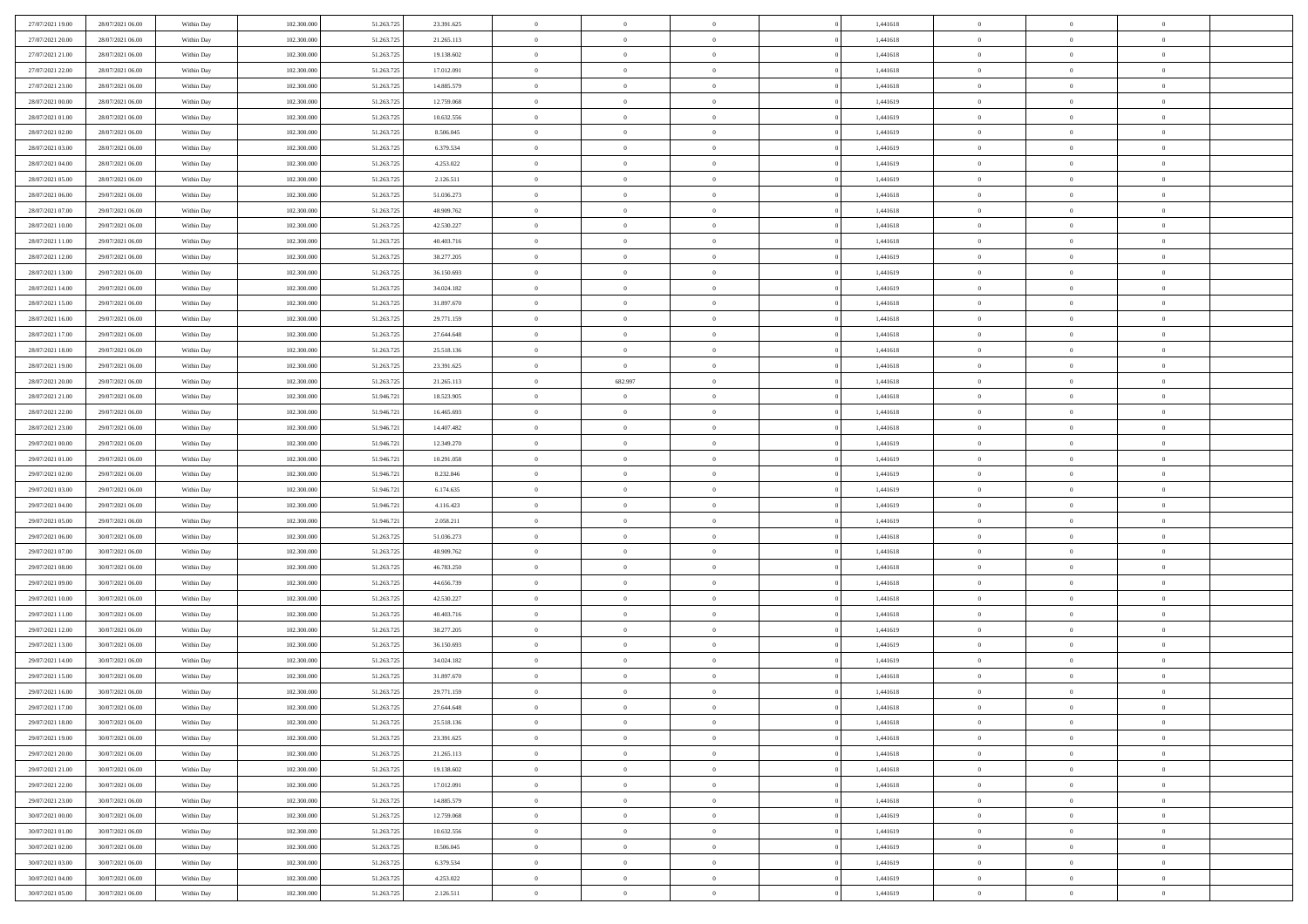| 30/07/2021 06:00 | 31/07/2021 06:00 | Within Day | 102,300,000 | 51.263.725 | 51.036.273 | $\Omega$       | $\Omega$       | $\Omega$ | 1.441618 | $\Omega$     | $\Omega$ | $\Omega$       |  |
|------------------|------------------|------------|-------------|------------|------------|----------------|----------------|----------|----------|--------------|----------|----------------|--|
| 30/07/2021 07:00 | 31/07/2021 06:00 | Within Day | 102.300.000 | 51.263.725 | 48,909,762 | $\Omega$       | $\Omega$       | $\Omega$ | 1.441618 | $\Omega$     | $\Omega$ | $\Omega$       |  |
| 30/07/2021 08:00 | 31/07/2021 06:00 | Within Day | 102.300,000 | 51.263.725 | 46.783.250 | $\Omega$       | $\Omega$       | $\Omega$ | 1.441618 | $\Omega$     | $\Omega$ | $\Omega$       |  |
| 30/07/2021 09:00 | 31/07/2021 06:00 | Within Day | 102.300.000 | 51.263.725 | 44.656.739 | $\Omega$       | $\Omega$       | $\Omega$ | 1,441618 | $\Omega$     | $\Omega$ | $\Omega$       |  |
| 30/07/2021 10:00 | 31/07/2021 06:00 | Within Day | 102.300,000 | 51.263.725 | 42.530.227 | $\Omega$       | $\Omega$       | $\Omega$ | 1.441618 | $\Omega$     | $\Omega$ | $\Omega$       |  |
| 30/07/2021 11:00 | 31/07/2021 06:00 | Within Day | 102.300.000 | 51.263.725 | 40,403,716 | $\Omega$       | $\Omega$       | $\Omega$ | 1.441618 | $\Omega$     | $\Omega$ | $\Omega$       |  |
| 30/07/2021 12:00 | 31/07/2021 06:00 | Within Day | 102.300.000 | 51.263.725 | 38.277.205 | $\Omega$       | $\Omega$       | $\Omega$ | 1,441619 |              | $\Omega$ | $\Omega$       |  |
| 30/07/2021 13:00 | 31/07/2021 06:00 | Within Day | 102.300.000 | 51.263.725 | 36.150.693 | $\Omega$       | $\Omega$       | $\Omega$ | 1.441619 | $\Omega$     | $\Omega$ | $\Omega$       |  |
| 30/07/2021 14:00 | 31/07/2021 06:00 | Within Day | 102.300.000 | 51.263.725 | 34.024.182 | $\Omega$       | $\Omega$       | $\Omega$ | 1.441619 | $\Omega$     | $\Omega$ | $\Omega$       |  |
| 30/07/2021 15:00 | 31/07/2021 06:00 | Within Day | 102.300,000 | 51.263.725 | 31,897,670 | $\Omega$       | $\Omega$       | $\Omega$ | 1.441618 | $\Omega$     | $\Omega$ | $\Omega$       |  |
| 30/07/2021 16:00 | 31/07/2021 06:00 | Within Day | 102.300.000 | 51.263.725 | 29.771.159 | $\Omega$       | $\Omega$       | $\theta$ | 1,441618 | $\Omega$     | $\Omega$ | $\Omega$       |  |
| 30/07/2021 17:00 | 31/07/2021 06:00 | Within Day | 102.300,000 | 51.263.725 | 27.644.648 |                | $\Omega$       | $\Omega$ | 1.441618 | $\Omega$     | $\Omega$ | $\Omega$       |  |
| 30/07/2021 18:00 | 31/07/2021 06:00 | Within Day | 102.300.000 | 51.263.725 | 25.518.136 | $\Omega$       | $\Omega$       | $\Omega$ | 1,441618 | $\Omega$     | $\Omega$ | $\Omega$       |  |
| 30/07/2021 19:00 | 31/07/2021 06:00 | Within Day | 102.300,000 | 51.263.725 | 23.391.625 | $\Omega$       | $\Omega$       | $\Omega$ | 1.441618 | $\Omega$     | $\Omega$ | $\Omega$       |  |
| 30/07/2021 20:00 | 31/07/2021 06:00 | Within Day | 102.300.000 | 51.263.725 | 21.265.113 | $\overline{0}$ | $\overline{0}$ | $\theta$ | 1,441618 | $\mathbf{0}$ | $\theta$ | $\overline{0}$ |  |
| 30/07/2021 21:00 | 31/07/2021 06:00 | Within Day | 102.300,000 | 51.263.725 | 19.138.602 | $\Omega$       | $\Omega$       | $\theta$ | 1.441618 | $\Omega$     | $\Omega$ | $\Omega$       |  |
| 30/07/2021 22.00 | 31/07/2021 06:00 | Within Day | 102.300.000 | 51.263.725 | 17.012.091 | $\Omega$       | $\Omega$       | $\Omega$ | 1,441618 | $\Omega$     | $\Omega$ | $\Omega$       |  |
| 30/07/2021 23:00 | 31/07/2021 06:00 | Within Day | 102,300,000 | 51.263.725 | 14.885.579 | $\Omega$       | $\Omega$       | $\Omega$ | 1.441618 | $\Omega$     | $\Omega$ | $\Omega$       |  |
| 31/07/2021 00:00 | 31/07/2021 06:00 | Within Day | 102.300.000 | 51.263.725 | 12.759.068 | $\Omega$       | $\Omega$       | $\Omega$ | 1,441619 | $\Omega$     | $\Omega$ | $\Omega$       |  |
| 31/07/2021 01:00 | 31/07/2021 06:00 | Within Day | 102.300,000 | 51.263.725 | 10.632.556 | $\Omega$       | $\Omega$       | $\Omega$ | 1.441619 | $\Omega$     | $\Omega$ | $\Omega$       |  |
| 31/07/2021 02:00 | 31/07/2021 06:00 | Within Day | 102.300.000 | 51.263.725 | 8.506.045  | $\Omega$       | $\Omega$       | $\Omega$ | 1,441619 | $\Omega$     | $\Omega$ | $\Omega$       |  |
| 31/07/2021 03:00 | 31/07/2021 06:00 | Within Day | 102.300.000 | 51.263.725 | 6.379.534  | $\Omega$       | $\Omega$       | $\Omega$ | 1,441619 | $\Omega$     | $\Omega$ | $\Omega$       |  |
| 31/07/2021 04:00 | 31/07/2021 06:00 | Within Day | 102.300.000 | 51.263.725 | 4.253.022  | $\Omega$       | $\Omega$       | $\Omega$ | 1,441619 | $\Omega$     | - 0      | $\Omega$       |  |
| 31/07/2021 06:00 | 01/08/2021 06:00 | Within Day | 102.300.000 | 51.263.725 | 51.036.273 | $\Omega$       | $\Omega$       | $\Omega$ | 1,441618 | $\Omega$     | $\Omega$ | $\Omega$       |  |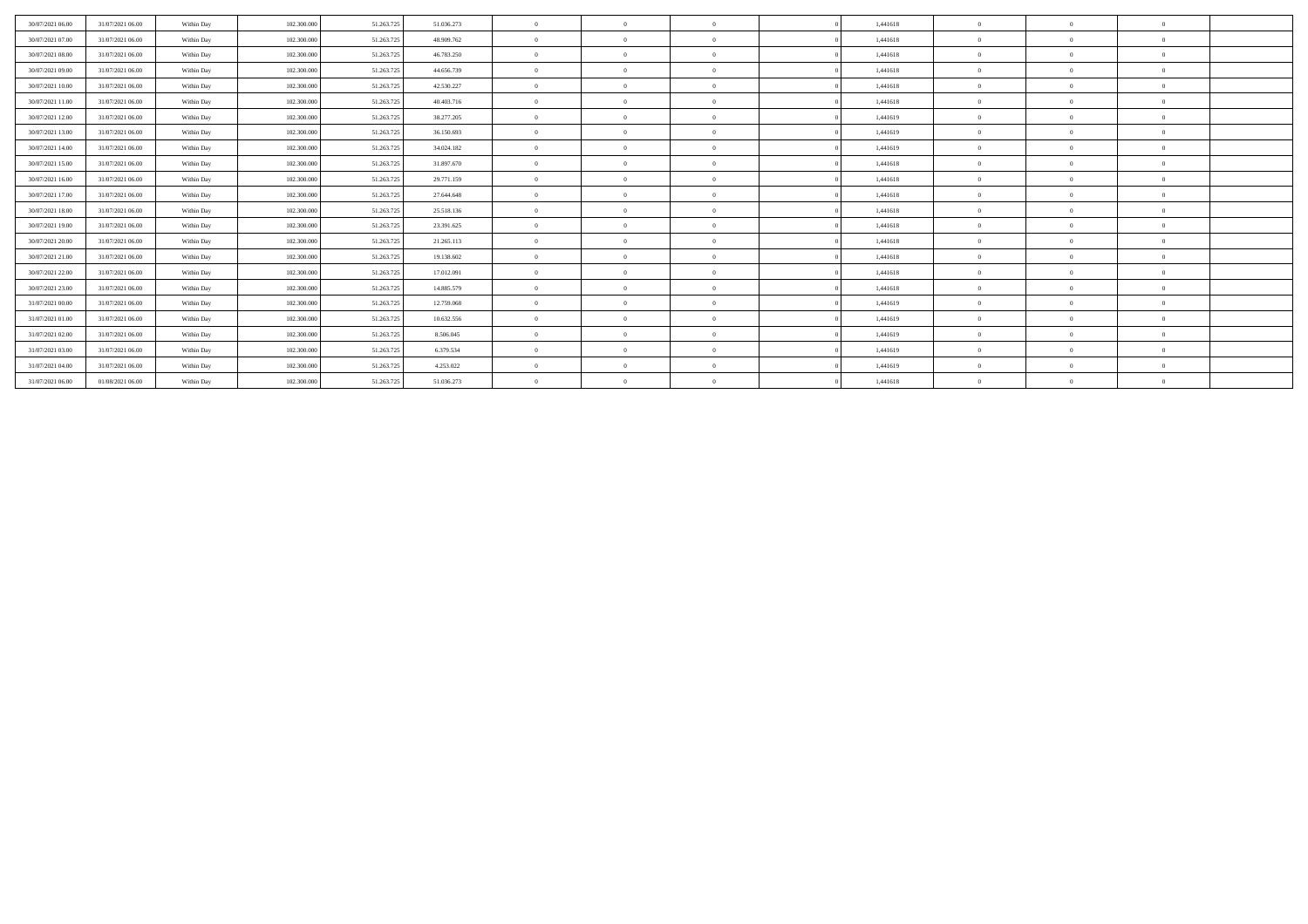## **SNAM RETE GAS**

**Transportation capacity at Entry Point interconnected with foreign pipelines**

**Update to 30/07/2021 of offered and assigned capacity in auction day-ahead and within-day**

**Thermal Year 2020/2021**

(Values in Ncm/day (0° C; 1,01325 bar) - 1 Scm=0,94794378 Ncm; Prices in c/Ncm)

| <b>Entry Point</b> | MAZARA-DEL-<br><b>VALLO</b> |
|--------------------|-----------------------------|
|--------------------|-----------------------------|

| Timeframe        |                  |                     |                            |                                              |            | <b>Offered capacity</b> |                | <b>Assigned capacity</b> | Day-Ahead                   |                             | Prices                        |                           |                                  |             |
|------------------|------------------|---------------------|----------------------------|----------------------------------------------|------------|-------------------------|----------------|--------------------------|-----------------------------|-----------------------------|-------------------------------|---------------------------|----------------------------------|-------------|
| From             | To               | <b>Auction type</b> | Transportation<br>capacity | <b>Assigned capacity</b><br>(before auction) | Firm       | Interruptible           | Firm           | Interruptible            | <b>Interrupted Capacity</b> | <b>Reserve price - Firm</b> | <b>Auction premium - Firm</b> | Reserve price -           | Auction premium -                | <b>Note</b> |
| 01/07/2021 06:00 | 02/07/2021 06:00 | Day Ahead           | 107.917.792                | 54.078.866                                   | 53.838.924 | $\theta$                | 90.943         | $\theta$                 | Interruptible               | 0,013666                    | $\Omega$                      | Interruptible<br>0,013666 | Interruptible<br>$\overline{0}$  |             |
| 02/07/2021 06:00 | 03/07/2021 06:00 | Day Ahead           | 107.917.792                | 54.078.86                                    | 53.838.924 | $\theta$                | 245.024        | $\Omega$                 |                             | 0,013666                    | $\theta$                      | 0,013666                  | $\theta$                         |             |
|                  | 04/07/2021 06:00 |                     | 107.917.792                | 54.078.866                                   | 53.838.924 | $\overline{0}$          | 645.810        | $\mathbf{0}$             |                             | 0,013666                    | $\bf{0}$                      |                           | $\overline{0}$                   |             |
| 03/07/2021 06:00 |                  | Day Ahead           |                            |                                              |            |                         |                | $\Omega$                 |                             |                             |                               | 0,013666                  |                                  |             |
| 04/07/2021 06:00 | 05/07/2021 06:00 | Day Ahead           | 107.917.792                | 54.078.866                                   | 53.838.924 | $\overline{0}$          | 943.672        | $\theta$                 |                             | 0.013666                    | $\bf{0}$                      | 0.013666                  | $\overline{0}$<br>$\overline{0}$ |             |
| 05/07/2021 06:00 | 06/07/2021 06:00 | Day Ahead           | 107.917.792                | 54.078.866                                   | 53.838.924 | $\overline{0}$          | $\Omega$       |                          |                             | 0,013666                    | $\hspace{0.1mm}$ 0            | 0,013666                  |                                  |             |
| 06/07/2021 06:00 | 07/07/2021 06:00 | Day Ahead           | 107.917.792                | 54.078.866                                   | 53.838.924 | $\theta$                | $\Omega$       | $\Omega$                 |                             | 0.013666                    | $\theta$                      | 0.013666                  | $\overline{0}$                   |             |
| 07/07/2021 06:00 | 08/07/2021 06:00 | Day Ahead           | 107.917.792                | 54.078.86                                    | 53.838.924 | $\theta$                | $\theta$       | $\overline{0}$           |                             | 0,013666                    | $\overline{0}$                | 0,013666                  | $\overline{0}$                   |             |
| 08/07/2021 06:00 | 09/07/2021 06:00 | Day Ahead           | 107.917.792                | 54.078.866                                   | 53.838.924 | $\overline{0}$          | $\overline{0}$ | $\theta$                 |                             | 0.013666                    | $\overline{0}$                | 0.013666                  | $\overline{0}$                   |             |
| 09/07/2021 06:00 | 10/07/2021 06:00 | Day Ahead           | 107.917.792                | 54.078.866                                   | 53.838.924 | $\overline{0}$          | $\Omega$       | $\theta$                 |                             | 0,013666                    | $\overline{0}$                | 0,013666                  | $\overline{0}$                   |             |
| 10/07/2021 06:00 | 11/07/2021 06:00 | Day Ahead           | 107.917.792                | 54.078.866                                   | 53.838.924 | $\overline{0}$          | $\Omega$       | $\Omega$                 |                             | 0.013666                    | $\theta$                      | 0.013666                  | $\overline{0}$                   |             |
| 11/07/2021 06:00 | 12/07/2021 06:00 | Day Ahead           | 107.917.792                | 54.078.86                                    | 53.838.924 | $\theta$                | $\Omega$       | $\Omega$                 |                             | 0,013666                    | $\theta$                      | 0,013666                  | $\theta$                         |             |
| 12/07/2021 06:00 | 13/07/2021 06:00 | Day Ahead           | 107.917.792                | 54,078,866                                   | 53.838.924 | $\overline{0}$          | $\theta$       | $\Omega$                 |                             | 0.013666                    | $\overline{0}$                | 0.013666                  | $\overline{0}$                   |             |
| 13/07/2021 06:00 | 14/07/2021 06:00 | Day Ahead           | 107.917.792                | 54.078.866                                   | 53.838.924 | $\overline{0}$          | $\Omega$       | $\theta$                 |                             | 0,013666                    | $\overline{0}$                | 0,013666                  | $\theta$                         |             |
| 14/07/2021 06:00 | 15/07/2021 06:00 | Day Ahead           | 107.917.792                | 54.078.866                                   | 53.838.924 | $\overline{0}$          | $\overline{0}$ | $\theta$                 |                             | 0.013666                    | $\bf{0}$                      | 0,013666                  | $\overline{0}$                   |             |
| 15/07/2021 06:00 | 16/07/2021 06:00 | Day Ahead           | 107.917.792                | 54.078.866                                   | 53.838.924 | $\theta$                | $\Omega$       | $\mathbf{0}$             |                             | 0,013666                    | $\overline{0}$                | 0,013666                  | $\theta$                         |             |
| 16/07/2021 06:00 | 17/07/2021 06:00 | Day Ahead           | 107.917.792                | 54.078.866                                   | 53.838.924 | $\overline{0}$          | 500.869        | $\theta$                 |                             | 0,013666                    | $\,$ 0 $\,$                   | 0,013666                  | $\overline{0}$                   |             |
| 17/07/2021 06:00 | 18/07/2021 06:00 | Day Ahead           | 107.917.792                | 54.078.866                                   | 53.838.924 | $\overline{0}$          | 436,900        | $\Omega$                 |                             | 0.013666                    | $\theta$                      | 0.013666                  | $\overline{0}$                   |             |
| 18/07/2021 06:00 | 19/07/2021 06:00 | Day Ahead           | 107.917.792                | 54.078.866                                   | 53.838.924 | $\overline{0}$          | 654.207        | $\theta$                 |                             | 0,013666                    | $\overline{0}$                | 0,013666                  | $\overline{0}$                   |             |
| 19/07/2021 06:00 | 20/07/2021 06:00 | Day Ahead           | 107.917.792                | 54.078.866                                   | 53.838.924 | $\theta$                | 1.467.360      | $\theta$                 |                             | 0.013666                    | $\theta$                      | 0.013666                  | $\overline{0}$                   |             |
| 20/07/2021 06:00 | 21/07/2021 06:00 | Day Ahead           | 107.917.792                | 54.078.86                                    | 53.838.924 | $\overline{0}$          | 1.609.502      | $\overline{0}$           |                             | 0,013666                    | $\theta$                      | 0,013666                  | $\overline{0}$                   |             |
| 21/07/2021 06:00 | 22/07/2021 06:00 | Day Ahead           | 107.917.792                | 54,078,866                                   | 53.838.924 | $\overline{0}$          | 1.579.054      | $\Omega$                 |                             | 0.013666                    | $\bf{0}$                      | 0.013666                  | $\overline{0}$                   |             |
| 22/07/2021 06:00 | 23/07/2021 06:00 | Day Ahead           | 107.917.792                | 54.078.866                                   | 53.838.924 | $\overline{0}$          | 1.139.655      | $\theta$                 |                             | 0,013666                    | $\overline{0}$                | 0,013666                  | $\overline{0}$                   |             |
| 23/07/2021 06:00 | 24/07/2021 06:00 | Day Ahead           | 107.917.792                | 54.078.866                                   | 53.838.924 | $\overline{0}$          | 445.621        | $\Omega$                 |                             | 0.013666                    | $\bf{0}$                      | 0.013666                  | $\overline{0}$                   |             |
| 24/07/2021 06:00 | 25/07/2021 06:00 | Day Ahead           | 107.917.792                | 54.078.86                                    | 53.838.924 | $\theta$                | $\theta$       | $\overline{0}$           |                             | 0,013666                    | $\overline{0}$                | 0,013666                  | $\overline{0}$                   |             |
| 25/07/2021 06:00 | 26/07/2021 06:00 | Day Ahead           | 107.917.792                | 54.078.866                                   | 53.838.924 | $\overline{0}$          | $\overline{0}$ | $\theta$                 |                             | 0.013666                    | $\overline{0}$                | 0,013666                  | $\overline{0}$                   |             |
| 26/07/2021 06:00 | 27/07/2021 06:00 | Day Ahead           | 107.917.792                | 54.078.866                                   | 53.838.924 | $\overline{0}$          | $\Omega$       | $\theta$                 |                             | 0,013666                    | $\overline{0}$                | 0,013666                  | $\overline{0}$                   |             |
| 27/07/2021 06:00 | 28/07/2021 06:00 | Day Ahead           | 107.917.792                | 54.078.866                                   | 53.838.924 | $\overline{0}$          | $\theta$       | $\Omega$                 |                             | 0.013666                    | $\theta$                      | 0.013666                  | $\overline{0}$                   |             |
| 28/07/2021 06:00 | 29/07/2021 06:00 | Day Ahead           | 107.917.792                | 54.078.86                                    | 53.838.924 | $\theta$                | $\Omega$       | $\theta$                 |                             | 0,013666                    | $\theta$                      | 0,013666                  | $\theta$                         |             |
| 29/07/2021 06:00 | 30/07/2021 06:00 | Day Ahead           | 107.917.792                | 54.078.866                                   | 53.838.924 | $\overline{0}$          | $\overline{0}$ | $\mathbf{0}$             |                             | 0,013666                    | $\bf{0}$                      | 0,013666                  | $\overline{0}$                   |             |
| 30/07/2021 06:00 | 31/07/2021 06:00 | Day Ahead           | 107.917.792                | 54.078.866                                   | 53.838.924 | $\overline{0}$          | $\overline{0}$ | $\theta$                 |                             | 0,013666                    | $\bf{0}$                      | 0,013666                  | $\overline{0}$                   |             |
| 31/07/2021 06:00 | 01/08/2021 06:00 | Day Ahead           | 107.917.792                | 54.078.866                                   | 53.838.924 | $\overline{0}$          | $\overline{0}$ | $\theta$                 |                             | 0,013666                    | $\,$ 0 $\,$                   | 0,013666                  | $\overline{0}$                   |             |
| 01/07/2021 06:00 | 02/07/2021 06:00 | Within Day          | 107.917.792                | 54.169.810                                   | 53,747.981 | $\overline{0}$          | $\theta$       | $\Omega$                 |                             | 1,366573                    | $\overline{0}$                | $\theta$                  | $\overline{0}$                   |             |
| 01/07/2021 07:00 | 02/07/2021 06:00 | Within Day          | 107.917.792                | 54.169.810                                   | 51.508.482 | $\overline{0}$          | $\overline{0}$ | $\mathbf{0}$             |                             | 1,366573                    | $\overline{0}$                | $\overline{0}$            | $\overline{0}$                   |             |
| 01/07/2021 08:00 | 02/07/2021 06:00 | Within Day          | 107.917.792                | 54.169.810                                   | 49.268.982 | $\overline{0}$          | $\overline{0}$ | $\Omega$                 |                             | 1.366573                    | $\overline{0}$                | $\theta$                  | $\overline{0}$                   |             |
| 01/07/2021 09:00 | 02/07/2021 06:00 | Within Day          | 107.917.792                | 54.169.810                                   | 47.029.483 | $\overline{0}$          | $\Omega$       | $\overline{0}$           |                             | 1,366573                    | $\theta$                      | $\overline{0}$            | $\overline{0}$                   |             |
| 01/07/2021 10:00 | 02/07/2021 06:00 | Within Day          | 107.917.792                | 54.169.810                                   | 44.789.983 | $\theta$                | $\Omega$       | $\Omega$                 |                             | 1.366573                    | $\theta$                      | $\Omega$                  | $\overline{0}$                   |             |
| 01/07/2021 11:00 | 02/07/2021 06:00 | Within Day          | 107.917.792                | 54.169.81                                    | 42.550.484 | $\overline{0}$          | $\theta$       | $\overline{0}$           |                             | 1,366573                    | $\theta$                      | $\overline{0}$            | $\overline{0}$                   |             |
|                  |                  |                     |                            |                                              |            |                         |                |                          |                             |                             |                               |                           |                                  |             |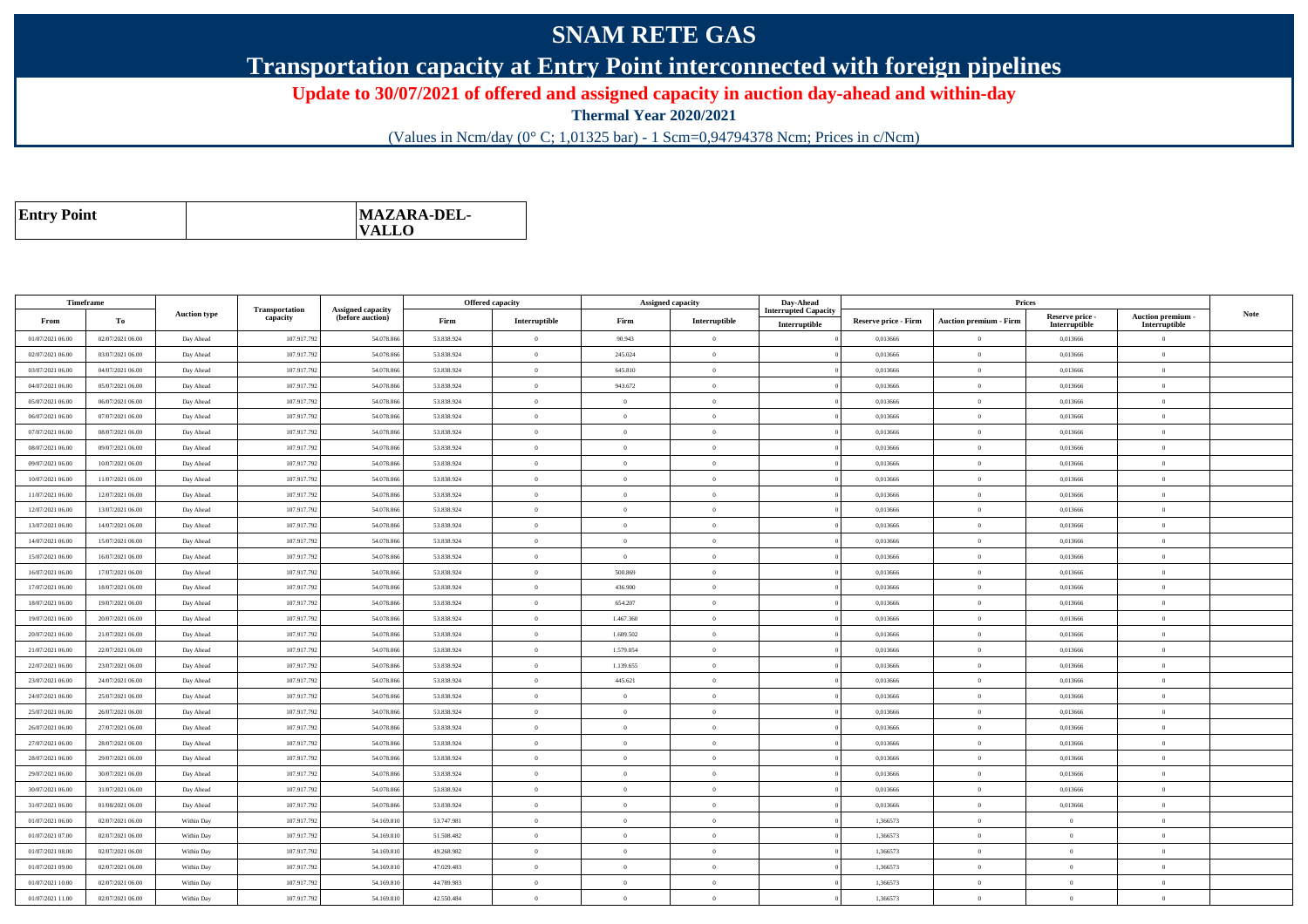| 01/07/2021 12:00                     | 02/07/2021 06:00                     | Within Day               | 107.917.792                | 54.169.810               | 40.310.986               | $\,0\,$                          | $\overline{0}$                   | $\overline{0}$                   | 1,366573             | $\,$ 0 $\,$                    | $\overline{0}$             | $\bf{0}$                         |  |
|--------------------------------------|--------------------------------------|--------------------------|----------------------------|--------------------------|--------------------------|----------------------------------|----------------------------------|----------------------------------|----------------------|--------------------------------|----------------------------|----------------------------------|--|
| 01/07/2021 13:00                     | 02/07/2021 06:00                     | Within Day               | 107.917.792                | 54.169.810               | 38.071.486               | $\overline{0}$                   | $\overline{0}$                   | $\overline{0}$                   | 1,366573             | $\theta$                       | $\overline{0}$             | $\theta$                         |  |
| 01/07/2021 14:00                     | 02/07/2021 06:00                     | Within Day               | 107.917.792                | 54.169.810               | 35.831.987               | $\mathbf{0}$                     | $\overline{0}$                   | $\overline{0}$                   | 1,366573             | $\theta$                       | $\overline{0}$             | $\overline{0}$                   |  |
| 01/07/2021 15:00                     | 02/07/2021 06:00                     | Within Day               | 107.917.792                | 54.169.810               | 33.592.488               | $\bf{0}$                         | $\overline{0}$                   | $\bf{0}$                         | 1,366573             | $\bf{0}$                       | $\overline{0}$             | $\bf{0}$                         |  |
| 01/07/2021 16:00                     | 02/07/2021 06:00                     | Within Day               | 107.917.792                | 54.169.810               | 31.352.988               | $\bf{0}$                         | $\overline{0}$                   | $\overline{0}$                   | 1,366573             | $\bf{0}$                       | $\bf{0}$                   | $\bf{0}$                         |  |
| 01/07/2021 17:00                     | 02/07/2021 06:00                     | Within Day               | 107.917.792                | 54.169.810               | 29.113.489               | $\mathbf{0}$                     | $\overline{0}$                   | $\overline{0}$                   | 1,366573             | $\theta$                       | $\overline{0}$             | $\theta$                         |  |
| 01/07/2021 18:00                     | 02/07/2021 06:00                     | Within Day               | 107.917.792                | 54.169.810               | 26.873.990               | $\mathbf{0}$                     | $\overline{0}$                   | $\overline{0}$                   | 1,366573             | $\bf{0}$                       | $\overline{0}$             | $\theta$                         |  |
| 01/07/2021 19:00                     | 02/07/2021 06:00                     | Within Day               | 107.917.792                | 54.169.81                | 24.634.490               | $\overline{0}$                   | $\overline{0}$                   | $\overline{0}$                   | 1,366573             | $\,$ 0 $\,$                    | $\overline{0}$             | $\theta$                         |  |
| 01/07/2021 20:00                     | 02/07/2021 06:00                     | Within Day               | 107.917.792                | 54.169.810               | 22.394.992               | $\overline{0}$                   | 137.363                          | $\overline{0}$                   | 1,366573             | $\theta$                       | $\overline{0}$             | $\overline{0}$                   |  |
| 01/07/2021 21:00                     | 02/07/2021 06:00                     | Within Day               | 107.917.792                | 54.307.17                | 20.031.866               | $\bf{0}$                         | $\overline{0}$                   | $\bf{0}$                         | 1,366573             | $\bf{0}$                       | $\overline{0}$             | $\bf{0}$                         |  |
| 01/07/2021 22:00                     | 02/07/2021 06:00                     | Within Day               | 107.917.792                | 54.307.17                | 17.806.103               | $\bf{0}$                         | $\overline{0}$                   | $\overline{0}$                   | 1,366573             | $\bf{0}$                       | $\theta$                   | $\theta$                         |  |
| 01/07/2021 23:00                     | 02/07/2021 06:00                     | Within Day               | 107.917.792                | 54.307.171               | 15.580.341               | $\mathbf{0}$                     | $\overline{0}$                   | $\overline{0}$                   | 1,366572             | $\theta$                       | $\overline{0}$             | $\overline{0}$                   |  |
| 02/07/2021 00:00                     | 02/07/2021 06:00                     | Within Day               | 107.917.792                | 54.307.17                | 13.354.578               | $\,0\,$                          | $\overline{0}$                   | $\bf{0}$                         | 1,366574             | $\bf{0}$                       | $\overline{0}$             | $\bf{0}$                         |  |
| 02/07/2021 01:00                     | 02/07/2021 06:00                     | Within Day               | 107.917.792                | 54.307.17                | 11.128.814               | $\bf{0}$                         | $\overline{0}$                   | $\overline{0}$                   | 1,366574             | $\,$ 0 $\,$                    | $\overline{0}$             | $\theta$                         |  |
| 02/07/2021 02:00                     | 02/07/2021 06:00                     | Within Day               | 107.917.792                | 54.307.17                | 8.903.051                | $\mathbf{0}$                     | $\overline{0}$                   | $\overline{0}$                   | 1,366574             | $\theta$                       | $\overline{0}$             | $\overline{0}$                   |  |
| 02/07/2021 03:00                     | 02/07/2021 06:00                     | Within Day               | 107.917.792                | 54.307.17                | 6.677.288                | $\,0\,$                          | $\overline{0}$                   | $\overline{0}$                   | 1,366574             | $\bf{0}$                       | $\overline{0}$             | $\bf{0}$                         |  |
| 02/07/2021 04:00                     | 02/07/2021 06:00                     | Within Day               | 107.917.792                | 54.307.17                | 4.451.526                | $\bf{0}$                         | $\overline{0}$                   | $\overline{0}$                   | 1,366574             | $\bf{0}$                       | $\mathbf{0}$               | $\overline{0}$                   |  |
| 02/07/2021 05:00                     | 02/07/2021 06:00                     | Within Day               | 107.917.792                | 54.307.171               | 2.225.763                | $\mathbf{0}$                     | $\overline{0}$                   | $\overline{0}$                   | 1,366574             | $\theta$                       | $\overline{0}$             | $\overline{0}$                   |  |
| 02/07/2021 06:00                     | 03/07/2021 06:00                     | Within Day               | 107.917.792                | 54.323.890               | 53.593.900               | $\bf{0}$                         | $\overline{0}$                   | $\bf{0}$                         | 1,366573             | $\bf{0}$                       | $\overline{0}$             | $\bf{0}$                         |  |
| 02/07/2021 07:00                     | 03/07/2021 06:00                     | Within Day               | 107.917.792                | 54.323.890               | 51.360.821               | $\bf{0}$                         | $\overline{0}$                   | $\overline{0}$                   | 1,366573             | $\bf{0}$                       | $\overline{0}$             | $\bf{0}$                         |  |
| 02/07/2021 08:00                     | 03/07/2021 06:00                     | Within Day               | 107.917.792                | 54.323.890               | 49.127.742               | $\mathbf{0}$                     | $\overline{0}$                   | $\overline{0}$                   | 1,366573             | $\theta$                       | $\bf{0}$                   | $\overline{0}$                   |  |
| 02/07/2021 09:00                     | 03/07/2021 06:00                     | Within Day               | 107.917.792                | 54.323.890               | 46.894.663               | $\mathbf{0}$                     | $\theta$                         | $\overline{0}$                   | 1,366573             | $\bf{0}$                       | $\overline{0}$             | $\theta$                         |  |
| 02/07/2021 10:00                     | 03/07/2021 06:00                     | Within Day               | 107.917.792                | 54.323.890               | 44.661.583               | $\overline{0}$                   | $\overline{0}$                   | $\overline{0}$                   | 1,366573             | $\bf{0}$                       | $\overline{0}$             | $\overline{0}$                   |  |
| 02/07/2021 11:00                     | 03/07/2021 06:00                     | Within Day               | 107.917.792                | 54.323.890               | 42.428.505               | $\mathbf{0}$                     | $\overline{0}$                   | $\overline{0}$                   | 1,366573             | $\theta$                       | $\overline{0}$             | $\overline{0}$                   |  |
| 02/07/2021 12:00                     | 03/07/2021 06:00                     | Within Day               | 107.917.792                | 54.323.890               | 40.195.425               | $\bf{0}$                         | $\overline{0}$                   | $\overline{0}$                   | 1,366573             | $\bf{0}$                       | $\overline{0}$             | $\bf{0}$                         |  |
| 02/07/2021 13:00                     | 03/07/2021 06:00                     | Within Day               | 107.917.792                | 54.323.890               | 37.962.345               | $\bf{0}$                         | $\overline{0}$                   | $\overline{0}$                   | 1,366573             | $\bf{0}$                       | $\overline{0}$             | $\bf{0}$                         |  |
| 02/07/2021 14:00                     | 03/07/2021 06:00                     | Within Day               | 107.917.792                | 54.323.890               | 35.729.267               | $\mathbf{0}$                     | $\overline{0}$                   | $\overline{0}$                   | 1,366573             | $\theta$                       | $\overline{0}$             | $\overline{0}$                   |  |
| 02/07/2021 15:00                     | 03/07/2021 06:00                     | Within Day               | 107.917.792                | 54.323.890               | 33.496.187               | $\,0\,$                          | $\overline{0}$                   | $\overline{0}$                   | 1,366573             | $\bf{0}$                       | $\overline{0}$             | $\bf{0}$                         |  |
| 02/07/2021 16:00                     | 03/07/2021 06:00                     | Within Day               | 107.917.792                | 54.323.890               | 31.263.108               | $\overline{0}$                   | $\overline{0}$                   | $\overline{0}$                   | 1,366573             | $\,$ 0 $\,$                    | $\overline{0}$             | $\overline{0}$                   |  |
| 02/07/2021 17:00                     | 03/07/2021 06:00                     | Within Day               | 107.917.792                | 54.323.890               | 29.030.029               | $\mathbf{0}$                     | $\overline{0}$                   | $\overline{0}$                   | 1,366573             | $\theta$                       | $\overline{0}$             | $\overline{0}$                   |  |
| 02/07/2021 18:00                     | 03/07/2021 06:00                     | Within Day               | 107.917.792                | 54.323.890               | 26.796.950               | $\mathbf{0}$                     | $\overline{0}$                   | $\overline{0}$                   | 1,366573             | $\,$ 0 $\,$                    | $\overline{0}$             | $\theta$                         |  |
| 02/07/2021 19:00                     | 03/07/2021 06:00                     | Within Day               | 107.917.792                | 54.323.890               | 24.563.870               | $\bf{0}$                         | $\overline{0}$                   | $\overline{0}$                   | 1,366573             | $\bf{0}$                       | $\mathbf{0}$               | $\bf{0}$                         |  |
| 02/07/2021 20:00                     | 03/07/2021 06:00                     | Within Day               | 107.917.792                | 54.323.890               | 22.330.792               | $\mathbf{0}$                     | 30.314                           | $\overline{0}$                   | 1,366573             | $\theta$                       | $\overline{0}$             | $\overline{0}$                   |  |
| 02/07/2021 21:00                     | 03/07/2021 06:00                     | Within Day               | 107.917.792                | 54.354.204               | 20.070.430               | $\,$ 0 $\,$                      | $\overline{0}$                   | $\overline{0}$                   | 1,366573             | $\,$ 0 $\,$                    | $\overline{0}$             | $\theta$                         |  |
| 02/07/2021 22:00                     | 03/07/2021 06:00                     | Within Day               | 107.917.792                | 54.354.204               | 17.840.382               | $\overline{0}$                   | $\overline{0}$                   | $\overline{0}$                   | 1,366573             | $\bf{0}$                       | $\overline{0}$             | $\bf{0}$                         |  |
| 02/07/2021 23:00                     | 03/07/2021 06:00                     | Within Day               | 107.917.792                | 54.354.204               | 15.610.334               | $\mathbf{0}$                     | $\overline{0}$                   | $\overline{0}$                   | 1,366572             | $\theta$                       | $\overline{0}$             | $\theta$                         |  |
| 03/07/2021 00:00                     | 03/07/2021 06:00                     | Within Day               | 107.917.792                | 54.354.204               | 13.380.286               | $\mathbf{0}$                     | $\overline{0}$                   | $\theta$                         | 1,366574             | $\,$ 0 $\,$                    | $\overline{0}$             | $\theta$                         |  |
| 03/07/2021 01:00                     | 03/07/2021 06:00                     | Within Day               | 107.917.792                | 54.354.204               | 11.150.238               | $\bf{0}$                         | $\overline{0}$                   | $\overline{0}$                   | 1,366574             | $\bf{0}$                       | $\overline{0}$             | $\overline{0}$                   |  |
| 03/07/2021 02:00                     | 03/07/2021 06:00                     | Within Day               | 107.917.792                | 54.354.204               | 8.920.190                | $\mathbf{0}$                     | $\overline{0}$                   | $\overline{0}$                   | 1,366574             | $\theta$                       | $\overline{0}$             | $\overline{0}$                   |  |
| 03/07/2021 03:00                     | 03/07/2021 06:00                     | Within Day               | 107.917.792                | 54.354.204               | 6.690.143                | $\mathbf{0}$                     | $\overline{0}$                   | $\bf{0}$                         | 1,366574             | $\,$ 0 $\,$                    | $\overline{0}$             | $\theta$                         |  |
| 03/07/2021 04:00                     | 03/07/2021 06:00                     | Within Day               | 107.917.792                | 54.354.204               | 4.460.095                | $\bf{0}$                         | $\overline{0}$                   | $\overline{0}$                   | 1,366574             | $\bf{0}$                       | $\overline{0}$             | $\bf{0}$                         |  |
| 03/07/2021 05:00                     | 03/07/2021 06:00                     | Within Day               | 107.917.792                | 54.354.204               | 2.230.047                | $\mathbf{0}$                     | $\overline{0}$                   | $\overline{0}$                   | 1,366574             | $\theta$                       | $\overline{0}$             | $\overline{0}$                   |  |
| 03/07/2021 06:00                     | 04/07/2021 06:00                     | Within Day               | 107.917.792                | 54.724.677               | 53.193.113               | $\mathbf{0}$                     | $\overline{0}$                   | $\overline{0}$                   | 1,366573             | $\,$ 0 $\,$                    | $\overline{0}$             | $\theta$                         |  |
| 03/07/2021 07:00<br>03/07/2021 08:00 | 04/07/2021 06:00<br>04/07/2021 06:00 | Within Day               | 107.917.792                | 54.724.677<br>54.724.677 | 50.976.733<br>48.760.354 | $\bf{0}$                         | $\overline{0}$                   | $\overline{0}$                   | 1,366573<br>1,366573 | $\,$ 0 $\,$<br>$\overline{0}$  | $\overline{0}$             | $\bf{0}$                         |  |
|                                      |                                      | Within Day               | 107.917.792                |                          |                          | $\bf{0}$                         | $\overline{0}$                   | $\Omega$                         |                      |                                | $^{\circ}$                 | $\theta$<br>$\theta$             |  |
| 03/07/2021 09:00                     | 04/07/2021 06:00                     | Within Day               | 107.917.792                | 54.724.677               | 46.543.974               | $\,$ 0 $\,$                      | $\overline{0}$                   | $\overline{0}$                   | 1,366573             | $\,$ 0 $\,$                    | $\bf{0}$<br>$\overline{0}$ |                                  |  |
| 03/07/2021 10:00<br>03/07/2021 11:00 | 04/07/2021 06:00<br>04/07/2021 06:00 | Within Day<br>Within Day | 107.917.792<br>107.917.792 | 54.724.677<br>54.724.677 | 44.327.594<br>42.111.215 | $\bf{0}$<br>$\mathbf{0}$         | $\overline{0}$<br>$\overline{0}$ | $\overline{0}$<br>$\overline{0}$ | 1,366573<br>1,366573 | $\overline{0}$<br>$\mathbf{0}$ | $\overline{0}$             | $\overline{0}$<br>$\overline{0}$ |  |
|                                      |                                      |                          |                            |                          |                          |                                  |                                  |                                  |                      |                                |                            | $\overline{0}$                   |  |
| 03/07/2021 12:00                     | 04/07/2021 06:00<br>04/07/2021 06:00 | Within Day               | 107.917.792<br>107.917.792 | 54.724.677<br>54.724.677 | 39.894.834<br>37.678.455 | $\,$ 0<br>$\hspace{0.1mm}\bm{0}$ | $\overline{0}$<br>$\overline{0}$ | $\overline{0}$                   | 1,366573<br>1,366573 | $\,$ 0 $\,$<br>$\,$ 0 $\,$     | $\bf{0}$<br>$\overline{0}$ | $\overline{0}$                   |  |
| 03/07/2021 13:00<br>03/07/2021 14:00 | 04/07/2021 06:00                     | Within Day<br>Within Day | 107.917.792                | 54.724.677               | 35.462.076               | $\mathbf{0}$                     | $\overline{0}$                   | $\overline{0}$<br>$\overline{0}$ | 1,366573             | $\overline{0}$                 | $\overline{0}$             | $\overline{0}$                   |  |
| 03/07/2021 15:00                     | 04/07/2021 06:00                     | Within Day               | 107.917.792                | 54.724.677               | 33.245.695               | $\,$ 0 $\,$                      | $\overline{0}$                   | $\overline{0}$                   | 1,366573             | $\,$ 0 $\,$                    | $\bf{0}$                   | $\overline{0}$                   |  |
| 03/07/2021 16:00                     | 04/07/2021 06:00                     | Within Day               | 107.917.792                | 54.724.677               | 31.029.316               | $\overline{0}$                   | $\overline{0}$                   | $\overline{0}$                   | 1,366573             | $\overline{0}$                 | $\overline{0}$             | $\overline{0}$                   |  |
| 03/07/2021 17:00                     | 04/07/2021 06:00                     | Within Day               | 107.917.792                | 54.724.677               | 28.812.937               | $\mathbf{0}$                     | $\overline{0}$                   | $\overline{0}$                   | 1,366573             | $\mathbf{0}$                   | $\overline{0}$             | $\overline{0}$                   |  |
| 03/07/2021 18:00                     | 04/07/2021 06:00                     | Within Day               | 107.917.792                | 54.724.677               | 26.596.556               | $\,$ 0 $\,$                      | $\overline{0}$                   | $\overline{0}$                   | 1,366573             | $\,$ 0 $\,$                    | $\bf{0}$                   | $\,$ 0 $\,$                      |  |
| 03/07/2021 19:00                     | 04/07/2021 06:00                     | Within Day               | 107.917.792                | 54.724.677               | 24.380.177               | $\bf{0}$                         | $\overline{0}$                   | $\overline{0}$                   | 1,366573             | $\,$ 0 $\,$                    | $\mathbf{0}$               | $\bf{0}$                         |  |
| 03/07/2021 20:00                     | 04/07/2021 06:00                     | Within Day               | 107.917.792                | 54.724.677               | 22.163.796               | $\overline{0}$                   | $\overline{0}$                   | $\overline{0}$                   | 1,366573             | $\overline{0}$                 | $\overline{0}$             | $\overline{0}$                   |  |
|                                      |                                      |                          |                            |                          |                          |                                  |                                  |                                  |                      |                                |                            |                                  |  |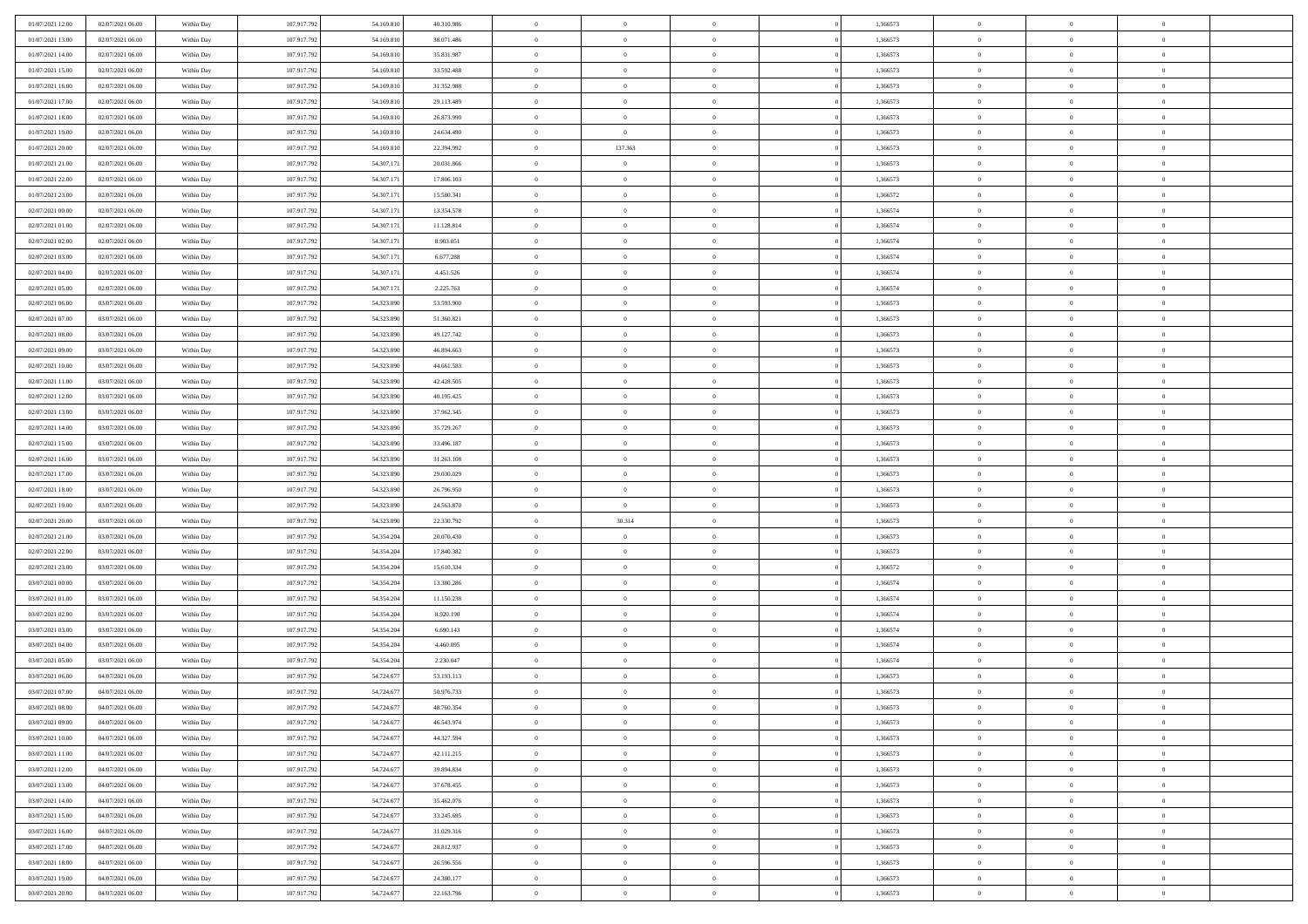| 03/07/2021 21:00                     | 04/07/2021 06:00                     | Within Day               | 107.917.792                | 54.724.67               | 19.947.417               | $\,0\,$                  | 97.205                           | $\overline{0}$                   |                | 1,366573             | $\,$ 0 $\,$          | $\overline{0}$                   | $\bf{0}$                   |  |
|--------------------------------------|--------------------------------------|--------------------------|----------------------------|-------------------------|--------------------------|--------------------------|----------------------------------|----------------------------------|----------------|----------------------|----------------------|----------------------------------|----------------------------|--|
| 03/07/2021 22.00                     | 04/07/2021 06:00                     | Within Day               | 107.917.792                | 54.821.88               | 17.644.633               | $\overline{0}$           | $\overline{0}$                   | $\overline{0}$                   |                | 1,366573             | $\theta$             | $\overline{0}$                   | $\theta$                   |  |
| 03/07/2021 23:00                     | 04/07/2021 06:00                     | Within Day               | 107.917.792                | 54.821.881              | 15.439.054               | $\mathbf{0}$             | $\overline{0}$                   | $\overline{0}$                   |                | 1,366572             | $\theta$             | $\overline{0}$                   | $\overline{0}$             |  |
| 04/07/2021 00:00                     | 04/07/2021 06:00                     | Within Day               | 107.917.792                | 54.821.881              | 13.233.475               | $\bf{0}$                 | $\overline{0}$                   | $\bf{0}$                         |                | 1,366574             | $\bf{0}$             | $\overline{0}$                   | $\bf{0}$                   |  |
| 04/07/2021 01:00                     | 04/07/2021 06:00                     | Within Day               | 107.917.792                | 54.821.881              | 11.027.896               | $\bf{0}$                 | $\overline{0}$                   | $\overline{0}$                   |                | 1,366574             | $\bf{0}$             | $\bf{0}$                         | $\bf{0}$                   |  |
| 04/07/2021 02:00                     | 04/07/2021 06:00                     | Within Day               | 107.917.792                | 54.821.881              | 8.822.316                | $\mathbf{0}$             | $\overline{0}$                   | $\overline{0}$                   |                | 1,366574             | $\theta$             | $\overline{0}$                   | $\theta$                   |  |
| 04/07/2021 03:00                     | 04/07/2021 06:00                     | Within Day               | 107.917.792                | 54.821.881              | 6.616.737                | $\mathbf{0}$             | $\overline{0}$                   | $\overline{0}$                   |                | 1,366574             | $\bf{0}$             | $\overline{0}$                   | $\theta$                   |  |
| 04/07/2021 04:00                     | 04/07/2021 06:00                     | Within Day               | 107.917.792                | 54.821.881              | 4.411.158                | $\overline{0}$           | $\mathbf{0}$                     | $\overline{0}$                   |                | 1,366574             | $\,$ 0 $\,$          | $\overline{0}$                   | $\theta$                   |  |
| 04/07/2021 05:00                     | 04/07/2021 06:00                     | Within Day               | 107.917.792                | 54.821.881              | 2.205.579                | $\mathbf{0}$             | $\overline{0}$                   | $\overline{0}$                   |                | 1,366574             | $\theta$             | $\overline{0}$                   | $\theta$                   |  |
| 04/07/2021 06:00                     | 05/07/2021 06:00                     | Within Day               | 107.917.792                | 55.022.538              | 52.895.252               | $\bf{0}$                 | $\overline{0}$                   | $\bf{0}$                         |                | 1,366573             | $\bf{0}$             | $\overline{0}$                   | $\bf{0}$                   |  |
| 04/07/2021 07:00                     | 05/07/2021 06:00                     | Within Day               | 107.917.792                | 55.022.538              | 50.691.283               | $\bf{0}$                 | $\overline{0}$                   | $\overline{0}$                   |                | 1,366573             | $\bf{0}$             | $\theta$                         | $\theta$                   |  |
| 04/07/2021 08:00                     | 05/07/2021 06:00                     | Within Day               | 107.917.792                | 55.022.538              | 48.487.313               | $\mathbf{0}$             | $\overline{0}$                   | $\overline{0}$                   |                | 1,366573             | $\theta$             | $\overline{0}$                   | $\theta$                   |  |
| 04/07/2021 09:00                     | 05/07/2021 06:00                     | Within Day               | 107.917.792                | 55.022.538              | 46.283.345               | $\,0\,$                  | $\overline{0}$                   | $\bf{0}$                         |                | 1,366573             | $\bf{0}$             | $\overline{0}$                   | $\bf{0}$                   |  |
| 04/07/2021 11:00                     | 05/07/2021 06:00                     | Within Day               | 107.917.792                | 55.022.538              | 41.875.407               | $\bf{0}$                 | $\overline{0}$                   | $\overline{0}$                   |                | 1,366573             | $\,$ 0 $\,$          | $\overline{0}$                   | $\theta$                   |  |
| 04/07/2021 12:00                     | 05/07/2021 06:00                     | Within Day               | 107.917.792                | 55.022.538              | 39.671.438               | $\mathbf{0}$             | $\overline{0}$                   | $\overline{0}$                   |                | 1,366573             | $\theta$             | $\overline{0}$                   | $\overline{0}$             |  |
| 04/07/2021 13:00                     | 05/07/2021 06:00                     | Within Day               | 107.917.792                | 55.022.538              | 37.467.470               | $\,0\,$                  | $\overline{0}$                   | $\overline{0}$                   |                | 1,366573             | $\bf{0}$             | $\overline{0}$                   | $\bf{0}$                   |  |
| 04/07/2021 14:00                     | 05/07/2021 06:00                     | Within Day               | 107.917.792                | 55.022.538              | 35.263.501               | $\bf{0}$                 | $\overline{0}$                   | $\overline{0}$                   |                | 1,366573             | $\bf{0}$             | $\mathbf{0}$                     | $\overline{0}$             |  |
| 04/07/2021 15:00                     | 05/07/2021 06:00                     | Within Day               | 107.917.792                | 55.022.538              | 33.059.532               | $\mathbf{0}$             | $\overline{0}$                   | $\overline{0}$                   |                | 1,366573             | $\theta$             | $\overline{0}$                   | $\overline{0}$             |  |
| 04/07/2021 16:00                     | 05/07/2021 06:00                     | Within Day               | 107.917.792                | 55.022.538              | 30.855.563               | $\,0\,$                  | $\overline{0}$                   | $\bf{0}$                         |                | 1,366573             | $\bf{0}$             | $\overline{0}$                   | $\bf{0}$                   |  |
| 04/07/2021 17:00                     | 05/07/2021 06:00                     | Within Day               | 107.917.792                | 55.022.538              | 28.651.595               | $\bf{0}$                 | $\overline{0}$                   | $\overline{0}$                   |                | 1,366573             | $\bf{0}$             | $\overline{0}$                   | $\bf{0}$                   |  |
| 04/07/2021 18:00                     | 05/07/2021 06:00                     | Within Day               | 107.917.792                | 55.022.538              | 26.447.625               | $\mathbf{0}$             | $\overline{0}$                   | $\overline{0}$                   |                | 1,366573             | $\theta$             | $\bf{0}$                         | $\overline{0}$             |  |
| 04/07/2021 19:00                     | 05/07/2021 06:00                     | Within Day               | 107.917.792                | 55.022.538              | 24.243.656               | $\mathbf{0}$             | $\theta$                         | $\overline{0}$                   |                | 1,366573             | $\bf{0}$             | $\overline{0}$                   | $\theta$                   |  |
| 04/07/2021 20:00                     | 05/07/2021 06:00                     | Within Day               | 107.917.792                | 55.022.53               | 22.039.688               | $\bf{0}$                 | $\mathbf{0}$                     | $\overline{0}$                   |                | 1,366573             | $\bf{0}$             | $\overline{0}$                   | $\overline{0}$             |  |
| 04/07/2021 21:00                     | 05/07/2021 06:00                     | Within Day               | 107.917.792                | 55.022.538              | 19.835.719               | $\mathbf{0}$             | 66.462                           | $\overline{0}$                   |                | 1,366573             | $\theta$             | $\overline{0}$                   | $\overline{0}$             |  |
| 04/07/2021 22.00                     | 05/07/2021 06:00                     | Within Day               | 107.917.792                | 55.089.000              | 17.572.673               | $\bf{0}$                 | $\overline{0}$                   | $\overline{0}$                   |                | 1,366573             | $\bf{0}$             | $\overline{0}$                   | $\bf{0}$                   |  |
| 04/07/2021 23:00                     | 05/07/2021 06:00                     | Within Day               | 107.917.792                | 55.089.000              | 15.376.088               | $\bf{0}$                 | $\overline{0}$                   | $\overline{0}$                   |                | 1,366572             | $\bf{0}$             | $\mathbf{0}$                     | $\bf{0}$                   |  |
| 05/07/2021 00:00                     | 05/07/2021 06:00                     | Within Day               | 107.917.792                | 55.089.000              | 13.179.504               | $\mathbf{0}$             | $\overline{0}$                   | $\overline{0}$                   |                | 1,366574             | $\theta$             | $\overline{0}$                   | $\overline{0}$             |  |
| 05/07/2021 01:00                     | 05/07/2021 06:00                     | Within Day               | 107.917.792                | 55.089.000              | 10.982.920               | $\,0\,$                  | $\overline{0}$                   | $\overline{0}$                   |                | 1,366574             | $\bf{0}$             | $\overline{0}$                   | $\bf{0}$                   |  |
| 05/07/2021 02:00                     | 05/07/2021 06:00                     | Within Day               | 107.917.792                | 55,089,00               | 8.786.336                | $\overline{0}$           | $\overline{0}$                   | $\overline{0}$                   |                | 1,366574             | $\,$ 0 $\,$          | $\overline{0}$                   | $\overline{0}$             |  |
| 05/07/2021 03:00                     | 05/07/2021 06:00                     | Within Day               | 107.917.792                | 55.089.000              | 6.589.752                | $\mathbf{0}$             | $\overline{0}$                   | $\overline{0}$                   |                | 1,366574             | $\theta$             | $\overline{0}$                   | $\overline{0}$             |  |
| 05/07/2021 04:00                     | 05/07/2021 06:00                     | Within Day               | 107.917.792                | 55.089.000              | 4.393.168                | $\mathbf{0}$             | $\overline{0}$                   | $\theta$                         |                | 1,366574             | $\,$ 0 $\,$          | $\overline{0}$                   | $\theta$                   |  |
| 05/07/2021 05:00                     | 05/07/2021 06:00                     | Within Day               | 107.917.792                | 55.089.000              | 2.196.584                | $\bf{0}$                 | $\overline{0}$                   | $\overline{0}$                   |                | 1,366574             | $\bf{0}$             | $\mathbf{0}$                     | $\bf{0}$                   |  |
| 05/07/2021 06:00                     | 06/07/2021 06:00                     | Within Day               | 107.917.792                | 54.078.866              | 53.838.924               | $\mathbf{0}$             | $\overline{0}$                   | $\overline{0}$                   |                | 1,366573             | $\theta$             | $\overline{0}$                   | $\overline{0}$             |  |
| 05/07/2021 07:00                     | 06/07/2021 06:00                     | Within Day               | 107.917.792                | 54.078.866              | 51.595.636               | $\mathbf{0}$             | $\overline{0}$                   | $\theta$                         |                | 1,366573             | $\,$ 0 $\,$          | $\overline{0}$                   | $\theta$                   |  |
| 05/07/2021 08:00                     | 06/07/2021 06:00                     | Within Day               | 107.917.792                | 54.078.866              | 49.352.347               | $\overline{0}$           | $\overline{0}$                   | $\overline{0}$                   |                | 1,366573             | $\bf{0}$             | $\overline{0}$                   | $\bf{0}$                   |  |
| 05/07/2021 09:00                     | 06/07/2021 06:00                     | Within Day               | 107.917.792                | 54.078.866              | 47.109.059               | $\mathbf{0}$             | $\overline{0}$                   | $\overline{0}$                   |                | 1,366573             | $\theta$             | $\overline{0}$                   | $\theta$                   |  |
| 05/07/2021 10:00                     | 06/07/2021 06:00                     | Within Day               | 107.917.792                | 54.078.866<br>54.078.86 | 44.865.769               | $\mathbf{0}$             | $\overline{0}$<br>$\overline{0}$ | $\theta$                         |                | 1,366573             | $\,$ 0 $\,$          | $\overline{0}$<br>$\overline{0}$ | $\theta$<br>$\overline{0}$ |  |
| 05/07/2021 11:00<br>05/07/2021 12:00 | 06/07/2021 06:00<br>06/07/2021 06:00 | Within Day<br>Within Day | 107.917.792<br>107.917.792 | 54.078.866              | 42.622.481<br>40.379.193 | $\bf{0}$<br>$\mathbf{0}$ | $\overline{0}$                   | $\overline{0}$<br>$\overline{0}$ |                | 1,366573<br>1,366573 | $\bf{0}$<br>$\theta$ | $\overline{0}$                   | $\overline{0}$             |  |
| 05/07/2021 13:00                     | 06/07/2021 06:00                     |                          | 107.917.792                | 54.078.866              | 38.135.904               | $\mathbf{0}$             | $\overline{0}$                   | $\bf{0}$                         |                | 1,366573             | $\,$ 0 $\,$          | $\overline{0}$                   | $\theta$                   |  |
|                                      | 06/07/2021 06:00                     | Within Day               | 107.917.792                | 54.078.866              |                          | $\bf{0}$                 | $\overline{0}$                   | $\overline{0}$                   |                | 1,366573             | $\bf{0}$             | $\overline{0}$                   | $\bf{0}$                   |  |
| 05/07/2021 14:00<br>05/07/2021 15:00 | 06/07/2021 06:00                     | Within Day<br>Within Day | 107.917.792                | 54.078.866              | 35.892.616<br>33.649.327 | $\mathbf{0}$             | $\overline{0}$                   | $\overline{0}$                   |                | 1,366573             | $\theta$             | $\overline{0}$                   | $\overline{0}$             |  |
| 05/07/2021 16:00                     | 06/07/2021 06:00                     | Within Day               | 107.917.792                | 54.078.866              | 31.406.039               | $\mathbf{0}$             | $\overline{0}$                   | $\overline{0}$                   |                | 1,366573             | $\,$ 0 $\,$          | $\overline{0}$                   | $\theta$                   |  |
| 05/07/2021 17:00                     | 06/07/2021 06:00                     | Within Day               | 107.917.792                | 54.078.86               | 29.162.751               | $\bf{0}$                 | $\overline{0}$                   | $\overline{0}$                   |                | 1,366573             | $\,$ 0 $\,$          | $\overline{0}$                   | $\bf{0}$                   |  |
| 05/07/2021 18:00                     | 06/07/2021 06:00                     | Within Day               | 107.917.792                | 54.078.866              | 26.919.461               | $\bf{0}$                 | $\overline{0}$                   | $\Omega$                         |                | 1,366573             | $\overline{0}$       | $^{\circ}$                       | $\theta$                   |  |
| 05/07/2021 19:00                     | 06/07/2021 06:00                     | Within Day               | 107.917.792                | 54.078.866              | 24.676.173               | $\,$ 0 $\,$              | $\overline{0}$                   | $\overline{0}$                   |                | 1,366573             | $\,$ 0 $\,$          | $\bf{0}$                         | $\theta$                   |  |
| 05/07/2021 20:00                     | 06/07/2021 06:00                     | Within Day               | 107.917.792                | 54.078.866              | 22.432.884               | $\bf{0}$                 | $\overline{0}$                   | $\overline{0}$                   |                | 1,366573             | $\overline{0}$       | $\overline{0}$                   | $\overline{0}$             |  |
| 05/07/2021 21:00                     | 06/07/2021 06:00                     | Within Day               | 107.917.792                | 54.078.866              | 20.189.596               | $\mathbf{0}$             | $\overline{0}$                   | $\overline{0}$                   |                | 1,366573             | $\mathbf{0}$         | $\overline{0}$                   | $\overline{0}$             |  |
| 05/07/2021 22:00                     | 06/07/2021 06:00                     | Within Day               | 107.917.792                | 54.078.866              | 17.946.308               | $\,$ 0                   | $\overline{0}$                   | $\bf{0}$                         | $\overline{0}$ | 1,366573             | $\,$ 0 $\,$          | $\bf{0}$                         | $\theta$                   |  |
| 05/07/2021 23:00                     | 06/07/2021 06:00                     | Within Day               | 107.917.792                | 54.078.866              | 15.703.019               | $\hspace{0.1mm}\bm{0}$   | $\overline{0}$                   | $\overline{0}$                   |                | 1,366572             | $\,$ 0 $\,$          | $\overline{0}$                   | $\overline{0}$             |  |
| 06/07/2021 00:00                     | 06/07/2021 06:00                     | Within Day               | 107.917.792                | 54.078.866              | 13.459.731               | $\mathbf{0}$             | $\overline{0}$                   | $\overline{0}$                   |                | 1,366574             | $\overline{0}$       | $\overline{0}$                   | $\overline{0}$             |  |
| 06/07/2021 01:00                     | 06/07/2021 06:00                     | Within Day               | 107.917.792                | 54.078.866              | 11.216.442               | $\,$ 0 $\,$              | $\overline{0}$                   | $\overline{0}$                   |                | 1,366574             | $\,$ 0 $\,$          | $\overline{0}$                   | $\theta$                   |  |
| 06/07/2021 02:00                     | 06/07/2021 06:00                     | Within Day               | 107.917.792                | 54.078.866              | 8.973.153                | $\overline{0}$           | $\overline{0}$                   | $\overline{0}$                   |                | 1,366574             | $\overline{0}$       | $\overline{0}$                   | $\bf{0}$                   |  |
| 06/07/2021 03:00                     | 06/07/2021 06:00                     | Within Day               | 107.917.792                | 54.078.866              | 6.729.865                | $\mathbf{0}$             | $\overline{0}$                   | $\overline{0}$                   |                | 1,366574             | $\mathbf{0}$         | $\overline{0}$                   | $\overline{0}$             |  |
| 06/07/2021 04:00                     | 06/07/2021 06:00                     | Within Day               | 107.917.792                | 54.078.866              | 4.486.576                | $\,$ 0 $\,$              | $\overline{0}$                   | $\bf{0}$                         |                | 1,366574             | $\,$ 0 $\,$          | $\bf{0}$                         | $\,$ 0 $\,$                |  |
| 06/07/2021 05:00                     | 06/07/2021 06:00                     | Within Day               | 107.917.792                | 54.078.866              | 2.243.288                | $\bf{0}$                 | $\overline{0}$                   | $\overline{0}$                   |                | 1,366574             | $\,$ 0 $\,$          | $\mathbf{0}$                     | $\overline{0}$             |  |
| 06/07/2021 06:00                     | 07/07/2021 06:00                     | Within Day               | 107.917.792                | 54.078.866              | 53.838.924               | $\overline{0}$           | $\overline{0}$                   | $\overline{0}$                   |                | 1,366573             | $\mathbf{0}$         | $\overline{0}$                   | $\overline{0}$             |  |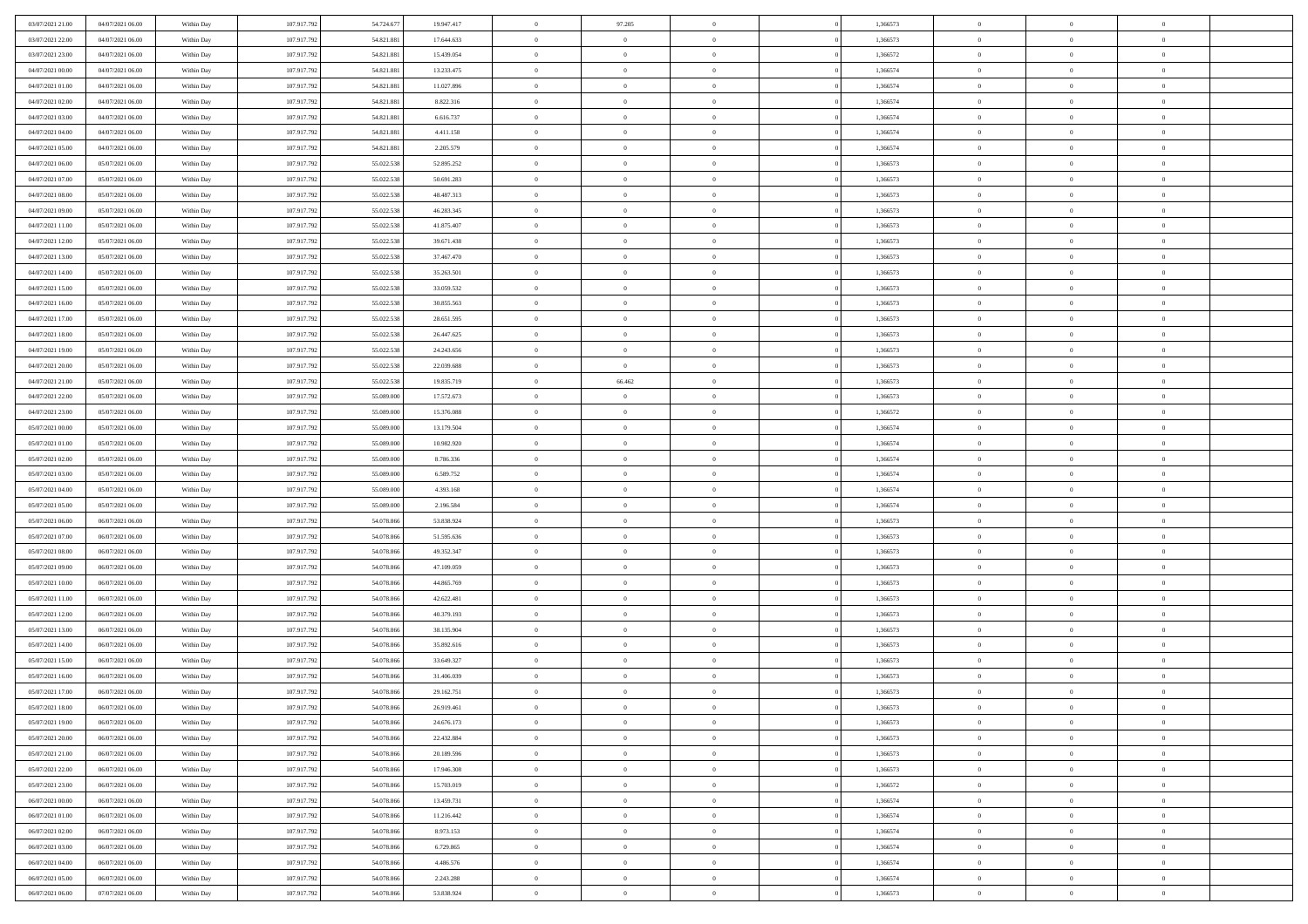| 06/07/2021 07:00                     | 07/07/2021 06:00                     | Within Day               | 107.917.792                | 54.078.866               | 51.595.636               | $\bf{0}$                   | $\overline{0}$                   | $\overline{0}$             | 1,366573             | $\bf{0}$                 | $\bf{0}$                         | $\theta$                   |  |
|--------------------------------------|--------------------------------------|--------------------------|----------------------------|--------------------------|--------------------------|----------------------------|----------------------------------|----------------------------|----------------------|--------------------------|----------------------------------|----------------------------|--|
| 06/07/2021 08:00                     | 07/07/2021 06:00                     | Within Day               | 107.917.792                | 54.078.866               | 49.352.347               | $\overline{0}$             | $\overline{0}$                   | $\overline{0}$             | 1,366573             | $\theta$                 | $\overline{0}$                   | $\theta$                   |  |
| 06/07/2021 09:00                     | 07/07/2021 06:00                     | Within Day               | 107.917.792                | 54.078.866               | 47.109.059               | $\,0\,$                    | $\overline{0}$                   | $\bf{0}$                   | 1,366573             | $\,$ 0 $\,$              | $\overline{0}$                   | $\,$ 0 $\,$                |  |
| 06/07/2021 10:00                     | 07/07/2021 06:00                     | Within Day               | 107.917.792                | 54.078.86                | 44,865,769               | $\mathbf{0}$               | $\theta$                         | $\overline{0}$             | 1,366573             | $\theta$                 | $\mathbf{0}$                     | $\theta$                   |  |
| 06/07/2021 11:00                     | 07/07/2021 06:00                     | Within Day               | 107.917.792                | 54.078.866               | 42.622.481               | $\overline{0}$             | $\overline{0}$                   | $\overline{0}$             | 1,366573             | $\mathbf{0}$             | $\overline{0}$                   | $\overline{0}$             |  |
| 06/07/2021 12:00                     | 07/07/2021 06:00                     | Within Day               | 107.917.792                | 54.078.866               | 40.379.193               | $\,$ 0 $\,$                | $\overline{0}$                   | $\bf{0}$                   | 1,366573             | $\,$ 0 $\,$              | $\overline{0}$                   | $\,$ 0 $\,$                |  |
| 06/07/2021 13:00                     | 07/07/2021 06:00                     | Within Day               | 107.917.792                | 54.078.86                | 38.135.904               | $\overline{0}$             | $\overline{0}$                   | $\overline{0}$             | 1,366573             | $\bf{0}$                 | $\overline{0}$                   | $\theta$                   |  |
| 06/07/2021 14:00                     | 07/07/2021 06:00                     | Within Day               | 107.917.792                | 54.078.866               | 35.892.616               | $\overline{0}$             | $\overline{0}$                   | $\overline{0}$             | 1,366573             | $\mathbf{0}$             | $\overline{0}$                   | $\overline{0}$             |  |
| 06/07/2021 15:00                     | 07/07/2021 06:00                     | Within Day               | 107.917.792                | 54.078.866               | 33.649.327               | $\,$ 0 $\,$                | $\overline{0}$                   | $\bf{0}$                   | 1,366573             | $\,$ 0 $\,$              | $\overline{0}$                   | $\bf{0}$                   |  |
| 06/07/2021 16:00                     | 07/07/2021 06:00                     | Within Day               | 107.917.792                | 54.078.86                | 31.406.039               | $\overline{0}$             | $\Omega$                         | $\overline{0}$             | 1,366573             | $\theta$                 | $\mathbf{0}$                     | $\theta$                   |  |
| 06/07/2021 17:00                     | 07/07/2021 06:00                     | Within Day               | 107.917.792                | 54.078.866               | 29.162.751               | $\overline{0}$             | $\overline{0}$                   | $\overline{0}$             | 1,366573             | $\mathbf{0}$             | $\overline{0}$                   | $\overline{0}$             |  |
| 06/07/2021 18:00                     | 07/07/2021 06:00                     | Within Day               | 107.917.792                | 54.078.866               | 26.919.461               | $\,$ 0 $\,$                | $\overline{0}$                   | $\bf{0}$                   | 1,366573             | $\,$ 0 $\,$              | $\overline{0}$                   | $\,$ 0 $\,$                |  |
| 06/07/2021 19:00                     | 07/07/2021 06:00                     | Within Day               | 107.917.792                | 54.078.86                | 24.676.173               | $\bf{0}$                   | $\overline{0}$                   | $\overline{0}$             | 1,366573             | $\bf{0}$                 | $\mathbf{0}$                     | $\theta$                   |  |
| 06/07/2021 20:00                     | 07/07/2021 06:00                     | Within Day               | 107.917.792                | 54.078.866               | 22.432.884               | $\overline{0}$             | $\overline{0}$                   | $\overline{0}$             | 1,366573             | $\mathbf{0}$             | $\overline{0}$                   | $\overline{0}$             |  |
| 06/07/2021 21:00                     | 07/07/2021 06:00                     | Within Day               | 107.917.792                | 54.078.866               | 20.189.596               | $\,$ 0 $\,$                | $\overline{0}$                   | $\bf{0}$                   | 1,366573             | $\,$ 0 $\,$              | $\overline{0}$                   | $\,$ 0 $\,$                |  |
| 06/07/2021 22.00                     | 07/07/2021 06:00                     | Within Day               | 107.917.792                | 54.078.86                | 17.946.308               | $\bf{0}$                   | $\mathbf{0}$                     | $\overline{0}$             | 1,366573             | $\theta$                 | $\mathbf{0}$                     | $\theta$                   |  |
| 06/07/2021 23:00                     | 07/07/2021 06:00                     | Within Day               | 107.917.792                | 54.078.866               | 15.703.019               | $\overline{0}$             | $\overline{0}$                   | $\overline{0}$             | 1,366572             | $\mathbf{0}$             | $\overline{0}$                   | $\overline{0}$             |  |
| 07/07/2021 00:00                     | 07/07/2021 06:00                     | Within Day               | 107.917.792                | 54.078.866               | 13.459.731               | $\,$ 0 $\,$                | $\overline{0}$                   | $\bf{0}$                   | 1,366574             | $\,$ 0 $\,$              | $\overline{0}$                   | $\,$ 0 $\,$                |  |
| 07/07/2021 01:00                     | 07/07/2021 06:00                     | Within Day               | 107.917.792                | 54.078.86                | 11.216.442               | $\bf{0}$                   | $\Omega$                         | $\Omega$                   | 1,366574             | $\theta$                 | $\theta$                         | $\theta$                   |  |
| 07/07/2021 02:00                     | 07/07/2021 06:00                     | Within Day               | 107.917.792                | 54.078.866               | 8.973.153                | $\overline{0}$             | $\overline{0}$                   | $\overline{0}$             | 1,366574             | $\mathbf{0}$             | $\overline{0}$                   | $\overline{0}$             |  |
| 07/07/2021 03:00                     | 07/07/2021 06:00                     | Within Day               | 107.917.792                | 54.078.866               | 6.729.865                | $\,$ 0 $\,$                | $\overline{0}$                   | $\bf{0}$                   | 1,366574             | $\,$ 0 $\,$              | $\overline{0}$                   | $\,$ 0 $\,$                |  |
| 07/07/2021 04:00                     | 07/07/2021 06:00                     | Within Day               | 107.917.792                | 54.078.86                | 4.486.576                | $\overline{0}$             | $\overline{0}$                   | $\overline{0}$             | 1,366574             | $\bf{0}$                 | $\mathbf{0}$                     | $\theta$                   |  |
| 07/07/2021 05:00                     | 07/07/2021 06:00                     | Within Day               | 107.917.792                | 54.078.866               | 2.243.288                | $\overline{0}$             | $\overline{0}$                   | $\overline{0}$             | 1,366574             | $\mathbf{0}$             | $\overline{0}$                   | $\overline{0}$             |  |
| 07/07/2021 06:00                     | 08/07/2021 06:00                     | Within Day               | 107.917.792                | 54.078.866               | 53.838.924               | $\,$ 0 $\,$                | $\overline{0}$                   | $\bf{0}$                   | 1,366573             | $\,$ 0 $\,$              | $\overline{0}$                   | $\,$ 0 $\,$                |  |
| 07/07/2021 07:00                     | 08/07/2021 06:00                     | Within Day               | 107.917.792                | 54.078.86                | 51.595.636               | $\overline{0}$             | $\mathbf{0}$                     | $\overline{0}$             | 1,366573             | $\theta$                 | $\mathbf{0}$                     | $\theta$                   |  |
| 07/07/2021 08:00                     | 08/07/2021 06:00                     | Within Day               | 107.917.792                | 54.078.866               | 49.352.347               | $\overline{0}$             | $\overline{0}$                   | $\overline{0}$             | 1,366573             | $\mathbf{0}$             | $\overline{0}$                   | $\overline{0}$             |  |
| 07/07/2021 09:00                     | 08/07/2021 06:00                     | Within Day               | 107.917.792                | 54.078.866               | 47.109.059               | $\,$ 0 $\,$                | $\overline{0}$                   | $\bf{0}$                   | 1,366573             | $\,$ 0 $\,$              | $\overline{0}$                   | $\,$ 0 $\,$                |  |
| 07/07/2021 10:00                     | 08/07/2021 06:00                     | Within Day               | 107.917.792                | 54.078.866               | 44.865.769               | $\bf{0}$                   | $\overline{0}$                   | $\overline{0}$             | 1,366573             | $\bf{0}$                 | $\overline{0}$                   | $\theta$                   |  |
| 07/07/2021 11:00                     | 08/07/2021 06:00                     | Within Day               | 107.917.792                | 54.078.866               | 42.622.481               | $\overline{0}$             | $\overline{0}$                   | $\overline{0}$             | 1,366573             | $\mathbf{0}$             | $\overline{0}$                   | $\theta$                   |  |
| 07/07/2021 12:00                     | 08/07/2021 06:00                     | Within Day               | 107.917.792                | 54.078.866               | 40.379.193               | $\,$ 0 $\,$                | $\overline{0}$                   | $\bf{0}$                   | 1,366573             | $\,$ 0 $\,$              | $\overline{0}$                   | $\,$ 0 $\,$                |  |
| 07/07/2021 13:00                     | 08/07/2021 06:00                     | Within Day               | 107.917.792                | 54.078.866               | 38.135.904               | $\,0\,$                    | $\overline{0}$                   | $\bf{0}$                   | 1,366573             | $\,$ 0 $\,$              | $\overline{0}$                   | $\bf{0}$                   |  |
| 07/07/2021 14:00                     | 08/07/2021 06:00                     | Within Day               | 107.917.792                | 54.078.866               | 35.892.616               | $\overline{0}$             | $\overline{0}$                   | $\overline{0}$             | 1,366573             | $\mathbf{0}$             | $\overline{0}$                   | $\overline{0}$             |  |
| 07/07/2021 15:00                     | 08/07/2021 06:00                     | Within Day               | 107.917.792                | 54.078.866               | 33.649.327               | $\,$ 0 $\,$                | $\overline{0}$                   | $\bf{0}$                   | 1,366573             | $\,$ 0 $\,$              | $\overline{0}$                   | $\,$ 0 $\,$                |  |
| 07/07/2021 16:00                     | 08/07/2021 06:00                     | Within Day               | 107.917.792                | 54.078.866               | 31.406.039               | $\,0\,$                    | $\overline{0}$                   | $\overline{0}$             | 1,366573             | $\bf{0}$                 | $\overline{0}$                   | $\bf{0}$                   |  |
| 07/07/2021 17:00                     | 08/07/2021 06:00                     | Within Day               | 107.917.792                | 54.078.866               | 29.162.751               | $\overline{0}$             | $\overline{0}$                   | $\overline{0}$             | 1,366573             | $\overline{0}$           | $\overline{0}$                   | $\theta$                   |  |
| 07/07/2021 18:00                     | 08/07/2021 06:00                     | Within Day               | 107.917.792                | 54.078.866               | 26.919.461               | $\,$ 0 $\,$                | $\overline{0}$<br>$\overline{0}$ | $\bf{0}$                   | 1,366573             | $\,$ 0 $\,$              | $\overline{0}$<br>$\overline{0}$ | $\,$ 0 $\,$                |  |
| 07/07/2021 19:00<br>07/07/2021 20:00 | 08/07/2021 06:00<br>08/07/2021 06:00 | Within Day<br>Within Day | 107.917.792<br>107.917.792 | 54.078.866<br>54.078.866 | 24.676.173<br>22.432.884 | $\bf{0}$<br>$\overline{0}$ | $\overline{0}$                   | $\bf{0}$<br>$\overline{0}$ | 1,366573<br>1,366573 | $\bf{0}$<br>$\mathbf{0}$ | $\overline{0}$                   | $\bf{0}$<br>$\overline{0}$ |  |
| 07/07/2021 21:00                     | 08/07/2021 06:00                     | Within Day               | 107.917.792                | 54.078.866               | 20.189.596               | $\,$ 0 $\,$                | $\overline{0}$                   | $\bf{0}$                   | 1,366573             | $\,$ 0 $\,$              | $\overline{0}$                   | $\,$ 0 $\,$                |  |
| 07/07/2021 22.00                     | 08/07/2021 06:00                     | Within Day               | 107.917.792                | 54.078.866               | 17.946.308               | $\mathbf{0}$               | $\overline{0}$                   | $\overline{0}$             | 1,366573             | $\bf{0}$                 | $\overline{0}$                   | $\theta$                   |  |
| 07/07/2021 23:00                     | 08/07/2021 06:00                     | Within Day               | 107.917.792                | 54.078.866               | 15.703.019               | $\overline{0}$             | $\overline{0}$                   | $\overline{0}$             | 1,366572             | $\mathbf{0}$             | $\overline{0}$                   | $\overline{0}$             |  |
| 08/07/2021 00:00                     | 08/07/2021 06:00                     | Within Day               | 107.917.792                | 54.078.866               | 13.459.731               | $\,$ 0 $\,$                | $\overline{0}$                   | $\bf{0}$                   | 1,366574             | $\,$ 0 $\,$              | $\overline{0}$                   | $\,$ 0 $\,$                |  |
| 08/07/2021 01:00                     | 08/07/2021 06:00                     | Within Day               | 107.917.792                | 54.078.866               | 11.216.442               | $\bf{0}$                   | $\overline{0}$                   | $\bf{0}$                   | 1,366574             | $\bf{0}$                 | $\overline{0}$                   | $\bf{0}$                   |  |
| 08/07/2021 02:00                     | 08/07/2021 06:00                     | Within Day               | 107.917.792                | 54.078.866               | 8.973.153                | $\mathbf{0}$               | $\overline{0}$                   | $\overline{0}$             | 1,366574             | $\theta$                 | $\overline{0}$                   | $\overline{0}$             |  |
| 08/07/2021 03:00                     | 08/07/2021 06:00                     | Within Day               | 107.917.792                | 54.078.866               | 6.729.865                | $\mathbf{0}$               | $\overline{0}$                   | $\theta$                   | 1,366574             | $\overline{0}$           | $\theta$                         | $\theta$                   |  |
| 08/07/2021 04:00                     | 08/07/2021 06:00                     | Within Day               | 107.917.792                | 54.078.866               | 4.486.576                | $\bf{0}$                   | $\overline{0}$                   | $\bf{0}$                   | 1,366574             | $\bf{0}$                 | $\overline{0}$                   | $\bf{0}$                   |  |
| 08/07/2021 05:00                     | 08/07/2021 06:00                     | Within Day               | 107.917.792                | 54.078.866               | 2.243.288                | $\bf{0}$                   | $\overline{0}$                   | $\overline{0}$             | 1,366574             | $\overline{0}$           | $\overline{0}$                   | $\overline{0}$             |  |
| 08/07/2021 06:00                     | 09/07/2021 06:00                     | Within Day               | 107.917.792                | 54.078.866               | 53.838.924               | $\,$ 0                     | $\overline{0}$                   | $\overline{0}$             | 1,366573             | $\,$ 0 $\,$              | $\overline{0}$                   | $\,$ 0 $\,$                |  |
| 08/07/2021 07:00                     | 09/07/2021 06:00                     | Within Day               | 107.917.792                | 54.078.866               | 51.595.636               | $\bf{0}$                   | $\overline{0}$                   | $\overline{0}$             | 1,366573             | $\mathbf{0}$             | $\overline{0}$                   | $\bf{0}$                   |  |
| 08/07/2021 08:00                     | 09/07/2021 06:00                     | Within Day               | 107.917.792                | 54.078.866               | 49.352.347               | $\bf{0}$                   | $\overline{0}$                   | $\overline{0}$             | 1,366573             | $\mathbf{0}$             | $\overline{0}$                   | $\overline{0}$             |  |
| 08/07/2021 09:00                     | 09/07/2021 06:00                     | Within Day               | 107.917.792                | 54.078.866               | 47.109.059               | $\,$ 0                     | $\overline{0}$                   | $\overline{0}$             | 1,366573             | $\,$ 0 $\,$              | $\overline{0}$                   | $\,$ 0 $\,$                |  |
| 08/07/2021 10:00                     | 09/07/2021 06:00                     | Within Day               | 107.917.792                | 54.078.866               | 44.865.769               | $\overline{0}$             | $\overline{0}$                   | $\overline{0}$             | 1,366573             | $\overline{0}$           | $\overline{0}$                   | $\overline{0}$             |  |
| 08/07/2021 11:00                     | 09/07/2021 06:00                     | Within Day               | 107.917.792                | 54.078.866               | 42.622.481               | $\mathbf{0}$               | $\overline{0}$                   | $\overline{0}$             | 1,366573             | $\overline{0}$           | $\overline{0}$                   | $\overline{0}$             |  |
| 08/07/2021 12:00                     | 09/07/2021 06:00                     | Within Day               | 107.917.792                | 54.078.866               | 40.379.193               | $\,$ 0                     | $\overline{0}$                   | $\overline{0}$             | 1,366573             | $\,$ 0 $\,$              | $\bf{0}$                         | $\,$ 0 $\,$                |  |
| 08/07/2021 13:00                     | 09/07/2021 06:00                     | Within Day               | 107.917.792                | 54.078.866               | 38.135.904               | $\bf{0}$                   | $\overline{0}$                   | $\overline{0}$             | 1,366573             | $\mathbf{0}$             | $\overline{0}$                   | $\bf{0}$                   |  |
| 08/07/2021 14:00                     | 09/07/2021 06:00                     | Within Day               | 107.917.792                | 54.078.866               | 35.892.616               | $\mathbf{0}$               | $\overline{0}$                   | $\overline{0}$             | 1,366573             | $\mathbf{0}$             | $\overline{0}$                   | $\overline{0}$             |  |
| 08/07/2021 15:00                     | 09/07/2021 06:00                     | Within Day               | 107.917.792                | 54.078.866               | 33.649.327               | $\,$ 0 $\,$                | $\overline{0}$                   | $\bf{0}$                   | 1,366573             | $\,$ 0 $\,$              | $\overline{0}$                   | $\,$ 0 $\,$                |  |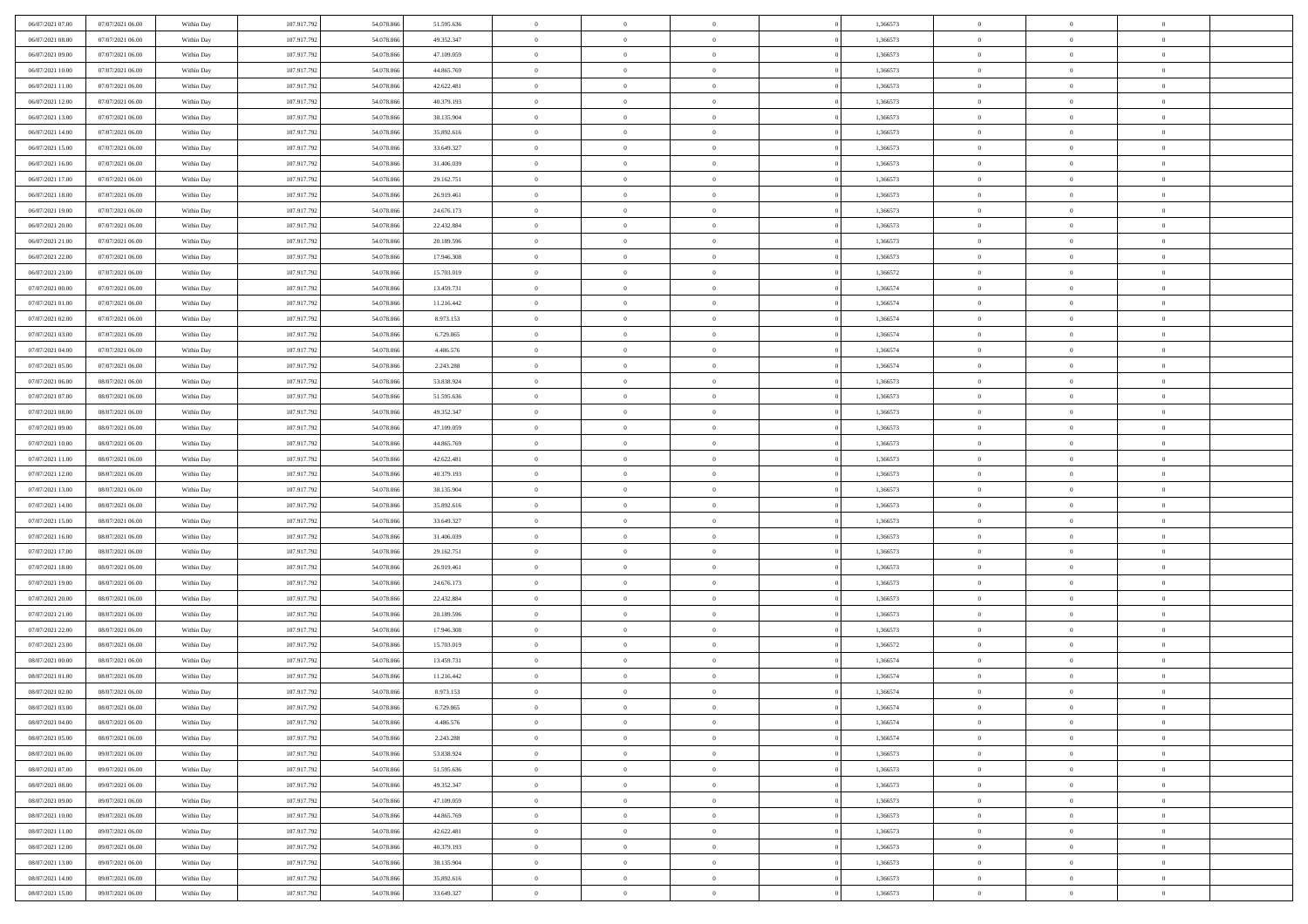| 08/07/2021 16:00                     | 09/07/2021 06:00                     | Within Day               | 107.917.792                | 54.078.866               | 31.406.039             | $\bf{0}$                   | $\overline{0}$                   | $\overline{0}$             | 1,366573             | $\bf{0}$                 | $\bf{0}$                         | $\theta$                   |  |
|--------------------------------------|--------------------------------------|--------------------------|----------------------------|--------------------------|------------------------|----------------------------|----------------------------------|----------------------------|----------------------|--------------------------|----------------------------------|----------------------------|--|
| 08/07/2021 17:00                     | 09/07/2021 06:00                     | Within Day               | 107.917.792                | 54.078.866               | 29.162.751             | $\overline{0}$             | $\overline{0}$                   | $\overline{0}$             | 1,366573             | $\theta$                 | $\overline{0}$                   | $\theta$                   |  |
| 08/07/2021 18:00                     | 09/07/2021 06:00                     | Within Day               | 107.917.792                | 54.078.866               | 26.919.461             | $\,0\,$                    | $\overline{0}$                   | $\bf{0}$                   | 1,366573             | $\,$ 0 $\,$              | $\overline{0}$                   | $\,$ 0 $\,$                |  |
| 08/07/2021 19:00                     | 09/07/2021 06:00                     | Within Day               | 107.917.792                | 54.078.86                | 24.676.173             | $\mathbf{0}$               | $\theta$                         | $\overline{0}$             | 1,366573             | $\theta$                 | $\mathbf{0}$                     | $\theta$                   |  |
| 08/07/2021 20:00                     | 09/07/2021 06:00                     | Within Day               | 107.917.792                | 54.078.866               | 22.432.884             | $\overline{0}$             | $\overline{0}$                   | $\overline{0}$             | 1,366573             | $\mathbf{0}$             | $\overline{0}$                   | $\overline{0}$             |  |
| 08/07/2021 21:00                     | 09/07/2021 06:00                     | Within Day               | 107.917.792                | 54.078.866               | 20.189.596             | $\,$ 0 $\,$                | $\overline{0}$                   | $\bf{0}$                   | 1,366573             | $\,$ 0 $\,$              | $\overline{0}$                   | $\,$ 0 $\,$                |  |
| 08/07/2021 22:00                     | 09/07/2021 06:00                     | Within Day               | 107.917.792                | 54.078.86                | 17.946.308             | $\overline{0}$             | $\overline{0}$                   | $\overline{0}$             | 1,366573             | $\bf{0}$                 | $\overline{0}$                   | $\theta$                   |  |
| 08/07/2021 23:00                     | 09/07/2021 06:00                     | Within Day               | 107.917.792                | 54.078.866               | 15.703.019             | $\overline{0}$             | $\overline{0}$                   | $\overline{0}$             | 1,366572             | $\mathbf{0}$             | $\overline{0}$                   | $\overline{0}$             |  |
| 09/07/2021 00:00                     | 09/07/2021 06:00                     | Within Day               | 107.917.792                | 54.078.866               | 13.459.731             | $\,$ 0 $\,$                | $\overline{0}$                   | $\bf{0}$                   | 1,366574             | $\,$ 0 $\,$              | $\overline{0}$                   | $\bf{0}$                   |  |
| 09/07/2021 01:00                     | 09/07/2021 06:00                     | Within Day               | 107.917.792                | 54.078.86                | 11.216.442             | $\overline{0}$             | $\mathbf{0}$                     | $\overline{0}$             | 1,366574             | $\theta$                 | $\mathbf{0}$                     | $\theta$                   |  |
| 09/07/2021 02:00                     | 09/07/2021 06:00                     | Within Day               | 107.917.792                | 54.078.866               | 8.973.153              | $\overline{0}$             | $\overline{0}$                   | $\overline{0}$             | 1,366574             | $\overline{0}$           | $\overline{0}$                   | $\overline{0}$             |  |
| 09/07/2021 03:00                     | 09/07/2021 06:00                     | Within Day               | 107.917.792                | 54.078.866               | 6.729.865              | $\,$ 0 $\,$                | $\overline{0}$                   | $\bf{0}$                   | 1,366574             | $\,$ 0 $\,$              | $\overline{0}$                   | $\,$ 0 $\,$                |  |
| 09/07/2021 04:00                     | 09/07/2021 06:00                     | Within Day               | 107.917.792                | 54.078.86                | 4.486.576              | $\mathbf{0}$               | $\overline{0}$                   | $\overline{0}$             | 1,366574             | $\bf{0}$                 | $\mathbf{0}$                     | $\theta$                   |  |
| 09/07/2021 05:00                     | 09/07/2021 06:00                     | Within Day               | 107.917.792                | 54.078.866               | 2.243.288              | $\overline{0}$             | $\overline{0}$                   | $\overline{0}$             | 1,366574             | $\overline{0}$           | $\overline{0}$                   | $\overline{0}$             |  |
| 09/07/2021 06:00                     | 10/07/2021 06:00                     | Within Day               | 107.917.792                | 54.078.866               | 53.838.924             | $\,$ 0 $\,$                | $\overline{0}$                   | $\bf{0}$                   | 1,366573             | $\,$ 0 $\,$              | $\overline{0}$                   | $\,$ 0 $\,$                |  |
| 09/07/2021 07:00                     | 10/07/2021 06:00                     | Within Day               | 107.917.792                | 54.078.86                | 51.595.636             | $\mathbf{0}$               | $\mathbf{0}$                     | $\overline{0}$             | 1,366573             | $\theta$                 | $\mathbf{0}$                     | $\theta$                   |  |
| 09/07/2021 08:00                     | 10/07/2021 06:00                     | Within Day               | 107.917.792                | 54.078.866               | 49.352.347             | $\overline{0}$             | $\overline{0}$                   | $\overline{0}$             | 1,366573             | $\overline{0}$           | $\overline{0}$                   | $\overline{0}$             |  |
| 09/07/2021 09:00                     | 10/07/2021 06:00                     | Within Day               | 107.917.792                | 54.078.866               | 47.109.059             | $\,$ 0 $\,$                | $\overline{0}$                   | $\bf{0}$                   | 1,366573             | $\,$ 0 $\,$              | $\overline{0}$                   | $\,$ 0 $\,$                |  |
| 09/07/2021 10:00                     | 10/07/2021 06:00                     | Within Day               | 107.917.792                | 54.078.86                | 44,865,769             | $\mathbf{0}$               | $\Omega$                         | $\Omega$                   | 1,366573             | $\theta$                 | $\theta$                         | $\theta$                   |  |
| 09/07/2021 11:00                     | 10/07/2021 06:00                     | Within Day               | 107.917.792                | 54.078.866               | 42.622.481             | $\overline{0}$             | $\overline{0}$                   | $\overline{0}$             | 1,366573             | $\overline{0}$           | $\overline{0}$                   | $\overline{0}$             |  |
| 09/07/2021 12:00                     | 10/07/2021 06:00                     | Within Day               | 107.917.792                | 54.078.866               | 40.379.193             | $\,$ 0 $\,$                | $\overline{0}$                   | $\bf{0}$                   | 1,366573             | $\,$ 0 $\,$              | $\overline{0}$                   | $\,$ 0 $\,$                |  |
| 09/07/2021 13:00                     | 10/07/2021 06:00                     | Within Day               | 107.917.792                | 54.078.86                | 38.135.904             | $\overline{0}$             | $\overline{0}$                   | $\overline{0}$             | 1,366573             | $\bf{0}$                 | $\mathbf{0}$                     | $\theta$                   |  |
| 09/07/2021 14:00                     | 10/07/2021 06:00                     | Within Day               | 107.917.792                | 54.078.866               | 35.892.616             | $\overline{0}$             | $\overline{0}$                   | $\overline{0}$             | 1,366573             | $\mathbf{0}$             | $\overline{0}$                   | $\overline{0}$             |  |
| 09/07/2021 15:00                     | 10/07/2021 06:00                     | Within Day               | 107.917.792                | 54.078.866               | 33.649.327             | $\,$ 0 $\,$                | $\overline{0}$                   | $\bf{0}$                   | 1,366573             | $\,$ 0 $\,$              | $\overline{0}$                   | $\bf{0}$                   |  |
| 09/07/2021 16:00                     | 10/07/2021 06:00                     | Within Day               | 107.917.792                | 54.078.86                | 31,406,039             | $\overline{0}$             | $\mathbf{0}$                     | $\overline{0}$             | 1,366573             | $\theta$                 | $\mathbf{0}$                     | $\theta$                   |  |
| 09/07/2021 17:00                     | 10/07/2021 06:00                     | Within Day               | 107.917.792                | 54.078.866               | 29.162.751             | $\overline{0}$             | $\overline{0}$                   | $\overline{0}$             | 1,366573             | $\mathbf{0}$             | $\overline{0}$                   | $\overline{0}$             |  |
| 09/07/2021 18:00                     | 10/07/2021 06:00                     | Within Day               | 107.917.792                | 54.078.866               | 26.919.461             | $\,$ 0 $\,$                | $\overline{0}$                   | $\bf{0}$                   | 1,366573             | $\,$ 0 $\,$              | $\overline{0}$                   | $\,$ 0 $\,$                |  |
| 09/07/2021 19:00                     | 10/07/2021 06:00                     | Within Day               | 107.917.792                | 54.078.86                | 24.676.173             | $\mathbf{0}$               | $\overline{0}$                   | $\overline{0}$             | 1,366573             | $\bf{0}$                 | $\overline{0}$                   | $\theta$                   |  |
| 09/07/2021 20:00                     | 10/07/2021 06:00                     | Within Day               | 107.917.792                | 54.078.866               | 22.432.884             | $\overline{0}$             | $\overline{0}$                   | $\overline{0}$             | 1,366573             | $\mathbf{0}$             | $\overline{0}$                   | $\theta$                   |  |
| 09/07/2021 21:00                     | 10/07/2021 06:00                     | Within Day               | 107.917.792                | 54.078.866               | 20.189.596             | $\,$ 0 $\,$                | $\overline{0}$                   | $\bf{0}$                   | 1,366573             | $\,$ 0 $\,$              | $\overline{0}$                   | $\,$ 0 $\,$                |  |
| 09/07/2021 22.00                     | 10/07/2021 06:00                     | Within Day               | 107.917.792                | 54.078.866               | 17.946.308             | $\,0\,$                    | $\overline{0}$                   | $\bf{0}$                   | 1,366573             | $\,$ 0 $\,$              | $\overline{0}$                   | $\bf{0}$                   |  |
| 09/07/2021 23:00                     | 10/07/2021 06:00                     | Within Day               | 107.917.792                | 54.078.866               | 15.703.019             | $\overline{0}$             | $\overline{0}$                   | $\overline{0}$             | 1,366572             | $\mathbf{0}$             | $\overline{0}$                   | $\overline{0}$             |  |
| 10/07/2021 00:00                     | 10/07/2021 06:00                     | Within Day               | 107.917.792                | 54.078.866               | 13.459.731             | $\,$ 0 $\,$                | $\overline{0}$                   | $\bf{0}$                   | 1,366574             | $\,$ 0 $\,$              | $\overline{0}$                   | $\,$ 0 $\,$                |  |
| 10/07/2021 01:00                     | 10/07/2021 06:00                     | Within Day               | 107.917.792                | 54.078.866               | 11.216.442             | $\,0\,$                    | $\overline{0}$                   | $\overline{0}$             | 1,366574             | $\bf{0}$                 | $\overline{0}$                   | $\bf{0}$                   |  |
| 10/07/2021 02:00                     | 10/07/2021 06:00                     | Within Day               | 107.917.792                | 54.078.866               | 8.973.153              | $\overline{0}$             | $\overline{0}$                   | $\overline{0}$             | 1,366574             | $\overline{0}$           | $\overline{0}$                   | $\theta$                   |  |
| 10/07/2021 03:00                     | 10/07/2021 06:00                     | Within Day               | 107.917.792                | 54.078.866               | 6.729.865              | $\,$ 0 $\,$                | $\overline{0}$<br>$\overline{0}$ | $\bf{0}$                   | 1,366574             | $\,$ 0 $\,$              | $\overline{0}$<br>$\overline{0}$ | $\,$ 0 $\,$                |  |
| 10/07/2021 04:00<br>10/07/2021 05:00 | 10/07/2021 06:00<br>10/07/2021 06:00 | Within Day<br>Within Day | 107.917.792<br>107.917.792 | 54.078.866<br>54.078.866 | 4.486.576<br>2.243.288 | $\bf{0}$<br>$\overline{0}$ | $\overline{0}$                   | $\bf{0}$<br>$\overline{0}$ | 1,366574<br>1,366574 | $\bf{0}$<br>$\mathbf{0}$ | $\overline{0}$                   | $\bf{0}$<br>$\overline{0}$ |  |
| 10/07/2021 06:00                     | 11/07/2021 06:00                     | Within Day               | 107.917.792                | 54.078.866               | 53.838.924             | $\,$ 0 $\,$                | $\overline{0}$                   | $\bf{0}$                   | 1,366573             | $\,$ 0 $\,$              | $\overline{0}$                   | $\,$ 0 $\,$                |  |
| 10/07/2021 07:00                     | 11/07/2021 06:00                     | Within Day               | 107.917.792                | 54.078.866               | 51.595.636             | $\mathbf{0}$               | $\overline{0}$                   | $\overline{0}$             | 1,366573             | $\bf{0}$                 | $\overline{0}$                   | $\theta$                   |  |
| 10/07/2021 08:00                     | 11/07/2021 06:00                     | Within Day               | 107.917.792                | 54.078.866               | 49.352.347             | $\overline{0}$             | $\overline{0}$                   | $\overline{0}$             | 1,366573             | $\overline{0}$           | $\overline{0}$                   | $\overline{0}$             |  |
| 10/07/2021 09:00                     | 11/07/2021 06:00                     | Within Day               | 107.917.792                | 54.078.866               | 47.109.059             | $\,$ 0 $\,$                | $\overline{0}$                   | $\bf{0}$                   | 1,366573             | $\,$ 0 $\,$              | $\overline{0}$                   | $\,$ 0 $\,$                |  |
| 10/07/2021 10:00                     | 11/07/2021 06:00                     | Within Day               | 107.917.792                | 54.078.86                | 44.865.769             | $\bf{0}$                   | $\overline{0}$                   | $\bf{0}$                   | 1,366573             | $\bf{0}$                 | $\overline{0}$                   | $\bf{0}$                   |  |
| 10/07/2021 11:00                     | 11/07/2021 06:00                     | Within Day               | 107.917.792                | 54.078.866               | 42.622.481             | $\mathbf{0}$               | $\overline{0}$                   | $\overline{0}$             | 1,366573             | $\theta$                 | $\overline{0}$                   | $\overline{0}$             |  |
| 10/07/2021 12:00                     | 11/07/2021 06:00                     | Within Day               | 107.917.792                | 54.078.866               | 40.379.193             | $\mathbf{0}$               | $\overline{0}$                   | $\theta$                   | 1,366573             | $\overline{0}$           | $\theta$                         | $\theta$                   |  |
| 10/07/2021 13:00                     | 11/07/2021 06:00                     | Within Day               | 107.917.792                | 54.078.866               | 38.135.904             | $\bf{0}$                   | $\overline{0}$                   | $\bf{0}$                   | 1,366573             | $\bf{0}$                 | $\overline{0}$                   | $\bf{0}$                   |  |
| 10/07/2021 14:00                     | 11/07/2021 06:00                     | Within Day               | 107.917.792                | 54.078.866               | 35.892.616             | $\bf{0}$                   | $\overline{0}$                   | $\overline{0}$             | 1,366573             | $\overline{0}$           | $\overline{0}$                   | $\overline{0}$             |  |
| 10/07/2021 15:00                     | 11/07/2021 06:00                     | Within Day               | 107.917.792                | 54.078.866               | 33.649.327             | $\,$ 0                     | $\overline{0}$                   | $\overline{0}$             | 1,366573             | $\,$ 0 $\,$              | $\overline{0}$                   | $\,$ 0 $\,$                |  |
| 10/07/2021 16:00                     | 11/07/2021 06:00                     | Within Day               | 107.917.792                | 54.078.866               | 31.406.039             | $\bf{0}$                   | $\overline{0}$                   | $\overline{0}$             | 1,366573             | $\mathbf{0}$             | $\overline{0}$                   | $\bf{0}$                   |  |
| 10/07/2021 17:00                     | 11/07/2021 06:00                     | Within Day               | 107.917.792                | 54.078.866               | 29.162.751             | $\overline{0}$             | $\overline{0}$                   | $\overline{0}$             | 1,366573             | $\mathbf{0}$             | $\overline{0}$                   | $\overline{0}$             |  |
| 10/07/2021 18:00                     | 11/07/2021 06:00                     | Within Day               | 107.917.792                | 54.078.866               | 26.919.461             | $\,$ 0                     | $\overline{0}$                   | $\overline{0}$             | 1,366573             | $\,$ 0 $\,$              | $\overline{0}$                   | $\,$ 0 $\,$                |  |
| 10/07/2021 19:00                     | 11/07/2021 06:00                     | Within Day               | 107.917.792                | 54.078.866               | 24.676.173             | $\overline{0}$             | $\overline{0}$                   | $\overline{0}$             | 1,366573             | $\overline{0}$           | $\overline{0}$                   | $\bf{0}$                   |  |
| 10/07/2021 20:00                     | 11/07/2021 06:00                     | Within Day               | 107.917.792                | 54.078.866               | 22.432.884             | $\mathbf{0}$               | $\overline{0}$                   | $\overline{0}$             | 1,366573             | $\overline{0}$           | $\overline{0}$                   | $\overline{0}$             |  |
| 10/07/2021 21:00                     | 11/07/2021 06:00                     | Within Day               | 107.917.792                | 54.078.866               | 20.189.596             | $\,$ 0                     | $\overline{0}$                   | $\overline{0}$             | 1,366573             | $\,$ 0 $\,$              | $\bf{0}$                         | $\,$ 0 $\,$                |  |
| 10/07/2021 22:00                     | 11/07/2021 06:00                     | Within Day               | 107.917.792                | 54.078.866               | 17.946.308             | $\bf{0}$                   | $\overline{0}$                   | $\overline{0}$             | 1,366573             | $\mathbf{0}$             | $\overline{0}$                   | $\bf{0}$                   |  |
| 10/07/2021 23:00                     | 11/07/2021 06:00                     | Within Day               | 107.917.792                | 54.078.866               | 15.703.019             | $\mathbf{0}$               | $\overline{0}$                   | $\overline{0}$             | 1,366572             | $\mathbf{0}$             | $\overline{0}$                   | $\overline{0}$             |  |
| 11/07/2021 00:00                     | 11/07/2021 06:00                     | Within Day               | 107.917.792                | 54.078.866               | 13.459.731             | $\,$ 0 $\,$                | $\overline{0}$                   | $\overline{0}$             | 1,366574             | $\,$ 0 $\,$              | $\overline{0}$                   | $\,$ 0 $\,$                |  |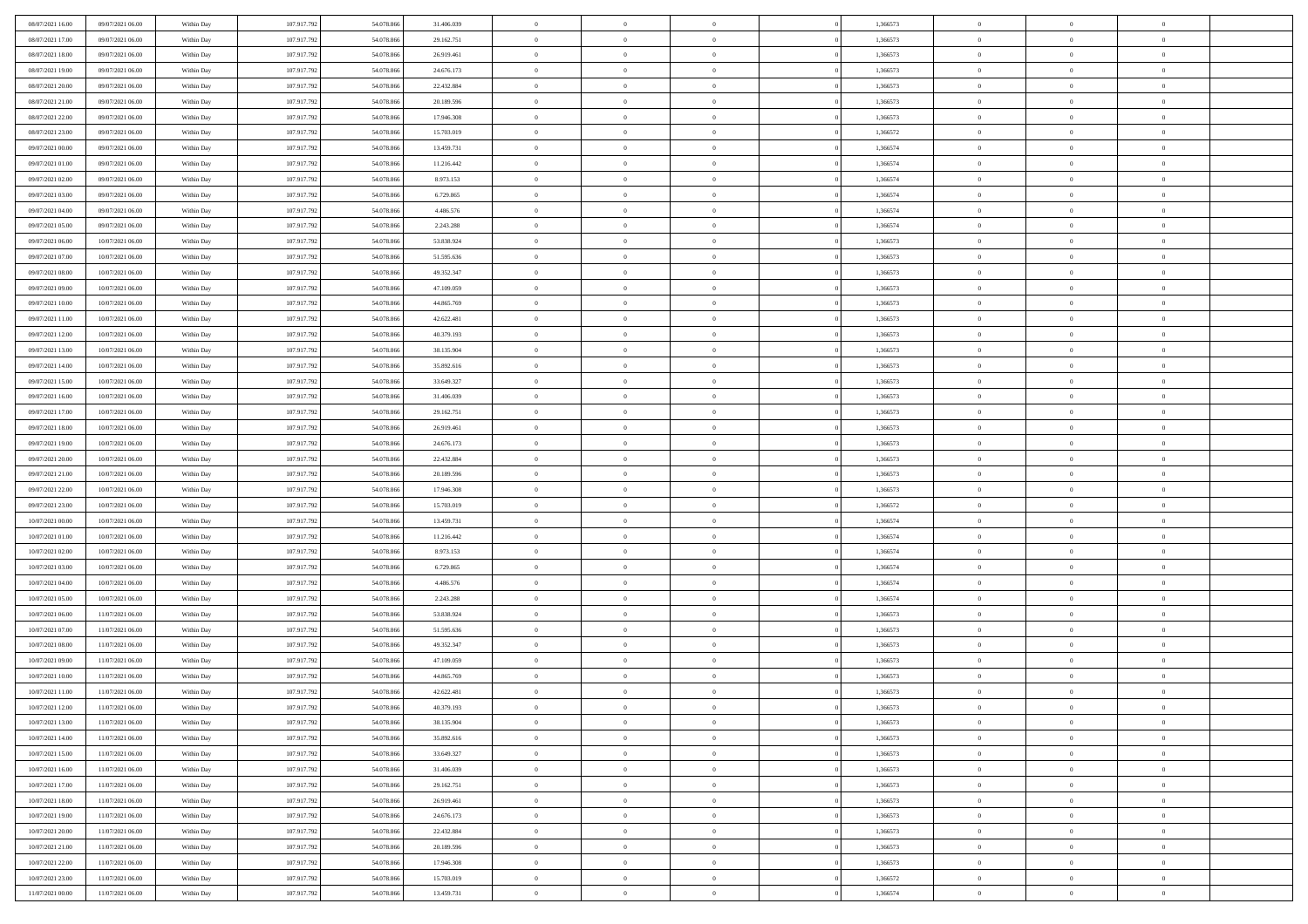| 11/07/2021 01:00                     | 11/07/2021 06:00                     | Within Day               | 107.917.792                | 54.078.866               | 11.216.442               | $\bf{0}$                    | $\overline{0}$                   | $\Omega$                         | 1,366574             | $\bf{0}$                 | $\overline{0}$             | $\bf{0}$                  |  |
|--------------------------------------|--------------------------------------|--------------------------|----------------------------|--------------------------|--------------------------|-----------------------------|----------------------------------|----------------------------------|----------------------|--------------------------|----------------------------|---------------------------|--|
| 11/07/2021 02:00                     | 11/07/2021 06:00                     | Within Day               | 107.917.792                | 54.078.866               | 8.973.153                | $\overline{0}$              | $\overline{0}$                   | $\overline{0}$                   | 1,366574             | $\mathbf{0}$             | $\bf{0}$                   | $\overline{0}$            |  |
| 11/07/2021 03:00                     | 11/07/2021 06:00                     | Within Day               | 107.917.792                | 54.078.866               | 6.729.865                | $\theta$                    | $\overline{0}$                   | $\bf{0}$                         | 1,366574             | $\,$ 0                   | $\overline{0}$             | $\,$ 0 $\,$               |  |
| 11/07/2021 04:00                     | 11/07/2021 06:00                     | Within Day               | 107.917.792                | 54.078.866               | 4.486.576                | $\mathbf{0}$                | $\overline{0}$                   | $\mathbf{0}$                     | 1.366574             | $\bf{0}$                 | $\mathbf{0}$               | $\theta$                  |  |
| 11/07/2021 05:00                     | 11/07/2021 06:00                     | Within Day               | 107.917.792                | 54.078.866               | 2.243.288                | $\mathbf{0}$                | $\overline{0}$                   | $\overline{0}$                   | 1,366574             | $\mathbf{0}$             | $\bf{0}$                   | $\overline{0}$            |  |
| 11/07/2021 06:00                     | 12/07/2021 06:00                     | Within Day               | 107.917.792                | 54.078.866               | 53.838.924               | $\theta$                    | $\overline{0}$                   | $\overline{0}$                   | 1,366573             | $\,$ 0                   | $\overline{0}$             | $\,$ 0 $\,$               |  |
| 11/07/2021 07:00                     | 12/07/2021 06:00                     | Within Day               | 107.917.792                | 54.078.866               | 51.595.636               | $\bf{0}$                    | $\overline{0}$                   | $\mathbf{0}$                     | 1,366573             | $\bf{0}$                 | $\mathbf{0}$               | $\theta$                  |  |
| 11/07/2021 08:00                     | 12/07/2021 06:00                     | Within Day               | 107.917.792                | 54.078.866               | 49.352.347               | $\overline{0}$              | $\overline{0}$                   | $\overline{0}$                   | 1,366573             | $\mathbf{0}$             | $\bf{0}$                   | $\overline{0}$            |  |
| 11/07/2021 09:00                     | 12/07/2021 06:00                     | Within Day               | 107.917.792                | 54.078.866               | 47.109.059               | $\theta$                    | $\overline{0}$                   | $\overline{0}$                   | 1,366573             | $\,$ 0                   | $\overline{0}$             | $\,$ 0 $\,$               |  |
| 11/07/2021 11:00                     | 12/07/2021 06:00                     | Within Day               | 107.917.792                | 54.078.866               | 42.622.481               | $\mathbf{0}$                | $\overline{0}$                   | $\mathbf{0}$                     | 1,366573             | $\bf{0}$                 | $\mathbf{0}$               | $\theta$                  |  |
| 11/07/2021 12:00                     | 12/07/2021 06:00                     | Within Day               | 107.917.792                | 54.078.866               | 40.379.193               | $\mathbf{0}$                | $\overline{0}$                   | $\overline{0}$                   | 1,366573             | $\mathbf{0}$             | $\bf{0}$                   | $\overline{0}$            |  |
| 11/07/2021 13:00                     | 12/07/2021 06:00                     | Within Day               | 107.917.792                | 54.078.866               | 38.135.904               | $\theta$                    | $\overline{0}$                   | $\bf{0}$                         | 1,366573             | $\,$ 0                   | $\overline{0}$             | $\,$ 0 $\,$               |  |
| 11/07/2021 14:00                     | 12/07/2021 06:00                     | Within Day               | 107.917.792                | 54.078.866               | 35.892.616               | $\theta$                    | $\overline{0}$                   | $\mathbf{0}$                     | 1,366573             | $\bf{0}$                 | $\mathbf{0}$               | $\theta$                  |  |
| 11/07/2021 15:00                     | 12/07/2021 06:00                     | Within Day               | 107.917.792                | 54.078.866               | 33.649.327               | $\mathbf{0}$                | $\overline{0}$                   | $\overline{0}$                   | 1,366573             | $\mathbf{0}$             | $\bf{0}$                   | $\overline{0}$            |  |
| 11/07/2021 16:00                     | 12/07/2021 06:00                     | Within Day               | 107.917.792                | 54.078.866               | 31.406.039               | $\theta$                    | $\overline{0}$                   | $\overline{0}$                   | 1,366573             | $\,$ 0                   | $\overline{0}$             | $\,$ 0 $\,$               |  |
| 11/07/2021 17:00                     | 12/07/2021 06:00                     | Within Day               | 107.917.792                | 54.078.866               | 29.162.751               | $\bf{0}$                    | $\overline{0}$                   | $\mathbf{0}$                     | 1,366573             | $\bf{0}$                 | $\mathbf{0}$               | $\theta$                  |  |
| 11/07/2021 18:00                     | 12/07/2021 06:00                     | Within Day               | 107.917.792                | 54.078.866               | 26.919.461               | $\overline{0}$              | $\overline{0}$                   | $\overline{0}$                   | 1,366573             | $\mathbf{0}$             | $\bf{0}$                   | $\overline{0}$            |  |
| 11/07/2021 19:00                     | 12/07/2021 06:00                     | Within Day               | 107.917.792                | 54.078.866               | 24.676.173               | $\theta$                    | $\overline{0}$                   | $\overline{0}$                   | 1,366573             | $\,$ 0                   | $\overline{0}$             | $\,0\,$                   |  |
| 11/07/2021 20:00                     | 12/07/2021 06:00                     | Within Day               | 107.917.792                | 54.078.866               | 22.432.884               | $\mathbf{0}$                | 11.181                           | $\mathbf{0}$                     | 1.366573             | $\bf{0}$                 | $\mathbf{0}$               | $\theta$                  |  |
| 11/07/2021 21:00                     | 12/07/2021 06:00                     | Within Day               | 107.917.792                | 54.090.047               | 20.179.533               | $\overline{0}$              | $\overline{0}$                   | $\overline{0}$                   | 1,366573             | $\mathbf{0}$             | $\bf{0}$                   | $\overline{0}$            |  |
| 11/07/2021 22:00                     | 12/07/2021 06:00                     | Within Day               | 107.917.792                | 54.090.047               | 17.937.362               | $\theta$                    | $\overline{0}$                   | $\bf{0}$                         | 1,366573             | $\,$ 0                   | $\overline{0}$             | $\,$ 0 $\,$               |  |
| 11/07/2021 23:00                     | 12/07/2021 06:00                     | Within Day               | 107.917.792                | 54,090,047               | 15.695.192               | $\theta$                    | $\overline{0}$                   | $\mathbf{0}$                     | 1.366572             | $\bf{0}$                 | $\theta$                   | $\theta$                  |  |
| 12/07/2021 00:00                     | 12/07/2021 06:00                     | Within Day               | 107.917.792                | 54.090.047               | 13.453.021               | $\mathbf{0}$                | $\overline{0}$                   | $\overline{0}$                   | 1,366574             | $\mathbf{0}$             | $\bf{0}$                   | $\overline{0}$            |  |
| 12/07/2021 01:00                     | 12/07/2021 06:00                     | Within Day               | 107.917.792                | 54.090.047               | 11.210.852               | $\theta$                    | $\overline{0}$                   | $\bf{0}$                         | 1,366574             | $\,$ 0                   | $\overline{0}$             | $\,$ 0 $\,$               |  |
| 12/07/2021 02:00                     | 12/07/2021 06:00                     | Within Day               | 107.917.792                | 54,090,047               | 8.968.681                | $\bf{0}$                    | $\overline{0}$                   | $\mathbf{0}$                     | 1.366574             | $\bf{0}$                 | $\bf{0}$                   | $\bf{0}$                  |  |
| 12/07/2021 03:00                     | 12/07/2021 06:00                     | Within Dav               | 107.917.792                | 54.090.047               | 6.726.511                | $\overline{0}$              | $\overline{0}$                   | $\overline{0}$                   | 1,366574             | $\mathbf{0}$             | $\bf{0}$                   | $\overline{0}$            |  |
| 12/07/2021 04:00                     | 12/07/2021 06:00                     | Within Day               | 107.917.792                | 54.090.047               | 4.484.340                | $\theta$                    | $\overline{0}$                   | $\overline{0}$                   | 1,366574             | $\,$ 0                   | $\overline{0}$             | $\,$ 0 $\,$               |  |
| 12/07/2021 05:00                     | 12/07/2021 06:00                     | Within Day               | 107.917.792                | 54,090,047               | 2.242.170                | $\mathbf{0}$                | $\overline{0}$                   | $\mathbf{0}$                     | 1.366574             | $\bf{0}$                 | $\mathbf{0}$               | $\theta$                  |  |
| 12/07/2021 06:00                     | 13/07/2021 06:00                     | Within Dav               | 107.917.792                | 54.078.866               | 53.838.924               | $\overline{0}$              | $\overline{0}$                   | $\overline{0}$                   | 1,366573             | $\mathbf{0}$             | $\bf{0}$                   | $\overline{0}$            |  |
| 12/07/2021 07:00                     | 13/07/2021 06:00                     | Within Day               | 107.917.792                | 54.078.866               | 51.595.636               | $\theta$                    | $\overline{0}$                   | $\bf{0}$                         | 1,366573             | $\,$ 0                   | $\overline{0}$             | $\,$ 0 $\,$               |  |
| 12/07/2021 08:00                     | 13/07/2021 06:00                     | Within Day               | 107.917.792                | 54.078.866               | 49.352.347               | $\,$ 0 $\,$                 | $\overline{0}$                   | $\overline{0}$                   | 1,366573             | $\bf{0}$                 | $\overline{0}$             | $\,0\,$                   |  |
| 12/07/2021 09:00                     | 13/07/2021 06:00                     | Within Dav               | 107.917.792                | 54.078.866               | 47.109.059               | $\overline{0}$              | $\overline{0}$                   | $\overline{0}$                   | 1,366573             | $\mathbf{0}$             | $\bf{0}$                   | $\overline{0}$            |  |
| 12/07/2021 10:00                     | 13/07/2021 06:00                     | Within Day               | 107.917.792                | 54.078.866               | 44.865.769               | $\theta$                    | $\overline{0}$                   | $\overline{0}$                   | 1,366573             | $\,$ 0                   | $\overline{0}$             | $\,$ 0 $\,$               |  |
| 12/07/2021 11:00                     | 13/07/2021 06:00                     | Within Day               | 107.917.792                | 54.078.866               | 42.622.481               | $\,$ 0 $\,$                 | $\overline{0}$                   | $\overline{0}$                   | 1,366573             | $\bf{0}$                 | $\overline{0}$             | $\bf{0}$                  |  |
| 12/07/2021 12:00                     | 13/07/2021 06:00                     | Within Dav               | 107.917.792                | 54.078.866               | 40.379.193               | $\overline{0}$              | $\overline{0}$                   | $\overline{0}$                   | 1,366573             | $\mathbf{0}$             | $\bf{0}$                   | $\overline{0}$            |  |
| 12/07/2021 13:00                     | 13/07/2021 06:00                     | Within Day               | 107.917.792                | 54.078.866               | 38.135.904               | $\theta$                    | $\overline{0}$                   | $\bf{0}$                         | 1,366573             | $\,$ 0                   | $\overline{0}$             | $\,$ 0 $\,$               |  |
| 12/07/2021 14:00<br>12/07/2021 15:00 | 13/07/2021 06:00<br>13/07/2021 06:00 | Within Day<br>Within Dav | 107.917.792<br>107.917.792 | 54.078.866<br>54.078.866 | 35.892.616<br>33.649.327 | $\,$ 0 $\,$<br>$\mathbf{0}$ | $\overline{0}$<br>$\overline{0}$ | $\overline{0}$<br>$\overline{0}$ | 1,366573<br>1,366573 | $\bf{0}$<br>$\mathbf{0}$ | $\overline{0}$<br>$\bf{0}$ | $\,0\,$<br>$\overline{0}$ |  |
| 12/07/2021 16:00                     | 13/07/2021 06:00                     |                          | 107.917.792                | 54.078.866               | 31.406.039               | $\theta$                    | $\overline{0}$                   | $\bf{0}$                         | 1,366573             | $\,$ 0                   | $\overline{0}$             | $\,$ 0 $\,$               |  |
|                                      |                                      | Within Day               |                            |                          |                          | $\,$ 0 $\,$                 |                                  | $\overline{0}$                   |                      | $\bf{0}$                 | $\overline{0}$             | $\,0\,$                   |  |
| 12/07/2021 17:00<br>12/07/2021 18:00 | 13/07/2021 06:00<br>13/07/2021 06:00 | Within Day<br>Within Dav | 107.917.792<br>107.917.792 | 54.078.866<br>54.078.866 | 29.162.751<br>26.919.461 | $\theta$                    | $\overline{0}$<br>$\overline{0}$ | $\overline{0}$                   | 1,366573<br>1,366573 | $\mathbf{0}$             | $\bf{0}$                   | $\overline{0}$            |  |
| 12/07/2021 19:00                     | 13/07/2021 06:00                     | Within Day               | 107.917.792                | 54.078.866               | 24.676.173               | $\theta$                    | $\overline{0}$                   | $\bf{0}$                         | 1,366573             | $\,$ 0                   | $\overline{0}$             | $\,$ 0 $\,$               |  |
| 12/07/2021 20:00                     | 13/07/2021 06:00                     | Within Day               | 107.917.792                | 54.078.866               | 22.432.884               | $\,$ 0 $\,$                 | $\overline{0}$                   | $\overline{0}$                   | 1,366573             | $\bf{0}$                 | $\overline{0}$             | $\,0\,$                   |  |
| 12/07/2021 21:00                     | 13/07/2021 06:00                     | Within Dav               | 107.917.792                | 54.078.866               | 20.189.596               | $\theta$                    | $\overline{0}$                   | $\overline{0}$                   | 1,366573             | $\mathbf{0}$             | $\bf{0}$                   | $\overline{0}$            |  |
| 12/07/2021 22:00                     | 13/07/2021 06:00                     | Within Day               | 107.917.792                | 54.078.866               | 17.946.308               | $\overline{0}$              | $\overline{0}$                   | $\overline{0}$                   | 1,366573             | $\overline{0}$           | $\theta$                   | $\theta$                  |  |
| 12/07/2021 23:00                     | 13/07/2021 06:00                     | Within Day               | 107.917.792                | 54.078.866               | 15.703.019               | $\bf{0}$                    | $\overline{0}$                   | $\overline{0}$                   | 1,366572             | $\mathbf{0}$             | $\overline{0}$             | $\bf{0}$                  |  |
| 13/07/2021 00:00                     | 13/07/2021 06:00                     | Within Day               | 107.917.792                | 54.078.866               | 13.459.731               | $\overline{0}$              | $\overline{0}$                   | $\overline{0}$                   | 1,366574             | $\overline{0}$           | $\overline{0}$             | $\overline{0}$            |  |
| 13/07/2021 01:00                     | 13/07/2021 06:00                     | Within Day               | 107.917.792                | 54.078.866               | 11.216.442               | $\,$ 0                      | $\overline{0}$                   | $\overline{0}$                   | 1,366574             | $\,$ 0 $\,$              | $\,$ 0 $\,$                | $\,$ 0 $\,$               |  |
| 13/07/2021 02:00                     | 13/07/2021 06:00                     | Within Day               | 107.917.792                | 54.078.866               | 8.973.153                | $\bf{0}$                    | $\overline{0}$                   | $\overline{0}$                   | 1,366574             | $\mathbf{0}$             | $\overline{0}$             | $\bf{0}$                  |  |
| 13/07/2021 03:00                     | 13/07/2021 06:00                     | Within Day               | 107.917.792                | 54.078.866               | 6.729.865                | $\,$ 0 $\,$                 | $\overline{0}$                   | $\overline{0}$                   | 1,366574             | $\,$ 0 $\,$              | $\bf{0}$                   | $\overline{0}$            |  |
| 13/07/2021 04:00                     | 13/07/2021 06:00                     | Within Day               | 107.917.792                | 54.078.866               | 4.486.576                | $\,$ 0                      | $\overline{0}$                   | $\overline{0}$                   | 1,366574             | $\,$ 0 $\,$              | $\overline{0}$             | $\,$ 0 $\,$               |  |
| 13/07/2021 05:00                     | 13/07/2021 06:00                     | Within Day               | 107.917.792                | 54.078.866               | 2.243.288                | $\bf{0}$                    | $\overline{0}$                   | $\overline{0}$                   | 1,366574             | $\overline{0}$           | $\overline{0}$             | $\overline{0}$            |  |
| 13/07/2021 06:00                     | 14/07/2021 06:00                     | Within Day               | 107.917.792                | 54.078.866               | 53.838.924               | $\,$ 0 $\,$                 | $\overline{0}$                   | $\overline{0}$                   | 1,366573             | $\,$ 0 $\,$              | $\bf{0}$                   | $\overline{0}$            |  |
| 13/07/2021 07:00                     | 14/07/2021 06:00                     | Within Day               | 107.917.792                | 54.078.866               | 51.595.636               | $\,$ 0                      | $\overline{0}$                   | $\overline{0}$                   | 1,366573             | $\,$ 0 $\,$              | $\,$ 0 $\,$                | $\,$ 0 $\,$               |  |
| 13/07/2021 08:00                     | 14/07/2021 06:00                     | Within Day               | 107.917.792                | 54.078.866               | 49.352.347               | $\bf{0}$                    | $\overline{0}$                   | $\overline{0}$                   | 1,366573             | $\mathbf{0}$             | $\overline{0}$             | $\bf{0}$                  |  |
| 13/07/2021 09:00                     | 14/07/2021 06:00                     | Within Day               | 107.917.792                | 54.078.866               | 47.109.059               | $\mathbf{0}$                | $\overline{0}$                   | $\overline{0}$                   | 1,366573             | $\overline{0}$           | $\bf{0}$                   | $\overline{0}$            |  |
| 13/07/2021 10:00                     | 14/07/2021 06:00                     | Within Day               | 107.917.792                | 54.078.866               | 44.865.769               | $\,$ 0 $\,$                 | $\overline{0}$                   | $\overline{0}$                   | 1,366573             | $\,$ 0 $\,$              | $\overline{0}$             | $\,$ 0 $\,$               |  |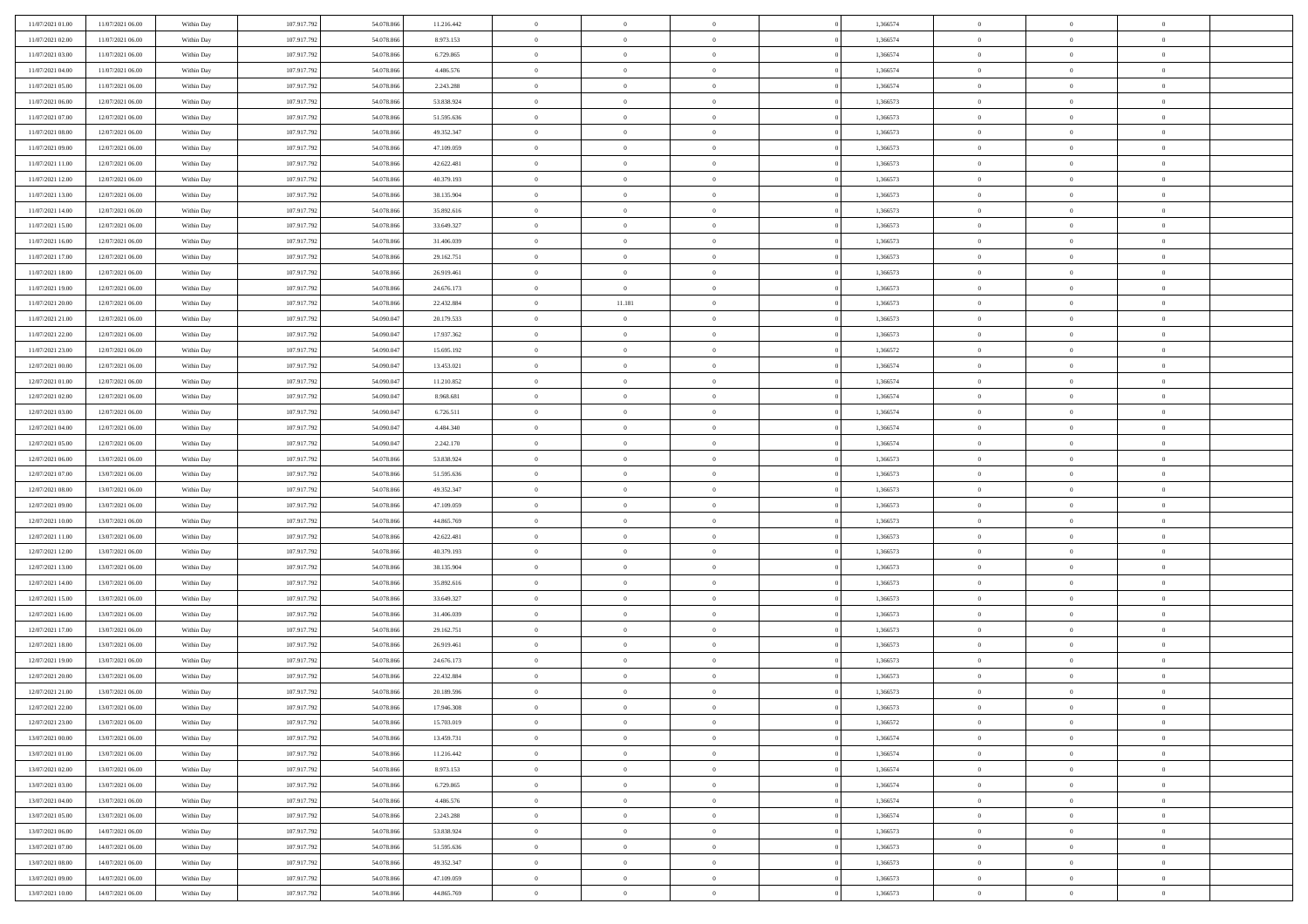| 13/07/2021 11:00 | 14/07/2021 06:00 | Within Day | 107.917.792 | 54.078.866 | 42.622.481 | $\overline{0}$ | $\overline{0}$ | $\Omega$       | 1,366573 | $\bf{0}$       | $\mathbf{0}$   | $\bf{0}$       |  |
|------------------|------------------|------------|-------------|------------|------------|----------------|----------------|----------------|----------|----------------|----------------|----------------|--|
| 13/07/2021 12:00 | 14/07/2021 06:00 | Within Dav | 107.917.792 | 54.078.866 | 40.379.193 | $\mathbf{0}$   | $\overline{0}$ | $\overline{0}$ | 1,366573 | $\overline{0}$ | $\overline{0}$ | $\overline{0}$ |  |
| 13/07/2021 13:00 | 14/07/2021 06:00 | Within Day | 107.917.792 | 54.078.866 | 38.135.904 | $\,$ 0         | $\overline{0}$ | $\bf{0}$       | 1,366573 | $\,$ 0         | $\overline{0}$ | $\,$ 0 $\,$    |  |
| 13/07/2021 14:00 | 14/07/2021 06:00 | Within Day | 107.917.792 | 54,078,866 | 35.892.616 | $\bf{0}$       | $\overline{0}$ | $\Omega$       | 1,366573 | $\bf{0}$       | $\mathbf{0}$   | $\theta$       |  |
| 13/07/2021 15:00 | 14/07/2021 06:00 | Within Dav | 107.917.792 | 54.078.866 | 33.649.327 | $\bf{0}$       | $\overline{0}$ | $\overline{0}$ | 1,366573 | $\mathbf{0}$   | $\overline{0}$ | $\overline{0}$ |  |
| 13/07/2021 16:00 | 14/07/2021 06:00 | Within Day | 107.917.792 | 54.078.866 | 31.406.039 | $\bf{0}$       | $\overline{0}$ | $\bf{0}$       | 1,366573 | $\,$ 0         | $\overline{0}$ | $\,$ 0 $\,$    |  |
| 13/07/2021 17:00 | 14/07/2021 06:00 | Within Day | 107.917.792 | 54,078,866 | 29.162.751 | $\bf{0}$       | $\overline{0}$ | $\Omega$       | 1,366573 | $\theta$       | $\mathbf{0}$   | $\theta$       |  |
| 13/07/2021 18:00 | 14/07/2021 06:00 | Within Dav | 107.917.792 | 54.078.866 | 26.919.461 | $\overline{0}$ | $\overline{0}$ | $\overline{0}$ | 1,366573 | $\mathbf{0}$   | $\overline{0}$ | $\overline{0}$ |  |
| 13/07/2021 19:00 | 14/07/2021 06:00 | Within Day | 107.917.792 | 54.078.866 | 24.676.173 | $\bf{0}$       | $\overline{0}$ | $\bf{0}$       | 1,366573 | $\,$ 0         | $\overline{0}$ | $\,$ 0 $\,$    |  |
| 13/07/2021 20:00 | 14/07/2021 06:00 | Within Day | 107.917.792 | 54.078.866 | 22.432.884 | $\overline{0}$ | $\overline{0}$ | $\Omega$       | 1,366573 | $\theta$       | $\mathbf{0}$   | $\theta$       |  |
| 13/07/2021 21:00 | 14/07/2021 06:00 | Within Day | 107.917.792 | 54.078.866 | 20.189.596 | $\overline{0}$ | $\overline{0}$ | $\overline{0}$ | 1,366573 | $\mathbf{0}$   | $\overline{0}$ | $\overline{0}$ |  |
| 13/07/2021 22:00 | 14/07/2021 06:00 | Within Day | 107.917.792 | 54.078.866 | 17.946.308 | $\bf{0}$       | $\overline{0}$ | $\bf{0}$       | 1,366573 | $\,$ 0         | $\overline{0}$ | $\,$ 0 $\,$    |  |
| 13/07/2021 23:00 | 14/07/2021 06:00 | Within Day | 107.917.792 | 54,078,866 | 15,703,019 | $\bf{0}$       | $\overline{0}$ | $\Omega$       | 1.366572 | $\bf{0}$       | $\mathbf{0}$   | $\theta$       |  |
| 14/07/2021 00:00 | 14/07/2021 06:00 | Within Dav | 107.917.792 | 54.078.866 | 13.459.731 | $\overline{0}$ | $\overline{0}$ | $\overline{0}$ | 1,366574 | $\overline{0}$ | $\overline{0}$ | $\overline{0}$ |  |
| 14/07/2021 01:00 | 14/07/2021 06:00 | Within Day | 107.917.792 | 54.078.866 | 11.216.442 | $\bf{0}$       | $\overline{0}$ | $\bf{0}$       | 1,366574 | $\,$ 0         | $\overline{0}$ | $\,$ 0 $\,$    |  |
| 14/07/2021 02.00 | 14/07/2021 06:00 | Within Day | 107.917.792 | 54,078,866 | 8.973.153  | $\bf{0}$       | $\overline{0}$ | $\overline{0}$ | 1,366574 | $\theta$       | $\mathbf{0}$   | $\theta$       |  |
| 14/07/2021 03:00 | 14/07/2021 06:00 | Within Dav | 107.917.792 | 54.078.866 | 6.729.865  | $\overline{0}$ | $\overline{0}$ | $\overline{0}$ | 1,366574 | $\mathbf{0}$   | $\overline{0}$ | $\overline{0}$ |  |
| 14/07/2021 04:00 | 14/07/2021 06:00 | Within Day | 107.917.792 | 54.078.866 | 4.486.576  | $\bf{0}$       | $\overline{0}$ | $\bf{0}$       | 1,366574 | $\,$ 0         | $\overline{0}$ | $\,$ 0 $\,$    |  |
| 14/07/2021 05:00 | 14/07/2021 06:00 | Within Day | 107.917.792 | 54,078,866 | 2.243.288  | $\bf{0}$       | $\overline{0}$ | $\Omega$       | 1,366574 | $\theta$       | $\mathbf{0}$   | $\theta$       |  |
| 14/07/2021 06:00 | 15/07/2021 06:00 | Within Day | 107.917.792 | 54.078.866 | 53.838.924 | $\overline{0}$ | $\overline{0}$ | $\overline{0}$ | 1,366573 | $\mathbf{0}$   | $\overline{0}$ | $\overline{0}$ |  |
| 14/07/2021 07:00 | 15/07/2021 06:00 | Within Day | 107.917.792 | 54.078.866 | 51.595.636 | $\bf{0}$       | $\overline{0}$ | $\bf{0}$       | 1,366573 | $\,$ 0         | $\overline{0}$ | $\,$ 0 $\,$    |  |
| 14/07/2021 08:00 | 15/07/2021 06:00 | Within Day | 107.917.792 | 54,078,866 | 49.352.347 | $\bf{0}$       | $\overline{0}$ | $\Omega$       | 1,366573 | $\bf{0}$       | $\mathbf{0}$   | $\theta$       |  |
| 14/07/2021 09:00 | 15/07/2021 06:00 | Within Dav | 107.917.792 | 54.078.866 | 47.109.059 | $\overline{0}$ | $\overline{0}$ | $\overline{0}$ | 1,366573 | $\overline{0}$ | $\overline{0}$ | $\overline{0}$ |  |
| 14/07/2021 10:00 | 15/07/2021 06:00 | Within Day | 107.917.792 | 54.078.866 | 44.865.769 | $\bf{0}$       | $\overline{0}$ | $\bf{0}$       | 1,366573 | $\,$ 0         | $\overline{0}$ | $\,$ 0 $\,$    |  |
| 14/07/2021 11:00 | 15/07/2021 06:00 | Within Day | 107.917.792 | 54,078,866 | 42.622.481 | $\bf{0}$       | $\overline{0}$ | $\overline{0}$ | 1,366573 | $\bf{0}$       | $\overline{0}$ | $\theta$       |  |
| 14/07/2021 12:00 | 15/07/2021 06:00 | Within Day | 107.917.792 | 54.078.866 | 40.379.193 | $\overline{0}$ | $\overline{0}$ | $\overline{0}$ | 1,366573 | $\mathbf{0}$   | $\overline{0}$ | $\overline{0}$ |  |
| 14/07/2021 13:00 | 15/07/2021 06:00 | Within Day | 107.917.792 | 54.078.866 | 38.135.904 | $\bf{0}$       | $\overline{0}$ | $\bf{0}$       | 1,366573 | $\,$ 0         | $\overline{0}$ | $\,$ 0 $\,$    |  |
| 14/07/2021 14:00 | 15/07/2021 06:00 | Within Day | 107.917.792 | 54.078.866 | 35,892,616 | $\bf{0}$       | $\overline{0}$ | $\Omega$       | 1,366573 | $\theta$       | $\mathbf{0}$   | $\theta$       |  |
| 14/07/2021 15:00 | 15/07/2021 06:00 | Within Day | 107.917.792 | 54.078.866 | 33.649.327 | $\overline{0}$ | $\overline{0}$ | $\overline{0}$ | 1,366573 | $\overline{0}$ | $\overline{0}$ | $\overline{0}$ |  |
| 14/07/2021 16:00 | 15/07/2021 06:00 | Within Day | 107.917.792 | 54.078.866 | 31.406.039 | $\bf{0}$       | $\overline{0}$ | $\bf{0}$       | 1,366573 | $\,$ 0         | $\overline{0}$ | $\,$ 0 $\,$    |  |
| 14/07/2021 17.00 | 15/07/2021 06:00 | Within Day | 107.917.792 | 54.078.866 | 29.162.751 | $\bf{0}$       | $\bf{0}$       | $\overline{0}$ | 1,366573 | $\bf{0}$       | $\overline{0}$ | $\,0\,$        |  |
| 14/07/2021 18:00 | 15/07/2021 06:00 | Within Dav | 107.917.792 | 54.078.866 | 26.919.461 | $\overline{0}$ | $\overline{0}$ | $\overline{0}$ | 1,366573 | $\mathbf{0}$   | $\overline{0}$ | $\overline{0}$ |  |
| 14/07/2021 19:00 | 15/07/2021 06:00 | Within Day | 107.917.792 | 54.078.866 | 24.676.173 | $\bf{0}$       | $\overline{0}$ | $\bf{0}$       | 1,366573 | $\,$ 0         | $\overline{0}$ | $\,$ 0 $\,$    |  |
| 14/07/2021 20:00 | 15/07/2021 06:00 | Within Day | 107.917.792 | 54.078.866 | 22.432.884 | $\bf{0}$       | 31.622         | $\bf{0}$       | 1,366573 | $\bf{0}$       | $\overline{0}$ | $\,0\,$        |  |
| 14/07/2021 21:00 | 15/07/2021 06:00 | Within Day | 107.917.792 | 54.110.487 | 20.161.137 | $\overline{0}$ | $\overline{0}$ | $\overline{0}$ | 1,366573 | $\mathbf{0}$   | $\overline{0}$ | $\overline{0}$ |  |
| 14/07/2021 22.00 | 15/07/2021 06:00 | Within Day | 107.917.792 | 54.110.487 | 17.921.010 | $\bf{0}$       | $\overline{0}$ | $\bf{0}$       | 1,366573 | $\,$ 0         | $\overline{0}$ | $\,$ 0 $\,$    |  |
| 14/07/2021 23.00 | 15/07/2021 06:00 | Within Day | 107.917.792 | 54.110.487 | 15.680.884 | $\bf{0}$       | $\bf{0}$       | $\overline{0}$ | 1,366572 | $\bf{0}$       | $\overline{0}$ | $\,0\,$        |  |
| 15/07/2021 00:00 | 15/07/2021 06:00 | Within Day | 107.917.792 | 54.110.487 | 13.440.757 | $\overline{0}$ | $\overline{0}$ | $\overline{0}$ | 1,366574 | $\mathbf{0}$   | $\overline{0}$ | $\overline{0}$ |  |
| 15/07/2021 01:00 | 15/07/2021 06:00 | Within Day | 107.917.792 | 54.110.487 | 11.200.632 | $\bf{0}$       | $\overline{0}$ | $\bf{0}$       | 1,366574 | $\,$ 0         | $\overline{0}$ | $\,$ 0 $\,$    |  |
| 15/07/2021 02:00 | 15/07/2021 06:00 | Within Day | 107.917.792 | 54.110.487 | 8.960.505  | $\bf{0}$       | $\bf{0}$       | $\overline{0}$ | 1,366574 | $\bf{0}$       | $\overline{0}$ | $\,0\,$        |  |
| 15/07/2021 03:00 | 15/07/2021 06:00 | Within Dav | 107.917.792 | 54.110.487 | 6.720.379  | $\overline{0}$ | $\overline{0}$ | $\overline{0}$ | 1,366574 | $\mathbf{0}$   | $\overline{0}$ | $\overline{0}$ |  |
| 15/07/2021 04:00 | 15/07/2021 06:00 | Within Day | 107.917.792 | 54.110.487 | 4.480.252  | $\bf{0}$       | $\overline{0}$ | $\bf{0}$       | 1,366574 | $\,$ 0         | $\overline{0}$ | $\,$ 0 $\,$    |  |
| 15/07/2021 05:00 | 15/07/2021 06:00 | Within Day | 107.917.792 | 54.110.487 | 2.240.125  | $\bf{0}$       | $\bf{0}$       | $\bf{0}$       | 1,366574 | $\bf{0}$       | $\overline{0}$ | $\,0\,$        |  |
| 15/07/2021 06:00 | 16/07/2021 06:00 | Within Day | 107.917.792 | 54.078.866 | 53.838.924 | $\mathbf{0}$   | $\overline{0}$ | $\overline{0}$ | 1,366573 | $\mathbf{0}$   | $\overline{0}$ | $\overline{0}$ |  |
| 15/07/2021 07:00 | 16/07/2021 06:00 | Within Day | 107.917.792 | 54.078.866 | 51.595.636 | $\bf{0}$       | $\overline{0}$ | $\overline{0}$ | 1,366573 | $\overline{0}$ | $\theta$       | $\theta$       |  |
| 15/07/2021 08:00 | 16/07/2021 06:00 | Within Day | 107.917.792 | 54.078.866 | 49.352.347 | $\bf{0}$       | $\bf{0}$       | $\bf{0}$       | 1,366573 | $\bf{0}$       | $\overline{0}$ | $\bf{0}$       |  |
| 15/07/2021 09:00 | 16/07/2021 06:00 | Within Day | 107.917.792 | 54.078.866 | 47.109.059 | $\overline{0}$ | $\overline{0}$ | $\overline{0}$ | 1,366573 | $\overline{0}$ | $\bf{0}$       | $\overline{0}$ |  |
| 15/07/2021 10:00 | 16/07/2021 06:00 | Within Day | 107.917.792 | 54.078.866 | 44.865.769 | $\,$ 0 $\,$    | $\overline{0}$ | $\overline{0}$ | 1,366573 | $\mathbf{0}$   | $\,$ 0 $\,$    | $\,$ 0 $\,$    |  |
| 15/07/2021 11:00 | 16/07/2021 06:00 | Within Day | 107.917.792 | 54.078.866 | 42.622.481 | $\bf{0}$       | $\bf{0}$       | $\overline{0}$ | 1,366573 | $\bf{0}$       | $\overline{0}$ | $\bf{0}$       |  |
| 15/07/2021 12:00 | 16/07/2021 06:00 | Within Day | 107.917.792 | 54.078.866 | 40.379.193 | $\bf{0}$       | $\overline{0}$ | $\overline{0}$ | 1,366573 | $\overline{0}$ | $\overline{0}$ | $\overline{0}$ |  |
| 15/07/2021 13:00 | 16/07/2021 06:00 | Within Day | 107.917.792 | 54.078.866 | 38.135.904 | $\,$ 0 $\,$    | $\overline{0}$ | $\overline{0}$ | 1,366573 | $\,$ 0 $\,$    | $\overline{0}$ | $\,$ 0 $\,$    |  |
| 15/07/2021 14:00 | 16/07/2021 06:00 | Within Day | 107.917.792 | 54.078.866 | 35.892.616 | $\overline{0}$ | $\overline{0}$ | $\overline{0}$ | 1,366573 | $\bf{0}$       | $\overline{0}$ | $\overline{0}$ |  |
| 15/07/2021 15:00 | 16/07/2021 06:00 | Within Day | 107.917.792 | 54.078.866 | 33.649.327 | $\overline{0}$ | $\overline{0}$ | $\overline{0}$ | 1,366573 | $\overline{0}$ | $\bf{0}$       | $\overline{0}$ |  |
| 15/07/2021 16:00 | 16/07/2021 06:00 | Within Day | 107.917.792 | 54.078.866 | 31.406.039 | $\,$ 0 $\,$    | $\overline{0}$ | $\overline{0}$ | 1,366573 | $\,$ 0 $\,$    | $\,$ 0 $\,$    | $\,$ 0 $\,$    |  |
| 15/07/2021 17:00 | 16/07/2021 06:00 | Within Day | 107.917.792 | 54.078.866 | 29.162.751 | $\bf{0}$       | $\bf{0}$       | $\overline{0}$ | 1,366573 | $\bf{0}$       | $\overline{0}$ | $\bf{0}$       |  |
| 15/07/2021 18:00 | 16/07/2021 06:00 | Within Day | 107.917.792 | 54.078.866 | 26.919.461 | $\bf{0}$       | $\overline{0}$ | $\overline{0}$ | 1,366573 | $\mathbf{0}$   | $\bf{0}$       | $\overline{0}$ |  |
| 15/07/2021 19:00 | 16/07/2021 06:00 | Within Day | 107.917.792 | 54.078.866 | 24.676.173 | $\,0\,$        | $\overline{0}$ | $\overline{0}$ | 1,366573 | $\,$ 0         | $\overline{0}$ | $\,$ 0 $\,$    |  |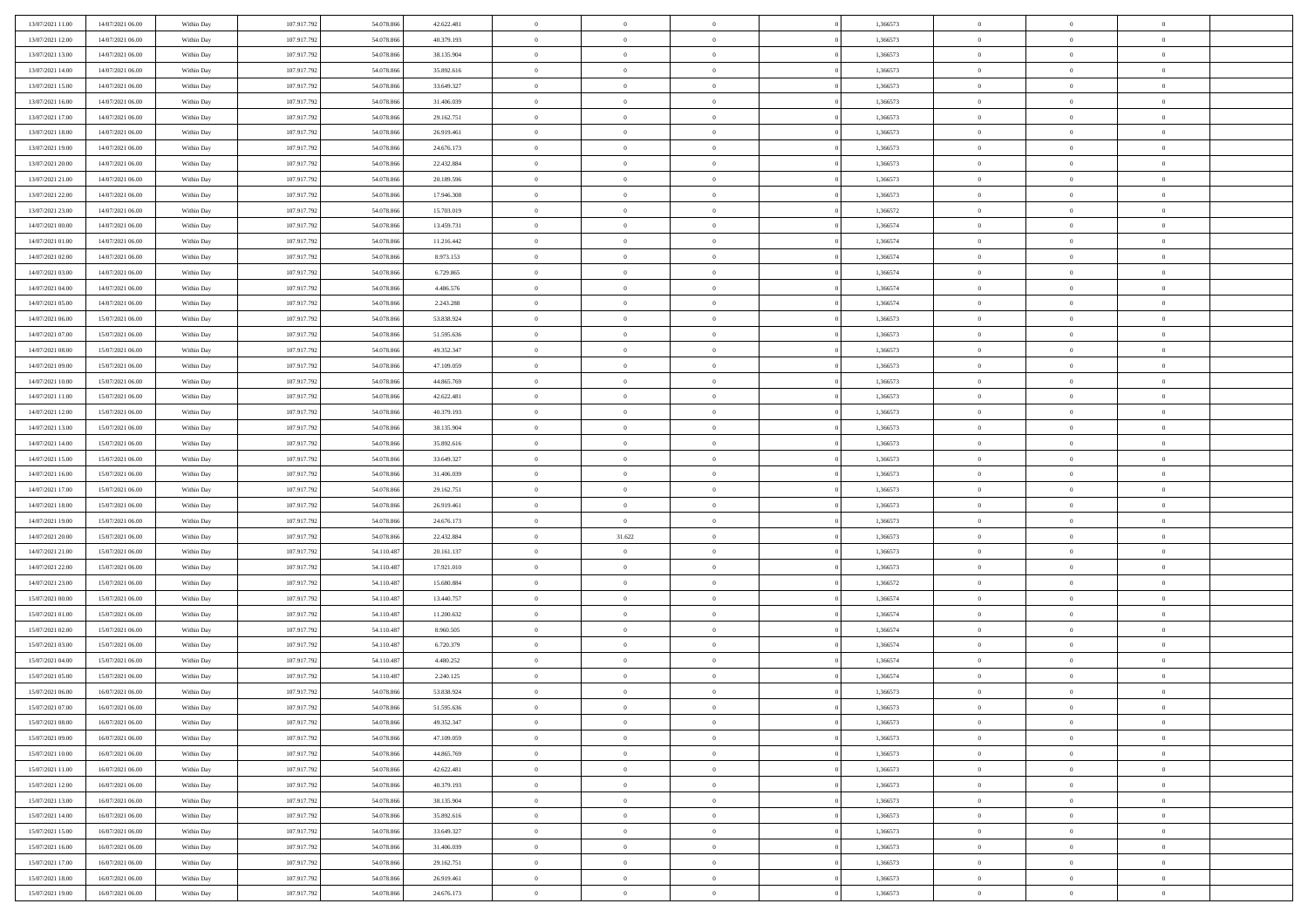| 15/07/2021 20:00 | 16/07/2021 06:00 | Within Day | 107.917.792 | 54.078.866 | 22.432.884 | $\,0\,$                | 221.675        | $\overline{0}$ |                | 1,366573 | $\,$ 0 $\,$    | $\overline{0}$ | $\bf{0}$       |  |
|------------------|------------------|------------|-------------|------------|------------|------------------------|----------------|----------------|----------------|----------|----------------|----------------|----------------|--|
| 15/07/2021 21:00 | 16/07/2021 06:00 | Within Day | 107.917.792 | 54,300,54  | 19.990.089 | $\overline{0}$         | $\overline{0}$ | $\overline{0}$ |                | 1,366573 | $\overline{0}$ | $\overline{0}$ | $\overline{0}$ |  |
| 15/07/2021 22:00 | 16/07/2021 06:00 | Within Day | 107.917.792 | 54.300.540 | 17.768.968 | $\mathbf{0}$           | $\overline{0}$ | $\overline{0}$ |                | 1,366573 | $\theta$       | $\overline{0}$ | $\overline{0}$ |  |
| 15/07/2021 23:00 | 16/07/2021 06:00 | Within Day | 107.917.792 | 54.300.540 | 15.547.847 | $\bf{0}$               | $\overline{0}$ | $\overline{0}$ |                | 1,366572 | $\bf{0}$       | $\overline{0}$ | $\bf{0}$       |  |
| 16/07/2021 00:00 | 16/07/2021 06:00 | Within Day | 107.917.792 | 54.300.540 | 13.326.726 | $\overline{0}$         | $\overline{0}$ | $\overline{0}$ |                | 1,366574 | $\bf{0}$       | $\bf{0}$       | $\bf{0}$       |  |
| 16/07/2021 01:00 | 16/07/2021 06:00 | Within Day | 107.917.792 | 54.300.540 | 11.105.605 | $\mathbf{0}$           | $\overline{0}$ | $\overline{0}$ |                | 1,366574 | $\theta$       | $\overline{0}$ | $\theta$       |  |
| 16/07/2021 02:00 | 16/07/2021 06:00 | Within Day | 107.917.792 | 54.300.540 | 8.884.484  | $\mathbf{0}$           | $\overline{0}$ | $\overline{0}$ |                | 1,366574 | $\bf{0}$       | $\overline{0}$ | $\theta$       |  |
| 16/07/2021 03:00 | 16/07/2021 06:00 | Within Day | 107.917.792 | 54,300,54  | 6.663.362  | $\overline{0}$         | $\mathbf{0}$   | $\overline{0}$ |                | 1,366574 | $\,$ 0 $\,$    | $\overline{0}$ | $\overline{0}$ |  |
| 16/07/2021 04:00 | 16/07/2021 06:00 | Within Day | 107.917.792 | 54.300.540 | 4.442.241  | $\mathbf{0}$           | $\overline{0}$ | $\overline{0}$ |                | 1,366574 | $\theta$       | $\overline{0}$ | $\overline{0}$ |  |
| 16/07/2021 05:00 | 16/07/2021 06:00 | Within Day | 107.917.792 | 54.300.540 | 2.221.120  | $\bf{0}$               | $\overline{0}$ | $\overline{0}$ |                | 1,366574 | $\mathbf{0}$   | $\overline{0}$ | $\bf{0}$       |  |
| 16/07/2021 06:00 | 17/07/2021 06:00 | Within Day | 107.917.792 | 54.579.736 | 53.338.054 | $\bf{0}$               | $\overline{0}$ | $\overline{0}$ |                | 1,366573 | $\bf{0}$       | $\theta$       | $\theta$       |  |
| 16/07/2021 07:00 | 17/07/2021 06:00 | Within Day | 107.917.792 | 54.579.736 | 51.115.635 | $\mathbf{0}$           | $\overline{0}$ | $\overline{0}$ |                | 1,366573 | $\theta$       | $\overline{0}$ | $\overline{0}$ |  |
| 16/07/2021 08:00 | 17/07/2021 06:00 | Within Day | 107.917.792 | 54.579.736 | 48.893.216 | $\,0\,$                | $\overline{0}$ | $\bf{0}$       |                | 1,366573 | $\bf{0}$       | $\overline{0}$ | $\bf{0}$       |  |
| 16/07/2021 09:00 | 17/07/2021 06:00 | Within Day | 107.917.792 | 54.579.736 | 46.670.797 | $\bf{0}$               | $\overline{0}$ | $\overline{0}$ |                | 1,366573 | $\,$ 0 $\,$    | $\overline{0}$ | $\overline{0}$ |  |
| 16/07/2021 10:00 | 17/07/2021 06:00 | Within Day | 107.917.792 | 54.579.736 | 44.448.379 | $\mathbf{0}$           | $\overline{0}$ | $\overline{0}$ |                | 1,366573 | $\theta$       | $\overline{0}$ | $\overline{0}$ |  |
| 16/07/2021 11:00 | 17/07/2021 06:00 | Within Day | 107.917.792 | 54.579.736 | 42.225.959 | $\,0\,$                | $\overline{0}$ | $\overline{0}$ |                | 1,366573 | $\bf{0}$       | $\overline{0}$ | $\bf{0}$       |  |
| 16/07/2021 12:00 | 17/07/2021 06:00 | Within Day | 107.917.792 | 54.579.736 | 40.003.540 | $\bf{0}$               | $\overline{0}$ | $\overline{0}$ |                | 1,366573 | $\bf{0}$       | $\overline{0}$ | $\overline{0}$ |  |
| 16/07/2021 13:00 | 17/07/2021 06:00 | Within Day | 107.917.792 | 54.579.736 | 37.781.121 | $\mathbf{0}$           | $\overline{0}$ | $\overline{0}$ |                | 1,366573 | $\theta$       | $\overline{0}$ | $\overline{0}$ |  |
| 16/07/2021 14:00 | 17/07/2021 06:00 | Within Day | 107.917.792 | 54.579.736 | 35.558.703 | $\bf{0}$               | $\overline{0}$ | $\bf{0}$       |                | 1,366573 | $\bf{0}$       | $\overline{0}$ | $\bf{0}$       |  |
| 16/07/2021 15:00 | 17/07/2021 06:00 | Within Day | 107.917.792 | 54.579.736 | 33.336.284 | $\bf{0}$               | $\overline{0}$ | $\overline{0}$ |                | 1,366573 | $\bf{0}$       | $\overline{0}$ | $\bf{0}$       |  |
| 16/07/2021 16:00 | 17/07/2021 06:00 | Within Day | 107.917.792 | 54.579.736 | 31.113.864 | $\overline{0}$         | $\overline{0}$ | $\overline{0}$ |                | 1,366573 | $\theta$       | $\overline{0}$ | $\overline{0}$ |  |
| 16/07/2021 17:00 | 17/07/2021 06:00 | Within Day | 107.917.792 | 54.579.736 | 28.891.445 | $\mathbf{0}$           | $\overline{0}$ | $\overline{0}$ |                | 1,366573 | $\bf{0}$       | $\overline{0}$ | $\theta$       |  |
| 16/07/2021 18:00 | 17/07/2021 06:00 | Within Day | 107.917.792 | 54.579.736 | 26.669.027 | $\overline{0}$         | $\overline{0}$ | $\overline{0}$ |                | 1,366573 | $\bf{0}$       | $\overline{0}$ | $\overline{0}$ |  |
| 16/07/2021 19:00 | 17/07/2021 06:00 | Within Day | 107.917.792 | 54.579.736 | 24.446.608 | $\mathbf{0}$           | $\overline{0}$ | $\overline{0}$ |                | 1,366573 | $\theta$       | $\overline{0}$ | $\overline{0}$ |  |
| 16/07/2021 20:00 | 17/07/2021 06:00 | Within Day | 107.917.792 | 54.579.736 | 22.224.189 | $\bf{0}$               | 41.313         | $\overline{0}$ |                | 1,366573 | $\bf{0}$       | $\overline{0}$ | $\bf{0}$       |  |
| 16/07/2021 21:00 | 17/07/2021 06:00 | Within Day | 107.917.792 | 54.621.048 | 19.964.588 | $\bf{0}$               | $\overline{0}$ | $\overline{0}$ |                | 1,366573 | $\bf{0}$       | $\overline{0}$ | $\bf{0}$       |  |
| 16/07/2021 22:00 | 17/07/2021 06:00 | Within Day | 107.917.792 | 54.621.048 | 17.746.300 | $\overline{0}$         | $\overline{0}$ | $\overline{0}$ |                | 1,366573 | $\theta$       | $\overline{0}$ | $\overline{0}$ |  |
| 16/07/2021 23:00 | 17/07/2021 06:00 | Within Day | 107.917.792 | 54.621.048 | 15.528.013 | $\,0\,$                | $\overline{0}$ | $\overline{0}$ |                | 1,366572 | $\bf{0}$       | $\overline{0}$ | $\bf{0}$       |  |
| 17/07/2021 00:00 | 17/07/2021 06:00 | Within Day | 107.917.792 | 54.621.048 | 13.309.725 | $\overline{0}$         | $\overline{0}$ | $\overline{0}$ |                | 1,366574 | $\,$ 0 $\,$    | $\overline{0}$ | $\overline{0}$ |  |
| 17/07/2021 01:00 | 17/07/2021 06:00 | Within Day | 107.917.792 | 54.621.048 | 11.091.437 | $\mathbf{0}$           | $\overline{0}$ | $\overline{0}$ |                | 1,366574 | $\theta$       | $\overline{0}$ | $\overline{0}$ |  |
| 17/07/2021 02:00 | 17/07/2021 06:00 | Within Day | 107.917.792 | 54.621.048 | 8.873.150  | $\mathbf{0}$           | $\overline{0}$ | $\theta$       |                | 1,366574 | $\,$ 0 $\,$    | $\overline{0}$ | $\theta$       |  |
| 17/07/2021 03:00 | 17/07/2021 06:00 | Within Day | 107.917.792 | 54.621.048 | 6.654.862  | $\bf{0}$               | $\overline{0}$ | $\overline{0}$ |                | 1,366574 | $\bf{0}$       | $\bf{0}$       | $\overline{0}$ |  |
| 17/07/2021 04:00 | 17/07/2021 06:00 | Within Day | 107.917.792 | 54.621.048 | 4.436.574  | $\mathbf{0}$           | $\overline{0}$ | $\overline{0}$ |                | 1,366574 | $\theta$       | $\overline{0}$ | $\overline{0}$ |  |
| 17/07/2021 05:00 | 17/07/2021 06:00 | Within Day | 107.917.792 | 54.621.048 | 2.218.287  | $\mathbf{0}$           | $\overline{0}$ | $\overline{0}$ |                | 1,366574 | $\,$ 0 $\,$    | $\overline{0}$ | $\theta$       |  |
| 17/07/2021 06:00 | 18/07/2021 06:00 | Within Day | 107.917.792 | 54.515.767 | 53.402.023 | $\overline{0}$         | 45.472         | $\overline{0}$ |                | 1,366573 | $\,$ 0 $\,$    | $\overline{0}$ | $\overline{0}$ |  |
| 17/07/2021 07:00 | 18/07/2021 06:00 | Within Day | 107.917.792 | 54.561.238 | 51.133.363 | $\mathbf{0}$           | $\overline{0}$ | $\overline{0}$ |                | 1,366573 | $\theta$       | $\bf{0}$       | $\theta$       |  |
| 17/07/2021 08:00 | 18/07/2021 06:00 | Within Day | 107.917.792 | 54.561.238 | 48.910.173 | $\mathbf{0}$           | $\overline{0}$ | $\theta$       |                | 1,366573 | $\,$ 0 $\,$    | $\overline{0}$ | $\theta$       |  |
| 17/07/2021 09:00 | 18/07/2021 06:00 | Within Day | 107.917.792 | 54.561.238 | 46,686,983 | $\bf{0}$               | $\overline{0}$ | $\overline{0}$ |                | 1,366573 | $\bf{0}$       | $\overline{0}$ | $\overline{0}$ |  |
| 17/07/2021 10:00 | 18/07/2021 06:00 | Within Day | 107.917.792 | 54.561.238 | 44.463.793 | $\mathbf{0}$           | $\overline{0}$ | $\overline{0}$ |                | 1,366573 | $\theta$       | $\overline{0}$ | $\overline{0}$ |  |
| 17/07/2021 11:00 | 18/07/2021 06:00 | Within Day | 107.917.792 | 54.561.238 | 42.240.603 | $\mathbf{0}$           | $\overline{0}$ | $\bf{0}$       |                | 1,366573 | $\,$ 0 $\,$    | $\overline{0}$ | $\theta$       |  |
| 17/07/2021 12:00 | 18/07/2021 06:00 | Within Day | 107.917.792 | 54.561.238 | 40.017.413 | $\bf{0}$               | $\overline{0}$ | $\overline{0}$ |                | 1,366573 | $\bf{0}$       | $\overline{0}$ | $\overline{0}$ |  |
| 17/07/2021 13:00 | 18/07/2021 06:00 | Within Day | 107.917.792 | 54.561.238 | 37.794.224 | $\mathbf{0}$           | $\overline{0}$ | $\overline{0}$ |                | 1,366573 | $\theta$       | $\overline{0}$ | $\overline{0}$ |  |
| 17/07/2021 14:00 | 18/07/2021 06:00 | Within Day | 107.917.792 | 54.561.238 | 35.571.035 | $\mathbf{0}$           | $\overline{0}$ | $\overline{0}$ |                | 1,366573 | $\,$ 0 $\,$    | $\overline{0}$ | $\theta$       |  |
| 17/07/2021 15:00 | 18/07/2021 06:00 | Within Day | 107.917.792 | 54.561.238 | 33.347.845 | $\bf{0}$               | $\overline{0}$ | $\overline{0}$ |                | 1,366573 | $\,$ 0 $\,$    | $\overline{0}$ | $\overline{0}$ |  |
| 17/07/2021 16:00 | 18/07/2021 06:00 | Within Day | 107.917.792 | 54.561.238 | 31.124.655 | $\bf{0}$               | $\overline{0}$ | $\Omega$       |                | 1,366573 | $\overline{0}$ | $^{\circ}$     | $\theta$       |  |
| 17/07/2021 17:00 | 18/07/2021 06:00 | Within Day | 107.917.792 | 54.561.238 | 28.901.465 | $\,$ 0 $\,$            | $\overline{0}$ | $\overline{0}$ |                | 1,366573 | $\,$ 0 $\,$    | $\bf{0}$       | $\theta$       |  |
| 17/07/2021 18:00 | 18/07/2021 06:00 | Within Day | 107.917.792 | 54.561.238 | 26.678.275 | $\bf{0}$               | $\overline{0}$ | $\overline{0}$ |                | 1,366573 | $\overline{0}$ | $\overline{0}$ | $\overline{0}$ |  |
| 17/07/2021 19:00 | 18/07/2021 06:00 | Within Day | 107.917.792 | 54.561.238 | 24.455.086 | $\mathbf{0}$           | 60.099         | $\overline{0}$ |                | 1,366573 | $\mathbf{0}$   | $\overline{0}$ | $\overline{0}$ |  |
| 17/07/2021 20:00 | 18/07/2021 06:00 | Within Day | 107.917.792 | 54.621.336 | 22.177.261 | $\,$ 0                 | 119.503        | $\bf{0}$       | $\overline{0}$ | 1,366573 | $\,$ 0 $\,$    | $\bf{0}$       | $\overline{0}$ |  |
| 17/07/2021 21:00 | 18/07/2021 06:00 | Within Day | 107.917.792 | 54.740.839 | 19.851.982 | $\hspace{0.1mm}\bm{0}$ | $\overline{0}$ | $\overline{0}$ |                | 1,366573 | $\,$ 0 $\,$    | $\overline{0}$ | $\overline{0}$ |  |
| 17/07/2021 22:00 | 18/07/2021 06:00 | Within Day | 107.917.792 | 54.740.839 | 17.646.207 | $\mathbf{0}$           | $\overline{0}$ | $\overline{0}$ |                | 1,366573 | $\overline{0}$ | $\overline{0}$ | $\overline{0}$ |  |
| 17/07/2021 23:00 | 18/07/2021 06:00 | Within Day | 107.917.792 | 54.740.839 | 15.440.430 | $\,$ 0 $\,$            | $\overline{0}$ | $\overline{0}$ |                | 1,366572 | $\,$ 0 $\,$    | $\bf{0}$       | $\overline{0}$ |  |
| 18/07/2021 00:00 | 18/07/2021 06:00 | Within Day | 107.917.792 | 54.740.839 | 13.234.655 | $\overline{0}$         | $\overline{0}$ | $\overline{0}$ |                | 1,366574 | $\overline{0}$ | $\overline{0}$ | $\overline{0}$ |  |
| 18/07/2021 01:00 | 18/07/2021 06:00 | Within Day | 107.917.792 | 54.740.839 | 11.028.879 | $\mathbf{0}$           | $\overline{0}$ | $\overline{0}$ |                | 1,366574 | $\mathbf{0}$   | $\overline{0}$ | $\overline{0}$ |  |
| 18/07/2021 02:00 | 18/07/2021 06:00 | Within Day | 107.917.792 | 54.740.839 | 8.823.103  | $\,$ 0 $\,$            | $\overline{0}$ | $\overline{0}$ |                | 1,366574 | $\,$ 0 $\,$    | $\bf{0}$       | $\,$ 0 $\,$    |  |
| 18/07/2021 03:00 | 18/07/2021 06:00 | Within Day | 107.917.792 | 54.740.839 | 6.617.327  | $\bf{0}$               | $\overline{0}$ | $\overline{0}$ |                | 1,366574 | $\,$ 0 $\,$    | $\overline{0}$ | $\overline{0}$ |  |
| 18/07/2021 04:00 | 18/07/2021 06:00 | Within Day | 107.917.792 | 54.740.839 | 4.411.552  | $\mathbf{0}$           | $\overline{0}$ | $\overline{0}$ |                | 1,366574 | $\mathbf{0}$   | $\overline{0}$ | $\overline{0}$ |  |
|                  |                  |            |             |            |            |                        |                |                |                |          |                |                |                |  |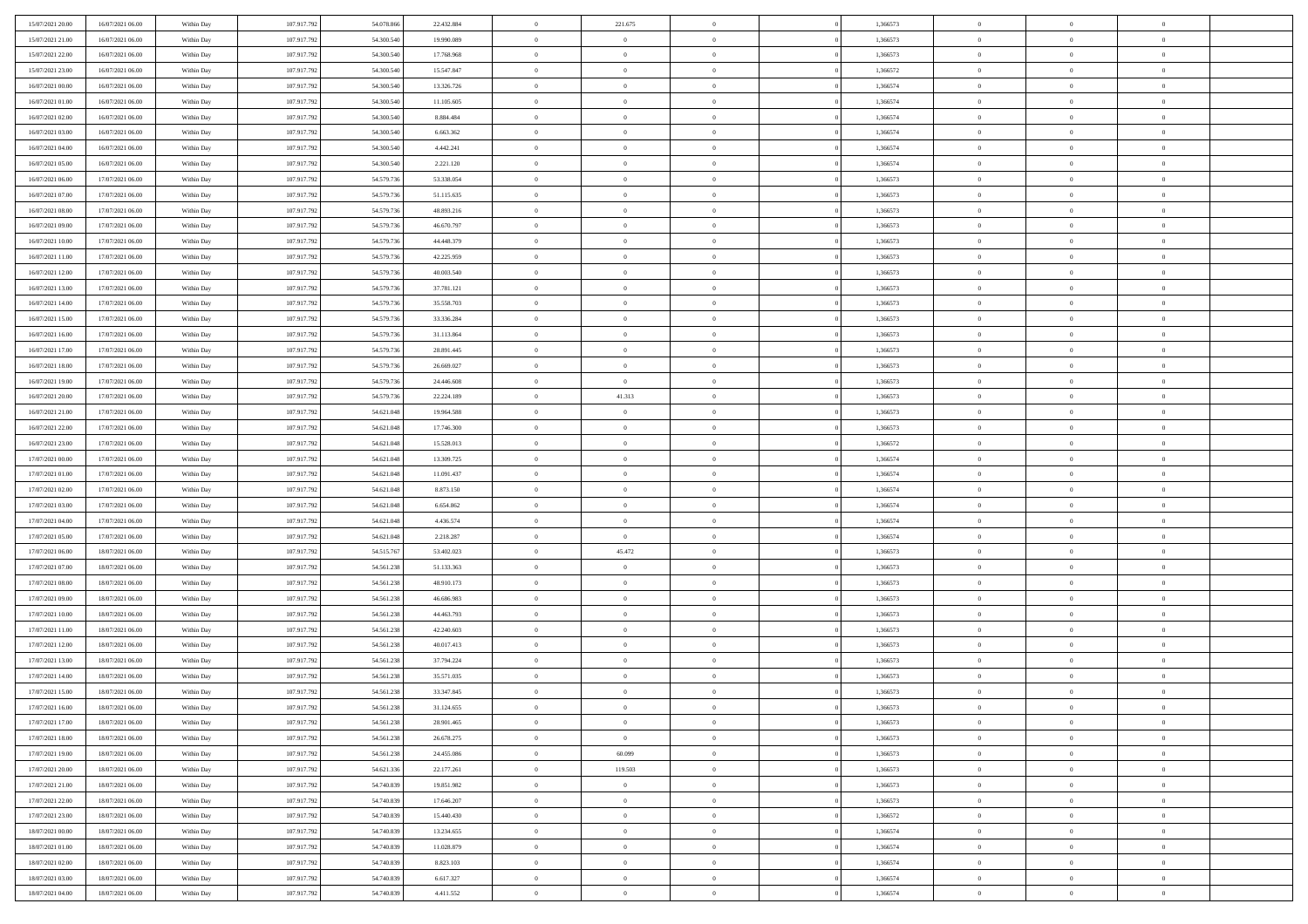| 18/07/2021 05:00                     | 18/07/2021 06:00                     | Within Day               | 107.917.792                | 54.740.839               | 2.205.775              | $\bf{0}$       | $\bf{0}$                         | $\theta$                         |          | 1,366574             | $\bf{0}$       | $\overline{0}$                   | $\,0\,$        |  |
|--------------------------------------|--------------------------------------|--------------------------|----------------------------|--------------------------|------------------------|----------------|----------------------------------|----------------------------------|----------|----------------------|----------------|----------------------------------|----------------|--|
| 18/07/2021 06:00                     | 19/07/2021 06:00                     | Within Day               | 107.917.792                | 54.733.073               | 53.184.717             | $\overline{0}$ | $\overline{0}$                   | $\Omega$                         |          | 1,366573             | $\overline{0}$ | $\overline{0}$                   | $\theta$       |  |
| 18/07/2021 07:00                     | 19/07/2021 06:00                     | Within Dav               | 107.917.792                | 54.733.073               | 50.968.687             | $\mathbf{0}$   | $\overline{0}$                   | $\overline{0}$                   |          | 1,366573             | $\mathbf{0}$   | $\overline{0}$                   | $\overline{0}$ |  |
| 18/07/2021 08:00                     | 19/07/2021 06:00                     | Within Day               | 107.917.792                | 54.733.073               | 48.752.657             | $\bf{0}$       | $\overline{0}$                   | $\bf{0}$                         |          | 1,366573             | $\bf{0}$       | $\overline{0}$                   | $\bf{0}$       |  |
| 18/07/2021 09:00                     | 19/07/2021 06:00                     | Within Day               | 107.917.792                | 54.733.073               | 46.536.627             | $\bf{0}$       | $\overline{0}$                   | $\overline{0}$                   |          | 1,366573             | $\bf{0}$       | $\bf{0}$                         | $\theta$       |  |
| 18/07/2021 11:00                     | 19/07/2021 06:00                     | Within Dav               | 107.917.792                | 54.733.073               | 42.104.568             | $\mathbf{0}$   | $\overline{0}$                   | $\overline{0}$                   |          | 1,366573             | $\mathbf{0}$   | $\overline{0}$                   | $\theta$       |  |
| 18/07/2021 12:00                     | 19/07/2021 06:00                     | Within Day               | 107.917.792                | 54.733.073               | 39.888.537             | $\bf{0}$       | $\bf{0}$                         | $\overline{0}$                   |          | 1,366573             | $\bf{0}$       | $\overline{0}$                   | $\,0\,$        |  |
| 18/07/2021 13:00                     | 19/07/2021 06:00                     | Within Day               | 107.917.792                | 54.733.073               | 37.672.507             | $\overline{0}$ | $\overline{0}$                   | $\overline{0}$                   |          | 1,366573             | $\,$ 0 $\,$    | $\overline{0}$                   | $\theta$       |  |
| 18/07/2021 14:00                     | 19/07/2021 06:00                     | Within Dav               | 107.917.792                | 54.733.073               | 35.456.478             | $\mathbf{0}$   | $\overline{0}$                   | $\overline{0}$                   |          | 1,366573             | $\mathbf{0}$   | $\overline{0}$                   | $\overline{0}$ |  |
| 18/07/2021 15:00                     | 19/07/2021 06:00                     | Within Day               | 107.917.792                | 54.733.073               | 33.240.448             | $\bf{0}$       | $\bf{0}$                         | $\overline{0}$                   |          | 1,366573             | $\bf{0}$       | $\overline{0}$                   | $\,0\,$        |  |
| 18/07/2021 16:00                     | 19/07/2021 06:00                     | Within Day               | 107.917.792                | 54.733.073               | 31.024.418             | $\overline{0}$ | 1.685                            | $\overline{0}$                   |          | 1,366573             | $\bf{0}$       | $\overline{0}$                   | $\theta$       |  |
| 18/07/2021 17:00                     | 19/07/2021 06:00                     | Within Dav               | 107.917.792                | 54.734.757               | 28.806.824             | $\mathbf{0}$   | $\overline{0}$                   | $\overline{0}$                   |          | 1,366573             | $\mathbf{0}$   | $\overline{0}$                   | $\overline{0}$ |  |
| 18/07/2021 18:00                     | 19/07/2021 06:00                     | Within Day               | 107.917.792                | 54.734.757               | 26.590.914             | $\bf{0}$       | $\overline{0}$                   | $\bf{0}$                         |          | 1,366573             | $\bf{0}$       | $\overline{0}$                   | $\bf{0}$       |  |
| 18/07/2021 19:00                     | 19/07/2021 06:00                     | Within Day               | 107.917.792                | 54.734.757               | 24.375.005             | $\bf{0}$       | $\overline{0}$                   | $\overline{0}$                   |          | 1,366573             | $\bf{0}$       | $\theta$                         | $\,0\,$        |  |
| 18/07/2021 20:00                     | 19/07/2021 06:00                     | Within Dav               | 107.917.792                | 54.734.757               | 22.159.096             | $\overline{0}$ | 129.359                          | $\overline{0}$                   |          | 1,366573             | $\mathbf{0}$   | $\overline{0}$                   | $\overline{0}$ |  |
| 18/07/2021 21:00                     | 19/07/2021 06:00                     | Within Day               | 107.917.792                | 54.864.115               | 19.826.762             | $\bf{0}$       | $\overline{0}$                   | $\overline{0}$                   |          | 1,366573             | $\bf{0}$       | $\overline{0}$                   | $\bf{0}$       |  |
| 18/07/2021 22:00                     | 19/07/2021 06:00                     |                          | 107.917.792                | 54.864.115               | 17.623.789             | $\overline{0}$ | $\overline{0}$                   | $\overline{0}$                   |          | 1,366573             | $\bf{0}$       | $\overline{0}$                   | $\theta$       |  |
| 18/07/2021 23:00                     | 19/07/2021 06:00                     | Within Day<br>Within Day | 107.917.792                | 54.864.115               | 15.420.815             | $\mathbf{0}$   | $\overline{0}$                   | $\overline{0}$                   |          | 1,366572             | $\mathbf{0}$   | $\overline{0}$                   | $\overline{0}$ |  |
| 19/07/2021 00:00                     | 19/07/2021 06:00                     | Within Day               | 107.917.792                | 54.864.115               | 13.217.842             | $\bf{0}$       | $\overline{0}$                   | $\overline{0}$                   |          | 1,366574             | $\bf{0}$       | $\overline{0}$                   | $\,0\,$        |  |
| 19/07/2021 01:00                     | 19/07/2021 06:00                     |                          | 107.917.792                | 54.864.115               | 11.014.867             | $\overline{0}$ | $\overline{0}$                   | $\overline{0}$                   |          | 1,366574             | $\bf{0}$       | $\overline{0}$                   | $\overline{0}$ |  |
|                                      |                                      | Within Day               |                            |                          |                        | $\mathbf{0}$   |                                  |                                  |          |                      | $\mathbf{0}$   |                                  | $\overline{0}$ |  |
| 19/07/2021 02:00<br>19/07/2021 03:00 | 19/07/2021 06:00<br>19/07/2021 06:00 | Within Dav<br>Within Day | 107.917.792<br>107.917.792 | 54.864.115<br>54.864.115 | 8.811.894<br>6.608.920 | $\bf{0}$       | $\overline{0}$<br>$\overline{0}$ | $\overline{0}$<br>$\overline{0}$ |          | 1,366574<br>1,366574 | $\bf{0}$       | $\overline{0}$<br>$\overline{0}$ | $\bf{0}$       |  |
|                                      |                                      |                          |                            |                          |                        |                |                                  |                                  |          |                      |                |                                  |                |  |
| 19/07/2021 04:00<br>19/07/2021 05:00 | 19/07/2021 06:00                     | Within Day               | 107.917.792                | 54.864.115               | 4.405.947              | $\bf{0}$       | $\overline{0}$                   | $\overline{0}$                   |          | 1,366574             | $\bf{0}$       | $\bf{0}$                         | $\,0\,$        |  |
|                                      | 19/07/2021 06:00                     | Within Dav               | 107.917.792                | 54.864.115               | 2.202.973              | $\mathbf{0}$   | $\overline{0}$                   | $\overline{0}$                   |          | 1,366574             | $\mathbf{0}$   | $\overline{0}$                   | $\theta$       |  |
| 19/07/2021 06:00                     | 20/07/2021 06:00                     | Within Day               | 107.917.792                | 55.546.227               | 52.371.564             | $\bf{0}$       | $\overline{0}$                   | $\overline{0}$                   |          | 1,366573             | $\bf{0}$       | $\overline{0}$                   | $\,0\,$        |  |
| 19/07/2021 07:00                     | 20/07/2021 06:00                     | Within Day               | 107.917.792                | 55.546.227               | 50.189.415             | $\overline{0}$ | $\overline{0}$                   | $\overline{0}$                   |          | 1,366573             | $\bf{0}$       | $\overline{0}$                   | $\overline{0}$ |  |
| 19/07/2021 08:00                     | 20/07/2021 06:00                     | Within Dav               | 107.917.792                | 55.546.227               | 48.007.267             | $\mathbf{0}$   | $\overline{0}$                   | $\overline{0}$                   |          | 1,366573             | $\mathbf{0}$   | $\overline{0}$                   | $\overline{0}$ |  |
| 19/07/2021 09:00                     | 20/07/2021 06:00                     | Within Day               | 107.917.792                | 55.546.227               | 45.825.118             | $\bf{0}$       | $\bf{0}$                         | $\overline{0}$                   |          | 1,366573             | $\bf{0}$       | $\overline{0}$                   | $\,0\,$        |  |
| 19/07/2021 10:00                     | 20/07/2021 06:00                     | Within Day               | 107.917.792                | 55.546.227               | 43.642.970             | $\bf{0}$       | $\overline{0}$                   | $\overline{0}$                   |          | 1,366573             | $\bf{0}$       | $\mathbf{0}$                     | $\overline{0}$ |  |
| 19/07/2021 11:00                     | 20/07/2021 06:00                     | Within Dav               | 107.917.792                | 55.546.227               | 41.460.822             | $\mathbf{0}$   | $\overline{0}$                   | $\overline{0}$                   |          | 1,366573             | $\mathbf{0}$   | $\overline{0}$                   | $\overline{0}$ |  |
| 19/07/2021 12:00                     | 20/07/2021 06:00                     | Within Day               | 107.917.792                | 55.546.227               | 39.278.673             | $\bf{0}$       | $\overline{0}$                   | $\overline{0}$                   |          | 1,366573             | $\,$ 0         | $\overline{0}$                   | $\theta$       |  |
| 19/07/2021 13:00                     | 20/07/2021 06:00                     | Within Day               | 107.917.792                | 55.546.227               | 37.096.524             | $\bf{0}$       | $\bf{0}$                         | $\overline{0}$                   |          | 1,366573             | $\bf{0}$       | $\overline{0}$                   | $\bf{0}$       |  |
| 19/07/2021 14:00                     | 20/07/2021 06:00                     | Within Dav               | 107.917.792                | 55.546.227               | 34.914.375             | $\overline{0}$ | $\overline{0}$                   | $\overline{0}$                   |          | 1,366573             | $\mathbf{0}$   | $\overline{0}$                   | $\overline{0}$ |  |
| 19/07/2021 15:00                     | 20/07/2021 06:00                     | Within Day               | 107.917.792                | 55.546.227               | 32.732.227             | $\bf{0}$       | $\overline{0}$                   | $\overline{0}$                   |          | 1,366573             | $\,$ 0         | $\overline{0}$                   | $\theta$       |  |
| 19/07/2021 16:00                     | 20/07/2021 06:00                     | Within Day               | 107.917.792                | 55.546.227               | 30.550.079             | $\overline{0}$ | $\overline{0}$                   | $\overline{0}$                   |          | 1,366573             | $\bf{0}$       | $\overline{0}$                   | $\overline{0}$ |  |
| 19/07/2021 17:00                     | 20/07/2021 06:00                     | Within Day               | 107.917.792                | 55.546.227               | 28.367.930             | $\mathbf{0}$   | 123.339                          | $\overline{0}$                   |          | 1,366573             | $\mathbf{0}$   | $\overline{0}$                   | $\overline{0}$ |  |
| 19/07/2021 18:00                     | 20/07/2021 06:00                     | Within Day               | 107.917.792                | 55.669.564               | 26.071.931             | $\bf{0}$       | $\overline{0}$                   | $\overline{0}$                   |          | 1,366573             | $\,$ 0         | $\overline{0}$                   | $\theta$       |  |
| 19/07/2021 19:00                     | 20/07/2021 06:00                     | Within Day               | 107.917.792                | 55.669.56                | 23.899.270             | $\bf{0}$       | $\overline{0}$                   | $\overline{0}$                   |          | 1,366573             | $\bf{0}$       | $\overline{0}$                   | $\bf{0}$       |  |
| 19/07/2021 20:00                     | 20/07/2021 06:00                     | Within Dav               | 107.917.792                | 55.669.564               | 21.726.609             | $\mathbf{0}$   | 133.109                          | $\overline{0}$                   |          | 1,366573             | $\mathbf{0}$   | $\overline{0}$                   | $\overline{0}$ |  |
| 19/07/2021 21:00                     | 20/07/2021 06:00                     | Within Day               | 107.917.792                | 55.802.673               | 19.434.150             | $\,0\,$        | $\overline{0}$                   | $\overline{0}$                   |          | 1,366573             | $\,$ 0         | $\overline{0}$                   | $\theta$       |  |
| 19/07/2021 22:00                     | 20/07/2021 06:00                     | Within Day               | 107.917.792                | 55.802.673               | 17.274.800             | $\bf{0}$       | $\overline{0}$                   | $\overline{0}$                   |          | 1,366573             | $\bf{0}$       | $\overline{0}$                   | $\bf{0}$       |  |
| 19/07/2021 23:00                     | 20/07/2021 06:00                     | Within Dav               | 107.917.792                | 55.802.673               | 15.115.450             | $\mathbf{0}$   | 1.857                            | $\overline{0}$                   |          | 1,366572             | $\mathbf{0}$   | $\overline{0}$                   | $\theta$       |  |
| 20/07/2021 00:00                     | 20/07/2021 06:00                     | Within Day               | 107.917.792                | 55.804.530               | 12.954.509             | $\bf{0}$       | 434                              | $\overline{0}$                   |          | 1,366574             | $\,$ 0         | $\overline{0}$                   | $\theta$       |  |
| 20/07/2021 01:00                     | 20/07/2021 06:00                     | Within Day               | 107.917.792                | 55.804.962               | 10.795.063             | $\bf{0}$       | $\bf{0}$                         | $\overline{0}$                   |          | 1,366574             | $\bf{0}$       | $\overline{0}$                   | $\overline{0}$ |  |
| 20/07/2021 02:00                     | 20/07/2021 06:00                     | Within Day               | 107.917.792                | 55.804.962               | 8.636.050              | $\bf{0}$       | $\overline{0}$                   |                                  |          | 1,366574             | $\overline{0}$ | $\theta$                         | $\theta$       |  |
| 20/07/2021 03:00                     | 20/07/2021 06:00                     | Within Day               | 107.917.792                | 55.804.962               | 6.477.037              | $\,0\,$        | $\overline{0}$                   | $\overline{0}$                   |          | 1,366574             | $\,$ 0 $\,$    | $\bf{0}$                         | $\theta$       |  |
| 20/07/2021 04:00                     | 20/07/2021 06:00                     | Within Day               | 107.917.792                | 55.804.962               | 4.318.025              | $\overline{0}$ | $\overline{0}$                   | $\overline{0}$                   |          | 1,366574             | $\overline{0}$ | $\overline{0}$                   | $\overline{0}$ |  |
| 20/07/2021 05:00                     | 20/07/2021 06:00                     | Within Day               | 107.917.792                | 55.804.962               | 2.159.012              | $\bf{0}$       | $\overline{0}$                   | $\overline{0}$                   |          | 1,366574             | $\overline{0}$ | $\bf{0}$                         | $\mathbf{0}$   |  |
| 20/07/2021 06:00                     | 21/07/2021 06:00                     | Within Day               | 107.917.792                | 55.688.368               | 52.229.422             | $\bf{0}$       | $\overline{0}$                   | $\overline{0}$                   | $\theta$ | 1,366573             | $\mathbf{0}$   | $\bf{0}$                         | $\,$ 0 $\,$    |  |
| 20/07/2021 07:00                     | 21/07/2021 06:00                     | Within Day               | 107.917.792                | 55.688.368               | 50.053.196             | $\bf{0}$       | $\overline{0}$                   | $\overline{0}$                   |          | 1,366573             | $\,$ 0 $\,$    | $\overline{0}$                   | $\overline{0}$ |  |
| 20/07/2021 08:00                     | 21/07/2021 06:00                     | Within Day               | 107.917.792                | 55.688.368               | 47.876.970             | $\bf{0}$       | $\overline{0}$                   | $\overline{0}$                   |          | 1,366573             | $\mathbf{0}$   | $\overline{0}$                   | $\overline{0}$ |  |
| 20/07/2021 09:00                     | 21/07/2021 06:00                     | Within Day               | 107.917.792                | 55.688.368               | 45.700.744             | $\,$ 0 $\,$    | $\overline{0}$                   | $\overline{0}$                   | $\theta$ | 1,366573             | $\,$ 0 $\,$    | $\mathbf{0}$                     | $\overline{0}$ |  |
| 20/07/2021 10:00                     | 21/07/2021 06:00                     | Within Day               | 107.917.792                | 55,688,368               | 43.524.518             | $\bf{0}$       | $\overline{0}$                   | $\overline{0}$                   |          | 1,366573             | $\overline{0}$ | $\overline{0}$                   | $\overline{0}$ |  |
| 20/07/2021 11:00                     | 21/07/2021 06:00                     | Within Day               | 107.917.792                | 55.688.368               | 41.348.292             | $\bf{0}$       | $\overline{0}$                   | $\overline{0}$                   |          | 1,366573             | $\mathbf{0}$   | $\bf{0}$                         | $\overline{0}$ |  |
| 20/07/2021 12:00                     | 21/07/2021 06:00                     | Within Day               | 107.917.792                | 55.688.368               | 39.172.067             | $\,0\,$        | $\overline{0}$                   | $\overline{0}$                   |          | 1,366573             | $\,$ 0 $\,$    | $\mathbf{0}$                     | $\overline{0}$ |  |
| 20/07/2021 13:00                     | 21/07/2021 06:00                     | Within Day               | 107.917.792                | 55,688,368               | 36.995.841             | $\bf{0}$       | $\bf{0}$                         | $\overline{0}$                   |          | 1,366573             | $\bf{0}$       | $\mathbf{0}$                     | $\overline{0}$ |  |
| 20/07/2021 14:00                     | 21/07/2021 06:00                     | Within Day               | 107.917.792                | 55.688.368               | 34.819.615             | $\overline{0}$ | $\overline{0}$                   | $\overline{0}$                   |          | 1,366573             | $\mathbf{0}$   | $\overline{0}$                   | $\overline{0}$ |  |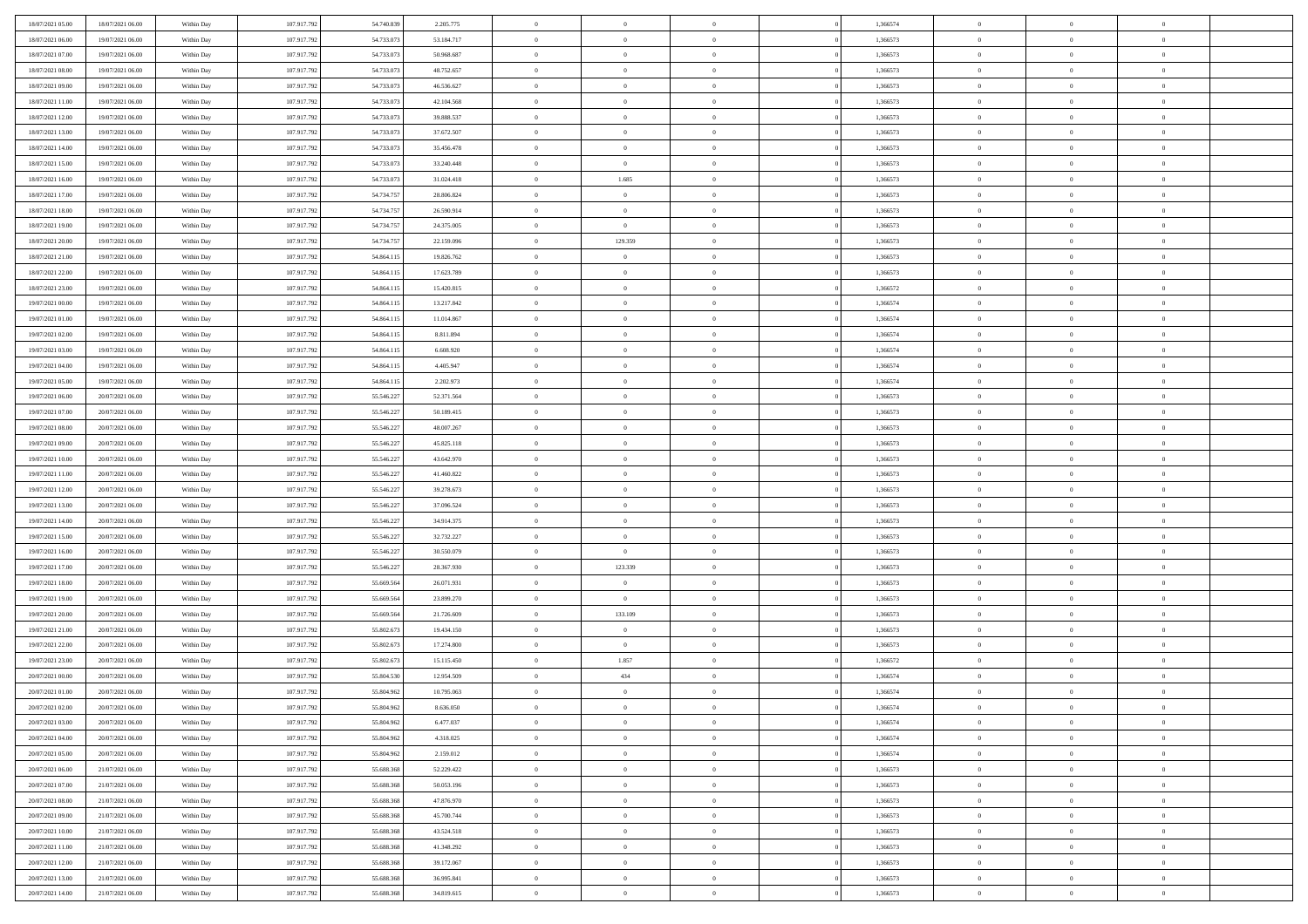| 20/07/2021 15:00                     | 21/07/2021 06:00                     | Within Day               | 107.917.792                | 55.688.368               | 32.643.388               | $\,$ 0                     | $\bf{0}$                         | $\theta$                         |          | 1,366573             | $\bf{0}$                 | $\overline{0}$                   | $\,0\,$                    |  |
|--------------------------------------|--------------------------------------|--------------------------|----------------------------|--------------------------|--------------------------|----------------------------|----------------------------------|----------------------------------|----------|----------------------|--------------------------|----------------------------------|----------------------------|--|
| 20/07/2021 16:00                     | 21/07/2021 06:00                     | Within Day               | 107.917.792                | 55.688.368               | 30.467.162               | $\overline{0}$             | $\overline{0}$                   | $\overline{0}$                   |          | 1,366573             | $\overline{0}$           | $\overline{0}$                   | $\theta$                   |  |
| 20/07/2021 17:00                     | 21/07/2021 06:00                     | Within Dav               | 107.917.792                | 55.688.368               | 28.290.936               | $\mathbf{0}$               | $\overline{0}$                   | $\overline{0}$                   |          | 1,366573             | $\mathbf{0}$             | $\overline{0}$                   | $\overline{0}$             |  |
| 20/07/2021 18:00                     | 21/07/2021 06:00                     | Within Day               | 107.917.792                | 55.688.368               | 26.114.711               | $\bf{0}$                   | $\overline{0}$                   | $\bf{0}$                         |          | 1,366573             | $\bf{0}$                 | $\overline{0}$                   | $\bf{0}$                   |  |
| 20/07/2021 19:00                     | 21/07/2021 06:00                     | Within Day               | 107.917.792                | 55,688,368               | 23.938.485               | $\bf{0}$                   | $\overline{0}$                   | $\overline{0}$                   |          | 1,366573             | $\bf{0}$                 | $\bf{0}$                         | $\,0\,$                    |  |
| 20/07/2021 20:00                     | 21/07/2021 06:00                     | Within Dav               | 107.917.792                | 55.688.368               | 21.762.259               | $\mathbf{0}$               | 134.305                          | $\overline{0}$                   |          | 1,366573             | $\mathbf{0}$             | $\overline{0}$                   | $\theta$                   |  |
| 20/07/2021 21:00                     | 21/07/2021 06:00                     | Within Day               | 107.917.792                | 55.822.672               | 19.465.159               | $\bf{0}$                   | $\bf{0}$                         | $\overline{0}$                   |          | 1,366573             | $\bf{0}$                 | $\overline{0}$                   | $\,0\,$                    |  |
| 20/07/2021 22:00                     | 21/07/2021 06:00                     | Within Day               | 107.917.792                | 55.822.672               | 17.302.363               | $\overline{0}$             | $\overline{0}$                   | $\overline{0}$                   |          | 1,366573             | $\,$ 0 $\,$              | $\overline{0}$                   | $\theta$                   |  |
| 20/07/2021 23:00                     | 21/07/2021 06:00                     | Within Dav               | 107.917.792                | 55.822.672               | 15.139.568               | $\mathbf{0}$               | $\overline{0}$                   | $\overline{0}$                   |          | 1,366572             | $\mathbf{0}$             | $\overline{0}$                   | $\overline{0}$             |  |
| 21/07/2021 00:00                     | 21/07/2021 06:00                     | Within Day               | 107.917.792                | 55.822.672               | 12.976.772               | $\bf{0}$                   | $\bf{0}$                         | $\overline{0}$                   |          | 1,366574             | $\bf{0}$                 | $\overline{0}$                   | $\,0\,$                    |  |
| 21/07/2021 01:00                     | 21/07/2021 06:00                     | Within Day               | 107.917.792                | 55.822.672               | 10.813.977               | $\bf{0}$                   | $\overline{0}$                   | $\overline{0}$                   |          | 1,366574             | $\bf{0}$                 | $\overline{0}$                   | $\theta$                   |  |
| 21/07/2021 02:00                     | 21/07/2021 06:00                     | Within Dav               | 107.917.792                | 55.822.672               | 8.651.181                | $\mathbf{0}$               | $\overline{0}$                   | $\overline{0}$                   |          | 1,366574             | $\mathbf{0}$             | $\overline{0}$                   | $\overline{0}$             |  |
| 21/07/2021 03:00                     | 21/07/2021 06:00                     | Within Day               | 107.917.792                | 55.822.672               | 6.488.386                | $\bf{0}$                   | $\overline{0}$                   | $\bf{0}$                         |          | 1,366574             | $\bf{0}$                 | $\overline{0}$                   | $\bf{0}$                   |  |
| 21/07/2021 04:00                     | 21/07/2021 06:00                     | Within Day               | 107.917.792                | 55.822.672               | 4.325.590                | $\bf{0}$                   | $\overline{0}$                   | $\overline{0}$                   |          | 1,366574             | $\bf{0}$                 | $\theta$                         | $\,0\,$                    |  |
| 21/07/2021 05:00                     | 21/07/2021 06:00                     | Within Dav               | 107.917.792                | 55.822.672               | 2.162.795                | $\overline{0}$             | $\overline{0}$                   | $\overline{0}$                   |          | 1,366574             | $\mathbf{0}$             | $\overline{0}$                   | $\overline{0}$             |  |
| 21/07/2021 06:00                     | 22/07/2021 06:00                     | Within Day               | 107.917.792                | 55.657.920               | 52.259.870               | $\bf{0}$                   | $\overline{0}$                   | $\overline{0}$                   |          | 1,366573             | $\bf{0}$                 | $\overline{0}$                   | $\bf{0}$                   |  |
| 21/07/2021 07:00                     | 22/07/2021 06:00                     | Within Day               | 107.917.792                | 55.657.920               | 50.082.375               | $\overline{0}$             | $\overline{0}$                   | $\overline{0}$                   |          | 1,366573             | $\bf{0}$                 | $\overline{0}$                   | $\theta$                   |  |
| 21/07/2021 08:00                     | 22/07/2021 06:00                     | Within Day               | 107.917.792                | 55.657.920               | 47.904.881               | $\mathbf{0}$               | $\overline{0}$                   | $\overline{0}$                   |          | 1,366573             | $\mathbf{0}$             | $\overline{0}$                   | $\overline{0}$             |  |
| 21/07/2021 09:00                     | 22/07/2021 06:00                     | Within Day               | 107.917.792                | 55.657.920               | 45.727.386               | $\bf{0}$                   | $\overline{0}$                   | $\overline{0}$                   |          | 1,366573             | $\bf{0}$                 | $\overline{0}$                   | $\,0\,$                    |  |
| 21/07/2021 10:00                     | 22/07/2021 06:00                     | Within Day               | 107.917.792                | 55.657.920               | 43.549.892               | $\bf{0}$                   | $\overline{0}$                   | $\overline{0}$                   |          | 1,366573             | $\bf{0}$                 | $\overline{0}$                   | $\overline{0}$             |  |
| 21/07/2021 11:00                     | 22/07/2021 06:00                     | Within Dav               | 107.917.792                | 55.657.920               | 41.372.397               | $\mathbf{0}$               | $\overline{0}$                   | $\overline{0}$                   |          | 1,366573             | $\mathbf{0}$             | $\overline{0}$                   | $\overline{0}$             |  |
| 21/07/2021 12:00                     | 22/07/2021 06:00                     | Within Day               | 107.917.792                | 55.657.920               | 39.194.902               | $\bf{0}$                   | $\overline{0}$                   | $\overline{0}$                   |          | 1,366573             | $\bf{0}$                 | $\overline{0}$                   | $\bf{0}$                   |  |
|                                      | 22/07/2021 06:00                     |                          | 107.917.792                | 55.657.920               | 37.017.407               | $\bf{0}$                   | $\overline{0}$                   | $\overline{0}$                   |          | 1,366573             | $\bf{0}$                 | $\overline{0}$                   | $\,0\,$                    |  |
| 21/07/2021 13:00<br>21/07/2021 14:00 | 22/07/2021 06:00                     | Within Day<br>Within Dav | 107.917.792                | 55.657.920               | 34.839.913               | $\mathbf{0}$               | $\overline{0}$                   | $\overline{0}$                   |          | 1,366573             | $\mathbf{0}$             | $\overline{0}$                   | $\theta$                   |  |
| 21/07/2021 15:00                     | 22/07/2021 06:00                     | Within Day               | 107.917.792                | 55.657.920               | 32.662.418               | $\bf{0}$                   | $\bf{0}$                         | $\overline{0}$                   |          | 1,366573             | $\bf{0}$                 | $\overline{0}$                   | $\,0\,$                    |  |
|                                      |                                      |                          |                            | 55.657.920               |                          | $\overline{0}$             | $\overline{0}$                   | $\overline{0}$                   |          |                      |                          | $\mathbf{0}$                     | $\overline{0}$             |  |
| 21/07/2021 16:00                     | 22/07/2021 06:00<br>22/07/2021 06:00 | Within Day               | 107.917.792                |                          | 30.484.924               | $\mathbf{0}$               |                                  |                                  |          | 1,366573             | $\bf{0}$<br>$\mathbf{0}$ |                                  | $\overline{0}$             |  |
| 21/07/2021 17:00                     |                                      | Within Dav               | 107.917.792                | 55.657.920               | 28.307.429               |                            | $\overline{0}$                   | $\overline{0}$<br>$\theta$       |          | 1,366573             |                          | $\overline{0}$<br>$\overline{0}$ |                            |  |
| 21/07/2021 18:00                     | 22/07/2021 06:00                     | Within Day               | 107.917.792                | 55.657.920               | 26.129.935               | $\bf{0}$                   | $\overline{0}$                   |                                  |          | 1,366573             | $\bf{0}$                 | $\mathbf{0}$                     | $\,0\,$<br>$\overline{0}$  |  |
| 21/07/2021 19:00<br>21/07/2021 20:00 | 22/07/2021 06:00<br>22/07/2021 06:00 | Within Day<br>Within Dav | 107.917.792<br>107.917.792 | 55.657.920<br>55.785.973 | 23.952.441<br>21.658.533 | $\bf{0}$<br>$\mathbf{0}$   | 128.053<br>$\overline{0}$        | $\overline{0}$<br>$\overline{0}$ |          | 1,366573<br>1,366573 | $\bf{0}$<br>$\mathbf{0}$ | $\overline{0}$                   | $\overline{0}$             |  |
|                                      |                                      |                          |                            |                          |                          |                            |                                  |                                  |          |                      |                          | $\overline{0}$                   | $\theta$                   |  |
| 21/07/2021 21:00                     | 22/07/2021 06:00                     | Within Day               | 107.917.792                | 55.785.973               | 19.492.680               | $\bf{0}$                   | $\overline{0}$                   | $\theta$                         |          | 1,366573             | $\,$ 0                   | $\overline{0}$                   |                            |  |
| 21/07/2021 22:00                     | 22/07/2021 06:00                     | Within Day               | 107.917.792                | 55.785.973               | 17.326.826               | $\bf{0}$<br>$\overline{0}$ | $\bf{0}$                         | $\overline{0}$                   |          | 1,366573             | $\bf{0}$<br>$\mathbf{0}$ |                                  | $\bf{0}$<br>$\overline{0}$ |  |
| 21/07/2021 23:00                     | 22/07/2021 06:00                     | Within Dav               | 107.917.792                | 55.785.973               | 15.160.973               | $\bf{0}$                   | $\overline{0}$                   | $\overline{0}$                   |          | 1,366572             |                          | $\overline{0}$                   | $\theta$                   |  |
| 22/07/2021 00:00                     | 22/07/2021 06:00                     | Within Day               | 107.917.792                | 55.785.973               | 12.995.120               |                            | $\overline{0}$<br>$\overline{0}$ | $\theta$                         |          | 1,366574             | $\,$ 0                   | $\overline{0}$<br>$\overline{0}$ | $\overline{0}$             |  |
| 22/07/2021 01:00<br>22/07/2021 02:00 | 22/07/2021 06:00<br>22/07/2021 06:00 | Within Day<br>Within Day | 107.917.792<br>107.917.792 | 55.785.973<br>55.785.973 | 10.829.267<br>8.663.413  | $\bf{0}$<br>$\mathbf{0}$   | $\overline{0}$                   | $\overline{0}$                   |          | 1,366574<br>1,366574 | $\bf{0}$<br>$\mathbf{0}$ | $\overline{0}$                   | $\overline{0}$             |  |
|                                      |                                      |                          |                            |                          |                          | $\bf{0}$                   | $\overline{0}$                   | $\overline{0}$<br>$\theta$       |          |                      | $\,$ 0                   | $\overline{0}$                   | $\theta$                   |  |
| 22/07/2021 03:00<br>22/07/2021 04:00 | 22/07/2021 06:00<br>22/07/2021 06:00 | Within Day               | 107.917.792<br>107.917.792 | 55.785.973<br>55.785.973 | 6.497.559<br>4.331.706   | $\bf{0}$                   | $\overline{0}$                   | $\overline{0}$                   |          | 1,366574<br>1,366574 | $\bf{0}$                 | $\overline{0}$                   | $\bf{0}$                   |  |
| 22/07/2021 05:00                     | 22/07/2021 06:00                     | Within Day<br>Within Dav | 107.917.792                | 55.785.973               | 2.165.853                | $\mathbf{0}$               | $\overline{0}$                   | $\overline{0}$                   |          | 1,366574             | $\mathbf{0}$             | $\overline{0}$                   | $\overline{0}$             |  |
|                                      |                                      |                          |                            |                          |                          | $\,0\,$                    | $\overline{0}$                   | $\theta$                         |          |                      | $\,$ 0                   | $\overline{0}$                   | $\theta$                   |  |
| 22/07/2021 06:00<br>22/07/2021 07:00 | 23/07/2021 06:00<br>23/07/2021 06:00 | Within Day               | 107.917.792<br>107.917.792 | 55.218.522<br>55.218.522 | 52.699.269<br>50.503.466 | $\bf{0}$                   | $\overline{0}$                   | $\overline{0}$                   |          | 1,366573<br>1,366573 | $\bf{0}$                 | $\overline{0}$                   | $\bf{0}$                   |  |
| 22/07/2021 08:00                     | 23/07/2021 06:00                     | Within Day<br>Within Dav | 107.917.792                | 55.218.522               | 48.307.663               | $\mathbf{0}$               | $\overline{0}$                   | $\overline{0}$                   |          | 1,366573             | $\mathbf{0}$             | $\overline{0}$                   | $\theta$                   |  |
| 22/07/2021 09:00                     | 23/07/2021 06:00                     | Within Day               | 107.917.792                | 55.218.522               | 46.111.860               | $\bf{0}$                   | $\overline{0}$                   | $\theta$                         |          | 1,366573             | $\,$ 0                   | $\overline{0}$                   | $\theta$                   |  |
| 22/07/2021 10:00                     | 23/07/2021 06:00                     | Within Day               | 107.917.792                | 55.218.522               | 43.916.057               | $\bf{0}$                   | $\overline{0}$                   | $\overline{0}$                   |          | 1,366573             | $\,$ 0 $\,$              | $\overline{0}$                   | $\bf{0}$                   |  |
| 22/07/2021 11:00                     | 23/07/2021 06:00                     | Within Day               | 107.917.792                | 55.218.522               | 41.720.255               | $\bf{0}$                   | $\overline{0}$                   |                                  |          | 1,366573             | $\overline{0}$           | $\theta$                         | $\theta$                   |  |
| 22/07/2021 12:00                     | 23/07/2021 06:00                     | Within Day               | 107.917.792                | 55.218.522               | 39.524.452               | $\,0\,$                    | $\overline{0}$                   | $\theta$                         |          | 1,366573             | $\,$ 0 $\,$              | $\bf{0}$                         | $\theta$                   |  |
| 22/07/2021 13:00                     | 23/07/2021 06:00                     | Within Day               | 107.917.792                | 55.218.522               | 37.328.648               | $\overline{0}$             | $\overline{0}$                   | $\overline{0}$                   |          | 1,366573             | $\overline{0}$           | $\overline{0}$                   | $\overline{0}$             |  |
| 22/07/2021 14:00                     | 23/07/2021 06:00                     | Within Day               | 107.917.792                | 55.218.522               | 35.132.846               | $\bf{0}$                   | $\overline{0}$                   | $\overline{0}$                   |          | 1,366573             | $\overline{0}$           | $\bf{0}$                         | $\mathbf{0}$               |  |
| 22/07/2021 15:00                     | 23/07/2021 06:00                     | Within Day               | 107.917.792                | 55.218.522               | 32.937.043               | $\bf{0}$                   | $\overline{0}$                   | $\overline{0}$                   | $\theta$ | 1,366573             | $\mathbf{0}$             | $\bf{0}$                         | $\,$ 0 $\,$                |  |
| 22/07/2021 16:00                     | 23/07/2021 06:00                     | Within Day               | 107.917.792                | 55.218.522               | 30.741.240               | $\bf{0}$                   | $\overline{0}$                   | $\overline{0}$                   |          | 1,366573             | $\,$ 0 $\,$              | $\overline{0}$                   | $\overline{0}$             |  |
| 22/07/2021 17:00                     | 23/07/2021 06:00                     | Within Day               | 107.917.792                | 55.218.522               | 28.545.437               | $\bf{0}$                   | $\overline{0}$                   | $\overline{0}$                   |          | 1,366573             | $\mathbf{0}$             | $\overline{0}$                   | $\overline{0}$             |  |
|                                      |                                      |                          |                            |                          |                          |                            |                                  |                                  |          |                      |                          |                                  | $\overline{0}$             |  |
| 22/07/2021 18:00                     | 23/07/2021 06:00                     | Within Day               | 107.917.792                | 55.218.522               | 26.349.634               | $\,$ 0 $\,$                | $\overline{0}$                   | $\mathbf{0}$<br>$\overline{0}$   | $\theta$ | 1,366573             | $\,$ 0 $\,$              | $\mathbf{0}$<br>$\overline{0}$   |                            |  |
| 22/07/2021 19:00                     | 23/07/2021 06:00                     | Within Day               | 107.917.792                | 55.218.522               | 24.153.831               | $\bf{0}$                   | $\overline{0}$<br>74.490         |                                  |          | 1,366573             | $\overline{0}$           |                                  | $\overline{0}$             |  |
| 22/07/2021 20:00                     | 23/07/2021 06:00                     | Within Day               | 107.917.792                | 55.218.522               | 21.958.028               | $\bf{0}$                   |                                  | $\overline{0}$                   |          | 1,366573             | $\mathbf{0}$             | $\bf{0}$                         | $\overline{0}$             |  |
| 22/07/2021 21:00                     | 23/07/2021 06:00                     | Within Day               | 107.917.792                | 55.293.011               | 19.695.185               | $\,0\,$                    | $\overline{0}$                   | $\overline{0}$                   |          | 1,366573             | $\,$ 0 $\,$              | $\mathbf{0}$                     | $\overline{0}$             |  |
| 22/07/2021 22.00                     | 23/07/2021 06:00                     | Within Day               | 107.917.792                | 55.293.011               | 17.506.830               | $\overline{0}$             | $\bf{0}$                         | $\overline{0}$                   |          | 1,366573             | $\bf{0}$                 | $\mathbf{0}$                     | $\overline{0}$             |  |
| 22/07/2021 23:00                     | 23/07/2021 06:00                     | Within Day               | 107.917.792                | 55.293.011               | 15.318.477               | $\mathbf{0}$               | $\overline{0}$                   | $\overline{0}$                   |          | 1,366572             | $\mathbf{0}$             | $\overline{0}$                   | $\overline{0}$             |  |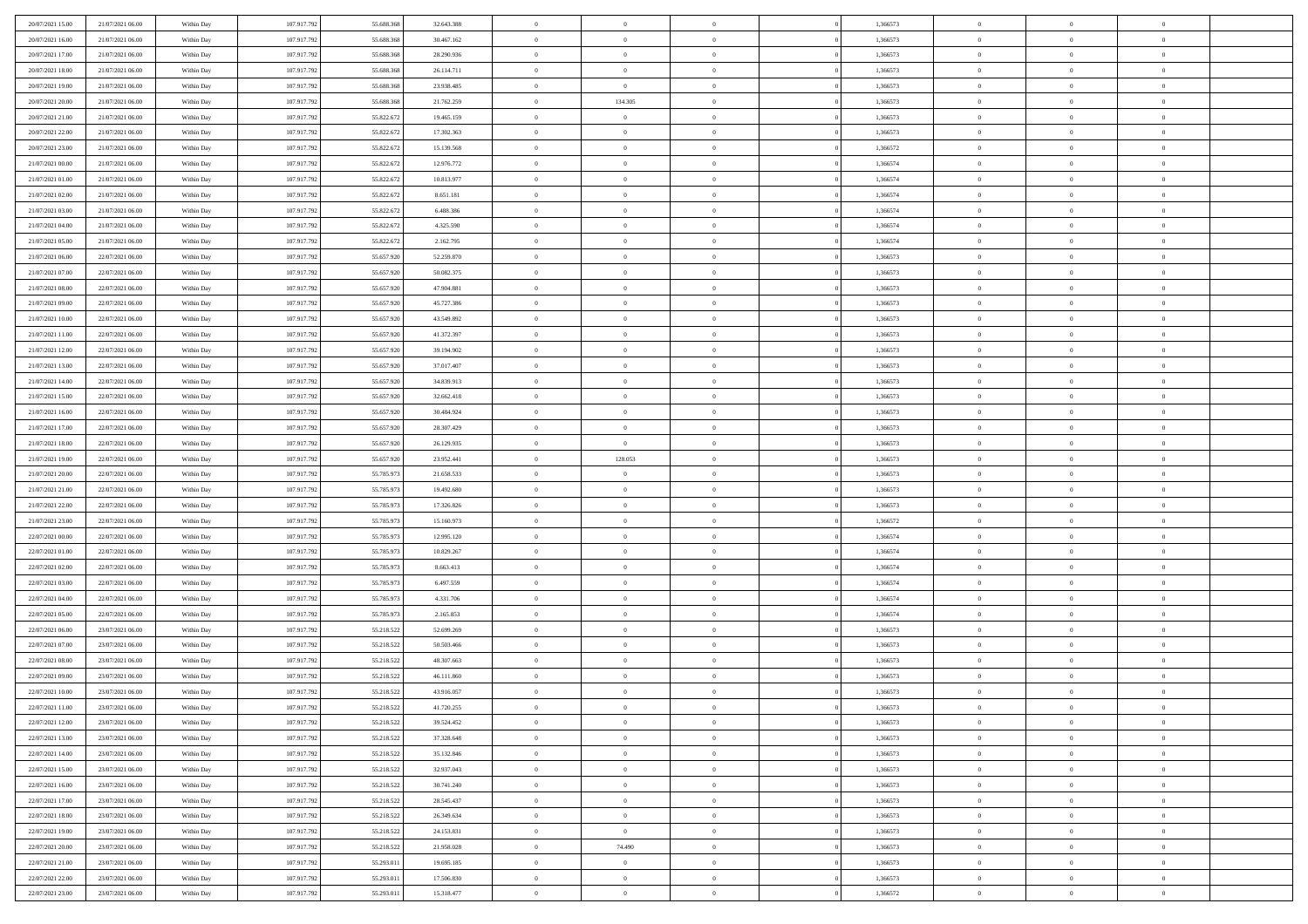| 23/07/2021 00:00                     | 23/07/2021 06:00                     | Within Day               | 107.917.792                | 55.293.011               | 13.130.123               | $\bf{0}$                   | $\overline{0}$                   | $\overline{0}$             | 1,366574             | $\bf{0}$                 | $\bf{0}$                         | $\theta$                   |  |
|--------------------------------------|--------------------------------------|--------------------------|----------------------------|--------------------------|--------------------------|----------------------------|----------------------------------|----------------------------|----------------------|--------------------------|----------------------------------|----------------------------|--|
| 23/07/2021 01:00                     | 23/07/2021 06:00                     | Within Day               | 107.917.792                | 55.293.01                | 10.941.769               | $\overline{0}$             | $\overline{0}$                   | $\overline{0}$             | 1,366574             | $\theta$                 | $\overline{0}$                   | $\theta$                   |  |
| 23/07/2021 02:00                     | 23/07/2021 06:00                     | Within Day               | 107.917.792                | 55.293.011               | 8.753.415                | $\,0\,$                    | $\overline{0}$                   | $\bf{0}$                   | 1,366574             | $\,$ 0 $\,$              | $\overline{0}$                   | $\,$ 0 $\,$                |  |
| 23/07/2021 03:00                     | 23/07/2021 06:00                     | Within Day               | 107.917.792                | 55.293.011               | 6.565.061                | $\bf{0}$                   | $\Omega$                         | $\overline{0}$             | 1,366574             | $\theta$                 | $\mathbf{0}$                     | $\theta$                   |  |
| 23/07/2021 04:00                     | 23/07/2021 06:00                     | Within Day               | 107.917.792                | 55.293.011               | 4.376.707                | $\overline{0}$             | $\overline{0}$                   | $\overline{0}$             | 1,366574             | $\overline{0}$           | $\overline{0}$                   | $\overline{0}$             |  |
| 23/07/2021 05:00                     | 23/07/2021 06:00                     | Within Day               | 107.917.792                | 55.293.011               | 2.188.353                | $\,$ 0 $\,$                | $\overline{0}$                   | $\bf{0}$                   | 1,366574             | $\,$ 0 $\,$              | $\overline{0}$                   | $\,$ 0 $\,$                |  |
| 23/07/2021 06:00                     | 24/07/2021 06:00                     | Within Day               | 107.917.792                | 54.524.488               | 53.393.303               | $\bf{0}$                   | $\overline{0}$                   | $\overline{0}$             | 1,366573             | $\bf{0}$                 | $\overline{0}$                   | $\theta$                   |  |
| 23/07/2021 07:00                     | 24/07/2021 06:00                     | Within Day               | 107.917.792                | 54.524.488               | 51.168.581               | $\overline{0}$             | $\overline{0}$                   | $\overline{0}$             | 1,366573             | $\mathbf{0}$             | $\overline{0}$                   | $\overline{0}$             |  |
| 23/07/2021 08:00                     | 24/07/2021 06:00                     | Within Day               | 107.917.792                | 54.524.488               | 48.943.860               | $\,$ 0 $\,$                | $\overline{0}$                   | $\bf{0}$                   | 1,366573             | $\,$ 0 $\,$              | $\overline{0}$                   | $\bf{0}$                   |  |
| 23/07/2021 09:00                     | 24/07/2021 06:00                     | Within Day               | 107.917.792                | 54.524.488               | 46.719.139               | $\overline{0}$             | $\Omega$                         | $\overline{0}$             | 1,366573             | $\theta$                 | $\mathbf{0}$                     | $\theta$                   |  |
| 23/07/2021 10:00                     | 24/07/2021 06:00                     | Within Day               | 107.917.792                | 54.524.488               | 44.494.418               | $\overline{0}$             | $\overline{0}$                   | $\overline{0}$             | 1,366573             | $\mathbf{0}$             | $\overline{0}$                   | $\overline{0}$             |  |
| 23/07/2021 11:00                     | 24/07/2021 06:00                     | Within Day               | 107.917.792                | 54.524.488               | 42.269.698               | $\,$ 0 $\,$                | $\overline{0}$                   | $\bf{0}$                   | 1,366573             | $\,$ 0 $\,$              | $\overline{0}$                   | $\,$ 0 $\,$                |  |
| 23/07/2021 12:00                     | 24/07/2021 06:00                     | Within Day               | 107.917.792                | 54.524.488               | 40.044.976               | $\bf{0}$                   | $\overline{0}$                   | $\overline{0}$             | 1,366573             | $\bf{0}$                 | $\bf{0}$                         | $\theta$                   |  |
| 23/07/2021 13:00                     | 24/07/2021 06:00                     | Within Day               | 107.917.792                | 54.524.488               | 37.820.256               | $\overline{0}$             | $\overline{0}$                   | $\overline{0}$             | 1,366573             | $\mathbf{0}$             | $\overline{0}$                   | $\overline{0}$             |  |
| 23/07/2021 14:00                     | 24/07/2021 06:00                     | Within Day               | 107.917.792                | 54.524.488               | 35.595.535               | $\,$ 0 $\,$                | $\overline{0}$                   | $\bf{0}$                   | 1,366573             | $\,$ 0 $\,$              | $\overline{0}$                   | $\,$ 0 $\,$                |  |
| 23/07/2021 15:00                     | 24/07/2021 06:00                     | Within Day               | 107.917.792                | 54.524.488               | 33.370.813               | $\bf{0}$                   | $\mathbf{0}$                     | $\overline{0}$             | 1,366573             | $\theta$                 | $\mathbf{0}$                     | $\theta$                   |  |
| 23/07/2021 16:00                     | 24/07/2021 06:00                     | Within Day               | 107.917.792                | 54.524.488               | 31.146.093               | $\overline{0}$             | $\overline{0}$                   | $\overline{0}$             | 1,366573             | $\mathbf{0}$             | $\overline{0}$                   | $\overline{0}$             |  |
| 23/07/2021 17:00                     | 24/07/2021 06:00                     | Within Day               | 107.917.792                | 54.524.488               | 28.921.371               | $\,$ 0 $\,$                | $\overline{0}$                   | $\bf{0}$                   | 1,366573             | $\,$ 0 $\,$              | $\overline{0}$                   | $\,$ 0 $\,$                |  |
| 23/07/2021 18:00                     | 24/07/2021 06:00                     | Within Day               | 107.917.792                | 54.524.488               | 26.696.651               | $\bf{0}$                   | $\Omega$                         | $\Omega$                   | 1,366573             | $\theta$                 | $\theta$                         | $\theta$                   |  |
| 23/07/2021 19:00                     | 24/07/2021 06:00                     | Within Day               | 107.917.792                | 54.524.488               | 24.471.930               | $\overline{0}$             | $\overline{0}$                   | $\overline{0}$             | 1,366573             | $\mathbf{0}$             | $\overline{0}$                   | $\overline{0}$             |  |
| 23/07/2021 20:00                     | 24/07/2021 06:00                     | Within Day               | 107.917.792                | 54.524.488               | 22.247.209               | $\,$ 0 $\,$                | 35.383                           | $\bf{0}$                   | 1,366573             | $\,$ 0 $\,$              | $\overline{0}$                   | $\,$ 0 $\,$                |  |
| 23/07/2021 21:00                     | 24/07/2021 06:00                     | Within Day               | 107.917.792                | 54.559.870               | 19.990.643               | $\overline{0}$             | $\overline{0}$                   | $\overline{0}$             | 1,366573             | $\bf{0}$                 | $\bf{0}$                         | $\theta$                   |  |
| 23/07/2021 22:00                     | 24/07/2021 06:00                     | Within Day               | 107.917.792                | 54.559.870               | 17.769.461               | $\overline{0}$             | $\overline{0}$                   | $\overline{0}$             | 1,366573             | $\mathbf{0}$             | $\overline{0}$                   | $\overline{0}$             |  |
| 23/07/2021 23:00                     | 24/07/2021 06:00                     | Within Day               | 107.917.792                | 54.559.870               | 15.548.279               | $\,$ 0 $\,$                | $\overline{0}$                   | $\bf{0}$                   | 1,366572             | $\,$ 0 $\,$              | $\overline{0}$                   | $\bf{0}$                   |  |
| 24/07/2021 00:00                     | 24/07/2021 06:00                     | Within Day               | 107.917.792                | 54.559.870               | 13.327.095               | $\overline{0}$             | $\mathbf{0}$                     | $\overline{0}$             | 1,366574             | $\theta$                 | $\mathbf{0}$                     | $\theta$                   |  |
| 24/07/2021 01:00                     | 24/07/2021 06:00                     | Within Day               | 107.917.792                | 54.559.870               | 11.105.913               | $\overline{0}$             | $\overline{0}$                   | $\overline{0}$             | 1,366574             | $\mathbf{0}$             | $\overline{0}$                   | $\overline{0}$             |  |
| 24/07/2021 02:00                     | 24/07/2021 06:00                     | Within Day               | 107.917.792                | 54.559.870               | 8.884.730                | $\,$ 0 $\,$                | $\overline{0}$                   | $\bf{0}$                   | 1,366574             | $\,$ 0 $\,$              | $\overline{0}$                   | $\,$ 0 $\,$                |  |
| 24/07/2021 03:00                     | 24/07/2021 06:00                     | Within Day               | 107.917.792                | 54.559.870               | 6.663.547                | $\bf{0}$                   | $\overline{0}$                   | $\overline{0}$             | 1,366574             | $\bf{0}$                 | $\bf{0}$                         | $\theta$                   |  |
| 24/07/2021 04:00                     | 24/07/2021 06:00                     | Within Day               | 107.917.792                | 54.559.870               | 4.442.365                | $\overline{0}$             | $\overline{0}$                   | $\overline{0}$             | 1,366574             | $\mathbf{0}$             | $\overline{0}$                   | $\overline{0}$             |  |
| 24/07/2021 05:00                     | 24/07/2021 06:00                     | Within Day               | 107.917.792                | 54.559.870               | 2.221.182                | $\,$ 0 $\,$                | $\overline{0}$                   | $\bf{0}$                   | 1,366574             | $\,$ 0 $\,$              | $\overline{0}$                   | $\bf{0}$                   |  |
| 24/07/2021 06:00                     | 25/07/2021 06:00                     | Within Day               | 107.917.792                | 54.078.866               | 53.838.924               | $\,0\,$                    | $\overline{0}$                   | $\bf{0}$                   | 1,366573             | $\,$ 0 $\,$              | $\overline{0}$                   | $\bf{0}$                   |  |
| 24/07/2021 07:00                     | 25/07/2021 06:00                     | Within Day               | 107.917.792                | 54.078.866               | 51.595.636               | $\overline{0}$             | $\overline{0}$                   | $\overline{0}$             | 1,366573             | $\mathbf{0}$             | $\overline{0}$                   | $\overline{0}$             |  |
| 24/07/2021 08:00                     | 25/07/2021 06:00                     | Within Day               | 107.917.792                | 54.078.866               | 49.352.347               | $\,$ 0 $\,$                | $\overline{0}$                   | $\bf{0}$                   | 1,366573             | $\,$ 0 $\,$              | $\overline{0}$                   | $\,$ 0 $\,$                |  |
| 24/07/2021 09:00                     | 25/07/2021 06:00                     | Within Day               | 107.917.792                | 54.078.866               | 47.109.059               | $\,0\,$                    | $\overline{0}$                   | $\overline{0}$             | 1,366573             | $\bf{0}$                 | $\overline{0}$                   | $\bf{0}$                   |  |
| 24/07/2021 10:00                     | 25/07/2021 06:00                     | Within Day               | 107.917.792                | 54.078.866               | 44.865.769               | $\overline{0}$             | $\overline{0}$                   | $\overline{0}$             | 1,366573             | $\mathbf{0}$             | $\overline{0}$                   | $\theta$                   |  |
| 24/07/2021 11:00                     | 25/07/2021 06:00                     | Within Day               | 107.917.792                | 54.078.866               | 42.622.481               | $\,$ 0 $\,$                | $\overline{0}$<br>$\overline{0}$ | $\bf{0}$                   | 1,366573             | $\,$ 0 $\,$              | $\overline{0}$<br>$\overline{0}$ | $\,$ 0 $\,$                |  |
| 24/07/2021 12:00<br>24/07/2021 13:00 | 25/07/2021 06:00<br>25/07/2021 06:00 | Within Day<br>Within Day | 107.917.792<br>107.917.792 | 54.078.866<br>54.078.866 | 40.379.193<br>38.135.904 | $\bf{0}$<br>$\overline{0}$ | $\overline{0}$                   | $\bf{0}$<br>$\overline{0}$ | 1,366573<br>1,366573 | $\bf{0}$<br>$\mathbf{0}$ | $\overline{0}$                   | $\bf{0}$<br>$\overline{0}$ |  |
| 24/07/2021 14:00                     | 25/07/2021 06:00                     | Within Day               | 107.917.792                | 54.078.866               | 35.892.616               | $\,$ 0 $\,$                | $\overline{0}$                   | $\bf{0}$                   | 1,366573             | $\,$ 0 $\,$              | $\overline{0}$                   | $\,$ 0 $\,$                |  |
| 24/07/2021 15:00                     | 25/07/2021 06:00                     | Within Day               | 107.917.792                | 54.078.866               | 33.649.327               | $\,0\,$                    | $\overline{0}$                   | $\overline{0}$             | 1,366573             | $\bf{0}$                 | $\overline{0}$                   | $\bf{0}$                   |  |
| 24/07/2021 16:00                     | 25/07/2021 06:00                     | Within Day               | 107.917.792                | 54.078.866               | 31.406.039               | $\overline{0}$             | $\overline{0}$                   | $\overline{0}$             | 1,366573             | $\mathbf{0}$             | $\overline{0}$                   | $\overline{0}$             |  |
| 24/07/2021 17:00                     | 25/07/2021 06:00                     | Within Day               | 107.917.792                | 54.078.866               | 29.162.751               | $\,$ 0 $\,$                | $\overline{0}$                   | $\bf{0}$                   | 1,366573             | $\,$ 0 $\,$              | $\overline{0}$                   | $\,$ 0 $\,$                |  |
| 24/07/2021 18:00                     | 25/07/2021 06:00                     | Within Day               | 107.917.792                | 54.078.86                | 26.919.461               | $\,0\,$                    | $\overline{0}$                   | $\bf{0}$                   | 1,366573             | $\bf{0}$                 | $\overline{0}$                   | $\bf{0}$                   |  |
| 24/07/2021 19:00                     | 25/07/2021 06:00                     | Within Day               | 107.917.792                | 54.078.866               | 24.676.173               | $\mathbf{0}$               | $\overline{0}$                   | $\overline{0}$             | 1,366573             | $\theta$                 | $\overline{0}$                   | $\overline{0}$             |  |
| 24/07/2021 20:00                     | 25/07/2021 06:00                     | Within Day               | 107.917.792                | 54.078.866               | 22.432.884               | $\mathbf{0}$               | 25.968                           | $\theta$                   | 1,366573             | $\overline{0}$           | $\theta$                         | $\theta$                   |  |
| 24/07/2021 21:00                     | 25/07/2021 06:00                     | Within Day               | 107.917.792                | 54.104.834               | 20.166.224               | $\bf{0}$                   | $\overline{0}$                   | $\bf{0}$                   | 1,366573             | $\bf{0}$                 | $\overline{0}$                   | $\bf{0}$                   |  |
| 24/07/2021 22:00                     | 25/07/2021 06:00                     | Within Day               | 107.917.792                | 54.104.834               | 17.925.534               | $\bf{0}$                   | $\overline{0}$                   | $\overline{0}$             | 1,366573             | $\overline{0}$           | $\overline{0}$                   | $\overline{0}$             |  |
| 24/07/2021 23:00                     | 25/07/2021 06:00                     | Within Day               | 107.917.792                | 54.104.834               | 15.684.842               | $\,$ 0                     | $\overline{0}$                   | $\overline{0}$             | 1,366572             | $\,$ 0 $\,$              | $\overline{0}$                   | $\,$ 0 $\,$                |  |
| 25/07/2021 00:00                     | 25/07/2021 06:00                     | Within Day               | 107.917.792                | 54.104.834               | 13.444.150               | $\bf{0}$                   | $\overline{0}$                   | $\overline{0}$             | 1,366574             | $\mathbf{0}$             | $\overline{0}$                   | $\bf{0}$                   |  |
| 25/07/2021 01:00                     | 25/07/2021 06:00                     | Within Day               | 107.917.792                | 54.104.834               | 11.203.458               | $\overline{0}$             | $\overline{0}$                   | $\overline{0}$             | 1,366574             | $\mathbf{0}$             | $\overline{0}$                   | $\overline{0}$             |  |
| 25/07/2021 02:00                     | 25/07/2021 06:00                     | Within Day               | 107.917.792                | 54.104.834               | 8.962.767                | $\,$ 0                     | $\overline{0}$                   | $\overline{0}$             | 1,366574             | $\,$ 0 $\,$              | $\overline{0}$                   | $\,$ 0 $\,$                |  |
| 25/07/2021 03:00                     | 25/07/2021 06:00                     | Within Day               | 107.917.792                | 54.104.834               | 6.722.075                | $\overline{0}$             | $\overline{0}$                   | $\overline{0}$             | 1,366574             | $\overline{0}$           | $\overline{0}$                   | $\bf{0}$                   |  |
| 25/07/2021 04:00                     | 25/07/2021 06:00                     | Within Day               | 107.917.792                | 54.104.834               | 4.481.383                | $\mathbf{0}$               | $\overline{0}$                   | $\overline{0}$             | 1,366574             | $\overline{0}$           | $\overline{0}$                   | $\overline{0}$             |  |
| 25/07/2021 05:00                     | 25/07/2021 06:00                     | Within Day               | 107.917.792                | 54.104.834               | 2.240.691                | $\,$ 0                     | $\overline{0}$                   | $\overline{0}$             | 1,366574             | $\,$ 0 $\,$              | $\bf{0}$                         | $\,$ 0 $\,$                |  |
| 25/07/2021 06:00                     | 26/07/2021 06:00                     | Within Day               | 107.917.792                | 54.078.866               | 53.838.924               | $\bf{0}$                   | $\overline{0}$                   | $\overline{0}$             | 1,366573             | $\mathbf{0}$             | $\overline{0}$                   | $\bf{0}$                   |  |
| 25/07/2021 07:00                     | 26/07/2021 06:00                     | Within Day               | 107.917.792                | 54.078.866               | 51.595.636               | $\mathbf{0}$               | $\overline{0}$                   | $\overline{0}$             | 1,366573             | $\mathbf{0}$             | $\overline{0}$                   | $\overline{0}$             |  |
| 25/07/2021 08:00                     | 26/07/2021 06:00                     | Within Day               | 107.917.792                | 54.078.866               | 49.352.347               | $\,$ 0                     | $\overline{0}$                   | $\overline{0}$             | 1,366573             | $\,$ 0 $\,$              | $\overline{0}$                   | $\,$ 0 $\,$                |  |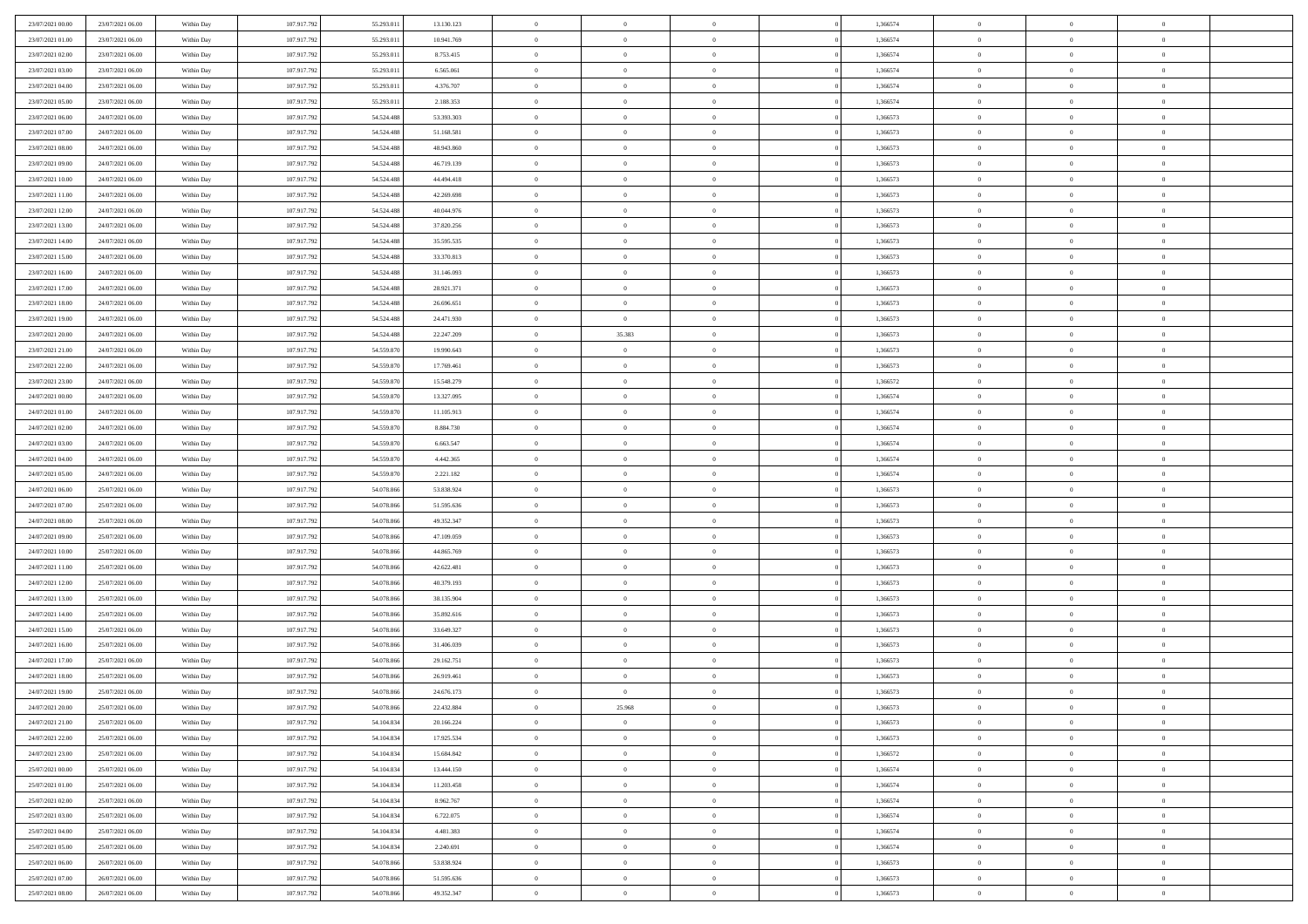| 25/07/2021 09:00 | 26/07/2021 06:00                     | Within Day               | 107.917.792 | 54.078.866               | 47.109.059 | $\,$ 0         | $\bf{0}$       | $\overline{0}$ |          | 1,366573 | $\bf{0}$       | $\overline{0}$                   | $\,0\,$        |  |
|------------------|--------------------------------------|--------------------------|-------------|--------------------------|------------|----------------|----------------|----------------|----------|----------|----------------|----------------------------------|----------------|--|
| 25/07/2021 11:00 | 26/07/2021 06:00                     | Within Day               | 107.917.792 | 54,078,866               | 42.622.481 | $\overline{0}$ | $\overline{0}$ | $\overline{0}$ |          | 1,366573 | $\overline{0}$ | $\overline{0}$                   | $\theta$       |  |
| 25/07/2021 12:00 | 26/07/2021 06:00                     | Within Dav               | 107.917.792 | 54.078.866               | 40.379.193 | $\mathbf{0}$   | $\overline{0}$ | $\overline{0}$ |          | 1,366573 | $\mathbf{0}$   | $\overline{0}$                   | $\overline{0}$ |  |
| 25/07/2021 13:00 | 26/07/2021 06:00                     | Within Day               | 107.917.792 | 54.078.866               | 38.135.904 | $\bf{0}$       | $\overline{0}$ | $\overline{0}$ |          | 1,366573 | $\bf{0}$       | $\overline{0}$                   | $\bf{0}$       |  |
| 25/07/2021 14:00 | 26/07/2021 06:00                     | Within Day               | 107.917.792 | 54.078.866               | 35.892.616 | $\bf{0}$       | $\bf{0}$       | $\overline{0}$ |          | 1,366573 | $\bf{0}$       | $\bf{0}$                         | $\,0\,$        |  |
| 25/07/2021 15:00 | 26/07/2021 06:00                     | Within Dav               | 107.917.792 | 54.078.866               | 33.649.327 | $\mathbf{0}$   | $\overline{0}$ | $\overline{0}$ |          | 1,366573 | $\mathbf{0}$   | $\overline{0}$                   | $\theta$       |  |
|                  |                                      |                          |             |                          |            |                |                |                |          |          |                |                                  |                |  |
| 25/07/2021 16:00 | 26/07/2021 06:00                     | Within Day               | 107.917.792 | 54.078.866               | 31.406.039 | $\bf{0}$       | $\bf{0}$       | $\overline{0}$ |          | 1,366573 | $\bf{0}$       | $\overline{0}$                   | $\,0\,$        |  |
| 25/07/2021 17:00 | 26/07/2021 06:00                     | Within Day               | 107.917.792 | 54,078,866               | 29.162.751 | $\overline{0}$ | $\overline{0}$ | $\overline{0}$ |          | 1,366573 | $\,$ 0 $\,$    | $\overline{0}$                   | $\theta$       |  |
| 25/07/2021 18:00 | 26/07/2021 06:00                     | Within Dav               | 107.917.792 | 54.078.866               | 26.919.461 | $\mathbf{0}$   | $\overline{0}$ | $\overline{0}$ |          | 1,366573 | $\mathbf{0}$   | $\overline{0}$                   | $\overline{0}$ |  |
| 25/07/2021 19:00 | 26/07/2021 06:00                     | Within Day               | 107.917.792 | 54.078.866               | 24.676.173 | $\bf{0}$       | $\bf{0}$       | $\overline{0}$ |          | 1,366573 | $\bf{0}$       | $\overline{0}$                   | $\,0\,$        |  |
| 25/07/2021 20:00 | 26/07/2021 06:00                     | Within Day               | 107.917.792 | 54,078,866               | 22.432.884 | $\overline{0}$ | $\overline{0}$ | $\overline{0}$ |          | 1,366573 | $\bf{0}$       | $\overline{0}$                   | $\theta$       |  |
| 25/07/2021 21:00 | 26/07/2021 06:00                     | Within Dav               | 107.917.792 | 54.078.866               | 20.189.596 | $\mathbf{0}$   | 66.524         | $\overline{0}$ |          | 1,366573 | $\mathbf{0}$   | $\overline{0}$                   | $\overline{0}$ |  |
| 25/07/2021 22.00 | 26/07/2021 06:00                     | Within Day               | 107.917.792 | 54.145.390               | 17.887.175 | $\bf{0}$       | $\overline{0}$ | $\bf{0}$       |          | 1,366573 | $\bf{0}$       | $\overline{0}$                   | $\bf{0}$       |  |
| 25/07/2021 23:00 | 26/07/2021 06:00                     | Within Day               | 107.917.792 | 54.145.390               | 15.651.277 | $\bf{0}$       | $\overline{0}$ | $\overline{0}$ |          | 1,366572 | $\bf{0}$       | $\theta$                         | $\,0\,$        |  |
| 26/07/2021 00:00 | 26/07/2021 06:00                     | Within Dav               | 107.917.792 | 54.145.390               | 13.415.381 | $\overline{0}$ | $\overline{0}$ | $\overline{0}$ |          | 1,366574 | $\mathbf{0}$   | $\overline{0}$                   | $\overline{0}$ |  |
| 26/07/2021 01:00 | 26/07/2021 06:00                     | Within Day               | 107.917.792 | 54.145.390               | 11.179.484 | $\bf{0}$       | $\bf{0}$       | $\overline{0}$ |          | 1,366574 | $\bf{0}$       | $\overline{0}$                   | $\bf{0}$       |  |
| 26/07/2021 02:00 | 26/07/2021 06:00                     | Within Day               | 107.917.792 | 54.145.390               | 8.943.587  | $\overline{0}$ | $\overline{0}$ | $\overline{0}$ |          | 1,366574 | $\bf{0}$       | $\overline{0}$                   | $\theta$       |  |
| 26/07/2021 03:00 | 26/07/2021 06:00                     | Within Day               | 107.917.792 | 54.145.390               | 6.707.690  | $\mathbf{0}$   | $\overline{0}$ | $\overline{0}$ |          | 1,366574 | $\mathbf{0}$   | $\overline{0}$                   | $\overline{0}$ |  |
| 26/07/2021 04:00 | 26/07/2021 06:00                     | Within Day               | 107.917.792 | 54.145.390               | 4.471.794  | $\bf{0}$       | $\bf{0}$       | $\overline{0}$ |          | 1,366574 | $\bf{0}$       | $\overline{0}$                   | $\,0\,$        |  |
| 26/07/2021 05:00 | 26/07/2021 06:00                     | Within Day               | 107.917.792 | 54.145.390               | 2.235.896  | $\overline{0}$ | $\overline{0}$ | $\overline{0}$ |          | 1,366574 | $\bf{0}$       | $\overline{0}$                   | $\overline{0}$ |  |
| 26/07/2021 06:00 | 27/07/2021 06:00                     | Within Dav               | 107.917.792 | 54.078.866               | 53.838.924 | $\mathbf{0}$   | $\overline{0}$ | $\overline{0}$ |          | 1,366573 | $\mathbf{0}$   | $\overline{0}$                   | $\overline{0}$ |  |
| 26/07/2021 07:00 | 27/07/2021 06:00                     | Within Day               | 107.917.792 | 54.078.866               | 51.595.636 | $\bf{0}$       | $\overline{0}$ | $\overline{0}$ |          | 1,366573 | $\bf{0}$       | $\overline{0}$                   | $\bf{0}$       |  |
| 26/07/2021 08:00 | 27/07/2021 06:00                     | Within Day               | 107.917.792 | 54.078.866               | 49.352.347 | $\bf{0}$       | $\bf{0}$       | $\overline{0}$ |          | 1,366573 | $\bf{0}$       | $\overline{0}$                   | $\,0\,$        |  |
| 26/07/2021 09:00 | 27/07/2021 06:00                     | Within Dav               | 107.917.792 | 54.078.866               | 47.109.059 | $\mathbf{0}$   | $\overline{0}$ | $\overline{0}$ |          | 1,366573 | $\mathbf{0}$   | $\overline{0}$                   | $\theta$       |  |
| 26/07/2021 10:00 | 27/07/2021 06:00                     | Within Day               | 107.917.792 | 54.078.866               | 44.865.769 | $\bf{0}$       | $\bf{0}$       | $\overline{0}$ |          | 1,366573 | $\bf{0}$       | $\overline{0}$                   | $\,0\,$        |  |
| 26/07/2021 11:00 | 27/07/2021 06:00                     | Within Day               | 107.917.792 | 54,078,866               | 42.622.481 | $\overline{0}$ | $\overline{0}$ | $\overline{0}$ |          | 1,366573 | $\bf{0}$       | $\mathbf{0}$                     | $\overline{0}$ |  |
| 26/07/2021 12:00 | 27/07/2021 06:00                     | Within Dav               | 107.917.792 | 54.078.866               | 40.379.193 | $\overline{0}$ | $\overline{0}$ | $\overline{0}$ |          | 1,366573 | $\mathbf{0}$   | $\overline{0}$                   | $\overline{0}$ |  |
| 26/07/2021 13:00 | 27/07/2021 06:00                     | Within Day               | 107.917.792 | 54.078.866               | 38.135.904 | $\bf{0}$       | $\bf{0}$       | $\overline{0}$ |          | 1,366573 | $\bf{0}$       | $\overline{0}$                   | $\,0\,$        |  |
| 26/07/2021 14:00 | 27/07/2021 06:00                     | Within Day               | 107.917.792 | 54,078,866               | 35.892.616 | $\bf{0}$       | $\overline{0}$ | $\overline{0}$ |          | 1,366573 | $\bf{0}$       | $\mathbf{0}$                     | $\overline{0}$ |  |
| 26/07/2021 15:00 | 27/07/2021 06:00                     | Within Dav               | 107.917.792 | 54.078.866               | 33.649.327 | $\mathbf{0}$   | $\overline{0}$ | $\overline{0}$ |          | 1,366573 | $\mathbf{0}$   | $\overline{0}$                   | $\overline{0}$ |  |
| 26/07/2021 16:00 | 27/07/2021 06:00                     | Within Day               | 107.917.792 | 54.078.866               | 31.406.039 | $\bf{0}$       | $\overline{0}$ | $\theta$       |          | 1,366573 | $\,$ 0         | $\overline{0}$                   | $\theta$       |  |
| 26/07/2021 17:00 | 27/07/2021 06:00                     | Within Day               | 107.917.792 | 54.078.866               | 29.162.751 | $\bf{0}$       | $\bf{0}$       | $\overline{0}$ |          | 1,366573 | $\bf{0}$       | $\overline{0}$                   | $\bf{0}$       |  |
| 26/07/2021 18:00 | 27/07/2021 06:00                     | Within Dav               | 107.917.792 | 54.078.866               | 26.919.461 | $\overline{0}$ | $\overline{0}$ | $\overline{0}$ |          | 1,366573 | $\mathbf{0}$   | $\overline{0}$                   | $\overline{0}$ |  |
| 26/07/2021 19:00 | 27/07/2021 06:00                     | Within Day               | 107.917.792 | 54.078.866               | 24.676.173 | $\bf{0}$       | $\overline{0}$ | $\theta$       |          | 1,366573 | $\,$ 0         | $\overline{0}$                   | $\theta$       |  |
| 26/07/2021 20:00 | 27/07/2021 06:00                     | Within Day               | 107.917.792 | 54,078,866               | 22.432.884 | $\overline{0}$ | $\overline{0}$ | $\overline{0}$ |          | 1,366573 | $\bf{0}$       | $\overline{0}$                   | $\overline{0}$ |  |
| 26/07/2021 21:00 | 27/07/2021 06:00                     | Within Day               | 107.917.792 | 54.078.866               | 20.189.596 | $\mathbf{0}$   | $\overline{0}$ | $\overline{0}$ |          | 1,366573 | $\mathbf{0}$   | $\overline{0}$                   | $\overline{0}$ |  |
| 26/07/2021 22:00 | 27/07/2021 06:00                     | Within Day               | 107.917.792 | 54.078.866               | 17.946.308 | $\bf{0}$       | $\overline{0}$ | $\theta$       |          | 1,366573 | $\,$ 0         | $\overline{0}$                   | $\theta$       |  |
| 26/07/2021 23:00 | 27/07/2021 06:00                     |                          | 107.917.792 | 54,078,866               | 15.703.019 | $\bf{0}$       | $\overline{0}$ | $\overline{0}$ |          | 1,366572 | $\bf{0}$       | $\overline{0}$                   | $\bf{0}$       |  |
| 27/07/2021 00:00 | 27/07/2021 06:00                     | Within Day<br>Within Dav | 107.917.792 | 54.078.866               | 13.459.731 | $\mathbf{0}$   | $\overline{0}$ | $\overline{0}$ |          | 1,366574 | $\mathbf{0}$   | $\overline{0}$                   | $\overline{0}$ |  |
|                  |                                      |                          |             |                          |            |                |                |                |          |          |                |                                  |                |  |
| 27/07/2021 01:00 | 27/07/2021 06:00                     | Within Day               | 107.917.792 | 54.078.866<br>54.078.866 | 11.216.442 | $\,0\,$        | $\overline{0}$ | $\theta$       |          | 1,366574 | $\,$ 0         | $\overline{0}$<br>$\overline{0}$ | $\theta$       |  |
| 27/07/2021 02:00 | 27/07/2021 06:00<br>27/07/2021 06:00 | Within Day               | 107.917.792 |                          | 8.973.153  | $\bf{0}$       | $\overline{0}$ | $\overline{0}$ |          | 1,366574 | $\bf{0}$       |                                  | $\bf{0}$       |  |
| 27/07/2021 03:00 |                                      | Within Dav               | 107.917.792 | 54.078.866               | 6.729.865  | $\mathbf{0}$   | $\overline{0}$ | $\overline{0}$ |          | 1,366574 | $\mathbf{0}$   | $\overline{0}$                   | $\overline{0}$ |  |
| 27/07/2021 04:00 | 27/07/2021 06:00                     | Within Day               | 107.917.792 | 54.078.866               | 4.486.576  | $\bf{0}$       | $\overline{0}$ | $\theta$       |          | 1,366574 | $\,$ 0         | $\overline{0}$                   | $\theta$       |  |
| 27/07/2021 05:00 | 27/07/2021 06:00                     | Within Day               | 107.917.792 | 54.078.866               | 2.243.288  | $\bf{0}$       | $\overline{0}$ | $\overline{0}$ |          | 1,366574 | $\bf{0}$       | $\overline{0}$                   | $\bf{0}$       |  |
| 27/07/2021 06:00 | 28/07/2021 06:00                     | Within Day               | 107.917.792 | 54.078.866               | 53.838.924 | $\bf{0}$       | $\overline{0}$ |                |          | 1,366573 | $\overline{0}$ | $\theta$                         | $\theta$       |  |
| 27/07/2021 07:00 | 28/07/2021 06:00                     | Within Day               | 107.917.792 | 54.078.866               | 51.595.636 | $\,0\,$        | $\overline{0}$ | $\theta$       |          | 1,366573 | $\,$ 0 $\,$    | $\bf{0}$                         | $\theta$       |  |
| 27/07/2021 08:00 | 28/07/2021 06:00                     | Within Day               | 107.917.792 | 54.078.866               | 49.352.347 | $\overline{0}$ | $\overline{0}$ | $\overline{0}$ |          | 1,366573 | $\overline{0}$ | $\overline{0}$                   | $\overline{0}$ |  |
| 27/07/2021 09:00 | 28/07/2021 06:00                     | Within Day               | 107.917.792 | 54.078.866               | 47.109.059 | $\bf{0}$       | $\overline{0}$ | $\overline{0}$ |          | 1,366573 | $\overline{0}$ | $\bf{0}$                         | $\mathbf{0}$   |  |
| 27/07/2021 10:00 | 28/07/2021 06:00                     | Within Day               | 107.917.792 | 54.078.866               | 44.865.769 | $\bf{0}$       | $\overline{0}$ | $\overline{0}$ | $\theta$ | 1,366573 | $\mathbf{0}$   | $\bf{0}$                         | $\,$ 0 $\,$    |  |
| 27/07/2021 11:00 | 28/07/2021 06:00                     | Within Day               | 107.917.792 | 54.078.866               | 42.622.481 | $\bf{0}$       | $\overline{0}$ | $\overline{0}$ |          | 1,366573 | $\,$ 0 $\,$    | $\overline{0}$                   | $\overline{0}$ |  |
| 27/07/2021 12:00 | 28/07/2021 06:00                     | Within Day               | 107.917.792 | 54.078.866               | 40.379.193 | $\bf{0}$       | $\overline{0}$ | $\overline{0}$ |          | 1,366573 | $\mathbf{0}$   | $\overline{0}$                   | $\overline{0}$ |  |
| 27/07/2021 13:00 | 28/07/2021 06:00                     | Within Day               | 107.917.792 | 54.078.866               | 38.135.904 | $\,0\,$        | $\overline{0}$ | $\overline{0}$ | $\theta$ | 1,366573 | $\,$ 0 $\,$    | $\mathbf{0}$                     | $\overline{0}$ |  |
| 27/07/2021 14:00 | 28/07/2021 06:00                     | Within Day               | 107.917.792 | 54.078.866               | 35.892.616 | $\bf{0}$       | $\overline{0}$ | $\overline{0}$ |          | 1,366573 | $\overline{0}$ | $\overline{0}$                   | $\overline{0}$ |  |
| 27/07/2021 15:00 | 28/07/2021 06:00                     | Within Day               | 107.917.792 | 54.078.866               | 33.649.327 | $\bf{0}$       | $\overline{0}$ | $\overline{0}$ |          | 1,366573 | $\mathbf{0}$   | $\bf{0}$                         | $\overline{0}$ |  |
| 27/07/2021 16:00 | 28/07/2021 06:00                     | Within Day               | 107.917.792 | 54.078.866               | 31.406.039 | $\,0\,$        | $\overline{0}$ | $\overline{0}$ |          | 1,366573 | $\,$ 0 $\,$    | $\mathbf{0}$                     | $\overline{0}$ |  |
| 27/07/2021 17:00 | 28/07/2021 06:00                     | Within Day               | 107.917.792 | 54.078.866               | 29.162.751 | $\bf{0}$       | $\bf{0}$       | $\overline{0}$ |          | 1,366573 | $\bf{0}$       | $\mathbf{0}$                     | $\overline{0}$ |  |
| 27/07/2021 18:00 | 28/07/2021 06:00                     | Within Day               | 107.917.792 | 54.078.866               | 26.919.461 | $\overline{0}$ | $\overline{0}$ | $\overline{0}$ |          | 1,366573 | $\mathbf{0}$   | $\overline{0}$                   | $\overline{0}$ |  |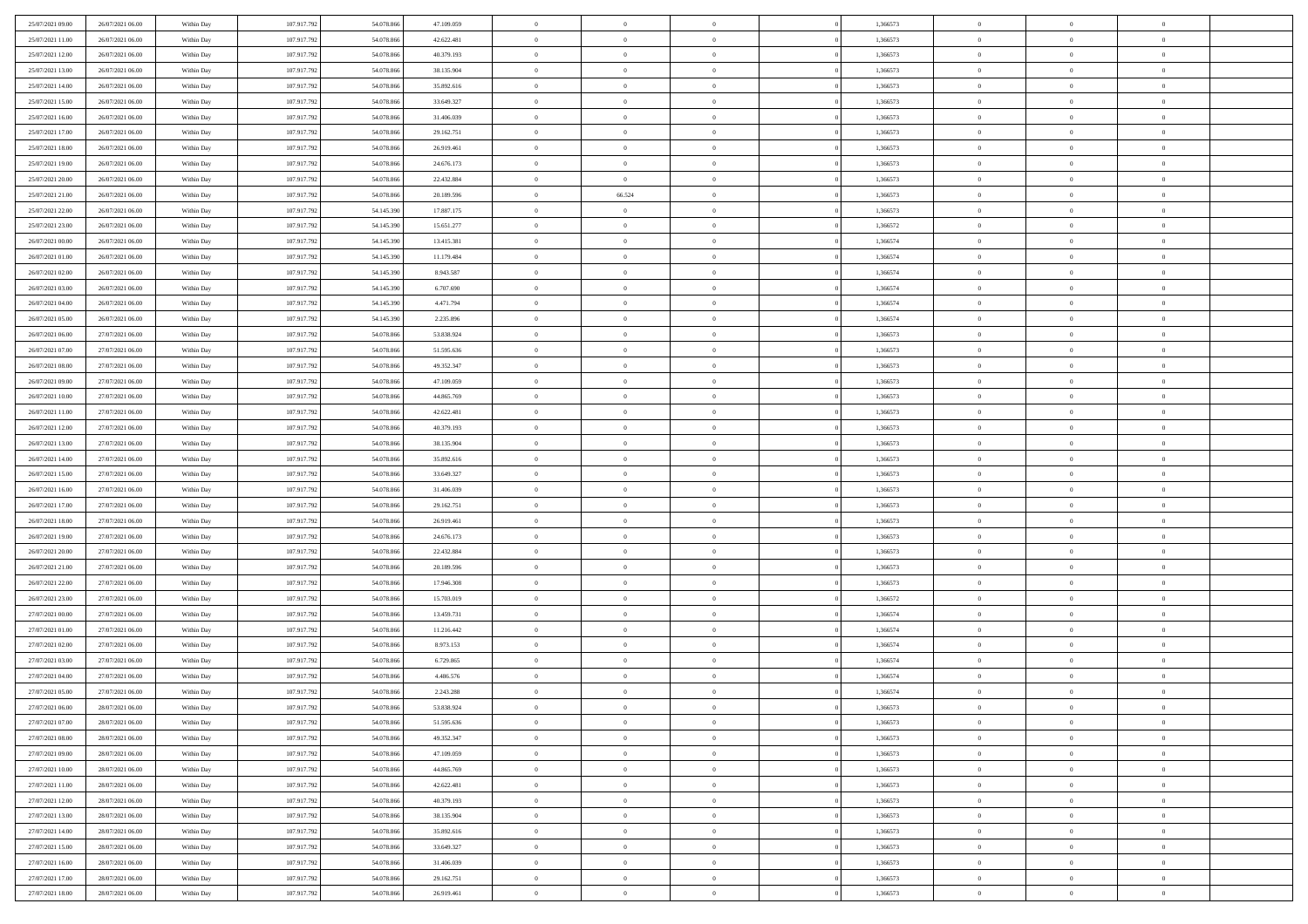| 27/07/2021 19:00 | 28/07/2021 06:00 | Within Day | 107.917.792 | 54.078.866 | 24.676.173 | $\,0\,$                | $\overline{0}$ | $\overline{0}$ |                | 1,366573 | $\,$ 0 $\,$    | $\overline{0}$ | $\bf{0}$       |  |
|------------------|------------------|------------|-------------|------------|------------|------------------------|----------------|----------------|----------------|----------|----------------|----------------|----------------|--|
| 27/07/2021 20:00 | 28/07/2021 06:00 | Within Day | 107.917.792 | 54,078,86  | 22.432.884 | $\overline{0}$         | $\overline{0}$ | $\overline{0}$ |                | 1,366573 | $\theta$       | $\overline{0}$ | $\overline{0}$ |  |
| 27/07/2021 21:00 | 28/07/2021 06:00 | Within Day | 107.917.792 | 54.078.866 | 20.189.596 | $\mathbf{0}$           | $\overline{0}$ | $\overline{0}$ |                | 1,366573 | $\theta$       | $\overline{0}$ | $\overline{0}$ |  |
| 27/07/2021 22.00 | 28/07/2021 06:00 | Within Day | 107.917.792 | 54.078.866 | 17.946.308 | $\bf{0}$               | $\overline{0}$ | $\overline{0}$ |                | 1,366573 | $\bf{0}$       | $\overline{0}$ | $\bf{0}$       |  |
| 27/07/2021 23:00 | 28/07/2021 06:00 | Within Day | 107.917.792 | 54.078.866 | 15.703.019 | $\bf{0}$               | $\overline{0}$ | $\overline{0}$ |                | 1,366572 | $\bf{0}$       | $\bf{0}$       | $\bf{0}$       |  |
| 28/07/2021 00:00 | 28/07/2021 06:00 | Within Day | 107.917.792 | 54.078.866 | 13.459.731 | $\mathbf{0}$           | $\overline{0}$ | $\overline{0}$ |                | 1,366574 | $\theta$       | $\bf{0}$       | $\theta$       |  |
| 28/07/2021 01:00 | 28/07/2021 06:00 | Within Day | 107.917.792 | 54.078.866 | 11.216.442 | $\mathbf{0}$           | $\overline{0}$ | $\overline{0}$ |                | 1,366574 | $\bf{0}$       | $\overline{0}$ | $\theta$       |  |
| 28/07/2021 02:00 | 28/07/2021 06:00 | Within Day | 107.917.792 | 54.078.86  | 8.973.153  | $\overline{0}$         | $\Omega$       | $\overline{0}$ |                | 1,366574 | $\,$ 0 $\,$    | $\overline{0}$ | $\overline{0}$ |  |
| 28/07/2021 03:00 | 28/07/2021 06:00 | Within Day | 107.917.792 | 54.078.866 | 6.729.865  | $\mathbf{0}$           | $\overline{0}$ | $\overline{0}$ |                | 1,366574 | $\theta$       | $\overline{0}$ | $\overline{0}$ |  |
| 28/07/2021 04:00 | 28/07/2021 06:00 | Within Day | 107.917.792 | 54.078.866 | 4.486.576  | $\bf{0}$               | $\overline{0}$ | $\overline{0}$ |                | 1,366574 | $\bf{0}$       | $\overline{0}$ | $\bf{0}$       |  |
| 28/07/2021 05:00 | 28/07/2021 06:00 | Within Day | 107.917.792 | 54.078.866 | 2.243.288  | $\bf{0}$               | $\overline{0}$ | $\overline{0}$ |                | 1,366574 | $\bf{0}$       | $\theta$       | $\theta$       |  |
| 28/07/2021 06:00 | 29/07/2021 06:00 | Within Day | 107.917.792 | 54.078.866 | 53.838.924 | $\mathbf{0}$           | $\overline{0}$ | $\overline{0}$ |                | 1,366573 | $\theta$       | $\overline{0}$ | $\overline{0}$ |  |
| 28/07/2021 07:00 | 29/07/2021 06:00 | Within Day | 107.917.792 | 54.078.866 | 51.595.636 | $\,0\,$                | $\overline{0}$ | $\overline{0}$ |                | 1,366573 | $\bf{0}$       | $\overline{0}$ | $\bf{0}$       |  |
| 28/07/2021 10:00 | 29/07/2021 06:00 | Within Day | 107.917.792 | 54.078.86  | 44.865.769 | $\bf{0}$               | $\overline{0}$ | $\overline{0}$ |                | 1,366573 | $\,$ 0 $\,$    | $\overline{0}$ | $\overline{0}$ |  |
| 28/07/2021 11:00 | 29/07/2021 06:00 | Within Day | 107.917.792 | 54.078.866 | 42.622.481 | $\mathbf{0}$           | $\overline{0}$ | $\overline{0}$ |                | 1,366573 | $\theta$       | $\bf{0}$       | $\overline{0}$ |  |
| 28/07/2021 12:00 | 29/07/2021 06:00 | Within Day | 107.917.792 | 54.078.866 | 40.379.193 | $\,0\,$                | $\overline{0}$ | $\overline{0}$ |                | 1,366573 | $\bf{0}$       | $\overline{0}$ | $\bf{0}$       |  |
| 28/07/2021 13:00 | 29/07/2021 06:00 | Within Day | 107.917.792 | 54.078.866 | 38.135.904 | $\bf{0}$               | $\overline{0}$ | $\overline{0}$ |                | 1,366573 | $\bf{0}$       | $\bf{0}$       | $\overline{0}$ |  |
| 28/07/2021 14:00 | 29/07/2021 06:00 | Within Day | 107.917.792 | 54.078.866 | 35.892.616 | $\mathbf{0}$           | $\overline{0}$ | $\overline{0}$ |                | 1,366573 | $\theta$       | $\overline{0}$ | $\overline{0}$ |  |
| 28/07/2021 15:00 | 29/07/2021 06:00 | Within Day | 107.917.792 | 54.078.866 | 33.649.327 | $\bf{0}$               | $\overline{0}$ | $\bf{0}$       |                | 1,366573 | $\bf{0}$       | $\overline{0}$ | $\bf{0}$       |  |
| 28/07/2021 16:00 | 29/07/2021 06:00 | Within Day | 107.917.792 | 54.078.866 | 31.406.039 | $\bf{0}$               | $\overline{0}$ | $\overline{0}$ |                | 1,366573 | $\bf{0}$       | $\overline{0}$ | $\bf{0}$       |  |
| 28/07/2021 17:00 | 29/07/2021 06:00 | Within Day | 107.917.792 | 54.078.866 | 29.162.751 | $\mathbf{0}$           | $\overline{0}$ | $\overline{0}$ |                | 1,366573 | $\theta$       | $\bf{0}$       | $\overline{0}$ |  |
| 28/07/2021 18:00 | 29/07/2021 06:00 | Within Day | 107.917.792 | 54.078.866 | 26.919.461 | $\mathbf{0}$           | $\theta$       | $\overline{0}$ |                | 1,366573 | $\bf{0}$       | $\overline{0}$ | $\theta$       |  |
| 28/07/2021 19:00 | 29/07/2021 06:00 | Within Day | 107.917.792 | 54.078.86  | 24.676.173 | $\bf{0}$               | $\overline{0}$ | $\overline{0}$ |                | 1,366573 | $\bf{0}$       | $\overline{0}$ | $\overline{0}$ |  |
| 28/07/2021 20:00 | 29/07/2021 06:00 | Within Day | 107.917.792 | 54.078.866 | 22.432.884 | $\mathbf{0}$           | 720.504        | $\overline{0}$ |                | 1,366573 | $\theta$       | $\overline{0}$ | $\overline{0}$ |  |
| 28/07/2021 21:00 | 29/07/2021 06:00 | Within Day | 107.917.792 | 54.799.369 | 19.541.143 | $\bf{0}$               | $\overline{0}$ | $\overline{0}$ |                | 1,366573 | $\bf{0}$       | $\overline{0}$ | $\bf{0}$       |  |
| 28/07/2021 22:00 | 29/07/2021 06:00 | Within Day | 107.917.792 | 54.799.369 | 17.369.905 | $\bf{0}$               | $\overline{0}$ | $\overline{0}$ |                | 1,366573 | $\bf{0}$       | $\bf{0}$       | $\bf{0}$       |  |
| 28/07/2021 23:00 | 29/07/2021 06:00 | Within Day | 107.917.792 | 54.799.369 | 15.198.667 | $\mathbf{0}$           | $\overline{0}$ | $\overline{0}$ |                | 1,366572 | $\theta$       | $\overline{0}$ | $\overline{0}$ |  |
| 29/07/2021 00:00 | 29/07/2021 06:00 | Within Day | 107.917.792 | 54.799.369 | 13.027.429 | $\,0\,$                | $\overline{0}$ | $\bf{0}$       |                | 1,366574 | $\bf{0}$       | $\overline{0}$ | $\bf{0}$       |  |
| 29/07/2021 01:00 | 29/07/2021 06:00 | Within Day | 107.917.792 | 54.799.369 | 10.856.190 | $\overline{0}$         | $\overline{0}$ | $\overline{0}$ |                | 1,366574 | $\,$ 0 $\,$    | $\overline{0}$ | $\overline{0}$ |  |
| 29/07/2021 02:00 | 29/07/2021 06:00 | Within Day | 107.917.792 | 54.799.369 | 8.684.952  | $\mathbf{0}$           | $\overline{0}$ | $\overline{0}$ |                | 1,366574 | $\theta$       | $\overline{0}$ | $\overline{0}$ |  |
| 29/07/2021 03:00 | 29/07/2021 06:00 | Within Day | 107.917.792 | 54.799.369 | 6.513.714  | $\mathbf{0}$           | $\overline{0}$ | $\overline{0}$ |                | 1,366574 | $\,$ 0 $\,$    | $\overline{0}$ | $\theta$       |  |
| 29/07/2021 04:00 | 29/07/2021 06:00 | Within Day | 107.917.792 | 54.799.369 | 4.342.476  | $\bf{0}$               | $\overline{0}$ | $\overline{0}$ |                | 1,366574 | $\bf{0}$       | $\bf{0}$       | $\overline{0}$ |  |
| 29/07/2021 05:00 | 29/07/2021 06:00 | Within Day | 107.917.792 | 54.799.369 | 2.171.237  | $\mathbf{0}$           | $\overline{0}$ | $\overline{0}$ |                | 1,366574 | $\theta$       | $\overline{0}$ | $\overline{0}$ |  |
| 29/07/2021 06:00 | 30/07/2021 06:00 | Within Day | 107.917.792 | 54.078.866 | 53.838.924 | $\mathbf{0}$           | $\overline{0}$ | $\overline{0}$ |                | 1,366573 | $\,$ 0 $\,$    | $\overline{0}$ | $\theta$       |  |
| 29/07/2021 07:00 | 30/07/2021 06:00 | Within Day | 107.917.792 | 54.078.866 | 51.595.636 | $\overline{0}$         | $\overline{0}$ | $\overline{0}$ |                | 1,366573 | $\bf{0}$       | $\overline{0}$ | $\overline{0}$ |  |
| 29/07/2021 08:00 | 30/07/2021 06:00 | Within Day | 107.917.792 | 54.078.866 | 49.352.347 | $\mathbf{0}$           | $\overline{0}$ | $\overline{0}$ |                | 1,366573 | $\theta$       | $\bf{0}$       | $\theta$       |  |
| 29/07/2021 09:00 | 30/07/2021 06:00 | Within Day | 107.917.792 | 54.078.866 | 47.109.059 | $\mathbf{0}$           | $\overline{0}$ | $\theta$       |                | 1,366573 | $\,$ 0 $\,$    | $\overline{0}$ | $\theta$       |  |
| 29/07/2021 10:00 | 30/07/2021 06:00 | Within Day | 107.917.792 | 54.078.86  | 44.865.769 | $\bf{0}$               | $\overline{0}$ | $\overline{0}$ |                | 1,366573 | $\bf{0}$       | $\overline{0}$ | $\overline{0}$ |  |
| 29/07/2021 11:00 | 30/07/2021 06:00 | Within Day | 107.917.792 | 54.078.866 | 42.622.481 | $\mathbf{0}$           | $\overline{0}$ | $\overline{0}$ |                | 1,366573 | $\theta$       | $\overline{0}$ | $\overline{0}$ |  |
| 29/07/2021 12:00 | 30/07/2021 06:00 | Within Day | 107.917.792 | 54.078.866 | 40.379.193 | $\mathbf{0}$           | $\overline{0}$ | $\bf{0}$       |                | 1,366573 | $\,$ 0 $\,$    | $\overline{0}$ | $\theta$       |  |
| 29/07/2021 13:00 | 30/07/2021 06:00 | Within Day | 107.917.792 | 54.078.866 | 38.135.904 | $\bf{0}$               | $\overline{0}$ | $\overline{0}$ |                | 1,366573 | $\bf{0}$       | $\overline{0}$ | $\overline{0}$ |  |
| 29/07/2021 14:00 | 30/07/2021 06:00 | Within Day | 107.917.792 | 54.078.866 | 35.892.616 | $\mathbf{0}$           | $\overline{0}$ | $\overline{0}$ |                | 1,366573 | $\theta$       | $\overline{0}$ | $\overline{0}$ |  |
| 29/07/2021 15:00 | 30/07/2021 06:00 | Within Day | 107.917.792 | 54.078.866 | 33.649.327 | $\mathbf{0}$           | $\overline{0}$ | $\overline{0}$ |                | 1,366573 | $\,$ 0 $\,$    | $\overline{0}$ | $\theta$       |  |
| 29/07/2021 16:00 | 30/07/2021 06:00 | Within Day | 107.917.792 | 54.078.86  | 31.406.039 | $\bf{0}$               | $\overline{0}$ | $\overline{0}$ |                | 1,366573 | $\,$ 0 $\,$    | $\overline{0}$ | $\bf{0}$       |  |
| 29/07/2021 17:00 | 30/07/2021 06:00 | Within Day | 107.917.792 | 54.078.866 | 29.162.751 | $\mathbf{0}$           | $\overline{0}$ | $\Omega$       |                | 1,366573 | $\overline{0}$ | $^{\circ}$     | $\theta$       |  |
| 29/07/2021 18:00 | 30/07/2021 06:00 | Within Day | 107.917.792 | 54.078.866 | 26.919.461 | $\,$ 0 $\,$            | $\overline{0}$ | $\overline{0}$ |                | 1,366573 | $\,$ 0 $\,$    | $\bf{0}$       | $\theta$       |  |
| 29/07/2021 19:00 | 30/07/2021 06:00 | Within Day | 107.917.792 | 54.078.866 | 24.676.173 | $\bf{0}$               | $\overline{0}$ | $\overline{0}$ |                | 1,366573 | $\,$ 0 $\,$    | $\overline{0}$ | $\overline{0}$ |  |
| 29/07/2021 20:00 | 30/07/2021 06:00 | Within Day | 107.917.792 | 54.078.866 | 22.432.884 | $\mathbf{0}$           | $\overline{0}$ | $\overline{0}$ |                | 1,366573 | $\mathbf{0}$   | $\overline{0}$ | $\overline{0}$ |  |
| 29/07/2021 21:00 | 30/07/2021 06:00 | Within Day | 107.917.792 | 54.078.866 | 20.189.596 | $\,$ 0                 | $\overline{0}$ | $\overline{0}$ | $\overline{0}$ | 1,366573 | $\,$ 0 $\,$    | $\bf{0}$       | $\,$ 0 $\,$    |  |
| 29/07/2021 22:00 | 30/07/2021 06:00 | Within Day | 107.917.792 | 54.078.866 | 17.946.308 | $\hspace{0.1mm}\bm{0}$ | $\overline{0}$ | $\overline{0}$ |                | 1,366573 | $\,$ 0 $\,$    | $\overline{0}$ | $\overline{0}$ |  |
| 29/07/2021 23:00 | 30/07/2021 06:00 | Within Day | 107.917.792 | 54.078.866 | 15.703.019 | $\mathbf{0}$           | $\overline{0}$ | $\overline{0}$ |                | 1,366572 | $\overline{0}$ | $\overline{0}$ | $\overline{0}$ |  |
| 30/07/2021 00:00 | 30/07/2021 06:00 | Within Day | 107.917.792 | 54.078.866 | 13.459.731 | $\,$ 0 $\,$            | $\overline{0}$ | $\overline{0}$ |                | 1,366574 | $\,$ 0 $\,$    | $\bf{0}$       | $\overline{0}$ |  |
| 30/07/2021 01:00 | 30/07/2021 06:00 | Within Day | 107.917.792 | 54.078.866 | 11.216.442 | $\overline{0}$         | $\overline{0}$ | $\overline{0}$ |                | 1,366574 | $\overline{0}$ | $\overline{0}$ | $\overline{0}$ |  |
| 30/07/2021 02:00 | 30/07/2021 06:00 | Within Day | 107.917.792 | 54.078.866 | 8.973.153  | $\mathbf{0}$           | $\overline{0}$ | $\overline{0}$ |                | 1,366574 | $\mathbf{0}$   | $\overline{0}$ | $\overline{0}$ |  |
| 30/07/2021 03:00 | 30/07/2021 06:00 | Within Day | 107.917.792 | 54.078.866 | 6.729.865  | $\,$ 0 $\,$            | $\overline{0}$ | $\overline{0}$ |                | 1,366574 | $\,$ 0 $\,$    | $\bf{0}$       | $\,$ 0 $\,$    |  |
| 30/07/2021 04:00 | 30/07/2021 06:00 | Within Day | 107.917.792 | 54.078.866 | 4.486.576  | $\bf{0}$               | $\overline{0}$ | $\overline{0}$ |                | 1,366574 | $\,$ 0 $\,$    | $\mathbf{0}$   | $\overline{0}$ |  |
| 30/07/2021 05:00 | 30/07/2021 06:00 | Within Day | 107.917.792 | 54.078.866 | 2.243.288  | $\mathbf{0}$           | $\overline{0}$ | $\overline{0}$ |                | 1,366574 | $\mathbf{0}$   | $\overline{0}$ | $\overline{0}$ |  |